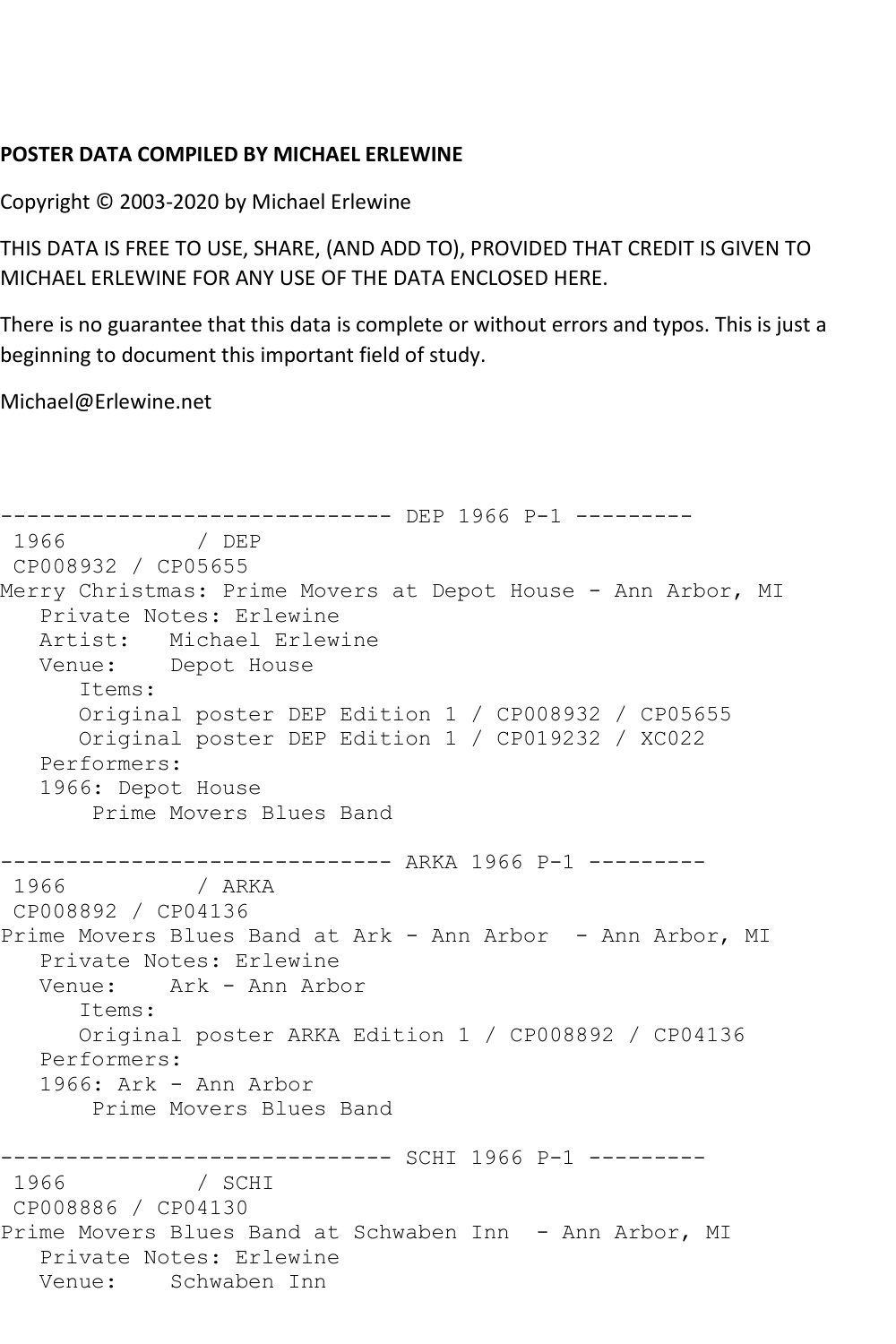Items: Original poster SCHI Edition 1 / CP008886 / CP04130 Performers: 1966: Schwaben Inn Prime Movers Blues Band ------------------------------ MOTH 1966-02-25 P-1 --------- 1966-02-25 / MOTH CP005758 / CP01007 Johnny and the Hurricanes, Rationals at Mothers -- Ann Arbor - Ann Arbor, MI Private Notes: Prime Movers Venue: Mothers -- Ann Arbor Promoter: Mothers (Ann Arbor Armory) Items: Original poster MOTH Edition 1 / CP005758 / CP01007 MOTH / CP019216 / XC006 Performers: 1966-02-25 1966-02-26: Mothers -- Ann Arbor Johnny and the Hurricanes / Rationals / Prime Movers Blues Band ------------------------------ MOTH 1966-03-12 P-1 --------- 1966-03-12 / MOTH CP005757 / CP01006 MC5, Rationals at Mothers -- Ann Arbor - Ann Arbor, MI Private Notes: Prime Movers Venue: Mothers -- Ann Arbor Items: Original poster MOTH Edition 1 / CP005757 / CP01006 MOTH / CP019217 / XC007 Performers: 1966-03-12: Mothers -- Ann Arbor MC5 / Rationals / Prime Movers Blues Band / Bossmen / Terry Knight and the Pack / Mccoys / Deon Jackson 1966-03-18: Contours ------------------------------ SCHI 1966-06-19 P-1 --------- 1966-06-19 / SCHI CP008889 / CP04133 Prime Movers Blues Band at Schwaben Inn - Ann Arbor, MI Private Notes: Erlewine Venue: Schwaben Inn Items: Original poster SCHI Edition 1 / CP008889 / CP04133 Performers: 1966-06-19: Schwaben Inn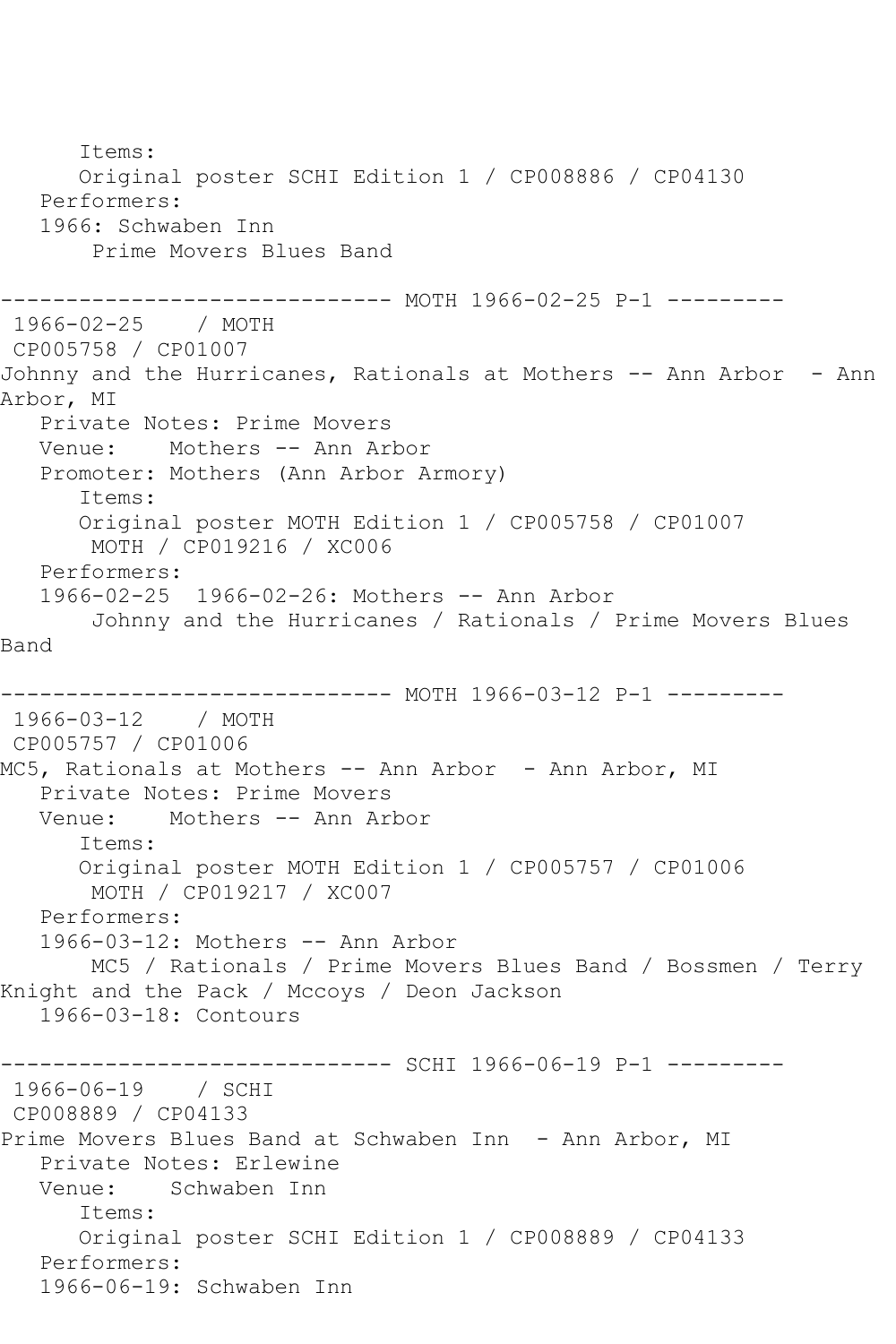Prime Movers Blues Band ------------------------------- DEP 1967 P-1 ----------<br>1967 / DEP 1967 / DEP CP019229 / XC019 Prime Movers Blues Band at Depot House / Clint's Club- Ann Arbor, MI Artist: Michael Erlewine Venue: Depot House Items: Original poster DEP Edition 1 / CP019229 / XC019 Performers: 1967: Depot House Prime Movers Blues Band ------------------------------ DEP 1967 P-1 --------- 1967 / DEP CP005627 / CP00876 Thursday Nights: Prime Movers at Depot House - Ann Arbor, MI Private Notes: Erlewine Artist: Michael Erlewine Venue: Depot House Items: Original poster DEP Edition 1 / CP005627 / CP00876 Original poster DEP Edition 1 / CP008936 / CP05659 DEP / CP019230 / XC020 Performers: 1967: Depot House Prime Movers Blues Band -------------------------------- DEP 1967 P-1 ---------<br>1967 / DEP 1967 / DEP CP006426 / CP01676 Thursdays: Prime Movers at Depot House - Ann Arbor, MI Private Notes: Prime Movers Artist: Michael Erlewine Venue: Depot House Items: Original poster DEP Edition 1 / CP006426 / CP01676 DEP / CP019234 / XC024 Performers: 1967: Depot House Prime Movers Blues Band -------------------------------- DEP 1967 P-1 ---------<br>1967 / DEP 1967 / DEP CP008931 / CP05654 Sunday Jam Session: Prime Movers at Depot House - Ann Arbor, MI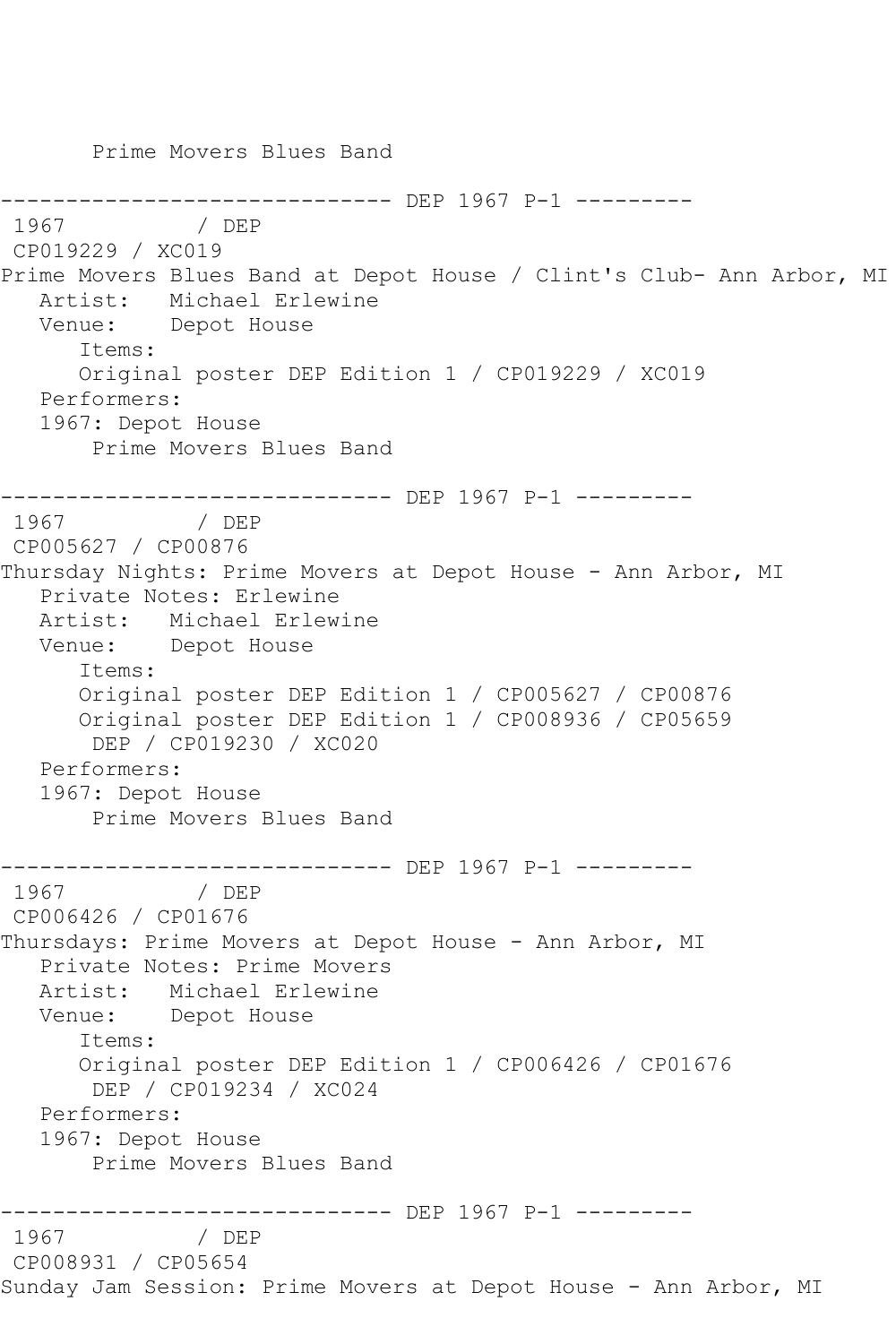Private Notes: Erlewine Event: Jam Session Artist: Michael Erlewine Venue: Depot House Items: Original poster DEP Edition 1 / CP008931 / CP05654 DEP / CP006425 / CP01675 DEP / CP019237 / XC027 Performers: 1967: Depot House Prime Movers Blues Band ------------------------------ DEP 1967 P-1 --------- 1967 / DEP CP008934 / CP05657 Prime Movers at Depot House / Clint's Club - Ann Arbor, MI Private Notes: Erlewine Artist: Michael Erlewine Venue: Depot House Items: Original poster DEP Edition 1 / CP008934 / CP05657 DEP / CP019248 / XC038 Performers: 1967: Depot House Clint's Club Prime Movers Blues Band ------------------------------ DEP 1967 P-1 --------- 1967 / DEP CP019251 / XC041 Thursdays: Prime Movers at Depot House - Ann Arbor, MI Artist: Michael Erlewine Venue: Depot House Items: Original poster DEP Edition 1 / CP019251 / XC041 Performers: 1967: Depot House Prime Movers Blues Band ------------------------------ DEP 1967 P-1 --------- 1967 / DEP CP006428 / CP01678 Saturday Nights:Prime Movers at Depot House - Ann Arbor, MI Private Notes: Prime Movers Artist: Michael Erlewine Venue: Depot House Items: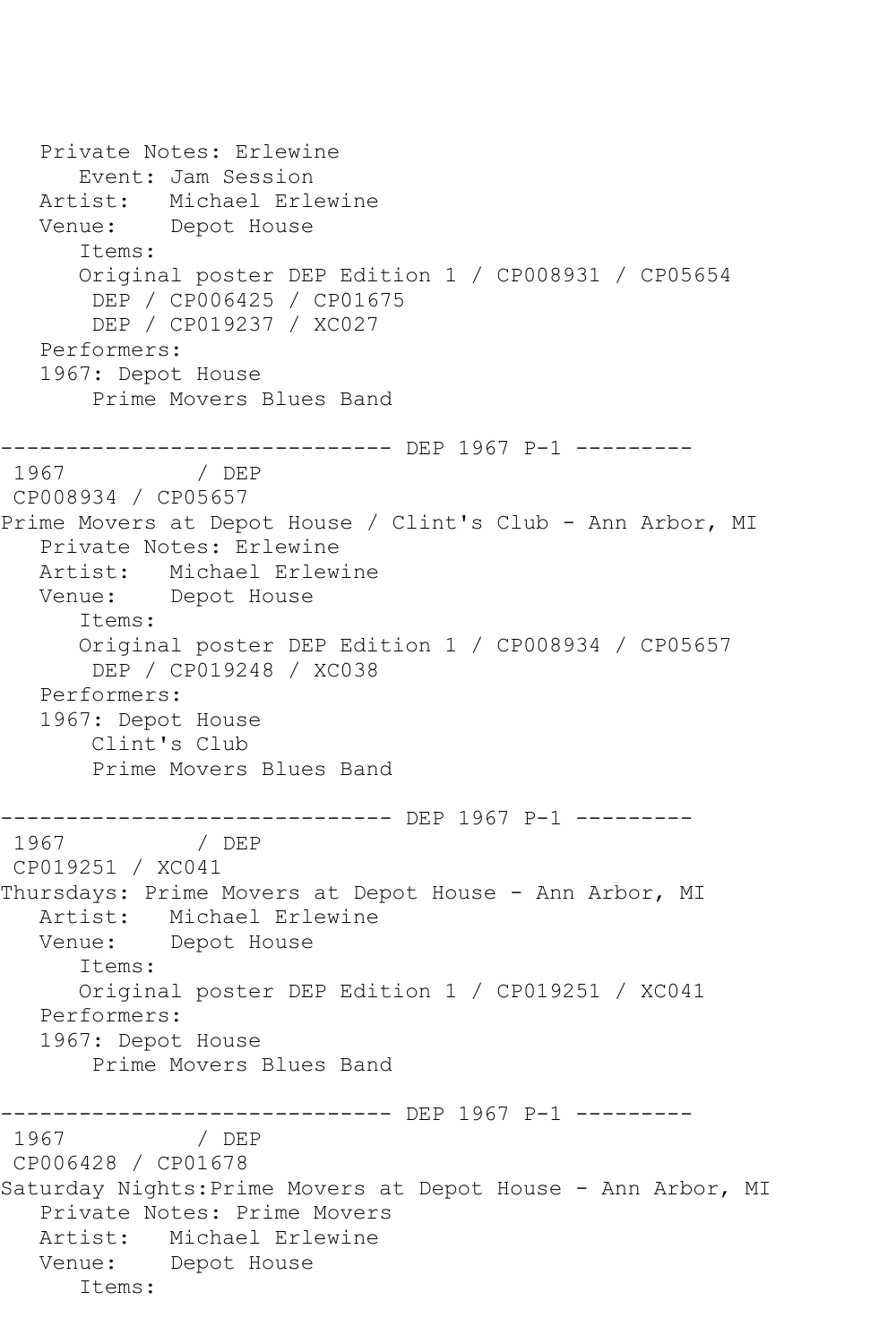Original poster DEP Edition 1 / CP006428 / CP01678 DEP / CP019252 / XC042 Performers: 1967: Depot House Prime Movers Blues Band ------------------------------ DEP 1967 P-1 --------- 1967 / DEP CP008937 / CP05660 Prime Movers at Depot House / Clint's Club - Ann Arbor, MI Private Notes: Erlewine Artist: Michael Erlewine Venue: Depot House Items: Original poster DEP Edition 1 / CP008937 / CP05660 Performers: 1967: Depot House Clint's Club Prime Movers Blues Band ------------------------------ 1967-03-22 P --------- 1967-03-22 / CP060339 / CP060339 Baltimore, Freudian Slips at Ark - Ann Arbor, MI Artist: Lame<br>Venue: Ark Venue: Items: Original poster / CP060339 / CP060339 (14 x 22) Performers: 1967-03-22 1967-03-24: Ark Baltimore / Freudian Slips / Steam Packet 1967-03-17: Ark Baltimore / Freudian Slips / Steam Packet 1967-03-18: Ark Mobus Band 1967-03-25: Ark Mobus Band 1967-03-19: Ark Ark 1967-03-20 1967-03-21: Ark Hobbits ------------------------------ CRH 1967-03-31 P-1 --------- 1967-03-31 / CRH CP001345 / 1361 Harbinger Complex, Baytovens at Carpenter Hall - Ann Arbor, MI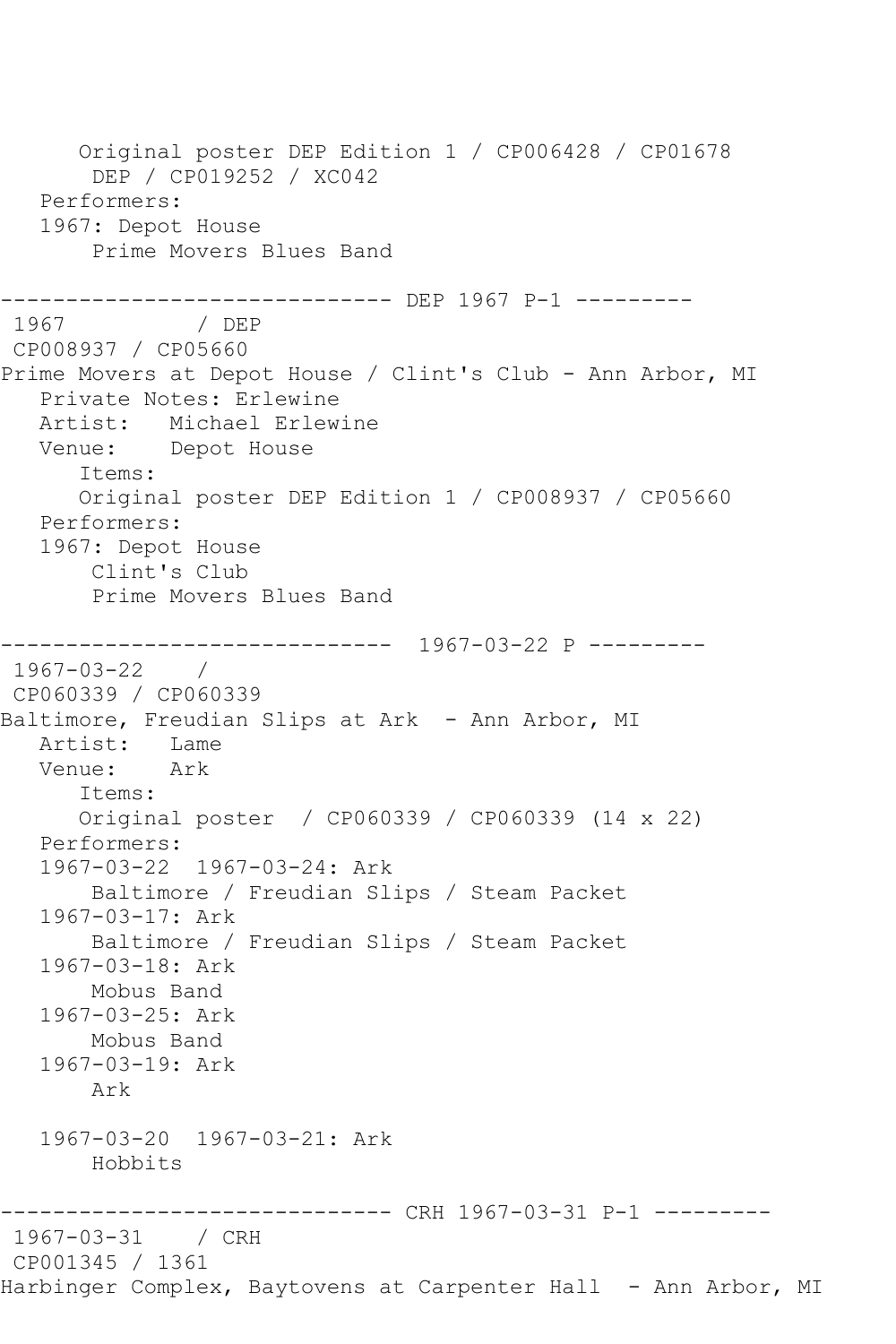Event: Teleological Suspension Venue: Carpenter Hall Promoter: Bill Quarry Items: Original poster CRH Edition 1 / CP001345 / 1361 Performers: 1967-03-31: Carpenter Hall Harbinger Complex / Baytovens / Third Half / Prometheus ------------------------------ WPBS 1967-08-20 P-1 --------- 1967-08-20 / WPBS CP017408 / MEB541 Spike Drivers at West Park - Ann Arbor, MI Venue: West Park Bandshell Items: Original poster WPBS Edition 1 / CP017408 / MEB541 Handbill WPBS / CP070173 Performers: 1967-08-20: West Park Bandshell Spike Drivers ------------------------------ 1967-10-07 P --------- 1967-10-07 / CP060292 / CP060292 Baltimore Steam Packet, Moby Grape at Ark - Ann Arbor, MI Benefit: Lights by Funny Company Artist: Portal Publications<br>Venue: Ark Venue: Items: Original poster / CP060292 / CP060292 (16 x 22) Performers: 1967-10-07: Ark Baltimore Steam Packet / Moby Grape / Only Alternative ------------------------------ 1967-10-07 P --------- 1967-10-07 / CP060396 / CP060396 Freudian Tweedy, Slips Brothers at Ark - Ann Arbor, MI Artist: Bob Masse<br>Venue: Ark Venue: Items: Original poster / CP060396 / CP060396 (16 x 22) Performers: 1967-10-07 1967-10-08: Ark Freudian Tweedy / Slips Brothers ------------------------------ 1967-10-07 P ---------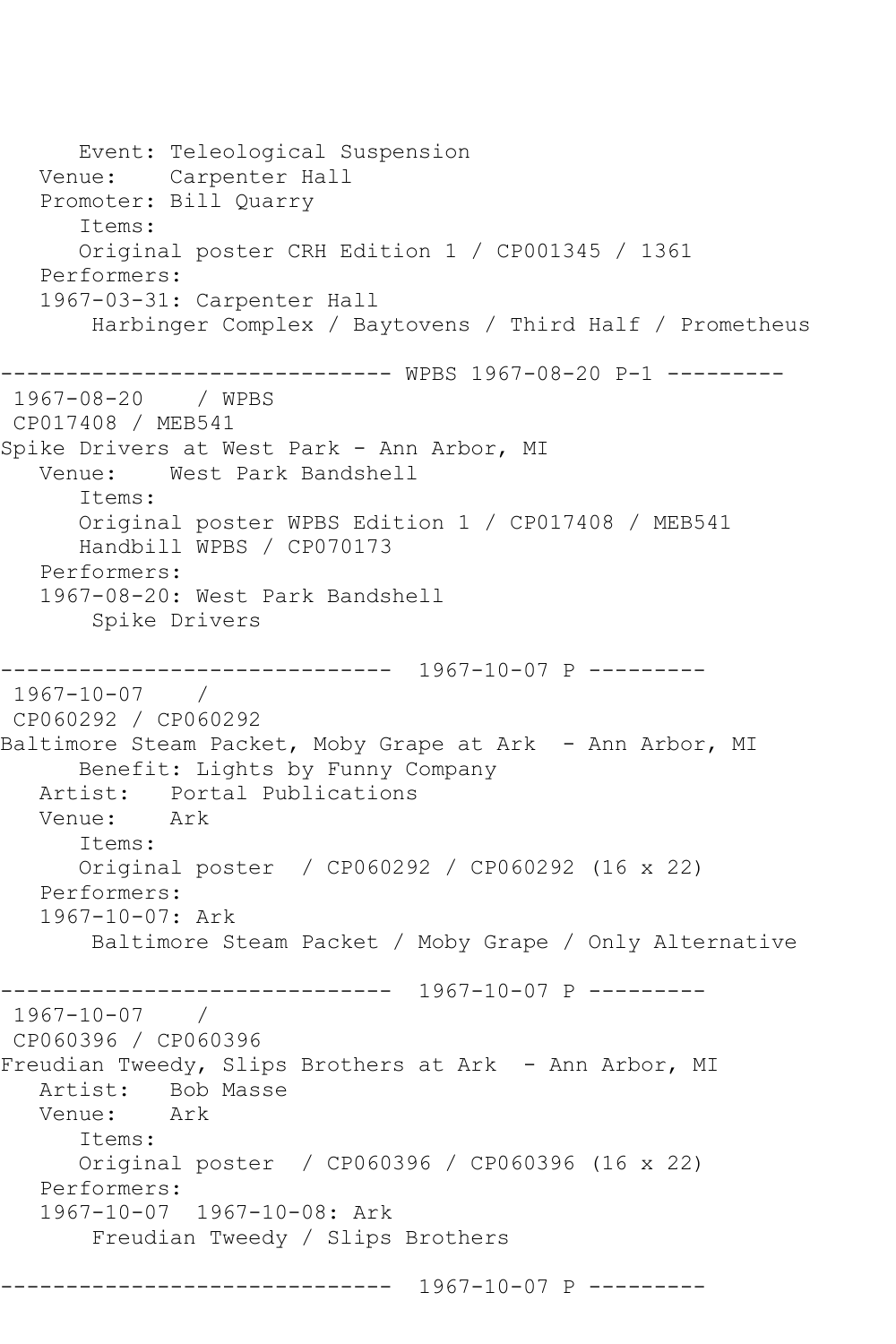```
1967-10-07 / 
CP060439 / CP060439
Baltimore Steam Packet, Moby Grape at Ark - Ann Arbor, MI
       Benefit: Lights by Funny Company
   Artist: Portal Publications<br>Venue: Ark
   Venue\cdot Items:
       Original poster / CP060439 / CP060439 (16 x 22)
    Performers:
    1967-10-07: Ark
        Baltimore Steam Packet / Moby Grape / Only Alternative
      ------------------------------ 1967-11-04 P-1 ---------
1967-11-04 / 
CP060462 / CP060462
Big Brother and the Holding Company, Moby Grape at Ark - Ann Arbor,
MI
   Benefit: Lights by Funny Company<br>Artist: Portal Publications
   Artist: Portal Publications<br>Venue: Ark - Sausalito, CA
            Ark - Sausalito, CA
       Items:
       Original poster Edition 1 / CP060462 / CP060462 (15-3/4 x 22)
       Original poster Edition 1 / CP001196 / 1206 (15-3/4 x 22)
    Performers:
    1967-11-04: Ark - Sausalito, CA
        Big Brother and the Holding Company / Moby Grape
         ------------------------------ 1967-12-08 P-1 ---------
1967-12-08 / 
CP020488 / XL19671222
MC5, Thyme at Fifth Dimension - Ann Arbor, MI
    Venue: Fifth Dimension
       Items:
       Original poster Edition 1 / CP020488 / XL19671222
         / NONE / XL1967122
    Performers:
    1967-12-08: Fifth Dimension
        MC5 / Thyme
    1967-12-09: Amboy Dukes / Lost Generation
    1967-12-15: Corner Store / Mussies
    1967-12-16: Union Gap
    1967-12-22: Southbound Freeway / Leaves of Grass
    1967-12-23: Lost Generation
    1967-12-27: SRC - Scot Richard Case
              ------------------------------ 1968 P ---------
1968
```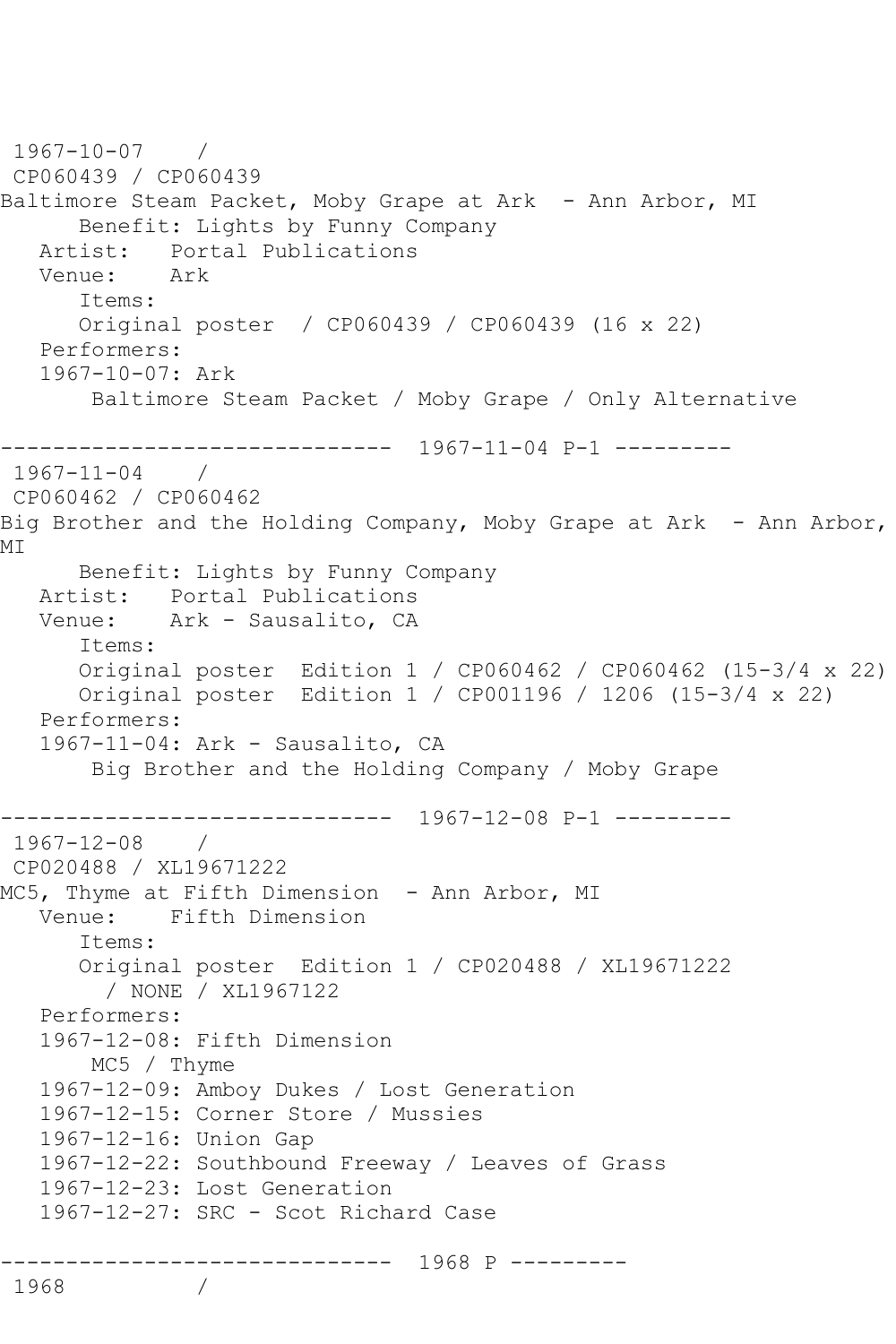CP044946 Circle Books Metaphysical Books in Ann Arbor Michael Erlewine Venue: Circle Books Items: Original poster / CP044946 Performers: 1968: Circle Books ------------------------------ 1968-03-15 P --------- 1968-03-15 / CP700554 / CP700554 Cleveland Wrecking Company, Freedom Highway at Ark [Ann Arbor, MI] Notes: This item appears in the book 'The Art of Modern Rock' as AMR # 108.3 Artist: Coralee<br>Venue: Ark Venue: Items: Original poster / CP700554 / CP700554 (12 x 19) Performers: 1968-03-15 1968-03-16: Ark Cleveland Wrecking Company / Freedom Highway ------------------------------ DEP 1968-03-22 P-1 --------- 1968-03-22 / DEP CP008935 / CP05658 Prime Movers, Soul Remains at Depot House - Ann Arbor, MI Private Notes: Erlewine Artist: Michael Erlewine Venue: Depot House Items: Original poster DEP Edition 1 / CP008935 / CP05658 DEP / CP019247 / XC037 Performers: 1968-03-22: Depot House Prime Movers Blues Band / Soul Remains ------------------------------ 1968-04-20 P-1 --------- 1968-04-20 / CP017357 / MEB489 Psychedelic Midway, MC5 at Farmers Market - Ann Arbor, MI Venue: Farmers Market Items: Original poster Edition 1 / CP017357 / MEB489 Performers: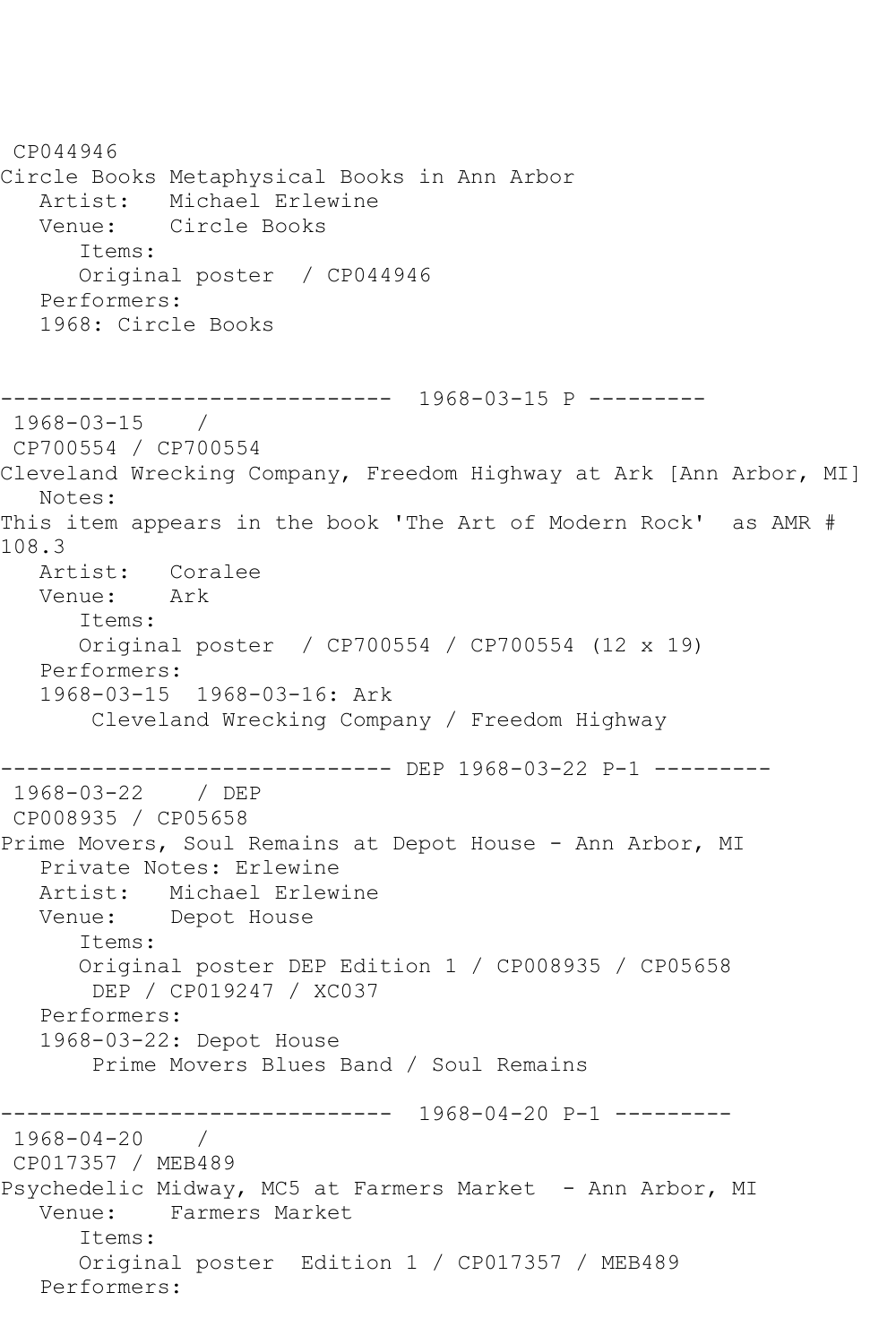1968-04-20: Farmers Market Psychedelic Midway / MC5 / Wilson Mower Pursuit ------------------------------ STT-SST-094 1968-06-05 H-1 --------- 1968-06-05 / STT SST-094 CP043313 Salvation - Ann Arbor, MI, MT. Rushmore at Straight Theater - San Francisco, CA Artist: Reginald Venue: Straight Theater Items: Handbill STT-SST-094 Edition 1 / CP043313 Performers: 1968-06-05 1968-06-07: Straight Theater Salvation / MT. Rushmore / Tree of Life ------------------------------ 1968-06-19 P --------- 1968-06-19 / CP060694 / CP060694 Steve Miller Blues Band, Curley Cooke's Hurdy Gurdy Band at Ark - Ann Arbor, MI Artist: Dave Brown Venue: Ark Items: Original poster / CP060694 / CP060694 (10-3/8 x 16-5/8) Performers: 1968-06-19: Ark Steve Miller Blues Band / Curley Cooke's Hurdy Gurdy Band ------------------------------ MUB 1968-07-26 P-1 --------- 1968-07-26 / MUB CP017470 / MEB603 MC5 at Michigan Union Ballroom - Ann Arbor, MI Benefit: Benefit A.A. Resistance Artist: Gary Grimshaw Venue: Michigan Union Ballroom (U of M) Items: Original poster MUB Edition 1 / CP017470 / MEB603 Price: 450.00 Performers: 1968-07-26: Michigan Union Ballroom (U of M) MC5 ------------------------------ MUB 1968-07-26 P-1 --------- 1968-07-26 / MUB CP017448 / MEB581 MC5 at Michigan Union Ballroom (U of M) [Ann Arbor, MI]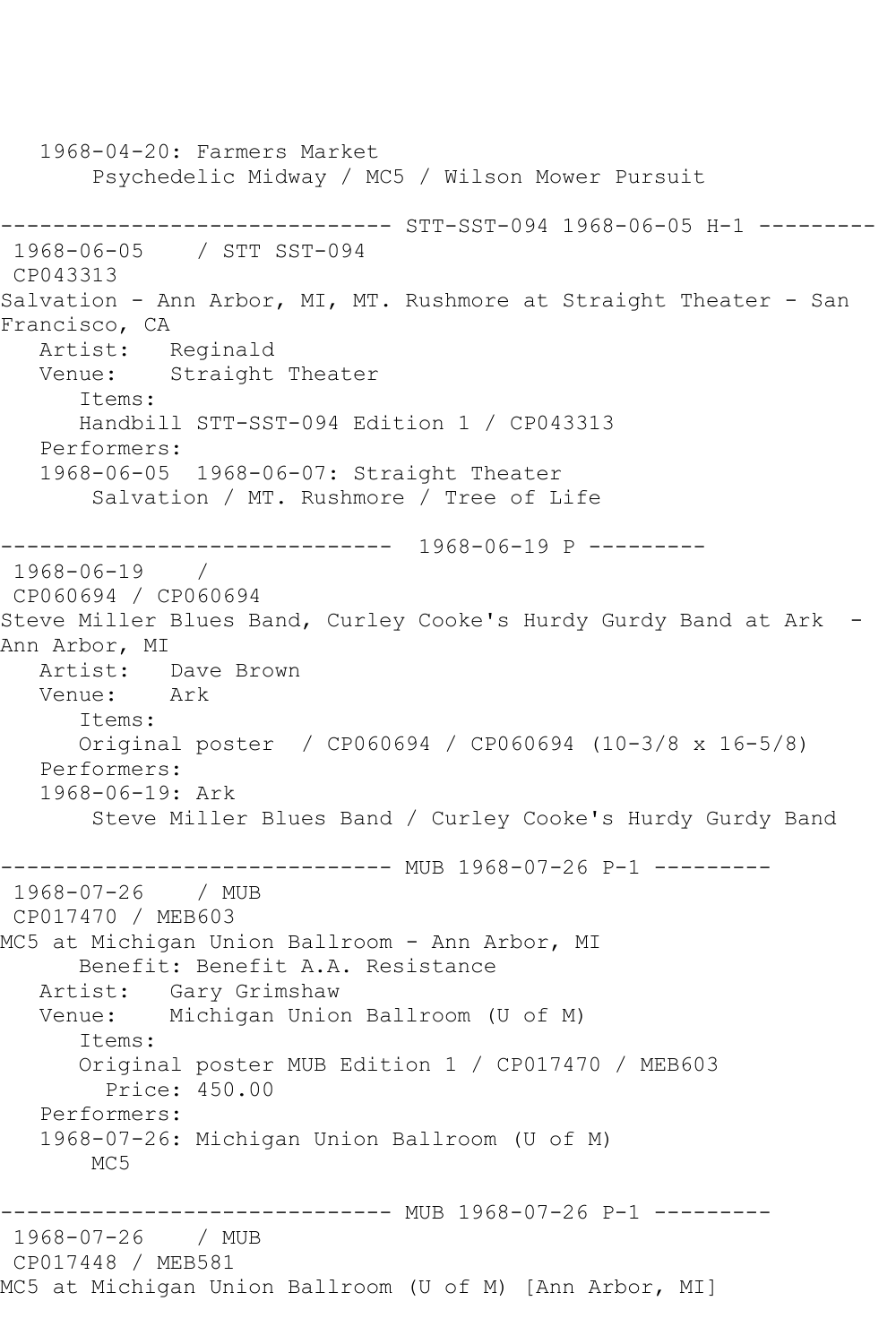Benefit: Benefit A.A. Resistance Artist: Gary Grimshaw Venue: Michigan Union Ballroom (U of M) Items: Original poster MUB Edition 1 / CP017448 / MEB581 Price: 450.00 Performers: 1968-07-26: Michigan Union Ballroom (U of M) MC<sub>5</sub> ----------------------------- DEP 1968-09-27 P-1 ---------1968-09-27 / DEP CP008930 / CP05653 Prime Movers Blues Band at Depot House - Ann Arbor, MI Private Notes: Erlewine Artist: Michael Erlewine Venue: Depot House Items: Original poster DEP Edition 1 / CP008930 / CP05653 Performers: 1968-09-27: Depot House Prime Movers Blues Band ------------------------------ 1968-10-08 P-1 --------- 1968-10-08 / CP010024 / CS05120 MC5, Stooges at 5th Dimension - Ann Arbor, MI Artist: Robin Sommers<br>Venue: 5th Dimension 5th Dimension Items: Original poster Edition 1 / CP010024 / CS05120 Performers: 1968-10-08: 5th Dimension MC5 / Stooges ------------------------------ 1968-12-20 P --------- 1968-12-20 / CP044945 Mark's Coffee House in Ann Arbor Artist: Michael Erlewine Venue: Mark's Coffee House, Ann Arbor Items: Original poster / CP044945 Performers: 1968-12-20: Mark's Coffee House, Ann Arbor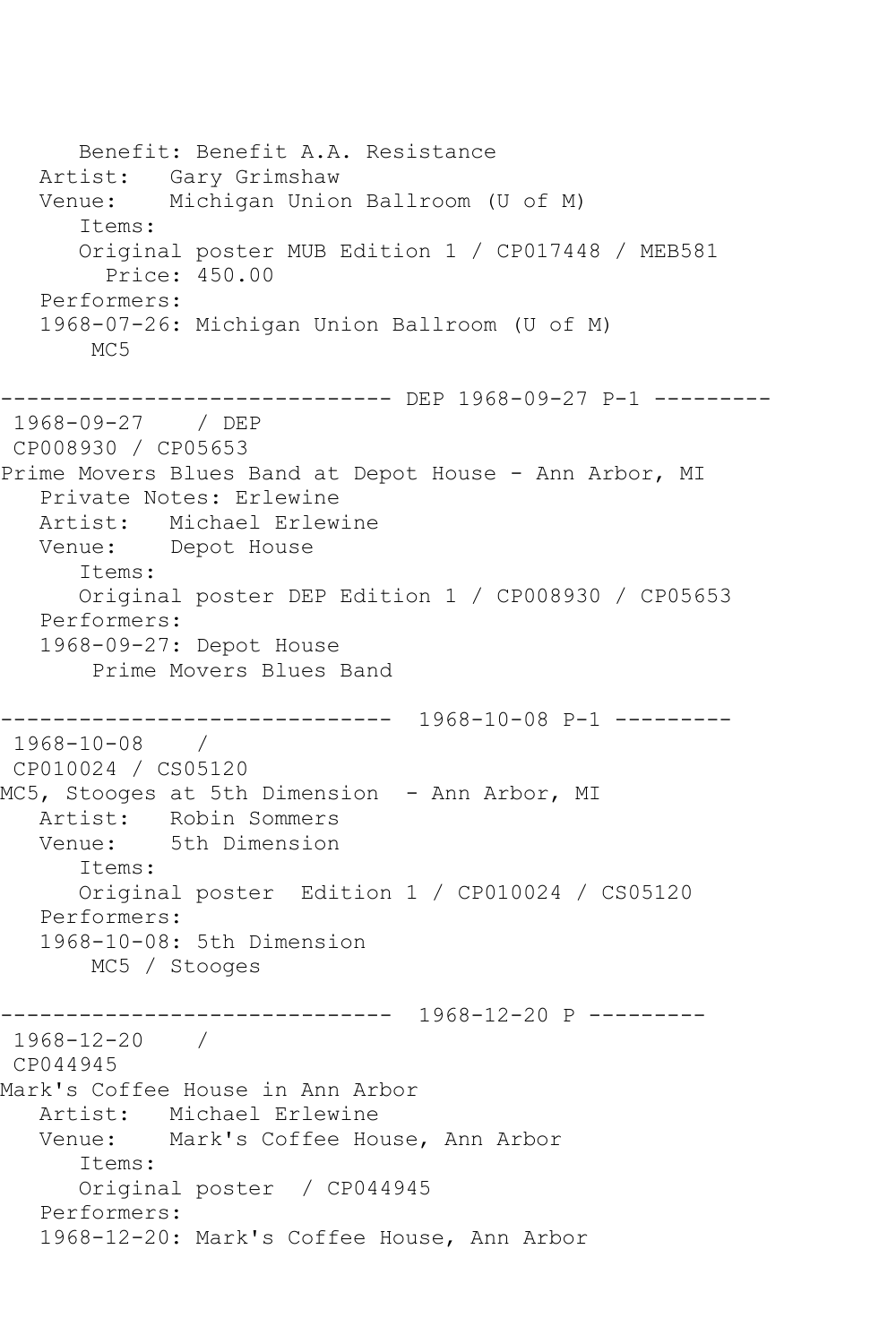```
------------------------------ 1969 P-1 ---------
1969
CP019236 / XC026
An Ann Arbor Astrological Association, Circle Books, Ann Arbor
   Artist: Michael Erlewine
   Venue: Circle Books
       Items:
       Original poster Edition 1 / CP019236 / XC026
   Performers:
   1969: Circle Books
       ------------------------------ MUB-G/G 1969-03-08 H ---------
1969-03-08 / MUB G/G
CP046109
Procol Harum, Teegarden and Van Winkle at Michigan Union Ballroom (U 
of M) - Ann Arbor, MI
   Notes: Thin bond.
   Venue: Michigan Union Ballroom (U of M)
    Promoter: Russ Gibb Presents
       Items:
       Handbill MUB-G/G / CP046109
         Description: 1 original (5-3/8 x 8-1/2)
       Handbill MUB-G/G Edition 1 / CP013347 / G-G-690308-OHB-A
         Description: 1 original (5-3/8 x 8-1/2)
   Performers:
    1969-03-08: Michigan Union Ballroom (U of M)
        Procol Harum / Teegarden and Van Winkle
------------------------------ MUB-G/G 1969-03-08 H-1 ---------<br>1969-03-08   / MUB G/G
1969-03-08
CP004502 / CD05741
Procol Harum, Teegarden and Van Winkle at Michigan Union Ballroom (U 
of M) - Ann Arbor, MI
   Notes: Thin bond.
   Venue: Michigan Union Ballroom (U of M)
   Promoter: Russ Gibb Presents
       Items:
       Handbill MUB-G/G / CP046108 (5-1/2 x 8-1/2)
       Handbill MUB-G/G Edition 1 / CP004502 / CD05741 (5-1/2 x 8-
1/2)
   Performers:
    1969-03-08: Michigan Union Ballroom (U of M)
        Procol Harum / Teegarden and Van Winkle
              ------------------------------ 1969-05-25 P-1 ---------
1969-05-25 /
```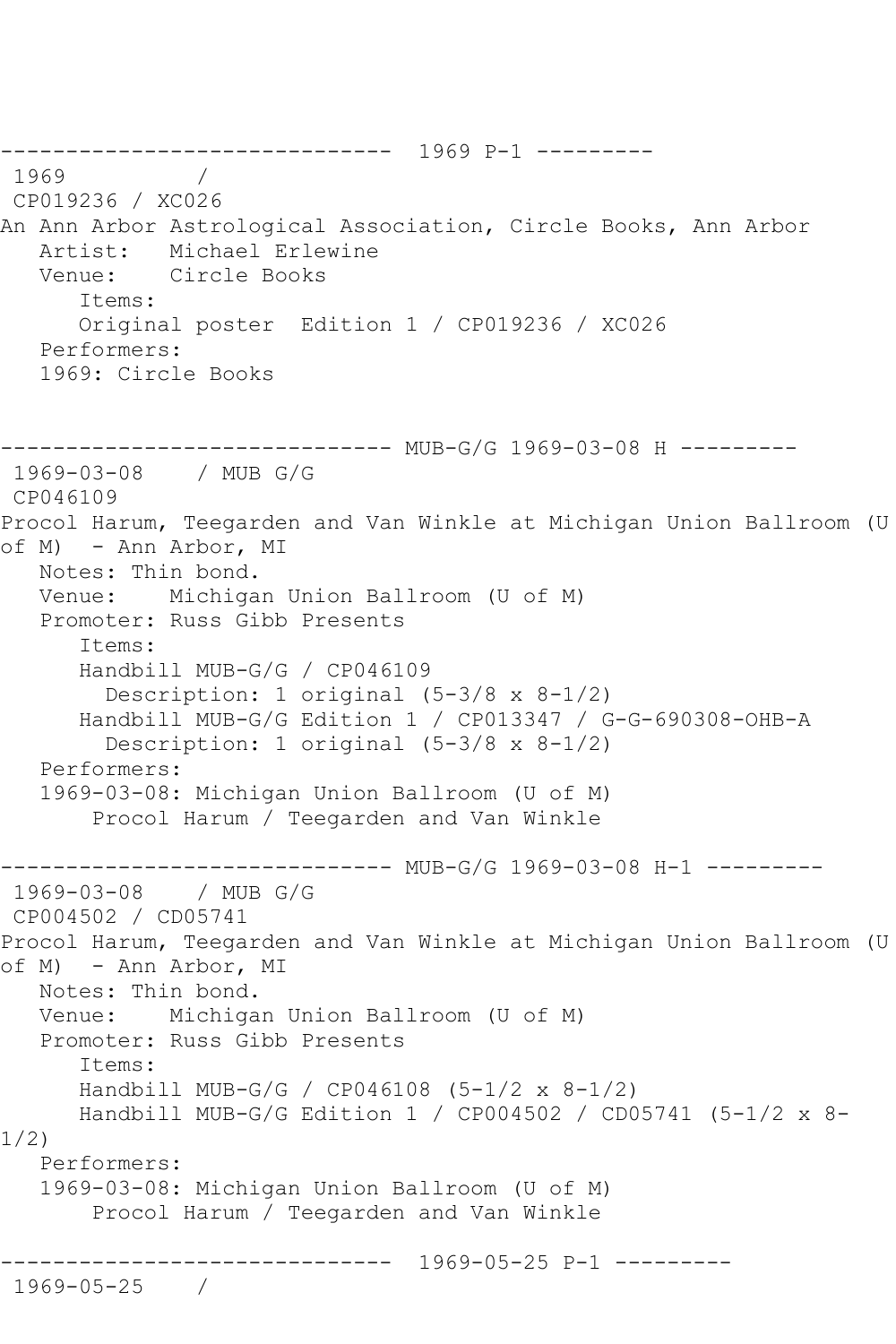CP017444 / MEB577 Sun Ra, Astro Infinity Arkestra at Ann Arbor Armory - Ann Arbor, MI Venue: Ann Arbor Armory Items: Original poster Edition 1 / CP017444 / MEB577 / CP017427 / MEB560 Performers: 1969-05-25: Ann Arbor Armory Sun Ra and his Arkestra / Astro Infinity Arkestra / MC5 ------------------------------ 1969-06-22 P-1 --------- 1969-06-22 / CP017411 / MEB544 Red Hot Chili Peppers, Kraack at Fuller Flatlands - Ann Arbor, MI Artist: Darlene Venue: Fuller Flatlands Promoter: Cosmic Forces of the Community Items: Original poster Edition 1 / CP017411 / MEB544 / CP017418 / MEB551 Performers: 1969-06-22: Fuller Flatlands Red Hot Chili Peppers / Kraack / Savage Grace / Commander Cody and his Lost Planet Airmen ------------------------------ 1969-07-27 P-1 --------- 1969-07-27 / CP017701 / MED713B Terry Tate Blues Band, Catfish at Fuller Flatlands - Ann Arbor, MI Venue: Fuller Flatlands Items: Original poster Edition 1 / CP017701 / MED713B Performers: 1969-07-27: Fuller Flatlands Terry Tate Blues Band / Catfish / Up ------------------------------ 1969-08-01 P --------- 1969-08-01 / CP009082 / CP06237 1st Ann Arbor Blues Festival: Roosevelt Sykes, Fred McDowell Event: First Ann Arbor Blues Festival<br>Venue: Ann Arbor Blues Festival Ann Arbor Blues Festival Items: Original poster / CP009082 / CP06237 Performers: 1969-08-01: Ann Arbor Blues Festival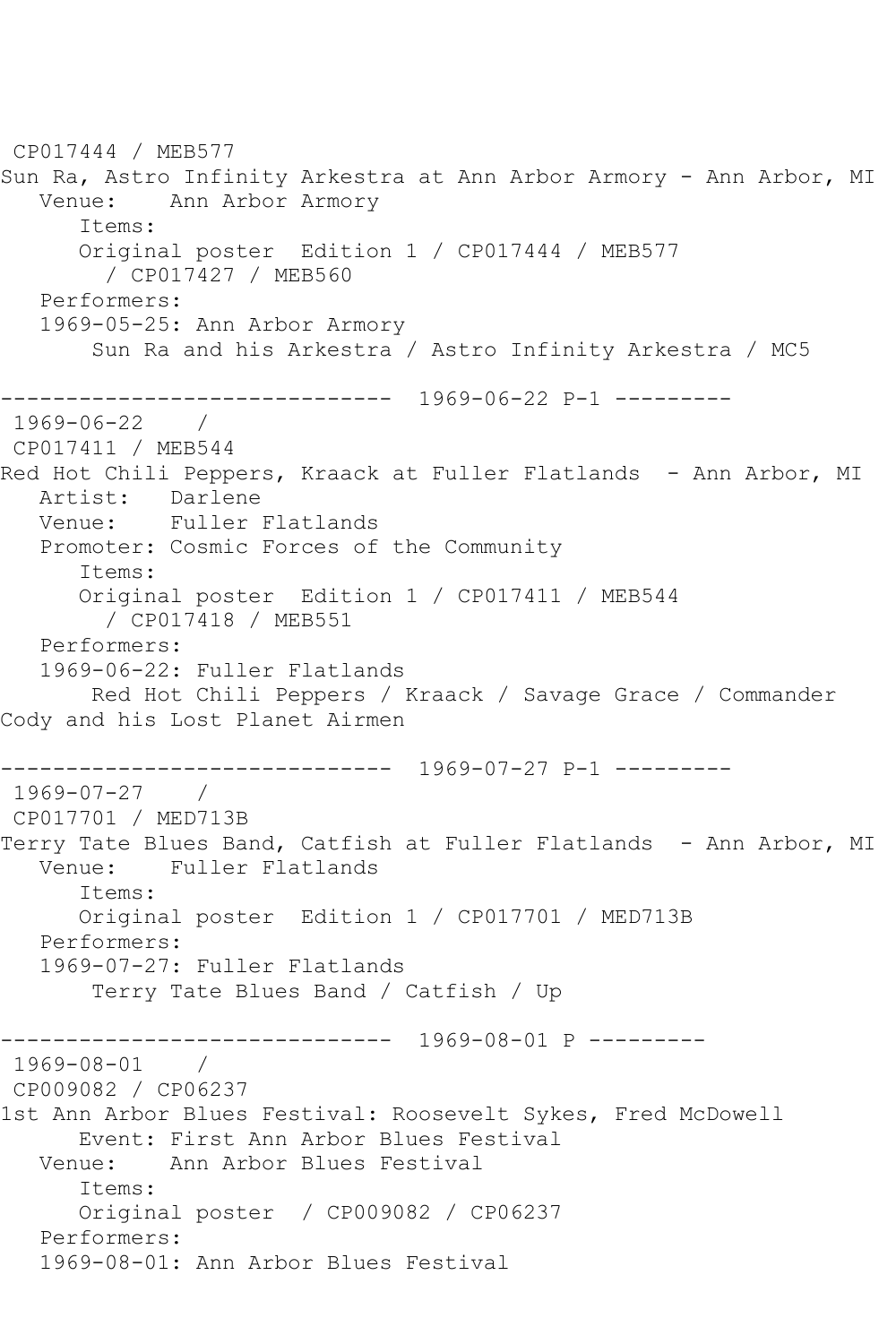```
 Roosevelt Sykes / Fred McDowell / J.B. Hutto / Jimmy Dawkins 
/ Junior Wells / B.B. King
   1969-08-02: Sleepy John Estes / Luther Allison / Clifton Chenier 
/ Otis Rush / Howlin' Wolf / Muddy Waters Blues Band
   1969-08-03: Arthur Big Boy Crudup / Jimmy Dawkins / Roosevelt 
Sykes / Luther Allison / Blue Nebulae / Big Joe Williams / Magic Sam 
/ Big Mama Thornton / Freddie King / Sam Lay Chicago Blues Band / T-
Bone Walker / Son House / Charlie Musselwhite / Freddy Roulette / 
Lighnin' Hopkins / James Cotton Blues Band
------------------------------ MUB 1969-12-09 P-1 ---------
1969-12-09 / MUB 
CP017643 / MED689B
Up, Shiva at Michigan Union Ballroom (U of M) - Ann Arbor, MI
      Benefit: Free the Ann Arbor 6! Benefit
   Venue: Michigan Union Ballroom (U of M)
       Items:
      Original poster MUB Edition 1 / CP017643 / MED689B
   Performers:
   1969-12-09: Michigan Union Ballroom (U of M)
       Up / Shiva / John Froines / Ken Cockerel
     ------------------------------ 1970 C-1 ---------
1970
CP008893 / CP04137
Ann Arbor Heart Song, Michael Erlewine, business card 1970
   Notes: This is a business card by Michael Erlewine for his own 
gig, during the time when he was playing piano and singing under the 
name "Ann Arbor Heart Song."
   Private Notes: Erlewine
       Items:
       Postcard Edition 1 / CP008893 / CP04137
   Performers:
   1970: Michael Erlewine
------------------------------ 1970 P-1 ---------
         \frac{1}{2}CP017384 / MEB516
Free Music, Ann Arbor
   Notes: NONE
   Artist: Gary Grimshaw
       Items:
       Original poster Edition 1 / CP017384 / MEB516
   Performers:
   1970:
          -------------------- HIL 1970-01-13 P-1 ---------
```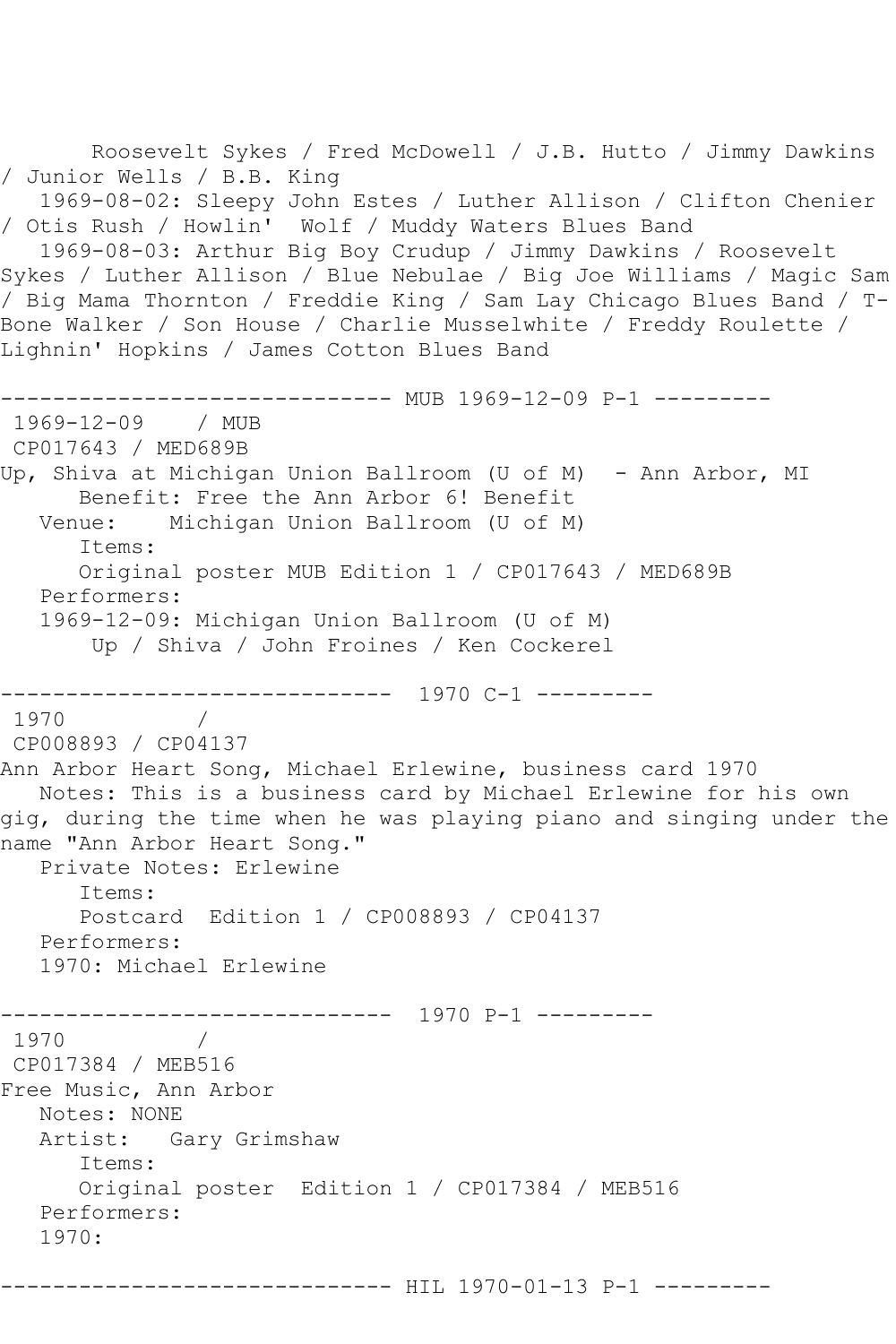```
1970-01-13 / HIL 
CP010037 / CS05133
Timothy Leary, Stooges at Hill Auditorium - Ann Arbor, MI
    Notes: Gary Grimshaw: Al Shamie, Bad Dog. He is an excellent 
artist. Now he is deep into pointillism.
  Artist: Al Shamie (Bad Dog)<br>Venue: Hill Auditorium
            Hill Auditorium
       Items:
       Original poster HIL Edition 1 / CP010037 / CS05133
        HIL / CP016973 / MEB118B
        HIL / CP020604 / XL19700113
    Performers:
    1970-01-13: Hill Auditorium
        Timothy Leary / Stooges / Up / Teegarden and Van Winkle
      ------------------------------ HIL 1970-04-21 P-1 ---------
1970-04-21 / HIL 
CP005697 / CP00946
Bonnie Raitt, Kris Kristofferson at Hill Auditorium - Ann Arbor, MI
   Private Notes: Michigan * B250@
   Artist: Mike Brady
   Venue: Hill Auditorium
    Promoter: UAC/Daystar
       Items:
       Original poster HIL Edition 1 / CP005697 / CP00946
         Price: 400.00
        HIL / CP002081 / 2071
   Performers:
    1970-04-21: Hill Auditorium
        Bonnie Raitt / Kris Kristofferson / Jonathan Round
              ------------------------------ DOM 1970-06-21 P-1 ---------
1970 - 06 - 21CP016909 / MEB096B
Savage Grace, Commander Cody and his Lost Planet Airmen at Diana 
Oughton Memorial Park - Ann Arbor, MI
   Notes: Gallup Park
Gary Grimshaw: That is Bad Dog (Al Shamie). 1970. This is when I 
came back from California, turned myself in, and poster bail. And at 
that time, Al Shamie was the art director for the White Panther 
Party. This is probably one of the first things we did in 
collaboration. I did all the lettering and he drew the picture.
       Event: Free Music
   Artist: Gary Grimshaw
   Venue: Diana Oughton Memorial Park
       Items:
       Original poster DOM Edition 1 / CP016909 / MEB096B
```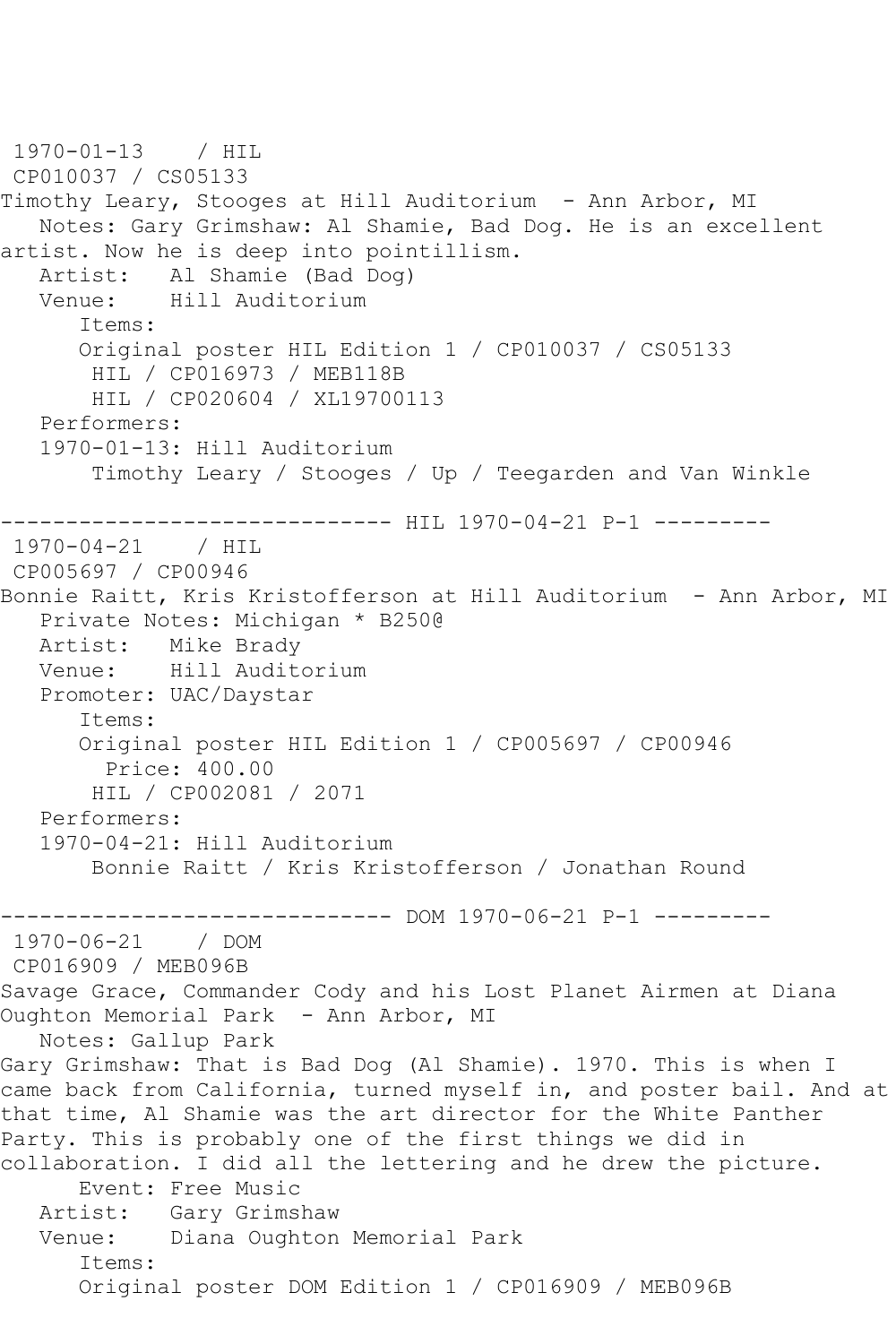Performers: 1970-06-21: Diana Oughton Memorial Park Savage Grace / Commander Cody and his Lost Planet Airmen / Floating Opera ------------ OSM 1970-08-07 P ---------1970-08-07 / OSM CP010475 / CS06235 2nd Ann Arbor Blues Festival at Otis Spann Memorial Field - Ann Arbor, MI<br>:Venue Ann Arbor Blues Festival Items: Original poster OSM / CP010475 / CS06235 Performers: 1970-08-07: Ann Arbor Blues Festival Otis Spann Memorial Field Roosevelt Sykes / Bukka White / Mighty Joe Young / Jimmy Dawkins / John Lee Hooker / Howlin' Wolf 1970-08-08: Harvey Hill / Hound Dog Taylor / lazy Bill Lucas / Juke Boy Bonner / Luther Allison / Albert King / Fred McDowell / Robert Pete Williams / Johnny Shines / Sunnyland Slim / Johnny Young / Joe Turner / T-Bone Walker / Eddie "Cleanhead" Vinson / Bobby Blue Bland 1970-08-09: John Jackson / Papa Lightfoot / Little Brother Montgomery / Carey Bell / Buddy Guy / Otis Rush / Mance Lipscomb / Little Joe Blue / Lowell Fulson / Big Mama Thornton / Little Junior Parker / Son House ------------------------------ DOM 1970-09-13 P-1 --------- 1970-09-13 / DOM CP016840 / MEB063A SRC, Amboy Dukes at Diana Oughton Memorial Park - Ann Arbor, MI Notes: Gary Grimshaw: All Grimshaw. Artist: Gary Grimshaw Venue: Diana Oughton Memorial Park Items: Original poster DOM Edition 1 / CP016840 / MEB063A Price: 150.00 Performers: 1970-09-13: Diana Oughton Memorial Park SRC - Scot Richard Case / Amboy Dukes / Up / Justice ------------------------------ 1970-11-06 P-1 --------- 1970-11-06 / CP016841 / MEB063B Up at Stockwell Hall - Ann Arbor, MI Notes: Grimshaw: All Grimshaw.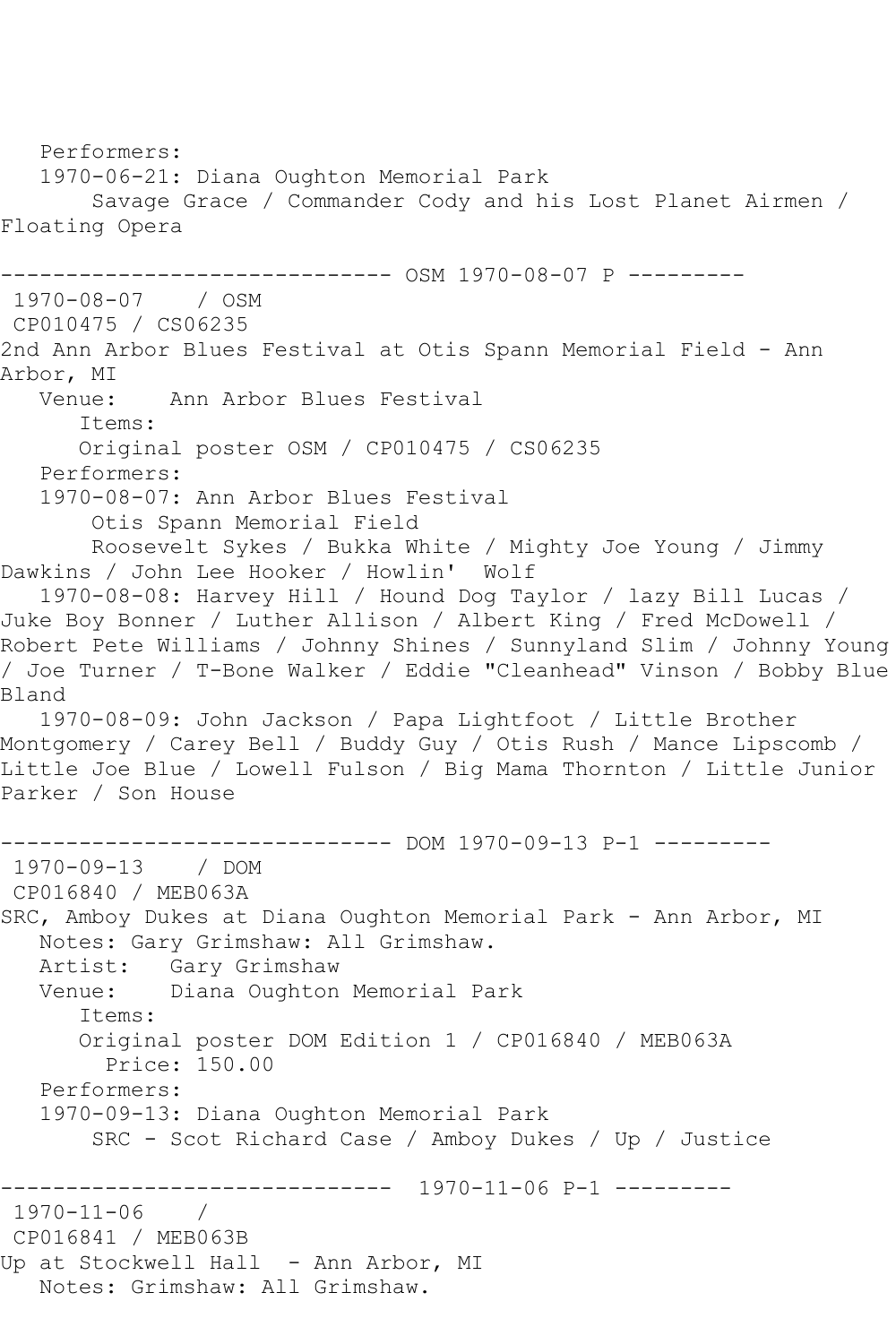Artist: Gary Grimshaw Venue: Stockwell Hall Promoter: Truck Stop Presents Items: Original poster Edition 1 / CP016841 / MEB063B Performers: 1970-11-06: Stockwell Hall Up ------------------------------ MUB 1970-11-22 H --------- 1970-11-22 / MUB CP044456 SRC, Up at Union Ballroom - Ann Arbor, MI Artist: Gary Grimshaw Venue: Michigan Union Ballroom (U of M) Promoter: Friends of the White Panthers Items: Original poster MUB Edition 1 / CP017704 / MED715 Handbill MUB / CP044456 Performers: 1970-11-22: Michigan Union Ballroom (U of M) SRC - Scot Richard Case / Up / Brat / Carnal Kitchen / David Sinclair / Jerry Lubin ------------------------------ 1970-12-06 P-1 --------- 1970-12-06 / CP009860 / CS04955 Buddy Guy, Johnny Winter at Events Building Benefit: Ann Arbor Blues Festival Benefit at the Events Building<br>Venue: Events Building Items: Original poster Edition 1 / CP009860 / CS04955 Performers: 1970-12-06: Events Building Buddy Guy / Johnny Winter / Luther Allison / Junior Wells / Otis Rush / Dave Alexander ------------------------------ MUB 1970-12-27 P-1 --------- 1970-12-27 / MUB CP010184 / CS05278 Guardian Angel, Thndercloud at Union Ballroom - Ann Arbor, MI Artist: Gary Grimshaw Venue: Michigan Union Ballroom (U of M) Items: Original poster MUB Edition 1 / CP010184 / CS05278 Price: 50.00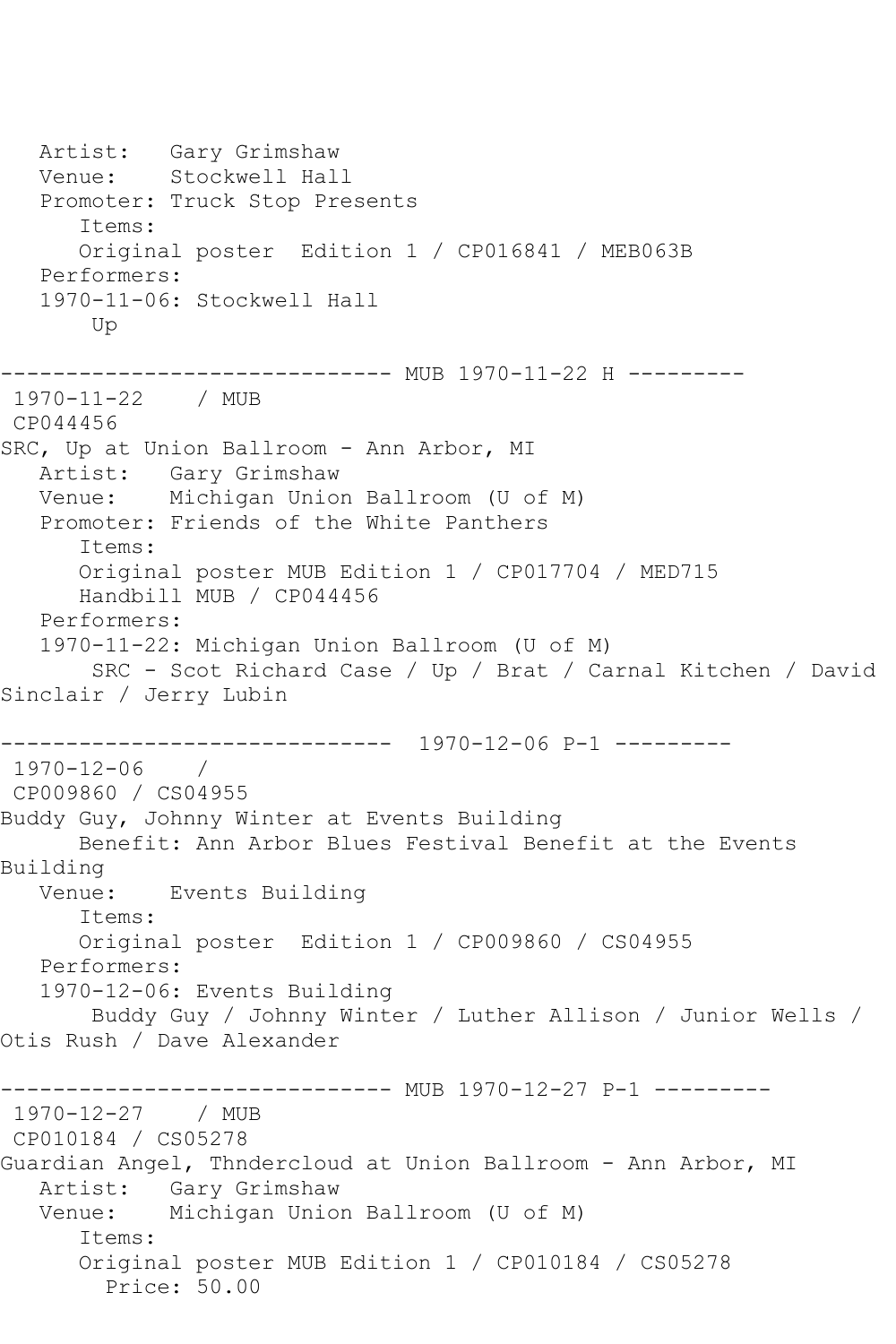MUB / CP017592 / MED669B Performers: 1970-12-27: Michigan Union Ballroom (U of M) Guardian Angel / Thndercloud / Orenda / Up ------------------------------ AAS 1971 P-1 --------- 1971 / AAS CP009990 / CS05085 But Ma! We're In Love at Ann Arbor Sun - Ann Arbor, MI Artist: Gary Grimshaw<br>Venue: Ann Arbor Sun Ann Arbor Sun Items: Original poster AAS Edition 1 / CP009990 / CS05085 Performers: 1971: Ann Arbor Sun ------------------------------ 1971 P-1 --------- 1971 CP044940 Logo Design for Eden Organic Foods, Ann Arbor Artist: Michael Erlewine<br>Venue: Eden Organic Food Eden Organic Foods Items: Original poster Edition 1 / CP044940 Performers: 1971: Eden Organic Foods ------------------------------ AAS 1971 P-1 --------- 1971 / AAS CP017111 / MEB241 Ann Arbor Sun at Ann Arbor Sun Notes: Gary Grimshaw: I designed the Sun logo and I was also the production manager, for a while. Venue: Ann Arbor Sun Items: Original poster AAS Edition 1 / CP017111 / MEB241 Performers: 1971: Ann Arbor Sun Ann Arbor Sun ------------------------------ AAS 1971 P-1 --------- 1971 / AAS CP017112 / MEB242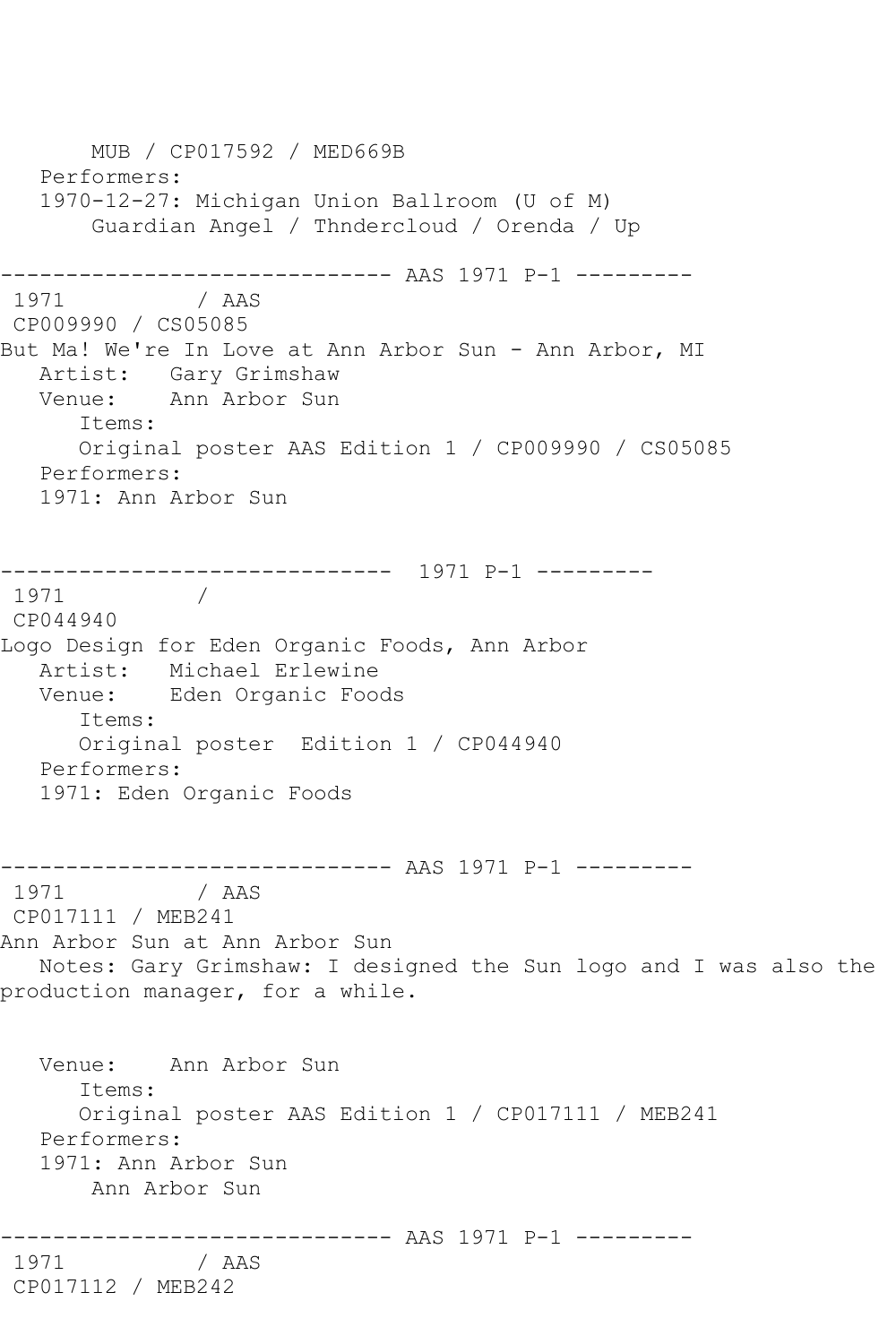Ann Arbor Sun - Ann Arbor, MI at Ann Arbor Sun - Ann Arbor, MI Notes: Gary Grimshaw: I designed the Sun logo and I was also the production manager, for a while. Venue: Ann Arbor Sun Items: Original poster AAS Edition 1 / CP017112 / MEB242 Performers: 1971: Ann Arbor Sun Ann Arbor Sun ------------------------------ 1971 P --------- 1971 / CP045525 / CP045525 Ann Arbor Heart Song (Michael Erlewine) Business Card Private Notes: Erlewine Benefit: Ann Arbor Song Michael Erlewine Artist: Michael Erlewine Items: Original poster / CP045525 / CP045525 Performers: 1971: ------------------------------ 1971-01-07 P-1 --------- 1971-01-07 / CP009999 / CS05094 Ann Arbor Argus, Free John, Pun & Jack Artist: Gary Grimshaw Items: Original poster Edition 1 / CP009999 / CS05094 Performers: 1971-01-07 1971-01-21: John Sinclair / Pun Plamondon --------------- MUB 1971-01-17 H ---------1971-01-17 / MUB CP044827 Mitch Ryder, Up at Union Ballroom - Ann Arbor, MI Artist: Gary Grimshaw Venue: Michigan Union Ballroom (U of M) Promoter: Friends of the White Panthers Items: Handbill MUB / CP044827 Handbill MUB Edition 1 / CP017703 / MED714B MUB / CP017721 / MED732B Performers: 1971-01-17: Michigan Union Ballroom (U of M)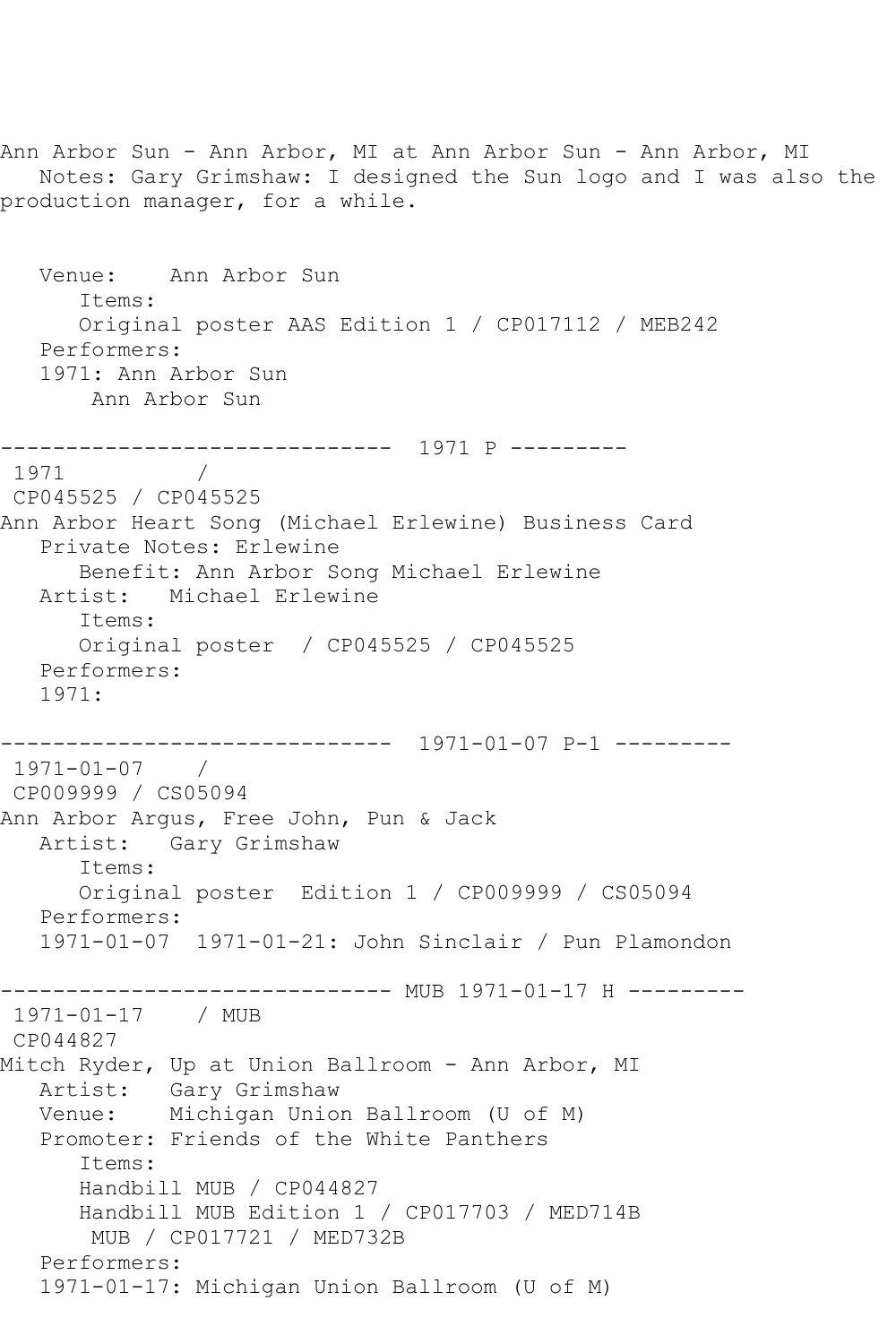Mitch Ryder / Up / Brat

------------------------------ HIL 1971-01-24 P-1 --------- 1971-01-24 / HIL CP017715 / MED729A Phil Ochs, William Kunstler at Hill Auditorium - Ann Arbor, MI Artist: Gary Grimshaw Venue: Hill Auditorium Promoter: Friends of the White Panthers Items: Original poster HIL Edition 1 / CP017715 / MED729A Price: 75.00 HIL / CP017825 / MED801A Performers: 1971-01-24: Hill Auditorium Phil Ochs / William Kunstler / Donald Suttherland ------------------------------ ODY 1971-03-00 P-1 --------- 1971-03-00 / ODY CP006261 / CP01511 Ann Arbor Heart Song at Odyssey Notes: This is a poster by Michael Erlewine for his own gig, during the time when he was playing piano and singing under the name "Ann Arbor Heart Song." Private Notes: Erlewine Artist: Michael Erlewine Venue: Odyssey Items: Original poster ODY Edition 1 / CP006261 / CP01511 Performers: 1971-03-00: Odyssey Michael Erlewine ------------------------------ MICT 1971-04-02 P-1 --------- 1971-04-02 / MICT CP017320 / MEB451 Commander Cody and his Lost Planet Airmen, Mojo Boogie Band at Michigan Theater - Ann Arbor, MI Artist: Ozone (Chris Frayne)<br>Venue: Michigan Theater Michigan Theater Items: Original poster MICT Edition 1 / CP017320 / MEB451 Performers: 1971-04-02: Michigan Theater Commander Cody and his Lost Planet Airmen / Mojo Boogie Band ------------------------------ MUB 1971-04-15 P-1 ---------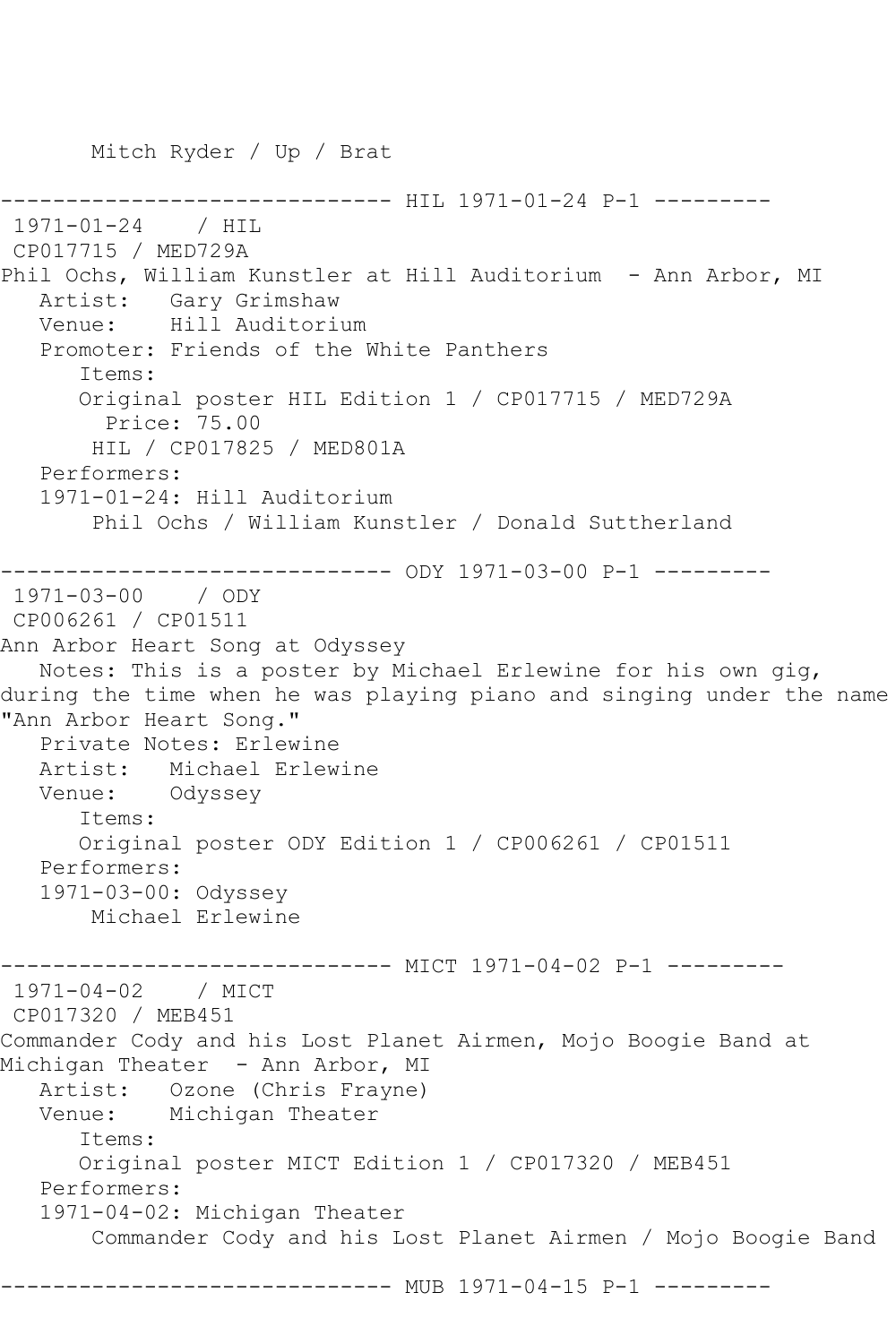```
1971-04-15 / MUB 
CP017821 / MED799A
Up, Brat at Union Ballroom - Ann Arbor, MI
   Artist: Rainbow Graphics<br>Venue: Michigan Union B
            Michigan Union Ballroom (U of M)
       Items:
       Original poster MUB Edition 1 / CP017821 / MED799A
    Performers:
    1971-04-15: Michigan Union Ballroom (U of M)
        Up / Brat / Buffoon
               ------------------------------ HIL 1971-04-17 P-1 ---------
1971 - 04 - 17CP022142 / XQ168
Commander Cody, Port at Hill Auditorium - Ann Arbor, MI
    Notes: Also, a movie on the 2nd Ann Arbor Blues Festival 1970
   Artist: Ozone (Chris Frayne)<br>Venue: Hill Auditorium
            Hill Auditorium
    Promoter: Canterbury House
       Items:
       Original poster HIL Edition 1 / CP022142 / XQ168
       Original poster HIL Edition 1 / CP017184 / MEB316
       Postcard HIL Edition 1 / CP010151 / CS05245
        HIL / CP001809 / 1831
        HIL / CP016941 / MEB104F
    Performers:
    1971-04-17: Hill Auditorium
        Commander Cody / Port
------------------------------ MUB 1971-05-07 P-1 ---------<br>1971-05-07   / MUB
1971 - 05 - 07CP010012 / CS05107
Up, Guardian Angel at Union Ballroom - Ann Arbor, MI
    Artist: Gary Grimshaw
    Venue: Michigan Union Ballroom (U of M)
       Items:
       Original poster MUB Edition 1 / CP010012 / CS05107
    Performers:
    1971-05-07: Michigan Union Ballroom (U of M)
        Up / Guardian Angel / Brat
         ------------------------------ MUB 1971-05-07 H ---------
1971-05-07 / MUB 
CP044823
Up, Guardian Angel at Union Ballroom - Ann Arbor, MI
    Artist: Gary Grimshaw
   Venue: Michigan Union Ballroom (U of M)
```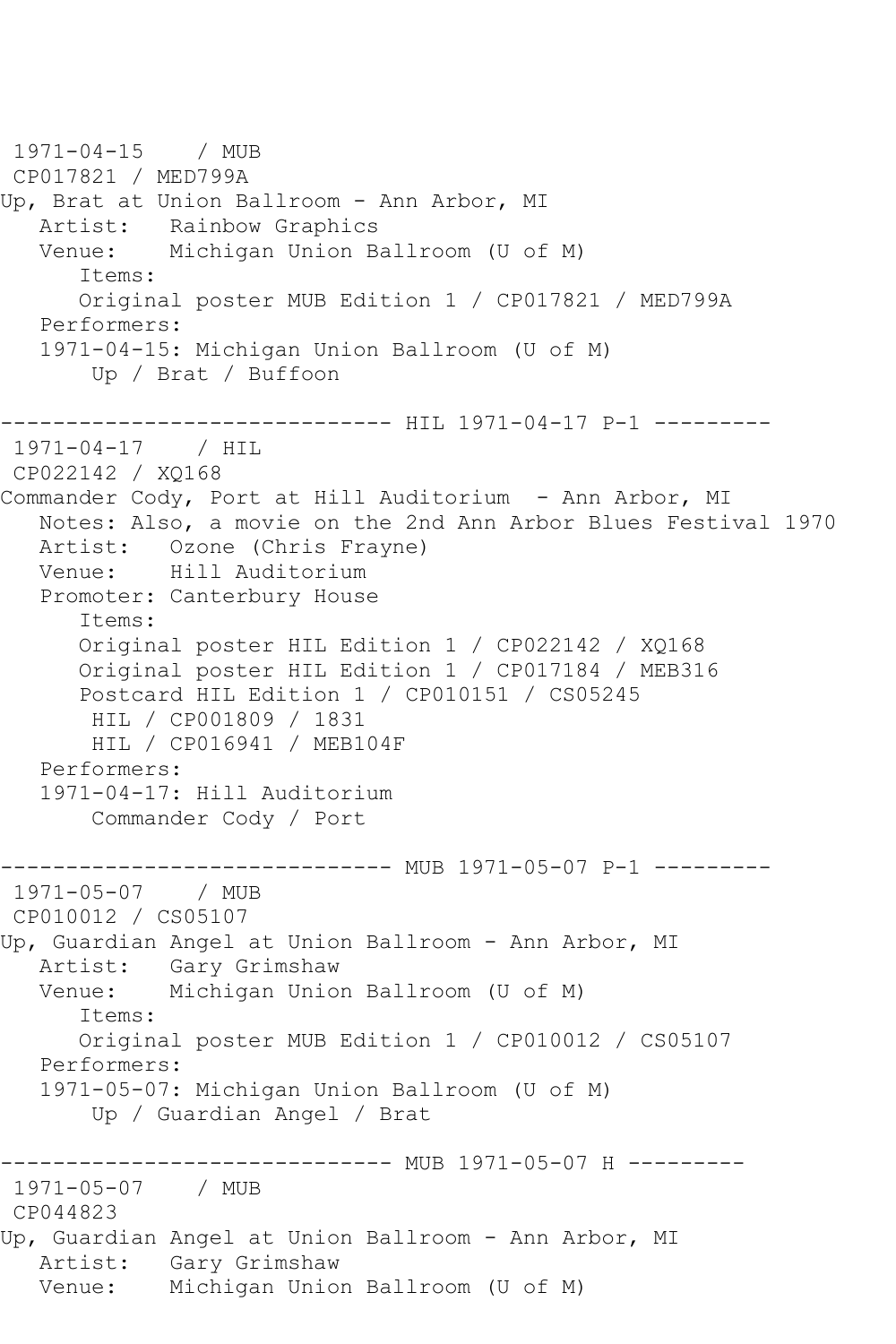Items: Handbill MUB / CP044823 Handbill MUB Edition 1 / CP016915 / MEB098C MUB / CP016920 / MEB101A Performers: 1971-05-07: Michigan Union Ballroom (U of M) Up / Guardian Angel / Brat ------------ MUB 1971-05-14 P-1 ---------1971-05-14 / MUB CP010011 / CS05106 Commander Cody and his Lost Planet Airmen, Up at Union Ballroom - Ann Arbor, MI Artist: Gary Grimshaw Venue: Michigan Union Ballroom (U of M) Items: Original poster MUB Edition 1 / CP010011 / CS05106 Performers: 1971-05-14 1971-05-20: Michigan Union Ballroom (U of M) Commander Cody and his Lost Planet Airmen / Up ------------------------------ MUB 1971-05-21 P-1 --------- 1971-05-21 / MUB CP016893 / MEB088A Commander Cody and his Lost Planet Airmen, Up at Union Ballroom (U of M) Notes: Gary Grimshaw: That is mine. Benefit: John Sinclair Freedom Fund, Ann Arbor Sun Artist: Gary Grimshaw Venue: Michigan Union Ballroom (U of M) Items: Original poster MUB Edition 1 / CP016893 / MEB088A MUB / CP016892 / MEB087B MUB / CP017758 / MED764B Performers: 1971-05-21: Michigan Union Ballroom (U of M) Commander Cody and his Lost Planet Airmen / Up / Carnal Kitchen ----------------------------- HIL 1971-05-22 P-1 ----------1971-05-22 / HIL CP016921 / MEB101B Teegarden and Van Winkle, Bob Seger at Hill Auditorium - Ann Arbor, MI Event: Benefit for the Ann Arbor Tribal Council's Community Park Program Artist: Gary Grimshaw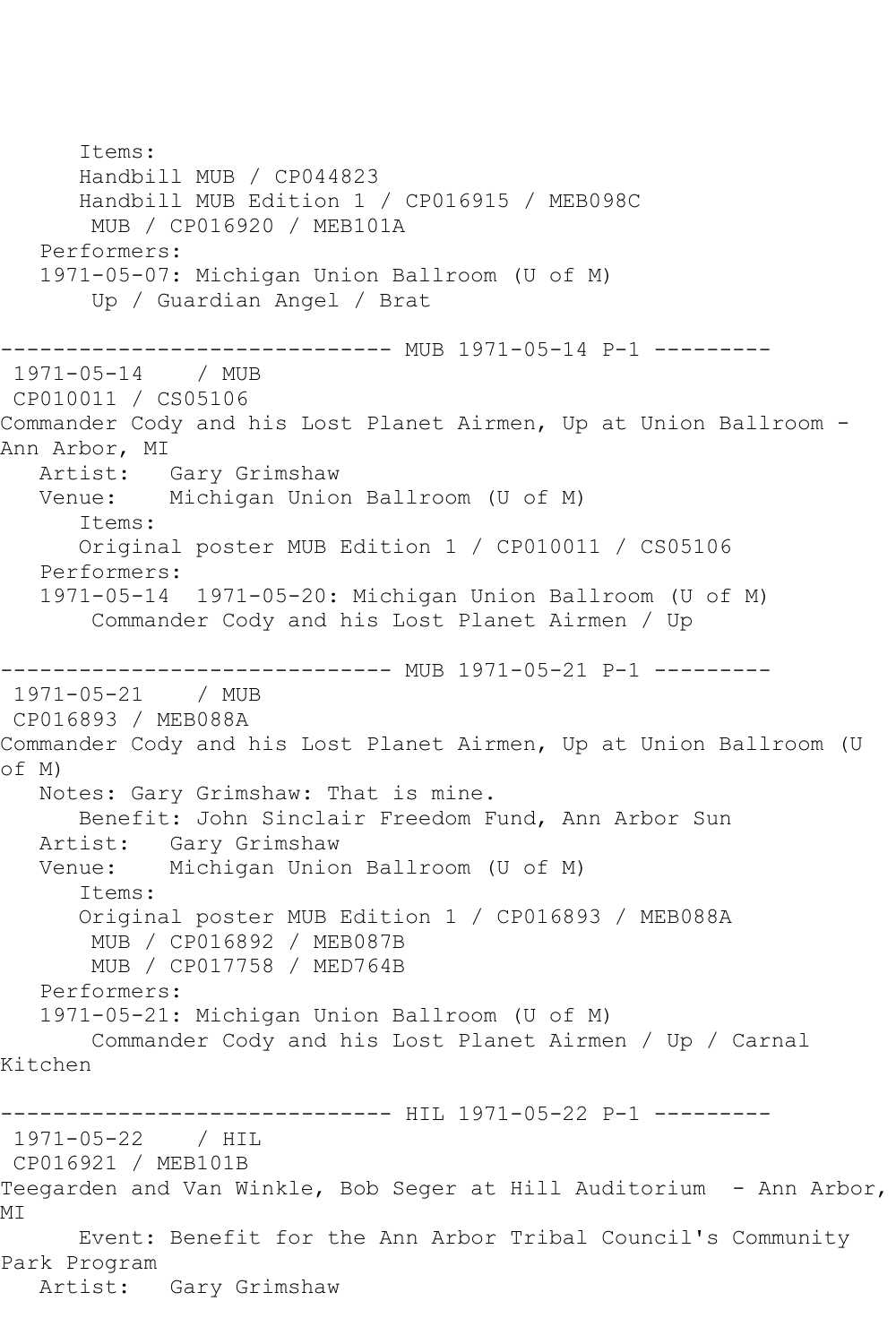Venue: Hill Auditorium Promoter: Ozone House Items: Original poster HIL Edition 1 / CP016921 / MEB101B Price: 200.00 HIL / CP004090 / CD04499 HIL / CP016913 / MEB098A Performers: 1971-05-22: Hill Auditorium Teegarden and Van Winkle / Bob Seger ------------------------------ 1971-06-12 P-1 ---------  $1971 - 06 - 12$  / CP018756 / THJME0259 Trombone Heaven, Carnal Kitchen at S. Forest Co-op - Ann Arbor, MI Artist: Gary Grimshaw Venue: South Forest Co-op Items: Original poster Edition 1 / CP018756 / THJME0259 Price: 100.00 Performers: 1971-06-12: South Forest Co-op Trombone Heaven / Carnal Kitchen ------------------------------ AAS 1971-06-25 P-1 --------- 1971-06-25 / AAS CP017805 / MED788B Up, Brat at Ann Arbor Sun Benefit: Ann Arbor Sun Artist: Gary Grimshaw Venue: Ann Arbor Sun Items: Original poster AAS Edition 1 / CP017805 / MED788B Original poster AAS Edition 1 / CP017710 / MED718B Performers: 1971-06-25: Ann Arbor Sun Up / Brat / Bad Foot Blues Band ----------- ALY 1971-07-16 H ---------1971-07-16 / ALY CP044362 Brat, Guardian Angel at Alley - Ann Arbor, MI Notes: Grimshaw: "I did all of that." Artist: Gary Grimshaw Venue: Alley Items: Handbill ALY / CP044362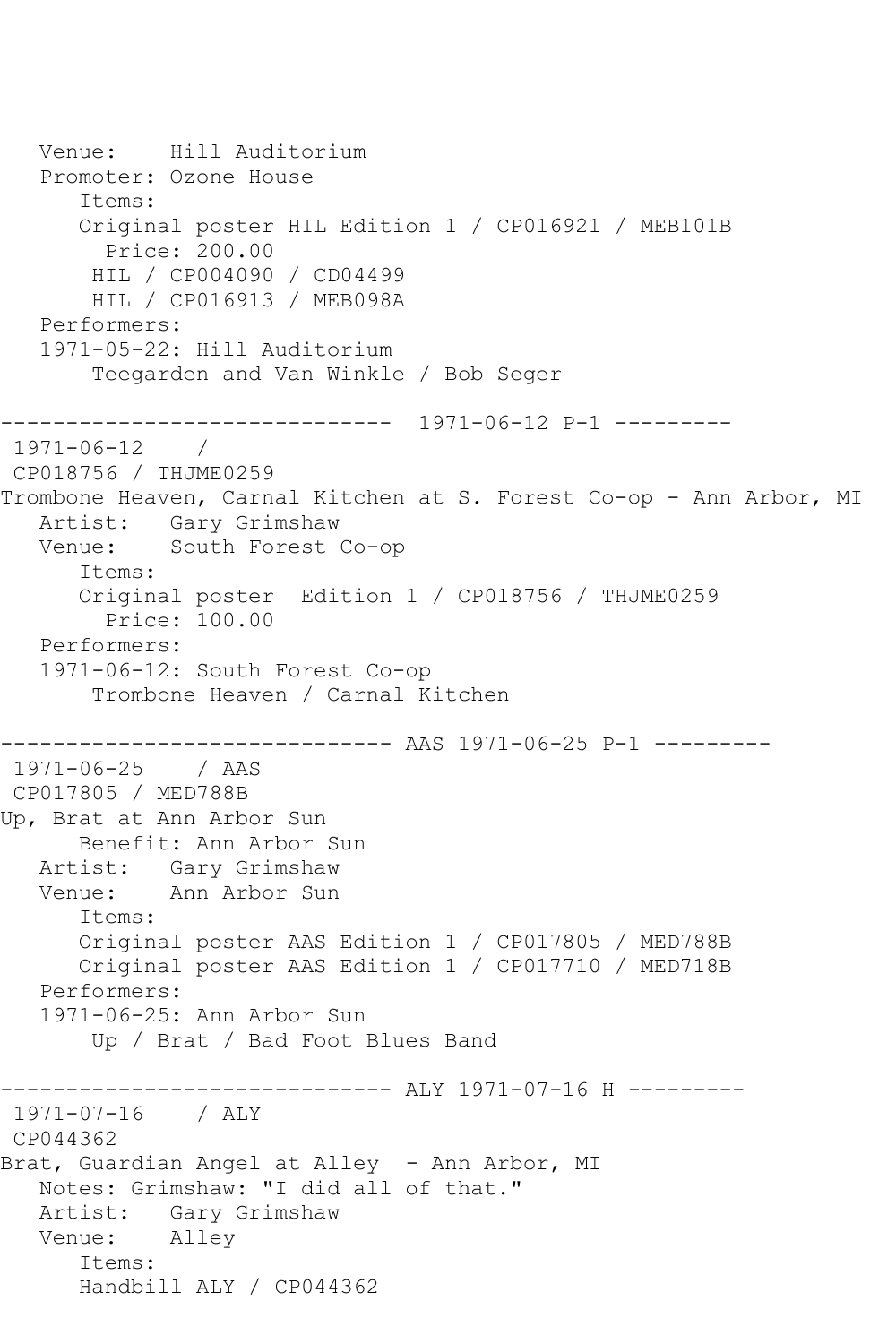```
 Handbill ALY Edition 1 / CP016823 / MEB056C
   Performers:
   1971-07-16 1971-07-17: Alley
       Brat / Guardian Angel
   1971-07-21 1971-07-22: CJQ
------------------------------ ALY 1971-07-21 P-1 ---------
1971-07-21 / ALY 
CP016822 / MEB056B
CJQ, Up at Alley - Ann Arbor, MI
   Notes: Grimshaw: "I did all of that."
   Artist: Gary Grimshaw
   Venue: Alley
      Items:
      Original poster ALY Edition 1 / CP016822 / MEB056B
   Performers:
   1971-07-21 1971-07-22: Alley
       CJQ
   1971-07-23 1971-07-24: Up / Carnal Kitchen
------------------------------ 1971-07-23 P-1 ---------
1971-07-23 / 
CP010008 / CS05103
Ann Arbor Sun Adds
   Artist: Gary Grimshaw
      Items:
      Original poster Edition 1 / CP010008 / CS05103
   Performers:
   1971-07-23 1971-08-05: Amboy Dukes / Brownsville Station / Up / 
Carnal Kitchen
------------------------------ HIL 1971-07-24 P-1 ---------
1971-07-24 / HIL 
CP017225 / MEB356
Ann Arbor Blues Recital at Hill Auditorium
   Notes: I think that is the first poster I did when I came back 
from California in 1970
      Event: Benefit for the International Black Appeal
   Artist: Gary Grimshaw
   Venue: Hill Auditorium
   Promoter: Ann Arbor Black Theater
      Items:
      Original poster HIL Edition 1 / CP017225 / MEB356
      Handbill HIL / CP044387
   Performers:
   1971-07-24: Hill Auditorium
```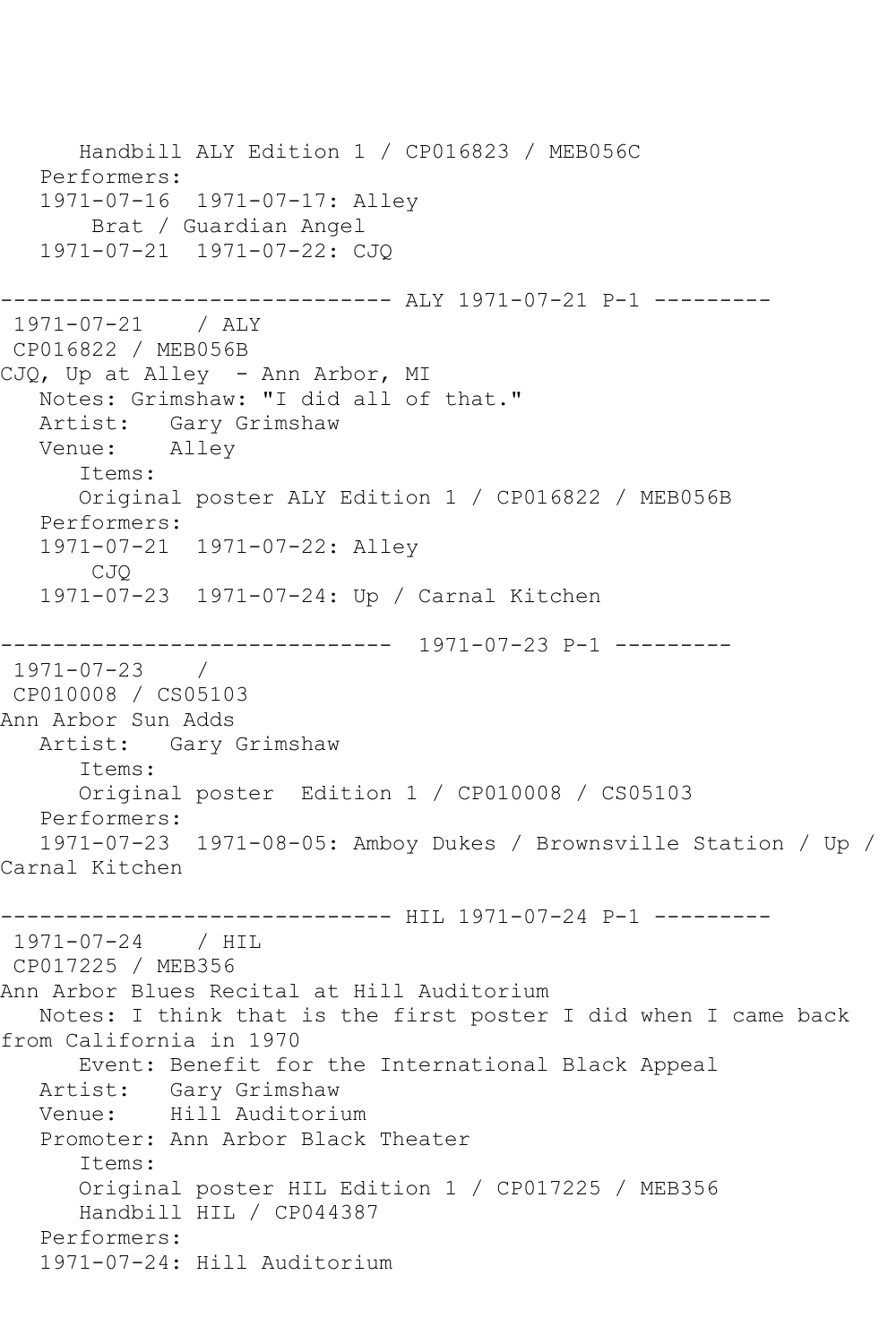Mississippie Delta Blues Band / Houston Stackhouse / Sonny Boy Blake / Joe Willie Wilkins / Betty Fikes / Mighty Joe Young ------------------------------ MUB 1971-08-03 P-1 --------- 1971-08-03 t / MUB CP016894 / MEB088B Amboy Dukes, Up at Union Ballroom - Ann Arbor, MI Event: Rock and roll to Free John Now! Artist: Gary Grimshaw Venue: Michigan Union Ballroom (U of M) Items: Original poster MUB Edition 1 / CP016894 / MEB088B MUB / CP004043 / CD04452 MUB / CP017757 / MED764A MUB / CP018604 / THJME0102 Performers: 1971-08-03 tu: Michigan Union Ballroom (U of M) Amboy Dukes / Up / Brat / Otis ------------------------------ ALY 1971-08-05 P-1 --------- 1971-08-05 / ALY CP016821 / MEB056A Brat, SRC - Scot Richard Case at Alley - Ann Arbor, MI Notes: Grimshaw: "I did all of that." Artist: Amy Horowitz<br>Venue: Allev Venue: Items: Original poster ALY Edition 1 / CP016821 / MEB056A Performers: 1971-08-05: Alley Brat / SRC - Scot Richard Case / MC5 / Guardian Angel / Carnal Kitchen / Salvage Grace / Bad Foot Blues Band ------------------------------ ALY 1971-08-17 P-1 --------- 1971-08-17 / ALY CP016847 / MEB066B Another Killer Jam at the Alley, Ann Arbor Notes: Grimshaw: All Grimshaw Artist: Gary Grimshaw Venue: Alley Items: Original poster ALY Edition 1 / CP016847 / MEB066B Performers: 1971-08-17: Alley

------------------------------ ALY 1971-09-10 P-1 ---------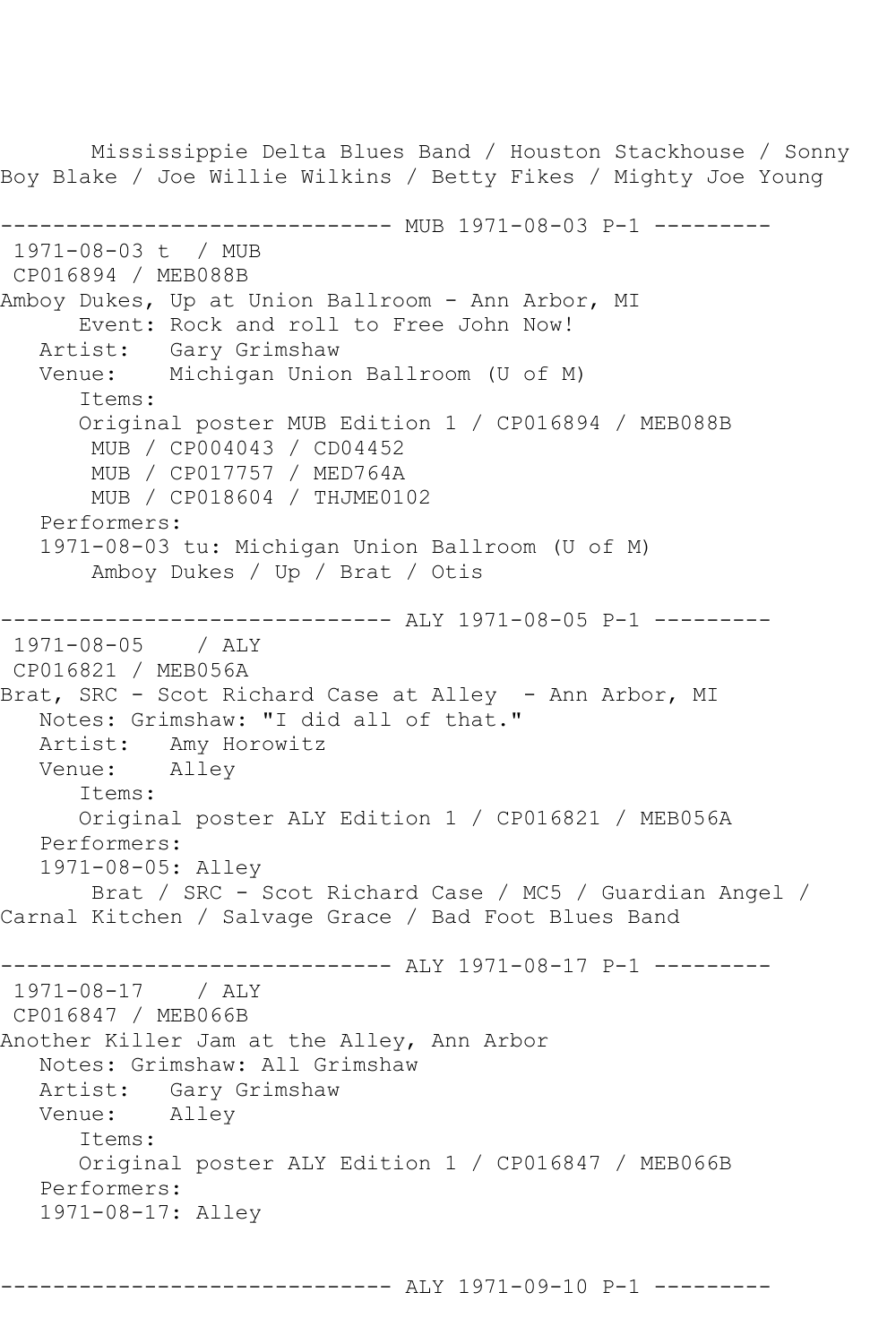1971-09-10 / ALY CP006214 / CP01464 Luther Allison, Bob Goldenthal at Alley - Ann Arbor, MI Private Notes: Grimshaw Artist: Gary Grimshaw Venue: Alley Items: Original poster ALY Edition 1 / CP006214 / CP01464 Price: 300.00 Performers: 1971-09-10 1971-09-12: Alley Luther Allison / Bob Goldenthal 1971-09-17 1971-09-19: Commander Cody and his Lost Planet Airmen 1971-09-24 1971-09-26: Mississippi Fred Mcdowell / Terry Tate Blues Band ------------------------------ ALY 1971-09-10 H-1 --------- 1971-09-10 / ALY CP016824 / MEB057A Luther Allison, Bob Goldenthal at Alley - Ann Arbor, MI Notes: Gary Grimshaw: That was 3-color poster that had several shows listed on it and then we would do individual flyers for the individual shows. Artist: Gary Grimshaw Venue: Alley Items: Handbill ALY / CP044363 / CP044363 Handbill ALY / CP009328 / CP06496 Handbill ALY Edition 1 / CP016824 / MEB057A Price: 50.00 Performers: 1971-09-10 1971-09-12: Alley Luther Allison / Bob Goldenthal ---------- HIL 1971-09-17 P-1 ----------1971-09-17 / HIL CP018556 / THJME0054 Muddy Waters, John Lee Hooker at Hill Auditorium - Ann Arbor, MI Artist: Gary Grimshaw<br>Venue: Hill Auditori Hill Auditorium Promoter: UAC/Daystar Items: Original poster HIL Edition 1 / CP018556 / THJME0054 Price: 1200.00 HIL / CP014899 / ME0047 HIL / CP017245 / MEB376 HIL / CP017681 / MED705C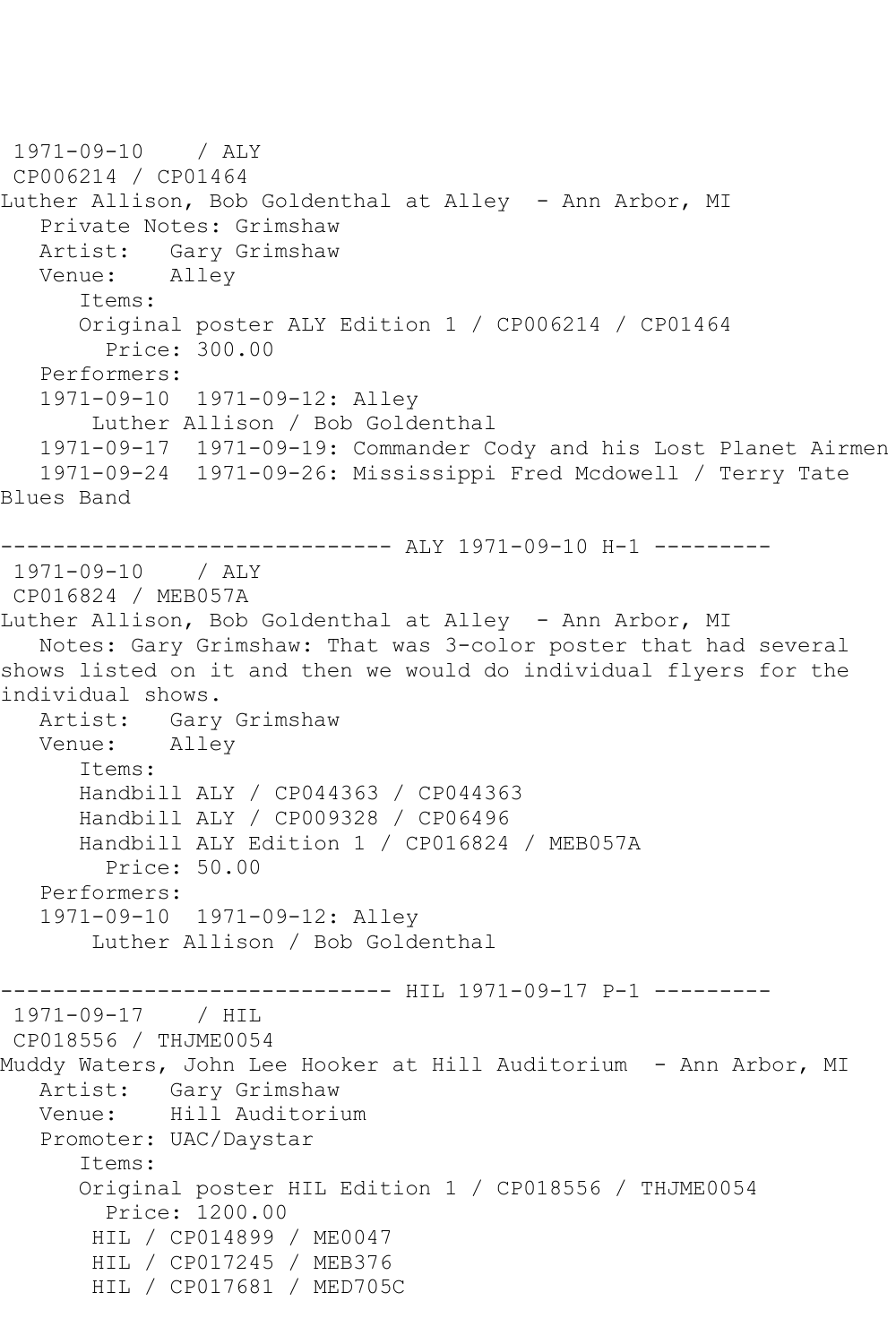HIL / NONE / 924 Performers: 1971-09-17: Hill Auditorium Muddy Waters / John Lee Hooker / Buddy Guy / Junior Wells / Terry Tate Blues Band ------------------------------ ALY 1971-09-17 P-1 --------- 1971-09-17 / ALY CP016825 / MEB057B Commander Cody and his Lost Planet Airmen, John Nicholas at Alley - Ann Arbor, MI Notes: Gary Grimshaw:That was 3-color poster that had several shows listed on it and then we would do individual flyers for the individual shows. Artist: Gary Grimshaw Venue: Alley Items: Original poster ALY Edition 1 / CP016825 / MEB057B Performers: 1971-09-17 1971-09-19: Alley Commander Cody and his Lost Planet Airmen / John Nicholas / Steve Nardella ------------------------------ AAS 1971-09-17 P-1 --------- 1971-09-17 / AAS CP010003 / CS05098 Ann Arbor Sun at Ann Arbor Sun Artist: Gary Grimshaw Venue: Ann Arbor Sun Items: Original poster AAS Edition 1 / CP010003 / CS05098 Performers: 1971-09-17 1971-09-30: Ann Arbor Sun Ann Arbor Sun ------------------------------ AAS 1971-09-17 P-1 --------- 1971-09-17 / AAS CP010004 / CS05099 Ann Arbor Tribal Council, Ann Arbor Sun Artist: Gary Grimshaw Venue: Ann Arbor Sun Items: Original poster AAS Edition 1 / CP010004 / CS05099 Performers: 1971-09-17 1971-09-30: Ann Arbor Sun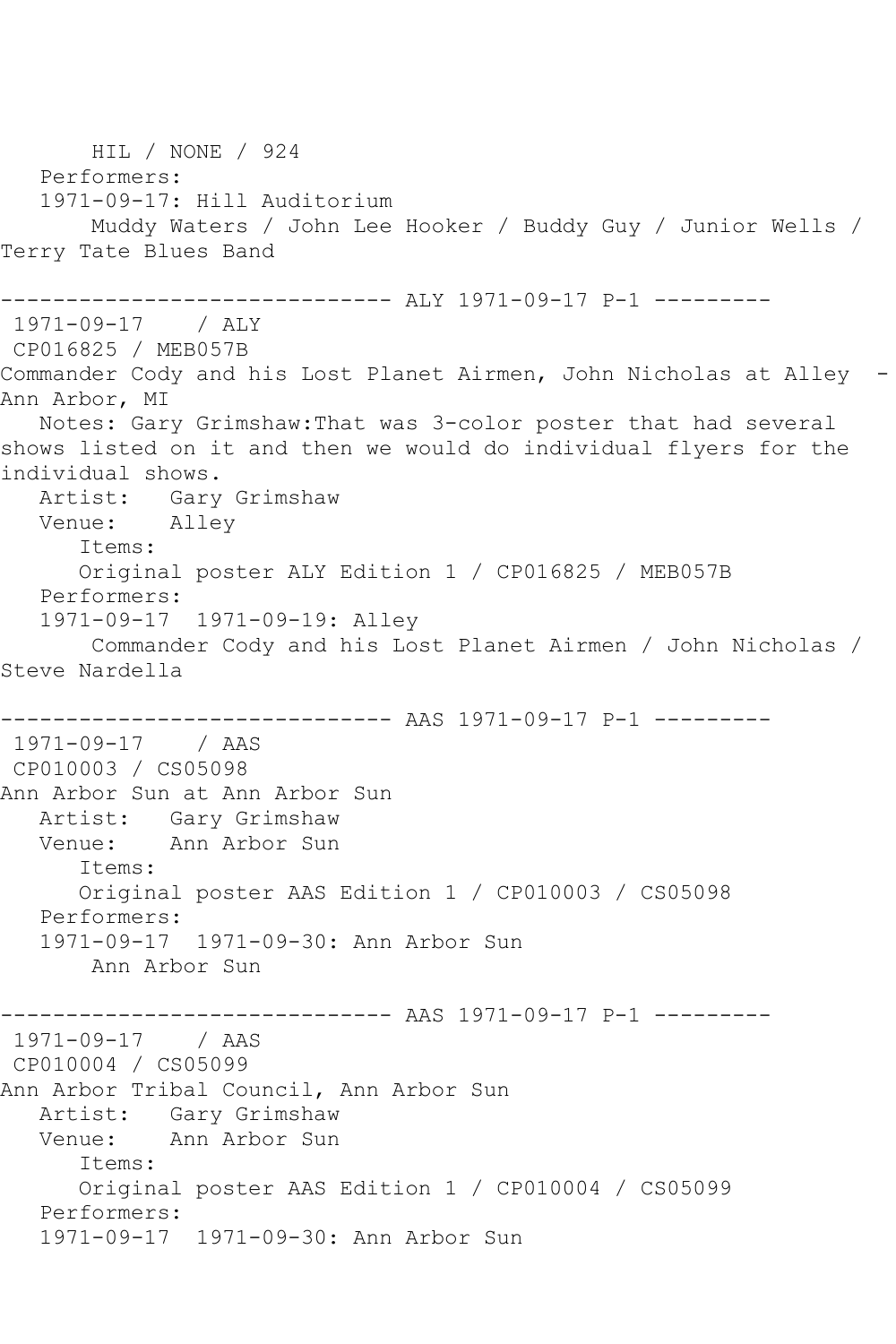------------------------------ MUB 1971-09-17 P-1 --------- 1971-09-17 / MUB CP010001 / CS05096 Poem for John at Union Ballroom - Ann Arbor, MI Artist: Gary Grimshaw Venue: Michigan Union Ballroom (U of M) Items: Original poster MUB Edition 1 / CP010001 / CS05096 Performers: 1971-09-17 1971-09-30: Michigan Union Ballroom (U of M) ------------------------------ MUB 1971-09-22 H --------- 1971-09-22 / MUB CP044817 SRC, Catfish at Union Ballroom - Ann Arbor, MI Benefit: John Sinclair Freedom Fund Artist: Gary Grimshaw Venue: Michigan Union Ballroom (U of M) Items: Handbill MUB / CP044817 Handbill MUB Edition 1 / CP017751 / MED759 MUB / CP016906 / MEB094B Performers: 1971-09-22: Michigan Union Ballroom (U of M) SRC - Scot Richard Case / Catfish / Up / Geyda ------------------------------ HIL 1971-09-24 P-1 --------- 1971-09-24 / HIL CP006217 / CP01467 Mountain Mylon, B.B. King at Hill Auditorium - Ann Arbor, MI Notes: Gary Grimshaw: there are two different versions of this, because Peter Andrews booked them into two different places. Private Notes: Grimshaw Artist: Gary Grimshaw Venue: Hill Auditorium Promoter: UAC/Daystar Items: Original poster HIL Edition 1 / CP006217 / CP01467 Price: 400.00 Postcard HIL / Description: There is a card for this poster HIL / CP014929 / ME0077 HIL / CP018520 / THJME0014 Performers: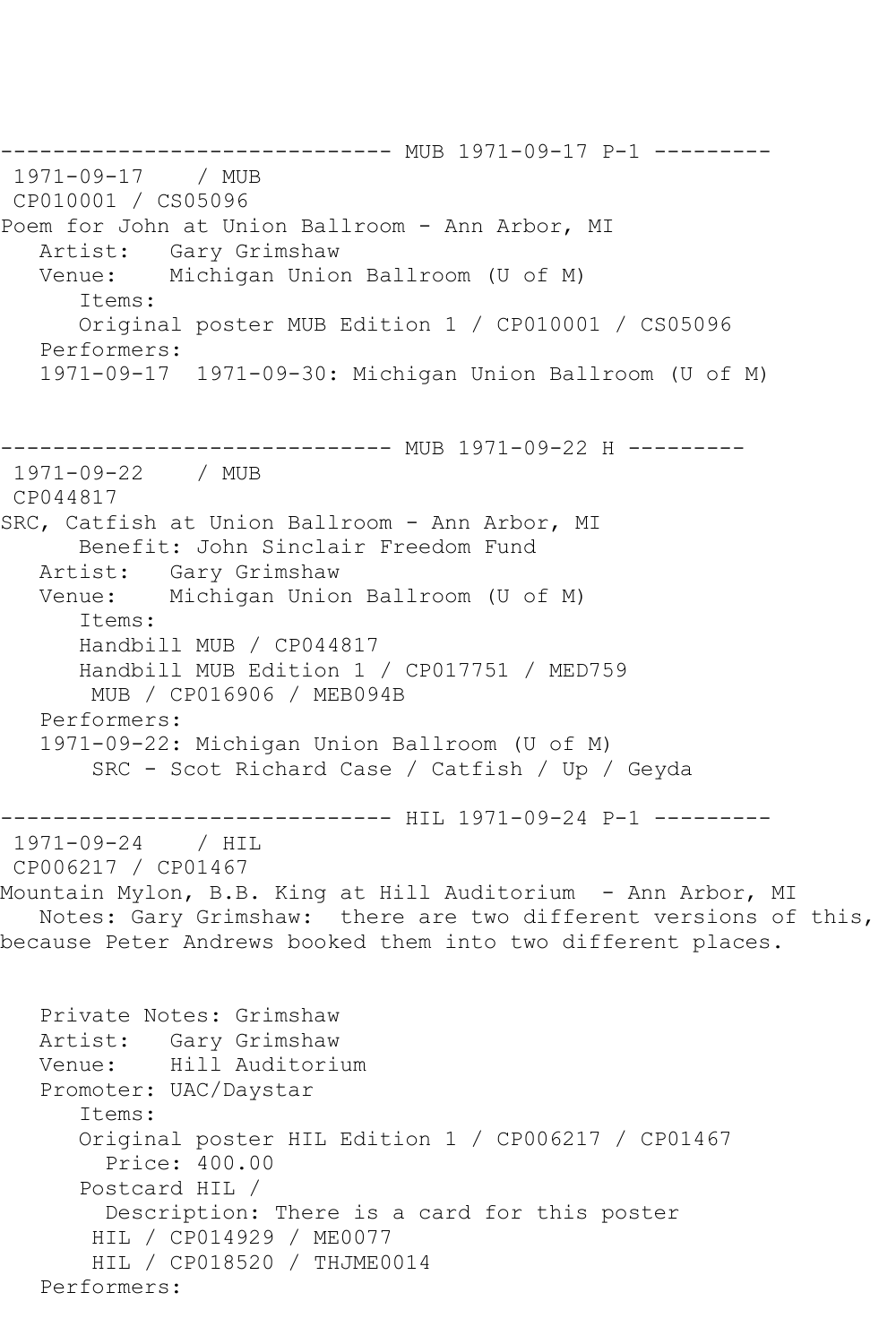1971-09-24: Hill Auditorium Mountain Mylon 1971-10-08: B.B. King / Howlin' Wolf ------------------------------ ALY 1971-09-24 P --------- 1971-09-24 / ALY CP009350 / CP06518 Mississippi Fred Mcdowell, Terry Tate at Alley - Ann Arbor, MI Private Notes: Grimshaw Artist: Gary Grimshaw<br>Venue: Allev Alley Items: Original poster ALY / CP009350 / CP06518 Performers: 1971-09-24 1971-09-26: Alley Mississippi Fred Mcdowell / Terry Tate Blues Band ------------------------------ ALY 1971-10-01 H --------- 1971-10-01 / ALY CP009345 / CP06513 Arthur Big Boy Crudup, Johnny Shines at Alley - Ann Arbor, MI Notes: The Alley 10-01-03, 10-09-10, 10-15-17, 10-22-24 Gary Grimshaw: That was 3-color poster that had several shows listed on it and then we would do individual flyers for the individual shows. Private Notes: Grimshaw Artist: Gary Grimshaw Venue: Alley Items: Handbill ALY / CP009345 / CP06513 Handbill ALY Edition 1 / CP044364 / MEB058A Performers: 1971-10-01 1971-10-03: Alley Arthur Big Boy Crudup / Johnny Shines ------------------------------ ALY 1971-10-01 P-1 --------- 1971-10-01 / ALY CP009056 / CP06211 Arthur Big Boy Crudup, Johnny Shines at Alley - Ann Arbor, MI Private Notes: Grimshaw Artist: Gary Grimshaw Venue: Alley Items: Original poster ALY / CP006233 / CP01483 Original poster ALY Edition 1 / CP009056 / CP06211 Performers: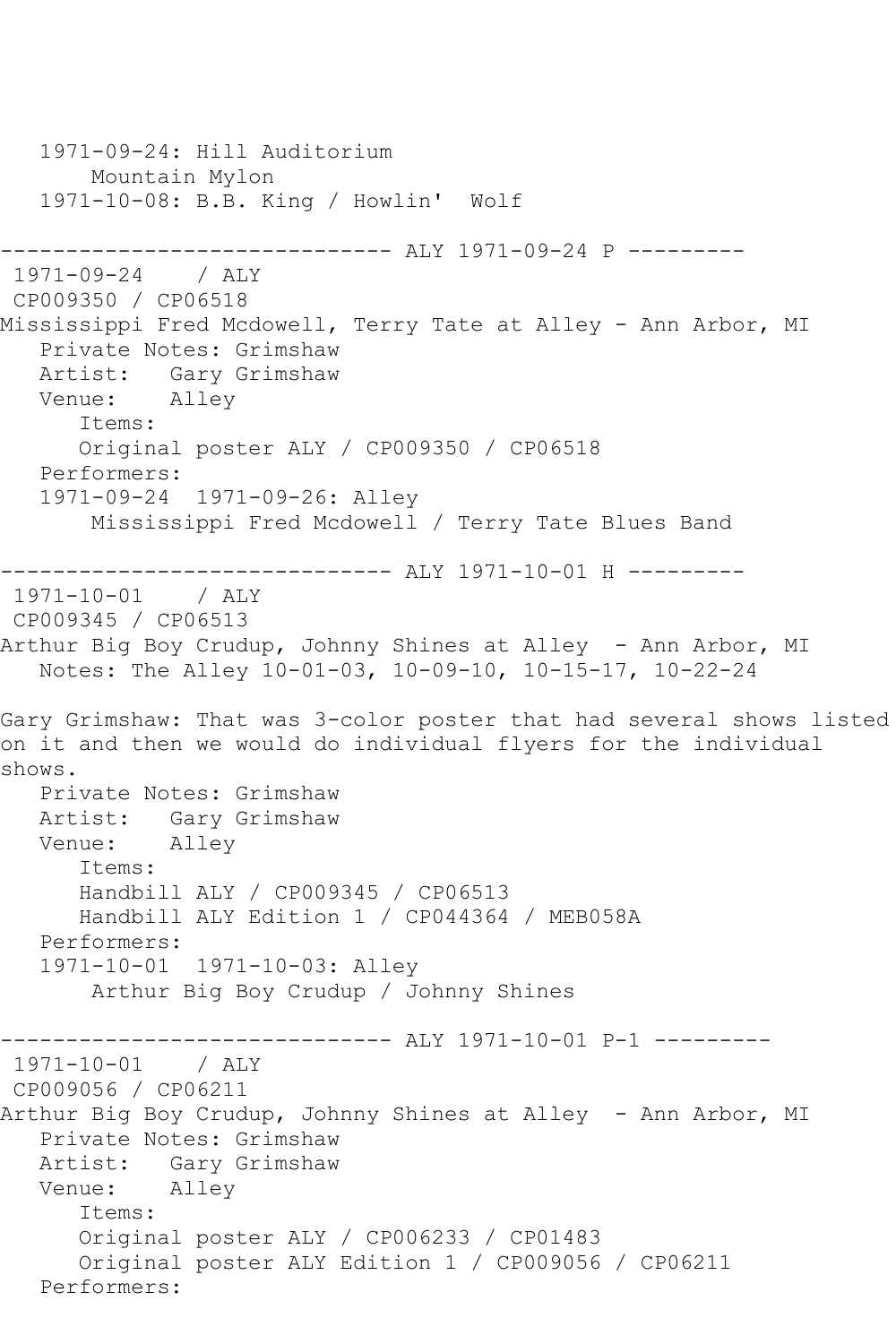```
 1971-10-01 1971-10-24: Alley
       Arthur Big Boy Crudup / Johnny Shines
   1971-10-09 1971-10-10: Dr. Isaiah Ross / Lightnin' Slim
   1971-10-15 1971-10-17: Albert King
   1971-10-22 1971-10-24: Jimmy Reed
------------------------------ HIL 1971-10-08 P ---------
1971-10-08 / HIL 
CP006219 / CP01469
B.B. King, Howlin' Wolf at Hill Auditorium - Ann Arbor, MI
   Private Notes: Grimshaw
   Artist: Gary Grimshaw
   Venue: Hill Auditorium
   Promoter: UAC/Daystar
      Items:
      Original poster HIL / CP006219 / CP01469
      Postcard HIL / 
   Performers:
   1971-10-08: Hill Auditorium
       B.B. King / Howlin' Wolf
                    ----------- ALY 1971-10-09 P ---------
1971-10-09 / ALY 
CP009337 / CP06505
Dr. Isaiah Ross, Lightnin' Slim at Alley - Ann Arbor, MI
   Private Notes: Grimshaw
   Artist: Gary Grimshaw
   Venue: Alley
      Items:
      Original poster ALY / CP009337 / CP06505
   Performers:
   1971-10-09 1971-10-10: Alley
       Dr. Isaiah Ross / Lightnin' Slim
        ------------------------------ ALY 1971-10-15 P-1 ---------
1971-10-15 / ALY 
CP016827 / MEB058B
Albert King at Alley - Ann Arbor, MI
   Notes: Gary Grimshaw: That was 3-color poster that had several 
shows listed on it and then we would do individual flyers for the 
individual shows.
   Artist: Gary Grimshaw
   Venue: Alley
      Items:
      Original poster ALY Edition 1 / CP016827 / MEB058B
         Price: 150.00
   Performers:
```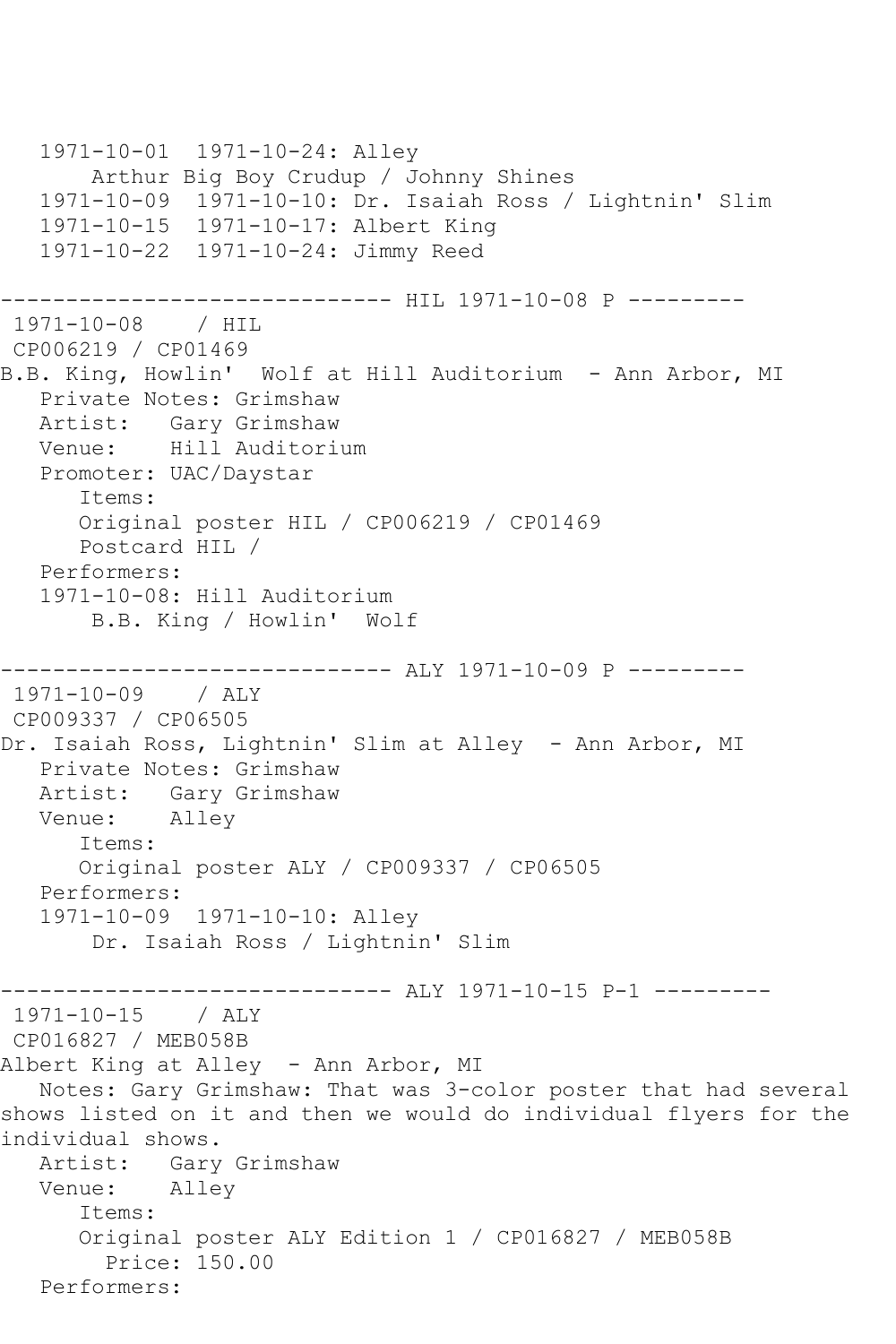1971-10-15 1971-10-17: Alley Albert King ------------------------------ ALY 1971-10-22 P-1 --------- 1971-10-22 / ALY CP016828 / MEB059A Jimmy Reed, Chicago Blues Band at Alley - Ann Arbor, MI Notes: Gary Grimshaw: That was 3-color poster that had several shows listed on it and then we would do individual flyers for the individual shows. Artist: Gary Grimshaw Venue: Alley Items: Original poster ALY Edition 1 / CP016828 / MEB059A Price: 150.00 Performers: 1971-10-22 1971-10-24: Alley Jimmy Reed / Chicago Blues Band / Eddie Taylor / Detroit Junior ----------------------------- HIL 1971-10-28 P-1 ----------1971-10-28 / HIL CP006220 / CP01470 Pink Floyd, Guardian Angel at Hill Auditorium - Ann Arbor, MI Notes: MED706f Private Notes: Grimshaw Artist: Gary Grimshaw Venue: Hill Auditorium Items: Original poster HIL Edition 1 / CP006220 / CP01470 Price: 800.00 Performers: 1971-10-28: Hill Auditorium Pink Floyd / Guardian Angel 1971-10-29: Parliament Funkadelic / Black Ensemble 1971-10-30: Quicksilver Messenger Service / Catfish ----------- MUB 1971-10-30 H-1 ---------1971-10-30 / MUB CP010156 / CS05250 Detroit, Mitch Ryder at Michigan Union Ballroom (U of M) - Ann Arbor, MI Artist: Rainbow Graphics Venue: Michigan Union Ballroom (U of M) Items: Handbill MUB Edition 1 / CP010156 / CS05250 MUB / CP017718 / MED730B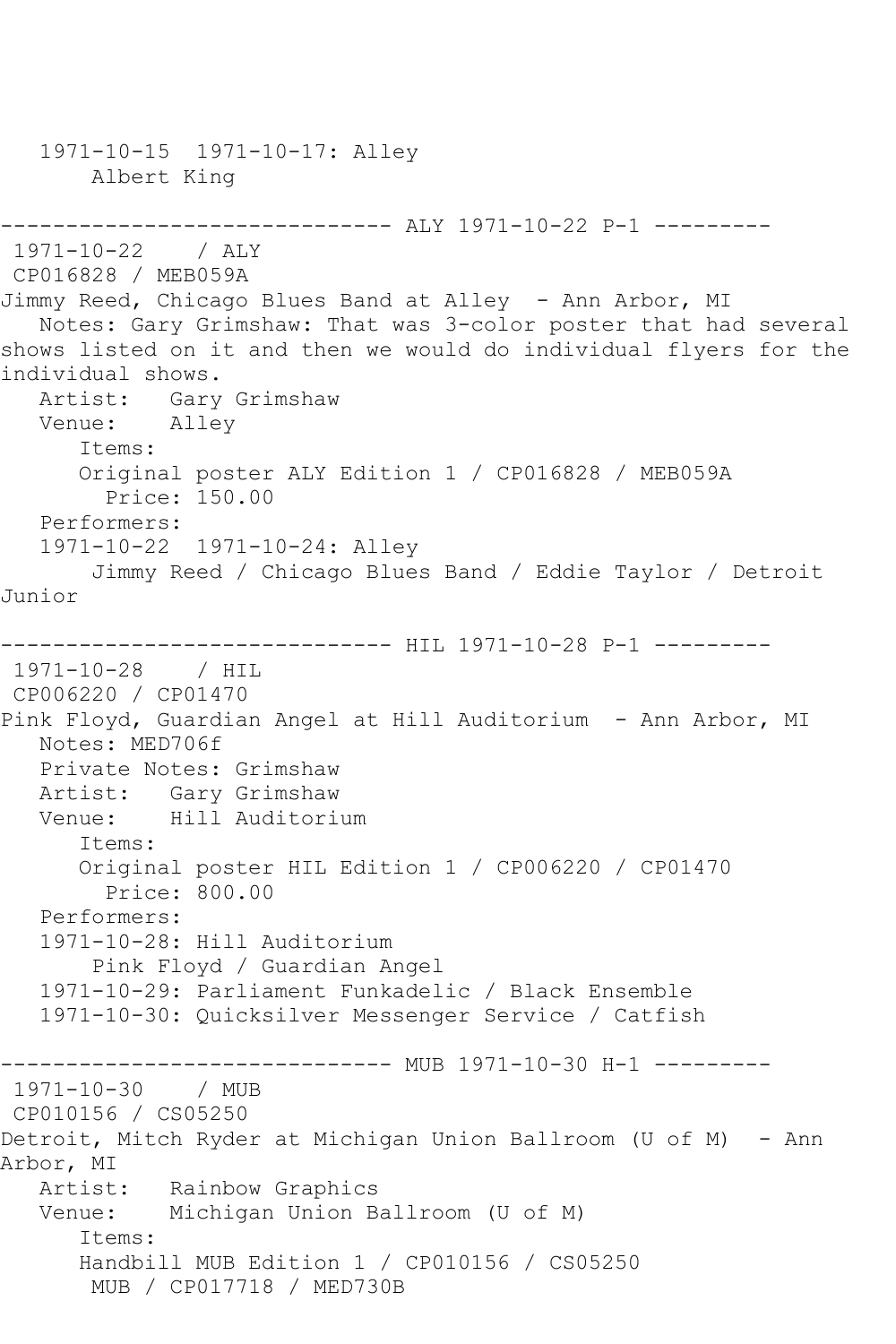MUB / CP017822 / MED799B Performers: 1971-10-30: Michigan Union Ballroom (U of M) Detroit / Mitch Ryder / Up / Brat / Mobius ------------------------------ ALY 1971-11-05 P-1 --------- 1971-11-05 / ALY CP018606 / THJME0105 Muddy Waters at Alley - Ann Arbor, MI Artist: Gary Grimshaw<br>Venue: Allev Alley Items: Original poster ALY Edition 1 / CP018606 / THJME0105 Price: 400.00 Performers: 1971-11-05 1971-11-07: Alley Muddy Waters ------------------------------ AAS 1971-11-12 P-1 --------- 1971-11-12 / AAS CP010014 / CS05109 Nation at Ann Arbor Sun Artist: Gary Grimshaw<br>Venue: Ann Arbor Sun Ann Arbor Sun Items: Original poster AAS Edition 1 / CP010014 / CS05109 Performers: 1971-11-12 1971-11-25: Ann Arbor Sun Nation ------------------------------ AAS 1971-11-12 P-1 --------- 1971-11-12 / AAS CP010000 / CS05095 Rock and Roll Dope, Ann Arbor Sun Artist: Gary Grimshaw Venue: Ann Arbor Sun Items: Original poster AAS Edition 1 / CP010000 / CS05095 Performers: 1971-11-12 1971-11-25: Ann Arbor Sun ------------------------------ ALY 1971-11-12 P --------- 1971-11-12 / ALY CP009331 / CP06499 Buddy Guy, Junior Wells at Alley - Ann Arbor, MI Private Notes: Grimshaw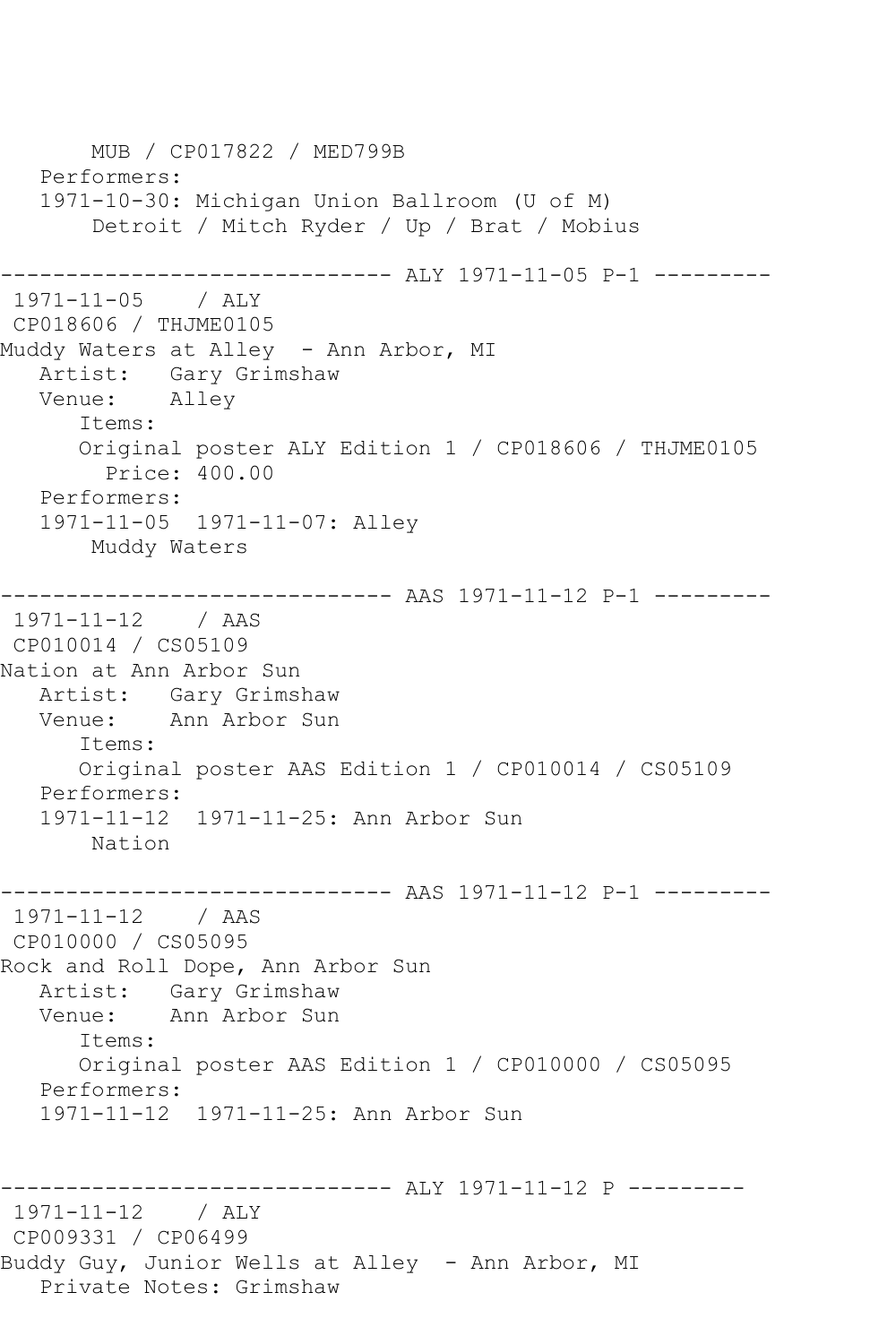Artist: Gary Grimshaw<br>Venue: Alley Venue: Items: Original poster ALY / CP009331 / CP06499 Performers: 1971-11-12 1971-11-13: Alley Buddy Guy / Junior Wells ------------------------------ CRI-4.194 1971-12-10 P-1 --------- / CRI 4.194 CP005736 / CP00985 John Sinclair Freedom Ralley: John Lennon, Yoko Ono at Crisler Arena - Ann Arbor, MI Notes: Reprint (1993) has actual bands that player and is 3-color offset edition of 1000, printed by L'Imagerie, under license from Grimshaw. Gary Grimshaw: there are two or three different versions of that, different colors. John Sinclair Freedom Rally Part of an interview of {Peter Andrews} by {Michael Erlewine}: Peter Andrews: {John Sinclair}… in the previous year, 1971, I produced the {John Sinclair Freedom Rally}, while I was the events director at the university, at {Crisler Arena}. The {Rainbow People} or the {White Panthers} had a student organization, so by all legal rights, they could sponsor a concert on campus. I'm not gonna' go into that whole show at this time, because that's a whole long story itself. {John Lennon} and {Yoko Lennon} agreed to appear on the show and they agreed to appear on it and I agreed to promote it. I wasn't going to promote it if it was gonna' be a bomb. And I didn't want to be associated with it and I didn't think it would be good for {John Sinclair}, this big event. What it was gonna' show, was how little people really did care for him being in jail. He was fading away. This was the government's hope.

Before john Lennon agreed to appear, I thought it was going to be a disaster. I produced the show. We had {Stevie Wonder}, all these radical speakers of the day. It was filmed; it was broadcast live. On and on and on. {John Lennon} appeared and I had a chance to meet with him about three different times. {John Sinclair} got out of jail, right after that event.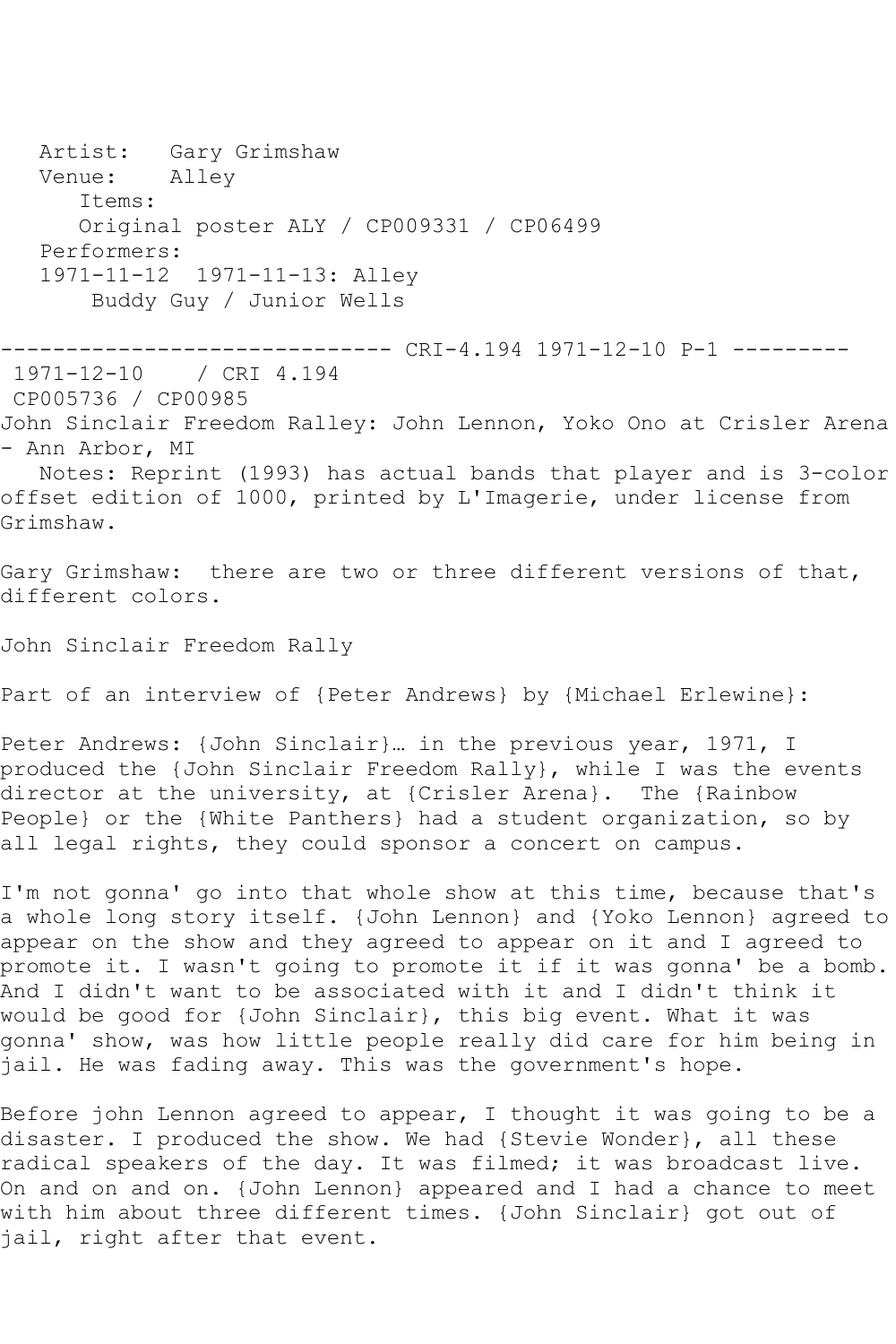They granted him bail and the marijuana laws were overturned, the CIA bombing things was all in that too. They beat the government, which really stopped the government from having permission to wiretap without permission. A very landmark case. Not many people know about that. Not to mention overturning the marijuana laws.

```
This item appears in the Art of Rock book, plate no. 4.194
   Private Notes: Grimshaw
       Benefit: Free John Sinclair Rally
   Artist: Gary Grimshaw
   Venue: Crisler Arena
   Promoter: Book: Art of Rock
       Items:
       Original poster CRI-4.194 Edition 1 / CP005736 / CP00985
         Description: 1 original, 1 reprint
         AORPlate: 4.194 
         Price: 1500.00
       Original poster CRI-4.194 Edition 1 / CP006221 / CP01471
         AORPlate: 4.194 
        CRI-4.194 / CP002033 / 2020
         AORPlate: 4.194 
        CRI-4.194 / CP017040 / MEB170
        AORPlate: 4.194 
        CRI-4.194 / CP018560 / THJME0058
         AORPlate: 4.194 
   Performers:
   1971-12-10: Crisler Arena
        John Lennon / Yoko Ono / Allen Ginsberg / James Groppi / 
Sheila Murphy / Jerry Rubin / Ed Sanders / Rennie Davis / Bobby 
Seale / Jonnie Lee Tillmon / Marge Tabankin / Leni Sinclair / 
Roswell Rudd / CJQ / Phil Ochs / Joy of Cooking / David Peel / Up / 
Commander Cody and his Lost Planet Airmen / Archie Shepp
------------------------------ HIL-4.186 1971-12-14 P-1 ---------
1971-12-14 / HIL 4.186
CP014962 / ME0109
Grateful Dead, New Riders of the Purple Sage at Hill Auditorium -
Ann Arbor, MI
   Notes: Reprint is silkscreen, signed and numbered edition of 500, 
printed by ArtRock, under license from Grimshaw.
This item appears in the Art of Rock book, plate no. 4.187
   Artist: Gary Grimshaw
   Venue: Hill Auditorium
   Promoter: Book: Art of Rock
       Items:
       Original poster HIL-4.186 Edition 1 / CP014962 / ME0109
         Description: 1 original, 1 reprint (19x25) (16-11/16 x 22)
```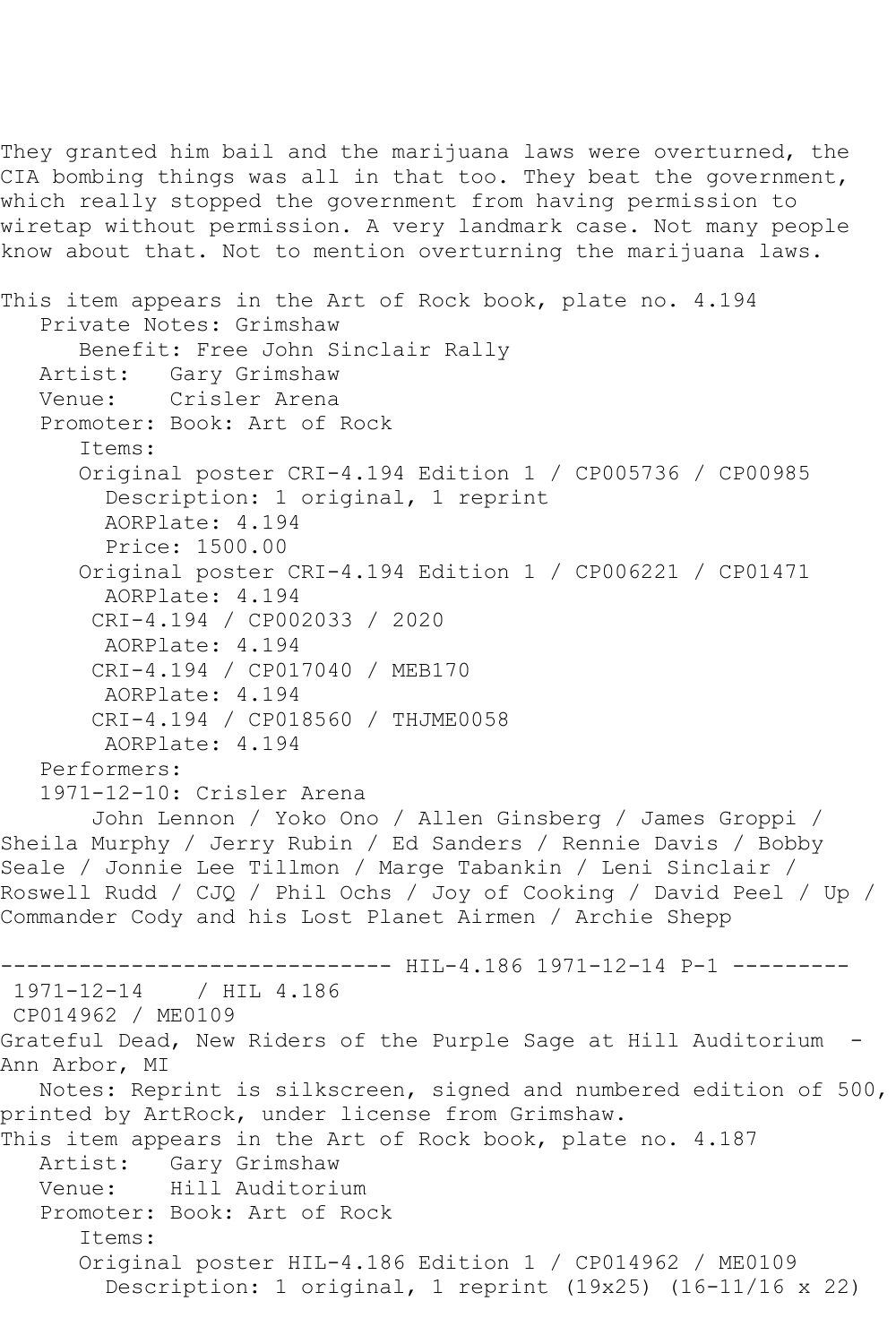```
 AORPlate: 4.187 
        Price: 3000.00
        HIL-4.186 / CP001175 / 1186
        AORPlate: 4.187 
        HIL-4.186 / CP017180 / MEB312
         AORPlate: 4.187 
   Performers:
   1971-12-14 1971-12-1: Hill Auditorium
        Grateful Dead / New Riders of the Purple Sage
------------------------------ HIL-PCL-139 1971-12-14 P ---------
1971-12-14 / HIL PCL-139
CP009129 / CP06297
Grateful Dead, New Riders of the Purple Sage at Hill Auditorium [Ann 
Arbor, MI]
   Notes: This 1996 reprint of this classic posters was done by 
ArtRock. PCL-139
   Private Notes: * Signed
   Artist: Gary Grimshaw
   Venue: Hill Auditorium
   Promoter: UAC/Daystar
       Items:
      Original poster HIL-PCL-139 / CP009129 / CP06297
         Price: 225.00
   Performers:
   1971-12-14 1971-12-15: Hill Auditorium
        Set: PCL
        Grateful Dead / New Riders of the Purple Sage
------------------------------ PEO 1972 P-1 ---------
               / PEO
CP016730 / MEB008A
People's Ballroom at People's Ballroom - Ann Arbor, MI
   Notes: Gary Grimshaw: "This is all Mike Brady. Mike is a great 
guy. He came to our show in 1997 in Detroit. He lives in Hell, 
Michigan."
      Event: Self Determination Music by the People
   Artist: Mike Brady
   Venue: People's Ballroom
       Items:
      Original poster PEO Edition 1 / CP016730 / MEB008A
   Performers:
   1972: People's Ballroom
        People's Ballroom
------------------------------ PEO 1972 09 01 P-1 ---------
```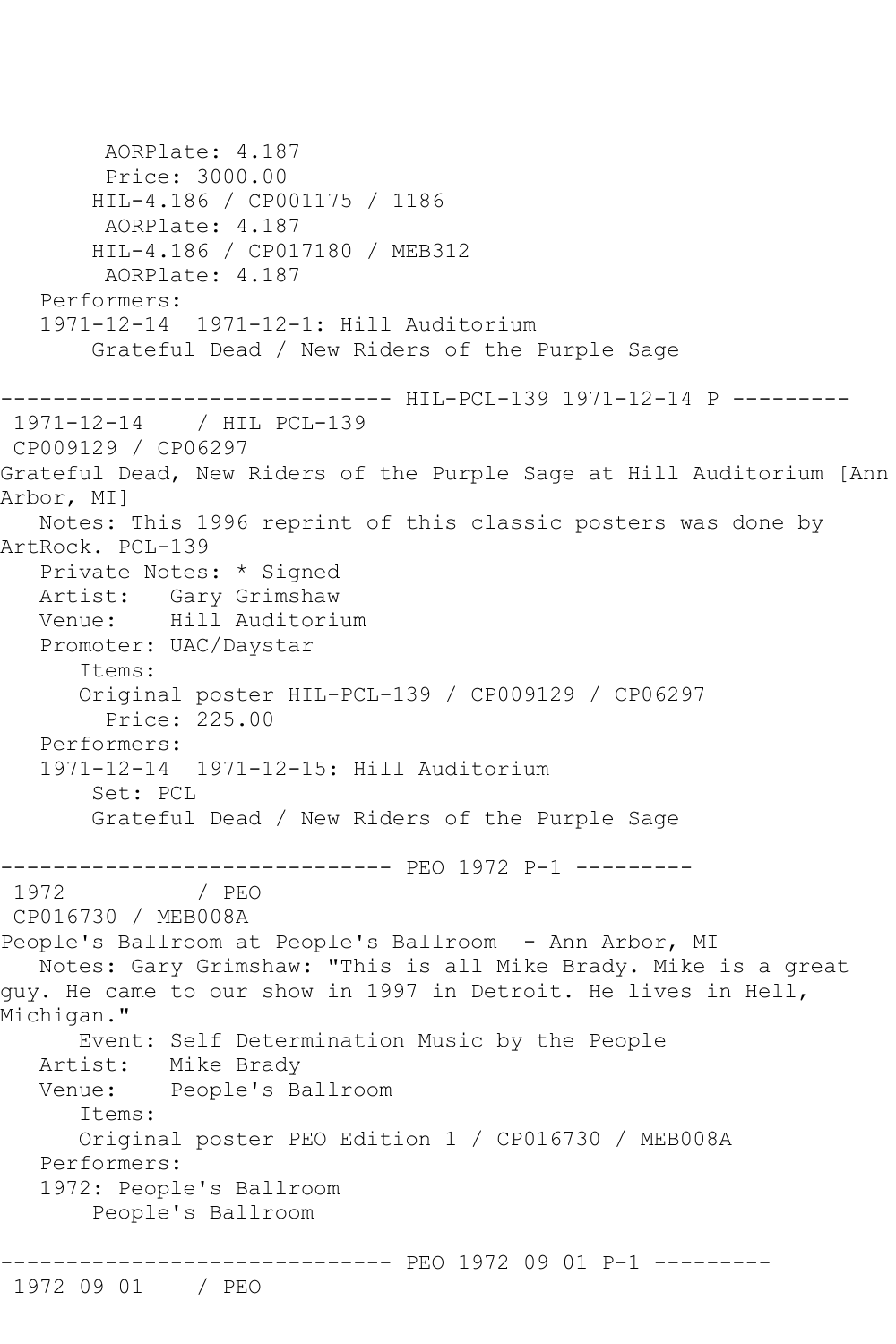```
CP016731 / MEB008B
Guardian Angel, Mojo Boogie Band at People's Ballroom - Ann Arbor, 
MI
   Notes: Guardian Angel is Scott Morgan.
   Artist: Gary Grimshaw
   Venue: People's Ballroom
       Items:
       Original poster PEO Edition 1 / CP016731 / MEB008B
         Price: 100.00
   Performers:
   1972 09 01: People's Ballroom
        Guardian Angel / Mojo Boogie Band / Wild Boys
   1972 09-02: Up / Stone School Road / Petunia
           ------------------------------ 1972-00-00 P-1 ---------
1972-00-00 / 
CP017036 / MEB166
Ann Arbor Rainbow Town
   Notes: Gary Grimshaw: I have never seen that.
       Items:
      Original poster Edition 1 / CP017036 / MEB166
   Performers:
   1972-00-00: Rainbow Town
------------------------------ HIL-4.196 1972-01-23 P-1 ---------
1972-01-23 / HIL 4.196
CP006104 / CP01353
Commander Cody and his Lost Planet Airmen, Buddies In the Saddle at 
Hill Auditorium - Ann Arbor, MI
   Notes: This is a great piece by Chris Frayne, who worked under 
the name of Ozone. Frayne, is one of the more important poster 
artists in the Midwest. Unfortunately, Frayne died at an early age 
and not much has been done to collect and document his work. Much of 
his work can be seen illustrating the Commander Cody band. George 
Frayne, Commander Cody, was his older brother. This is a very fine 
Ozone piece, one of his best.
This item appears in the Art of Rock book, plate no. 4.196
   Private Notes: Michigan * B 200 CHECK
   Artist: Ozone (Chris Frayne)
   Venue: Hill Auditorium
   Promoter: UAC/Daystar
       Items:
       Original poster HIL-4.196 Edition 1 / CP006104 / CP01353 (16-
1/2 \times 21 - 3/4 AORPlate: 4.196 
         Price: 500.00
        HIL-4.196 / CP002076 / 2065
```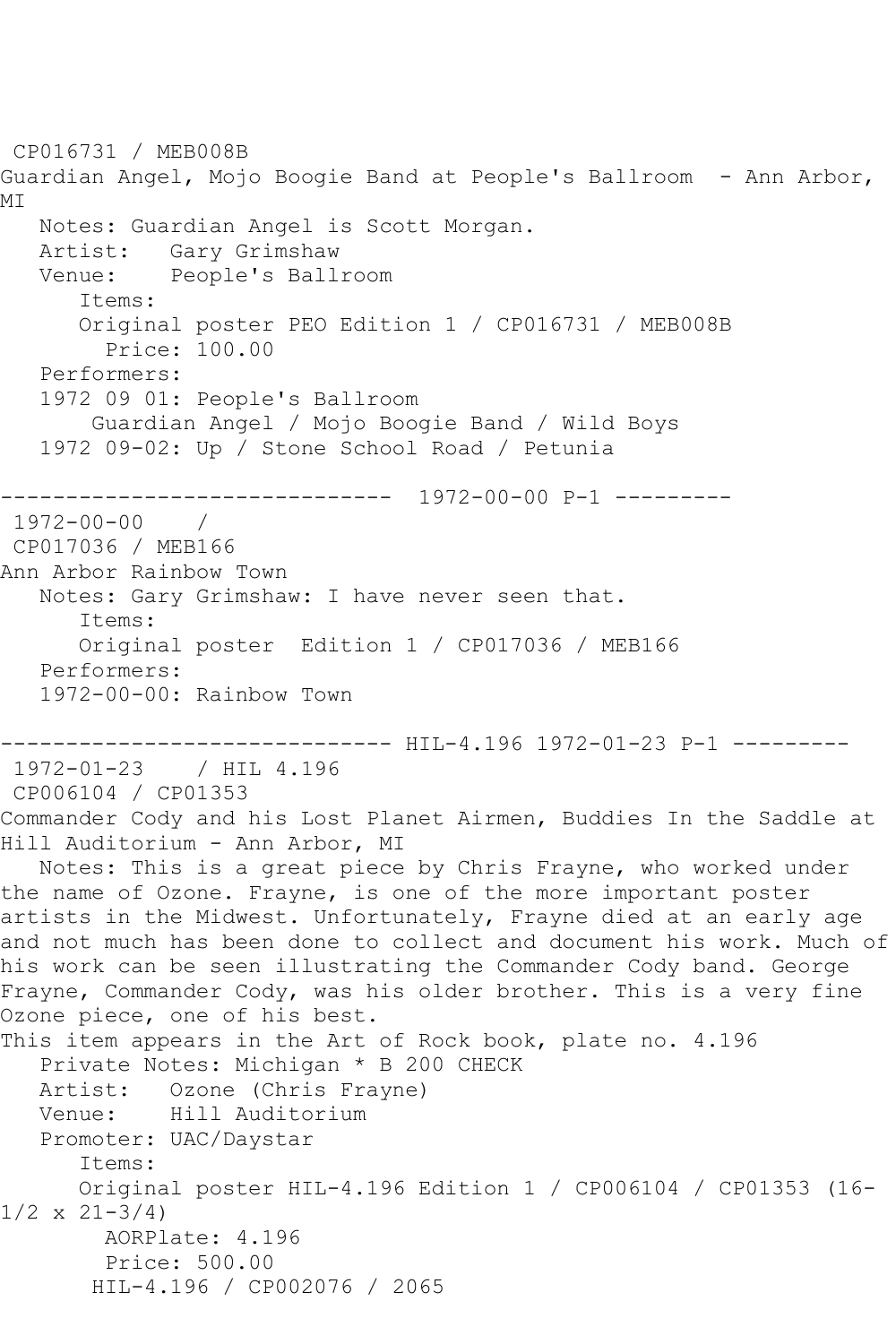AORPlate: 4.196 HIL-4.196 / CP017185 / MEB317 AORPlate: 4.196 HIL-4.196 / CP018510 / THJME0004 AORPlate: 4.196 Performers: 1972-01-23: Hill Auditorium Commander Cody and his Lost Planet Airmen / Buddies In the Saddle / Boogie Brothers ----------------------------- HIL 1972-02-12 P-1 ----------1972-02-12 / HIL CP006223 / CP01473 Gordon Lightfoot at Hill Auditorium - Ann Arbor, MI Notes: Gary Grimshaw: "I like the Gordon Lightfoot and the use of the color blue." This ultra rare piece is classic Grimshaw, one of the few artists who used large areas of color, as you see here, an expanse of red with blue embellishment. This is a stunning piece. Most of Grimshaw's work from this period have this very simple use of color, always producing a calming effect on the mind. Works great on the wall. - Michael Erlewine Private Notes: Grimshaw \* B, 200@ Artist: Gary Grimshaw Venue: Hill Auditorium Items: Original poster HIL Edition 1 / CP006223 / CP01473 Price: 500.00 Performers: 1972-02-12: Hill Auditorium Gordon Lightfoot ---------- AAS 1972-02-18 P-1 ----------1972-02-18 / AAS CP009997 / CS05092 Use the Power, Register Now, Ann Arbor sun Artist: Gary Grimshaw<br>Venue: Ann Arbor Sun Ann Arbor Sun Items: Original poster AAS Edition 1 / CP009997 / CS05092 Price: 50.00 Performers: 1972-02-18 1972-03-03: Ann Arbor Sun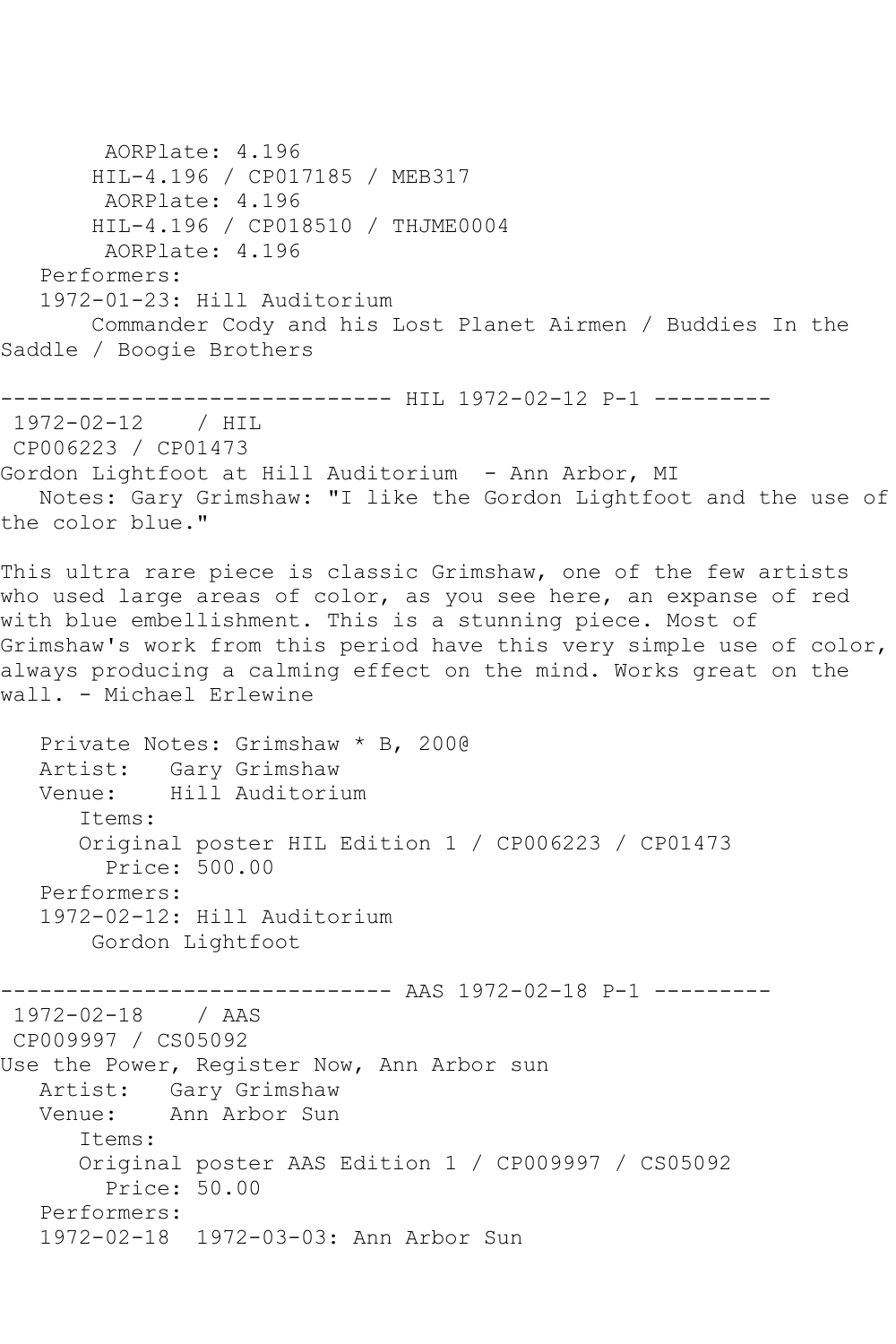------------------------------ HIL 1972-02-19 P-1 --------- 1972-02-19 / HIL CP017189 / MEB321 Delaney and Bonnie, Billy Preston at Hill Auditorium - Ann Arbor, MI Private Notes: \* B 150 @ Artist: Ozone (Chris Frayne) Venue: Hill Auditorium Items: Original poster HIL Edition 1 / CP017189 / MEB321 Price: 400.00 HIL / CP019817 / XHOZONE Performers: 1972-02-19: Hill Auditorium Delaney and Bonnie / Billy Preston / Iris Bell ------------------------------ MUB 1972-02-27 H --------- 1972-02-27 / MUB CP044772 Up, Guardian Angel at Union Ballroom - Ann Arbor, MI Notes: Gary Grimshaw: flyer only. All these Union Ballroom shows. Through DayStar, we had like a permit to use the U o fM facilities for anything we wanted to do. Event: Voter Registration Boogie at the Union Ballroom Artist: Gary Grimshaw<br>Venue: Michigan Unio Michigan Union Ballroom (U of M) Items: Handbill MUB / CP044772 Handbill MUB Edition 1 / CP044375 / MARM168 MUB / CP004053 / CD04462 MUB / CP016980 / MEB122A MUB / CP017700 / MED713A Performers: 1972-02-27: Michigan Union Ballroom (U of M) Up / Guardian Angel / Thundercloud / Orenda ------------------------------ HIL 1972-03-12 P-1 --------- 1972-03-12 / HIL CP009055 / CP06210 Ike and Tina Turner at Hill Auditorium - Ann Arbor, MI Notes: Gary Grimshaw: That was not printed by my uncle, but by this guy in Detroit. It was one of the worst printing jobs I have ever seen in my life. The registration ... Starting around this time, I was living in California and would ship the art to the printer, but he never returned any of it. He is sitting on all this art. Private Notes: Grimshaw Artist: Gary Grimshaw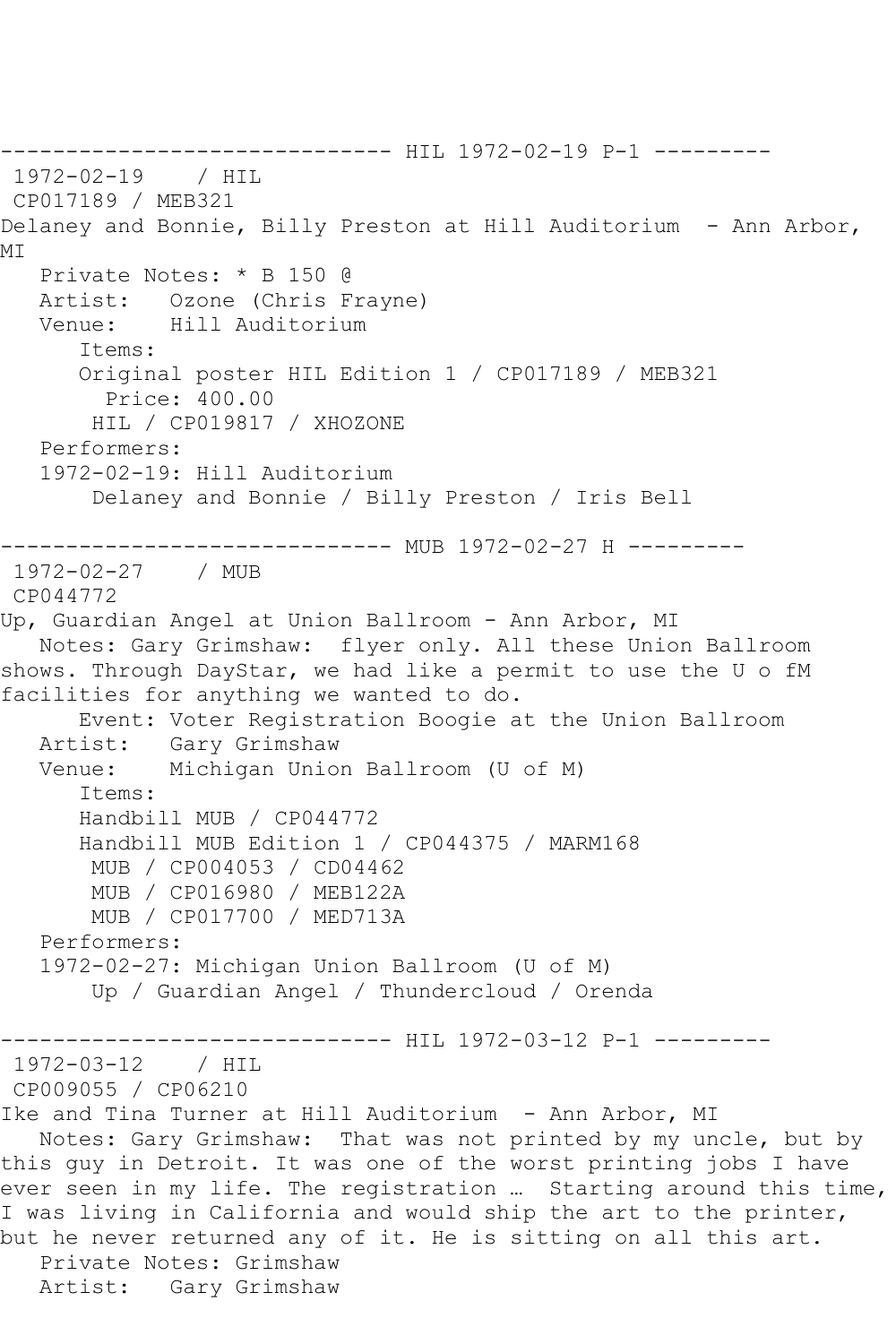Venue: Hill Auditorium Items: Original poster HIL Edition 1 / CP009055 / CP06210 Price: 600.00 Original poster HIL Edition 1 / CP006226 / CP01476 HIL / CP017249 / MEB380 Performers: 1972-03-12: Hill Auditorium Ike and Tina Turner ---------------------------- MUB 1972-04-01 P-1 ---------1972-04-01 / MUB CP009996 / CS05091 Teegarden and Van Winkle, Silverhawk at Union Ballroom - Ann Arbor, MI Artist: Gary Grimshaw Venue: Michigan Union Ballroom (U of M) Items: Original poster MUB Edition 1 / CP009996 / CS05091 Price: 50.00 Performers: 1972-04-01 1972-04-02: Michigan Union Ballroom (U of M) Teegarden and Van Winkle / Silverhawk ------------------------------ BELI 1972-04-30 P --------- 1972-04-30 / BELI CP004639 / CD05942 Ann Arbor Sun: Love-In Detroit, Belle Isle Notes: From Ann Arbor Sun Artist: Gary Grimshaw<br>Venue: Belle Isle Belle Isle Items: Original poster BELI / CP004639 / CD05942 Price: 100.00 Performers: 1972-04-30: Belle Isle ------------------------------ HRP 1972-05-01 P-1 --------- 1972-05-01 / HRP CP009995 / CS05090 Up, John Sinclair at H.R.P. Office - Ann Arbor, MI Artist: Gary Grimshaw<br>Venue: H.R.P. Office H.R.P. Office Items: Original poster HRP Edition 1 / CP009995 / CS05090 Performers: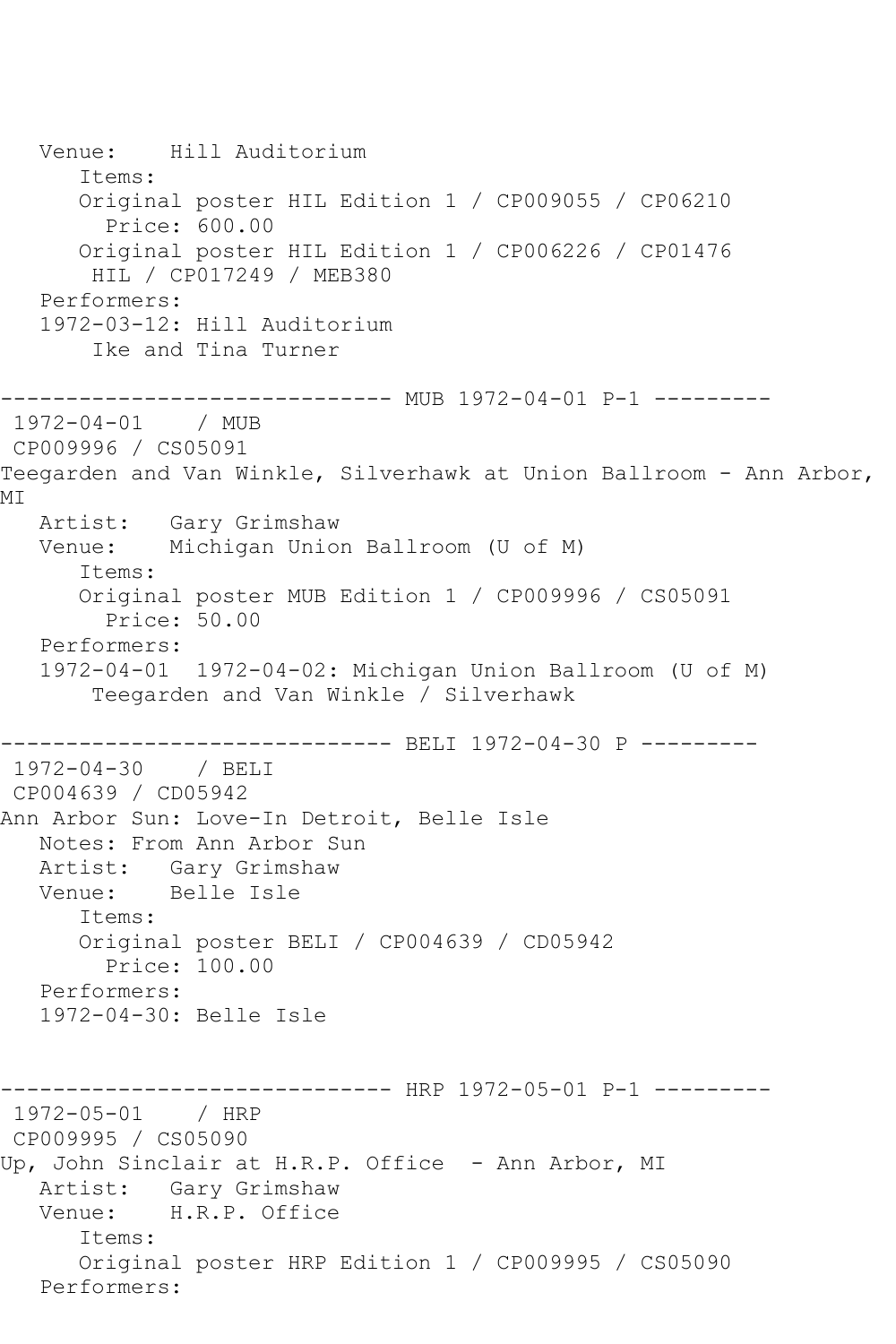1972-05-01: H.R.P. Office Up / John Sinclair / Genie Plamondon ------------------------------ HRP 1972-05-01 P-1 --------- 1972-05-01 / HRP CP044314 Up, John Sinclair at H.R.P. Office - Ann Arbor, MI Series: 1st Anniversary Celebration of the Rainbow People's Pary and Ann Arbor Sun Artist: Rainbow Graphics Venue: H.R.P. Office Promoter: Human Rights Party Items: Original poster HRP Edition 1 / CP044314 Performers: 1972-05-01: H.R.P. Office Up / John Sinclair / Genie Plamondon ------------------------------ 1972-05-01 H --------- 1972-05-01 / CP044353 Mayday: 1st Anniversary Celebration of the Rainbow People's Party and Ann Arbor Sun Promoter: Ann Arbor Sun Items: Handbill / CP044353 Performers: 1972-05-01: ------------------------------ MRFP 1972-05-20 P-1 --------- 1972-05-20 / MRFP CP017556 / MED653A Rabbits at Mr. Flood's Party - Ann Arbor, MI Venue: Mr. Flood's Party Items: Original poster MRFP Edition 1 / CP017556 / MED653A Performers: 1972-05-20 1972-05-21: Mr. Flood's Party Rabbits ------------------------------ CRI 1972-07-05 P-1 --------- 1972-07-05 / CRI CP017301 / MEB432 Faces, Rod Stewart at Crisler Arena - Ann Arbor, MI Notes: Gary Grimshaw: That looks like Amy Horowitz. Artist: Amy Horowitz Venue: Crisler Arena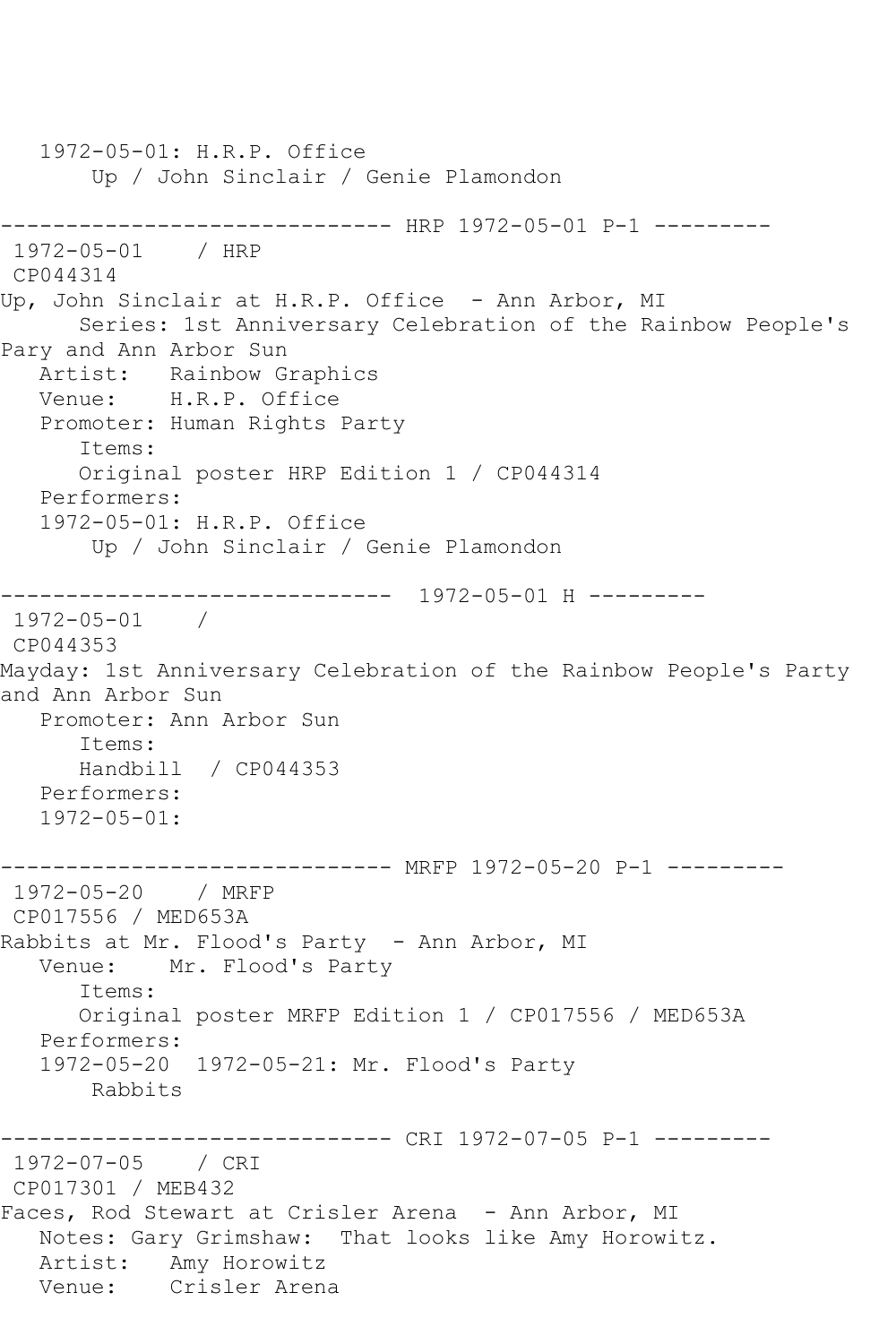Promoter: UAC/Daystar Items: Original poster CRI Edition 1 / CP017301 / MEB432 Performers: 1972-07-05: Crisler Arena Faces / Rod Stewart / Ron Wood / Ron Laine / Ian Mclagan / Kenny Jones ------------------------------ OSM 1972-07-23 P-1 --------- 1972-07-23 / OSM CP017707 / MED717A Up, Wild Boys at Otis Spann Memorial Field - Ann Arbor, MI Artist: Rainbow Graphics Venue: Otis Spann Memorial Field Items: Original poster OSM Edition 1 / CP017707 / MED717A Performers: 1972-07-23: Otis Spann Memorial Field Up / Wild Boys / Knock Down Party Band / Wet Nas Teez ------------------------------ MRFP 1972-07-25 P-1 --------- 1972-07-25 / MRFP CP009994 / CS05089 Up, Mojo Boogie Band at Mr. Flood's Party - Ann Arbor, MI Benefit: Sun Benefits Artist: Gary Grimshaw Venue: Mr. Flood's Party Items: Original poster MRFP Edition 1 / CP009994 / CS05089 Performers: 1972-07-25: 1972-08-01: Mr. Flood's Party Up / Mojo Boogie Band ------------------------------ MUB 1972-07-28 H-1 --------- 1972-07-28 / MUB CP017814 / MED793A Commander Cody and his Lost Planet Airmen, Boogie Brothers at Union Ballroom - Ann Arbor, MI Artist: Rainbow Graphics Venue: Michigan Union Ballroom (U of M) Items: Handbill MUB / CP044397 Handbill MUB Edition 1 / CP017814 / MED793A Performers: 1972-07-28: Michigan Union Ballroom (U of M)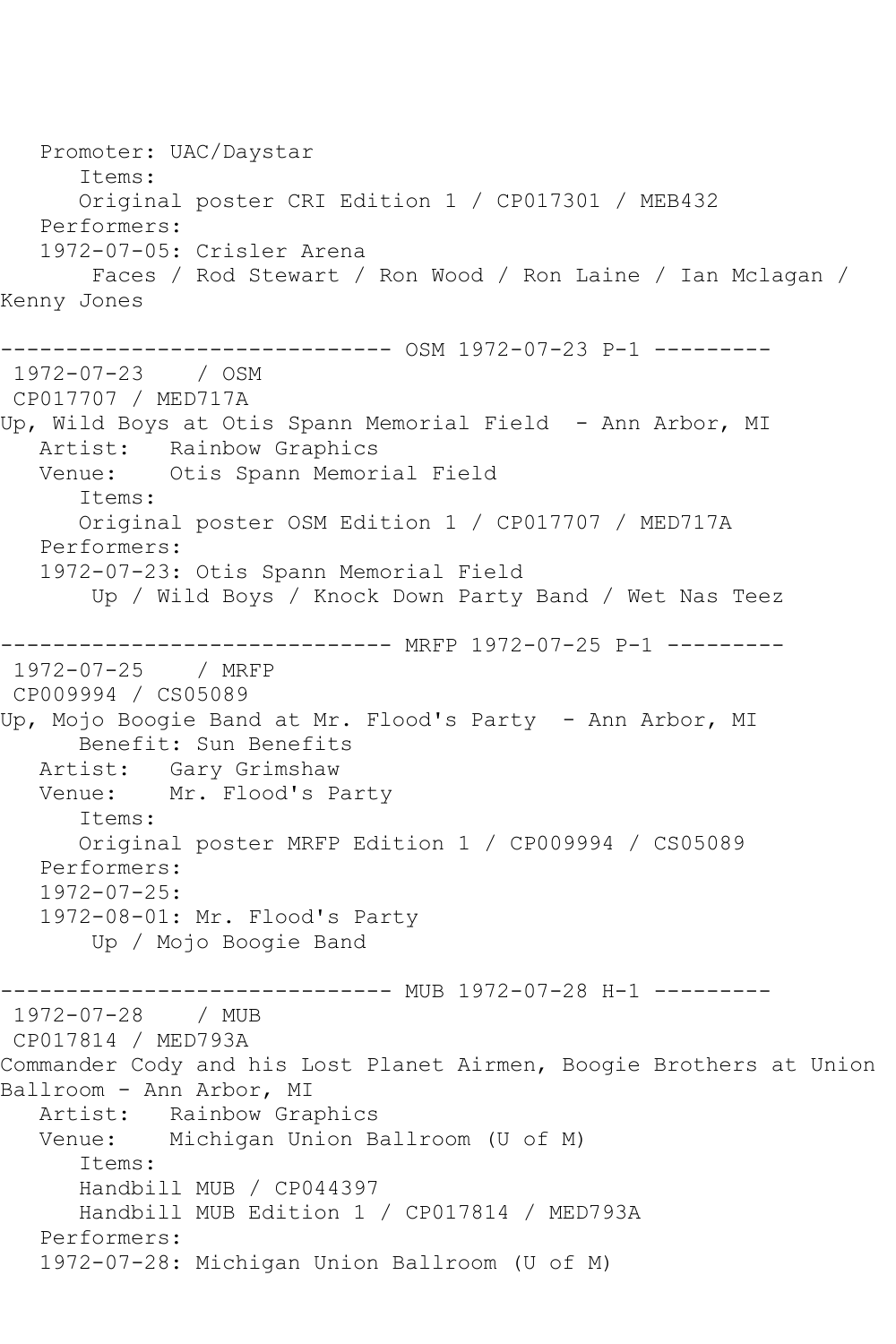Commander Cody and his Lost Planet Airmen / Boogie Brothers / Stone School Road ------------------------------ OSM 1972-07-30 P-1 --------- 1972-07-30 / OSM CP044284 1776, Ramble Crowe at Otis Spann Memorial Field - Ann Arbor, MI Notes: Gary Grimshaw: That's Greg Sobran did that. Greg, myself, and Mike Brady. After John Sinclair got out of prison, we moved the operation to downtown Ann Arbor. At that time I lived upstairs from the Blind Pig. Artist: Greg Sobran Venue: Otis Spann Memorial Field Promoter: Ann Arbor Community Parks Program Items: Original poster OSM Edition 1 / CP044284 Performers: 1972-07-30: Otis Spann Memorial Field 1776 / Ramble Crowe / Monitor / Fat Shirley ------------------ MRFP 1972-08-01 P-1 ----------<br>/ MRFP 1972-08-01 CP017806 / MED789A Mojo Boogie Band at Mr. Flood's Party - Ann Arbor, MI Artist: Rainbow Graphics Venue: Mr. Flood's Party Items: Original poster MRFP Edition 1 / CP017806 / MED789A Performers: 1972-08-01: Mr. Flood's Party Mojo Boogie Band ------------------------------ ODY 1972-09-04 P-1 --------- 1972-09-04 / ODY CP017810 / MED791A Frut at Odyssey Event: Benefit for the Ann Arbor Sun Artist: Rainbow Graphics Venue: Odyssey Items: Original poster ODY Edition 1 / CP017810 / MED791A Performers: 1972-09-04: Odyssey Frut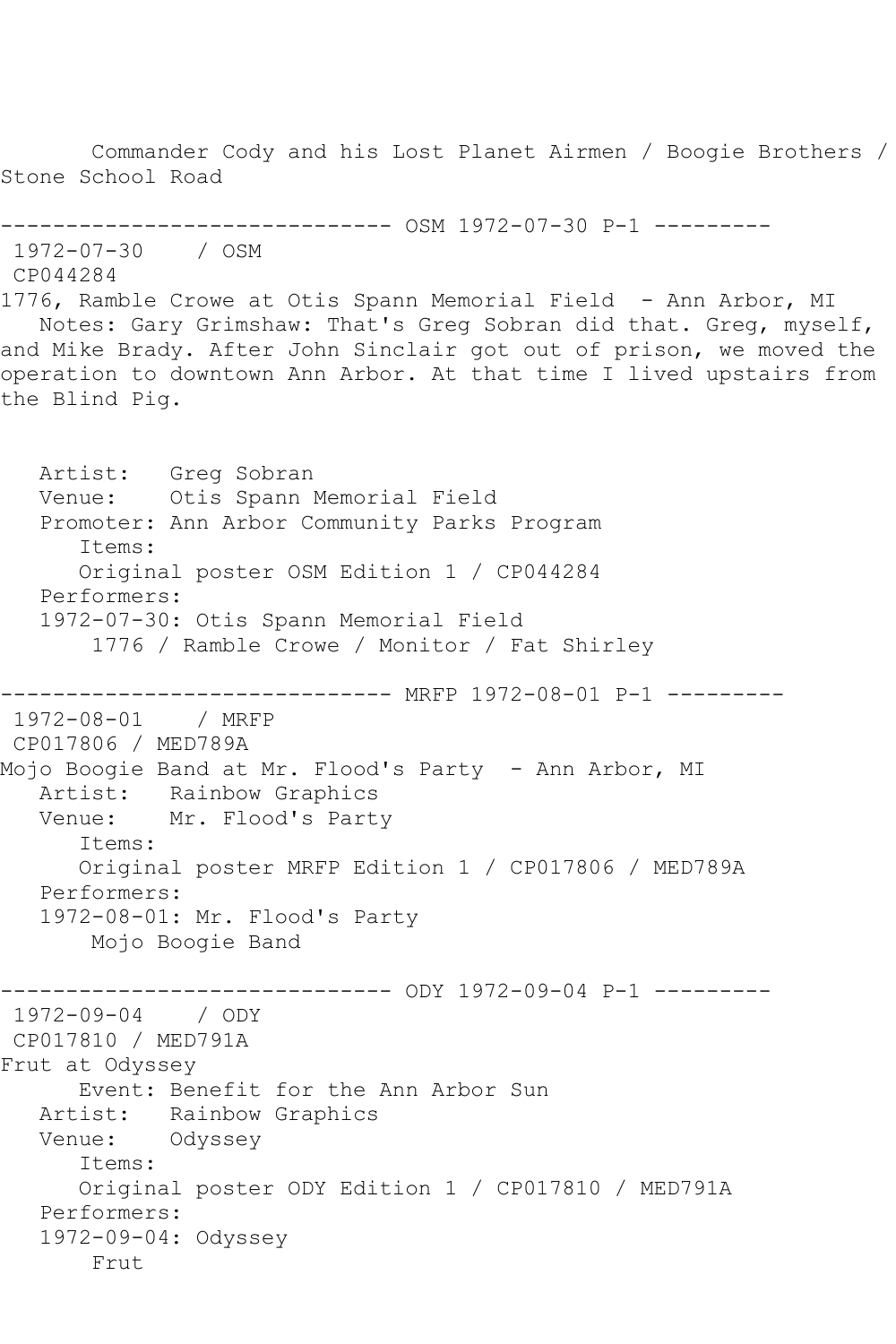MI Notes: Gary Grimshaw: Ann Arbor Blues and Jazz Festival 1972 Gary Grimshaw: there are four different versions of this, and the only difference between them is the ticket information (at the bottom of the poster). I think this is the second version. The last version was meant to sell at the show and there is no ticket information. The commemorative one has not ticket information. And there is one before this that has less information. And there is one after that with more information. And a fourth edition that had no information. Gary Grimshaw: All Grimshaw: I just did the art and then Peter Andrews and John Sinclair would arrange for the printing.<br>Artist: Gary Grimshaw Gary Grimshaw Venue: Gallup Park Promoter: Ann Arbor Blues and Jazz Festival Items: Original poster GLP Edition 1 / CP017182 / MEB314 Price: 400.00 Handbill GLP / CP044359 Description: Program Ad-rate Sheet Price: 75.00 Handbill GLP Edition 1 / CP010041 / CS05137 Price: 75.00 Performers: 1972-09-08: Gallup Park Siegel Schwall Blues Band / Contemporary Jazz Quintet / Sun Ra and his Arkestra / Jr. Walker and the All Stars / Howlin' Wolf 1972-09-09: Muddy Waters Mighty Joe Young / Lucille Spann / Hound Dog Taylor / Art Ensemble of Chicago / Little Sonny / DR. John the Night Tripper / Pharoah Sanders / Bobby Blue Bland 1972-09-10: Mojo Boogie Band / Luther Allison / Sippie Wallace / Bonnie Raitt / Freddie King / Archie Shepp / Boogie Woogie Red / Luther Allison / Lightnin' Slim / Marion Brown / Leo Smith / Otis Rush / Miles Davis ------------------------------ ABJF 1972-09-08 P-1 --------- 1972-09-08 / ABJF CP017826 / MED801B

------------------------------ GLP 1972-09-08 P-1 ---------

Ann Arbor Blues and Jazz Festival 1972 at Gallup Park - Ann Arbor,

1972-09-08 / GLP CP017182 / MEB314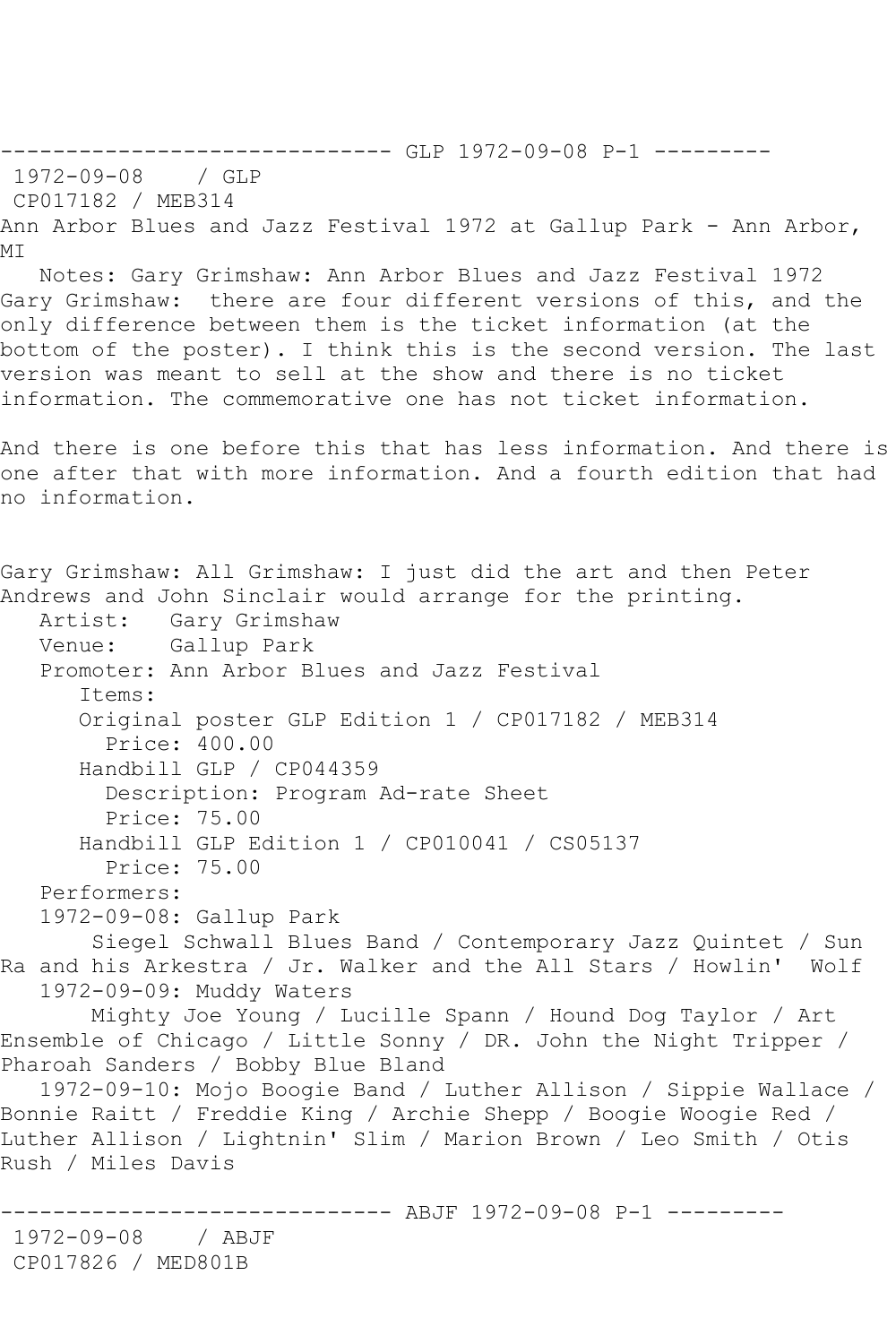Ann Arbor Blues and Jazz Festival at Ann Arbor Blues and Jazz Festival Venue: Ann Arbor Blues and Jazz Festival Promoter: Ann Arbor Blues and Jazz Festival Items: Original poster ABJF Edition 1 / CP017826 / MED801B Performers: 1972-09-08: Ann Arbor Blues and Jazz Festival ------------------------------ OSM 1972-09-08 P-1 --------- 1972-09-08 / OSM CP006229 / CP01479 Howlin' Wolf, Jr. Walker and the All Stars at Otis Spann Memorial Field - Ann Arbor, MI<br>Notes: MEBO MEB071c Private Notes: Grimshaw Artist: Gary Grimshaw Venue: Otis Spann Memorial Field Items: Original poster OSM Edition 1 / CP006229 / CP01479 Postcard OSM Edition 1 / CP008026 / CP03271 (4 x 5-1/4) OSM / NONE / MED332 Performers: 1972-09-08 1972-09-10: Otis Spann Memorial Field Howlin' Wolf / Jr. Walker and the All Stars / All Stars / Sun Ra and his Arkestra / CJQ / Siegel Schwall Blues Band 1972-09-09: Muddy Waters / Art Ensemble of Chicago / Roscoe Mitchell / Joseph Jarman / Hound Dog Taylor / Houserockers / Mighty Joe Young / Lucille Spann / Bobby Blue Bland / Charles Mingus / DR. John the Night Tripper / Little Sonny 1972-09-10: Archie Shepp / Freddie King / Sippie Wallace / Bonnie Raitt / Luther Allison / Mojo Boogie Band / Miles Davis / Otis Rush / Leo Smith / Marion Brown / Lightnin' Slim / Boogie Woogie Red / Boogie Brothers ------------------------------ GLP 1972-09-08 H-1 --------- 1972-09-08 / GLP CP016853 / MEB069A Ann Arbor Blues and Jazz Festival Notes: Gary Grimshaw: I was the art director for the Blues and Jazz festival in 1972 and 1973. There were four different versions of the poster and probably dozens of different versions of the flyer. We would just crank them out and Peter Andrews would distribute them all over the Midwest, you know. We did a lot of printing.

Artist: Gary Grimshaw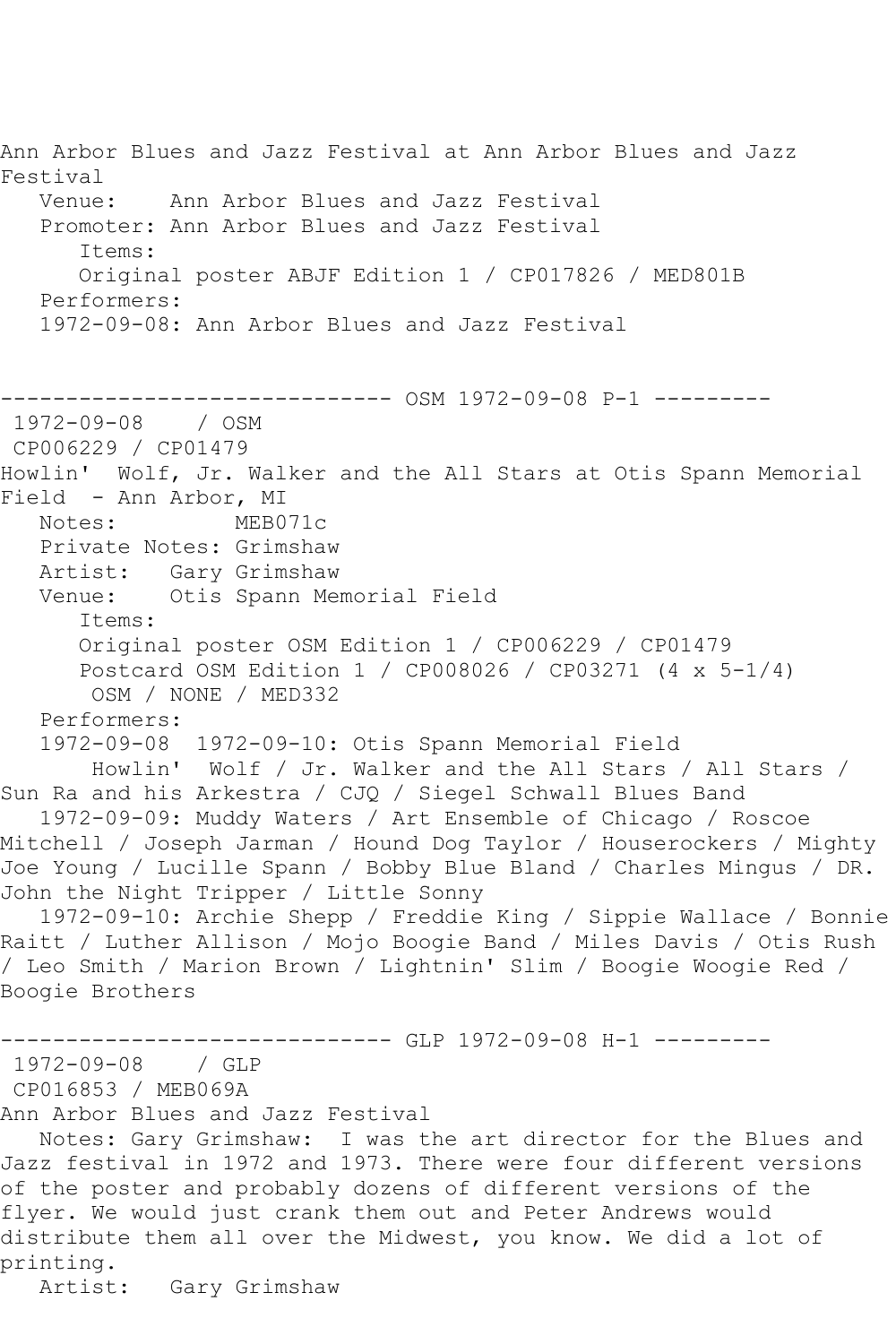Venue: Gallup Park Promoter: Ann Arbor Blues and Jazz Festival Items: Handbill GLP Edition 1 / CP016853 / MEB069A Handbill GLP Edition 1 / CP016854 / MEB069B Performers: 1972-09-08 1972-09-10: Gallup Park ------------------------------ ABJF 1972-09-08 H-1 --------- 1972-09-08 / ABJF CP010039 / CS05135 Ann Arbor Blues and Jazz Festival Artist: Gary Grimshaw Venue: Ann Arbor Blues and Jazz Festival Promoter: Ann Arbor Blues and Jazz Festival Items: Handbill ABJF Edition 1 / CP010039 / CS05135 Performers: 1972-09-08 1972-09-10: Ann Arbor Blues and Jazz Festival ------------------------------ 1972-09-08 P --------- 1972-09-08 / CP060859 Ann Arbor Blues and Jazz Festival Venue: Otis Spann Memorial Field Promoter: Rainbow Corporation Items: Original poster / CP060859 / CP060859 (3 x 5) Performers: 1972-09-08 1972-09-10: Otis Spann Memorial Field ---------- HIL 1972-09-15 P-1 ---------1972-09-15 / HIL CP006230 / CP01480 Ravi Shankar at Hill Auditorium - Ann Arbor, MI Private Notes: Grimshaw Artist: Gary Grimshaw Venue: Hill Auditorium Promoter: UAC/Daystar Items: Original poster HIL Edition 1 / CP006230 / CP01480 Price: 400.00 HIL / CP014919 / ME0067 HIL / CP017219 / MEB351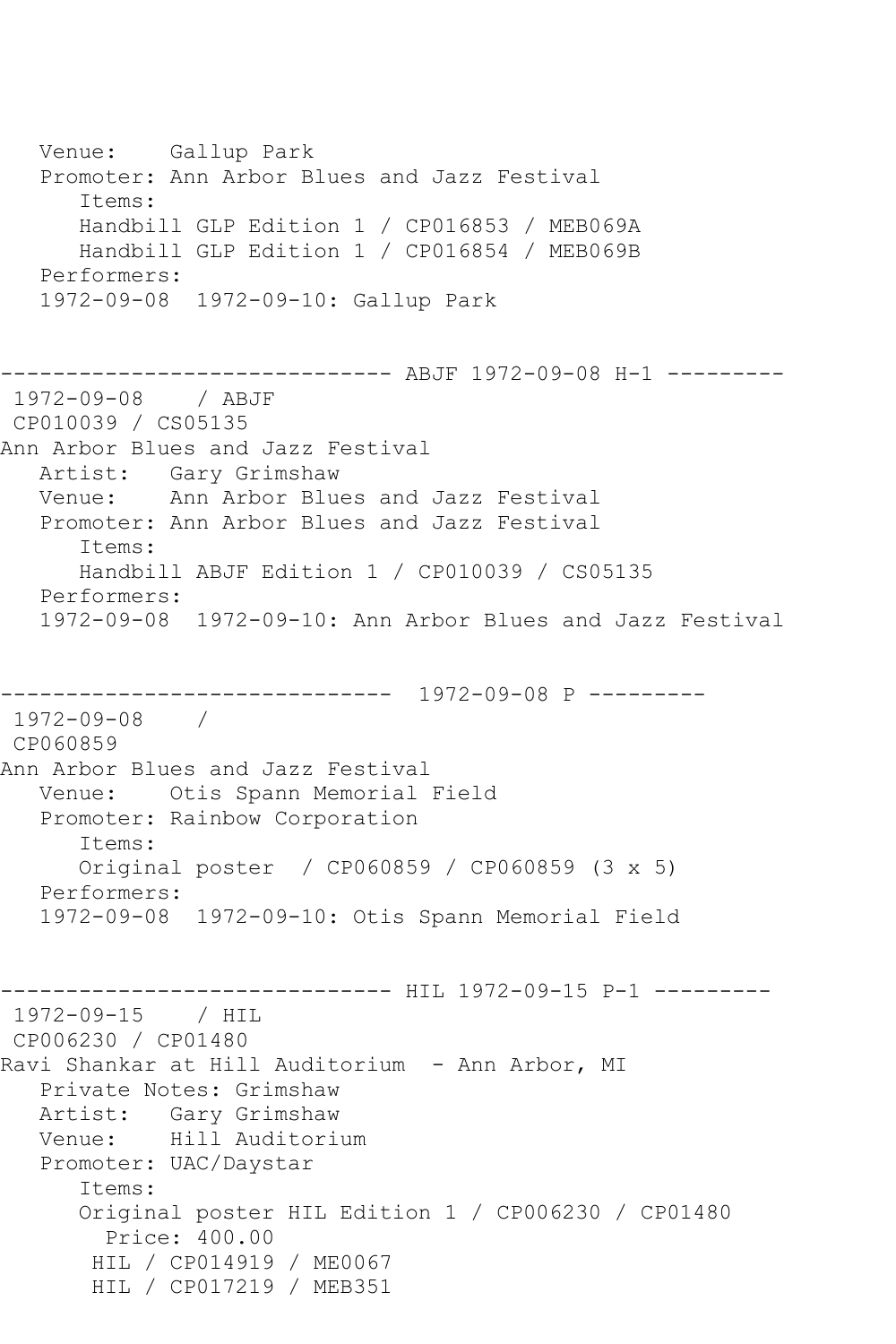Performers: 1972-09-15: Hill Auditorium Ravi Shankar ------------------------------ PEO 1972-09-22 H --------- 1972-09-22 / PEO CP044450 River City - Fairfax, CA, Wild Boys at People's Ballroom - Ann Arbor, MI Notes: All Grimshaw, except dancers, which are by Mike Brady Artist: Gary Grimshaw Venue: People's Ballroom Items: Handbill PEO / CP044450 Handbill PEO Edition 1 / CP016742 / MEB014A Performers: 1972-09-22 1972-09-23: People's Ballroom River City / Wild Boys 1972-09-24: Art Ensemble of Chicago ------------------------------ PEO 1972-09-22 P-1 --------- 1972-09-22 / PEO CP009992 / CS05087 River City Boys, Wild Boys at People's Ballroom - Ann Arbor, MI Artist: Gary Grimshaw<br>Venue: People's Ball People's Ballroom Items: Original poster PEO Edition 1 / CP009992 / CS05087 Performers: 1972-09-22 1972-09-24: People's Ballroom River City Boys / Wild Boys / Art Ensemble of Chicago ------------------------------ MRFP 1972-09-27 H --------- 1972-09-27 / MRFP CP044326 Diesel Smoke and Dangerous Curves, Dangerous Curves at Mr. Flood's Party - Ann Arbor, MI Benefit: Tribal Network Artist: Rainbow Graphics<br>Venue: Mr. Flood's Part Mr. Flood's Party Items: Handbill MRFP / CP044326 Handbill MRFP Edition 1 / CP017670 / MED701A Performers: 1972-09-27: Mr. Flood's Party Diesel Smoke and Dangerous Curves / Dangerous Curves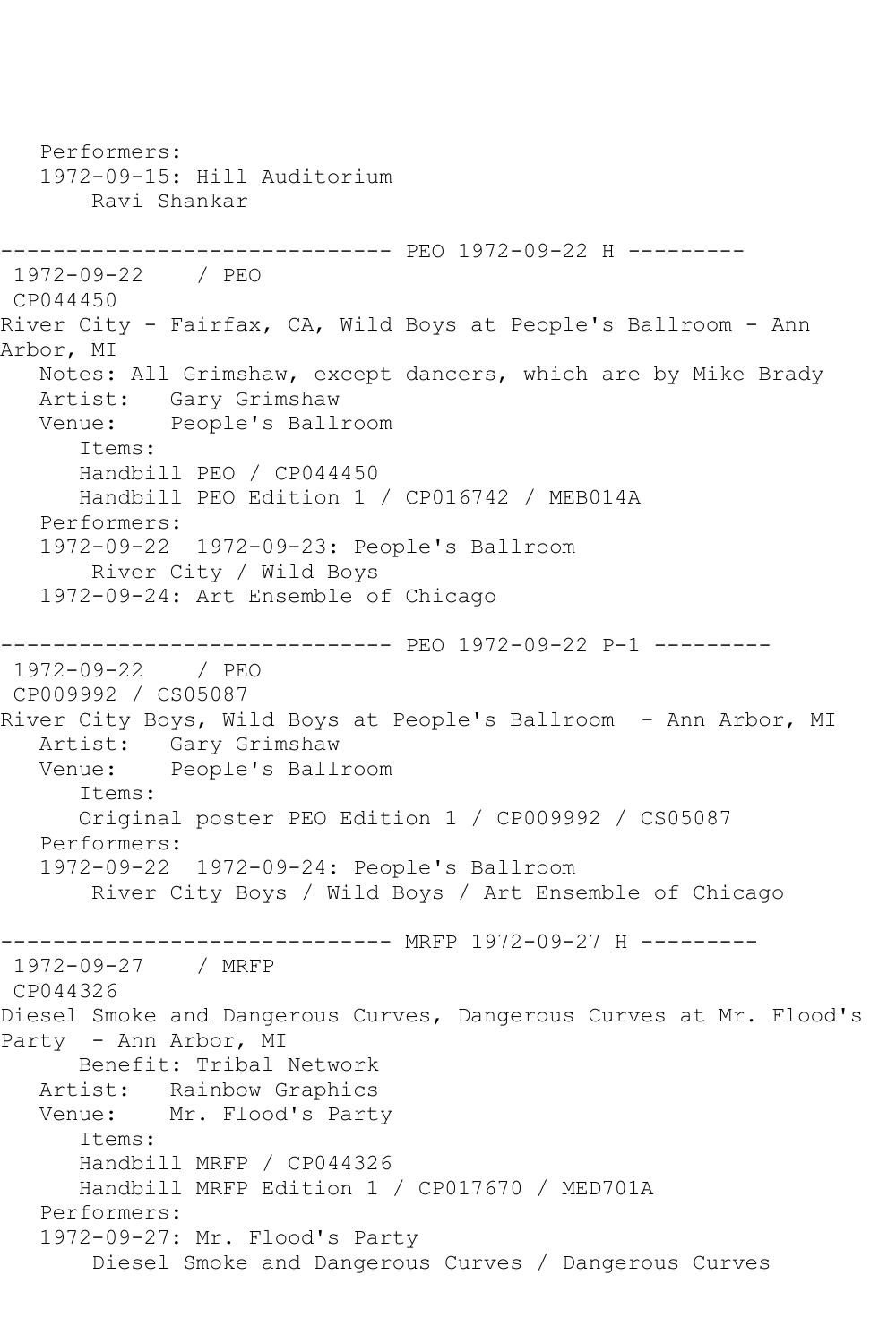------------------------------ PEO 1972-09-29 H --------- 1972-09-29 / PEO CP044382 Mighty Joe Young, Cruzonic Jazz Ensemble at People's Ballroom - Ann Arbor, MI<br>Artist: Artist: Gary Grimshaw Venue: People's Ballroom Items: Handbill PEO / CP044382 Performers: 1972-09-29 1972-09-30: People's Ballroom Mighty Joe Young 1972-10-01: Cruzonic Jazz Ensemble / Marsh Crabbits ------------------------------ PEO 1972-10-06 H-1 --------- 1972-10-06 / PEO CP044383 Up, Walrus at People's Ballroom - Ann Arbor, MI Notes: Gary Grimshw: "Presstype and hand drawn." Artist: Gary Grimshaw Venue: People's Ballroom Items: Handbill PEO Edition 1 / CP044383 Performers: 1972-10-06: People's Ballroom Up / Walrus 1972-10-07: TNT / Leaves of Grass 1972-10-08: Loka Naadha ------------------------------ HIL 1972-10-07 P-1 --------- 1972-10-07 / HIL CP006232 / CP01482 Cheech and Chong, Persuasions at Hill Auditorium - Ann Arbor, MI Private Notes: Grimshaw Artist: Gary Grimshaw Venue: Hill Auditorium Promoter: UAC/Daystar Items: Original poster HIL Edition 1 / CP006232 / CP01482 Price: 300.00 Performers: 1972-10-07: Hill Auditorium Cheech and Chong / Persuasions --------------- ODY 1972-10-10 H ---------1972-10-10 / ODY CP044384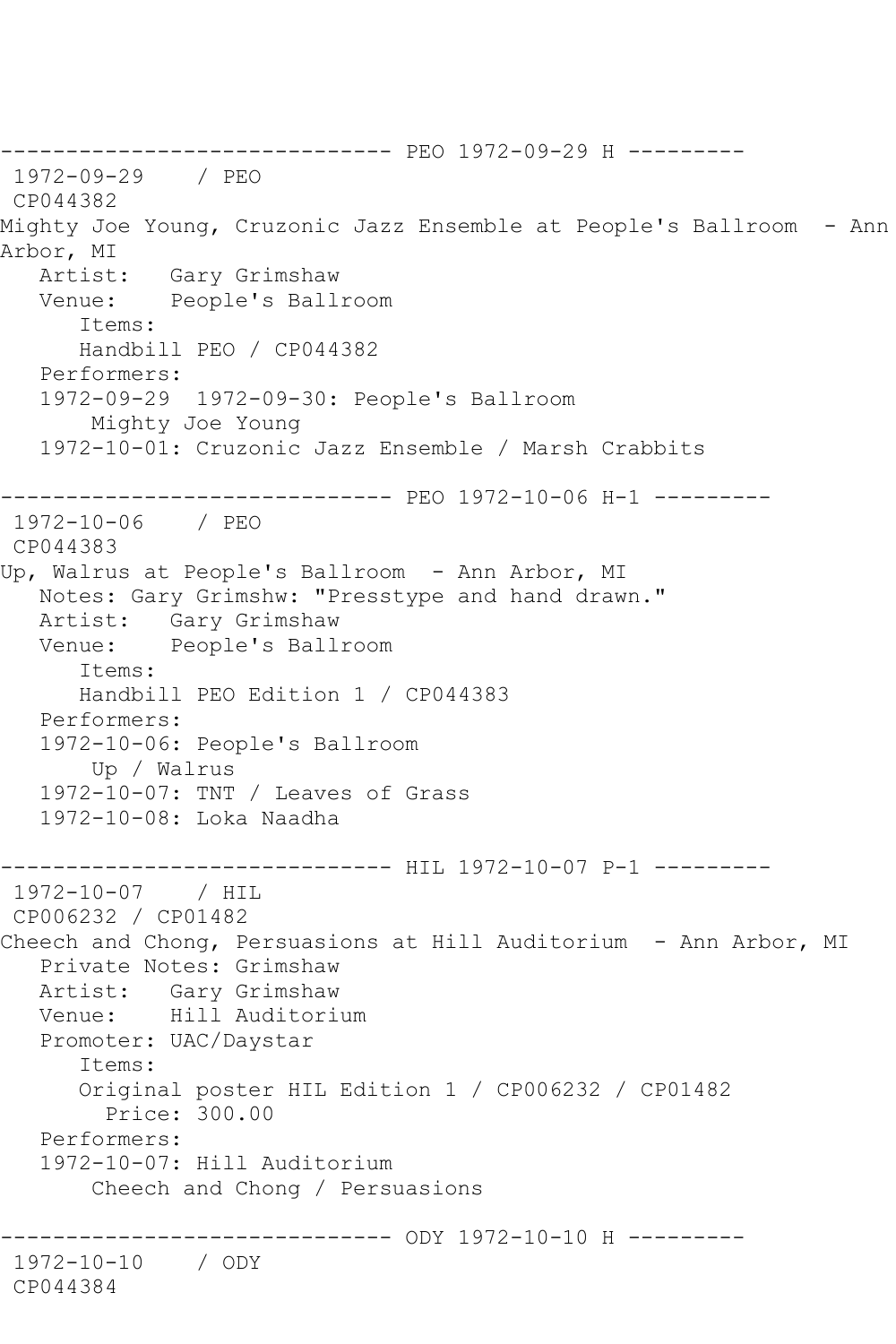Stroke, Wild Boys at Odyssey Event: Benefit for the Ann Arbor Sun Artist: Gary Grimshaw Venue: Odyssey Items: Handbill ODY / CP044384 Performers: 1972-10-10: Odyssey Stroke / Wild Boys ------------------------------ PEO 1972-10-13 H --------- 1972-10-13 / PEO CP044707 Flack, Detroit at People's Ballroom - Ann Arbor, MI Artist: Gary Grimshaw Venue: People's Ballroom Items: Handbill PEO / CP044707 Handbill PEO Edition 1 / CP016732 / MEB009A Performers: 1972-10-13 1972-10-14: People's Ballroom Flack / Detroit ------------------------------ PEO 1972-10-20 H --------- 1972-10-20 / PEO CP044760 Rockets, Bad Luck and Trouble Blues Band at People's Ballroom - Ann Arbor, MI Artist: Gary Grimshaw Venue: People's Ballroom Items: Handbill PEO / CP044760 Handbill PEO Edition 1 / CP016738 / MEB012A Performers: 1972-10-20 1972-10-21: People's Ballroom Rockets / Bad Luck and Trouble Blues Band ------------------------------ POW 1972-10-23 H --------- 1972-10-23 / POW CP044385 Reverend Jesse Jackson at Powers Center - Ann Arbor, MI Artist: Rainbow Graphics Venue: Powers Center Items: Handbill POW / CP044385 Performers: 1972-10-23: Powers Center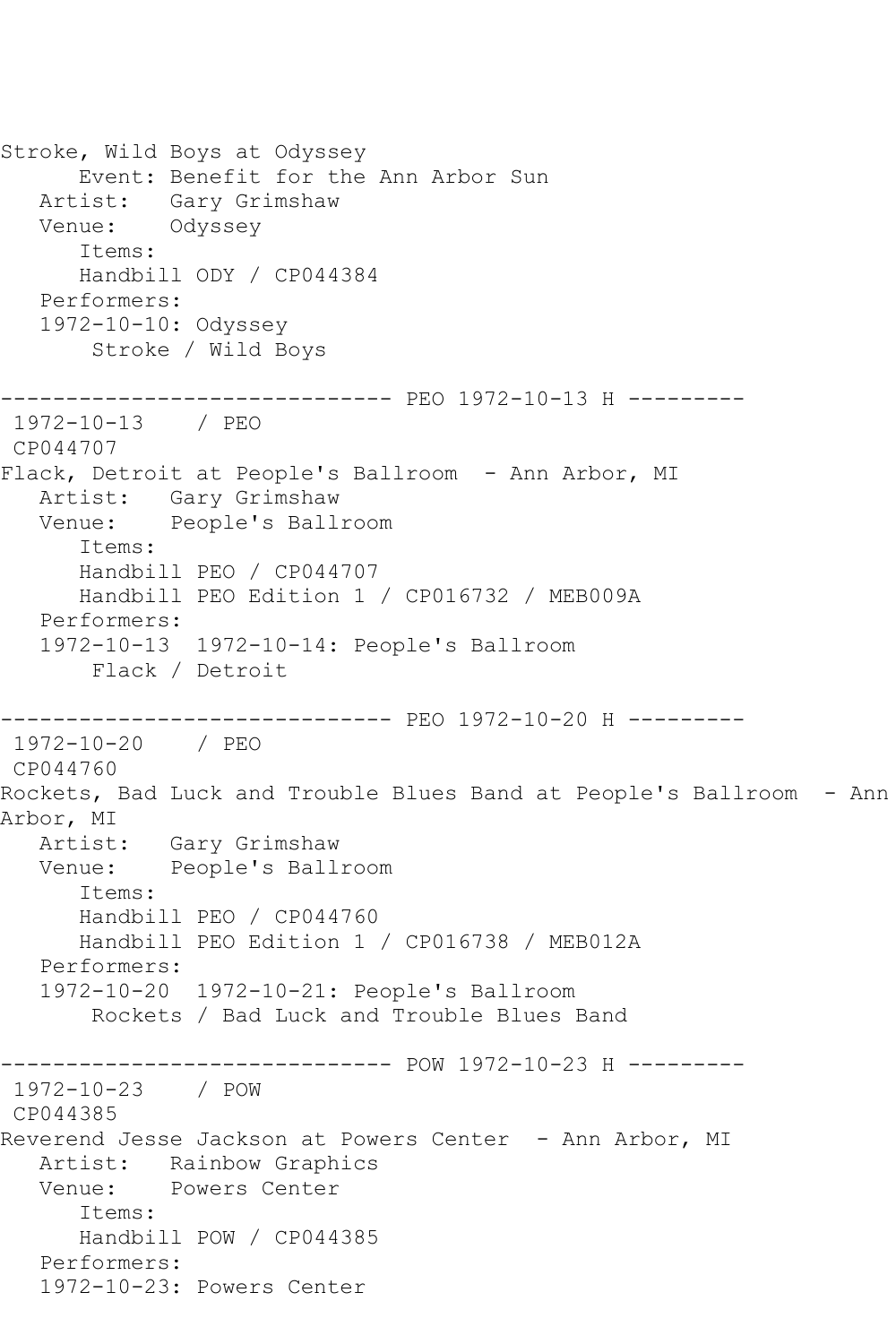Reverend Jesse Jackson

-------------- HIL 1972-10-27 P ---------1972-10-27 / HIL CP006108 / CP01357 Commander Cody and his Lost Planet Airmen, John Sinclair at Hill Auditorium - Ann Arbor, MI Private Notes: Michigan \* CHECK Artist: Ozone (Chris Frayne) Venue: Hill Auditorium Items: Original poster HIL / CP006108 / CP01357 Original poster HIL / CP017190 / MEB322 Original poster HIL Edition 1 / CP017181 / MEB313 Handbill HIL / CP044368 Performers: Hill Auditorium 1972-10-27: Commander Cody and his Lost Planet Airmen / John Sinclair / Mojo Boogie Band / Boogie Brothers / Boogie Woogie Red 1972-10-28: Stevie Wonder / Deliverance ------------------------------ 1972-10-29 P --------- 1972-10-29 / Ravi Shankar at Hill Auditorium - Ann Arbor, MI Artist: Gary Grimshaw Venue: Hill Auditorium Items: Original poster / Performers: 1972-10-29: 1972-09-15: Hill Auditorium Ravi Shankar ------------------------------ PEO 1972-11-03 H --------- 1972-11-03 / PEO CP044495 Deliverance, Hydramoss at People's Ballroom - Ann Arbor, MI Artist: Gary Grimshaw Venue: People's Ballroom Items: Handbill PEO / CP044495 Handbill PEO Edition 1 / CP010176 / CS05270 PEO / CP016736 / MEB0100A Performers: 1972-11-03 1972-11-04: People's Ballroom Deliverance / Hydramoss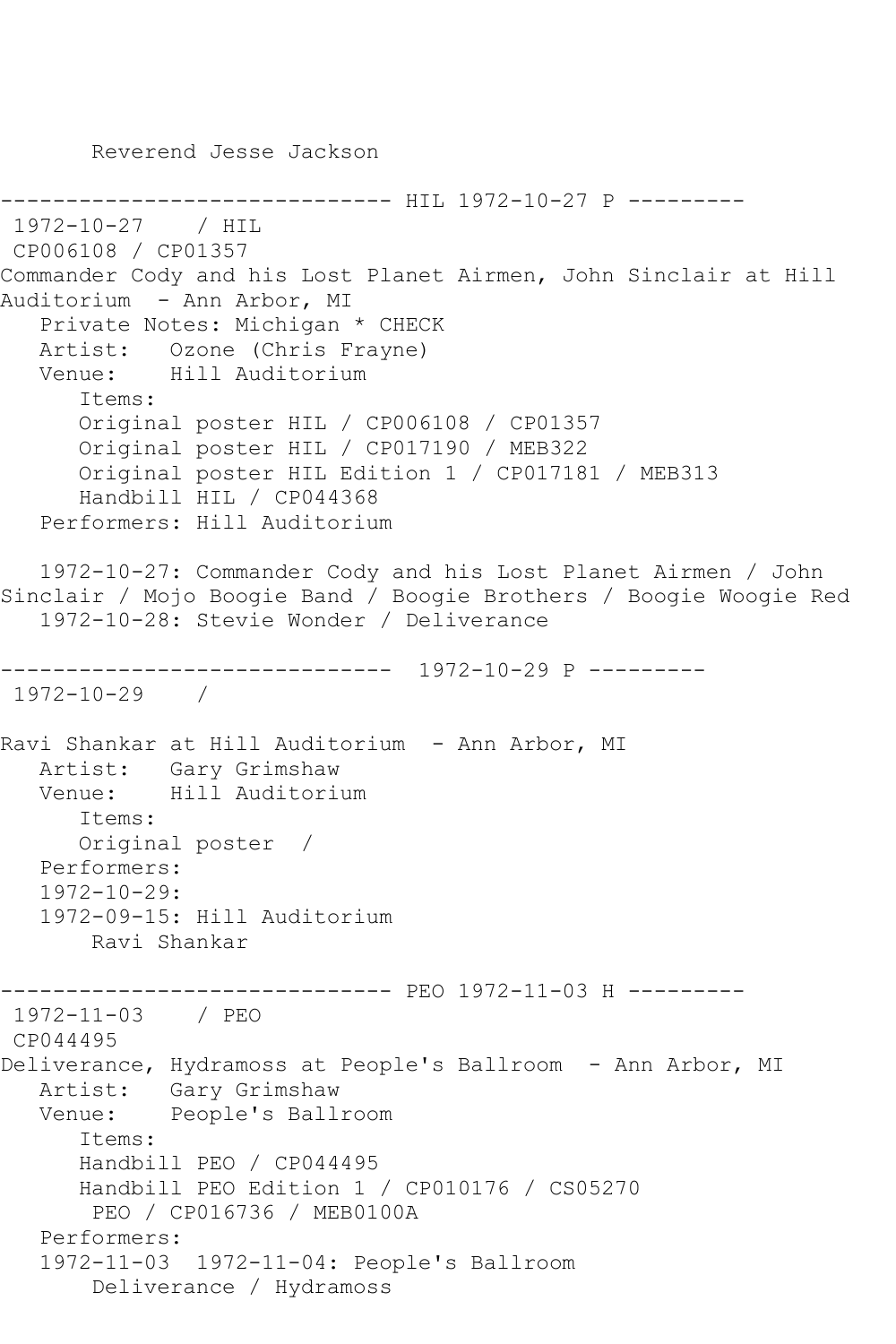------------------------------ BFH 1972-11-10 P-1 --------- 1972-11-10 / BFH CP006234 / CP01484 5th Dimension - Ann Arbor, MI, Paul Williams at Bowen Field House - Ypsilanti, MI Notes: Gary Grimshaw: Mike ?? at Eastern Michigan University, was what {Peter Andrews} did at U of M. I worked for both of them. He ended up working for Bob Geras? At Bamboo Productions. Private Notes: Grimshaw Artist: Gary Grimshaw Venue: Bowen Field House Eastern Michigan University Items: Original poster BFH Edition 1 / CP006234 / CP01484 Price: 400.00 BFH / CP014935 / ME0082 BFH / CP018571 / THJME0069 Performers: 1972-11-10: Bowen Field House Eastern Michigan University 5th Dimension / Paul Williams ------------------------------ BFH 1972-11-10 P-1 --------- 1972-11-10 / BFH CP017277 / MEB408 5th Dimension - Ann Arbor, MI, Paul Williams at Bowen Field House - Ypsilanti, MI Artist: Gary Grimshaw Venue: Bowen Field House Eastern Michigan University Items: Original poster BFH Edition 1 / CP017277 / MEB408 BFH / CP016922 / MEB102A Performers: 1972-11-10: Bowen Field House Eastern Michigan University 5th Dimension / Paul Williams ------------------------------ PEO 1972-11-10 P-1 --------- 1972-11-10 / PEO CP044288 Radio King and his Court of Rhythm, Blue Jukes at People's Ballroom - Ann Arbor, MI Notes: Gary Grimshaw: "Done by Amy Horowitz. She worked with us and did a lot of flyers. We worked together. She was part of the art gang in the basement of 1520 Hill Street."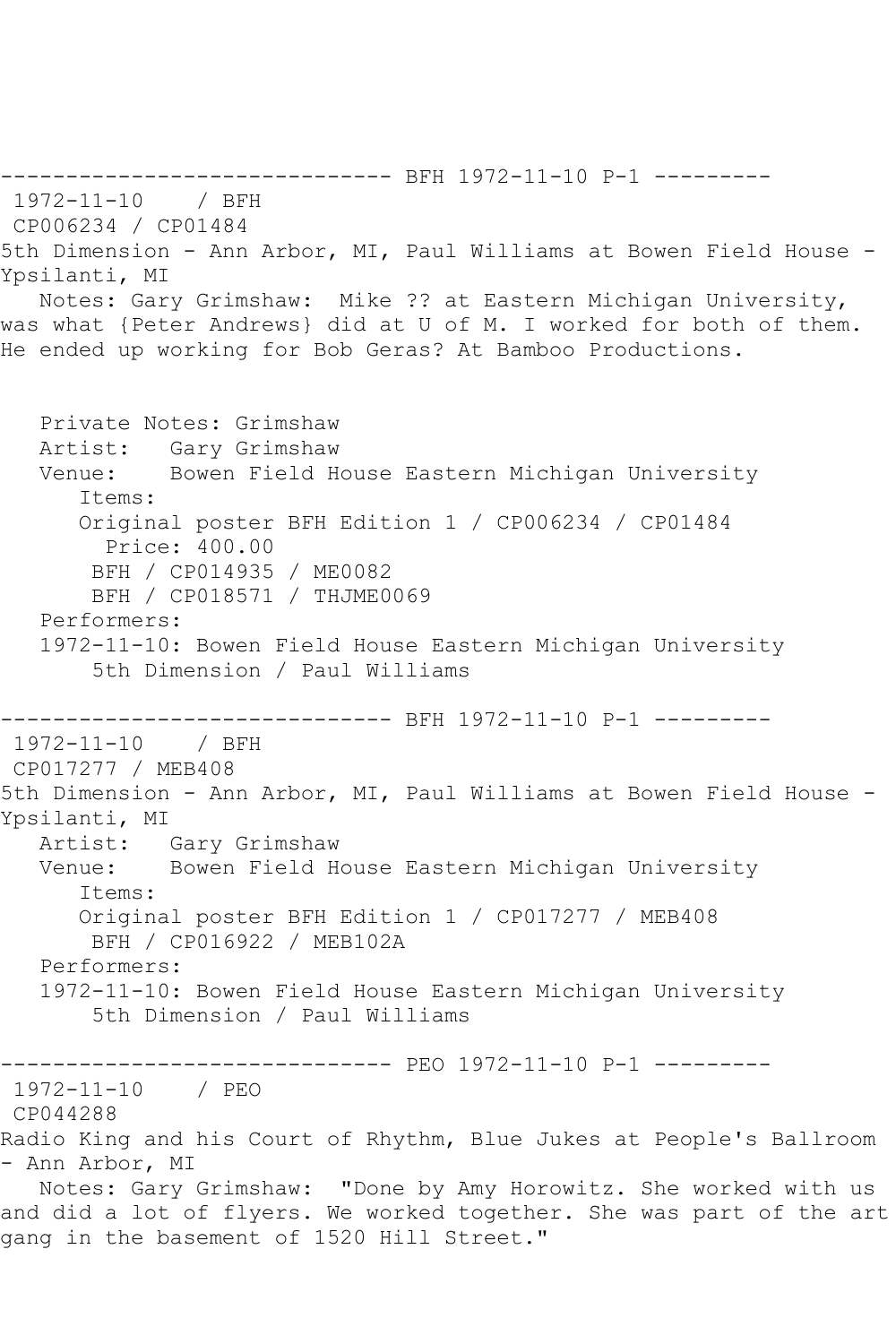Artist: Amy Horowitz Venue: People's Ballroom Items: Original poster PEO Edition 1 / CP044288 Performers: 1972-11-10 1972-11-11: People's Ballroom Radio King and his Court of Rhythm / Blue Jukes 1972-11-12: Rio Smokehouse / Walrus ------------------------------ CRI 1972-11-17 P-1 --------- 1972-11-17 / CRI CP006237 / CP01487 James Taylor, Section at Crisler Arena - Ann Arbor, MI Private Notes: Grimshaw Artist: Gary Grimshaw Venue: Crisler Arena Promoter: UAC/Daystar Items: Original poster CRI Edition 1 / CP006237 / CP01487 (16-11/16 x 22) Price: 600.00 Original poster CRI Edition 1 / CP004496 / CD05735 Postcard CRI Edition 1 / CP010129 / CS05223 CRI / CP001145 / 1157 CRI / CP017194 / MEB326 CRI / NONE / MED705.F Performers: 1972-11-17: Crisler Arena James Taylor / Section ------------------------------ PEO 1972-11-17 P-1 --------- 1972-11-17 / PEO CP016741 / MEB013B Mojo Boogie Band, Thunder at People's Ballroom - Ann Arbor, MI Artist: Mike Brady Venue: People's Ballroom Items: Original poster PEO Edition 1 / CP016741 / MEB013B Performers: 1972-11-17 1972-11-18: People's Ballroom Mojo Boogie Band / Thunder ------------------------------ PEO 1972-11-17 H --------- 1972-11-17 / PEO CP044501 Rio Smokehouse, Thunder at People's Ballroom - Ann Arbor, MI Artist: Gary Grimshaw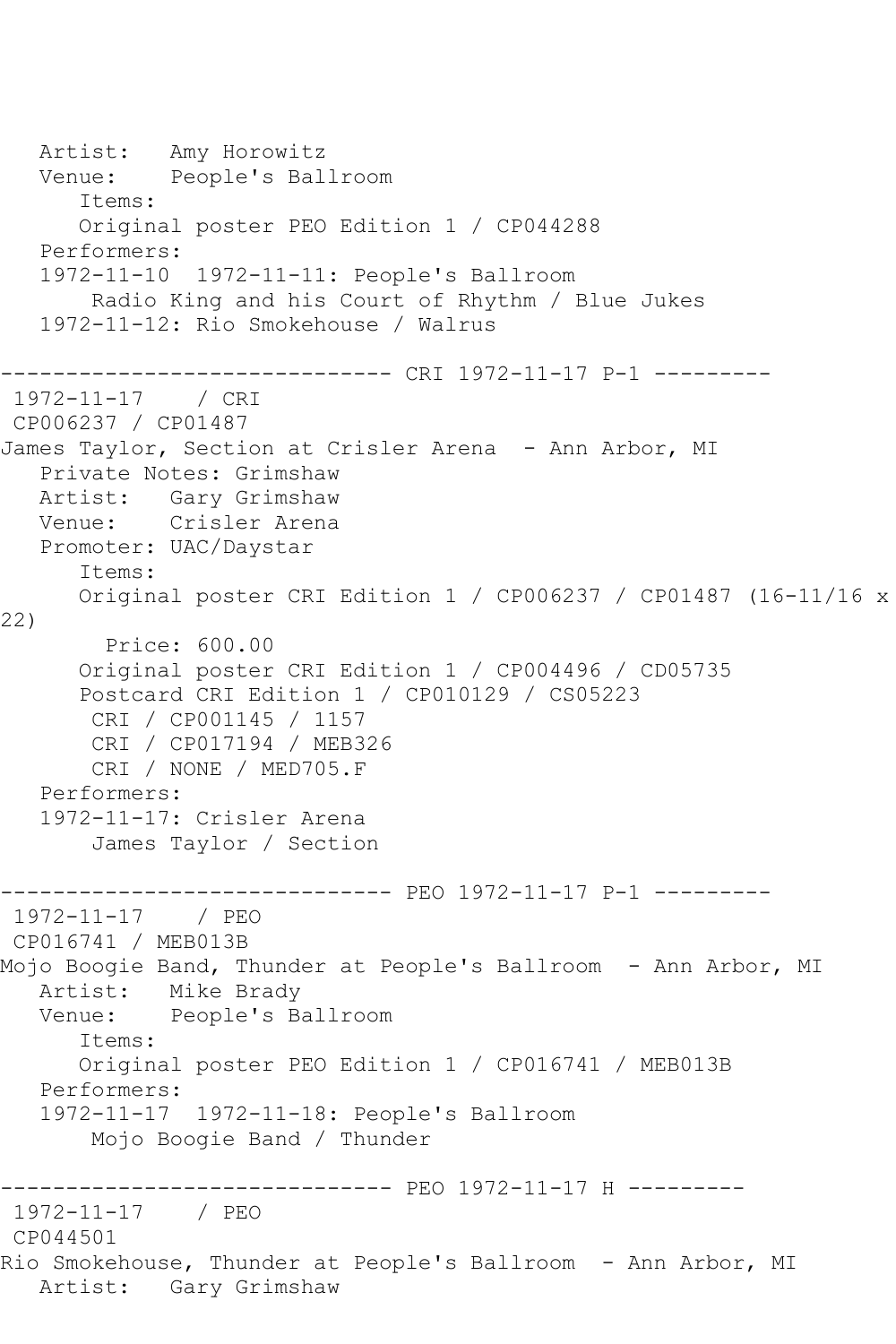Venue: People's Ballroom Items: Handbill PEO / CP044501 Handbill PEO Edition 1 / CP016734 / MEB009C Performers: 1972-11-17 1972-11-18: People's Ballroom Rio Smokehouse / Thunder ------------------------------ 1972-11-19 P --------- 1972-11-19 / CP030002 / NB10012 Hot Tuna, Ike and Tina Turner at Michigan University and Salvation Records - Ann Arbor, M Venue: Michigan University and Salvation Records Items: Original poster / CP030002 / NB10012 Performers: 1972-11-19 1972-11-20: Michigan University and Salvation Records Hot Tuna / Ike and Tina Turner / Jefferson Airplane ------------------------------ ODY 1972-11-28 H-1 --------- 1972-11-28 / ODY CP044296 Jailhouse rock with Lightnin', Radio King and his Court of Rhythm at Odyssey - Ann Arbor, MI Notes: Gary Grimshw: "I like the logo that was suggested by the central committee of the White Panther Party to have the four fists that are all different colors." Benefit: Benefit for the Michigan Committee for Prisoner's Rights Artist: Rainbow Graphics Venue: Odyssey Items: Handbill / CP044506 Handbill / CP044297 Handbill ODY Edition 1 / CP044296 Performers: 1972-11-28: Odyssey Lightnin' / Radio King and his Court of Rhythm ----------------- AAS 1972-12-01 P-1 ----------<br>/ AAS  $1972 - 12 - 01$ CP009991 / CS05086 Stroke, Manikoff at Ann Arbor Sun Venue: Ann Arbor Sun Items: Original poster AAS Edition 1 / CP009991 / CS05086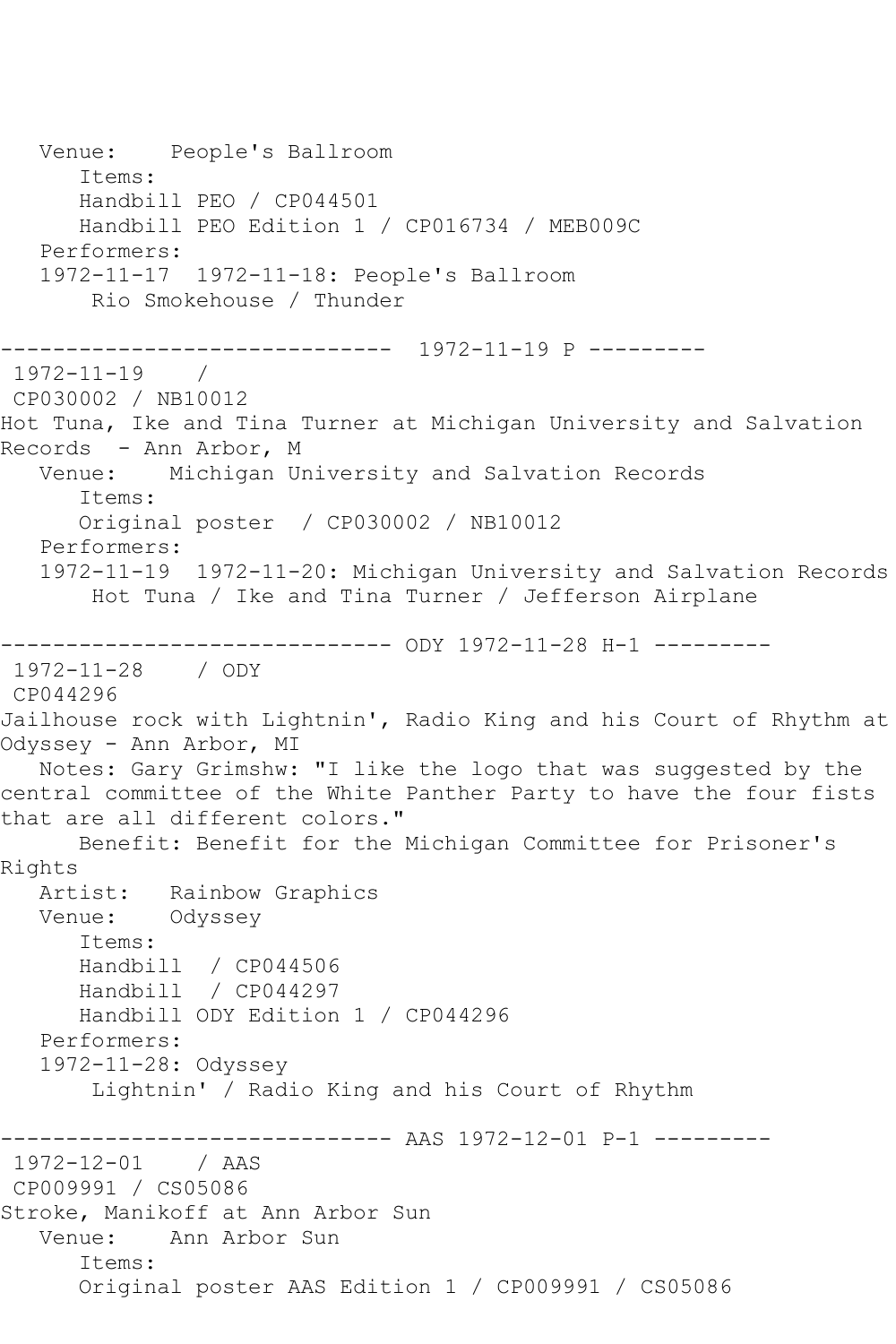Performers: 1972-12-01 1972-12-02: Ann Arbor Sun Stroke / Manikoff ------------------------------ CRI-4.192 1972-12-09 P-1 --------- 1972-12-09 / CRI 4.192 CP010128 / CS05222 Allman Brothers Band, DR. John the Night Tripper at Crisler Arena - Ann Arbor, MI Notes: Gary Grimshaw: that's one I really, really want to reprint. This item appears in the Art of Rock book, plate no. 4.192 Artist: Gary Grimshaw Venue: Crisler Arena Promoter: UAC/Daystar Items: Original poster CRI-4.192 Edition 1 / CP010128 / CS05222 (17 x 22) AORPlate: 4.192 Price: 1000.00 Original poster CRI-4.192 Edition 1 / CP004496 / CD05735 AORPlate: 4.192 Original poster CRI-4.192 Edition 1 / CP010128 / CS05222 (17 x 22) AORPlate: 4.192 CRI-4.192 / CP001146 / 1158 AORPlate: 4.192 CRI-4.192 / CP006238 / CP01488 AORPlate: 4.192 CRI-4.192 / CP017215 / MEB347 AORPlate: 4.192 CRI-4.192 / CP017682 / MED706A AORPlate: 4.192 CRI-4.192 / CP022181 / XQ205 AORPlate: 4.192 Performers: 1972-12-09: Crisler Arena Allman Brothers / DR. John the Night Tripper / Rockets ------------------------------ MAC 1972-12-18 H --------- 1972-12-18 / MAC CP044715 Deliverance, Leaves of Grass at Mackinac Jacks - Ann Arbor, MI Notes: Gary Grimshaw: Sun Logo. I did that Deliverance logo, but the actual layout was done by someone else. Event: Benefit for the Ann Arbor Sun Artist: Rainbow Graphics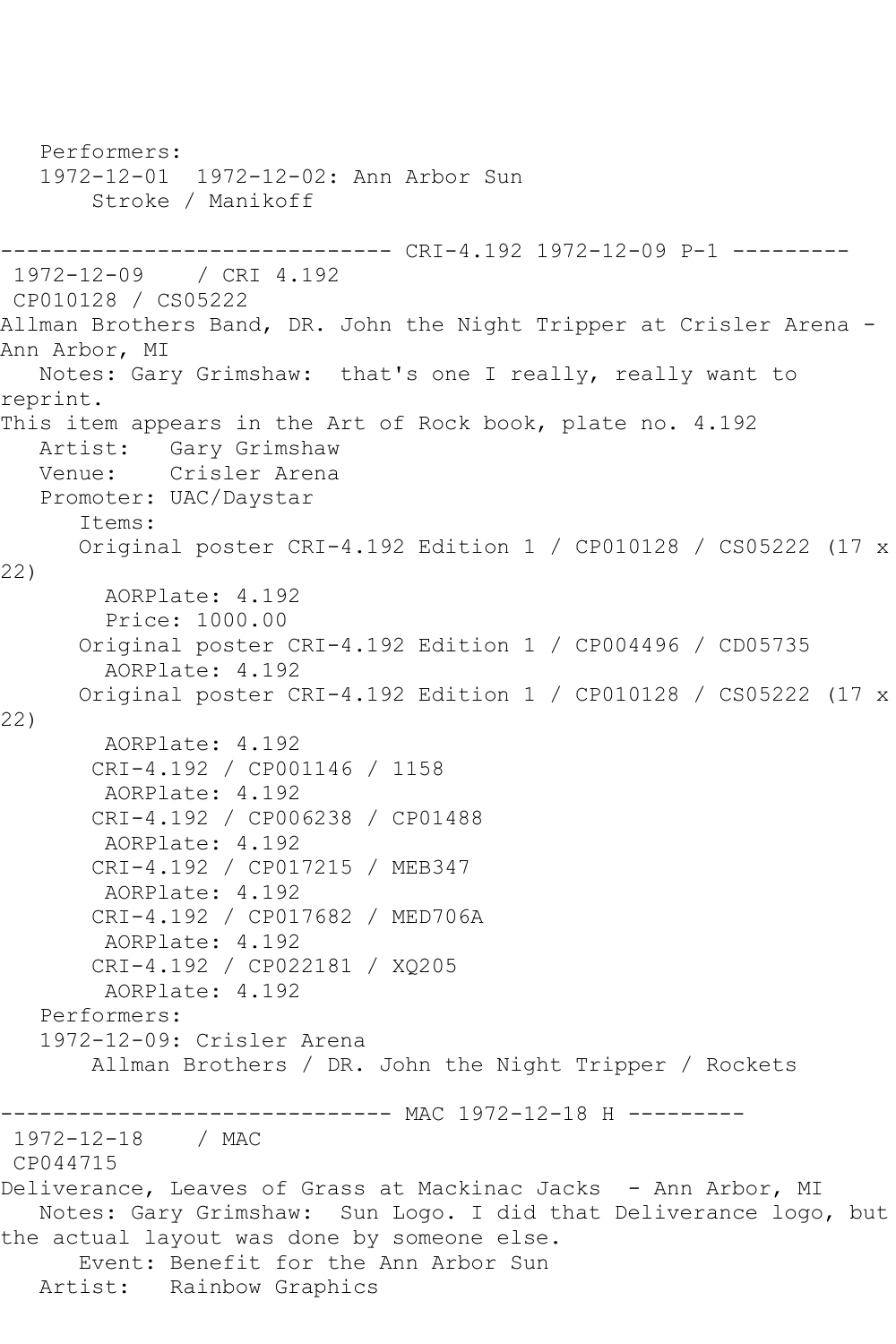Venue: Mackinac Jacks Items: Handbill MAC / CP044715 Handbill MAC Edition 1 / CP017807 / MED789B MAC / CP016956 / MEB111B Performers: 1972-12-18: Mackinac Jacks Deliverance / Leaves of Grass ------------------------------ MAC 1973 P-1 --------- / MAC CP016984 / MEB124A Lightnin', Rockets at Mackinac Jacks - Ann Arbor, MI Notes: Grimshaw: Not me. Artist: Rainbow Graphics Venue: Mackinac Jacks Items: Original poster MAC Edition 1 / CP016984 / MEB124A Performers: 1973: Mackinac Jacks Lightnin' / Rockets / Detroit ------------------------------ ABJF 1973 P-1 --------- / ABJF CP010043 / CS05139 Freddie King at Ann Arbor Blues and Jazz Festival Artist: Gary Grimshaw Venue: Ann Arbor Blues and Jazz Festival Promoter: Ann Arbor Blues and Jazz Festival Items: Original poster ABJF Edition 1 / CP010043 / CS05139 Performers: 1973: Ann Arbor Blues and Jazz Festival Freddie King ------------------------------ ABJF 1973 P-1 --------- 1973 / ABJF CP010044 / CS05140 Bobo Jenkins, Eddie Burns at Ann Arbor Blues and Jazz Festival Artist: Gary Grimshaw<br>Venue: Ann Arbor Blue Ann Arbor Blues and Jazz Festival Promoter: Ann Arbor Blues and Jazz Festival Items: Original poster ABJF Edition 1 / CP010044 / CS05140 Performers: 1973: Ann Arbor Blues and Jazz Festival Bobo Jenkins / Eddie Burns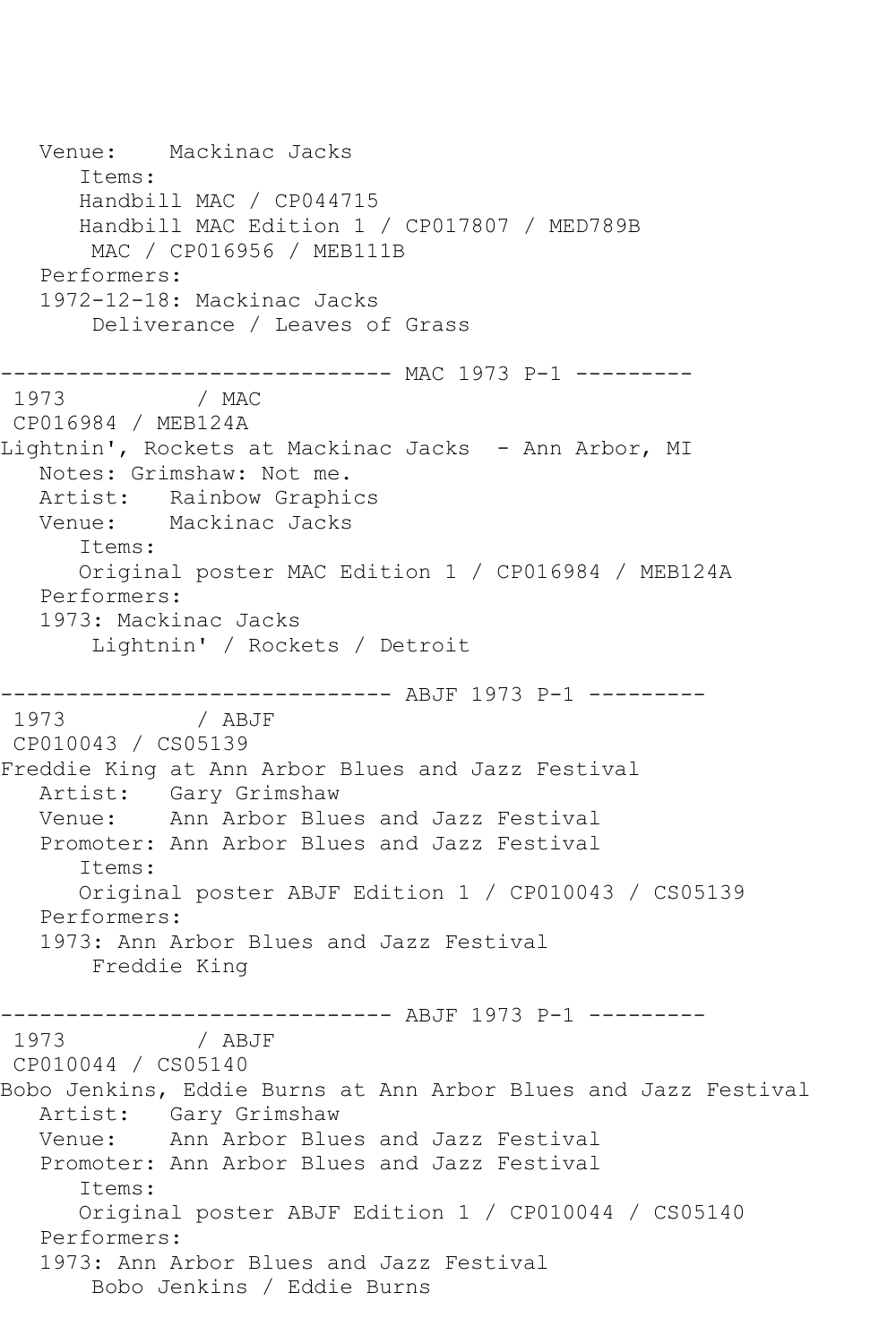------------------------------- MAC 1973 H ---------<br>1973 / MAC / MAC CP044320 Lightnin' Slim, Boogie Brothers at Mackinac Jacks - Ann Arbor, MI Notes: Gary Grimshaw: "Mackinac Jacks turned into the Primo Showbar, so this must have been before the Primo Showbar. Primo was run by Peter Andrews. I don't know that he owned it, but he and John Sinclair did the booking. This was not done by Rainbow Graphics. " Venue: Mackinac Jacks Items: Original poster MAC Edition 1 / CP016717 / MEB001B Handbill MAC / CP044320 Performers: 1973: Mackinac Jacks Lightnin' Slim / Boogie Brothers ------------------------------ PRI 1973 P-1 --------- 1973 CP006193 / CP01442 Primo Showbar in Ann Arbor, MI Notes: Gary Grimshaw: Mike did the pencil drawing of the figure. And then I inked it in. So actually, everything you see was done by me, but it was done with Mike's help. The colors were all done with Rubylith overlaws and stuff. Printed by Ivor Davidson. Private Notes: Grimshaw Artist: Gary Grimshaw Venue: Primo Showbar Items: Original poster PRI Edition 1 / CP006193 / CP01442 (17 x 21- 1/2) Price: 200.00 PRI / CP001149 / 1160 PRI / CP018558 / THJME0056 Performers: 1973: Primo Showbar ------------------------------- ABJF-AABJ 1973 P ---------<br>1973 / ABJF AABJ / ABJF AABJ CP008982 / CP05753 Ann Arbor Blues and Jazz Festival Program Private Notes: \*\*\*\* Venue: Ann Arbor Blues and Jazz Festival Promoter: Ann Arbor Blues and Jazz Festival Items: Original poster ABJF-AABJ / CP008982 / CP05753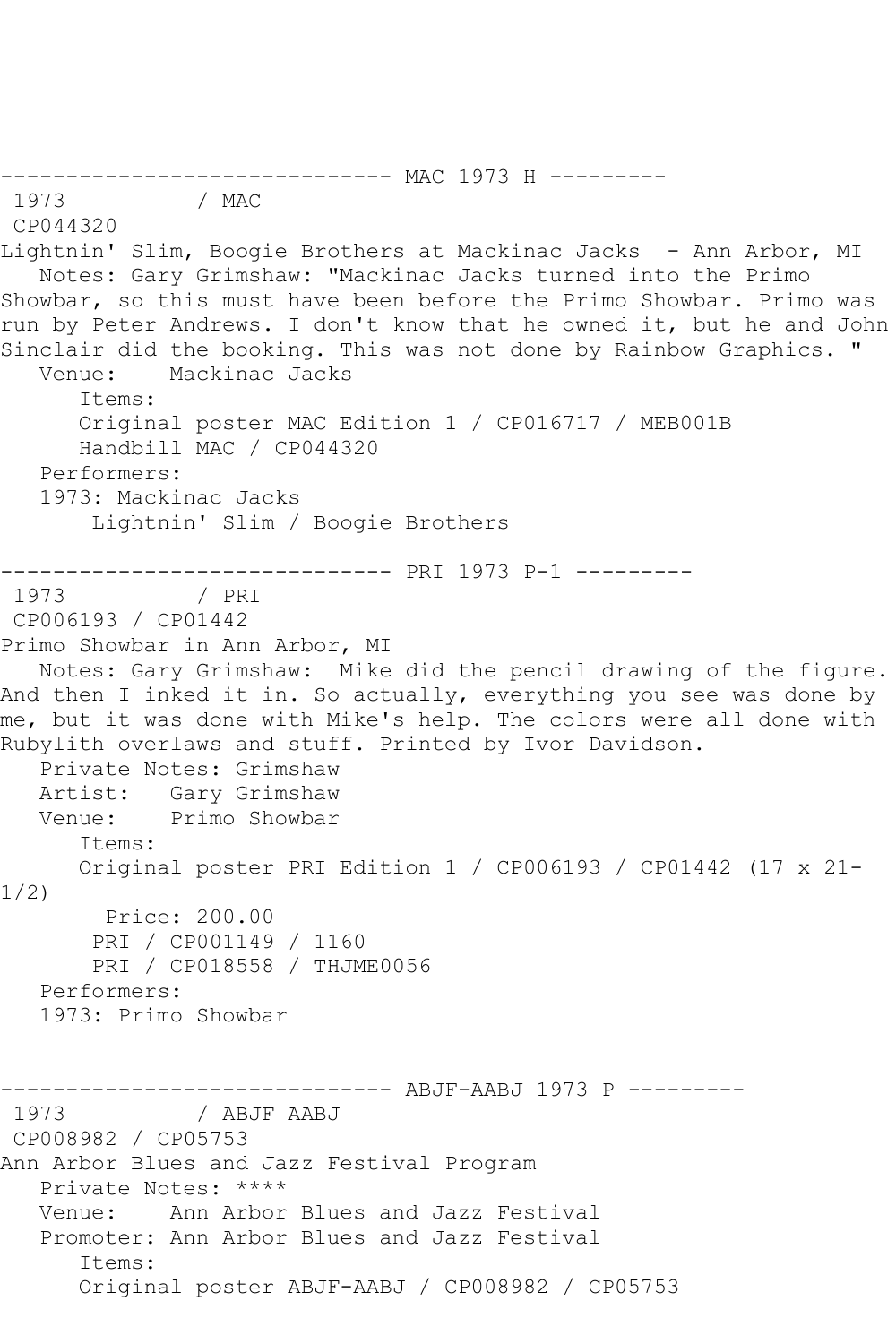Performers: 1973: Ann Arbor Blues and Jazz Festival ------------------------------ KPL 1973-01-11 P-1 --------- 1973-01-11 / KPL CP016996 / MEB130A Pharoah Sanders, Sun Ra at King Pleasure - Ann Arbor, MI Notes: Gary Grimshaw: I did do that one. Artist: Gary Grimshaw<br>Venue: King Pleasure King Pleasure Items: Original poster KPL Edition 1 / CP016996 / MEB130A Price: 300.00 Performers: 1973-12-20 1973-12-22: King Pleasure Pharoah Sanders 1973-12-31 1973-01-01: Sun Ra and his Arkestra 1973-01-11 1973-01-12: Doc Watson 1973-01-15 1973-01-19: Dizzy Gillespie ------------------------------ 1973-01-18 H --------- 1973-01-18 / CP044345 HRP Mass Meeting! at the Ann Arbor Public Library Venue: Ann Arbor Public Library Promoter: Human Rights Party Items: Handbill / CP044345 Performers: 1973-01-18: Ann Arbor Public Library ----------------------------- HIL 1973-01-20 P-1 ---------1973-01-20 / HIL CP006239 / CP01489 Jr. Walker, All Stars at Hill Auditorium - Ann Arbor, MI Notes: Gary Grimshaw: This show never happened. Michael Erlewine: Maybe that's why there are quite a few of these around. Would that explain it. Gary Grimshaw: That would explain it, because for some reason, weather or booking or whatever, the show never happened. Private Notes: Grimshaw Artist: Gary Grimshaw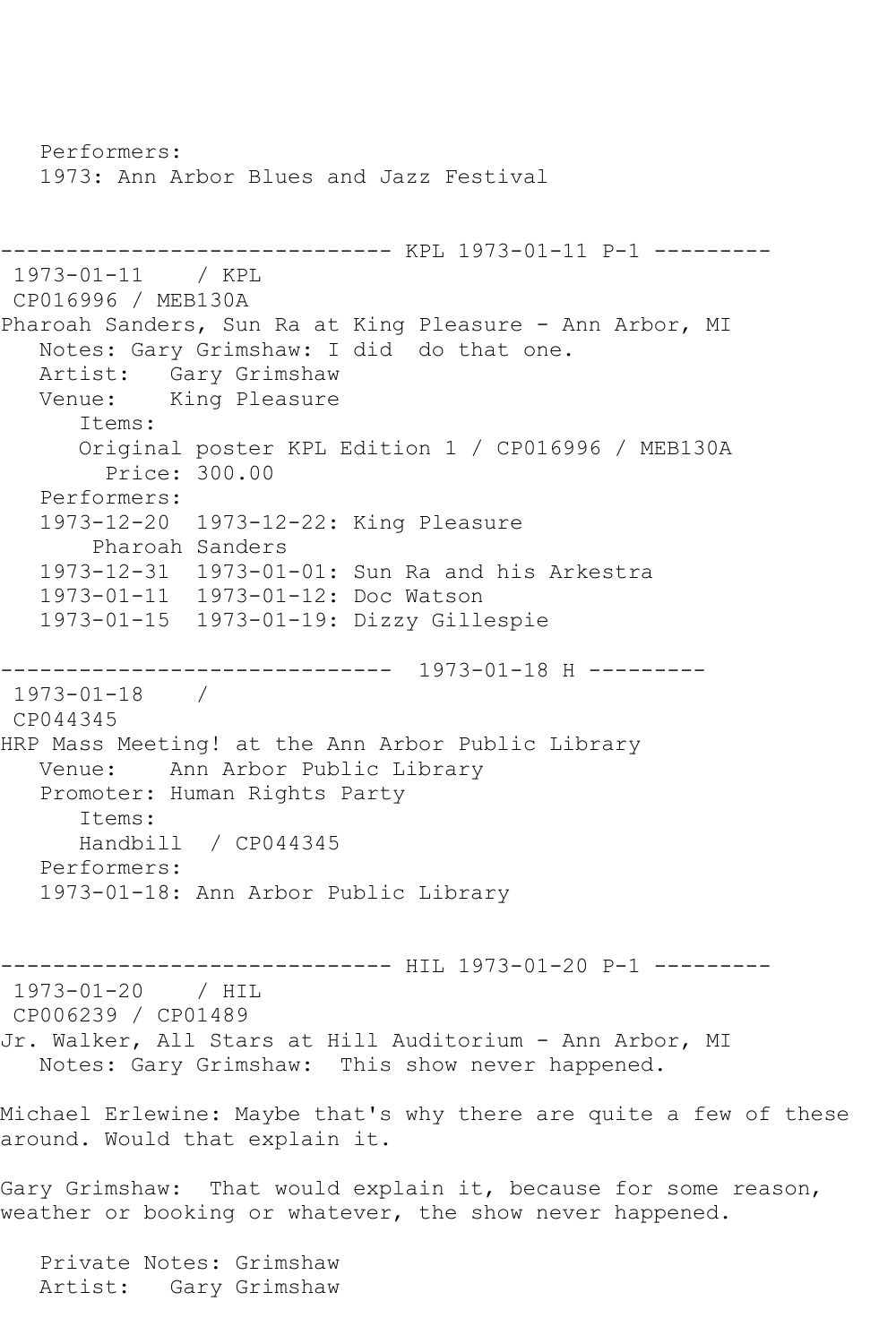Venue: Hill Auditorium Promoter: UAC/Daystar Items: Original poster HIL Edition 1 / CP006239 / CP01489 Price: 200.00 HIL / CP014917 / ME0065 HIL / CP018575 / THJME0073 Performers: 1973-01-20: Hill Auditorium Jr. Walker and the All Stars / All Stars / Bobby Blue Bland / Luther Allison / Mojo Boogie Band ------------------------------ POW 1973-01-24 H --------- 1973-01-24 / POW CP044366 David Bromberg, Terry Tate at Power Center - Ann Arbor, MI Artist: Rainbow Graphics<br>Venue: Powers Center Powers Center Items: Original poster POW Edition 1 / CP017680 / MED705A Handbill POW / CP044366 Performers: 1973-01-24: Powers Center David Bromberg / Terry Tate Blues Band ------------------------------ MRFP 1973-01-25 P-1 --------- 1973-01-25 / MRFP CP008890 / CP04134 Erlewine Brothers, Gill & Lorna at Mr. Flood's Party - Ann Arbor, MI Private Notes: Erlewine Artist: Zeke Venue: Mr. Flood's Party Items: Original poster MRFP Edition 1 / CP008890 / CP04134 Performers: 1973-01-25 1973-03-03: Mr. Flood's Party Erlewine Brothers / Gill & Lorna / Brooklyn Blues Busters / Diesel Smoke and Dangerous Curves / Garfield Blues Band / Cadillac Cowboys / John Nuzzo and Howard ------------------------------ 1973-02-09 H-1 --------- 1973-02-09 / CP044332 Radio King and his Court of Rhythm, David Sinclair at East Quad - Ann Arbor, MI Event: A Tribal Stomp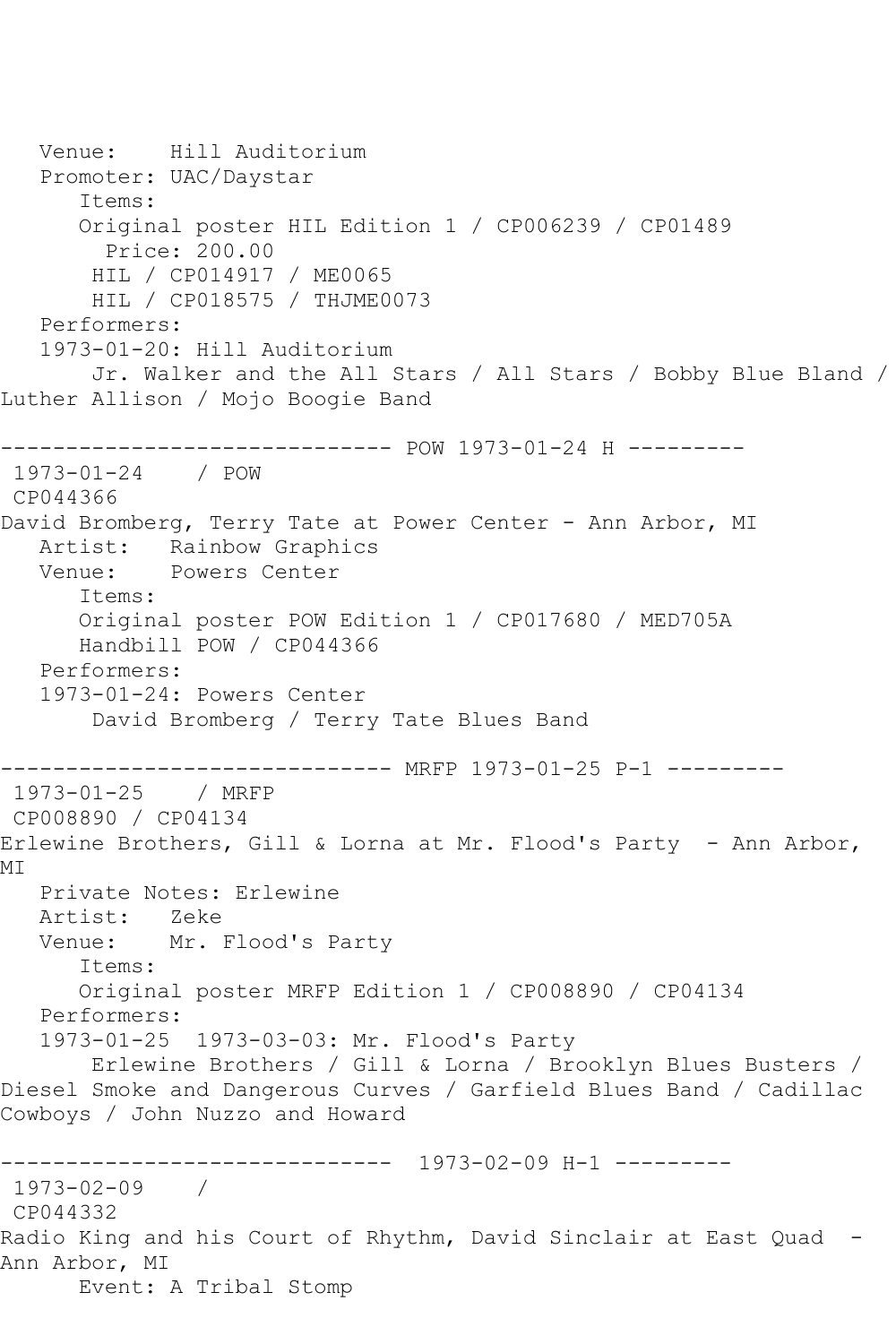Artist: Rainbow Graphics<br>Venue: East Quad East Quad Promoter: Students for Human Rights Items: Handbill Edition 1 / CP044332 Performers: 1973-02-09: East Quad Radio King and his Court of Rhythm / David Sinclair ------------------------------ 1973-02-11 P-1 --------- 1973-02-11 / CP016979 / MEB121B Lightnin', Locomobile at Markley Hall, U of M - Ann Arbor, MI Notes: Gary Grimshaw: I did the Tribal Stomp, Lightnin'. It is a collaboration, pasteup. Artist: Gary Grimshaw Venue: Markley Hall, U of M Items: Original poster Edition 1 / CP016979 / MEB121B Price: 50.00 Performers: 1973-02-11: Markley Hall, U of M Lightnin' / Locomobile / David Sinclair ------------------------------ POW 1973-02-13 P-1 --------- 1973-02-13 / POW CP017651 / MED694A Bobby Seale, John Sinclair at Power Center - Ann Arbor, MI Artist: Rainbow Graphics Venue: Powers Center Items: Original poster POW Edition 1 / CP017651 / MED694A Performers: 1973-02-13: Powers Center Bobby Seale / John Sinclair / Ricardo Sanchez ------------------------------ 1973-02-16 P-1 --------- 1973-02-16 / CP017635 / MED685B Rockets, David Sinclair at Couzens Hall - Ann Arbor, MI Artist: Rainbow Graphics Venue: Couzens Hall Items: Original poster Edition 1 / CP017635 / MED685B Performers: 1973-02-16: Couzens Hall Rockets / David Sinclair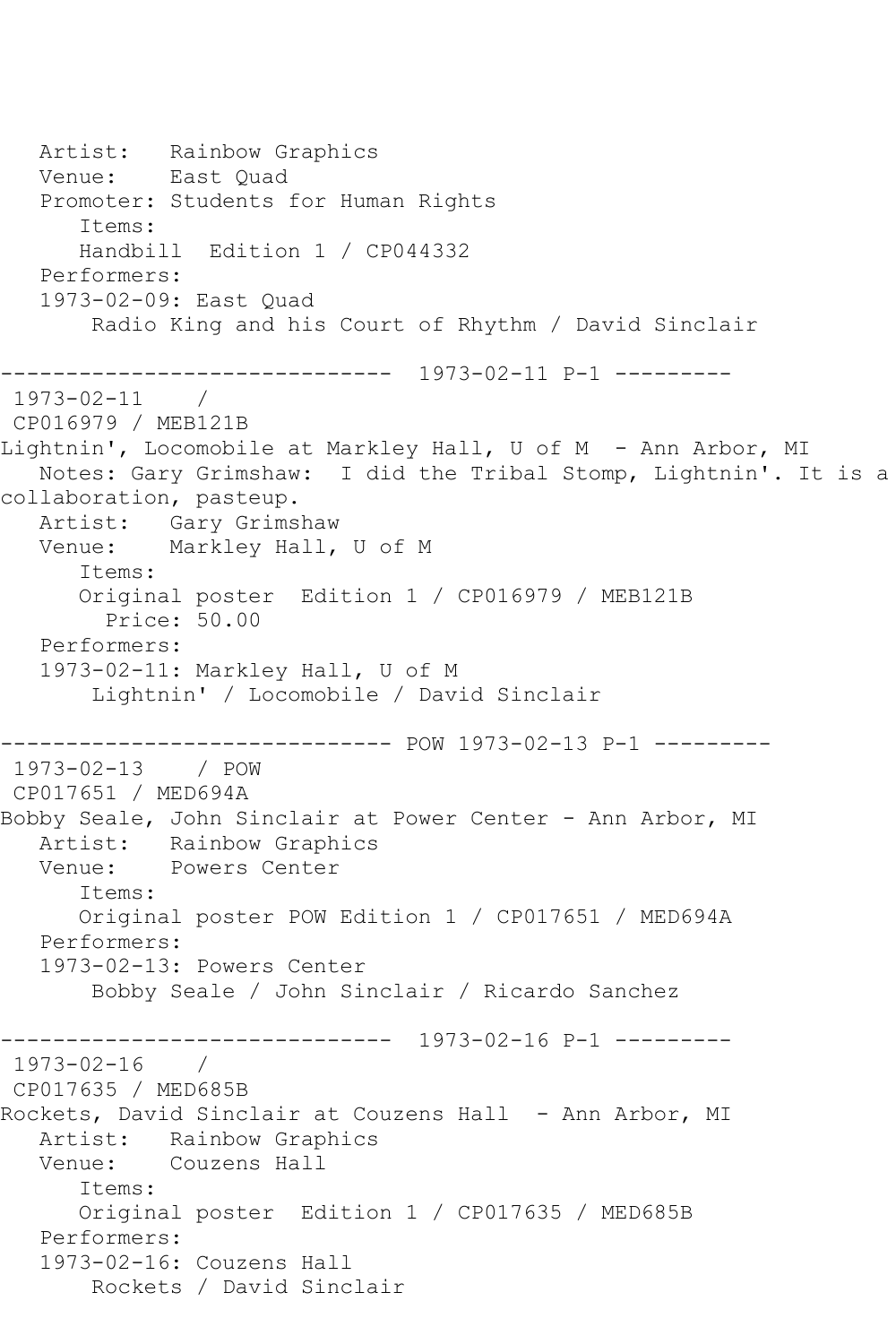------------------------------ HIL 1973-02-17 P-1 --------- 1973-02-17 / HIL CP006241 / CP01491 John Denver at Hill Auditorium - Ann Arbor, MI Private Notes: Grimshaw Artist: Gary Grimshaw Venue: Hill Auditorium Items: Original poster HIL Edition 1 / CP006241 / CP01491 Price: 200.00 HIL / CP017217 / MEB349 HIL / CP018530 / THJME0025 Performers: 1973-02-17: Hill Auditorium John Denver ------------------------------ BLP 1973-02-20 H --------- 1973-02-20 / BLP CP044741 Roosevelt Sykes at Blind Pig - Ann Arbor, MI Notes: Gary Grimshaw: All Grimshaw. Artist: Gary Grimshaw Venue: Blind Pig Items: Handbill BLP / CP044741 Handbill BLP Edition 1 / CP016865 / MEB074A Performers: 1973-02-20 1973-02-22: Blind Pig Roosevelt Sykes ------------------------------ 1973-02-23 H --------- 1973-02-23 / CP044583 Lightnin', Locomobile at Couzens Hall - Ann Arbor, MI Notes: Gary Grimshaw: I might have done it, but it is just a pasteup. Artist: Rainbow Graphics Venue: Couzens Hall Promoter: UAC/Daystar Items: Original poster Edition 1 / CP044308 Handbill / CP044583 / CP016977 / MEB120B Performers: 1973-02-23: Couzens Hall Lightnin' / Locomobile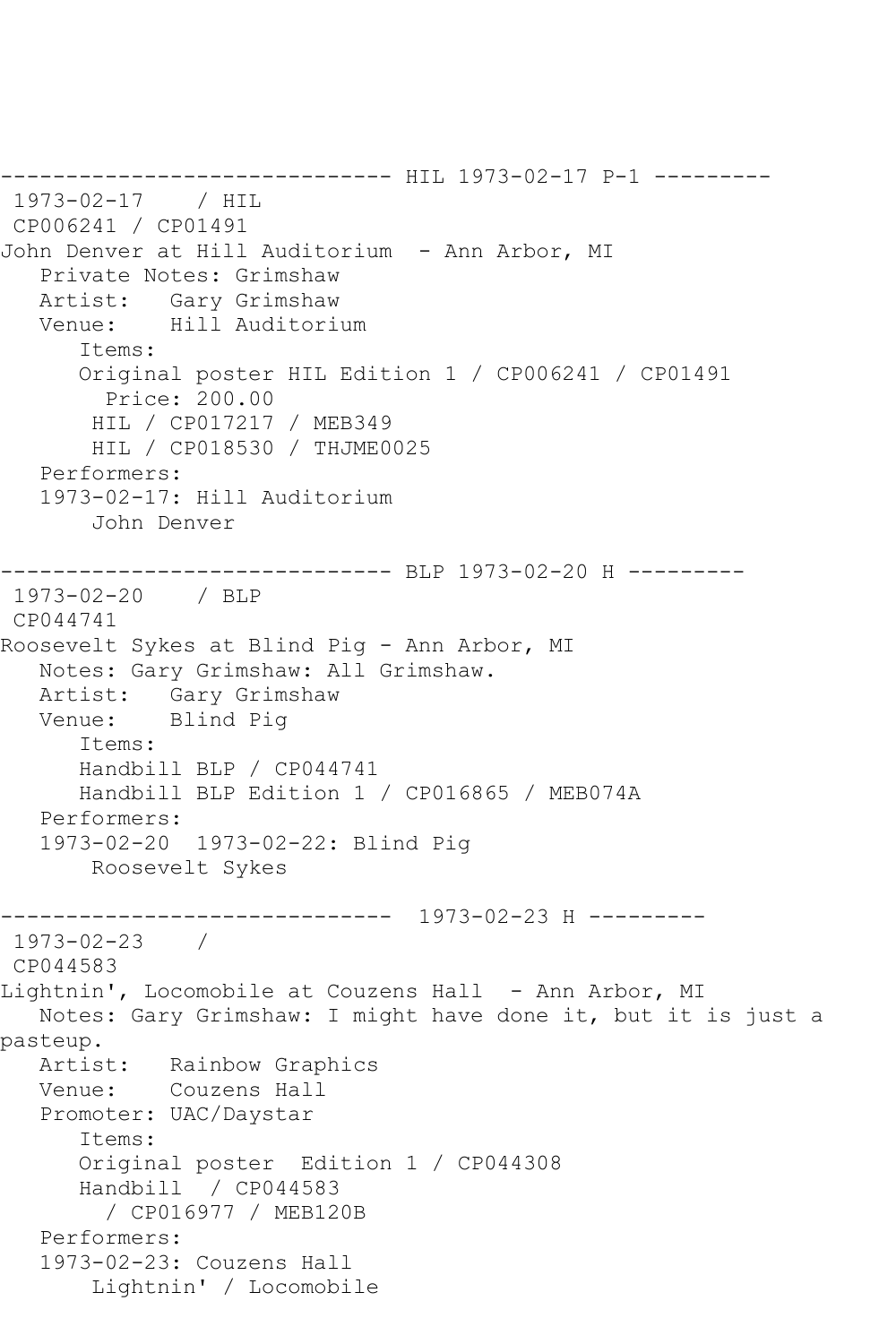------------------------------ HIL 1973-02-24 P-1 --------- 1973-02-24 / HIL CP006242 / CP01492 Herbie Hancock, Freddie Hubbard at Hill Auditorium - Ann Arbor, MI Notes: Gary Grimshaw: When I lived above the Blind Pig, I did that. Private Notes: Grimshaw Artist: Gary Grimshaw Venue: Hill Auditorium Promoter: UAC/Daystar Items: Original poster HIL Edition 1 / CP006242 / CP01492 Price: 200.00 HIL / CP014943 / ME0090 HIL / CP018580 / THJME0078 Performers: 1973-02-24: Hill Auditorium Herbie Hancock / Freddie Hubbard ------------------------------ MAC 1973-02-26 H --------- 1973-02-26 / MAC CP044311 Terry Tate Blues Band, Sunday Funnies at Mackinac Jacks - Ann Arbor, MI Event: Benefit for the Michigan Committee for Prisoner's rights Venue: Mackinac Jacks Items: Handbill MAC / CP044311 Performers: 1973-02-26: Mackinac Jacks Terry Tate Blues Band / Sunday Funnies / United Supply Co. 1973-02-27: New Heavenly Blues Busters / Merlin 1973-02-28: T.N.T. ------------------------------ MUB 1973-03-01 P-1 --------- 1973-03-01 / MUB CP017720 / MED732A Knock Down Party Band, Mitch Ryder at Union Ballroom - Ann Arbor, MI Artist: Rainbow Graphics Venue: Michigan Union Ballroom (U of M) Items: Original poster MUB Edition 1 / CP017720 / MED732A Performers: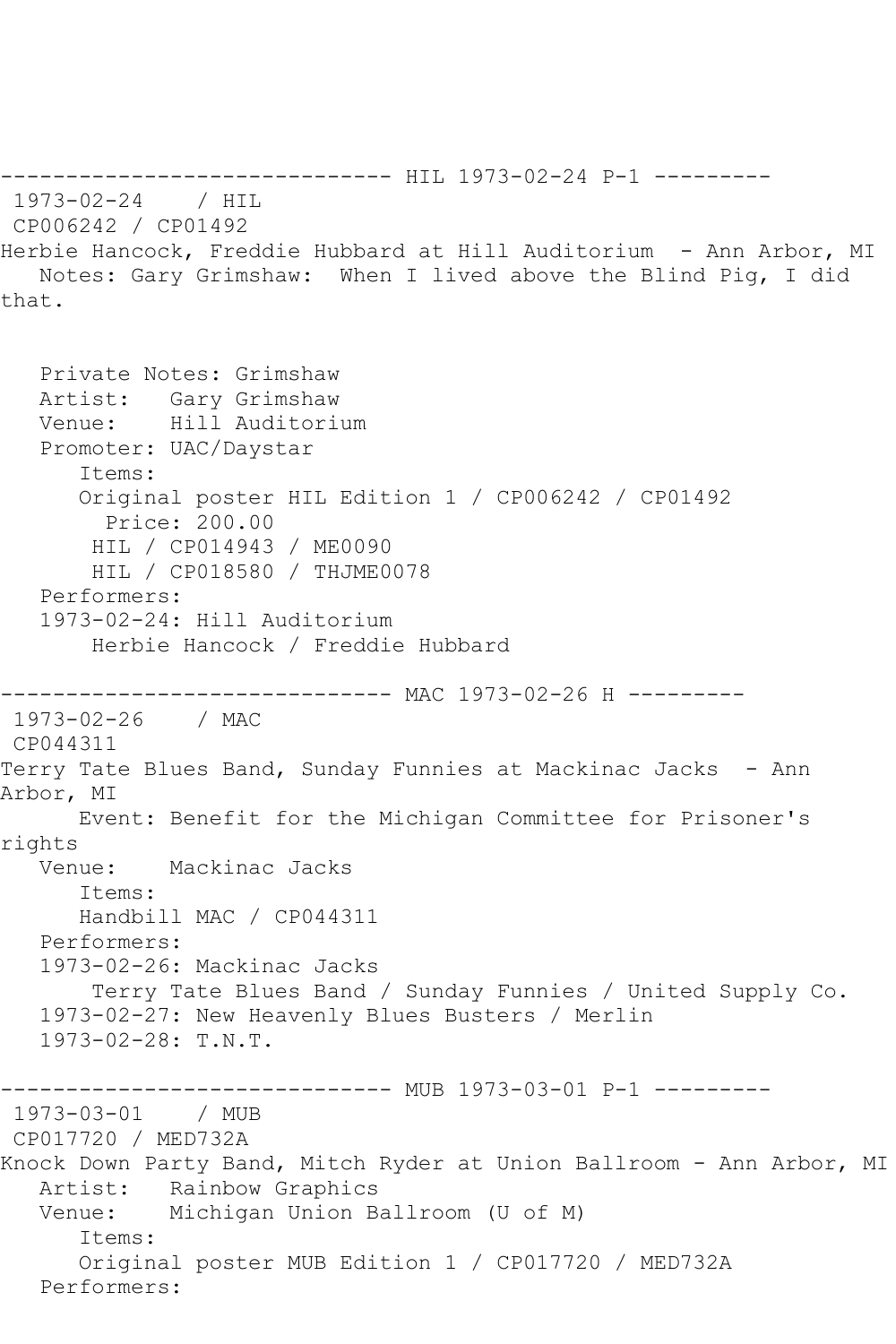1973-03-01: Michigan Union Ballroom (U of M) WNRZ Knock Down Party Band / Mitch Ryder / Uprising / Rio Smokehouse ------------ MAC 1973-03-05 P-1 ---------1973-03-05 / MAC CP044312 Detroit at Mackinac Jacks - Ann Arbor, MI Notes: Gary Grimshaw: I did not do it. Artist: Rainbow Graphics Venue: Mackinac Jacks Items: Original poster MAC Edition 1 / CP044312 MAC / CP017006 / MEB135B Performers: 1973-03-05 1973-03-07: Mackinac Jacks Detroit ------------------------------ ODY 1973-03-13 P-1 --------- 1973-03-13 / ODY CP017813 / MED792B Uprising, Ramble Crowe at Odyssey Benefit: Ann Arbor Sun Artist: Rainbow Graphics Venue: Odyssey Items: Original poster ODY Edition 1 / CP017813 / MED792B Performers: 1973-03-13: Odyssey Uprising / Ramble Crowe ------------------------------ SQD 1973-03-16 P-1 --------- 1973-03-16 / SQD CP017676 / MED704A Detroit, Rockets at South Quad - Ann Arbor, MI Artist: Gary Grimshaw Venue: South Quad Items: Original poster SQD Edition 1 / CP017676 / MED704A Performers: 1973-03-16: South Quad Detroit / Rockets ------------------------------ BLP 1973-03-20 H --------- 1973-03-20 / BLP CP044714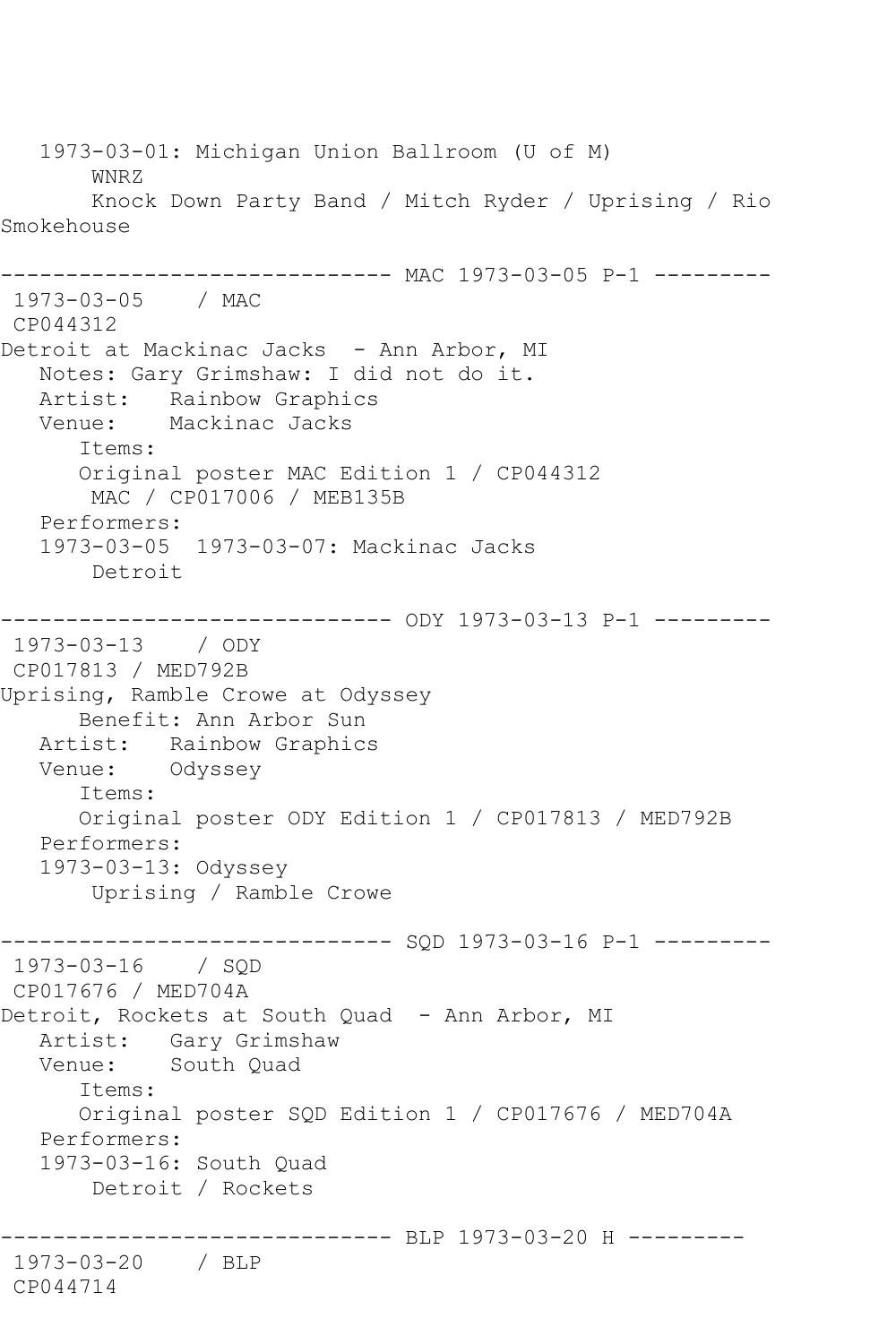Robert Jr. Lockwood at Blind Pig, Ann Arbor - Ann Arbor, MI Artist: Amy Horowitz Venue: Blind Pig Items: Handbill BLP / CP044714 Handbill BLP Edition 1 / CP016869 / MEB076A Performers: 1973-03-20 1973-03-22: Blind Pig Robert Jr. Lockwood ------------------------------ 1973-04-06 P-1 --------- 1973-04-06 / CP017693 / MED709C Radio King and his Court of Rhythm at Couzens Hall - Ann Arbor, MI Artist: Rainbow Graphics Venue: Couzens Hall Promoter: UAC/Daystar Items: Original poster Edition 1 / CP017693 / MED709C / CP017566 / MED657A Performers: 1973-04-06: Couzens Hall Radio King and his Court of Rhythm ------------------------------ MUB 1973-04-13 P-1 --------- 1973-04-13 / MUB CP006173 / CP01422 Stanley Krippner, William O. Douglas at Michigan Union Ballroom - Ann Arbor, MI Private Notes: Grimshaw Artist: Gary Grimshaw Venue: Michigan Union Ballroom (U of M) Items: Original poster MUB Edition 1 / CP006173 / CP01422 Price: 200.00 Performers: 1973-04-13 1973-04-15: Michigan Union Ballroom (U of M) Stanley Krippner / William O. Douglas / Buckminster Fuller / Frances Lappe / Paolo Soleri / Cleve Backster / J.B. Rhine / Murray Bookchin / Leslie Stevens / B.F. Skinner / Arthur C. Clarke ------------------------------ SQD 1973-04-19 P-1 --------- 1973-04-19 / SQD CP016950 / MEB108B Detroit, Radio King and his Court of Rhythm at South Quad - Ann Arbor, MI Notes: Gary Grimshaw: That's Amy Horowitz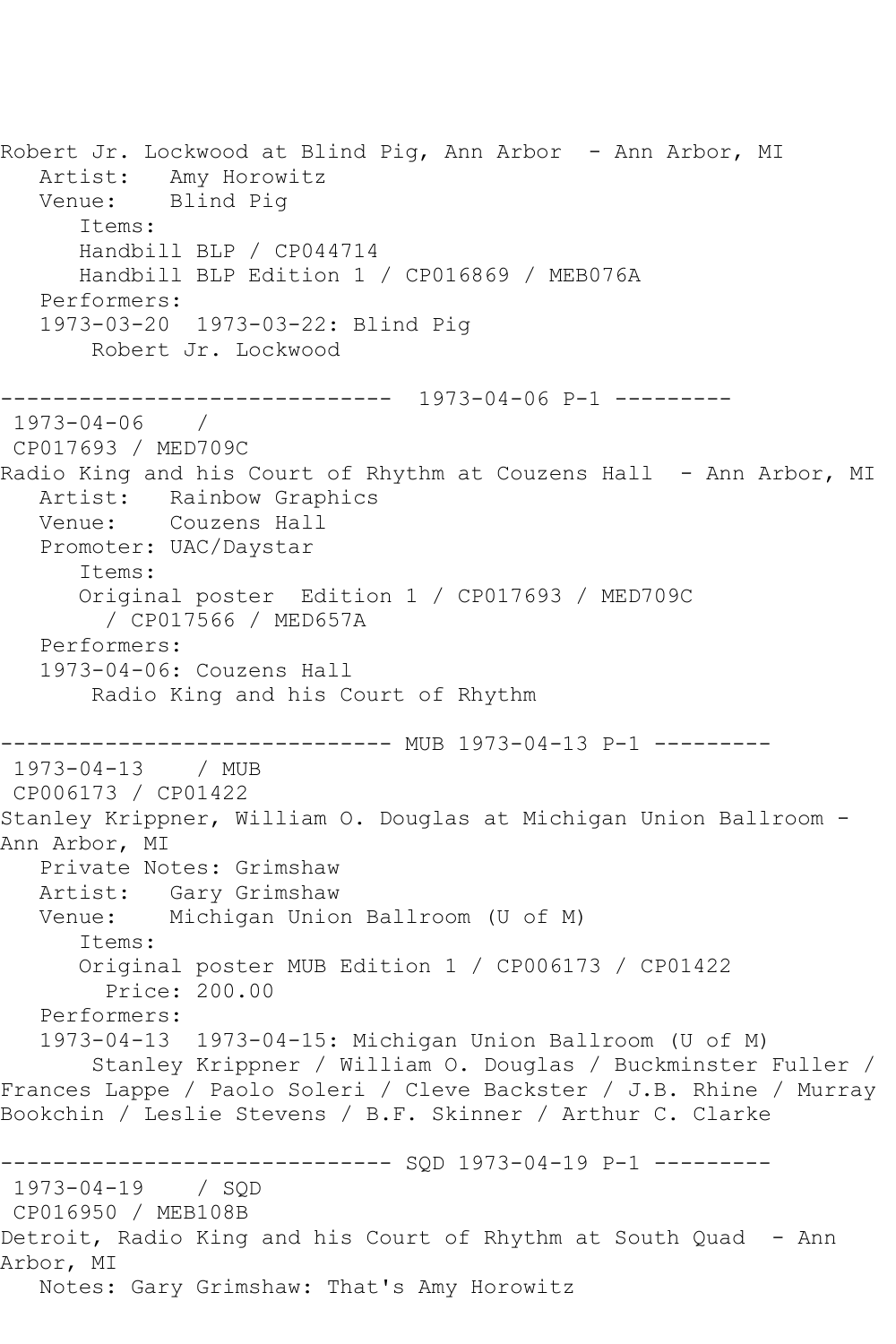Benefit: To Free Pun Plamondon Artist: Walpen Venue: South Quad Items: Original poster SQD Edition 1 / CP016950 / MEB108B Performers: 1973-04-19: South Quad Detroit / Radio King and his Court of Rhythm / Bone Meal ------------------------------ BLP 1973-05-15 H-1 --------- 1973-05-15 / BLP CP016867 / MEB075A J.B. Hutto and the Hawks at Blind Pig - Ann Arbor, MI Artist: Rainbow Publications Venue: Blind Pig Items: Handbill BLP / CP044659 Handbill BLP Edition 1 / CP016867 / MEB075A Performers: 1973-05-15 1973-05-17: Blind Pig J.B. Hutto ------------------------------ ODY 1973-05-31 P-1 --------- 1973-05-31 / ODY CP017815 / MED794 Rent Party: Walrus, Family Jam at Odyssey Benefit: Ann Arbor Sun Artist: Rainbow Graphics Venue: Odyssey Items: Original poster ODY Edition 1 / CP017815 / MED794 Performers: 1973-05-31: Odyssey Walrus / Family Jam ------------------------------ OSM 1973-06-17 P --------- 1973-06-17 / OSM CP044488 Detroit, Lightnin' at Otis Spann Memorial Field - Ann Arbor, MI Artist: Gary Grimshaw Venue: Otis Spann Memorial Field Items: Original poster OSM / CP044488 Price: 100.00 Original poster OSM / CP044493 Price: 100.00 Original poster OSM Edition 1 / CP016916 / MEB099A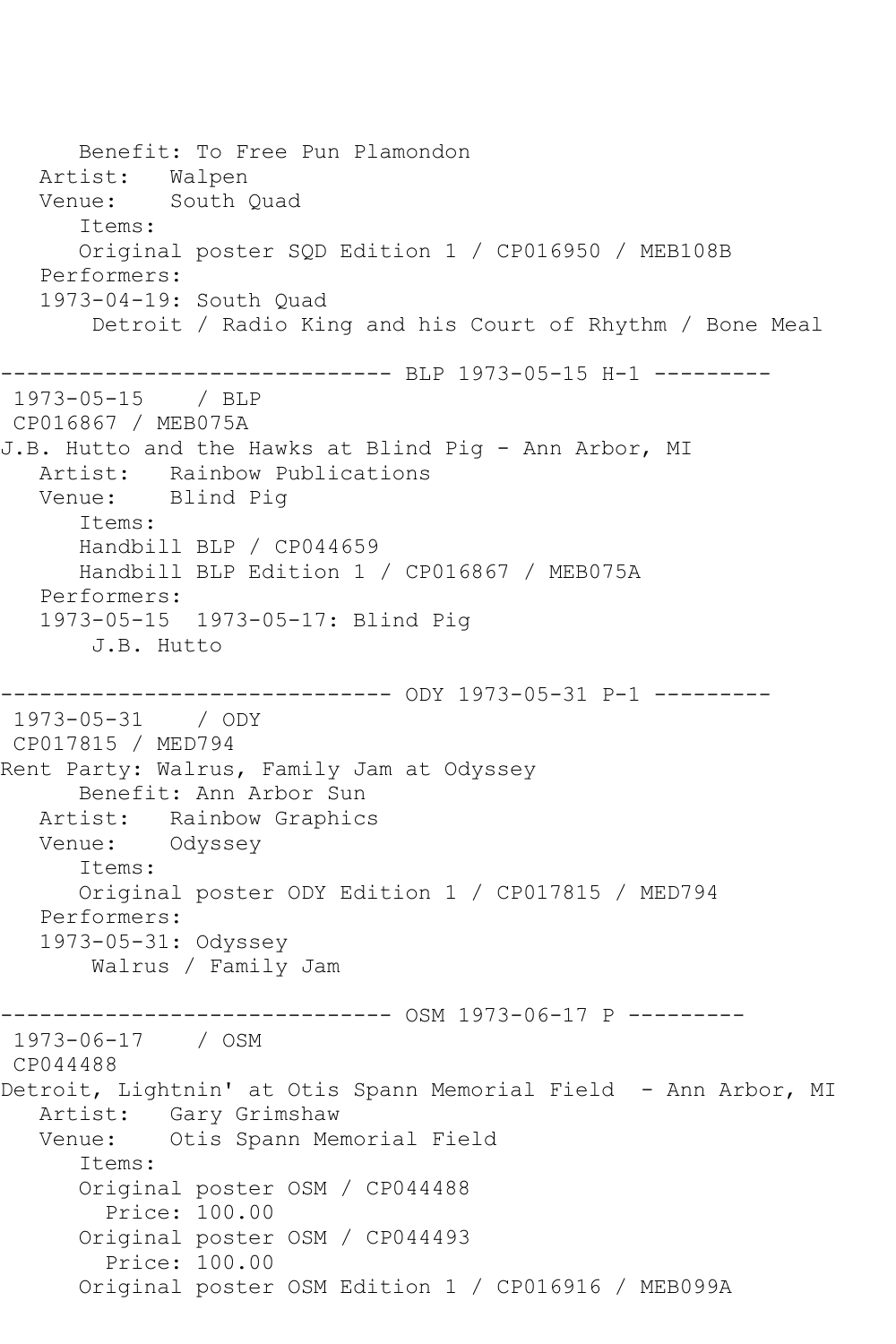OSM / Performers: 1973-06-17: Otis Spann Memorial Field Detroit / Lightnin' / CJQ / Walrus 19zz-06-24: Mojo Boogie Band / Hammer / Whiz Kidz / Terry Tate Blues Band / United Supply Co. ------------------------------ CRH 1973-06-22 H --------- 1973-06-22 / CRH CP004563 / CD05824 Detroit, Uprising at Carpenter Hall - Ann Arbor, MI Notes: Gary Grimshaw: I did that. And this has a really good picture of the Nation Logo, which was really worked on. When I left Detroit in 1989, I had been working with John and that was pretty much in their files. All that stuff. And I didn't go through the files and pull out all my original art. I just left it. Michael Erlewine: John Sinclair contributed just a ton you're your stuff to the Bentley Historical Library. Gary Grimshaw: That's a good thing. I am really glad he did. Because he is like me. He can't afford to archive this stuff and keep it in good condition, so it was a very smart thing to do. Event: Party with Detroit and Uprising at Carpenter hall Artist: Gary Grimshaw Venue: Carpenter Hall Items: Handbill CRH / CP004563 / CD05824 Handbill CRH / CP044352 Performers: 1973-06-22: Carpenter Hall Detroit / Uprising ------------------------------ PRI 1973-07-06 P-1 --------- 1973-07-06 / PRI CP017530 / MED644B Uprising, TNT at Primo Showbar - Ann Arbor, MI Notes: Grimshaw, Grand opening. I spent a lot of time hanging out there. Artist: Gary Grimshaw Venue: Primo Showbar Items: Original poster PRI Edition 1 / CP017530 / MED644B PRI / CP016947 / MEB107A PRI / CP017496 / MED627B PRI / CP017636 / MED686A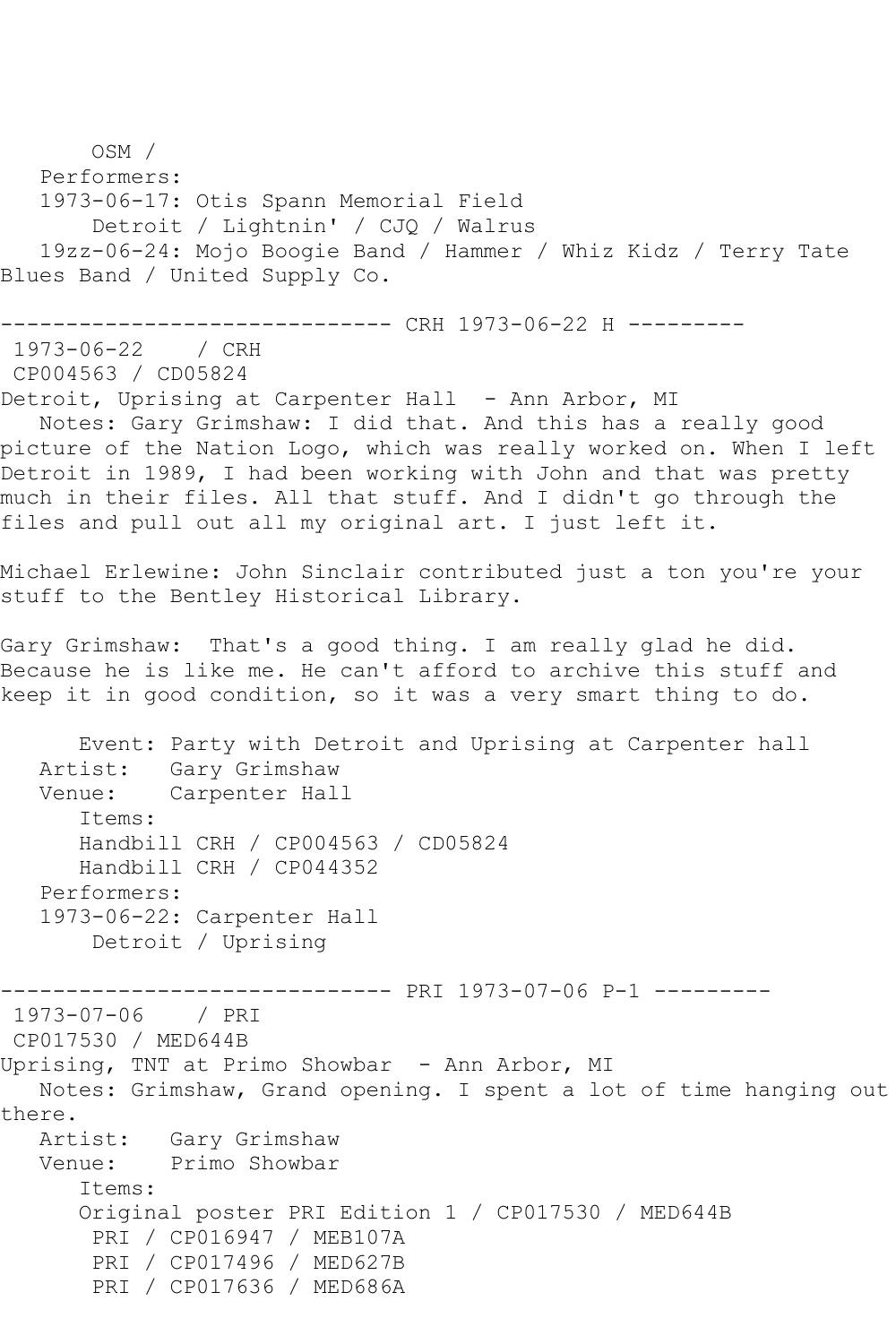Performers: 1973-07-06 1973-07-14: Primo Showbar 19zz-07-06 1900-07-07: Uprising / TNT 19zz-07-08: Mojo Boogie Band / Brooklyn Blues Busters 19zz-07-09: Benefit Children's Community Center / Sky King Blues Band 19zz-07-10: Detroit 19zz-07-11 1900-07-14: Rockets ------------------------------ PRI 1973-07-10 P-1 --------- 1973-07-10 / PRI CP017500 / MED629B Detroit at Primo Showbar - Ann Arbor, MI Artist: Rainbow Graphics Venue: Primo Showbar Items: Original poster PRI Edition 1 / CP017500 / MED629B Performers: 1973-07-10: Primo Showbar Detroit ------------------------------ PRI 1973-07-11 P-1 --------- 1973-07-11 / PRI CP017498 / MED628B Rockets at Primo Showbar - Ann Arbor, MI Artist: Rainbow Graphics Venue: Primo Showbar Items: Original poster PRI Edition 1 / CP017498 / MED628B Performers: 1973-07-11 1973-07-14: Primo Showbar Rockets ------------------------------ PRI 1973-07-15 P --------- 1973-07-15 / PRI CP016746 / MEB015C Tate Blues Band, The Vipers at Primo Showbar - Ann Arbor, MI Artist: Rainbow Graphics<br>Venue: Primo Showbar Primo Showbar Items: Original poster PRI / CP016746 / MEB015C Performers: 1973-07-15: Primo Showbar Terry Tate Blues Band / Vipers 19zz-07-16: Mogo Boogie Band / TNT 19zz-07-17: Detroit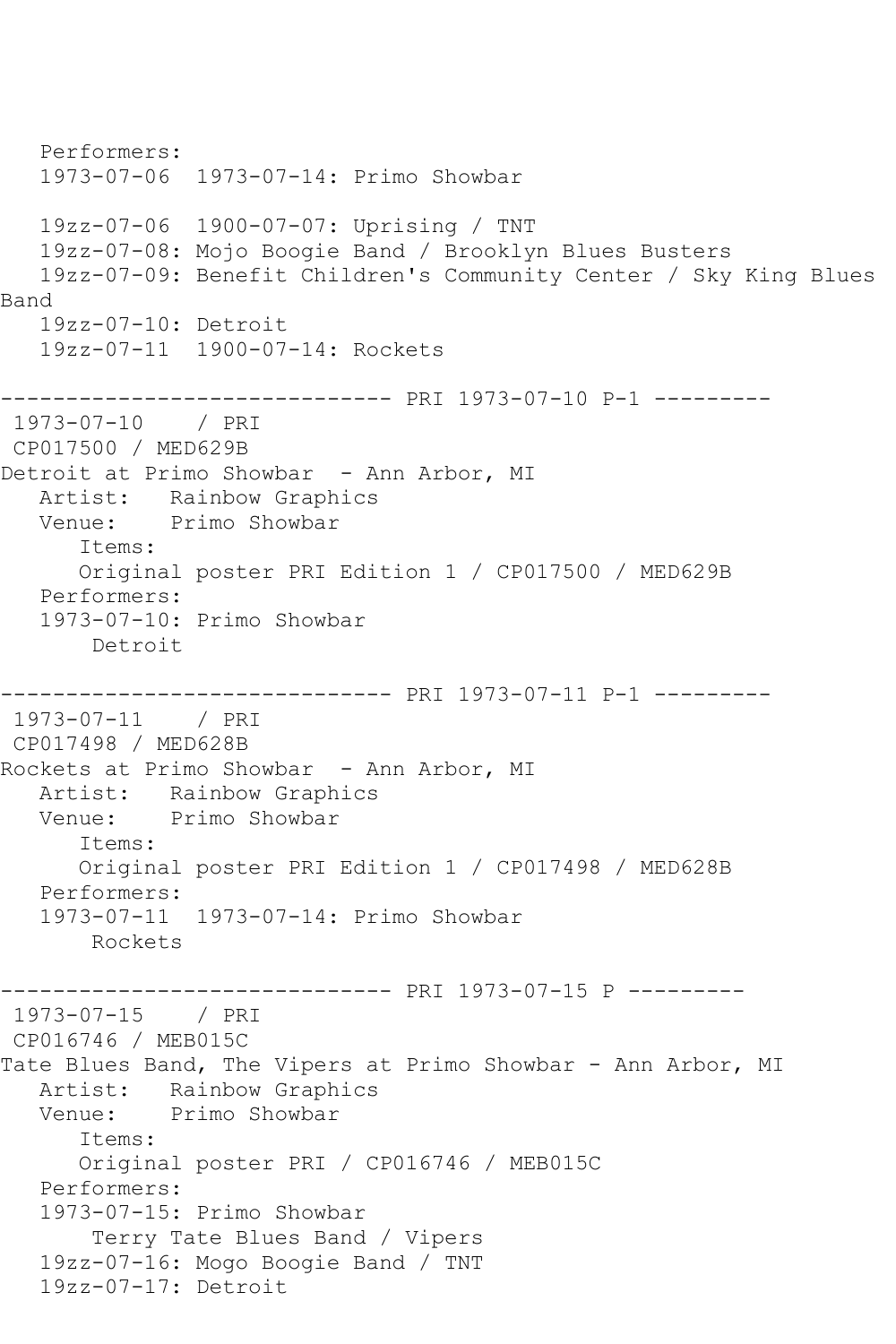19zz-07-18 1900-07-21: Radio King and his Court of Rhythm 19zz-07-25 1900-07-28: Lightnin' ------------------------------ PRI 1973-07-16 H-1 --------- 1973-07-16 / PRI CP044379 Mojo Boogie Band, TNT at Primo Showbar - Ann Arbor, MI Notes: Early shows at Primo. Says formerly Macinac Jacks at the bottom. Grimshaw did lettering for TNT and for Defend Pun and Craig, but someone else did the layout on this. Mike Brady and Grimshaw did the Primo logo. Benefit: Benefit to Defend Pun and Craig Artist: Rainbow Graphics Venue: Primo Showbar Items: Handbill PRI Edition 1 / CP044379 PRI / CP016896 / MEB089B PRI / CP017497 / MED628A PRI / CP017599 / MED673A PRI / CP017617 / MED681A Performers: 1973-07-16: Primo Showbar Mojo Boogie Band / TNT ------------------------------ SQD 1973-07-20 H --------- 1973-07-20 / SQD CP044336 Uprising, Sky King Blues Band at South Quad - Ann Arbor, MI Artist: Gary Grimshaw Venue: South Quad Promoter: People's Ballroom Ann Arbor Items: Handbill SQD / CP044336 Performers: 1973-07-20: South Quad Uprising / Sky King Blues Band ------------------------------ OSM 1973-07-22 H --------- 1973-07-22 / OSM CP044489 Rockets, Justice Myles at Otis Spann Memorial Field - Ann Arbor, MI Artist: Gary Grimshaw Venue: Otis Spann Memorial Field Items: Handbill OSM / CP044489 Handbill OSM Edition 1 / CP016919 / MEB100B OSM / CP016901 / MEB092A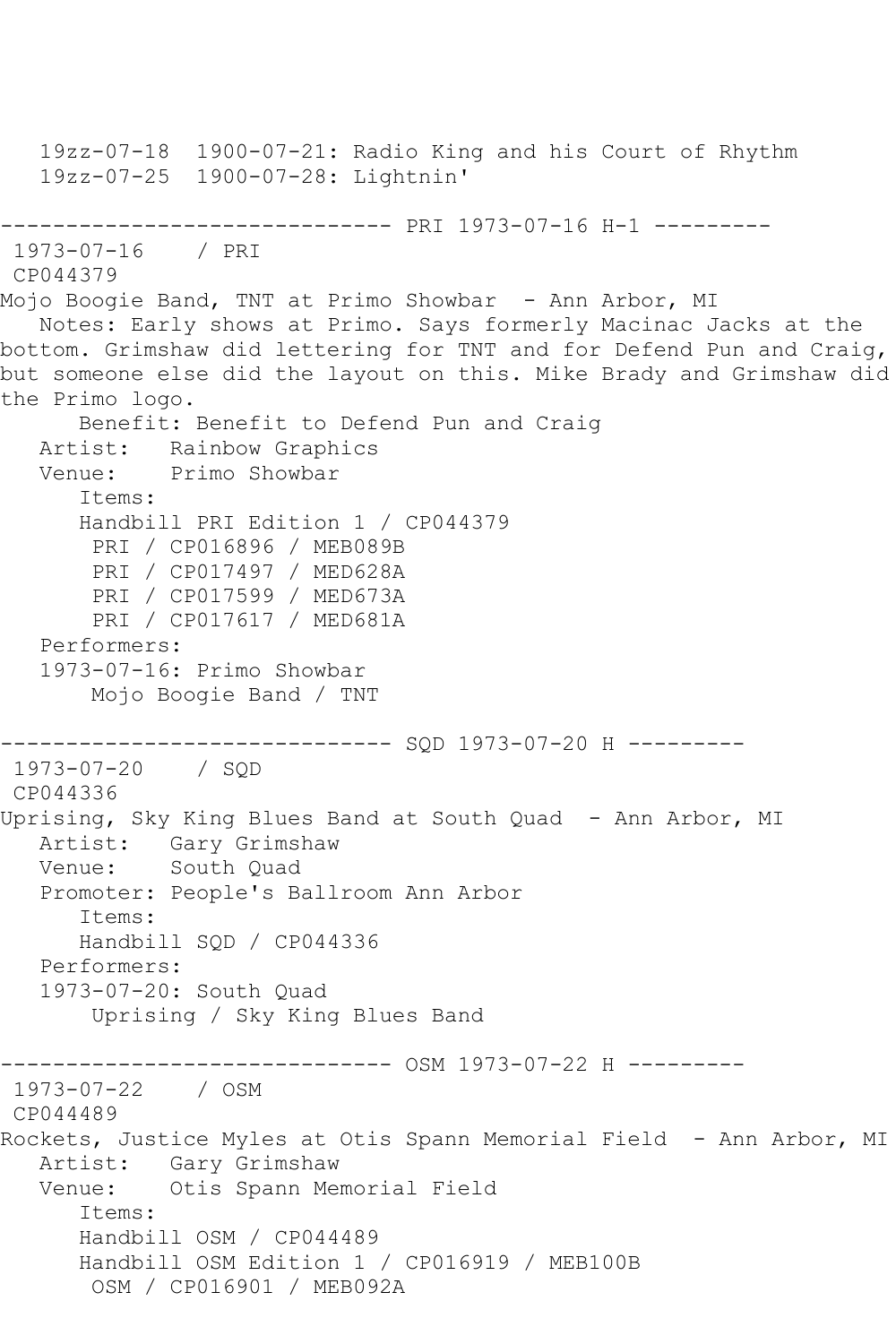```
 Performers:
   1973-07-22: Otis Spann Memorial Field
        Rockets / Justice Myles / Soulful Soulmates / Marcus
------------------------------ PRI 1973-07-22 P-1 ---------
1973-07-22 / PRI 
CP016745 / MEB015B
Brooklyn Blues Busters, The Vipers at Primo Showbar - Ann Arbor, MI
   Artist: Rainbow Graphics
   Venue: Primo Showbar
       Items:
      Original poster PRI Edition 1 / CP016745 / MEB015B
        PRI / CP017553 / MED651E
   Performers:
   19zz-07-22: Primo Showbar
        Brooklyn Blues Busters / Vipers
   19zz-07-23: Uprising / Terry Tate Blues Band
   19zz-07-24: Detroit
   19zz-07-25 1900-07-28: Lightnin'
   19zz-08-01 19zz-08-02: Whiz Kidz
   19zz-08-03 1900-08-04: Uprising
------------------------------ PRI 1973-07-22 P ---------
1973-07-22 / PRI 
CP046008 / CP046008
Brooklyn Blues Busters, Vipers at Primo Showbar - Ann Arbor, MI
   Notes: Gary Grimshaw: "Detroit logo is by Mouse. I did 'a' 
Detroit logo, but this particular one here is my Stanley Mouse. That 
was on the cover of the album. I did the Lightnin;' logo and put the
flyer together."
  Artist: Gary Grimshaw<br>Venue: Primo Showbar
            Primo Showbar
       Items:
       Original poster PRI / CP046008 / CP046008
   Performers:
   1973-07-22: Primo Showbar
        Brooklyn Blues Busters / Vipers
   1973-07-23: Primo Showbar
        Terry Tate Blues Band / Uprising
   1973-07-24: Primo Showbar
        Detroit
   1973-07-25 1973-07-28: Primo Showbar
        Lightnin'
   1973-08-01 1973-08-02: Primo Showbar
        Whiz Kidz
```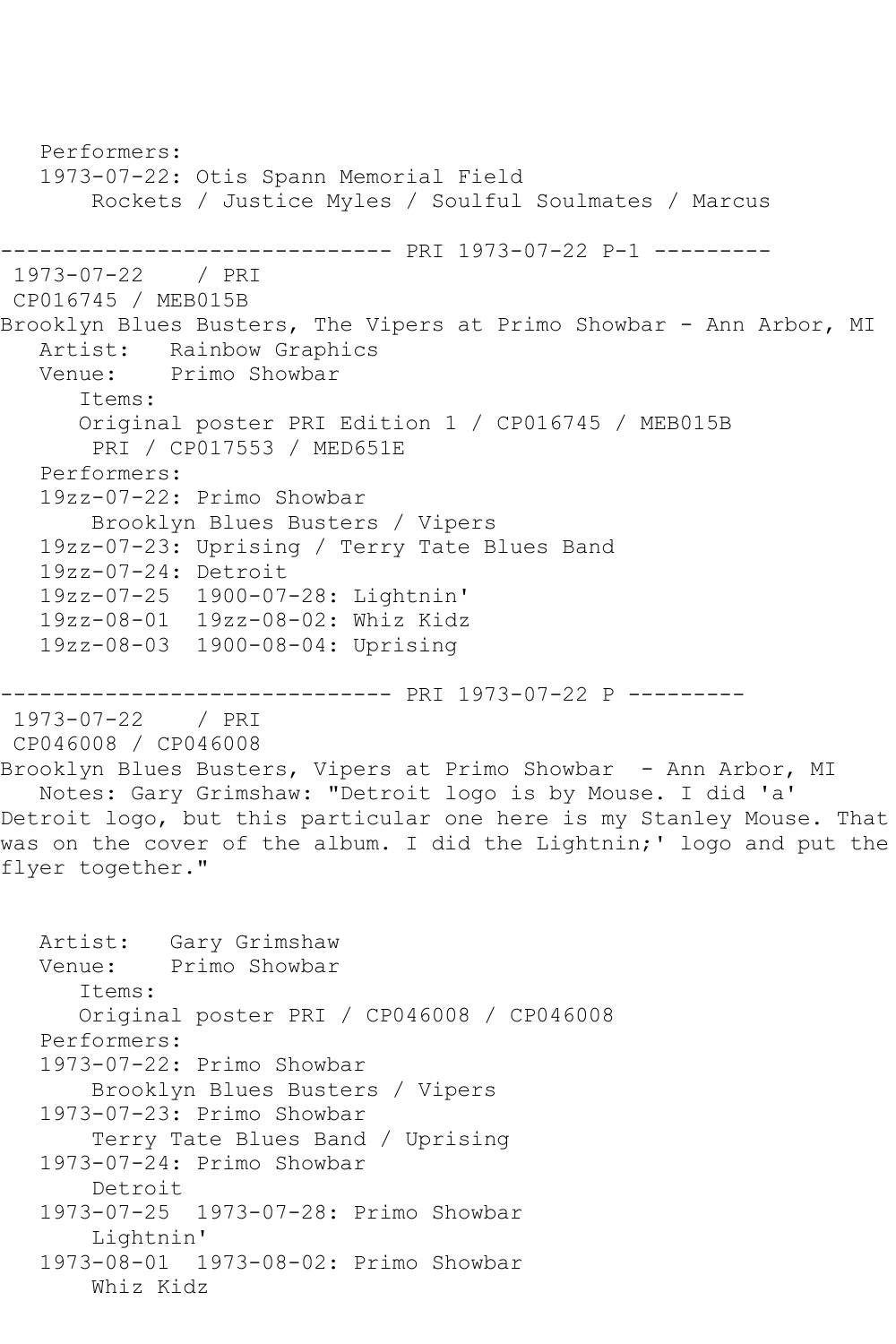1973-08-03 1973-08-04: Primo Showbar Uprising ------------------------------ PRI 1973-07-23 H --------- 1973-07-23 / PRI CP044702 Uprising, Terry Tate Blues Band at Primo Showbar - Ann Arbor, MI Benefit: Ann Arbor Sun Artist: Rainbow Graphics Venue: Primo Showbar Items: Handbill PRI / CP044702 Handbill PRI Edition 1 / CP017802 / MED786B Performers: 1973-07-23: Primo Showbar Uprising / Terry Tate Blues Band ------------------------------ CRH 1973-07-29 H-1 --------- 1973-07-29 / CRH CP016897 / MEB090A Brooklyn Blues Busters, Meatball at Carpenter Hall - Ann Arbor, MI Notes: GaryGrimshaw: Yes. I did the Prestyping on the Brooklyn Blues Busters and the hand lettering on Meat-Ball Benefit: Defend Pun and Craig Artist: Rainbow Graphics Venue: Carpenter Hall Items: Handbill CRH Edition 1 / CP016897 / MEB090A Performers: 1973-07-29: Carpenter Hall Brooklyn Blues Busters / Meatball ------------------------------ PRI 1973-07-29 P-1 --------- 1973-07-29 / PRI CP016747 / MEB015D Mojo Boogie Band, Muskadine Blues Band at Primo Showbar - Ann Arbor, MI Notes: Gary Grimshaw: "Now this particular one, I didn't do the layout." Artist: Rainbow Graphics Venue: Primo Showbar Items: Original poster PRI Edition 1 / CP016747 / MEB015D PRI / CP017551 / MED651C Performers: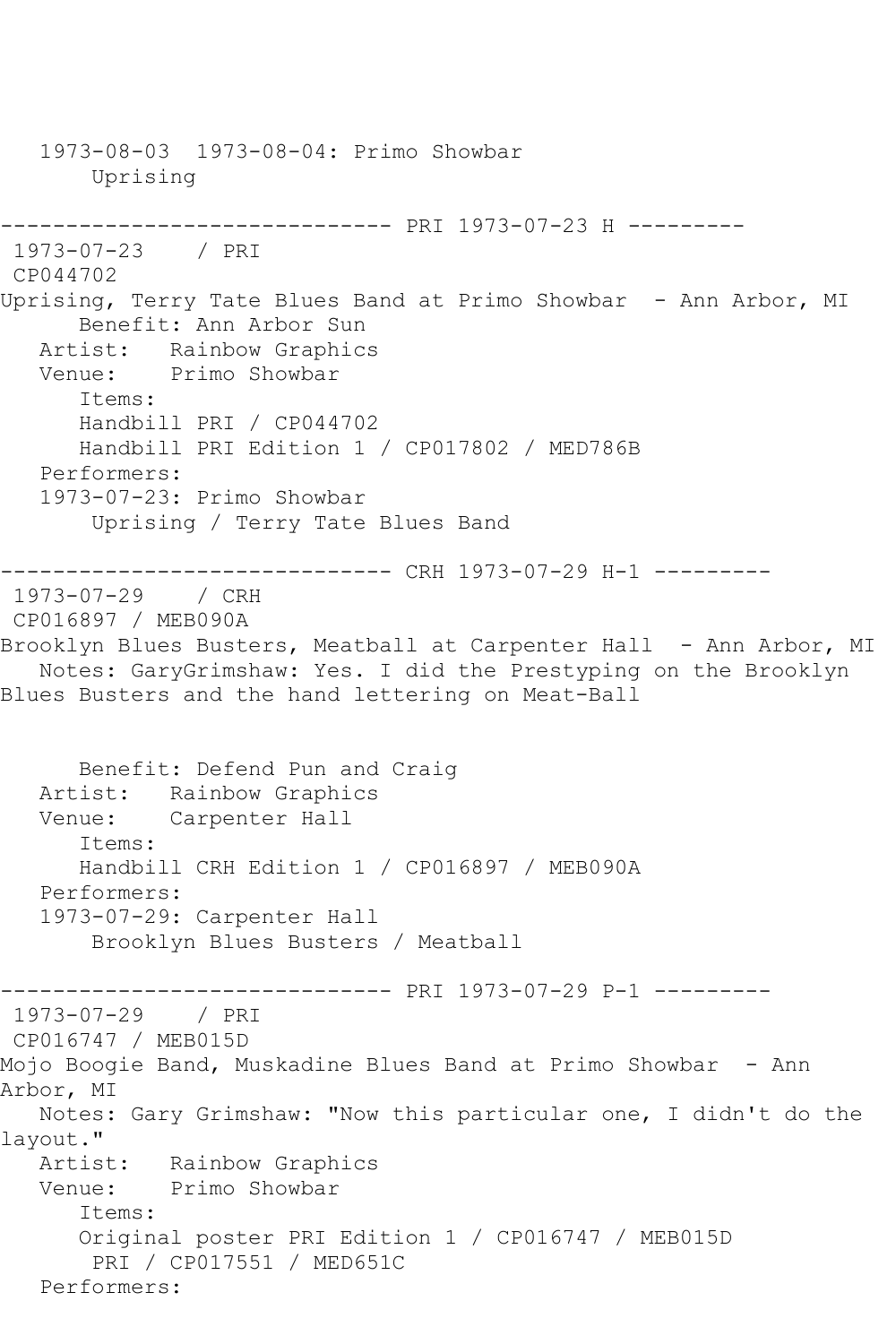1973-07-29 1973-08-04: Primo Showbar 19zz-07-29: Mojo Boogie Band / Muskadine Blues Band 19zz-07-30: Cccc Benefit / Locomobile / Walrus 19zz-07-31: Detroit 19zz-08-01 1900-08-02: Whiz Kidz 19zz-08-03 1900-08-04: Uprising 19zz-08-05: Radio King and his Court of Rhythm ------------------------------ PRI 1973-08-05 P --------- 1973-08-05 / PRI CP004076 / CD04485 Radio King and his Court of Rhythm, Lightnin' at Primo Showbar -Ann Arbor, MI Notes: Gary Grimshaw: Did not do the layout. You know, we just had all these images layin' around and every week we do a .. Michael Erlewine: How would you reproduce them? Gary Grimshaw: We would just take it to a printer. You would do a paste-up and then you would take the art to a printer. There were no disks. Artist: Rainbow Graphics Venue: Primo Showbar Items: Original poster PRI / CP004076 / CD04485 PRI Edition 1 / CP017550 / MED651B PRI / CP016748 / MEB015E Performers: 1973-08-05 1973-08-18: Primo Showbar 19zz-08-05: Radio King and his Court of Rhythm 19zz-08-06: Lightnin' 19zz-08-07: Catfish / Hodge 19zz-08-08 1900-08-09: Ascension 19zz-08-10 1900-08-11: Riot 19zz-08-15 1900-08-16: Rockets 19zz-08-17 1900-08-18: Sky King Blues Band ------------------------------ PRI 1973-08-12 P-1 --------- 1973-08-12 / PRI CP017548 / MED650D Radio King and his Court of Rhythm, Kopperfield at Primo Showbar - Ann Arbor, MI Notes: Gary Grimshaaw: "Did some of the logos, but did not do the paste-up."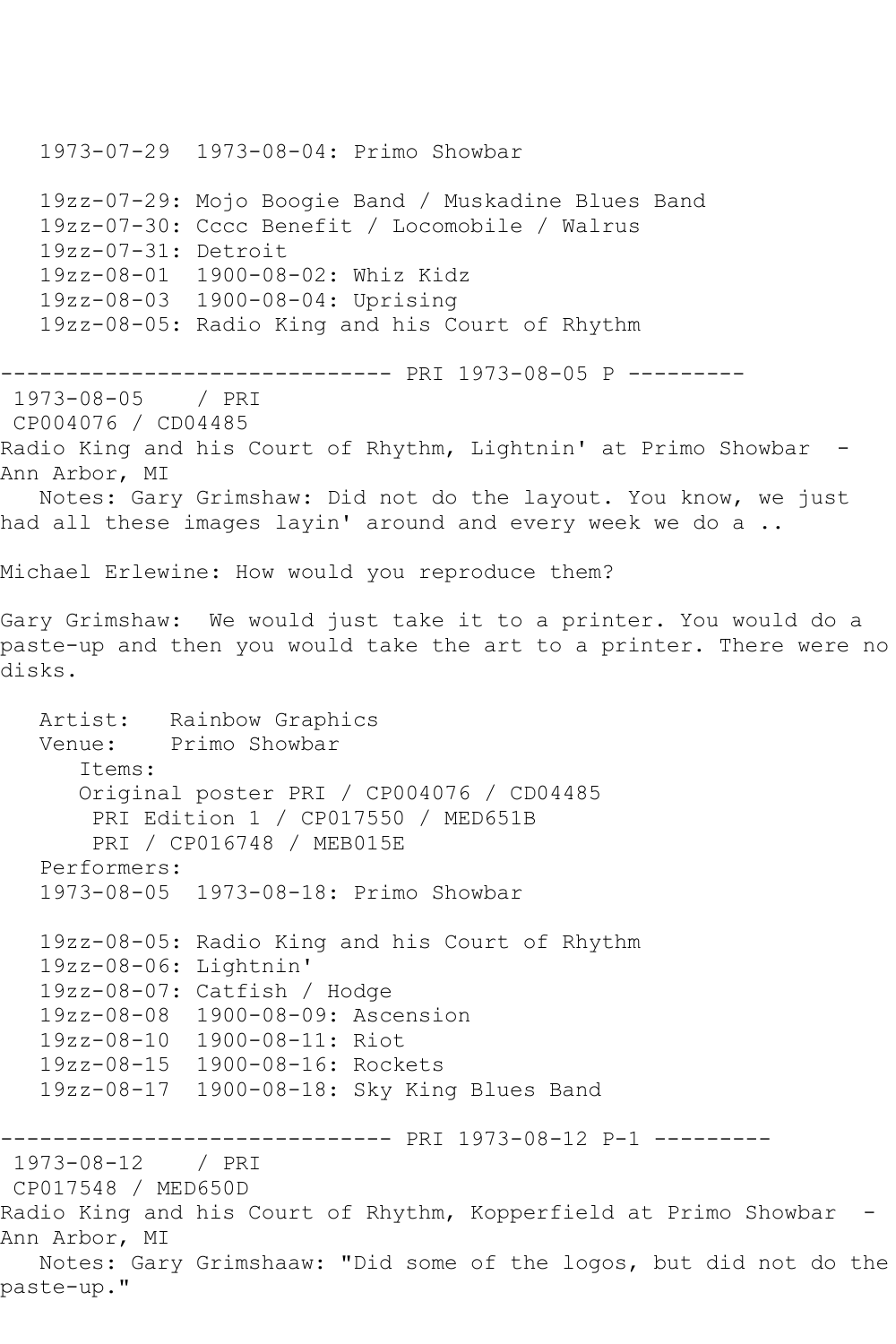Artist: Rainbow Graphics Venue: Primo Showbar Items: Original poster PRI Edition 1 / CP017548 / MED650D Performers: 1973-08-12: Primo Showbar Radio King and his Court of Rhythm 1973-08-13: Kopperfield / Terrap;lane 1973-08-14: Detroit 1973-08-15 1973-08-16: Rockets 1973-08-17 1973-08-18: Sky King Blues Band / New Enly Blues Busters 1973-08-22: Law 1973-08-23: Terraplane 1973-08-24 1973-08-25: Locomobile ------------------------------ PRI 1973-08-15 H --------- 1973-08-15 / PRI CP044457 Rockets, Lightnin' at Primo Showbar - Ann Arbor, MI Notes: Gary Grimshaw: "Did the layout. That drawing is based on a very classic image by a Chicago artist, Skip Williamson. He is mostly a cartoonist, but he also did a lot of music posters. And he was in town for the Ann Arbor Blues and Jazz Festival and actually drew that for us. " Benefit: For Pun and Craig Artist: Rainbow Graphics Venue: Primo Showbar Items: Handbill PRI / CP044457 Handbill PRI Edition 1 / CP016762 / MEB019A PRI / CP016759 / MEB018A Performers: 1973-08-15 1973-08-16: Primo Showbar Rockets / Lightnin' 1973-08-17 1973-08-18: Sky King Blues Band 1973-08-19: Radio King and his Court of Rhythm 1973-08-20: 1973-08-21: Detroit 1973-08-22: Law 1973-08-23: Terraplane 1973-08-24 1973-08-25: Locomobile 1973-08-26: Radio King and his Court of Rhythm 1973-08-27: 1973-08-28: Detroit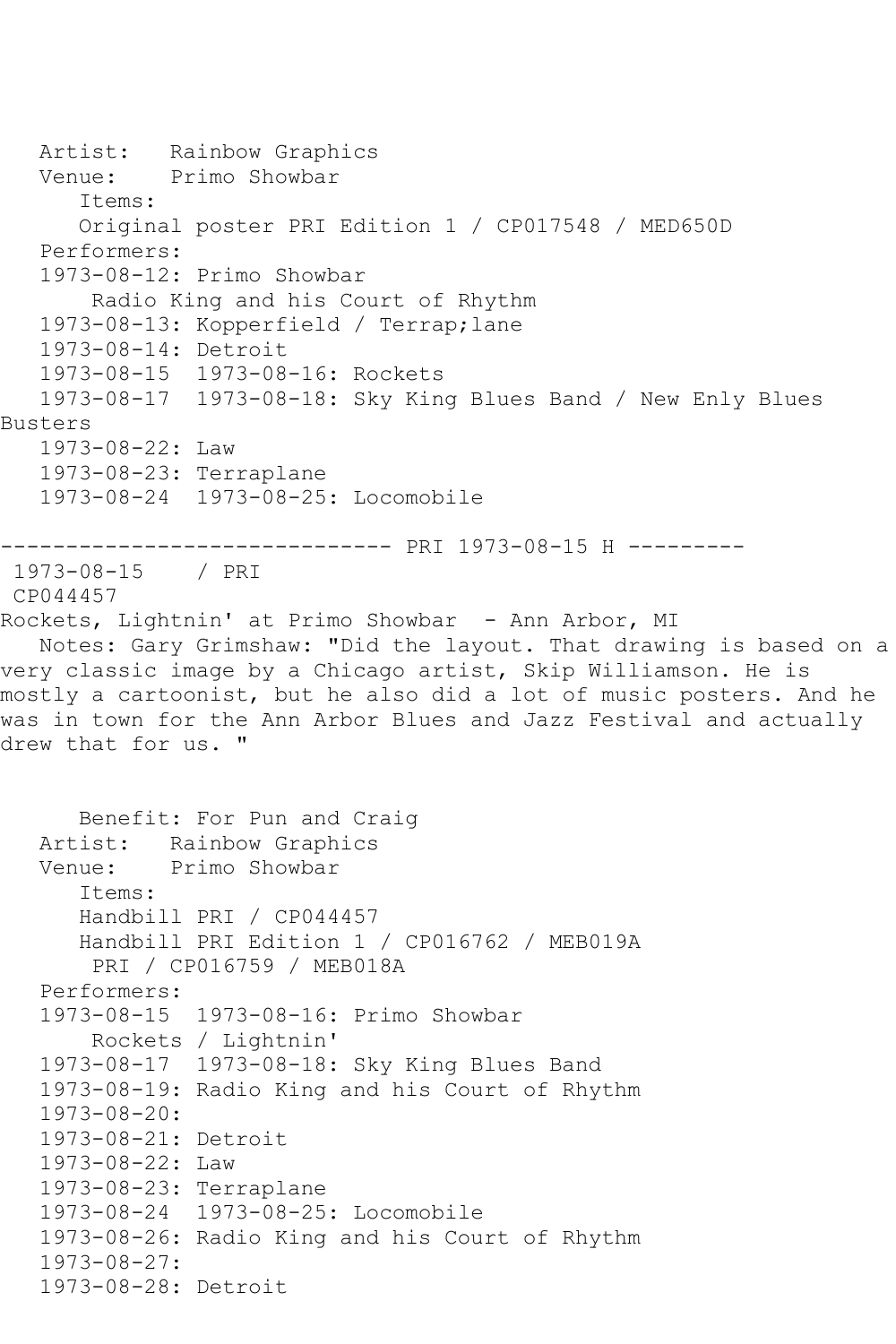```
 1973-08-29 1973-08-30: Lightnin'
   1973-08-31 1973-09-01: Uprising
   1973-09-02 1973-09-03: Radio King and his Court of Rhythm
   1973-09-04: Detroit
   1973-09-05: Lightnin'
   1973-09-06 1973-09-09: Roomful of Blues
   1973-09-10: Infinite Sound
   1973-09-11 1973-09-13: Luther Allison
   1973-09-14 1973-09-15: Rockets
------------------------------ PRI 1973-08-19 P-1 ---------
1973-08-19 / PRI 
CP016749 / MEB016A
Radio King and his Court of Rhythm, Benefit For Pun and Craig at 
Primo Showbar - Ann Arbor, MI
   Notes: Gary Grimshaw: "I did not do Locomobile. Here is another 
Amy Horowitz paste-up. Maybe she did the Locomobile logo. I didn't 
do that."
   Artist: Rainbow Graphics
   Venue: Primo Showbar
      Items:
      Original poster PRI Edition 1 / CP016749 / MEB016A
   Performers:
   1973-08-19: Primo Showbar
       Radio King and his Court of Rhythm
   1973-08-20: Benefit For Pun and Craig
   1973-08-21: Detroit
   1973-08-22: Law
   1973-08-23: Terraplane
   1973-08-24 1973-08-25: Locomobile
   1973-08-29 1973-08-30: Lightnin'
   1973-08-31 1973-09-01: Uprising
------------------------------ PRI 1973-08-20 P-1 ---------
1973-08-20 / PRI 
CP017499 / MED629A
Lightnin', Home Grown at Primo Showbar - Ann Arbor, MI
      Event: Rainbow People's Party Legal Defense Fund
   Artist: Rainbow Graphics
   Venue: Primo Showbar
      Items:
      Original poster PRI Edition 1 / CP017499 / MED629A
   Performers:
   1973-08-20: Primo Showbar
       Lightnin' / Homegrown
```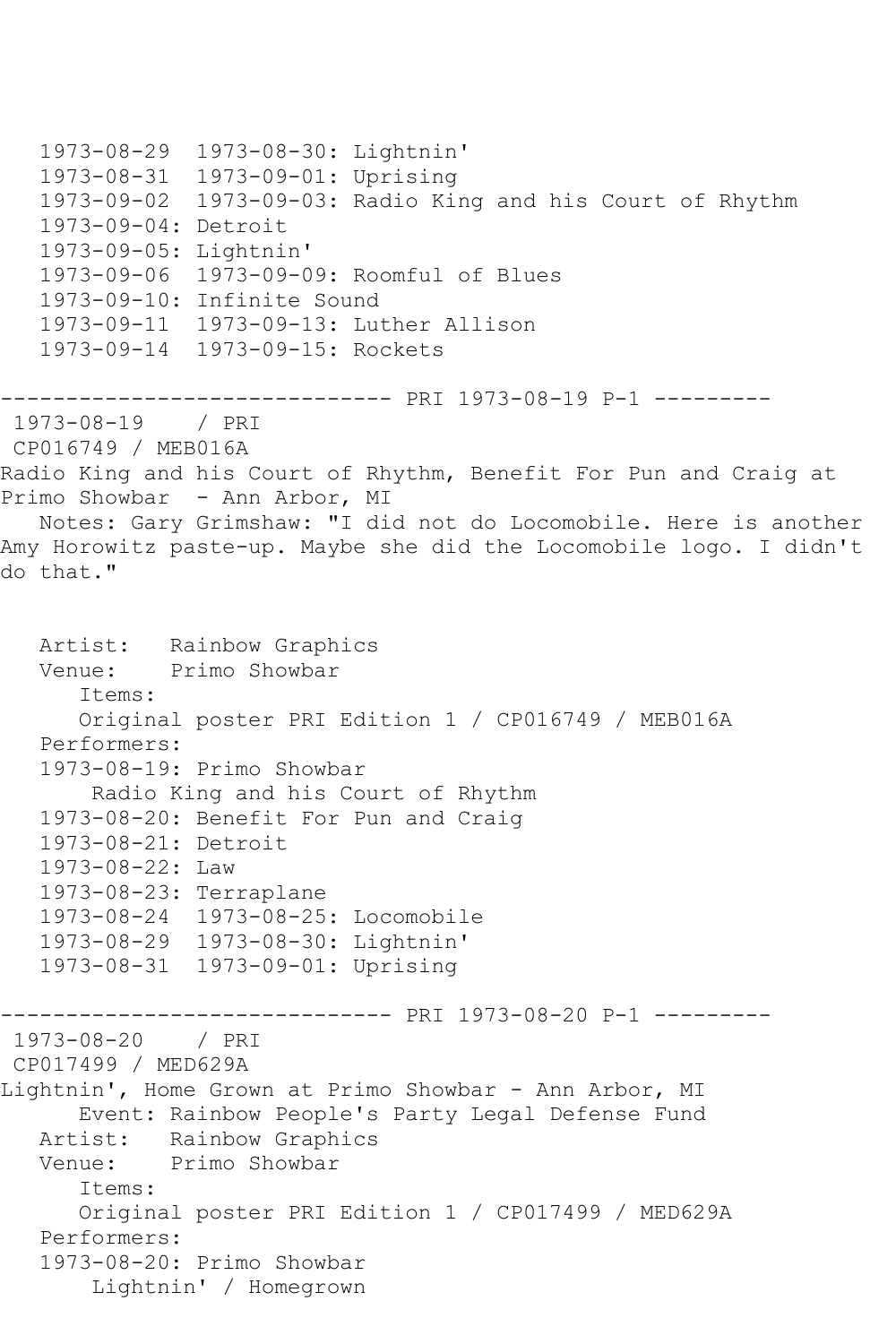------------------------------ PRI 1973-08-26 H-1 --------- 1973-08-26 / PRI CP017546 / MED650B Radio King and his Court of Rhythm, Lightnin' at Primo Showbar - Ann Arbor, MI Notes: Gary Grimshaw: I did this whole thing. Artist: Rainbow Graphics Venue: Primo Showbar Items: Handbill PRI Edition 1 / CP017546 / MED650B Performers: 1973-08-26: Primo Showbar Radio King and his Court of Rhythm 1973-08-27: Lightnin' 1973-08-28: Detroit 1973-08-29 1973-08-30: Lightnin' 1973-08-31 1973-08-01: Uprising 1973-09-11 1973-09-13: Luther Allison ------------------------------ CRI 1973-08-31 P-1 --------- 1973-08-31 / CRI CP018764 / THJME0267 Carlos Santana, Mahavishnu Orchestra at Crisler Arena - Ann Arbor, MI Artist: Gary Grimshaw Venue: Crisler Arena Items: Original poster CRI Edition 1 / CP018764 / THJME0267 Price: 350.00 Postcard CRI Edition 1 / CP009098 / CP06253 Price: 100.00 CRI / CP010130 / CS05224 CRI / CP017688 / MED707C CRI / CP017689 / MED708A Performers: 1973-08-31: Crisler Arena Carlos Santana / Mahavishnu Orchestra / John Mclaughlin ------------------------------ ABJF 1973-09 P-1 ---------  $1973 - 09$ CP017603 / MED675A Ann Arbor Blues and Jazz Festival at Ann Arbor Blues and Jazz Festival Artist: Rainbow Graphics Venue: Ann Arbor Blues and Jazz Festival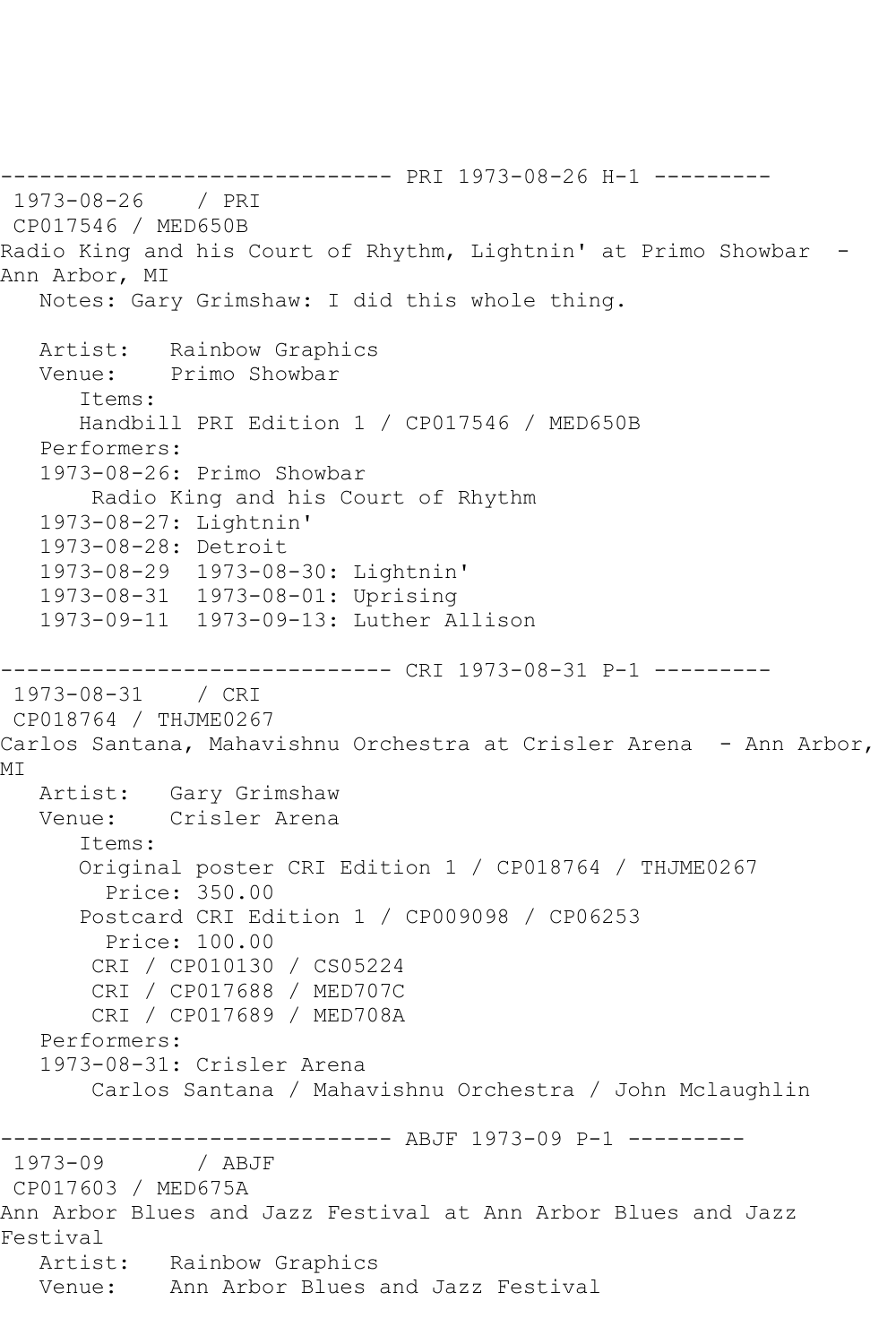Promoter: Ann Arbor Blues and Jazz Festival Items: Original poster ABJF Edition 1 / CP017603 / MED675A Performers: 1973-09: Ann Arbor Blues and Jazz Festival ------------------------------ PRI 1973-09-02 P-1 --------- 1973-09-02 / PRI CP016752 / MEB016D Radio King and his Court of Rhythm, Sun Benefit at Primo Showbar -Ann Arbor, MI Notes: Gary Grimshaw: "This is all Grimshaw." Artist: Rainbow Graphics Venue: Primo Showbar Items: Original poster PRI Edition 1 / CP016752 / MEB016D Performers: 1973-09-02: Primo Showbar Radio King and his Court of Rhythm 19zz-09-03: Sun Benefit 19zz-09-04: Detroit 19zz-09-05: Lightnin' / Roomful of Blues 19zz-09-10: Infinite Sound 19zz-09-11 1900-09-13: Luther Allison ------------------------------ PRI 1973-09-06 P --------- 1973-09-06 / PRI CP004077 / CD04486 Roomful of Blues, Mojo Boogie Band at Primo Showbar - Ann Arbor, MI Notes: Gary Grimshaw: "This looks like another paste-up job that I didn't do. I was like the art director. " Artist: Rainbow Graphics<br>Venue: Primo Showbar Primo Showbar Items: Original poster PRI / CP004077 / CD04486 Original poster / CP017545 / MED650A Original poster PRI Edition 1 / CP016753 / MEB016E Performers: 19zz-09-06: Primo Showbar Roomful of Blues 19zz-09-07 1900-09-08: Roomful of Blues / Mojo Boogie Band 19zz-09-09: Roomful of Blues 19zz-09-10: Infinite Sound / Okra 19zz-09-11 1900-09-13: Luther Allison 19zz-09-14 1900-09-15: Rockets 19zz-09-17: CJQ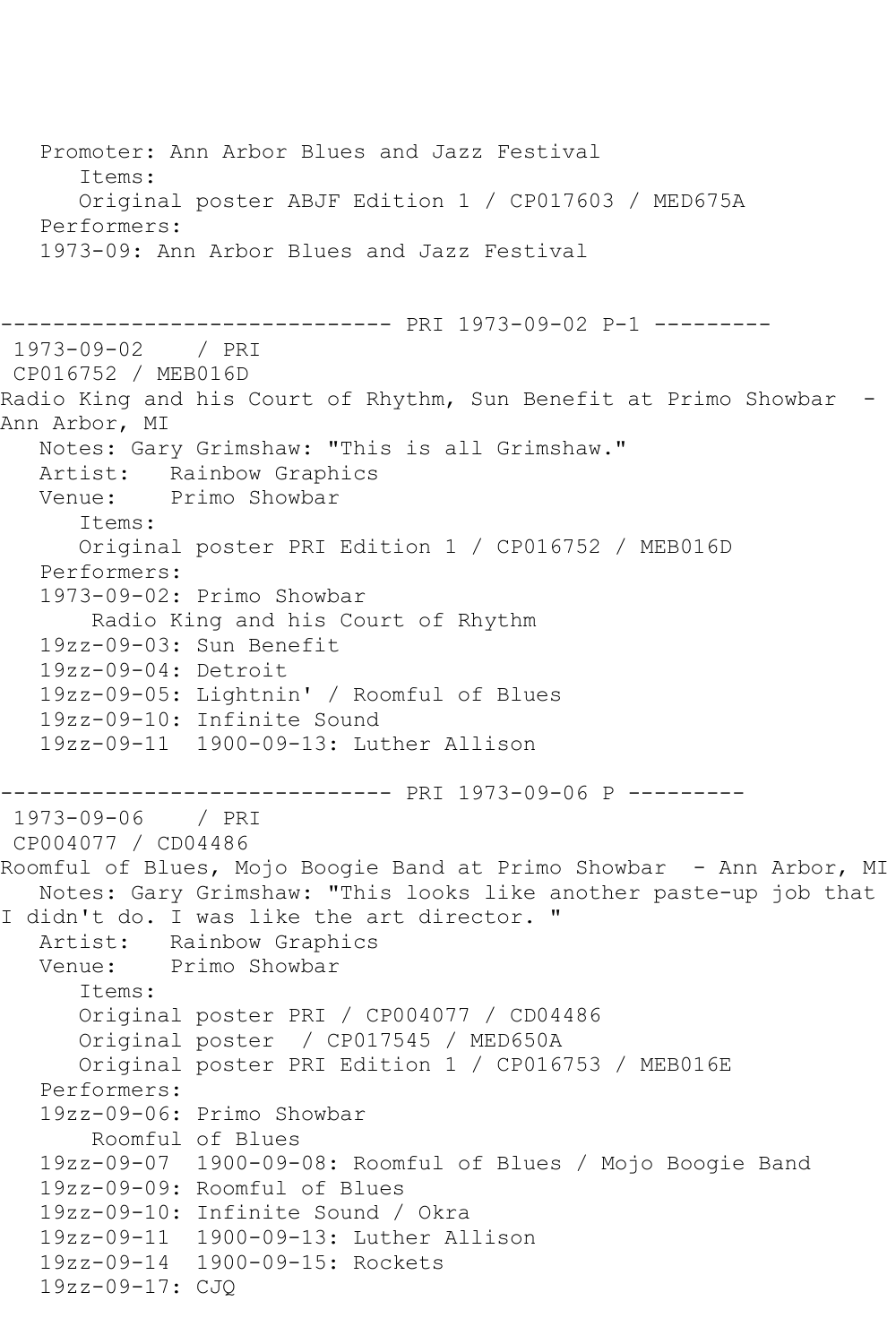------------------------------ OSM-AABJ \$200 1973-09-07 P-1 -------- - 1973-09-07 / OSM AABJ \$200 CP005747 / CP00996 Ann Arbor Blues and Jazz Festival 1973 at Otis Spann Memorial Field - Ann Arbor, MI Notes: Photo by Dave Getz MEB071b MEB068a Gary Grimshaw: Gary Grimshaw: I was the art director for the Blues

and Jazz festival in 1972 and 1973. There were four different versions of the poster and probably dozens of different versions of the flyer. We would just crank them out and Peter Andrews would distribute them all over the Midwest, you know. We did a lot of printing.

 Private Notes: \*\*\*\* Artist: Gary Grimshaw Venue: Otis Spann Memorial Field Items: Original poster OSM-AABJ \$200 Edition 1 / CP005747 / CP00996 Price: 500.00 Handbill OSM-AABJ \$200 Edition 1 / CP010040 / CS05136 Price: 100.00 OSM-AABJ \$200 / CP010073 / CS05168 OSM-AABJ \$200 / CP010149 / CS05243 OSM-AABJ \$200 / CP019212 / XC0001 Performers: 1973-09-07: Otis Spann Memorial Field Freddie King / Leon Thomas / Count Basie / Jimmy Ricks / J.B. Hutto / Roosevelt Sykes / Revolutionary Ensemble 1973-09-08: John Lee Hooker / Contemporary Jazz Quintet / Dr. Isaiah Ross / Little Mack / Yusef Lateef / Little Junior / Arthur Gunter / Baby Boy Warren / Johnnie Mae Matthews / One String Sam / Eddie Burns / Bobo Jenkins / MR. Bo / Boogie Woogie Red / Lightnin' Slim / Washboard Willie / Big Walter Horton / Jimmy Reed / Charles Mingus / Ray Charles 1973-09-09: Joe Willie Wilkins / King Biscuit Boys / Infinite Stud / Victoria Spivey / Ornette Coleman / Johnny Otis Show / Hound Dog Taylor / Otis Rush / Lucille Spann / Eddie Taylor / Carey Bell / Luther Allison / Sun Ra and his Arkestra ----------- GLP 1973-09-07 H-1 ---------1973-09-07 / GLP

CP010042 / CS05138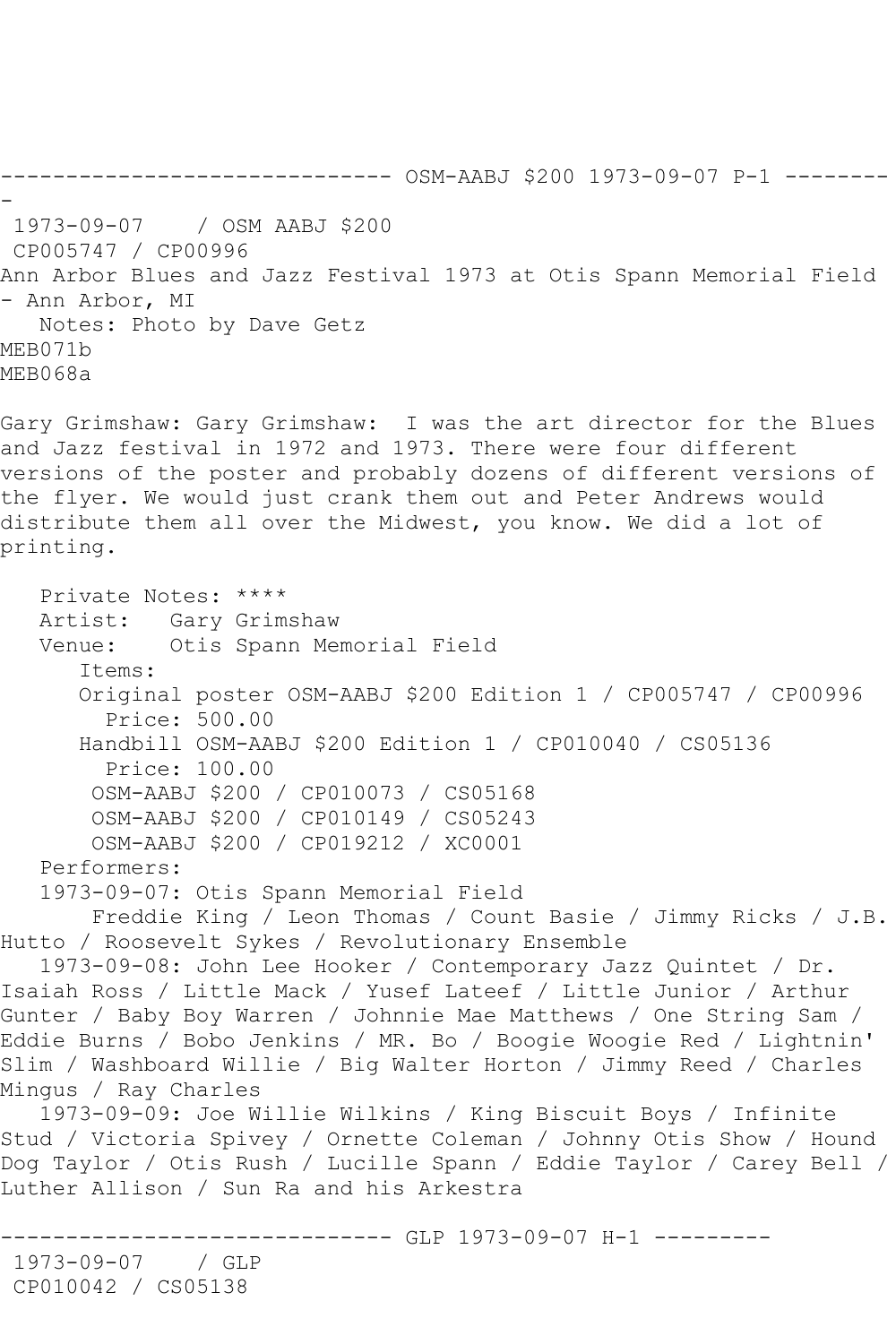Ann Arbor Blues and Jazz Festival Notes: Gary Grimshaw: I was the art director for the Blues and Jazz festival in 1972 and 1973. There were four different versions of the poster and probably dozens of different versions of the flyer. We would just crank them out and Peter Andrews would distribute them all over the Midwest, you know. We did a lot of printing.<br>Artist: Gary Grimshaw Venue: Gallup Park Promoter: Ann Arbor Blues and Jazz Festival Items: Handbill GLP / CP044355 Handbill GLP Edition 1 / CP010042 / CS05138 Performers: 1973-09-07 1973-09-09: Gallup Park ------------------------------ GLP 1973-09-07 H-1 --------- 1973-09-07 / GLP CP016856 / MEB070B Ann Arbor Blues and Jazz Festival Notes: Gary Grimshaw: All Grimshaw: I just did the art and then Peter Andrews and John Sinclair would arrange for the printing. Artist: Gary Grimshaw Venue: Gallup Park Promoter: Ann Arbor Blues and Jazz Festival Items: Handbill GLP / CP044356 Handbill GLP / CP044361 Handbill GLP Edition 1 / CP016856 / MEB070B Performers: 1973-09-07 1973-09-09: Gallup Park ------------------------------ GLP 1973-09-07 O-1 --------- 1973-09-07 / GLP CP017122 / MEB252 Billboard: Ann Arbor Blues and Jazz Festival at Gallup Park Notes: Gary Grimshaw: This is a billboard. It was right downtown Ann Arbor in the bar zone. This is the sketch for it. We painted it in the Rainbow Production space and it was huge. And we painted it. The billboard company gave us the panels. And we painted it and they put it up and it was up for two months. It was funny, because we were so thrilled. It went up on a Sunday morning. We had been working on it for weeks. And they are putin' this up. But the guy who showed up to put it up. He was … it was too early for him or something. He almost fell down and broke his neck puttin' the thin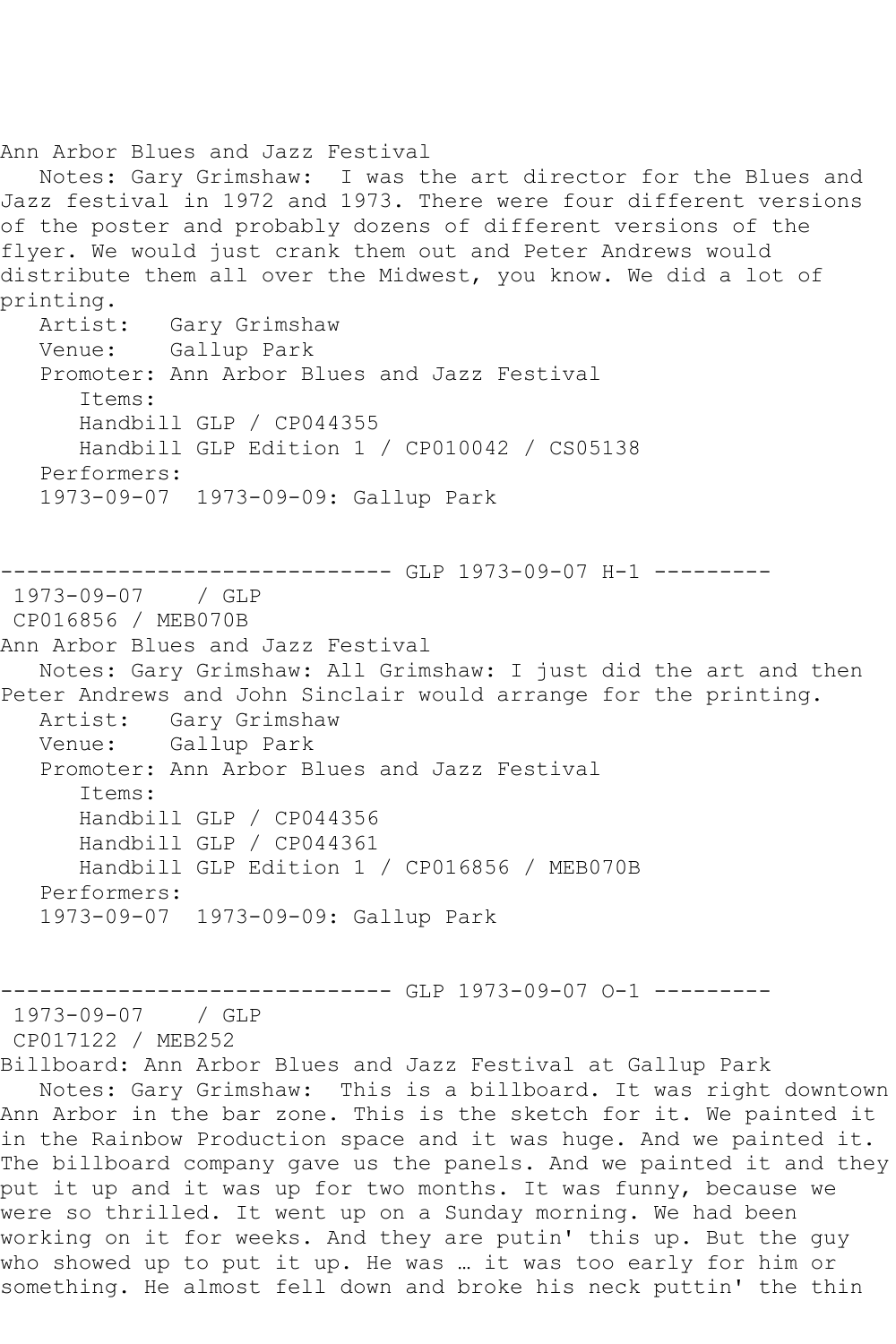up, you know. You can see the grid system on it? That's how we did it. We did the sketch. And then we got the big panels up and drew the grid on there and painted it. That was fun doing that.

It was based on this painting, a festival… I can't remember the artist who did it. Bruegal. And we used that as a model, but instead of native costumes, we put everybody in hippy garb. But that was just a sketch that we worked from, but the original painting was great.

Right after the festival, they pasted something else over it. It's gone.

 Artist: Gary Grimshaw Venue: Gallup Park Promoter: Ann Arbor Blues and Jazz Festival Items: GLP Edition 1 / CP017122 / MEB252 GLP / CP004534 / CD05795 Performers: 1973-09-07 1973-09-09: Gallup Park

------------------------------ PRI 1973-09-14 P-1 --------- 1973-09-14 / PRI CP016755 / MEB017B Tim Buckley, Radio King and his Court of Rhythm at Primo Showbar - Ann Arbor, MI Artist: Rainbow Graphics Venue: Primo Showbar Items: Original poster PRI Edition 1 / CP016755 / MEB017B Performers: 19zz-09-14: Primo Showbar Tim Buckley 19zz-09-15: Radio King and his Court of Rhythm 19zz-09-16: Detroit 19zz-09-17 1900-09-18: Rockets 19zz-09-19 1900-09-20: Locomobile / Walrus ------------------------------ PRI 1973-09-23 H --------- 1973-09-23 / PRI CP046022 / CP046022 RadioKing and his Court of Rhythm, Uprising at Primo Showbar - Ann Arbor, MI Artist: Rainbow Graphics Venue: Primo Showbar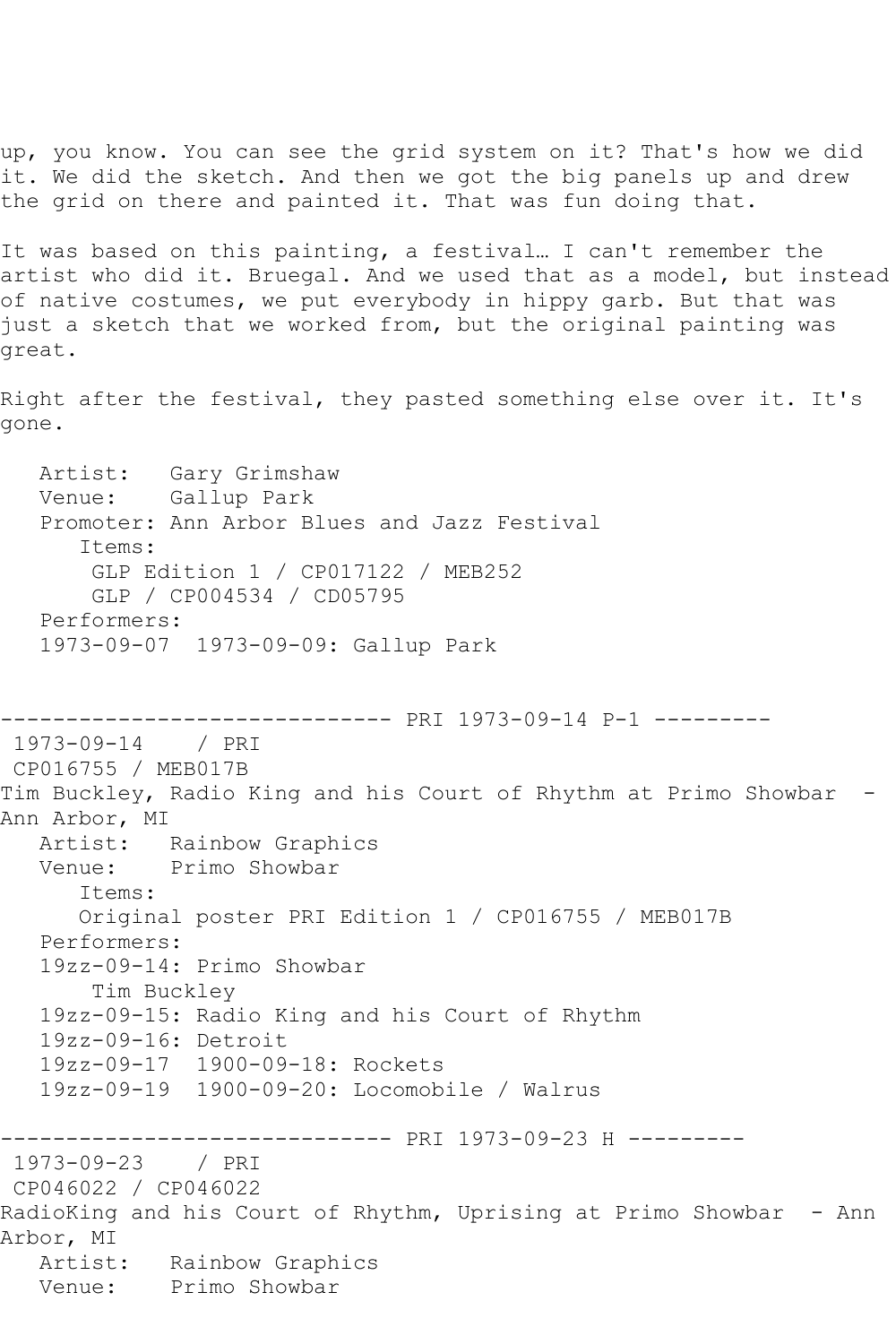```
 Items:
       Handbill PRI / CP046022 / CP046022
       Handbill PRI / CP016754 / MEB017A
    Performers:
    1973-09-23: Primo Showbar
        RadioKing and his Court of Rhythm
    1973-09-24: Primo Showbar
        Uprising
    1973-09-25: Primo Showbar
        Detroit
    1973-09-26: Primo Showbar
        Lightnin'
    1973-09-28: Primo Showbar
        Deliverance
         ------------------------------ CRI 1973-09-28 P-1 ---------
1973-09-28 / CRI 
CP004066 / CD04475
Stephen Stills, Manassas at Crisler Arena - Ann Arbor, MI
  Artist: Gary Grimshaw<br>Venue: Crisler Arena
            Crisler Arena
       Items:
       Original poster CRI Edition 1 / CP004066 / CD04475
         Price: 100.00
       Handbill / CP044458
         Price: 40.00
       Postcard CRI Edition 1 / CP008985 / CP05757
         Price: 40.00
        CRI / CP017683 / MED706C
   Performers:
    1973-09-28: Crisler Arena
        Stephen Stills / Manassas
------------------------------ PRI 1973-10-07 P-1 ---------
1973-10-07 / PRI 
CP010173 / CS05267
Radio King and his Court of Rhythm, Teenage Lust at Primo Showbar -
Ann Arbor, MI
   Notes: Gary Grimshaw: "That's all Grimshaw. I used elements of 
Presstype graphics, to make the borders, etc."
   Artist: Rainbow Graphics
   Venue: Primo Showbar
       Items:
       Original poster PRI Edition 1 / CP010173 / CS05267
        PRI / CP016760 / MEB018B
        PRI / CP017539 / MED648C
   Performers:
```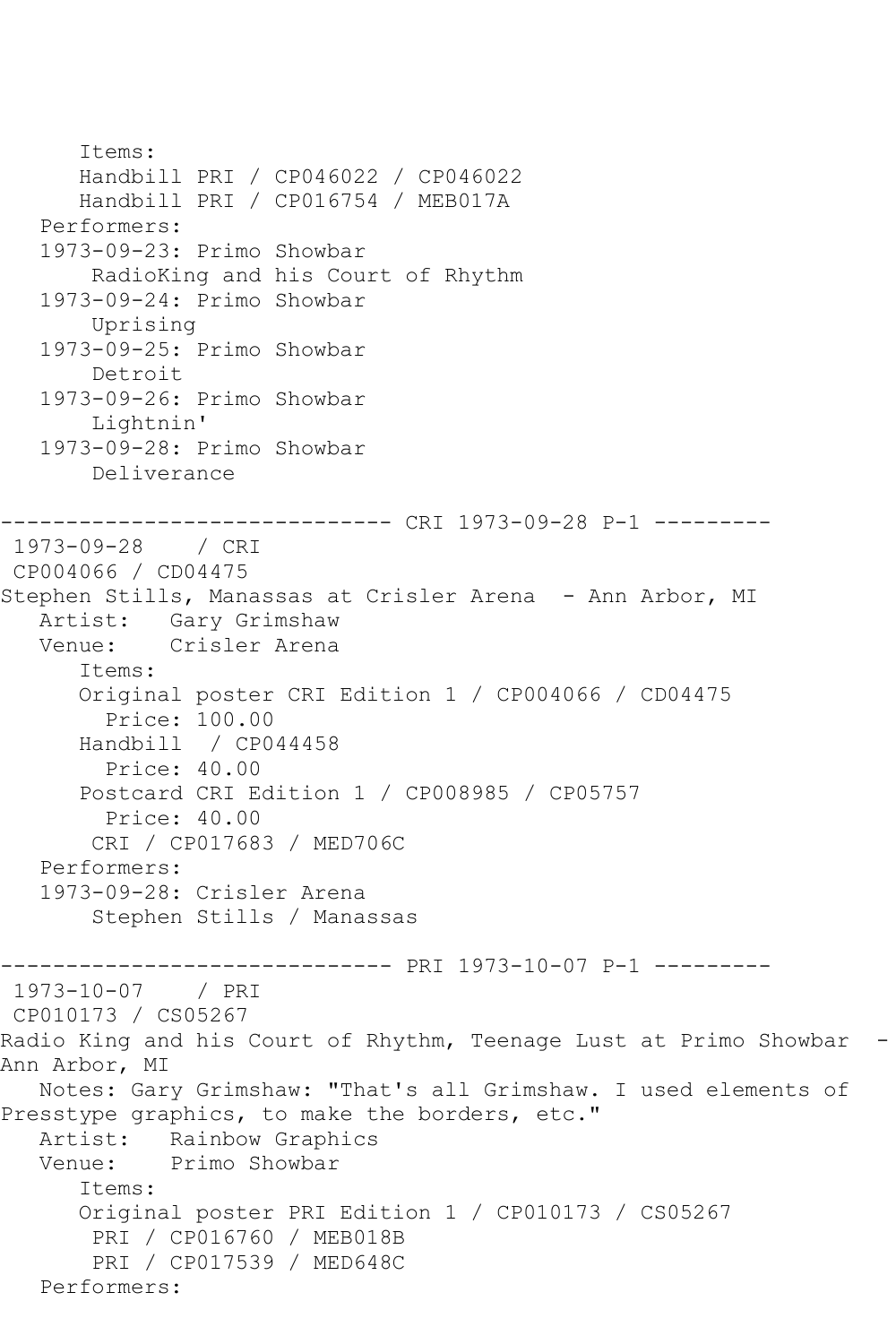```
 1973-10-07 1973-10-14: Primo Showbar
       Radio King and his Court of Rhythm
   19zz-10-08: Teenage Lust
   19zz-10-09: Detroit
   19zz-10-10 1900-10-11: Sky King Blues Band
   19zz-10-12 1900-10-13: Brooklyn Blues Brothers
   19zz-10-14: Tim Buckley
   ------------------------------ KPL 1973-10-11 P ---------
1973-10-11 / KPL 
CP044464
Charles Lloyd, Gil Evans Orchestra at King Pleasure - Ann Arbor, MI
      Event: Grand Opening
   Artist: Gary Grimshaw
   Venue: King Pleasure
      Items:
      Original poster KPL / CP044464
      Original poster KPL Edition 1 / CP016986 / MEB125A
   Performers:
   1973-10-11 1973-10-13: King Pleasure
       Charles Lloyd
   1973-10-18 1973-10-20: Gil Evans Orchestra
   1973-10-24: Larry Coryell
------------------------------ KPL 1973-10-18 H ---------
1973-10-18 / KPL 
CP044460
Gil Evans, Larry Coryell at King Pleasure - Ann Arbor, MI
   Notes: gary Grimshaw: The King Pleasure logo was done by Chris 
Frain. Layout here by Amy Horowitz
   Artist: Amy Horowitz
   Venue: King Pleasure
      Items:
      Handbill KPL / CP044460
      Handbill KPL Edition 1 / CP016987 / MEB125B
   Performers:
   1973-10-18 1973-10-20: King Pleasure
       Gil Evans Orchestra
   1973-10-25: Larry Coryell / 11th House
   1973-10-26 1973-10-27: Mose Allison
   1973-11-01 1973-11-03: Lonnie Liston Smith
------------------------------ UAC 1973-10-19 P-1 ---------
1973-10-19 / UAC 
CP017691 / MED709A
B.B. King, Radio King and his Court of Rhythm at UAC/Daystar - Ann
Arbor, MI
```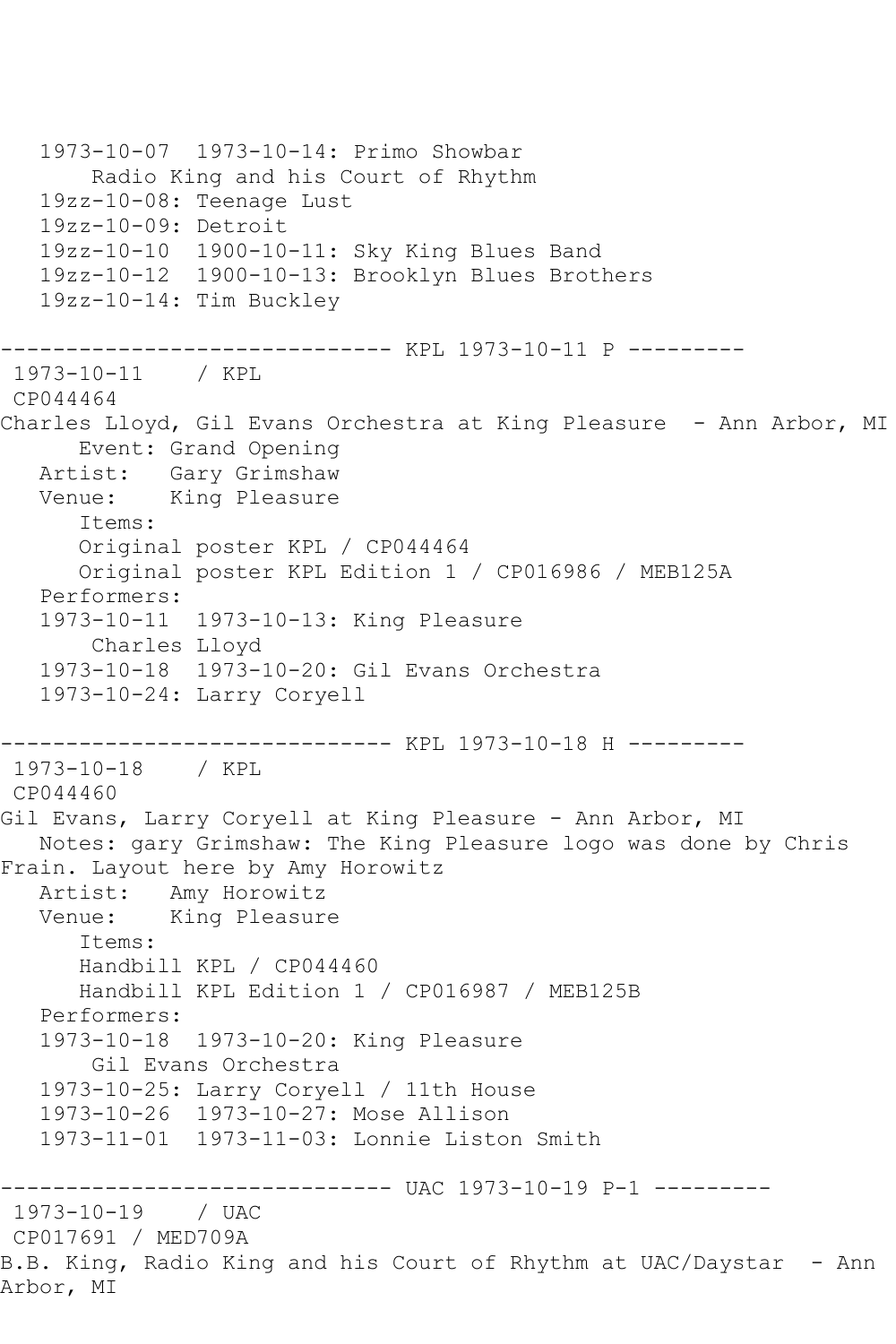```
 Artist: Rainbow Graphics
   Venue: UAC/Daystar
       Items:
       Original poster UAC Edition 1 / CP017691 / MED709A
    Performers:
    1973-10-19: UAC/Daystar
        Hill Auditorium
        B.B. King / Radio King and his Court of Rhythm
    1973-10-20: Hill Auditorium
        Judy Collins
    1973-10-27: Hill Auditorium
        Roberta Flack
    1973-11-08: Crisler Arena
        Moody Blues
    1973-11-14: Powers Center
        San Francisco Mime Troupe
------------------------------ HIL 1973-10-19 P-1 ---------
1973-10-19 / HIL 
CP006106 / CP01355
B.B. King, Radio King and his Court of Rhythm at Hill Auditorium -
Ann Arbor, MI
   Private Notes: Michigan *CHECK
   Artist: Ozone (Chris Frayne)
   Venue: Hill Auditorium
       Items:
       Original poster HIL Edition 1 / CP006106 / CP01355
        HIL / CP017183 / MEB315
   Performers:
    1973-10-19 1973-10-20: Hill Auditorium
        B.B. King / Radio King and his Court of Rhythm
    1973-10-20: Judy Collins
------------------------------ PRI 1973-10-21 H-1 ---------
1973-10-21 / PRI 
CP044335
Uprising at Primo Showbar - Ann Arbor, MI<br>Artist: Rainbow Graphics
            Rainbow Graphics
   Venue: Primo Showbar
       Items:
       Handbill PRI / CP017696 / MED711A
       Handbill PRI Edition 1 / CP044335
   Performers:
    1973-10-21: Primo Showbar
        Uprising
------------------------------ KPL 1973-10-25 P-1 ---------
```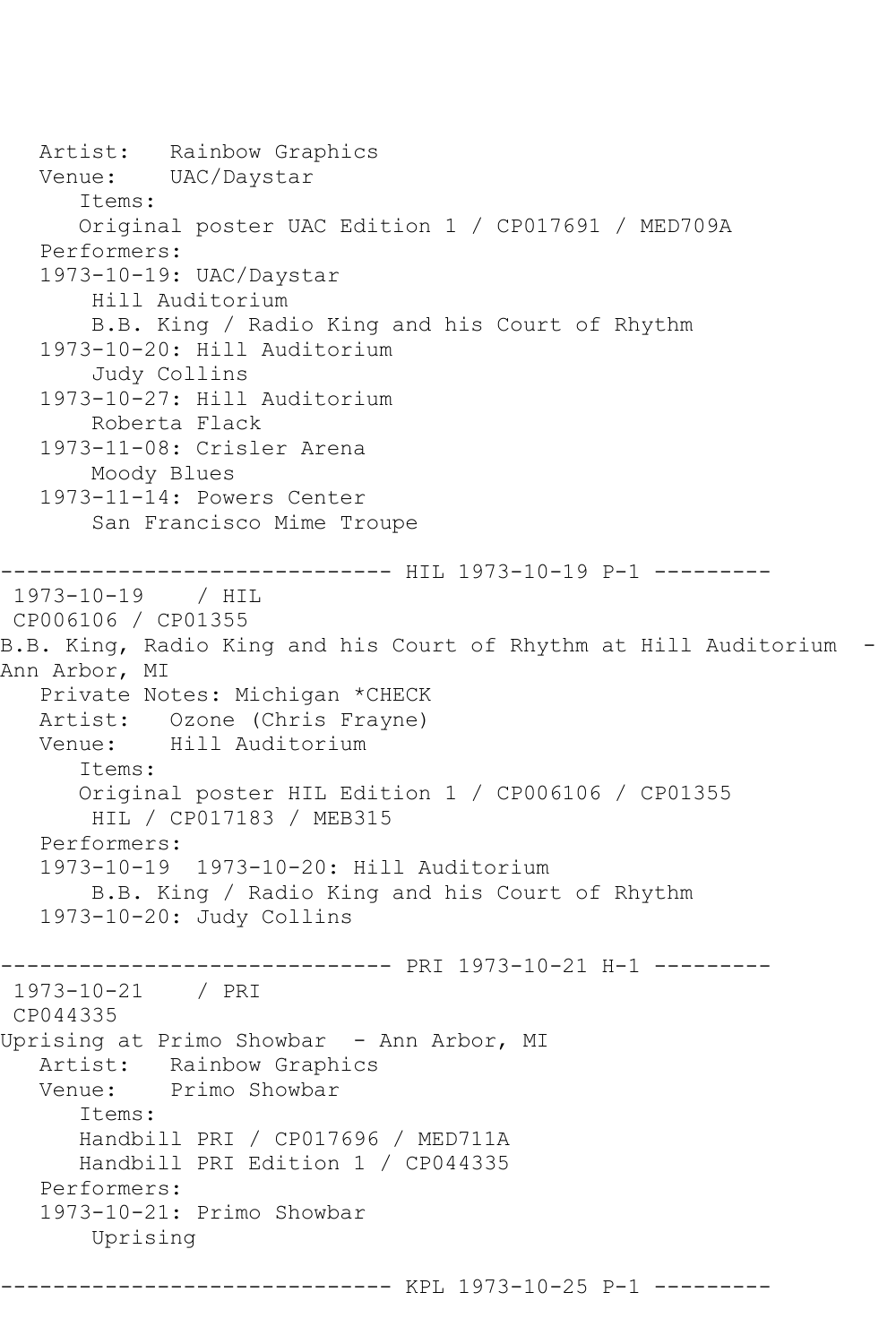```
1973-10-25 / KPL 
CP016988 / MEB126A
Larry Coryell, 11th House at King Pleasure - Ann Arbor, MI
   Notes: Gary Grimshaw: Chris Frain did the drawings. I did the 
word Jazz! At the top. I might have done the layout for this.
  Artist: Gary Grimshaw<br>Venue: King Pleasure
            King Pleasure
       Items:
       Original poster KPL Edition 1 / CP016988 / MEB126A
   Performers:
    1973-10-25: King Pleasure
        Larry Coryell / 11th House / Randy Brecker / Mike Mandel / 
Alfonse Mouzon / Danny Triband
   1973-10-26 1973-10-27: Mose Allison
   1973-11-01 1973-11-03: Lonnie Liston Smith
------------------------------ PRI 1973-10-30 P-1 ---------
1973-10-30 / PRI 
CP017517 / MED638A
One String Sam, Radio King and his Court of Rhythm at Primo Showbar 
- Ann Arbor, MI
  Artist: Rainbow Graphics<br>Venue: Primo Showbar
            Primo Showbar
       Items:
       Original poster / CP044479
       Original poster PRI Edition 1 / CP017517 / MED638A
         Price: 100.10
   Performers:
    1973-10-30: Primo Showbar
        One String Sam / Radio King and his Court of Rhythm
   1973-10-31: Mojo Boogie Band
   1973-11-01: Hound Dog Taylor
   1973-11-02 1973-11-03: Short Stuff
    1973-11-04: Lightnin'
    1973-11-05: Radio King and his Court of Rhythm
    1973-11-06 1973-11-08: Luther Allison
   1973-11-09 1973-11-10: Brooklyn Blues Busters
   1973-11-12: Radio King and his Court of Rhythm
   1973-11-13 1973-11-15: Willie Dixon
   1973-11-16 1973-11-17: Uprising
    1973-11-19: Radio King and his Court of Rhythm
------------------------------ ODY 1973-10-31 P-1 ---------
1973-10-31 / ODY 
CP044298
Rio Smokehouse, Walrus at Odyssey
       Event: Benefit for the Ann Arbor Sun
```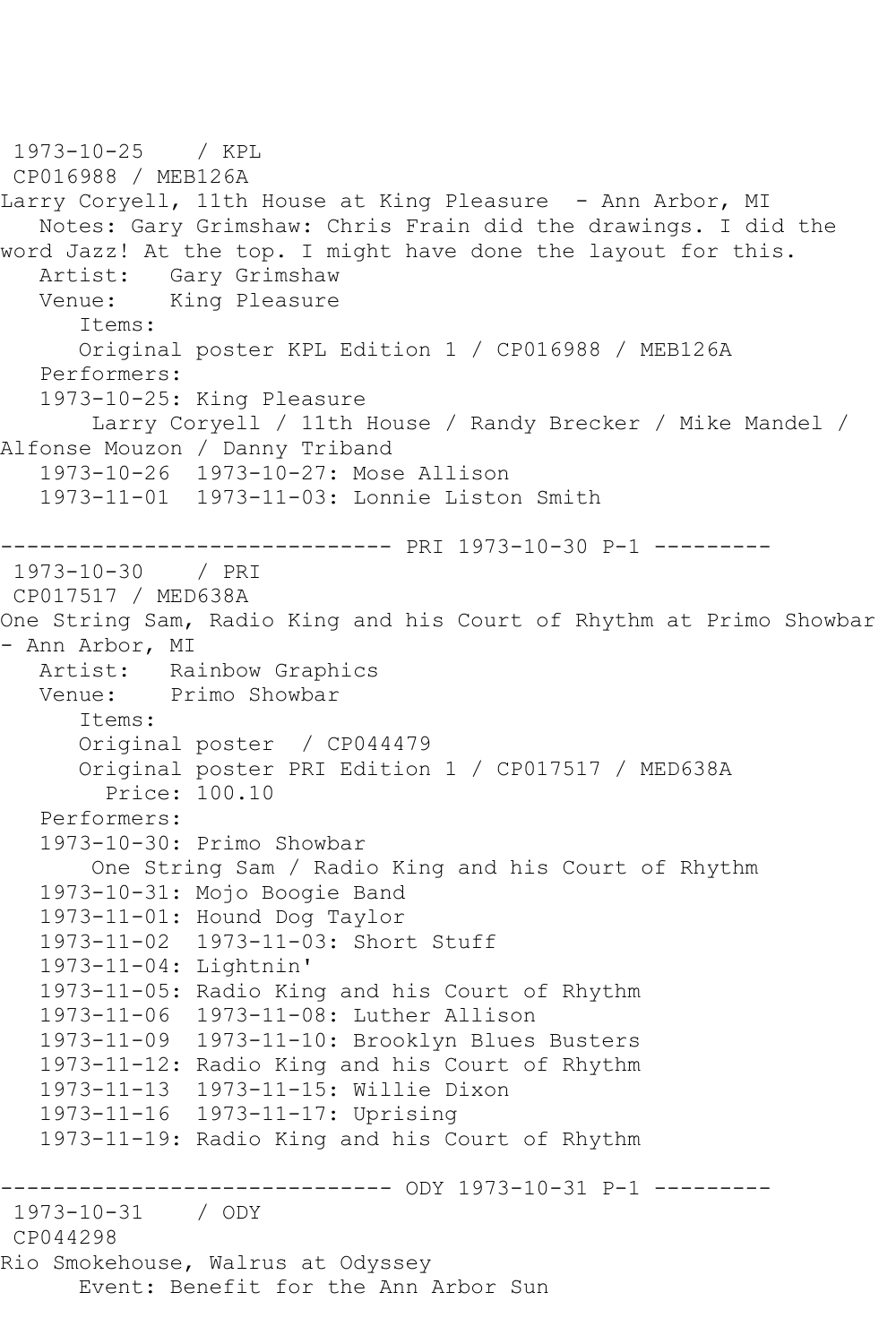Artist: Gary Grimshaw Venue: Odyssey Items: Original poster ODY Edition 1 / CP044298 Performers: 1973-10-31: Odyssey Rio Smokehouse / Walrus ------------------------------ KPL 1973-11-01 P-1 --------- 1973-11-01 / KPL CP016989 / MEB126B Lou Donaldson, Stanley Turrentine at King Pleasure - Ann Arbor, MI Artist: Rainbow Graphics Venue: King Pleasure Items: Original poster KPL Edition 1 / CP016989 / MEB126B Performers: 1973-11-01 1973-11-03: King Pleasure Lou Donaldson 1973-11-08 1973-11-10: Stanley Turrentine ------------------------------ PRI 1973-11-06 H --------- 1973-11-06 / PRI CP044469 Luther Allison, Willie Dixon at Primo Showbar - Ann Arbor, MI Artist: Rainbow Graphics Venue: Primo Showbar Items: Handbill PRI / CP044469 Handbill PRI Edition 1 / CP017516 / MED637B Performers: 1973-11-06 1973-11-07: Primo Showbar Luther Allison 1973-11-13 1973-11-15: Willie Dixon ------------------------------ KPL 1973-11-08 P --------- 1973-11-08 / KPL CP044466 Stanley Turrentine, Chico Hamilton at King Pleasure - Ann Arbor, MI Notes: Gary Grimshaw: I did that one. Artist: Gary Grimshaw Venue: King Pleasure Items: Original poster KPL / CP044466 Original poster KPL Edition 1 / CP016990 / MEB127A Performers: 1973-11-08 1973-11-10: King Pleasure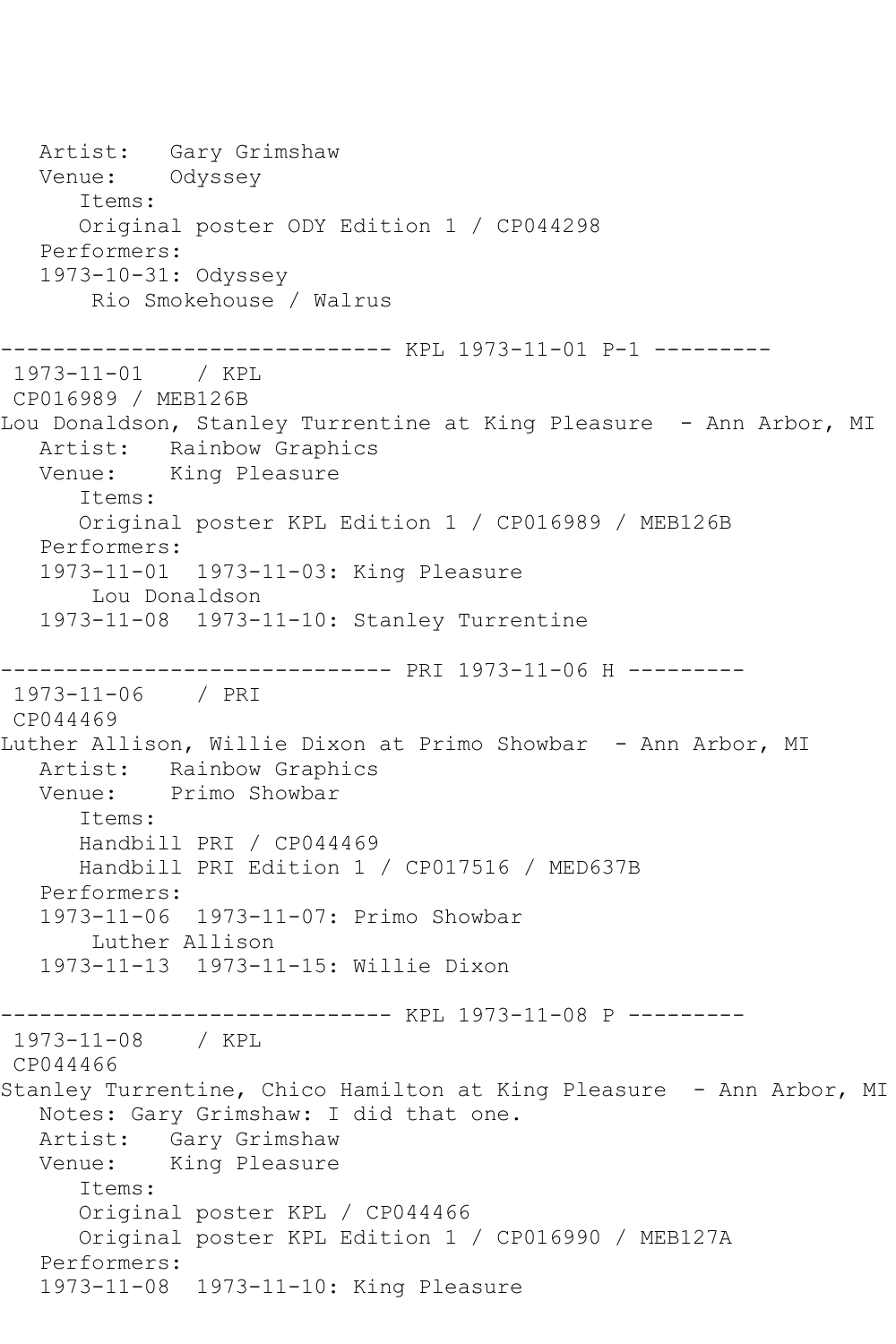```
 Stanley Turrentine
   1973-11-15 1973-11-16: Chico Hamilton
   1973-11-17: CJQ
------------------------------ SQD 1973-11-09 P-1 ---------
1973-11-09 / SQD 
CP016981 / MEB122B
Lightnin', Uprising at South Quad - Ann Arbor, MI
   Notes: Gary Grimshaw: Flyer only. All these Union Ballroom 
shows. Through DayStar, we had like a permit to use the U o fM 
facilities for anything we wanted to do.
      Benefit: UAC/Daystar
   Artist: Rainbow Graphics
   Venue: South Quad
   Promoter: UAC/Daystar
       Items:
      Original poster SQD Edition 1 / CP016981 / MEB122B
        SQD / CP017687 / MED707B
        SQD / CP017694 / MED710A
   Performers:
   1973-11-09: South Quad
       Lightnin' / Uprising
------------------------------ PRI 1973-11-14 P-1 ---------
1973-11-14 / PRI 
CP017513 / MED636A
Willie Dixon, Bob Seger at Primo Showbar - Ann Arbor, MI
   Artist: Rainbow Graphics
   Venue: Primo Showbar
       Items:
      Original poster PRI Edition 1 / CP017513 / MED636A
   Performers:
   1973-11-14 1973-11-15: Primo Showbar
       Willie Dixon
   1973-11-25: Bob Seger
   1973-11-27 1973-11-29: Mighty Joe Young
          ------------------------------ BLP 1973-11-15 P-1 ---------
1973-11-15 / BLP 
CP016871 / MEB077A
One String Sam, John Nicholas at Blind Pig, Ann Arbor - Ann Arbor,
MI
   Notes: Gary Grimshaw: I did not do the layout on that.
   Artist: Rainbow Graphics
   Venue: Blind Pig
       Items:
       Original poster BLP Edition 1 / CP016871 / MEB077A
```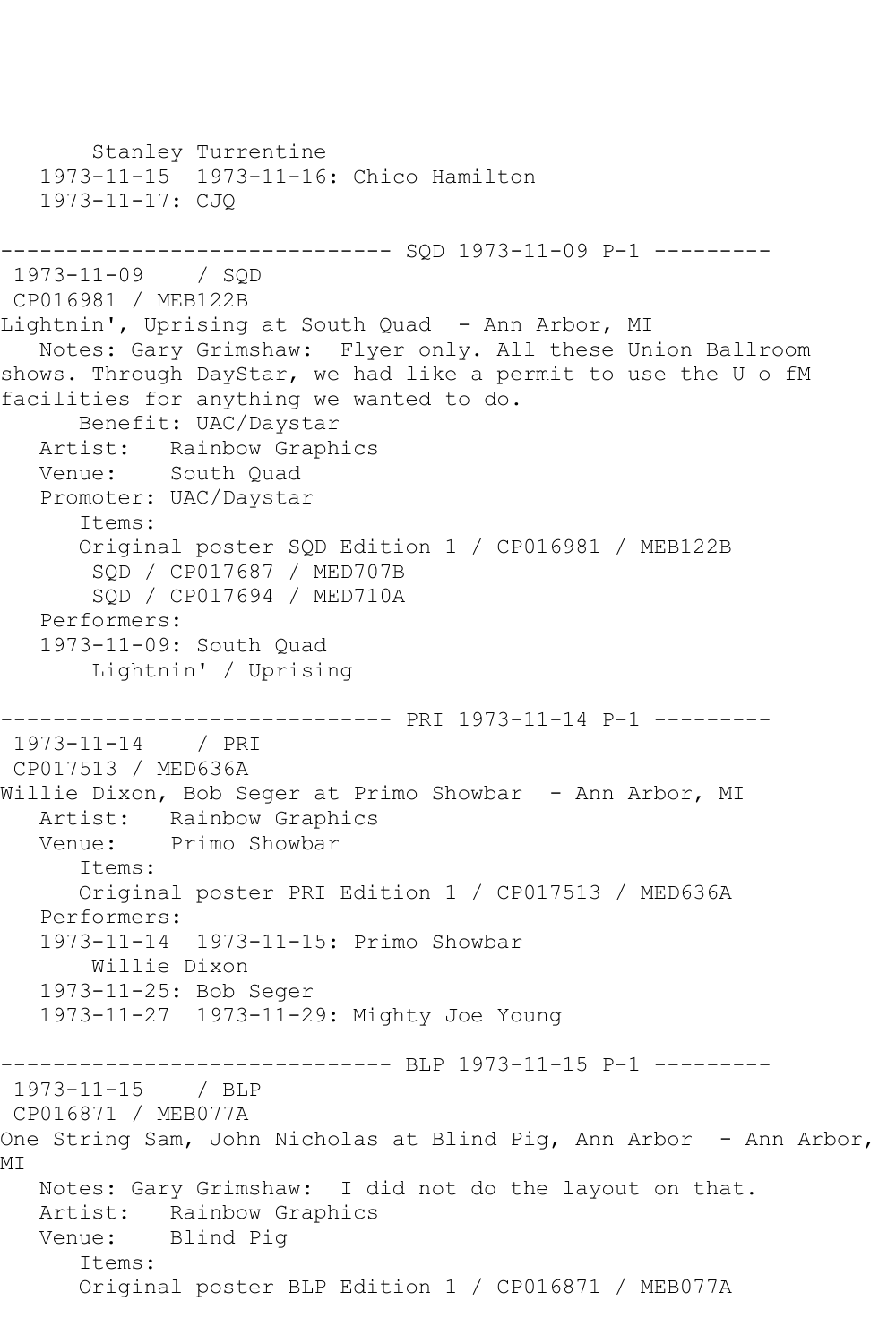Performers: 1973-11-15: Blind Pig One String Sam / John Nicholas ------------------------------ KPL 1973-11-15 P --------- 1973-11-15 / KPL CP044463 Chico Hamilton, CJQ at King Pleasure - Ann Arbor, MI Notes: Gary Grimshaw: I did that one. Artist: Rainbow Graphics Venue: King Pleasure Items: Original poster KPL / CP044463 Original poster KPL Edition 1 / CP016991 / MEB127B Performers: 1973-11-15 1973-11-16: King Pleasure Chico Hamilton 1973-11-17: CJQ 1973-11-22 1973-11-24: Esther Phillips ------------------------------ PRI 1973-11-18 H --------- 1973-11-18 / PRI CP044703 Lightnin', Okra at Primo Showbar - Ann Arbor, MI Notes: Gary Grimshaw: Amy Horowitz Benefit: Ann Arbor Sun Artist: Amy Horowitz Venue: Primo Showbar Items: Handbill PRI / CP044703 Handbill PRI Edition 1 / CP016983 / MEB123B PRI / CP017501 / MED630A PRI / CP017801 / MED786A Performers: 1973-11-18: Primo Showbar Lightnin' / Okra / Afro-American Drum Troupe ------------------------------ CRI 1973-11-19 P-1 --------- 1973-11-19 / CRI CP009054 / CP06209 Ike and Tina Turner Revue, Shadowfax at Crisler Arena - Ann Arbor, MI Notes: Gary Grimshaw: Gary Grimshaw: This is one of Paul Grushkin's (Art of Rock) favorites. When they had the book release party in New York, he had this framed. It was like the first thing you saw, when you walked in the door. It was one of his personal favorites.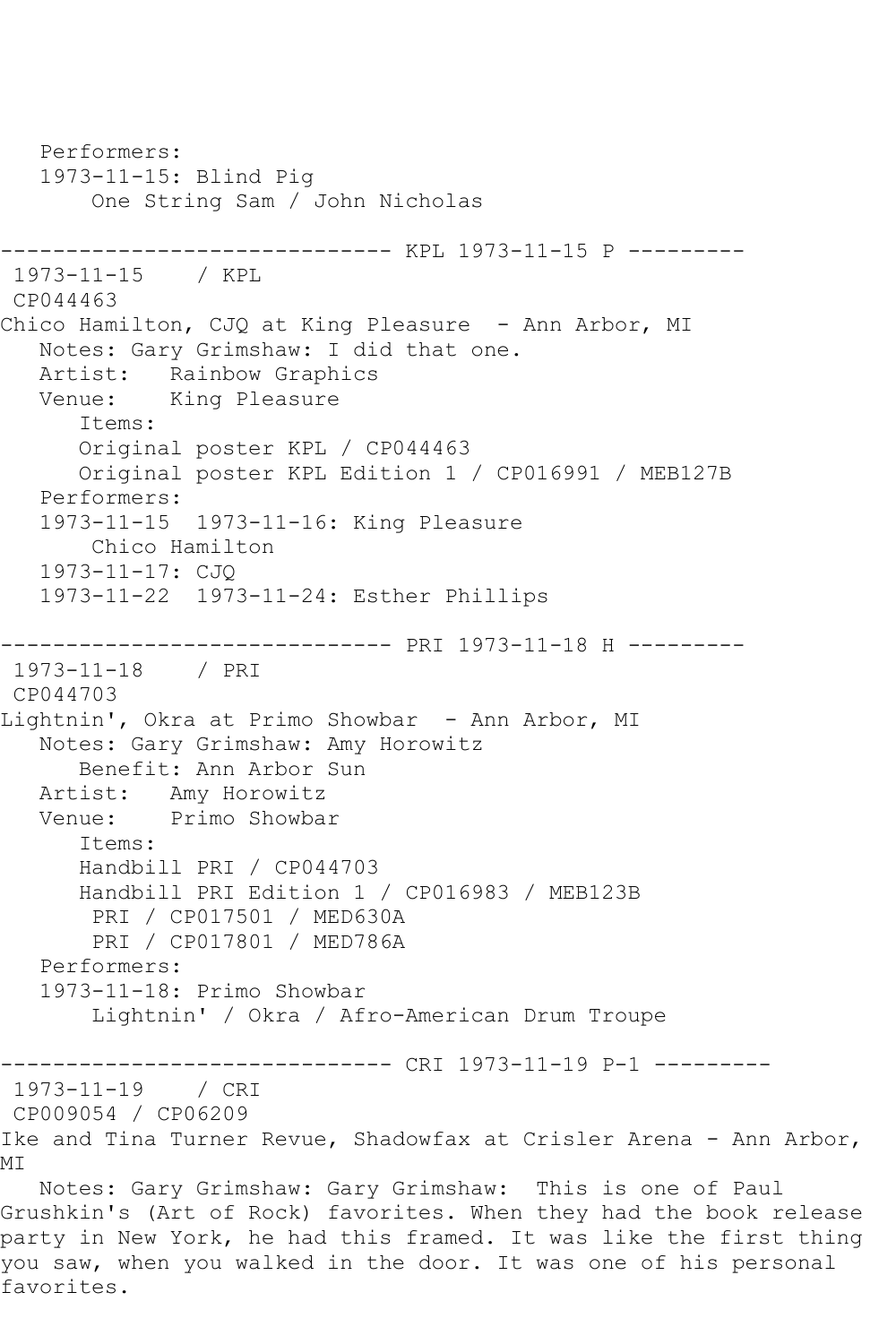```
 Private Notes: Grimshaw
   Artist: Gary Grimshaw
   Venue: Crisler Arena
      Items:
      Original poster CRI Edition 1 / CP009054 / CP06209
         Price: 1000.00
       CRI / CP006165 / CP01414
       CRI / CP017208 / MEB340
   Performers:
   1973-11-19 1973-11-20: Crisler Arena
        Ike and Tina Turner / Shadowfax
   1973-11-20: Jefferson Airplane / Hot Tuna
------------------------------ PRI 1973-11-20 H ---------
1973-11-20 / PRI 
CP044304
Ann Arbor Afro-American Drum Troup at Primo Showbar - Ann Arbor, MI
   Artist: Rainbow Graphics
   Venue: Primo Showbar
      Items:
      Handbill PRI / CP044304
   Performers:
   1973-11-20: Primo Showbar
       Ann Arbor Afro-American Drum Troup
------------------------------ KPL 1973-11-22 P ---------
1973-11-22 / KPL 
Cp044462
Esther Phillips at King Pleasure - Ann Arbor, MI
   Notes: Gary Grimshaw: I did not do that one.
   Artist: Rainbow Graphics
   Venue: King Pleasure
      Items:
      Original poster KPL / Cp044462
      Original poster KPL Edition 1 / CP016992 / MEB128A
   Performers:
   1973-11-22 1973-11-24: King Pleasure
       Esther Phillips
------------------------------ PRI 1973-11-25 P ---------
1973-11-25 / PRI 
Cp044476
Bob Seger, Mighty Joe Young at Primo Showbar - Ann Arbor, MI
   Artist: Rainbow Graphics
   Venue: Primo Showbar
      Items:
      Original poster PRI / Cp044476
```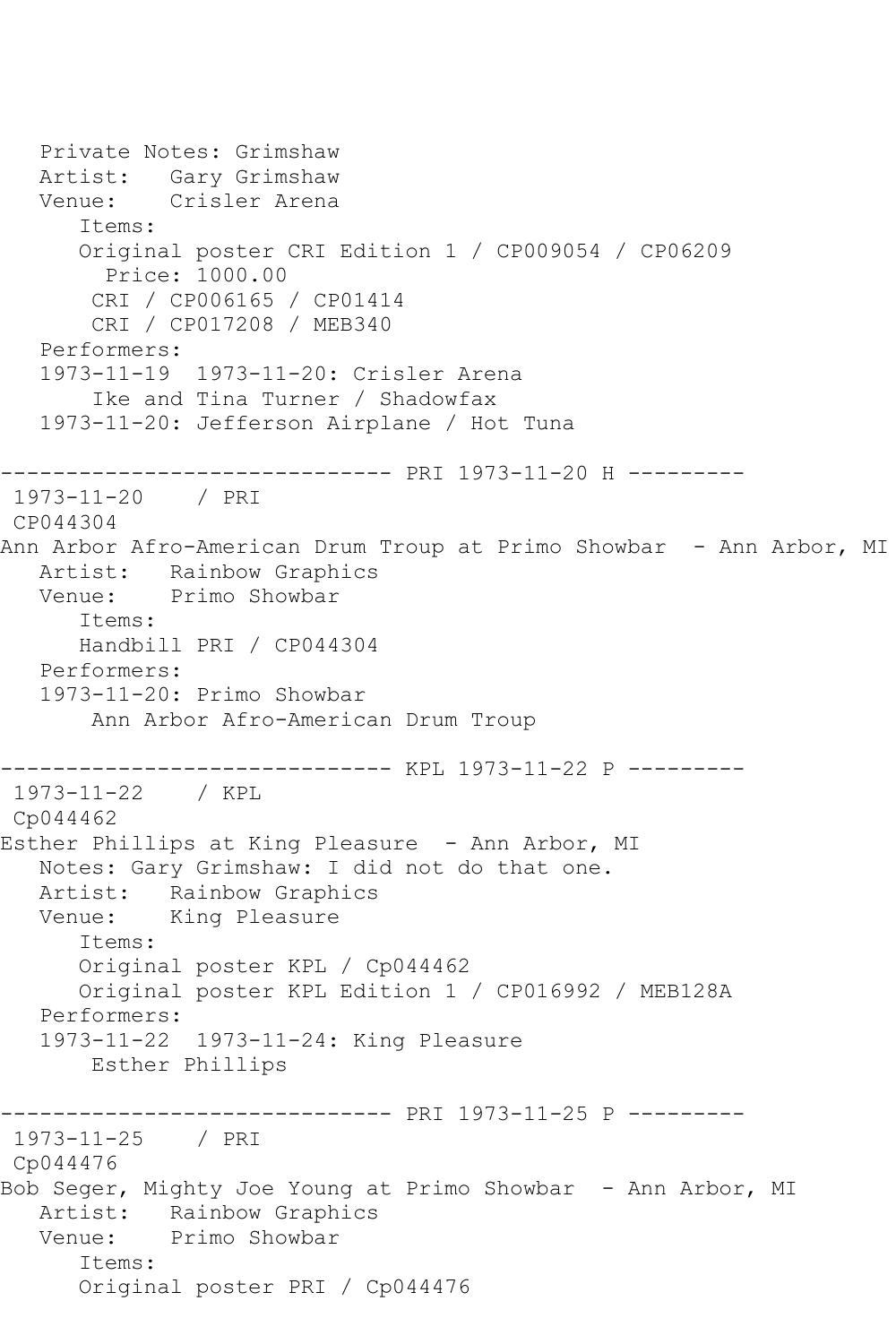Original poster PRI Edition 1 / CP017511 / MED635A Handbill PRI / CP044475 PRI / CP017514 / MED636B Performers: 1973-11-25: Primo Showbar Bob Seger 1973-11-27 1973-11-29: Mighty Joe Young 1973-12-02: Coasters 1973-12-12 1973-12-13: Tim Buckley 1973-12-16 1973-12-17: James Cotton Blues Band ------------------------------ BLP 1973-11-27 P-1 --------- 1973-11-27 / BLP CP016872 / MEB077B Billy Boy Arnold at Blind Pig - Ann Arbor, MI Notes: Gary Grimshaw: I did not do the layout on that. Artist: Rainbow Graphics<br>Venue: Blind Piq Blind Pig Items: Original poster BLP Edition 1 / CP016872 / MEB077B Performers: 1973-11-27 1973-11-29: Blind Pig Billy Boy Arnold ------------------------------ KPL 1973-11-29 P-1 --------- 1973-11-29 / KPL CP016993 / MEB128B Eddie Harris at King Pleasure - Ann Arbor, MI Notes: Gary Grimshaw: I did not do that one. Artist: Rainbow Graphics<br>Venue: King Pleasure King Pleasure Items: Original poster KPL Edition 1 / CP016993 / MEB128B Performers: 1973-11-29 1973-12-01: King Pleasure Eddie Harris ------------------------------ PRI 1973-12-04 P --------- 1973-12-04 / PRI CP044472 Iris Bell, 3rd Stone from the Sun at Primo Showbar - Ann Arbor, MI Artist: Rainbow Graphics Venue: Primo Showbar Items: Original poster PRI / CP044472 Original poster PRI Edition 1 / CP017512 / MED635B Performers: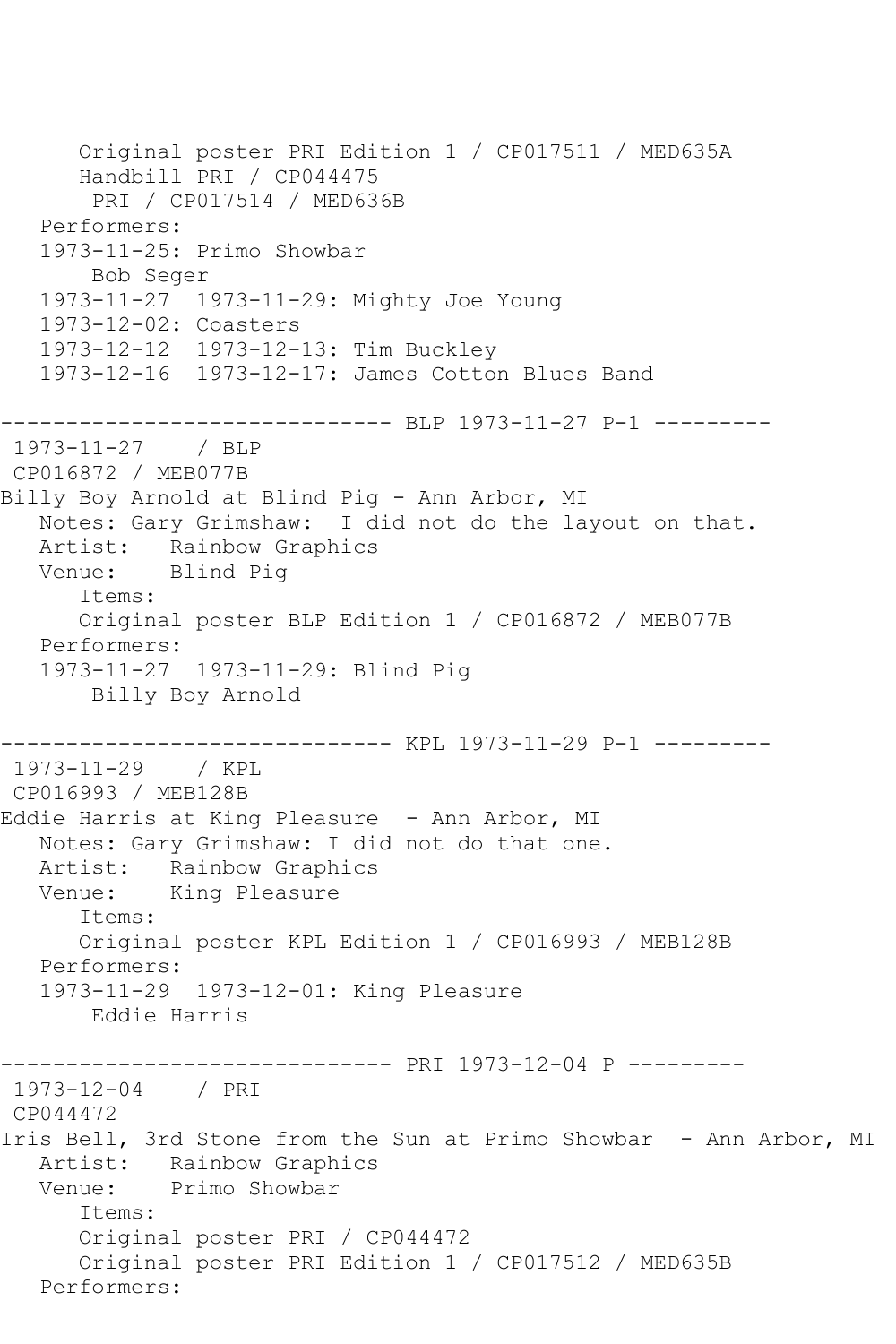1973-12-04: Primo Showbar Iris Bell / 3rd Stone from the Sun 1973-12-05 1973-12-06: Mojo Boogie Band / Brooklyn Blues Busters 1973-12-07 1973-12-09: Barnaby Bye -------------------- KPL 1973-12-06 P-1 ---------1973-12-06 / KPL CP016994 / MEB129A Jimmy Reed at King Pleasure - Ann Arbor, MI Notes: Gary Grimshaw: I did not do that one. Artist: Rainbow Graphics Venue: King Pleasure Items: Original poster KPL Edition 1 / CP016994 / MEB129A Performers: 1973-12-06 1973-12-08: King Pleasure Jimmy Reed ------------------------------ PRI 1973-12-07 P-1 --------- 1973-12-07 / PRI CP017544 / MED649F Barnaby Bye, Radio King and his Court of Rhythm at Primo Showbar - Ann Arbor, MI Notes: Gary Grimshaw: "This is a typesetting pasteup. Not Grimshaw." Benefit: for Bill Kunstler and Lenny Weinglass Artist: Rainbow Graphics Venue: Primo Showbar Items: Original poster PRI Edition 1 / CP017544 / MED649F PRI / CP016757 / MEB017D Performers: 19zz-12-07 1900-12-09: Primo Showbar Barnaby Bye 19zz-12-10: Radio King and his Court of Rhythm 19zz-12-11: Bill Kunstler / Lenny Weinglass 19zz-12-12 1900-12-13: Tim Buckley 19zz-12-14 1900-12-15: Short Stuff 19zz-12-16 1900-12-17: James Cotton Blues Band 19zz-12-18: 3rd Stone from the Sun / Okra 19zz-12-19 1900-12-20: Rockets 19zz-12-21 1900-12-22: Lightnin' 19zz-12-26 1900-12-27: Riot / Uprising / Radio King and his Court of Rhythm 19zz-12-30: ------------------------------ PRI 1973-12-10 H ---------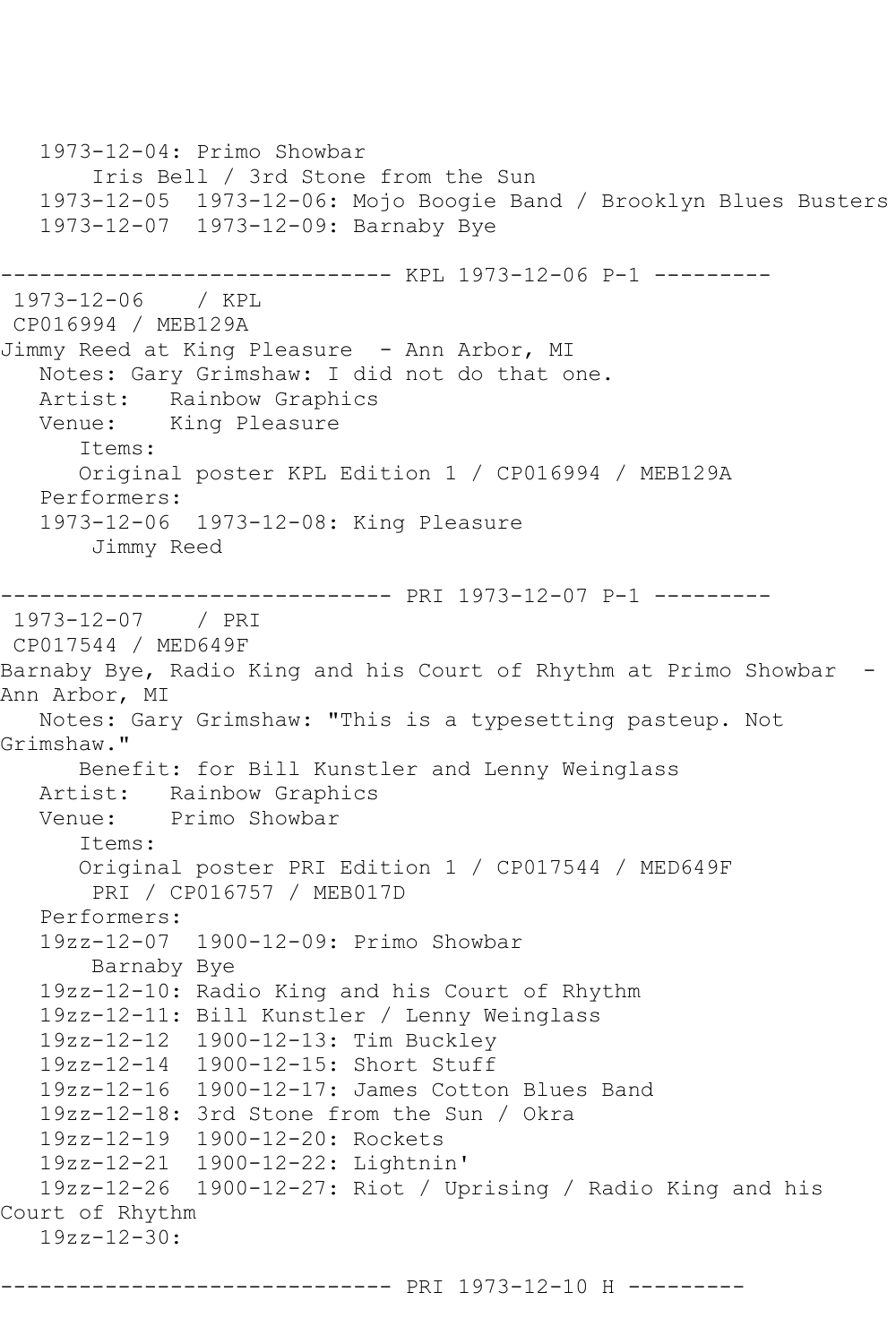1973-12-10 / PRI CP044299 Radio King and his Court of Rhythm at Primo Showbar - Ann Arbor, MI Artist: Rainbow Graphics<br>Venue: Primo Showbar Primo Showbar Items: Original poster PRI Edition 1 / CP017504 / MED631B Handbill PRI / CP044299 Performers: 1973-12-10: Primo Showbar Radio King and his Court of Rhythm ------------------------------ PRI 1973-12-11 P --------- 1973-12-11 / PRI CP044467 Uprising, Tim Buckley at Primo Showbar - Ann Arbor, MI Artist: Rainbow Graphics<br>Venue: Primo Showbar Primo Showbar Items: Original poster PRI / CP044467 Original poster PRI Edition 1 / CP017508 / MED633B Performers: 1973-12-11: Primo Showbar Uprising 1973-12-12 1973-12-13: Tim Buckley 1973-12-14 1973-12-15: Short Stuff 1973-12-16 1973-12-17: James Cotton Blues Band ------------------------------ PRI 1973-12-11 H --------- 1973-12-11 / PRI CP044302 Lenny Weinglass, Bill Kunstler at Primo Showbar - Ann Arbor, MI Event: Benefit for Chicago Conspiracy Attorneys Artist: Barbara Weinberg Venue: Primo Showbar Items: Handbill PRI / CP044302 Handbill PRI / CP017672 / MED702A Performers: 1973-12-11: Primo Showbar Lenny Weinglass / Bill Kunstler / Uprising / Homegrown / Rabbits ------------------------------ KPL 1973-12-13 P-1 --------- 1973-12-13 / KPL CP016995 / MEB129B Jimmy Smith, Pharoah Sanders at King Pleasure - Ann Arbor, MI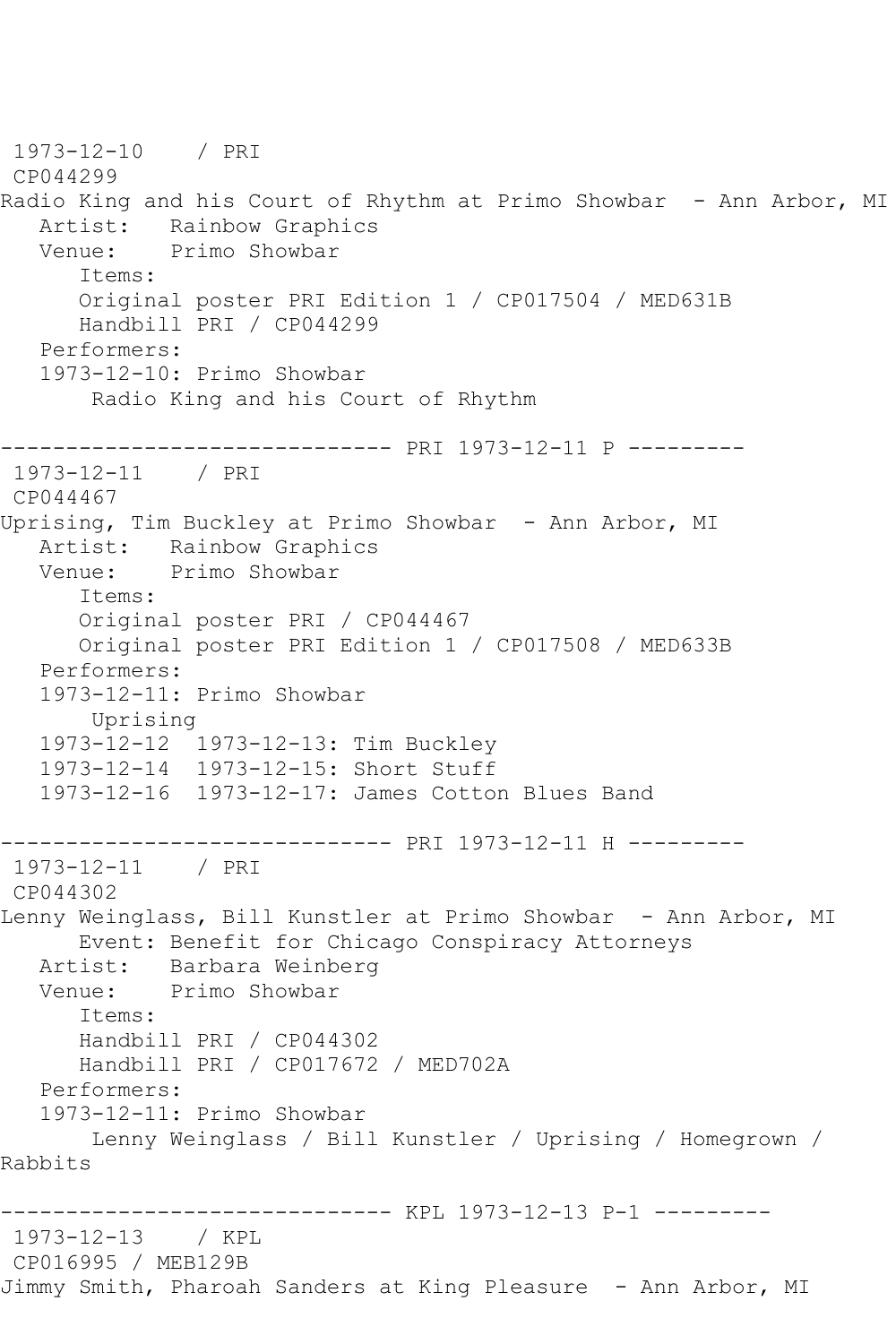Notes: Gary Grimshaw: I did not do that one. Artist: Rainbow Graphics Venue: King Pleasure Items: Original poster KPL Edition 1 / CP016995 / MEB129B Original poster KPL Edition 1 / CP016997 / MEB130B Performers: 1973-12-13 1973-12-15: King Pleasure Jimmy Smith 1973-12-20 1973-12-22: Pharoah Sanders 1973-12-31 1973-01-01: Sun Ra and his Arkestra ------------------------------ PRI 1973-12-18 P-1 --------- 1973-12-18 / PRI CP017510 / MED634B Third Stone From the Sun, Okra at Primo Showbar - Ann Arbor, MI Artist: Rainbow Graphics<br>Venue: Primo Showbar Primo Showbar Items: Original poster PRI Edition 1 / CP017510 / MED634B Performers: 1973-12-18: Primo Showbar 3rd Stone from the Sun / Okra 1973-12-19 1973-12-20: Rockets 1973-12-21 1973-12-22: Lightnin' ------------------------------ PRI 1973-12-23 H --------- 1973-12-23 / PRI CP044293 Sunny Sinclair at Primo Showbar - Ann Arbor, MI Benefit: Benefit for the Children's Community<br>Venue: Primo Showbar Primo Showbar Items: Original poster PRI Edition 1 / CP017509 / MED634A Handbill PRI / CP044293 Performers: 1973-12-23: Primo Showbar Sunny Sinclair ------------------------------ PRI 1973-12-26 P-1 --------- 1973-12-26 / PRI CP017507 / MED633A Riot, Uprising at Primo Showbar - Ann Arbor, MI Artist: Rainbow Graphics Venue: Primo Showbar Items: Original poster PRI Edition 1 / CP017507 / MED633A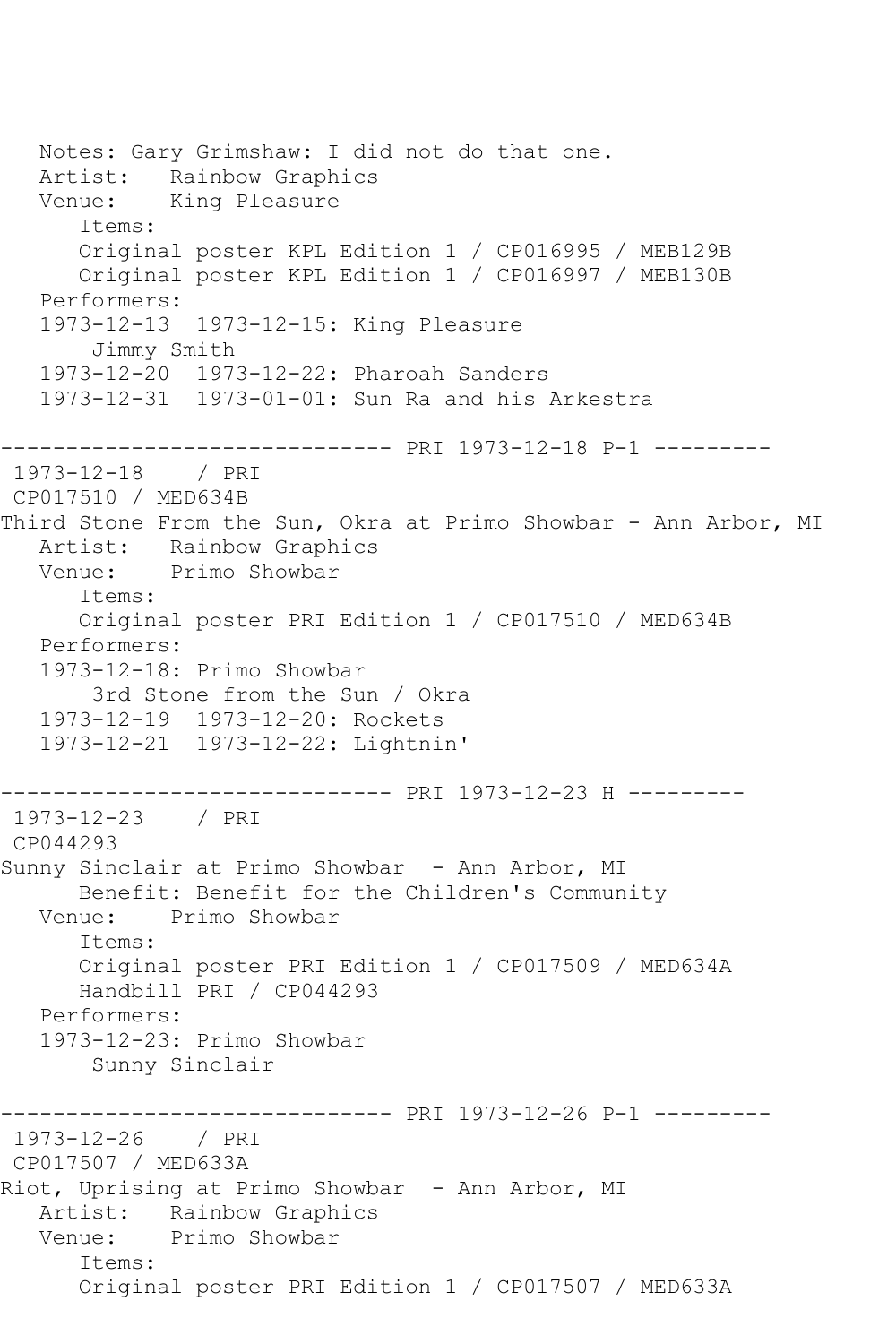Performers: 1973-12-26 1973-12-27: Primo Showbar Riot 1973-12-28 1973-12-29: Uprising 1973-12-30: Radio King and his Court of Rhythm 1973-12-31: Rockets / Lightnin' ------------------------------ PRI 1973-12-30 P-1 --------- 1973-12-30 / PRI CP017505 / MED632A Rockets, Lightnin' at Primo Showbar - Ann Arbor, MI Artist: Gary Grimshaw<br>Venue: Primo Showbar Primo Showbar Items: Original poster PRI Edition 1 / CP017505 / MED632A Performers: 1973-12-31: Primo Showbar Rockets / Lightnin' 1973-12-30: Radio King and his Court of Rhythm / Big Walter Horton / John Nicholas ------------------------------ KPL 1973-12-31 P --------- 1973-12-31 / KPL CP044487 Sun Ra at King Pleasure - Ann Arbor, MI Event: Sun Ra at King Pleasure New Year's Eve Artist: Gary Grimshaw Venue: King Pleasure Items: Original poster KPL / CP044487 Original poster KPL Edition 1 / CP016998 / MEB131 KPL / CP014368 / MARM172 Performers: 1973-12-31 1974-01-01: King Pleasure Sun Ra and his Arkestra ------------------------------ PRI 1973-??-14 P-1 --------- 1973-??-14 / PRI CP019880 / XJ013 Tim Buckley, Radio King and his Court of Rhythm at Primo Showbar - Ann Arbor, MI Notes: Gary Grimshaw: That is all me.

Michael Erlewine: Where did you learn this, what shall we call it, spiritual pin striping?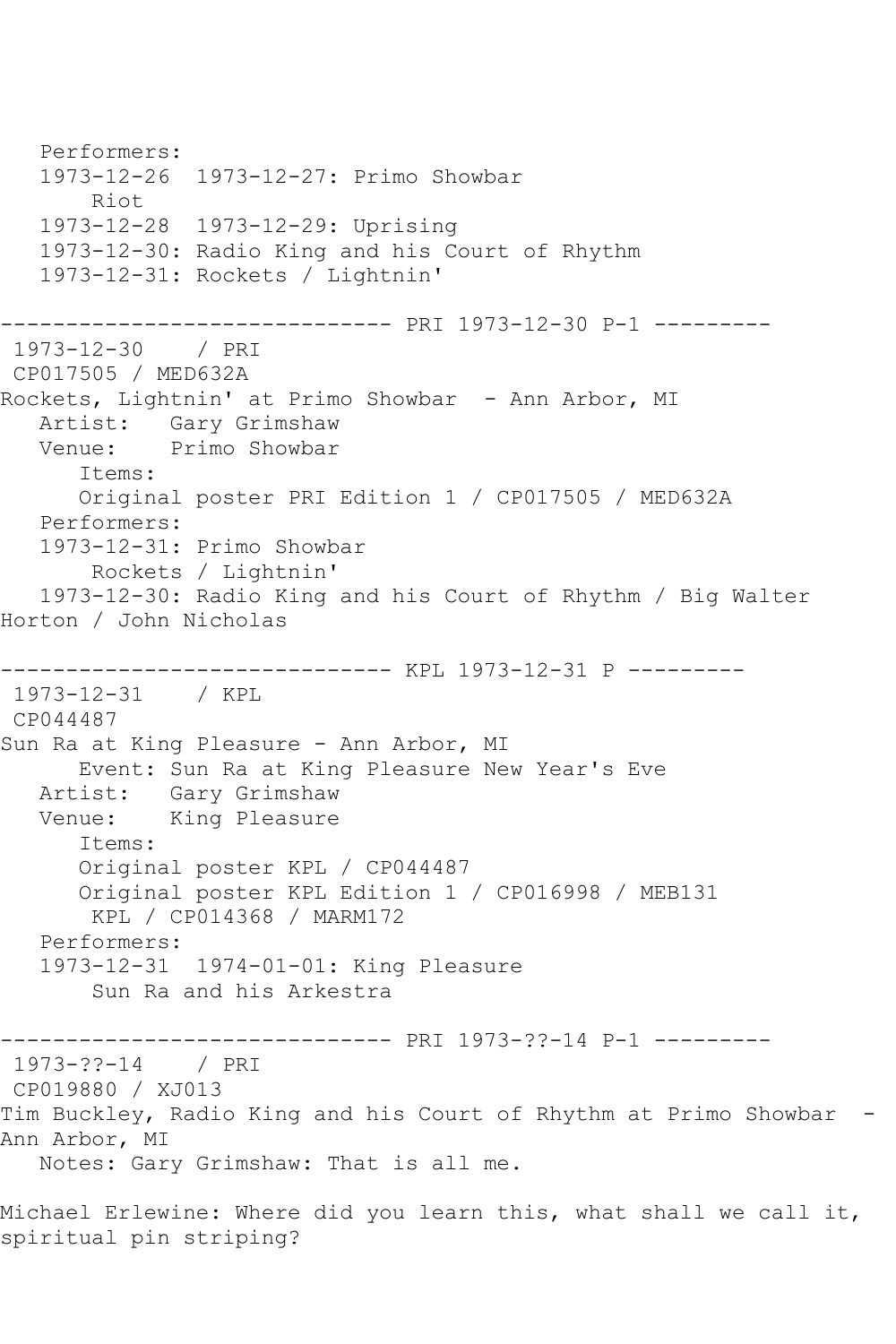Gary Grimshaw: When I was in junior high and high school, I was a total gear head, hot rod freak. I would draw pin striping all the time. I love pin striping Venue: Primo Showbar Items: Original poster PRI Edition 1 / CP019880 / XJ013 Performers: 1973-??-14: Primo Showbar Tim Buckley / Radio King and his Court of Rhythm / Detroit / Rockets / Locomobile / Walrus ------------------------------- ABJF 1974 H-1 ---------<br>1974 / ABJF 1974 CP010048 / CS05143 Ann Arbor Blues and Jazz Festival 1974 Artist: Gary Grimshaw Venue: Ann Arbor Blues and Jazz Festival Promoter: Ann Arbor Blues and Jazz Festival Items: Handbill ABJF Edition 1 / CP010048 / CS05143 Price: 100.00 Performers: 1974: Ann Arbor Blues and Jazz Festival ------------------------------ PRI 1974-00-16 P-1 --------- 1974-00-16 / PRI CP016756 / MEB017C Radio King and his Court of Rhythm, CJQ at Primo Showbar - Ann Arbor, MI Notes: Gary Grimshaw: All grimshaw Artist: Rainbow Graphics<br>Venue: Primo Showbar Primo Showbar Items: Original poster PRI Edition 1 / CP016756 / MEB017C PRI / CP017540 / MED649A Performers: 1974-06-16: Primo Showbar Radio King and his Court of Rhythm 1974-06-17: CJQ 1974-06-18: Detroit 1974-06-19: Willie and the Bumblebees 1974-06-20: Bobby Blue Bland 1974-06-21 1974-06-22: Justice Myles ------------------------------ BLP 1974-01-02 P-1 ---------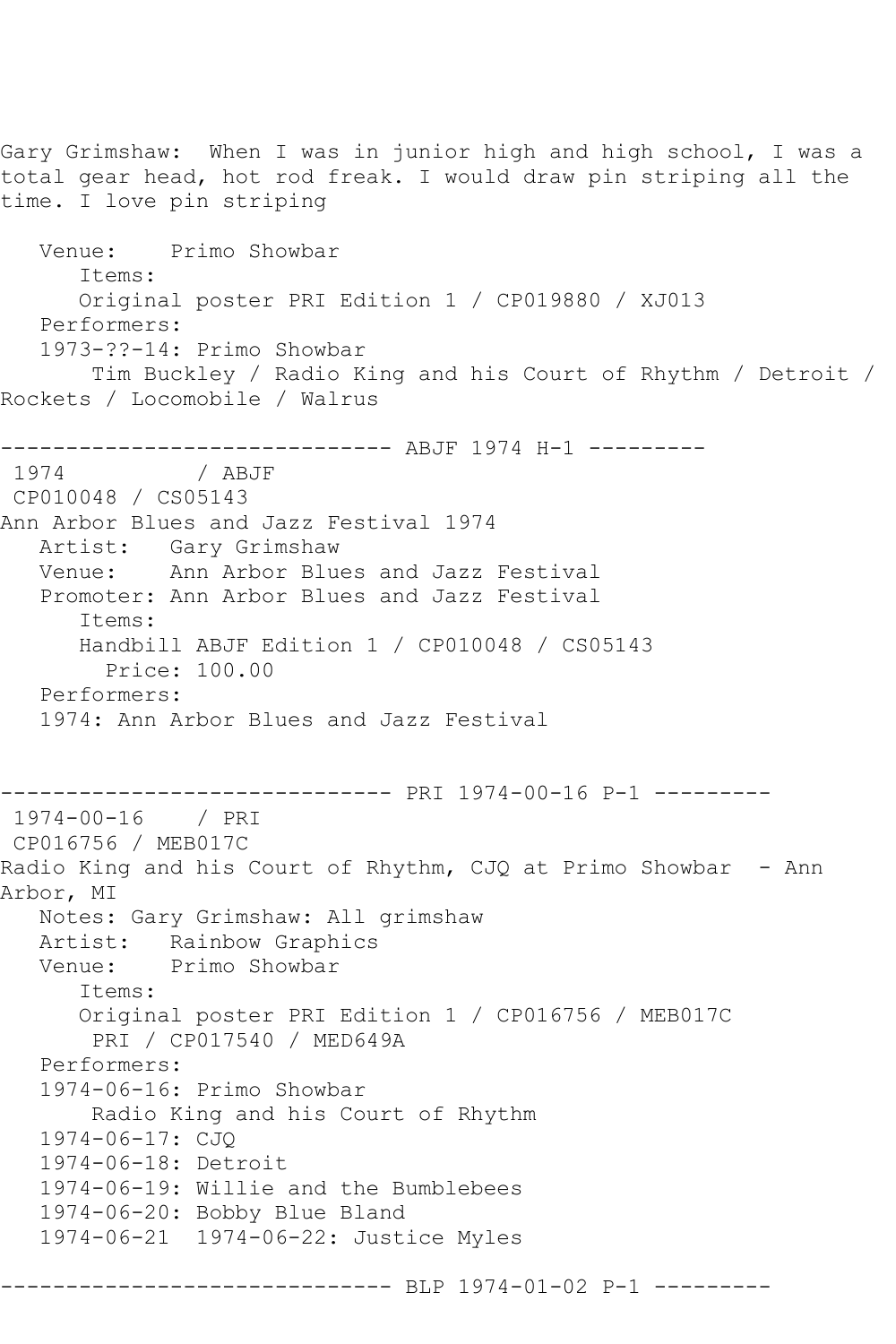1974-01-02 / BLP CP016883 / MEB083A Okra, Boogie Woogie Red at Blind Pig - Ann Arbor, MI Artist: Rainbow Publications<br>Venue: Blind Pig Blind Pig Items: Original poster BLP Edition 1 / CP016883 / MEB083A Performers: 1974-01-02: Blind Pig Okra 1974-01-03: Boogie Woogie Red 1974-01-04 1974-01-05: Lightnin' Slim / John Nicholas 1974-01-06: Silk Purse 1974-01-08: Vipers 1974-01-09: Okra 1974-01-10: Boogie Woogie Red 1974-01-11 1974-01-12: James Walker / Erwin Helper 1974-01-13: Silk Purse 1974-01-15: Muskadine Blues Band 1974-01-16 1974-01-18: Robert Jr. Lockwood 1974-01-19: Muskadine Blues Band 1974-01-20: Silk Purse 1974-01-22: Vipers 1974-01-23: Okra 1974-01-24 1974-01-26: John Nicholas 1974-01-27: Silk Purse 1974-01-29: Vipers 1974-01-30: Okra 1974-01-31: 1974-02-05 1974-02-09: Otis Rush ------------------------------ PRI 1974-01-02 P --------- 1974-01-02 / PRI CP044470 Mojo Boogie Band, Walrus at Primo Showbar - Ann Arbor, MI Artist: Rainbow Graphics<br>Venue: Primo Showbar Primo Showbar Items: Original poster PRI / CP044470 Original poster PRI Edition 1 / CP017531 / MED645A Performers: 1974-01-02 1974-01-03: Primo Showbar Mojo Boogie Band 1974-01-04 1974-01-05: Walrus 1974-01-06: Rabbits ------------------------------ KPL 1974-01-03 P-1 ---------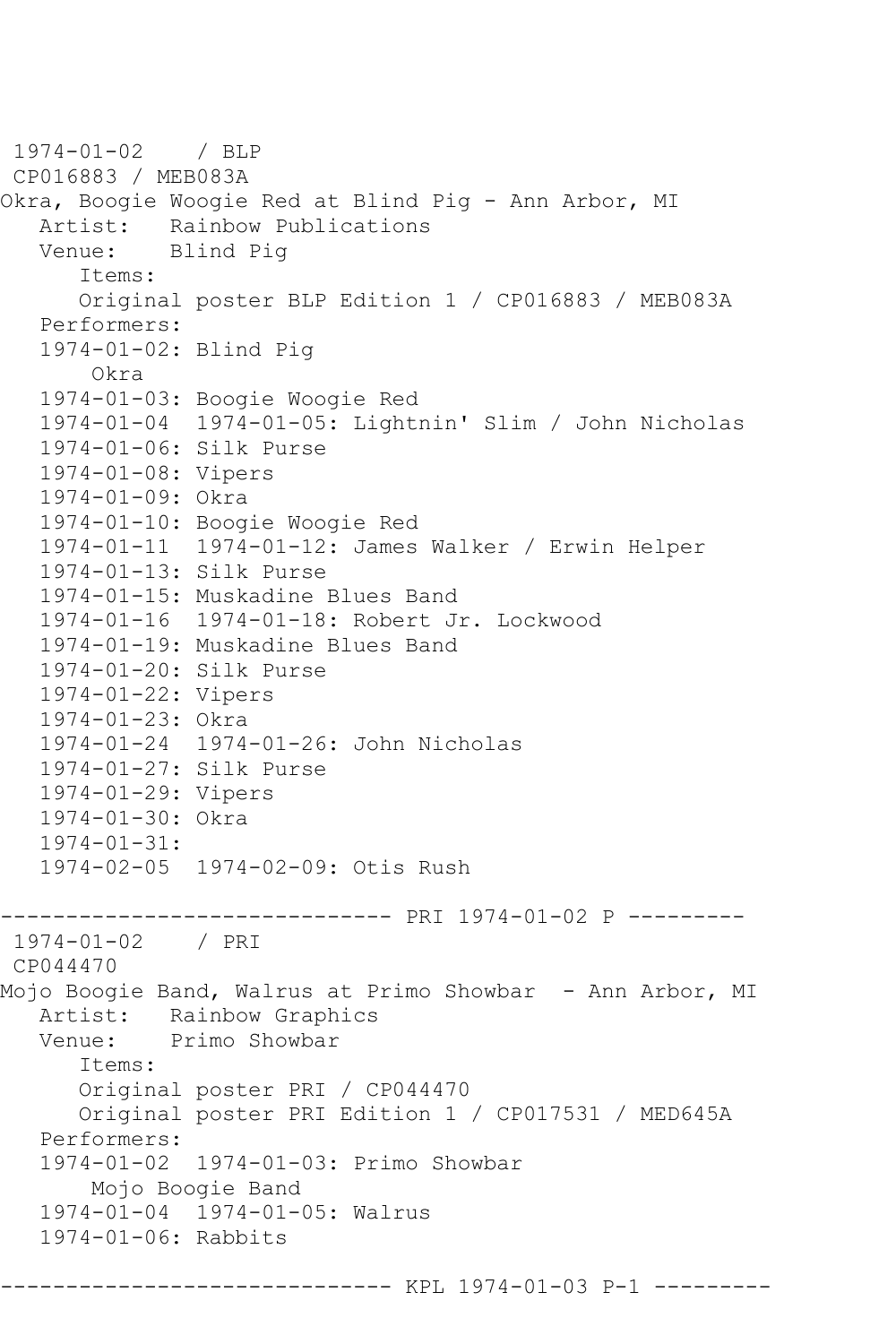```
1974-01-03 / KPL 
CP016999 / MEB131B
Charles Mingus, Doc Watson at King Pleasure - Ann Arbor, MI
  Artist: Amy Horowitz<br>Venue: King Pleasur
            King Pleasure
       Items:
       Original poster KPL Edition 1 / CP016999 / MEB131B
        KPL / CP017000 / MEB132A
   Performers:
    1974-01-03 1974-01-05: King Pleasure
        Charles Mingus
    1974-01-10 1974-01-11: Doc Watson / Dizzy Gillespie
------------------------------ PRI 1974-01-08 P-1 ---------
1974-01-08 / PRI 
CP017533 / MED646A
Rockets, Radio King and his Court of Rhythm at Primo Showbar - Ann
Arbor, MI<br>Artist:
            Rainbow Graphics
   Venue: Primo Showbar
       Items:
       Original poster PRI Edition 1 / CP017533 / MED646A
       Original poster PRI Edition 1 / CP017534 / MED646B
   Performers:
    1974-01-08: Primo Showbar
        Rockets / Radio King and his Court of Rhythm
   1974-01-09 1974-01-10: Leopards
   1974-01-11 1974-01-12: Brooklyn Blues Busters
    1974-01-13: CJQ / Vipers
                  ------------------------------ KPL 1974-01-10 P-1 ---------
1974-01-10 / KPL 
CP017001 / MEB132B
Merle Watson, Dizzy Gillespie at King Pleasure - Ann Arbor, MI
   Artist: Amy Horowitz
   Venue: King Pleasure
       Items:
       Original poster KPL Edition 1 / CP017001 / MEB132B
   Performers:
    1974-01-10 1974-01-12: King Pleasure
        Merle Watson
    1974-01-17 1974-01-19: Dizzy Gillespie
------------------------------ PRI 1974-01-13 P-1 ---------
1974-01-13 / PRI 
CP017799 / MED785A
Sun Benefit, C.J.Q. at Primo Showbar - Ann Arbor, MI
```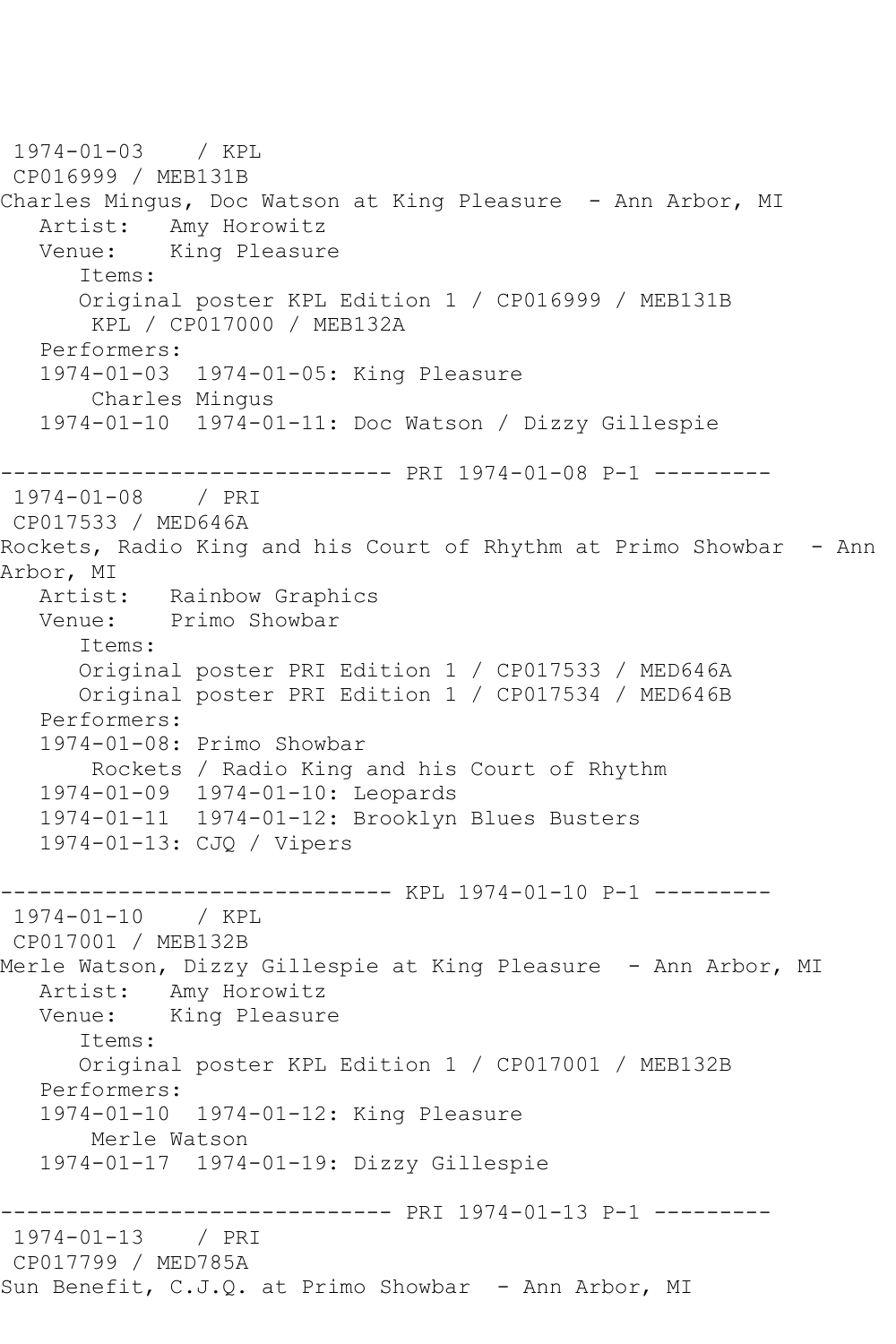Benefit: Ann Arbor Sun Benefit Venue: Primo Showbar Items: Original poster PRI Edition 1 / CP017799 / MED785A PRI / CP017495 / MED627A Performers: 1974-01-13: Primo Showbar Sun Benefit / C.J.Q. / Vipers ------------------------------ CRI 1974-01-20 P-1 --------- 1974-01-20 / CRI CP006170 / CP01419 Seals and Crofts, Brother Boyd Williams at Crisler Arena - Ann Arbor, MI Notes: Gary Grimshaw: I did that. It is all Prestype. Private Notes: Grimshaw Artist: Gary Grimshaw<br>Venue: Crisler Arena Crisler Arena Items: Original poster CRI Edition 1 / CP006170 / CP01419 Price: 200.00 Original poster CRI Edition 1 / CP008986 / CP05758 Description: signed CRI / CP018583 / THJME0081 Performers: 1974-01-20: Crisler Arena Seals and Crofts / Brother Boyd Williams ------------------------------ PRI 1974-01-20 H --------- 1974-01-20 / PRI CP044650 Zoom!, Strange Tongue at Primo Showbar - Ann Arbor, MI Benefit: Ann Arbor People's Ballroom Artist: John Benson Venue: Primo Showbar Promoter: People's Music Committee Items: Handbill PRI / CP044650 Handbill PRI Edition 1 / CP017677 / MED704B PRI / CP017493 / MED626A Performers: 1974-01-20: Primo Showbar Zoom / Strange Tongue ------------------------------ PRI 1974-01-22 P --------- 1974-01-22 / PRI CP044473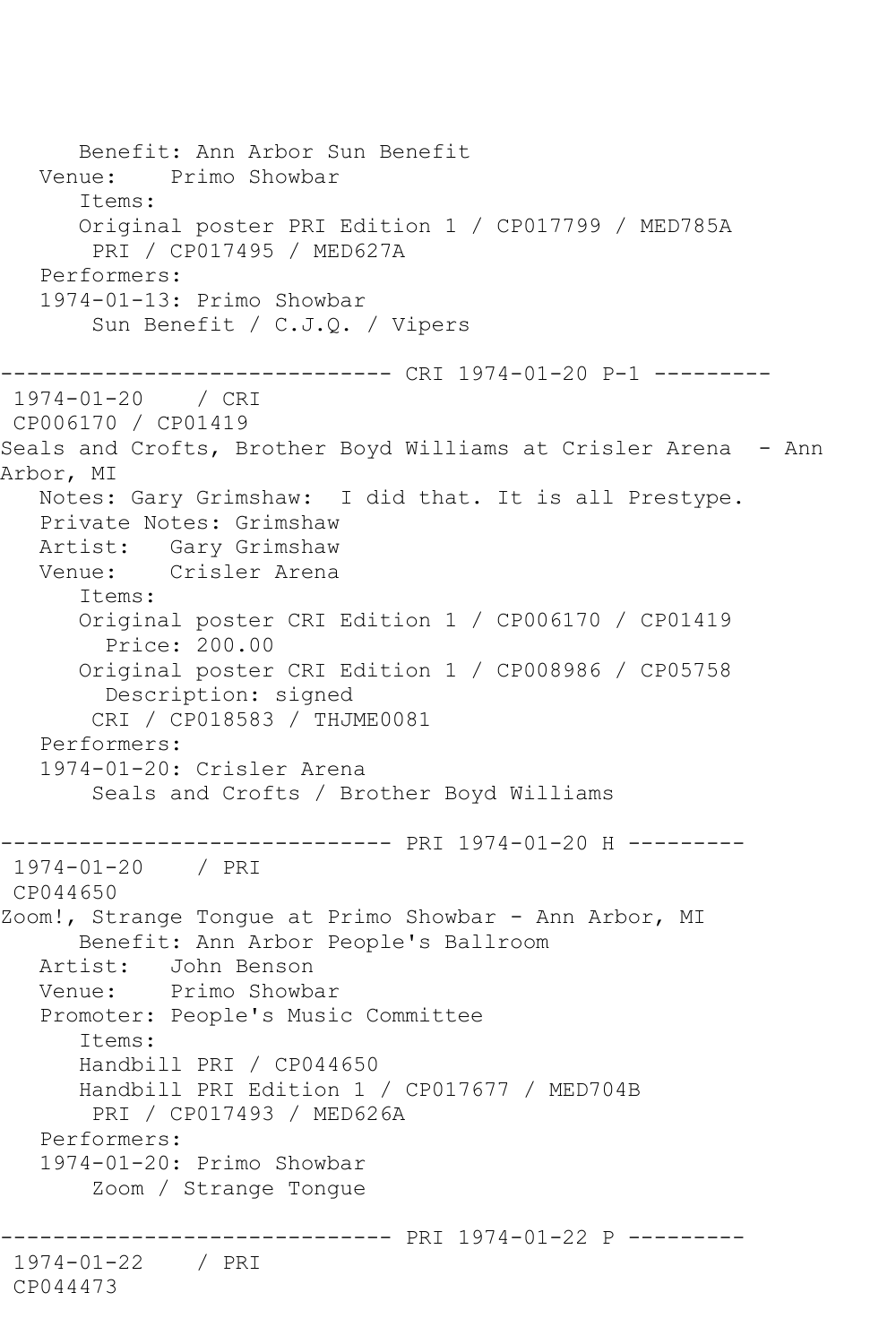Lightnin', Bob Seger at Primo Showbar - Ann Arbor, MI Artist: Rainbow Graphics Venue: Primo Showbar Items: Original poster PRI / CP044473 Original poster PRI Edition 1 / CP017529 / MED644A Performers: 1974-01-22: Primo Showbar Lightnin' 1974-01-23 1974-01-24: Bob Seger 1974-01-25: Rabbits 1974-01-26: Frut 1974-01-27: Luther Allison ------------------------------ KPL 1974-01-24 P-1 --------- 1974-01-24 / KPL CP017002 / MEB133A Grover Washington Jr., Freddie Hubbard at King Pleasure - Ann Arbor, MI Artist: Amy Horowitz Venue: King Pleasure Items: Original poster KPL Edition 1 / CP017002 / MEB133A Performers: 1974-01-24 1974-01-26: King Pleasure Grover Washington Jr. 1974-01-29 1974-02-01: Freddie Hubbard ------------------------------ PRI 1974-01-29 P --------- 1974-01-29 / PRI CP044474 Lightnin', Radio King and his Court of Rhythm at Primo Showbar - Ann Arbor, MI Artist: Rainbow Graphics Venue: Primo Showbar Items: Original poster PRI / CP044474 Original poster PRI Edition 1 / CP017518 / MED638B Performers: 1974-01-29: Primo Showbar Lightnin' / Radio King and his Court of Rhythm 1974-01-30 1974-01-31: Possum Kreak 1974-02-01 1974-02-02: Zoom ------------------------------ KPL 1974-01-29 P-1 --------- 1974-01-29 / KPL CP017003 / MEB133B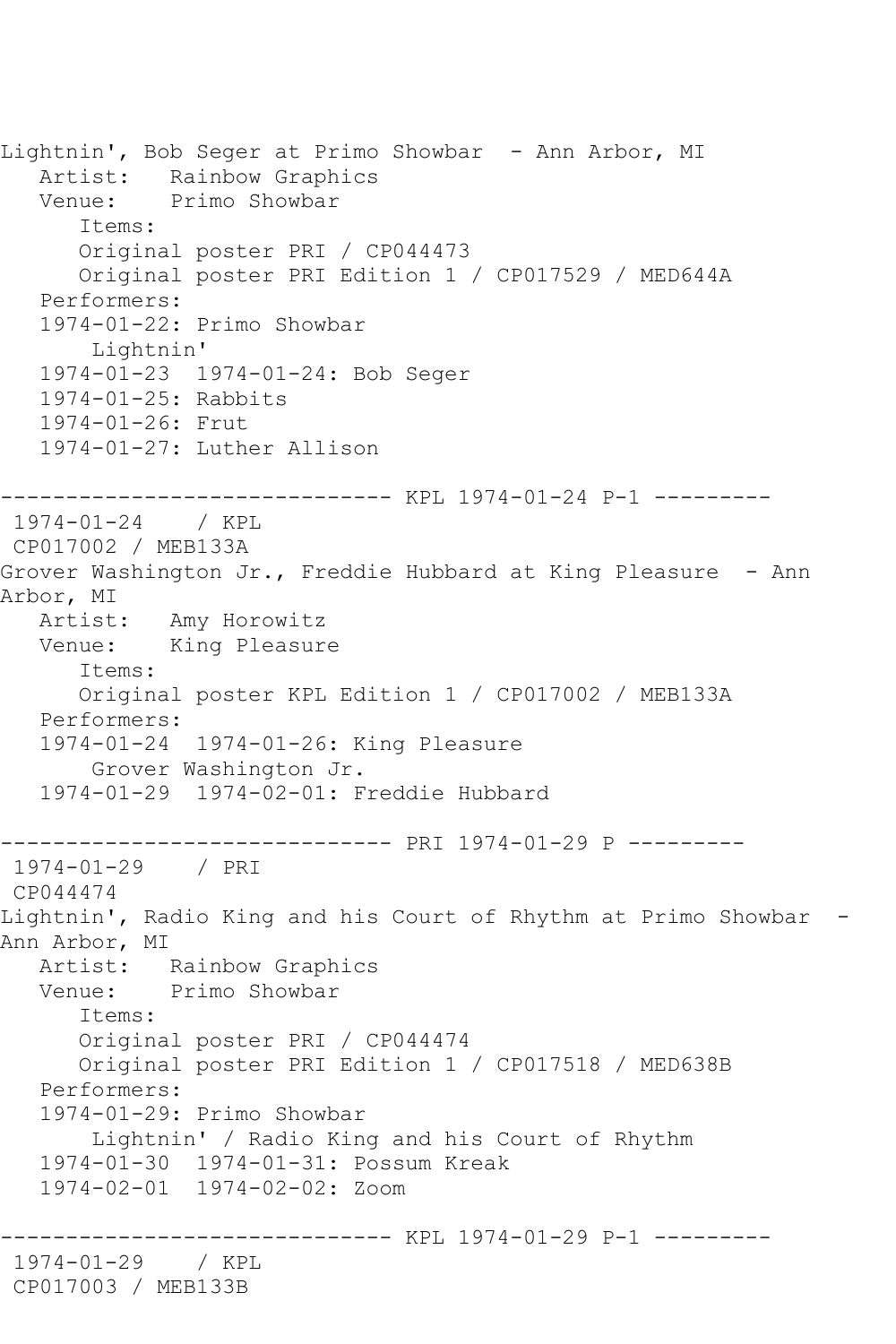Freddie Hubbard at King Pleasure - Ann Arbor, MI Notes: Gary Grimshaw: I did not do that. Artist: Rainbow Graphics Venue: King Pleasure Items: Original poster KPL Edition 1 / CP017003 / MEB133B Performers: 1974-01-29 1974-02-01: King Pleasure Freddie Hubbard ------------------------------ POW 1974-01-30 P-1 --------- 1974-01-30 / POW CP006252 / CP01502 Duke Ellington at Power Center - Ann Arbor, MI Notes: Gary Grimshaw: This is very late in Duke's career, probably one of the last shows he did. It was a great show. No card or flyer. Private Notes: Grimshaw Artist: Gary Grimshaw<br>Venue: Powers Center Powers Center Items: Original poster POW Edition 1 / CP006252 / CP01502 Price: 500.00 Performers: 1974-01-30: Powers Center Duke Ellington ------------------------------ BLP 1974-02-01 P-1 --------- 1974-02-01 / BLP CP016882 / MEB082B Vipers, Classical Music at Blind Pig - Ann Arbor, MI Notes: Gary Grimshaw: Nothing to do with this. Artist: Rainbow Publications<br>Venue: Blind Pig Blind Pig Items: Original poster BLP Edition 1 / CP016882 / MEB082B Performers: 1974-02-01 1974-02-02: Blind Pig Vipers / Vipers 1974-02-03: Classical Music 1974-02-05: Vipers 1974-02-06: Okra 1974-02-07 1974-02-09: Boogie Woogie Red 1974-02-10: Classical Music 1974-02-12: Vipers 1974-02-13: Okra 1974-02-14 1974-02-16: Otis Rush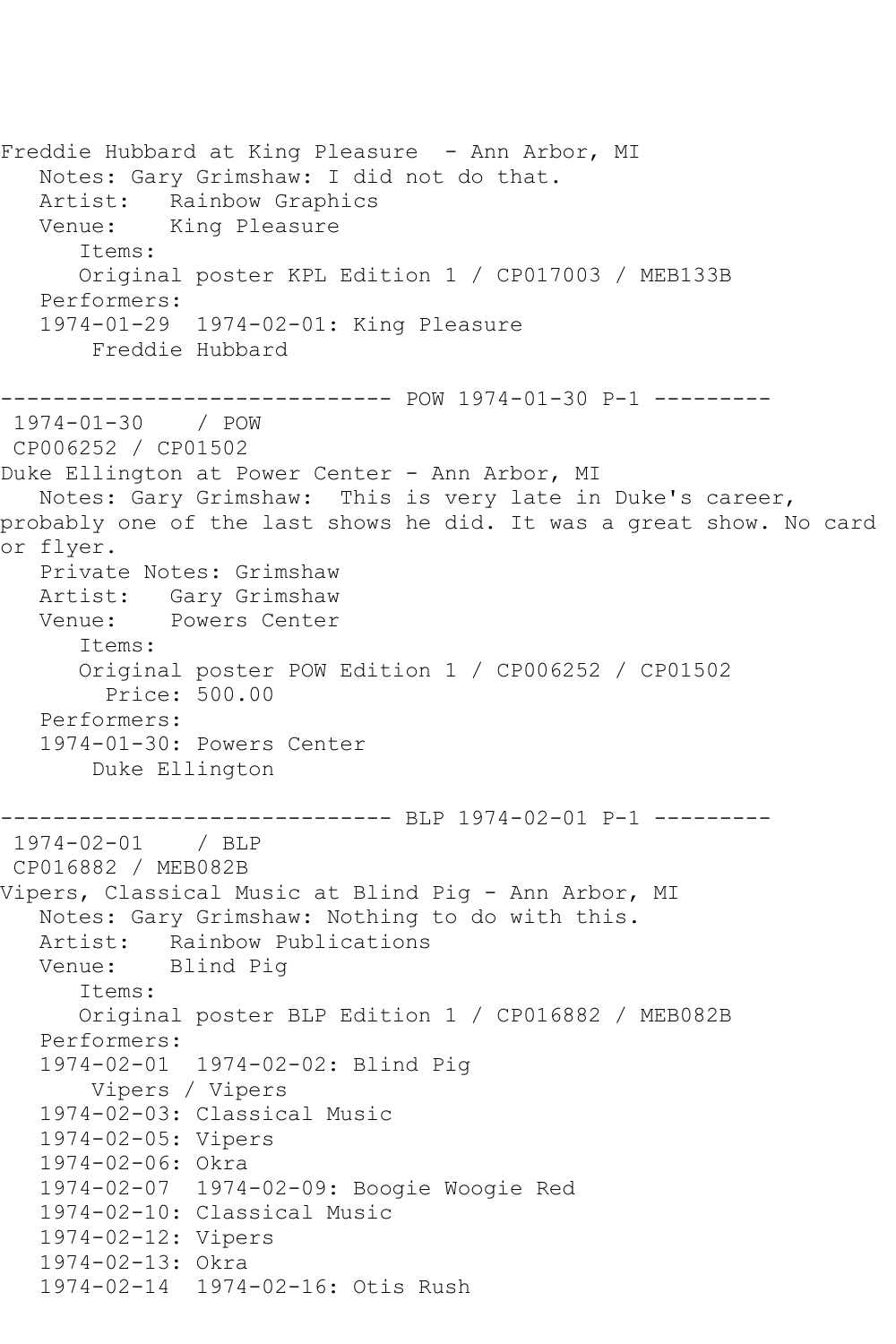1974-02-17: Classical Music 1974-02-19: Vipers 1974-02-20: Okra 1974-02-21 1974-02-23: Rabbits 1974-02-24: Classical Music 1974-02-26: Vipers 1974-02-27: Okra ------------------------------ PRI 1974-02-03 P --------- 1974-02-03 / PRI CP044468 Rabbits, Soujourner at Primo Showbar - Ann Arbor, MI Benefit: Benefit for People's Co-op Artist: Rainbow Graphics Venue: Primo Showbar Items: Original poster PRI / CP044468 Original poster PRI Edition 1 / CP017520 / MED639B Performers: 1974-02-03: Primo Showbar Rabbits / Soujourner / Wolf's Cat House Band ------------------------------ SCEN 1974-02-03 P-1 --------- 1974-02-03 / SCEN CP017646 / MED691A Cricket Smith at Scene - Ann Arbor, MI Artist: John Benson Venue: Scene Items: Original poster SCEN Edition 1 / CP017646 / MED691A Performers: 1974-02-03: Scene Cricket Smith ------------------------------ KPL 1974-02-03 P-1 --------- 1974-02-03 / KPL CP017004 / MEB134 Jerry Jeff Walker at King Pleasure - Ann Arbor, MI Notes: Gary Grimshaw: I did not do that. Artist: Rainbow Graphics Venue: King Pleasure Items: Original poster KPL Edition 1 / CP017004 / MEB134 Performers: 1974-02-03: King Pleasure Jerry Jeff Walker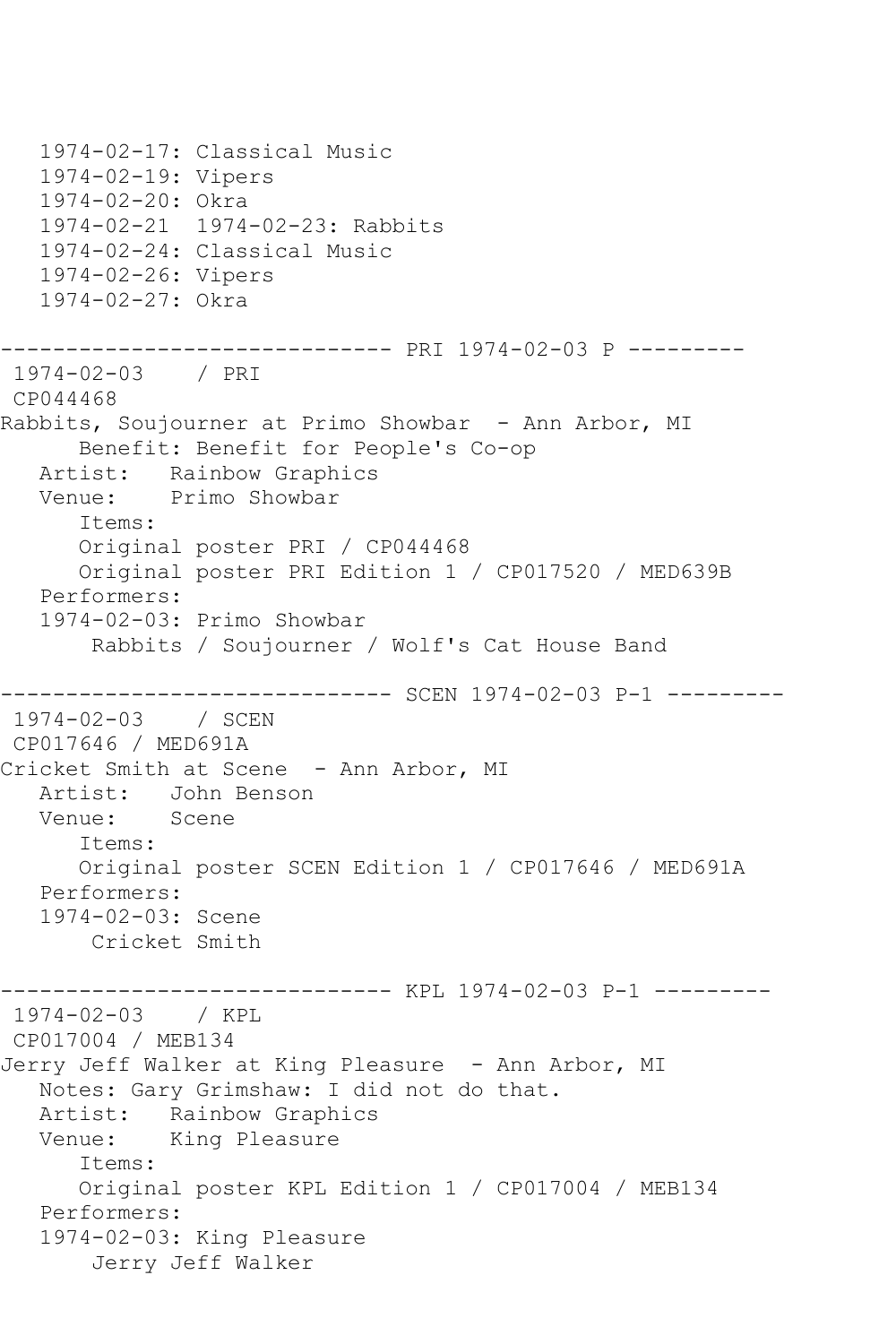------------------------------ PRI 1974-02-05 P-1 --------- 1974-02-05 / PRI CP017519 / MED639A Brayan Lee Blues Band, Mojo Boogie Band at Primo Showbar - Ann Arbor, MI<br>Artist: Artist: Rainbow Graphics<br>Venue: Primo Showbar Primo Showbar Items: Original poster PRI Edition 1 / CP017519 / MED639A Performers: 1974-02-05: Primo Showbar Brayan Lee Blues Band 1974-02-06 1974-02-07: Mojo Boogie Band 1974-02-08 1974-02-09: Kramer's Kreemers 1974-02-10: Radio King and his Court of Rhythm ------------------------------ SCEN 1974-02-10 P-1 --------- 1974-02-10 / SCEN CP017647 / MED691B Rock and Roll at the Scene, Ann Arbor Notes: NONE Artist: John Benson Venue: Scene, Ann Arbor Items: Original poster SCEN Edition 1 / CP017647 / MED691B Performers: 1974-02-10: Scene, Ann Arbor ------------------------------ PRI 1974-02-12 P --------- 1974-02-12 / PRI CP044477 Azmolee Jam Band, Okara at Primo Showbar - Ann Arbor, MI Artist: Rainbow Graphics Venue: Primo Showbar Items: Original poster PRI / CP044477 Original poster PRI Edition 1 / CP017522 / MED640B Performers: 1974-02-12: Primo Showbar Azmolee Jam Band / Okara / Radio King and his Court of Rhythm 1974-02-13 1974-02-14: Brooklyn Blues Busters 1974-02-15 1974-02-16: Walrus 1974-02-17: Soulful Soulmates ------------------------------ 1974-02-12 P --------- 1974-02-12 /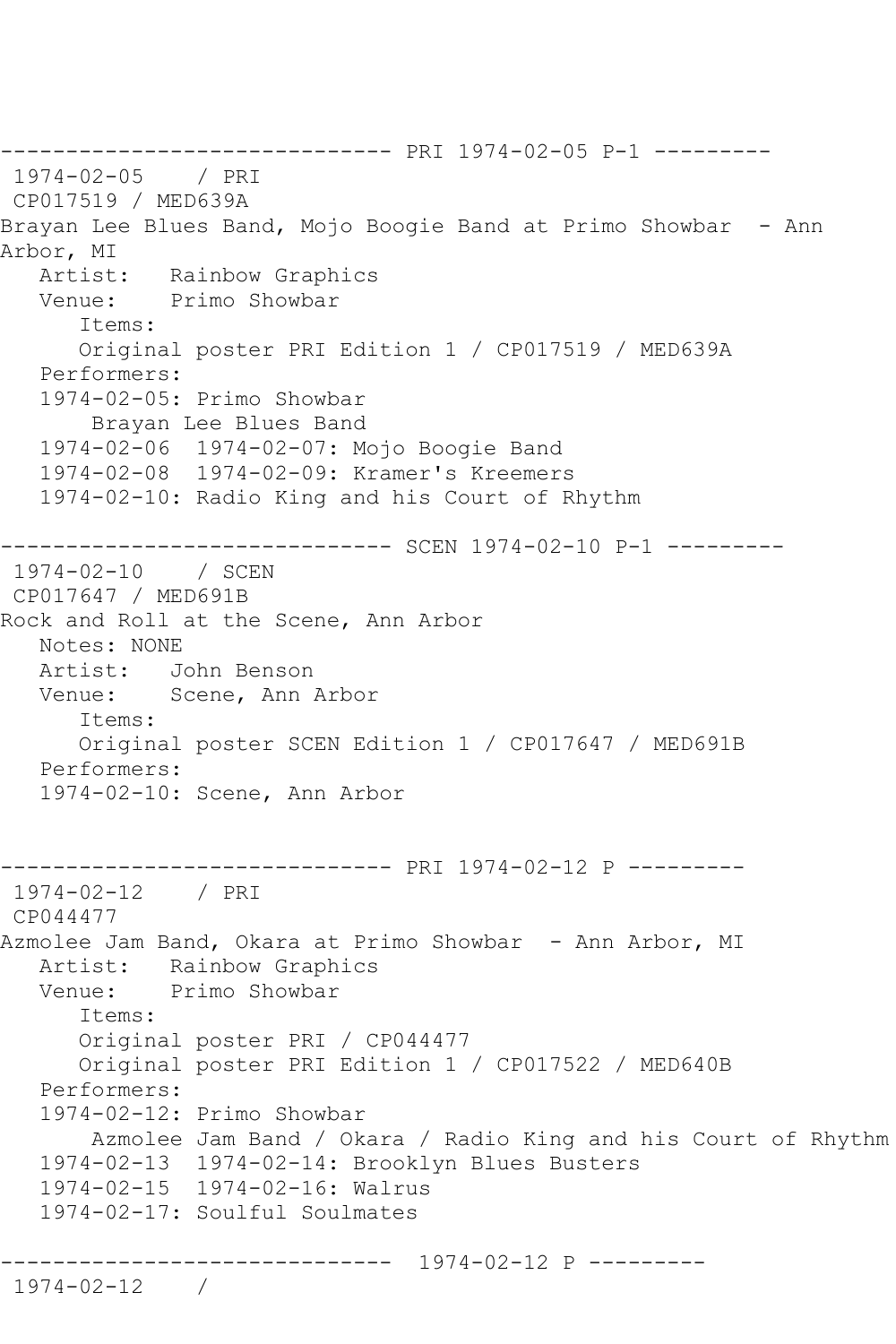CP044947 Chogyam Trungpa at Rackham Hall in Ann Arbor Artist: Michael Erlewine Items: Original poster / CP044947 Performers: 1974-02-12: Chogyam Trungpa ------------------------------ BLP 1974-02-14 P-1 --------- 1974-02-14 / BLP CP016874 / MEB078B Otis Rush at Blind Pig - Ann Arbor, MI Artist: Rainbow Press Venue: Blind Pig Items: Original poster BLP Edition 1 / CP016874 / MEB078B Performers: 1974-02-14 1974-02-16: Blind Pig Otis Rush ------------------------------ PRI 1974-02-17 P-1 --------- 1974-02-17 / PRI CP017521 / MED640A Soulful Soulmates at Primo Showbar - Ann Arbor, MI Artist: Rainbow Graphics<br>Venue: Primo Showbar Primo Showbar Items: Original poster PRI Edition 1 / CP017521 / MED640A Performers: 1974-02-17: Primo Showbar Soulful Soulmates ----------------------------- HIL 1974-02-23 P-1 ----------1974-02-23 / HIL CP006253 / CP01503 Gato Barbieri, Esther Phillips at Hill Auditorium - Ann Arbor, MI Notes: MEB072c Private Notes: Grimshaw Artist: Gary Grimshaw Venue: Hill Auditorium Items: Original poster HIL Edition 1 / CP006253 / CP01503 Price: 150.00 Performers: 1974-02-23: Hill Auditorium Gato Barbieri / Esther Phillips / Keith Jarrett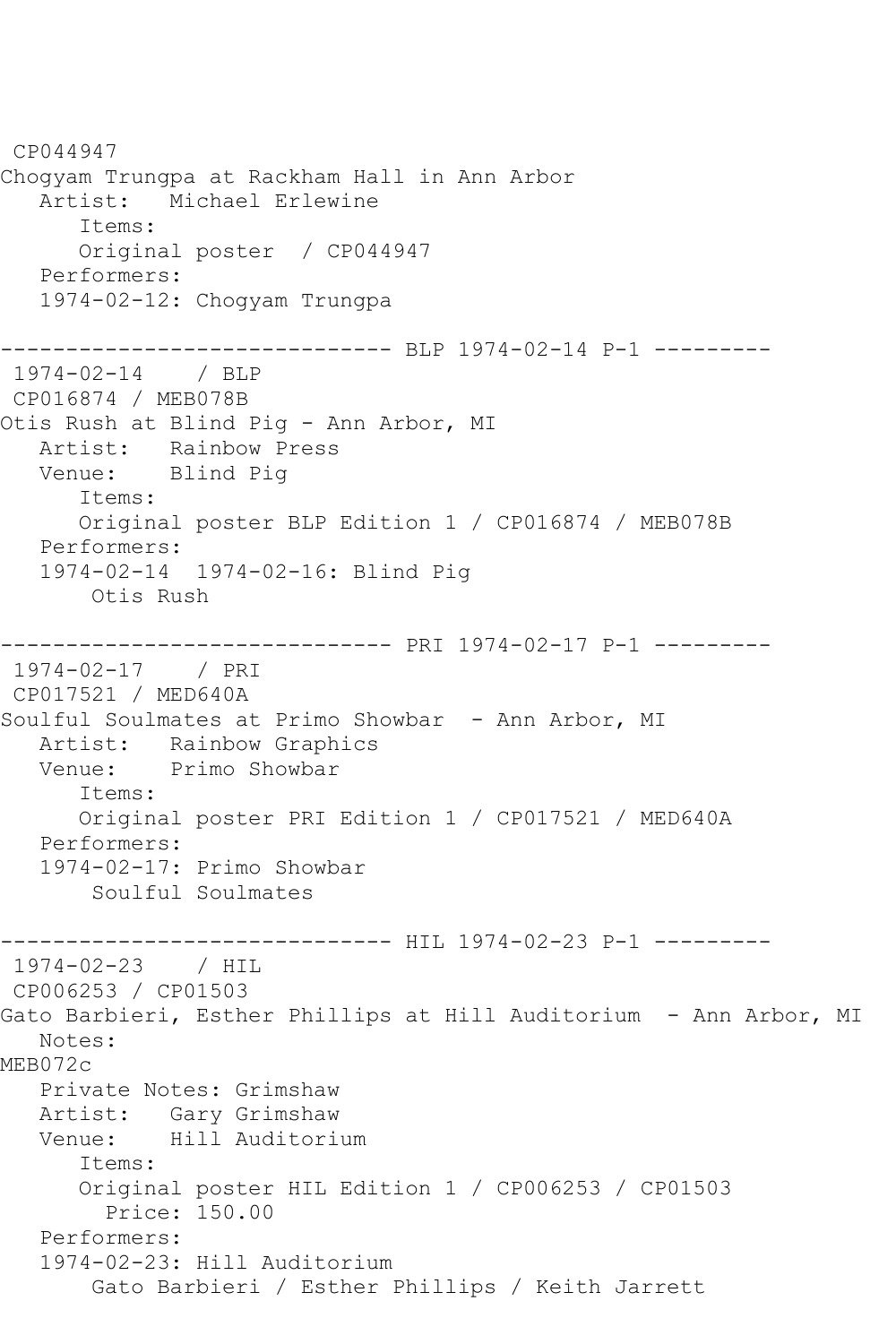------------------------------ PRI 1974-02-24 H --------- 1974-02-24 / PRI CP044581 Third Stone From the Sun at Primo Showbar - Ann Arbor, MI Artist: Rainbow Graphics<br>Venue: Primo Showbar Primo Showbar Items: Original poster PRI Edition 1 / CP017523 / MED641A Handbill PRI / CP044581 Performers: 1974-02-24: Primo Showbar 3rd Stone from the Sun ------------------------------ PRI 1974-02-26 P-1 --------- 1974-02-26 / PRI CP017524 / MED641B Sojourner Wolf, Tunnel Rat at Primo Showbar - Ann Arbor, MI Benefit: New World Film Co-op Artist: Rainbow Graphics Venue: Primo Showbar Items: Original poster PRI Edition 1 / CP017524 / MED641B Performers: 1974-02-26: Primo Showbar Sojourner Wolf / Tunnel Rat 1974-02-27 1974-02-28: Lightnin' 1974-02-29 1974-03-01: Rockets / Sojourner Wolf ------------------------------- BLP 1974-03-01 P-1 ---------<br>1974-03-01 / BLP  $1974 - 03 - 01$ CP016881 / MEB082A Brooklyn Blues Busters, Classical Music at Blind Pig - Ann Arbor, MI Notes: Gary Grimshaw: Nothing to do with this. Artist: Rainbow Publications Venue: Blind Pig Items: Original poster BLP Edition 1 / CP016881 / MEB082A Performers: 1974-03-01 1974-03-02: Blind Pig Brooklyn Blues Busters 1974-03-03: Classical Music 1974-03-05 1974-03-06: Okra 1974-03-07: Vipers 1974-03-08 1974-03-09: Mogo Boogie Band 1974-03-10: Classical Music 1974-03-12 1974-03-13: Okra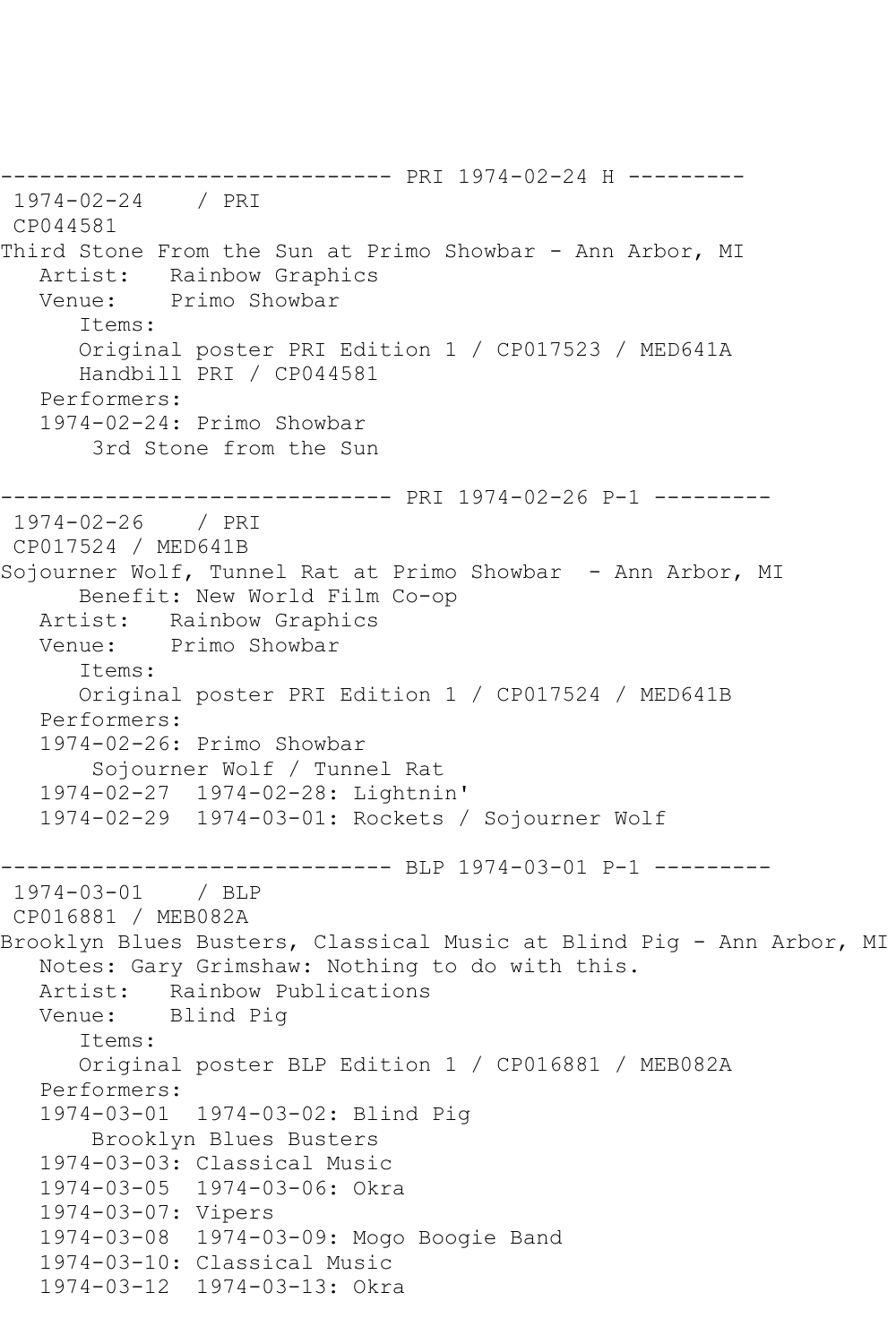1974-03-14 1974-03-16: Koko Taylor 1974-03-17: Classical Music 1974-03-19 1974-03-20: Okra 1974-03-21 1974-03-23: Boogie Woogie Red / John Nicholas 1974-03-24: Jack Dewey 1974-03-26 1974-03-27: Okra 1974-03-28: Vipers 1974-03-29 1974-03-30: Muskadine Blues Band 1974-03-31: Classical Music ------------------------------ PRI 1974-03-03 P --------- 1974-03-03 / PRI CP044478 John Nicholas, S.P. Leary at Primo Showbar - Ann Arbor, MI Benefit: Woman's Crisis Center Artist: Rainbow Graphics Venue: Primo Showbar Items: Original poster PRI / CP044478 Original poster PRI Edition 1 / CP017525 / MED642A Performers: 1974-03-03: Primo Showbar John Nicholas / S.P. Leary / Radio King and his Court of Rhythm 1974-03-05: Cruiser 1974-03-06 1974-03-07: Jr. Walker and the All Stars 1974-03-08 1974-03-09: ------------------------------ PRI 1974-03-05 P-1 --------- 1974-03-05 / PRI CP017526 / MED642B Cruiser at Primo Showbar - Ann Arbor, MI Event: Benefit for the Women's Crisis Center Artist: Rainbow Graphics Venue: Primo Showbar Items: Original poster PRI Edition 1 / CP017526 / MED642B Performers: 1974-03-05: Primo Showbar Cruiser ------------------------------ PRI 1974-03-10 P-1 --------- 1974-03-10 / PRI CP017527 / MED643A Walrus, Radio King and his Court of Rhythm at Primo Showbar - Ann Arbor, MI Artist: Rainbow Graphics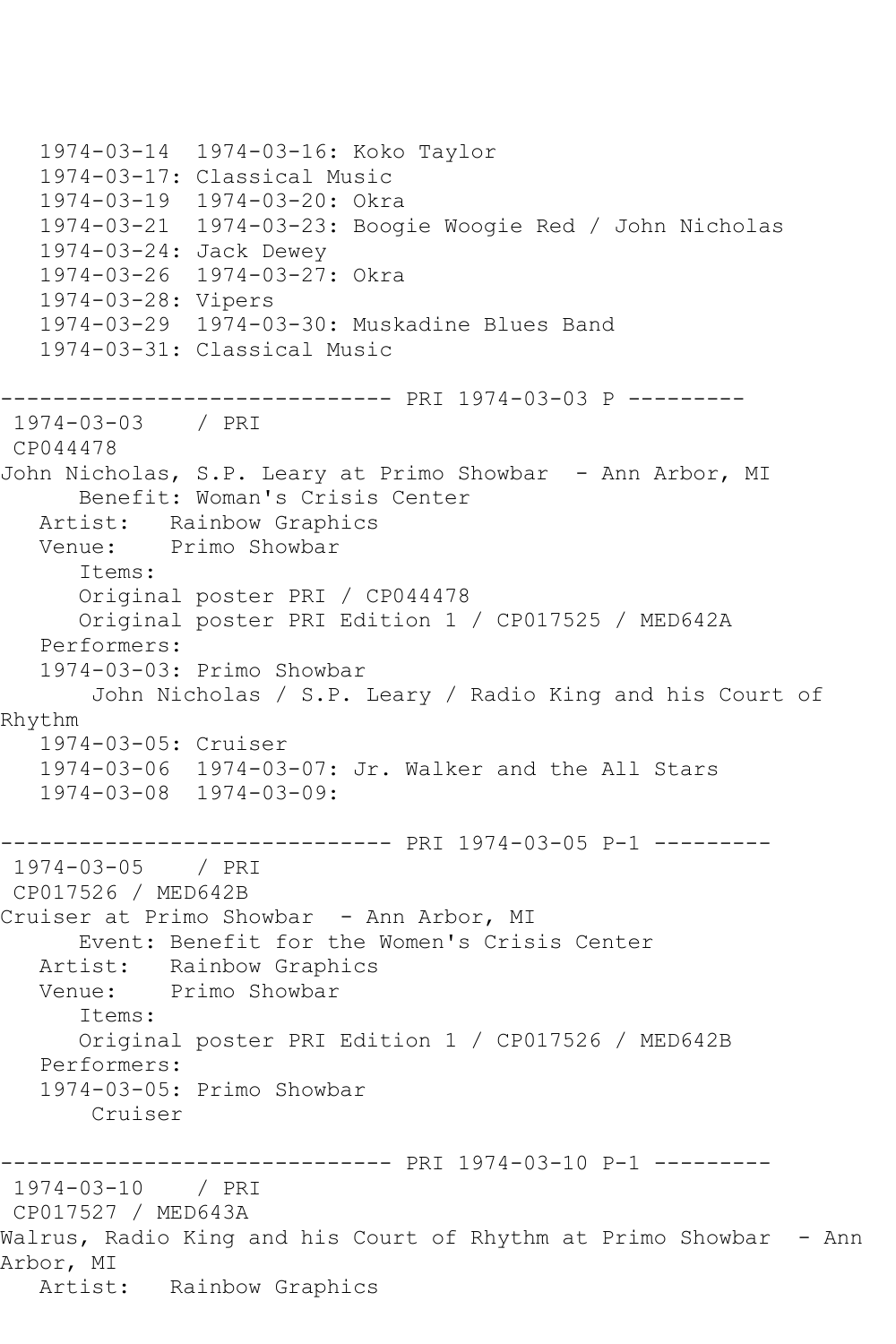Venue: Primo Showbar Items: Original poster PRI Edition 1 / CP017527 / MED643A Performers: 1974-03-10: Primo Showbar Walrus / Radio King and his Court of Rhythm 1974-03-12: Rockets 1974-03-13 1974-03-14: Rabbits 1974-03-15 1974-03-16: Brooklyn Blues Busters ------------------------------ PRI 1974-03-13 P-1 --------- 1974-03-13 / PRI CP017560 / MED654B Rabbits at Primo Showbar - Ann Arbor, MI Venue: Primo Showbar Items: Original poster PRI Edition 1 / CP017560 / MED654B Performers: 1974-03-13 1974-03-14: Primo Showbar Rabbits ------------------------------ PRI 1974-03-17 P-1 --------- 1974-03-17 / PRI CP017528 / MED643B Soul Mates, Walrus at Primo Showbar - Ann Arbor, MI Benefit: Children's Community Center Artist: Rainbow Graphics Venue: Primo Showbar Items: Original poster PRI Edition 1 / CP017528 / MED643B Performers: 1974-03-17: Primo Showbar Soul Mates / Walrus ---------- CRH 1974-03-17 P-1 ---------1974-03-17 / CRH CP017573 / MED660B Koko Taylor, Vipers at Carpenter Hall - Ann Arbor, MI Artist: Rainbow Graphics<br>Venue: Carpenter Hall Carpenter Hall Items: Original poster CRH Edition 1 / CP017573 / MED660B Performers: 1974-03-17: Carpenter Hall Koko Taylor / Vipers / Radio King and his Court of Rhythm / Uprising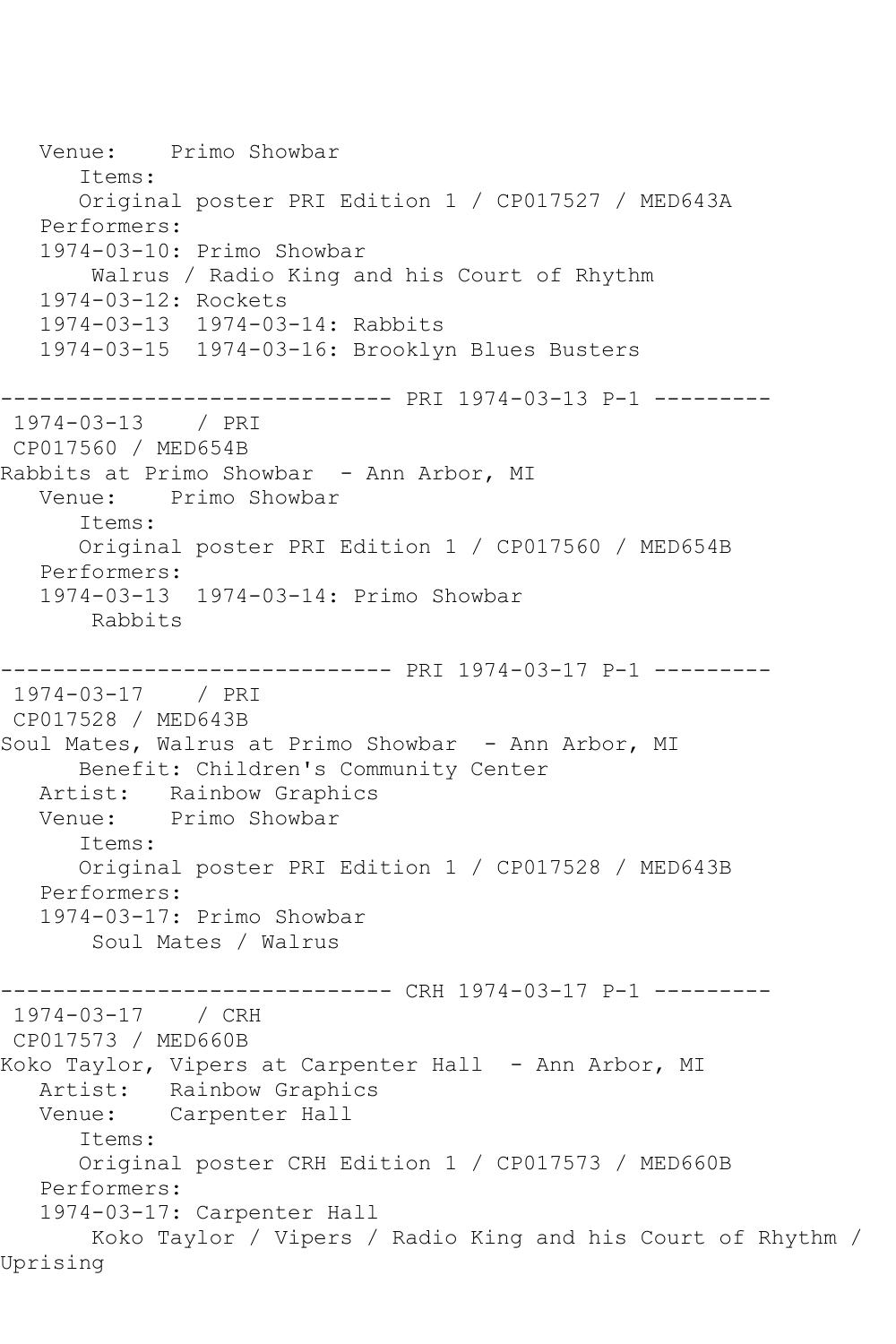------------------------------ PRI 1974-03-17 P-1 --------- 1974-03-17 / PRI CP017532 / MED645B Walrus, Soulful Soulmates at Primo Showbar - Ann Arbor, MI Artist: Rainbow Graphics Venue: Primo Showbar Items: Original poster PRI Edition 1 / CP017532 / MED645B Performers: 1974-03-17: Primo Showbar Walrus / Soulful Soulmates 1974-03-19: One String Sam 1974-03-22 1974-03-23: Rockets 1974-03-18: Radio King and his Court of Rhythm 1974-03-20 1974-03-21: Mojo Boogie Band ------------------------------ PRI 1974-03-29 P-1 --------- 1974-03-29 / PRI CP017563 / MED656A Rabbits at Primo Showbar - Ann Arbor, MI Artist: Rainbow Graphics Venue: Primo Showbar Items: Original poster PRI Edition 1 / CP017563 / MED656A Performers: 1974-03-29 1974-03-30: Primo Showbar Rabbits ------------------------------ BLP 1974-04-03 P-1 --------- 1974-04-03 / BLP CP016879 / MEB081A Vipers, Okra at Blind Pig - Ann Arbor, MI Notes: Gary Grimshaw: Nothing to do with this. Artist: Rainbow Publications Venue: Blind Pig Items: Original poster BLP Edition 1 / CP016879 / MEB081A Performers: 1974-04-03: Blind Pig Vipers 1974-04-04: Okra 1974-04-05 1974-04-06: Simon Crumb String Band 1974-04-07: Classical Music 1974-04-08: Boogie Woogie Red 1974-04-09: Ned 1974-04-10: Ned 1974-04-11 1974-04-13: Johnny Shines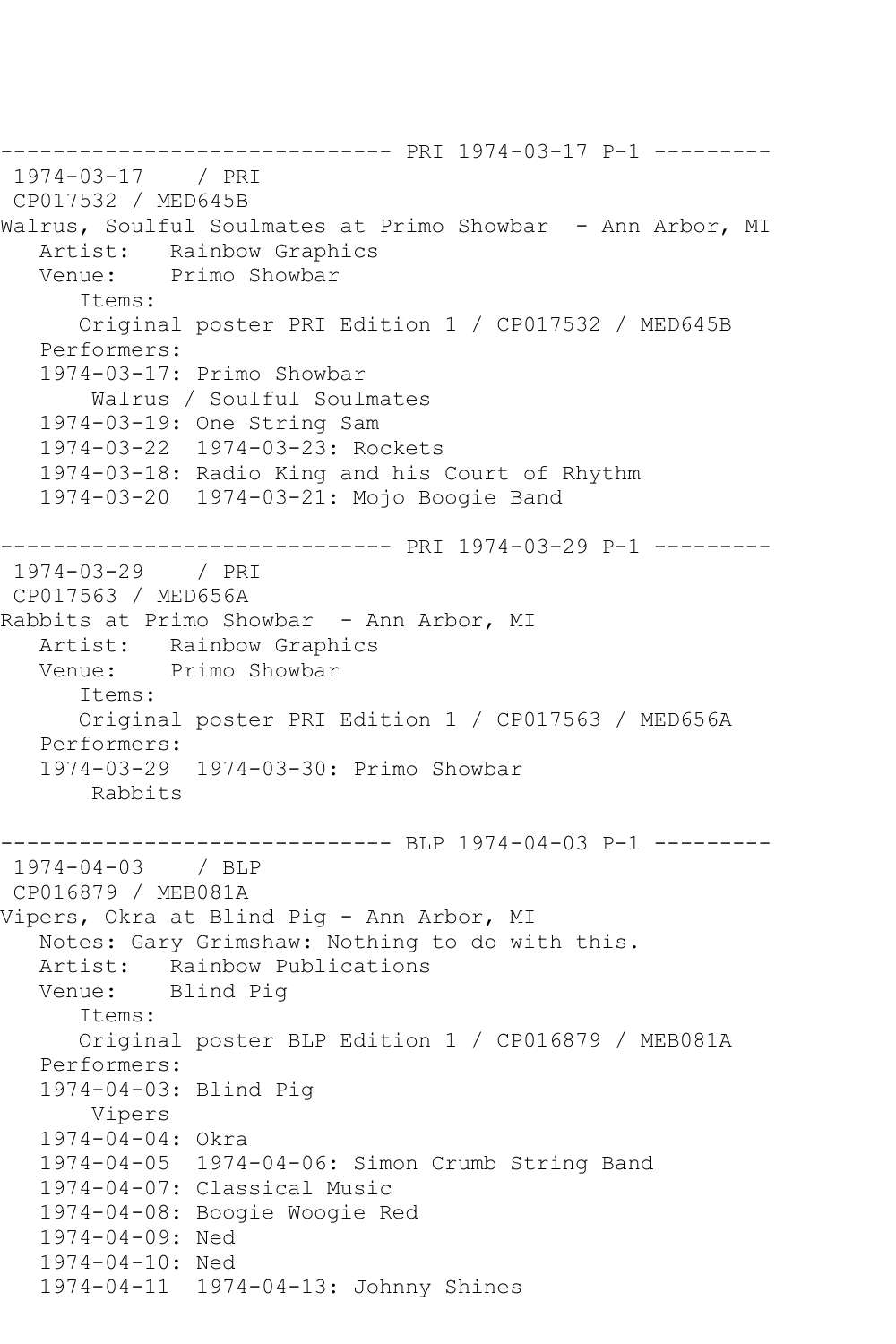```
 1974-04-14: Classical Music
   1974-04-16 1974-04-17: Vipers
   1974-04-18: Okra
   1974-04-19 1974-04-20: Johnny and G's Blues Revue
   1974-04-21: Classical Music
   1974-04-23: Vipers
   1974-04-24: Okra
   1974-04-25 1974-04-27: Jimmy Dawkins
   1974-04-28: Classical Music
   1974-04-30: Vipers
------------------------------ CRH 1974-04-06 P-1 ---------
1974-04-06 / CRH 
CP017619 / MED682A
Rockets, Vipers at Carpenter Hall - Ann Arbor, MI
   Artist: Rainbow Graphics
   Venue: Carpenter Hall
      Items:
      Original poster CRH Edition 1 / CP017619 / MED682A
   Performers:
   1974-04-06: Carpenter Hall
       Rockets / Vipers
------------------------------ CRI 1974-04-10 P-1 ---------
1974-04-10 / CRI 
CP001182 / 1193
J. GEILS BAND, Nils Lofgren at Crisler Arena - Ann Arbor, MI
   Artist: John Benson
   Venue: Crisler Arena
   Promoter: UAC/Daystar
      Items:
      Original poster CRI Edition 1 / CP001182 / 1193 (14 x 18-3/4)
   Performers:
   1974-04-10: Crisler Arena
       J. Geils Band / Nils Lofgren
------------------------------ CRI 1974-04-18 P-1 ---------
1974-04-18 / CRI 
CP006182 / CP01431
Gladys Knight and the Pips, Persuasions at Crisler Arena - Ann 
Arbor, MI
   Notes: Gary Grimshaw: No. I didn't do that. Rainbow Graphics was 
sort of a generic thing and like I said, it looks like it happened 
after I moved back to Detroit. Rainbow Graphics is an offshoot of 
Rainbow Productions, which is basically John Sinclair and Peter 
Andrews.
```
Private Notes: Grimshaw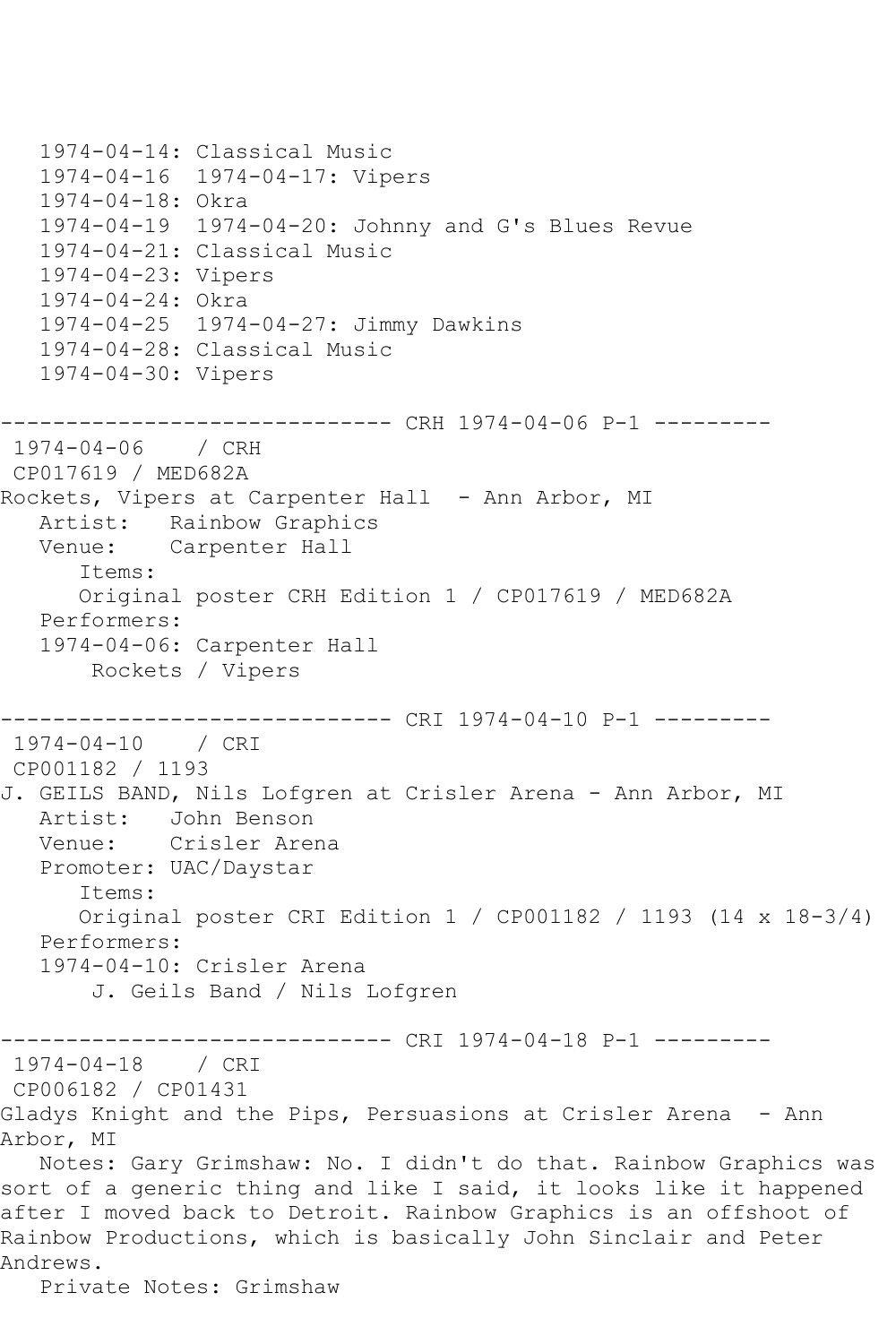Venue: Crisler Arena Items: Original poster CRI Edition 1 / CP006182 / CP01431 Original poster CRI Edition 1 / CP017692 / MED709B CRI / CP017274 / MEB405 CRI / CP018679 / THJME0181 Performers: 1974-04-18: Crisler Arena Gladys Knight and the Pips / Persuasions / Soulful Soulmates ------------------------------ 1974-04-26 P-1 --------- 1974-04-26 / CP017561 / MED655A Rabbits at Golfside Lake Apts. - Ann Arbor, MI Venue: Golfside Lake Apts. Items: Original poster Edition 1 / CP017561 / MED655A Performers: 1974-04-26: Golfside Lake Apts. Rabbits ---------- CRH 1974-04-26 P-1 ---------1974-04-26 / CRH CP017620 / MED682B Rockets at Carpenter Hall - Ann Arbor, MI Artist: Rainbow Graphics Venue: Carpenter Hall Promoter: Zenta Church of Ann Arbor Items: Original poster CRH Edition 1 / CP017620 / MED682B Performers: 1974-04-26: Carpenter Hall Rockets ---------- BLP 1974-04-26 P-1 ---------1974-04-26 / BLP CP016873 / MEB078A Jimmy Dawkins at Blind Pig - Ann Arbor, MI Notes: Gary Grimshaw: I did not do the layout on that. Artist: Rainbow Press Venue: Blind Pig Items: Original poster BLP Edition 1 / CP016873 / MEB078A Performers: 1974-04-26 1974-04-27: Blind Pig Jimmy Dawkins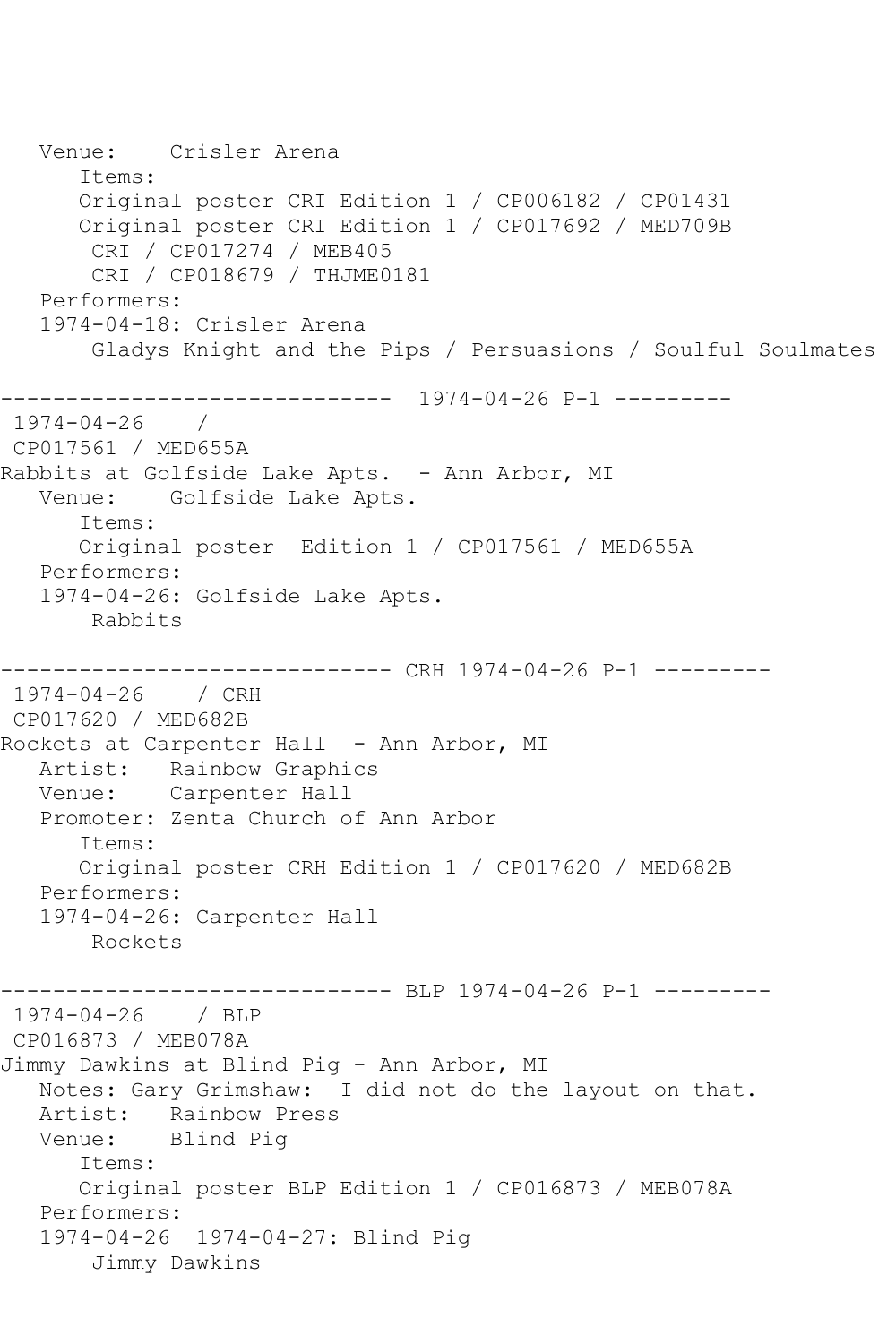------------------------------ BLP 1974-05-01 P-1 --------- 1974-05-01 / BLP CP016880 / MEB081B Muskadine Blues Band, Okra at Blind Pig, Ann Arbor - Ann Arbor, MI Notes: Gary Grimshaw: All Chris Frayne (Ozone). Artist: Ozone (Chris Frayne) Venue: Blind Pig Items: Original poster BLP Edition 1 / CP016880 / MEB081B Performers: Muskadine Blues Band 1974-05-01 1974-05-02: Blind Pig Okra 1974-05-03 1974-05-04: Infinite Sound 1974-05-05: Silk Purse 1974-05-08: Okra 1974-05-09: John Nicholas 1974-05-10 1974-05-11: Johnny Littlejohn / Vipers 1974-05-12: Silk Purse 1974-05-14: Friends Road Show 1974-05-15: Okra 1974-05-16: John Nicholas 1974-05-17 1974-05-18: Baseball Bill 1974-05-19: Silk Purse 1974-05-21: Friends Road Show 1974-05-22: Okra 1974-05-23: Peter Bowen 1974-05-24 1974-05-25: Vipers 1974-05-26: Silk Purse 1974-05-28: Friends Road Show 1974-05-29: Okra 1974-05-30: John Nicholas 1974-05-31: John Nicholas ------------------------------ CARH 1974-05-12 P-1 --------- 1974-05-12 / CARH CP017629 / MED684A Rockets, Rabbits at Labor Temple (Carpenter Hall) - Ann Arbor, MI Artist: Rainbow Graphics Venue: Labor Temple (Carpenter Hall) Promoter: Toke Time Items: Original poster CARH Edition 1 / CP017629 / MED684A CARH / CP017639 / MED687B CARH / CP017658 / MED697B CARH / CP017659 / MED698A Performers: 1974-05-12: Labor Temple (Carpenter Hall)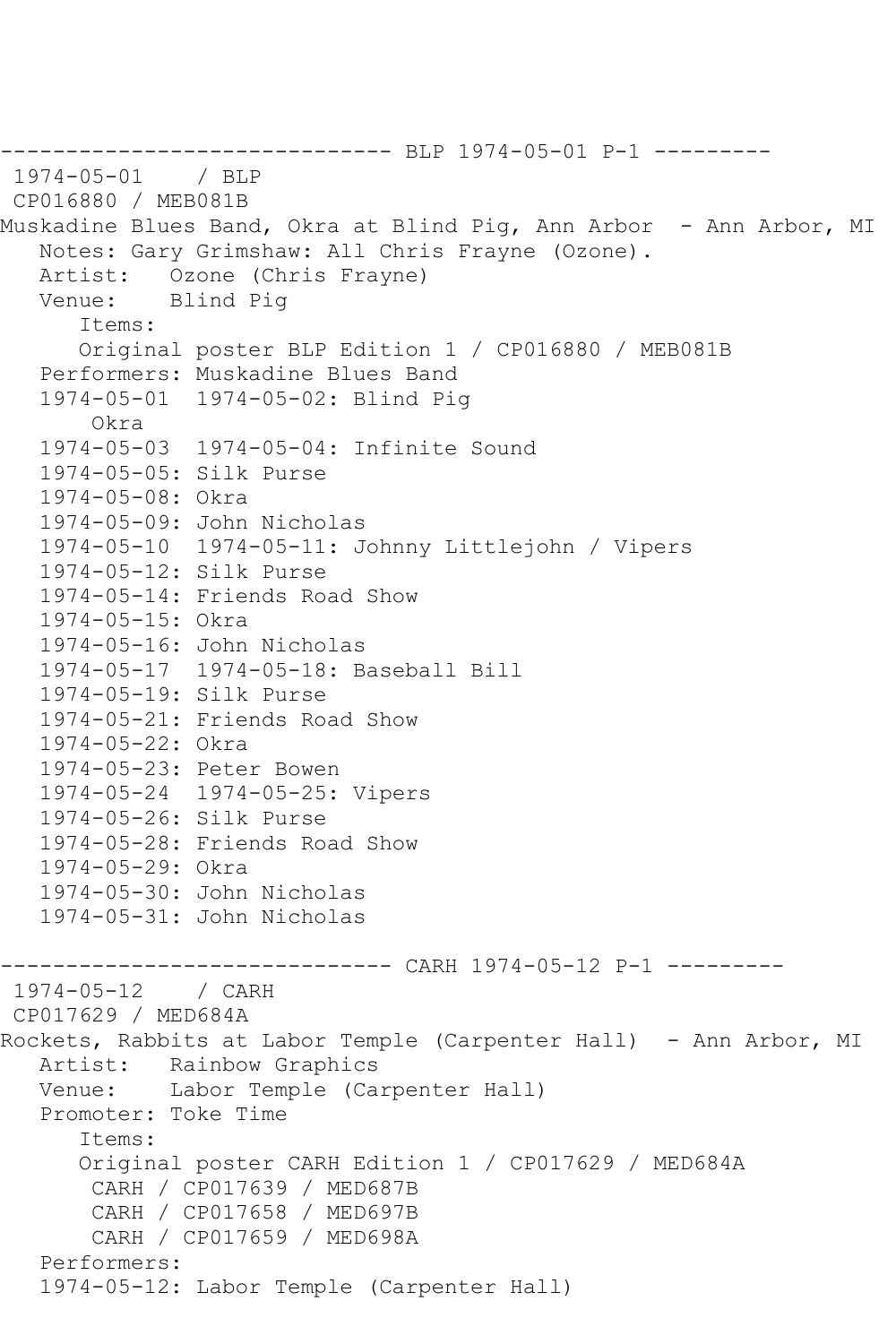---------- SCEN 1974-05-15 P-1 ---------1974-05-15 / SCEN CP017645 / MED690B Theater at Scene - Ann Arbor, MI Notes: NONE Artist: Rainbow Graphics Venue: Scene Items: Original poster SCEN Edition 1 / CP017645 / MED690B Performers: 1974-05-15 1974-05-16: Scene Theater ------------------------------ CRH 1974-06-03 P-1 --------- 1974-06-03 / CRH CP017624 / MED683A Rockets, Zoom at Carpenter Hall - Ann Arbor, MI Artist: Rainbow Graphics Venue: Carpenter Hall Items: Original poster CRH Edition 1 / CP017624 / MED683A CRH / CP017661 / MED698C Performers: 1974-06-03: Carpenter Hall Rockets / Zoom ------------------------------ BLP 1974-06-06 P-1 --------- 1974-06-06 / BLP CP017557 / MED653B Rabbits at Blind Pig - Ann Arbor, MI Venue: Blind Pig Items: Original poster BLP Edition 1 / CP017557 / MED653B Performers: 1974-06-06: Blind Pig Rabbits ------------------------------ PRI 1974-06-06 P-1 --------- 1974-06-06 / PRI CP017564 / MED656B Rabbits at Primo Showbar - Ann Arbor, MI Artist: Rainbow Graphics Venue: Primo Showbar Items: Original poster PRI Edition 1 / CP017564 / MED656B

Rockets / Rabbits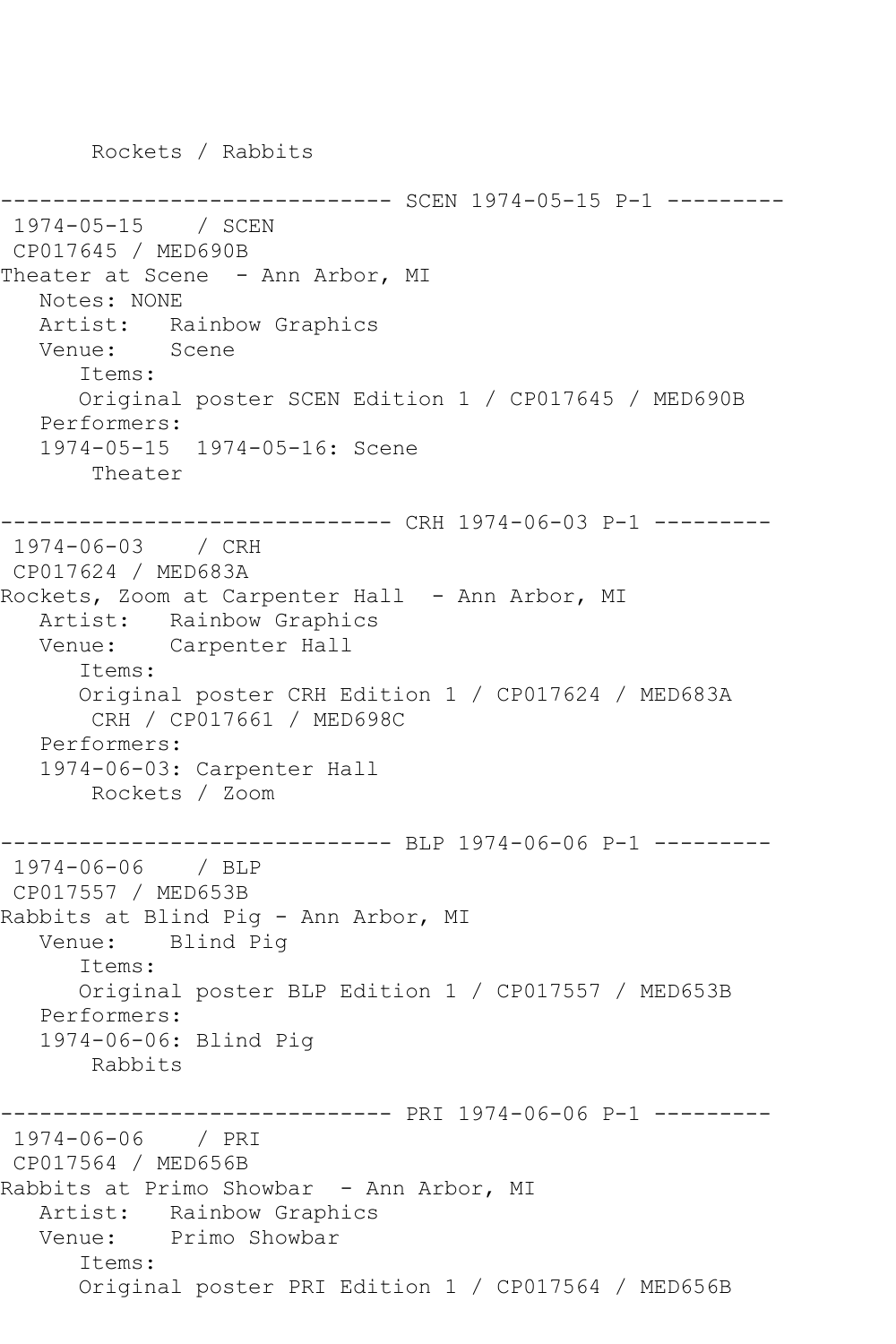Performers: 1974-06-06: Primo Showbar Rabbits ------------------------------ PRI 1974-06-14 P-1 --------- 1974-06-14 / PRI CP017542 / MED649C Tim Buckley, Radio King and his Court of Rhythm at Primo Showbar - Ann Arbor, MI Artist: Gary Grimshaw<br>Venue: Primo Showbar Primo Showbar Items: Original poster PRI Edition 1 / CP017542 / MED649C Performers: 1974-06-14: Primo Showbar Tim Buckley 1974-06-15: Radio King and his Court of Rhythm 1974-06-16: Detroit 1974-06-17 1974-06-18: Rockets 1974-06-19 1974-06-20: Locomobile / Walrus ------------------------------ OSM 1974-06-16 P-1 --------- 1974-06-16 / OSM CP006247 / CP01497 Mojo Boogie Band, Tate Blues Band at Otis Spann Memorial Field - Ann Arbor, MI Private Notes: Grimshaw Artist: Gary Grimshaw Venue: Otis Spann Memorial Field Items: Original poster OSM Edition 1 / CP006247 / CP01497 Performers: 1974-06-16: Otis Spann Memorial Field Mojo Boogie Band / Terry Tate Blues Band / Drivin' Sideways ------------------------------ CARH 1974-06-16 P-1 --------- 1974-06-16 / CARH CP017623 / MED682E Rockets, Zoom at Labor Temple (Carpenter Hall) - Ann Arbor, MI Artist: Rainbow Graphics<br>Venue: Labor Temple (Ca Labor Temple (Carpenter Hall) Promoter: Toke Time Items: Original poster CARH Edition 1 / CP017623 / MED682E CARH / CP017657 / MED697A CARH / CP017662 / MED698D CARH / CP017663 / MED698E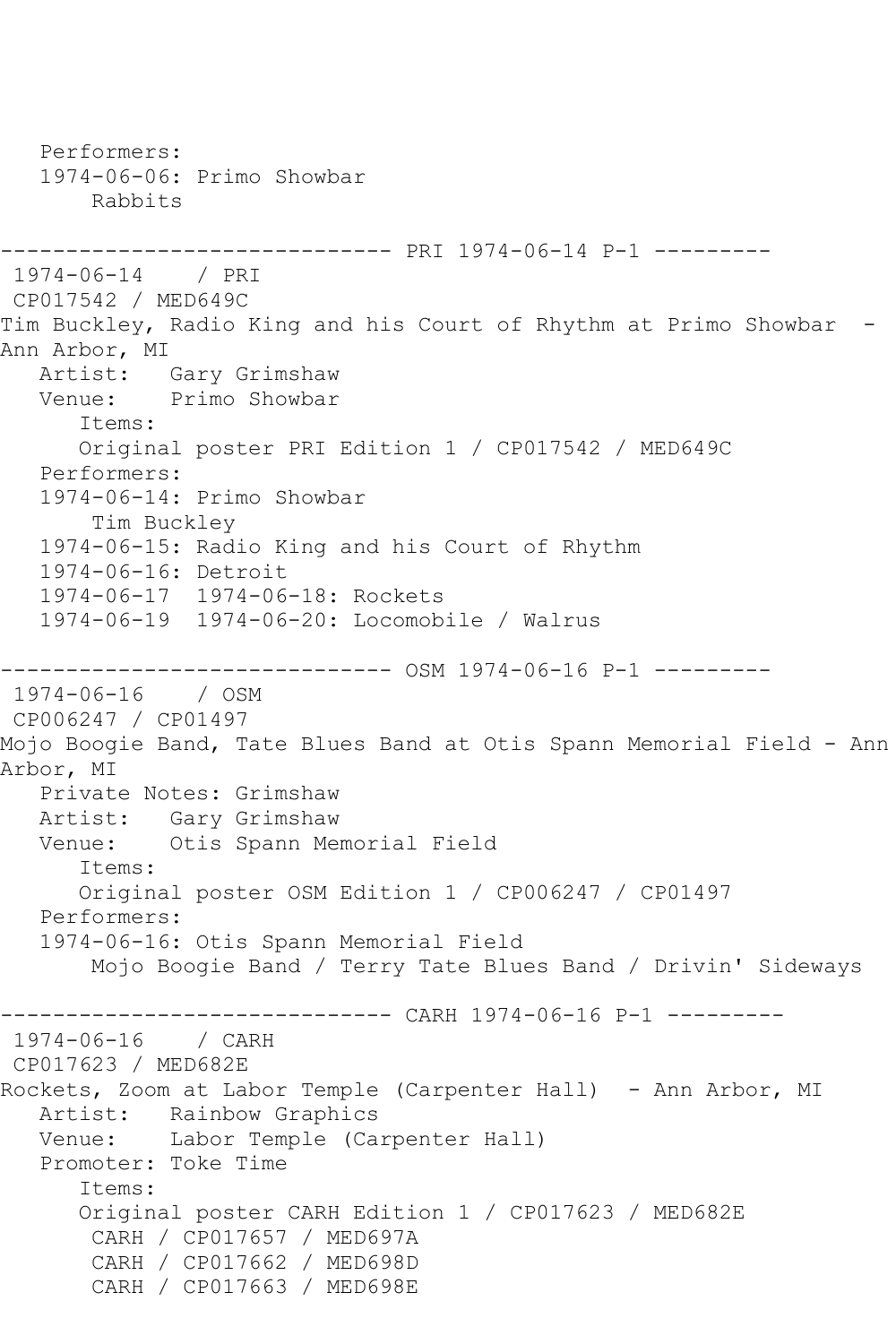Performers: 1974-06-16: Labor Temple (Carpenter Hall) Rockets / Zoom ------------------------------ OSM 1974-06-30 P-1 --------- 1974-06-30 / OSM CP022149 / XQ175 Charles Moore's shattering effect, Lightnin' at Otis Spann Memorial Field - Ann Arbor, MI Artist: Gary Grimshaw<br>Venue: Otis Spann Mer Otis Spann Memorial Field Items: Original poster OSM Edition 1 / CP022149 / XQ175 Performers: 1974-06-30: Otis Spann Memorial Field Charles Moore Ensemble / Lightnin' / Soulful Soulmates / Gemini ------------------------------ CARH 1974-06-30 P-1 --------- 1974-06-30 / CARH CP017660 / MED698B Mojo Boogie Band, Zoom at Labor Temple (Carpenter Hall) - Ann Arbor, MI<br>Artist: Rainbow Graphics Venue: Labor Temple (Carpenter Hall) Promoter: Toke Time Items: Original poster CARH Edition 1 / CP017660 / MED698B Performers: 1974-06-30: Labor Temple (Carpenter Hall) Mojo Boogie Band / Zoom 1974-07-05: Rockets ------------------------------ BLP 1974-07-04 H --------- 1974-07-04 / BLP CP044711 Boogie Brothers at Blind Pig - Ann Arbor, MI Notes: Gary Grimshaw: All Grimshaw. Benefit: Benefit for the Sun Artist: Rainbow Publications Venue: Blind Pig Items: Handbill BLP / CP044711 Handbill BLP Edition 1 / CP016866 / MEB074B BLP / CP017804 / MED788A Performers: 1974-07-04: Blind Pig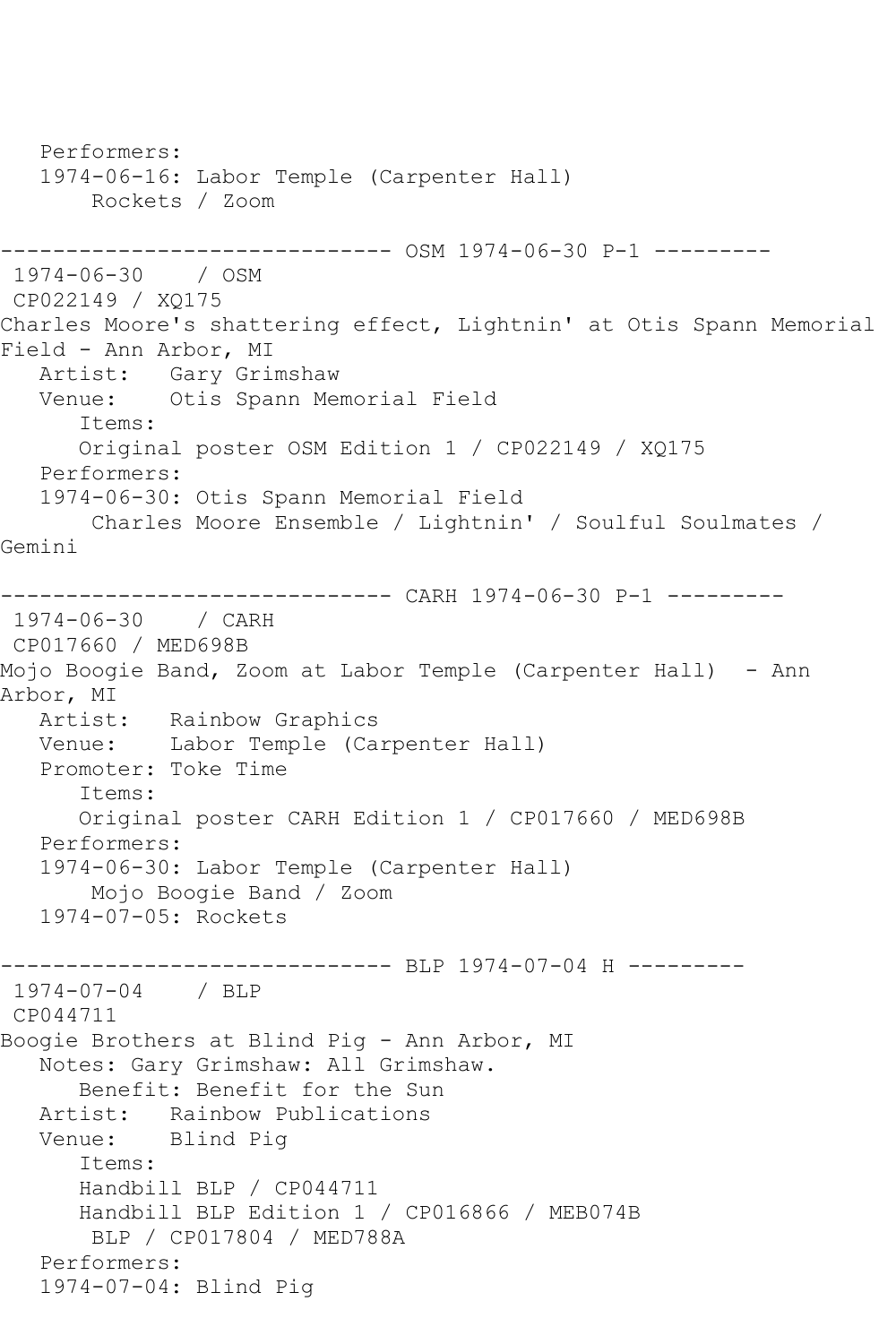Boogie Brothers

------------ OSM 1974-07-08 P-1 ---------1974-07-08 / OSM CP006248 / CP01498 Sky King Blues Band, Law at Otis Spann Memorial Field - Ann Arbor, MI Private Notes: Grimshaw Artist: Gary Grimshaw Venue: Otis Spann Memorial Field Items: Original poster OSM Edition 1 / CP006248 / CP01498 Performers: 1974-07-08: Otis Spann Memorial Field Sky King Blues Band / Law / Skin Van Winkle Knape / Nightrockers / Ann Arbor Afro-American Drum Troup ------------------------------ OSM 1974-07-15 P --------- 1974-07-15 / OSM CP044492 Rockin' Reggie, Whiz Kids at Otis Spann Memorial Field - Ann Arbor, MI Artist: Gary Grimshaw Venue: Otis Spann Memorial Field Items: Original poster OSM / CP044492 Original poster OSM Edition 1 / CP022150 / XQ176 Performers: 1974-07-15: Otis Spann Memorial Field Rockin' Reggie / Whiz Kidz / Terraplane / Possum Kreak ------------------------------ OSM 1974-07-21 P-1 --------- 1974-07-21 / OSM CP022148 / XQ174 Sky King Blues Band, Sojourner Wolf at Otis Spann Memorial Field - Ann Arbor, MI Artist: Gary Grimshaw Venue: Otis Spann Memorial Field Items: Original poster OSM Edition 1 / CP022148 / XQ174 Performers: 1974-07-21: Otis Spann Memorial Field Sky King Blues Band / Sojourner Wolf / Mixed Bag / Pegasus ------------------------------ OSM 1974-07-29 P-1 --------- 1974-07-29 / OSM CP022147 / XQ173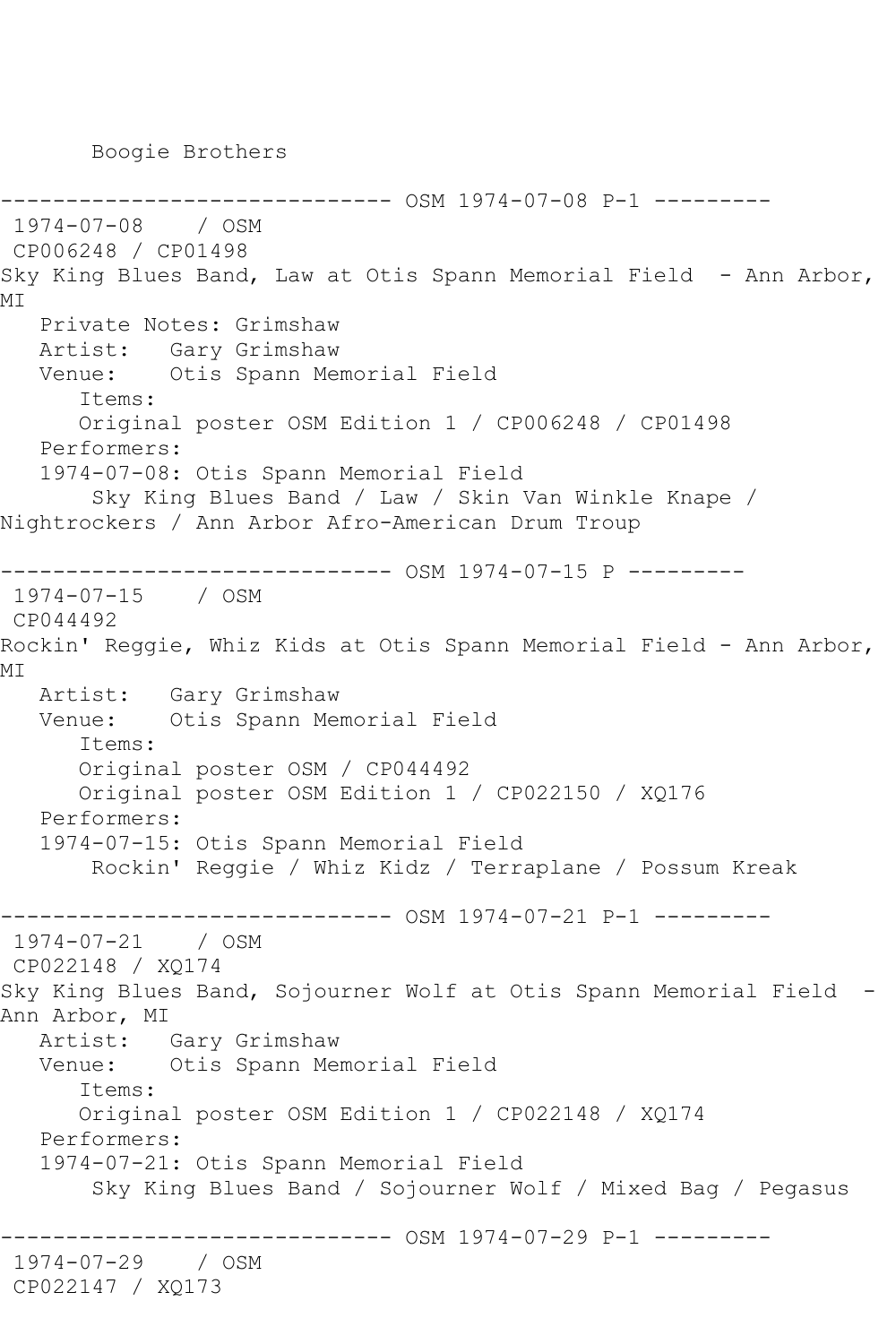Locomobile, Chip Stevens at Otis Spann Memorial Field - Ann Arbor, MI Artist: Gary Grimshaw Venue: Otis Spann Memorial Field Items: Original poster OSM Edition 1 / CP022147 / XQ173 Performers: 1974-07-29: Otis Spann Memorial Field Locomobile / Chip Stevens / John Steele / Kopperfield ------------------------------ BLP 1974-08-01 P-1 --------- 1974-08-01 / BLP CP044287 Okra, John Nicholas at Blind Pig - Ann Arbor, MI Notes: Gary Grimshaw: Nothing to do with this. Artist: Rainbow Publications Venue: Blind Pig Items: Original poster BLP Edition 1 / CP044287 Performers: 1974-08-01: Blind Pig Okra 1974-08-02: John Nicholas 1974-08-03 1974-08-04: Brooklyn Blues Busters 1974-08-05: Classical Music 1974-08-07 1974-08-08: Okra 1974-08-09 1974-08-11: Vipers 1974-08-12: Classical Music 1974-08-13 1974-08-15: Mighty Joe Young 1974-08-16 1974-08-18: John Nicholas 1974-08-19: Classical Music 1974-08-21 1974-08-22: Okra 1974-08-23: Vipers 1974-08-24 1974-08-25: Boogie Woogie Red 1974-08-26: Classical Music 1974-08-28 1974-08-29: Okra 1974-08-30: John Nicholas 1974-08-31: Okra ------------------------------ OSM 1974-08-04 P-1 --------- 1974-08-04 / OSM CP006259 / CP01509 Rockets, Catfish Hodge at Otis Spann Memorial Field - Ann Arbor, MI Private Notes: Grimshaw Artist: Gary Grimshaw Venue: Otis Spann Memorial Field Items: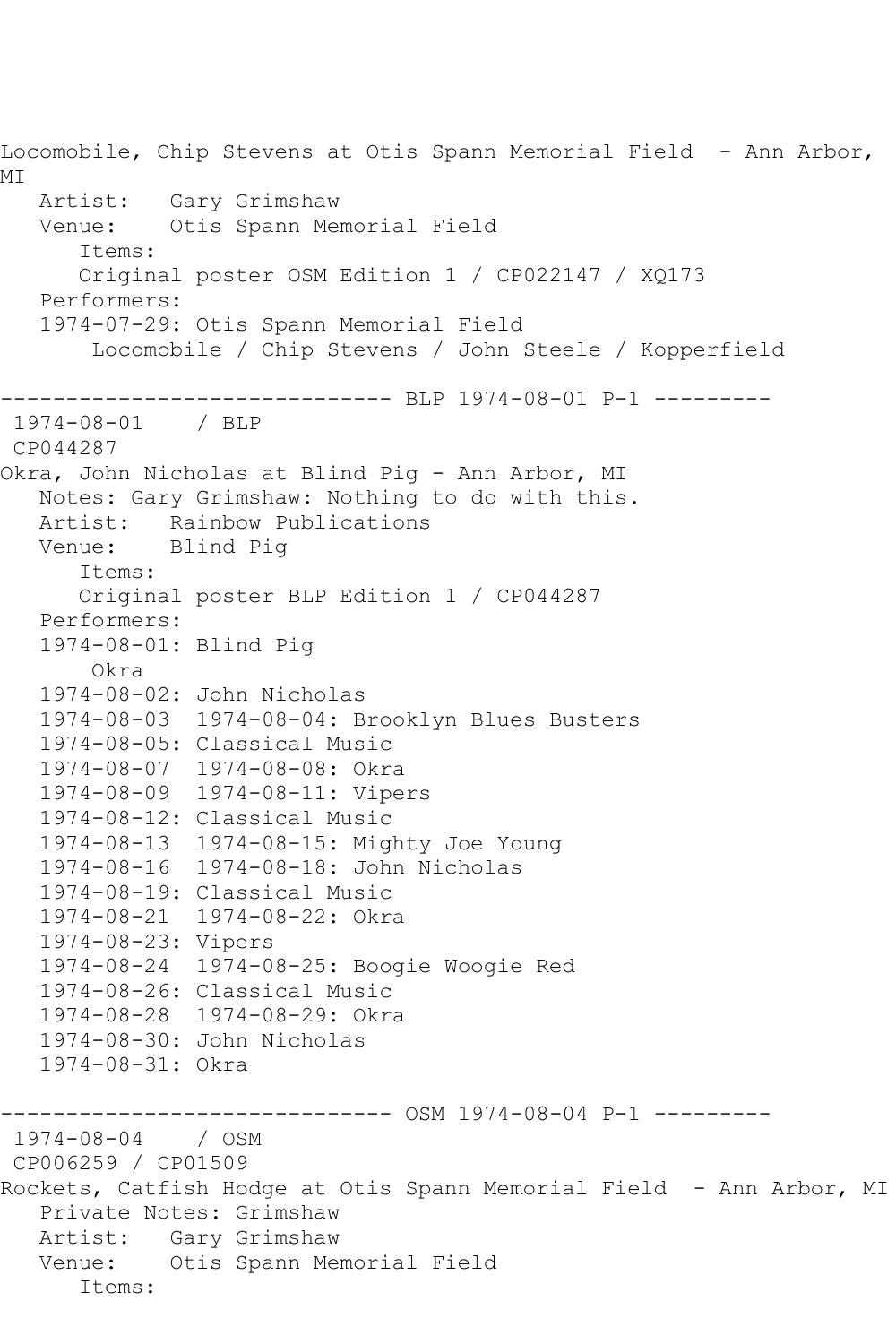Original poster OSM Edition 1 / CP006259 / CP01509 Performers: 1974-08-04: Otis Spann Memorial Field Rockets / Catfish Hodge / Lightnin' Red Blues Band / Armageddon ------------------------------ OSM 1974-08-05 P-1 --------- 1974-08-05 / OSM CP022145 / XQ171 Catfish Hodge, Iris Bell at Otis Spann Memorial Field - Ann Arbor, MI Artist: Gary Grimshaw Venue: Otis Spann Memorial Field Items: Original poster OSM Edition 1 / CP022145 / XQ171 Performers: 1974-08-05: Otis Spann Memorial Field Catfish Hodge / Iris Bell / Ascension / Mutants ------------------------------ 1974-08-09 P-1 --------- 1974-08-09 / CP017637 / MED686B Bob Seger, Rockets at Ann Arbor - Ann Arbor, MI Artist: Rainbow Graphics Venue: Ann Arbor Items: Original poster Edition 1 / CP017637 / MED686B Performers: 1974-08-09: Ann Arbor Bob Seger / Rockets / Rabbits ------------------------------ BLP 1974-08-13 P-1 --------- 1974-08-13 / BLP CP016885 / MEB084 Mighty Joe Young and his Chicago Blues Band at Blind Pig - Ann Arbor, MI Notes: Gary Grimshaw: Not mine. Artist: Rainbow Graphics Venue: Blind Pig Items: Original poster BLP Edition 1 / CP016885 / MEB084 Performers: 1974-08-13 1974-08-15: Blind Pig Mighty Joe Young ------------------------------ OSM 1974-08-18 P-1 --------- 1974-08-18 / OSM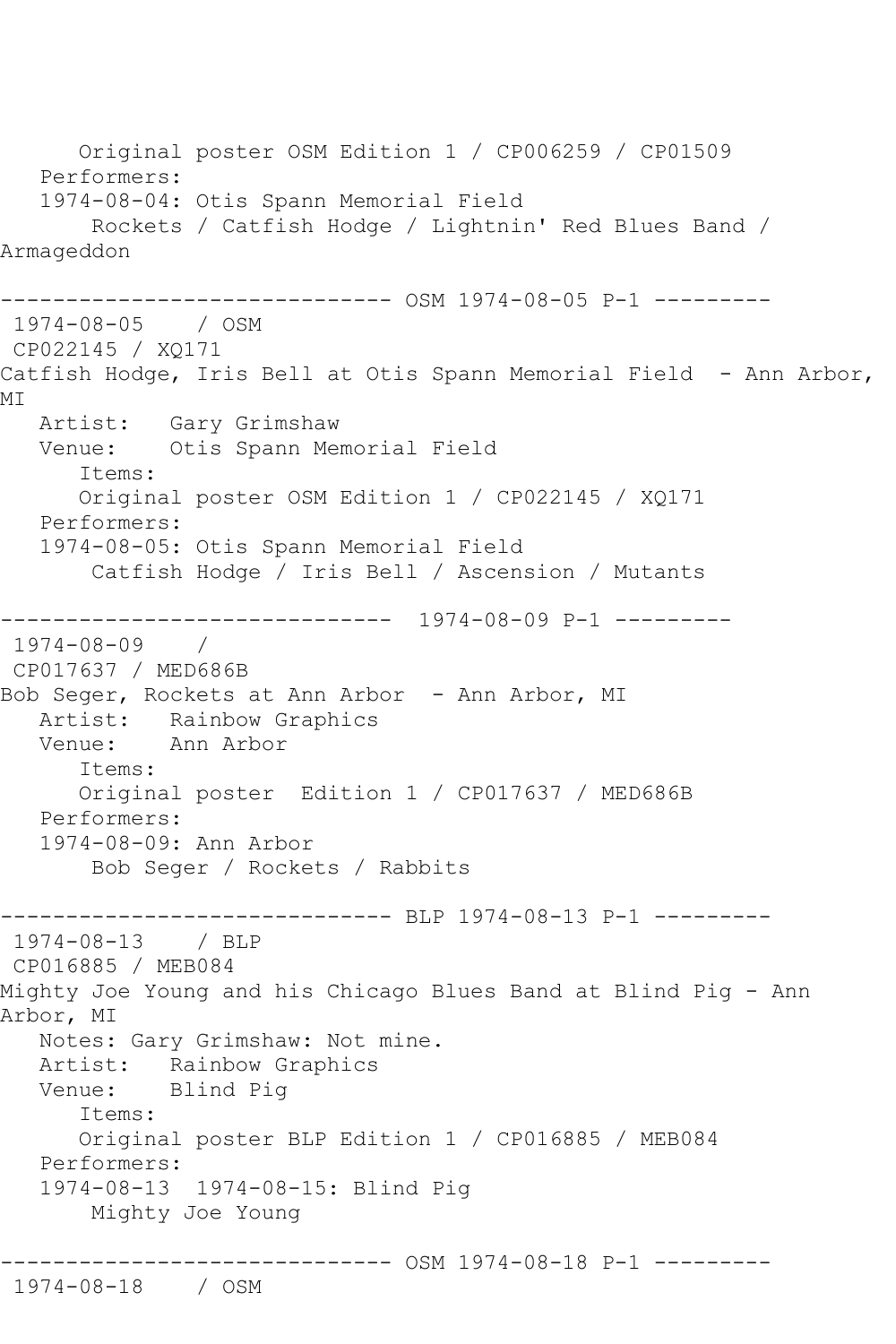```
CP022144 / XQ170
Nature, Riot at Otis Spann Memorial Field - Ann Arbor, MI
 Artist: Gary Grimshaw
 Venue: Otis Spann Memorial Field
      Items:
      Original poster OSM Edition 1 / CP022144 / XQ170
   Performers:
   1974-08-18: Otis Spann Memorial Field
       Nature / Riot / Okra / Naught Music
------------------------------ BLP 1974-08-28 H ---------
1974-08-28 / BLP 
CP044294
Okra, Classical Music at Blind Pig - Ann Arbor, MI
   Artist: Rainbow Publications
   Venue: Blind Pig
      Items:
      Handbill BLP / CP044294
      Handbill BLP Edition 1 / CP016877 / MEB080A
   Performers:
   1974-08-31 1974-09-01: Blind Pig
       Okra
   1974-09-02: Classical Music
   1974-09-04 1974-09-05: Okra
   1974-09-06: John Nicholas
   1974-09-07: Roosevelt Sykes
   1974-09-08: John Nicholas
   1974-09-09: Hound Dog Taylor
   1974-09-11 1974-09-12: Okra
   1974-09-13 1974-09-15: Vipers
   1974-09-16: Classical Music
   1974-09-18 1974-09-19: Okra
   1974-09-20: John Nicholas
   1974-09-21 1974-09-20: Muskadine Blues Band
   1974-09-23: Classical Music
   1974-09-25 1974-09-26: Okra
   1974-09-27: Vipers
   1974-08-28 1974-08-29: Mojo Boogie Band
   1974-09-30: Classical Music
             ------------------------------ ABJF 1974-09 PS-1 ---------
1974-09 / ABJF
CP010045 / CS05141
John Sinclair at Ann Arbor Blues and Jazz Festival
   Notes: A pass he could not use, since the authorities would not 
let him cross the border into Canada.
   Artist: Gary Grimshaw
```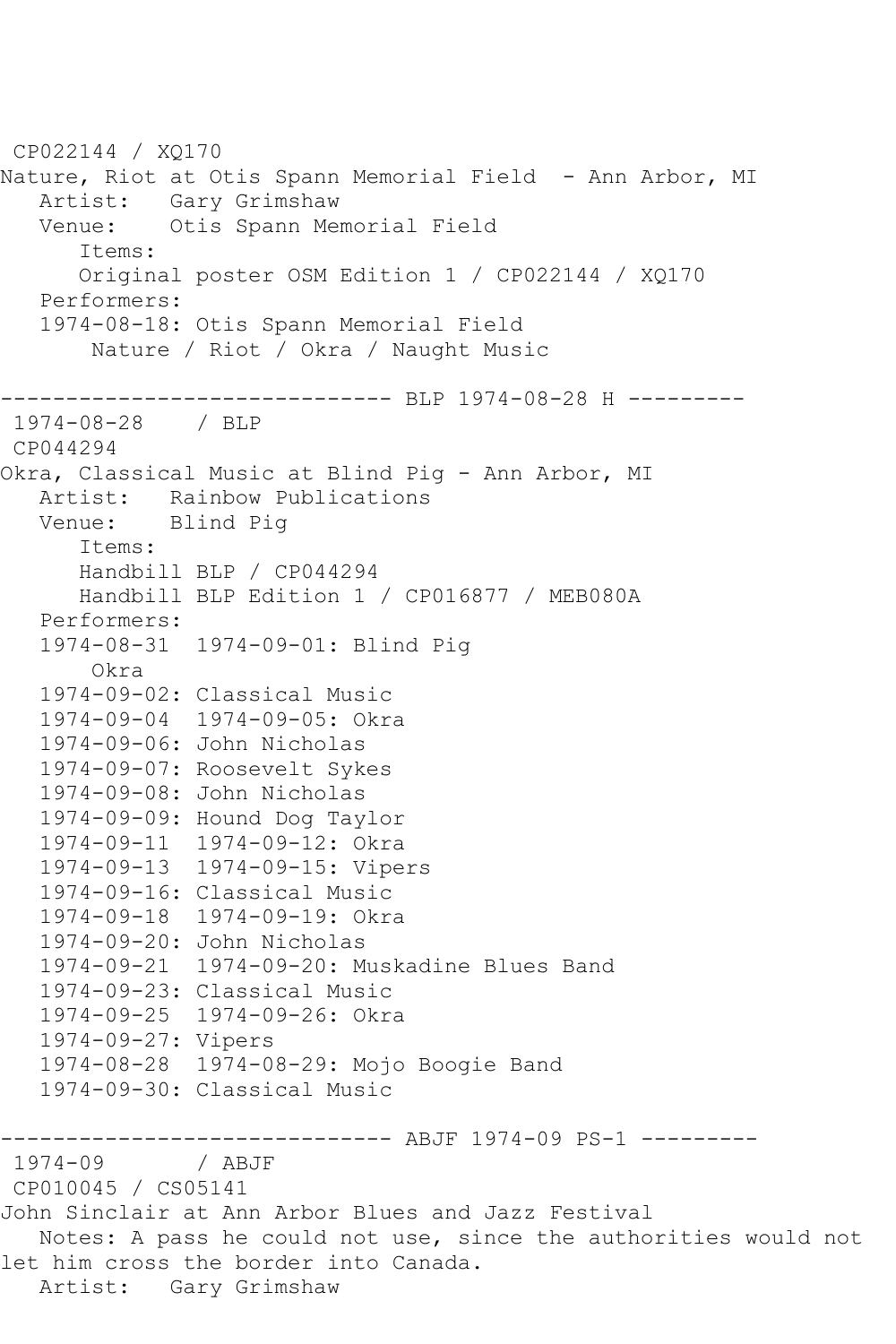Venue: Ann Arbor Blues and Jazz Festival Promoter: Ann Arbor Blues and Jazz Festival Items: ABJF Edition 1 / CP010045 / CS05141 Performers: 1974-09: Ann Arbor Blues and Jazz Festival John Sinclair ------------------------------ ABJF 1974-09-06 BS-1 --------- 1974-09-06 / ABJF CP010046 / CS05141A Ann Arbor Blues and Jazz Festival 1974 Venue: Ann Arbor Blues and Jazz Festival Promoter: Ann Arbor Blues and Jazz Festival Items: Bumper Sticker ABJF Edition 1 / CP010046 / CS05141A ABJF / CP012523 / CS5141A Performers: 1974-09-06 1974-09-08: Ann Arbor Blues and Jazz Festival ------------------------------ -4.199 1974-09-06 P-1 --------- 1974-09-06 / 4.199 CP006112 / CP01361 Ann Arbor Blues and Jazz Festival 1974 at Griffin Amphitheater at St. Clair College - Windsor, Ontario, Notes: This item appears in the Art of Rock book, plate no. 4.199 Private Notes: AOR-4.199 AABJ \$400 \* CHECK Event: Ann Arbor Blues and Jazz Festival 1974 Artist: Gary Kell Venue: Griffin Amphitheater at St. Clair College Promoter: Ann Arbor Blues and Jazz Festival Items: Original poster -4.199 Edition 1 / CP006112 / CP01361 (16- 11/16 x 21-1/2) AORPlate: 4.199 Handbill -4.199 Edition 1 / CP010047 / CS05142 AORPlate: 4.199 -4.199 / CP001181 / 1192 AORPlate: 4.199 Performers: 1974-09-06 1974-09-08: Griffin Amphitheater at St. Clair College John Nicholas / Hubert Sumlin / S.P. Leary / Persuasions / Sun Ra and his Arkestra / James Brown 1974-09-07: Mixed Bag / Kenn Cox / Eddie Nuccilli / Lyman Woodard / Charles Moore Ensemble / Shattering Effect / Hound Dog Taylor /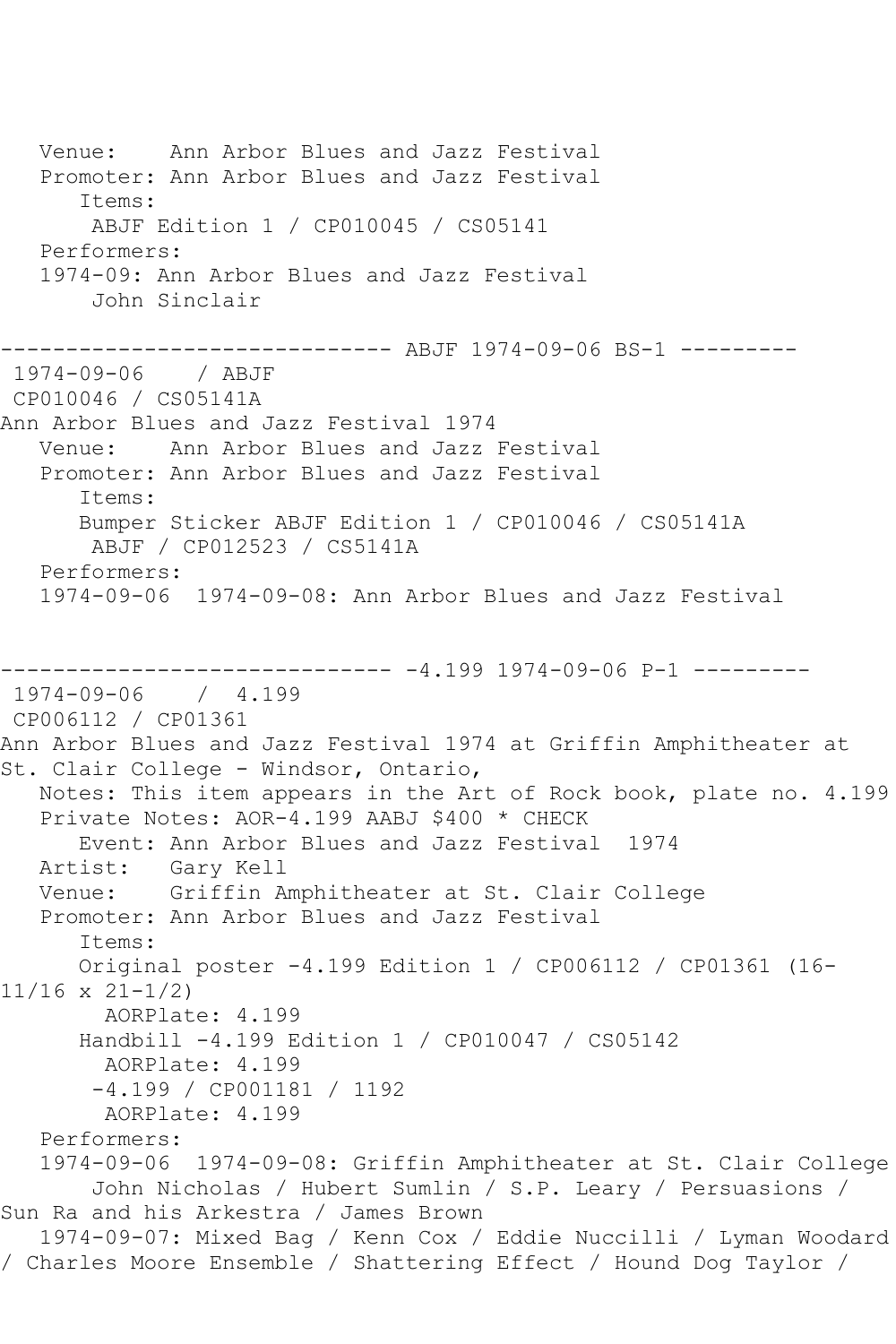Houserockers / Ursula Walker / Cecil Taylor / Jimmy Dawkins / Luther Allison 1974-09-08: One String Sam / Little Junior Cannady / Boogie Woogie Red / Johnnie Mae Matthews / Jr. Walker and the All Stars / All Stars / John Lee Hooker / Robert Jr. Lockwood / Sunnyland Slim / Albert Collins and the Icebreakers / Blue Spirit Band / Gil Evans Orchestra / B.B. King ---------------- BLP 1974-09-06 P-1 ---------1974-09-06 / BLP CP016868 / MEB075B Hound Dog Taylor, Houserockers at Blind Pig, Ann Arbor - Ann Arbor, MI Artist: Amy Horowitz Venue: Blind Pig Items: Original poster BLP Edition 1 / CP016868 / MEB075B Performers: 1974-09-06 1974-09-08: Blind Pig Hound Dog Taylor / Houserockers ------------------------------ MUB 1974-09-14 P-1 --------- 1974-09-14 / MUB CP017344 / MEB476 Rockets, Slink Rand Group at Union Ballroom - Ann Arbor, MI Venue: Michigan Union Ballroom (U of M) Promoter: Bitter Carrot Items: Original poster MUB Edition 1 / CP017344 / MEB476 Performers: 1974-09-14: Michigan Union Ballroom (U of M) Rockets / Slink Rand Group / John Sinclair ------------------------------ MUB 1974-09-14 P-1 --------- 1974-09-14 / MUB CP017355 / MEB487 Rockets, Slink Rand Group at Union Ballroom - Ann Arbor, MI Venue: Michigan Union Ballroom (U of M) Promoter: Bitter Carrot Items: Original poster MUB Edition 1 / CP017355 / MEB487 Performers: 1974-09-14: Michigan Union Ballroom (U of M) Rockets / Slink Rand Group ------------------------------ PRI 1974-09-30 P-1 --------- 1974-09-30-1 / PRI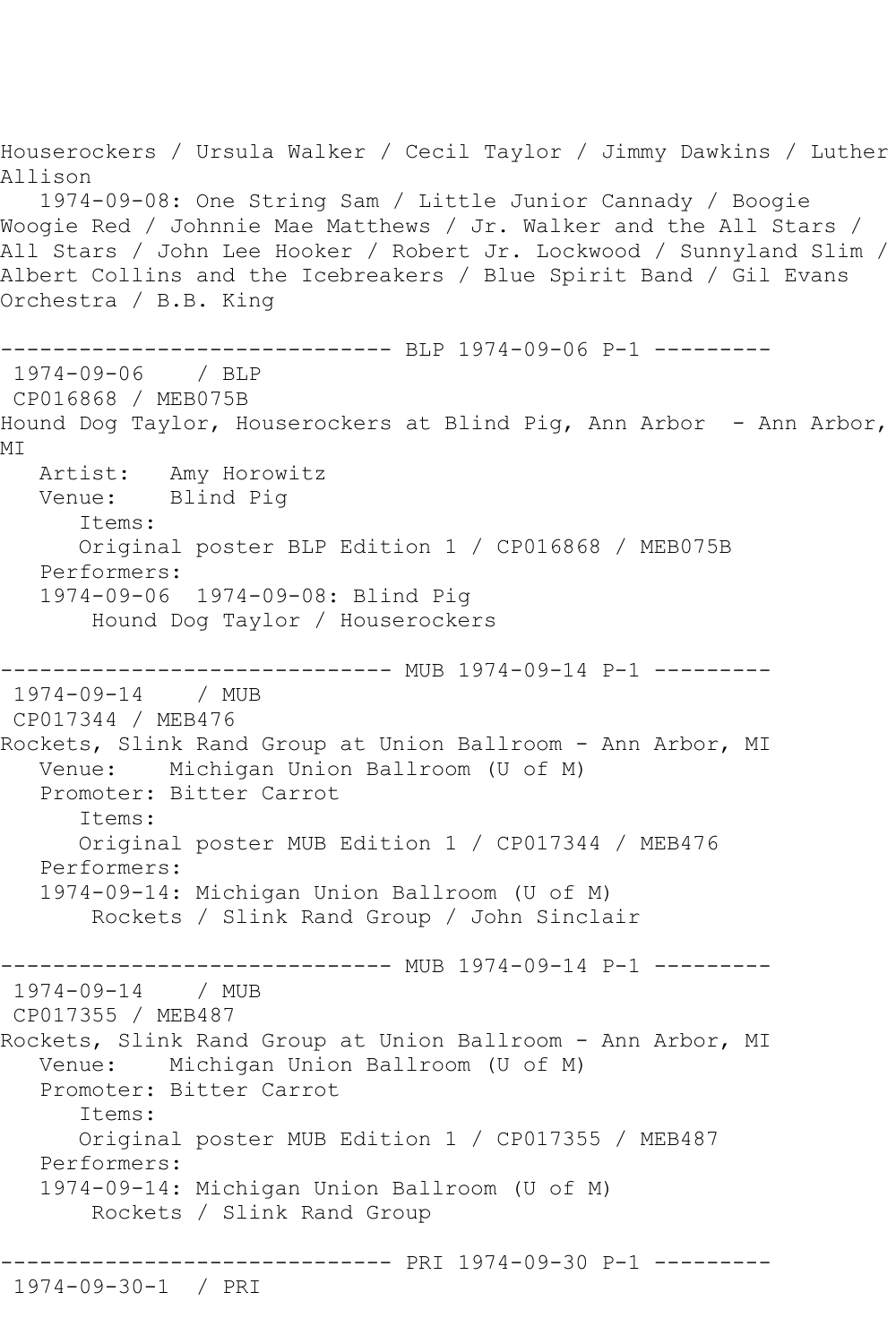```
CP010188 / CS05282
Radio King and his Court of Rhythm, Riot at Primo Showbar - Ann 
Arbor, MI
    Notes: Gary Grimshaw: "I did all that. This one and the one with 
the pinstriping on it (17b), I was trying to get away from, you 
know, just blocks of things. Trying to do something a little more 
graphically interesting. This is just a postcard. No handbill. It 
was on card stock."<br>Artist: Garv G
           Gary Grimshaw
   Venue: Primo Showbar
       Items:
       Original poster / CP045984 / CP045984
       Original poster PRI Edition 1 / CP010188 / CS05282
        PRI / CP016758 / MEB017E
   Performers:
    1974-09-30: Primo Showbar
        Radio King and his Court of Rhythm
    1974-10-05 1974-10-06: Riot
   1974-10-01: Sky King Blues Band
    1974-10-02: Detroit
    1974-10-03 1974-10-04: Uprising
------------------------------ BLP 1974-10-02 P-1 ---------
1974-10-02 / BLP 
CP016876 / MEB079B
Okra, Ann Arbor Afro-American Drum Troup at Blind Pig - Ann Arbor, 
MI
   Notes: Gary Grimshaw: I designed the Blind Pig logo, but I 
didn't do the layout.<br>Artist: Rainbow
           Rainbow Publications
   Venue: Blind Pig
       Items:
       Original poster BLP Edition 1 / CP016876 / MEB079B
    Performers:
   1974-10-02 1974-10-03: Blind Pig
        Okra
    1974-10-04: Ann Arbor Afro-American Drum Troup
    1974-10-05 1974-10-06: Terry Tate Blues Band
    1974-10-07: Silk Purse
    1974-10-09 1974-10-10: Okra
    1974-10-11: John Nicholas
    1974-10-12 1974-10-13: John Nicholas / Boogie Woogie Red
    1974-10-14:
    1974-10-16 1974-10-17: Okra
    1974-10-18: Ann Arbor Afro-American Drum Troup
    1974-10-19 1974-10-20: Brooklyn Blues Busters
    1974-10-21: Silk Purse
```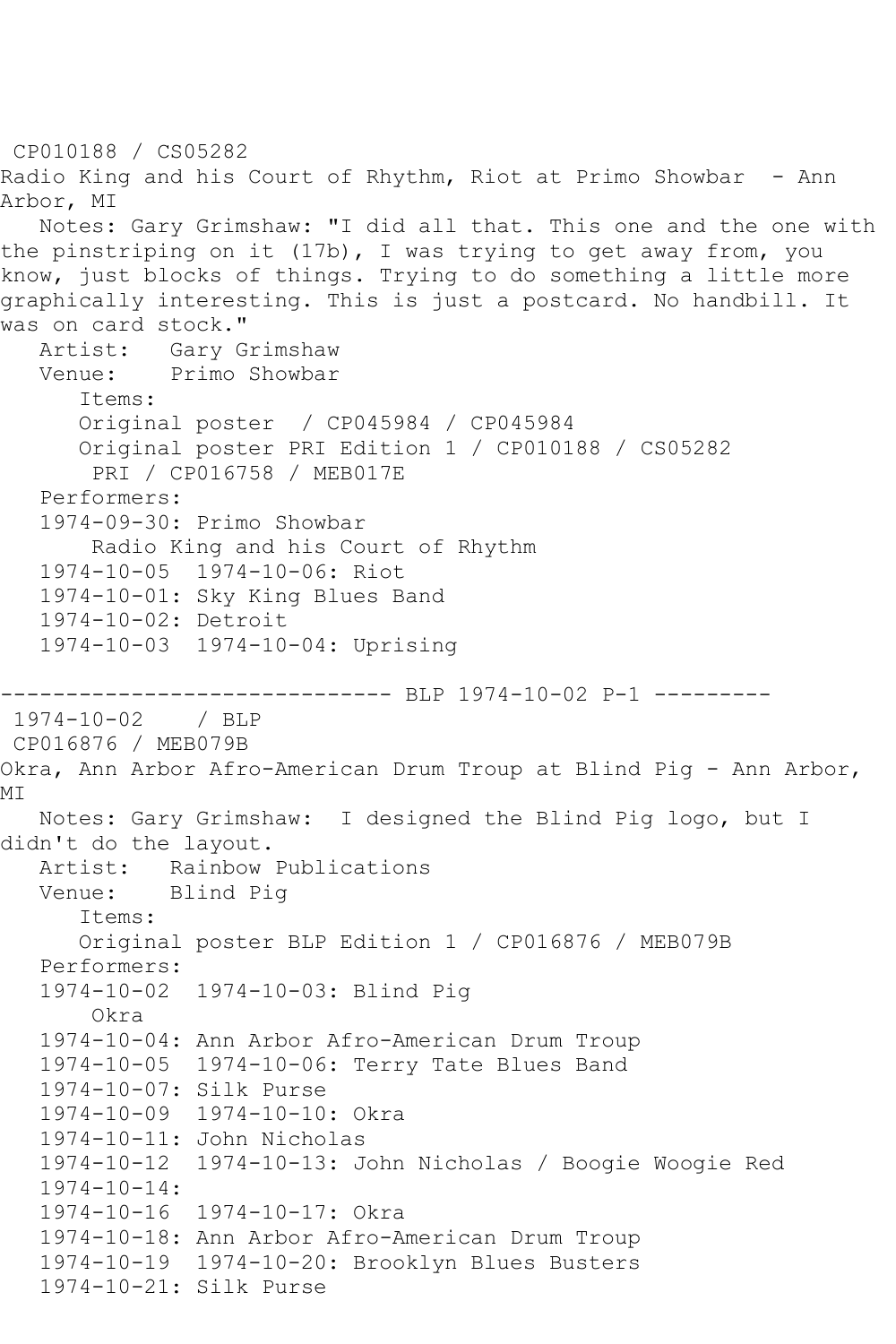```
 1974-10-23 1974-10-24: Okra
   1974-10-25 1974-10-27: Vipers
   1974-10-28: Silk Purse
   1974-10-30 1974-10-31: Okra
------------------------------ CRH 1974-10-11 P-1 ---------
1974-10-11 / CRH 
CP017800 / MED785B
Dallas Hodge, Lightning Rod and the Circuit Breakers at Carpenter 
Hall - Ann Arbor, MI<br>Venue: Carpente
           Carpenter Hall
       Items:
       Original poster CRH Edition 1 / CP017800 / MED785B
   Performers:
   1974-10-11: Carpenter Hall
        Dallas Hodge / Lightning Rod and the Circuit Breakers
------------------------------ PRI 1974-10-21 P-1 ---------
1974-10-21 / PRI 
CP017538 / MED648B
Uprising, Radio King and his Court of Rhythm at Primo Showbar - Ann 
Arbor, MI
   Notes: Grimshaw: All Grimshaw."
   Artist: Gary Grimshaw
   Venue: Primo Showbar
       Items:
       Original poster PRI Edition 1 / CP017538 / MED648B
   Performers:
   1974-10-21: Primo Showbar
        Uprising
   1974-10-22: Radio King and his Court of Rhythm
   1974-10-23: Detroit
   1974-10-24 1974-10-25: Law
   1974-10-26 1974-10-27: Riot
   1974-10-28: Lightnin'
   1974-10-30: One String Sam / Brooklyn Blues Busters
   1974-10-31: Mojo Boogie Band / Radio King and his Court of Rhythm
   1974-11-01: Hound Dog Taylor
   1974-10-29: Radio King and his Court of Rhythm
                 ------------------------------ 1974-11-01 P-1 ---------
1974-11-01 / 
CP017591 / MED669A
Rolling Stones at Fifth Forum Theater - Ann Arbor, MI
   Artist: Rainbow Graphics
   Venue: Fifth Forum Theater
      Items:
```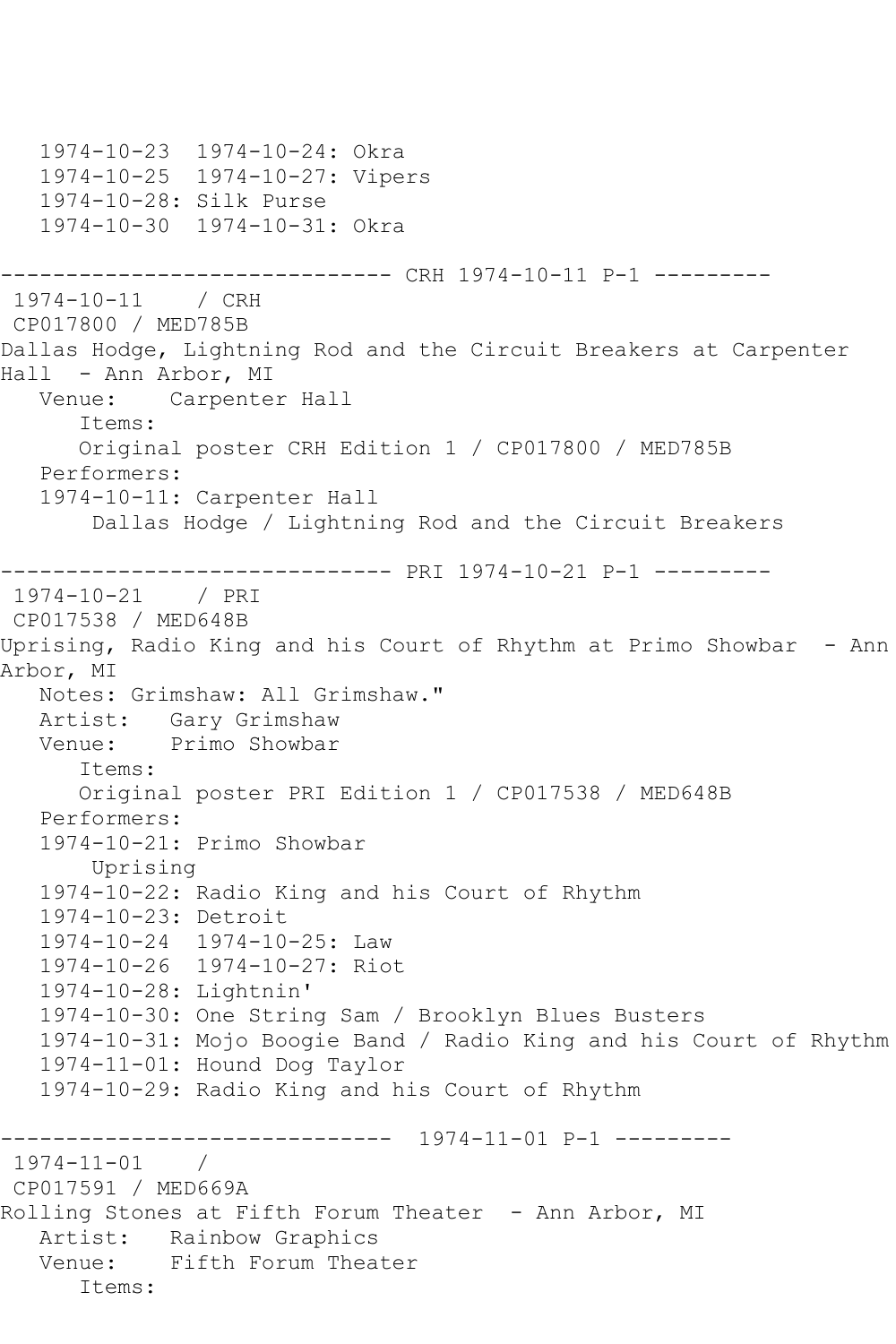Original poster Edition 1 / CP017591 / MED669A Performers: 1974-11-01 1974-11-12: Fifth Forum Theater Rolling Stones ------------------------------ 1974-11-05 P-1 --------- 1974-11-05 / CP016912 / MEB097C Chopper, Sid Blair's Vision at Chances Are - Ann Arbor, MI Artist: Rainbow Productions<br>Venue: Chances Are Chances Are Items: Original poster Edition 1 / CP016912 / MEB097C Performers: 1974-11-05 1974-11-09: Chances Are Chopper / Sid Blair's Vision 1974-11-10: Weather Report 1974-11-11 1974-11-12: Doug Clark / Great Lake Express 1974-11-13 1974-11-14: Great Lake Express 1974-11-15 1974-11-16: DR. Bop / Headliners 1974-11-17 1974-11-18: Great Lake Express 1974-11-19 1974-11-24: Ten High 1974-11-25: Lazaar 1974-11-26 1974-12-01: Timmie Tours 1974-12-02 1974-12-04: Great Lake Express ------------------------------ 1974-12-02 P-1 --------- 1974-12-02 / CP016911 / MEB097B Spice, Clicker at Chances Are - Ann Arbor, MI Artist: Rainbow Productions Venue: Chances Are Items: Original poster Edition 1 / CP016911 / MEB097B Performers: 1974-12-02 1974-12-05: Chances Are Spice 1974-12-06 1974-12-07: Clicker 1974-12-08 1974-12-11: Masquerade 1974-12-12 1974-12-14: Lonnie and the Lugnutz 1974-12-15 1974-12-16: Masquerade 1974-12-17 1974-12-22: Aphagas 1974-12-23: Space Coast Kids 1974-12-26 1974-12-29: Space Coast Kids 1974-12-31: Doc Yancey's 40's Revue / Chopper ---------- MUB 1974-12-14 P-1 ---------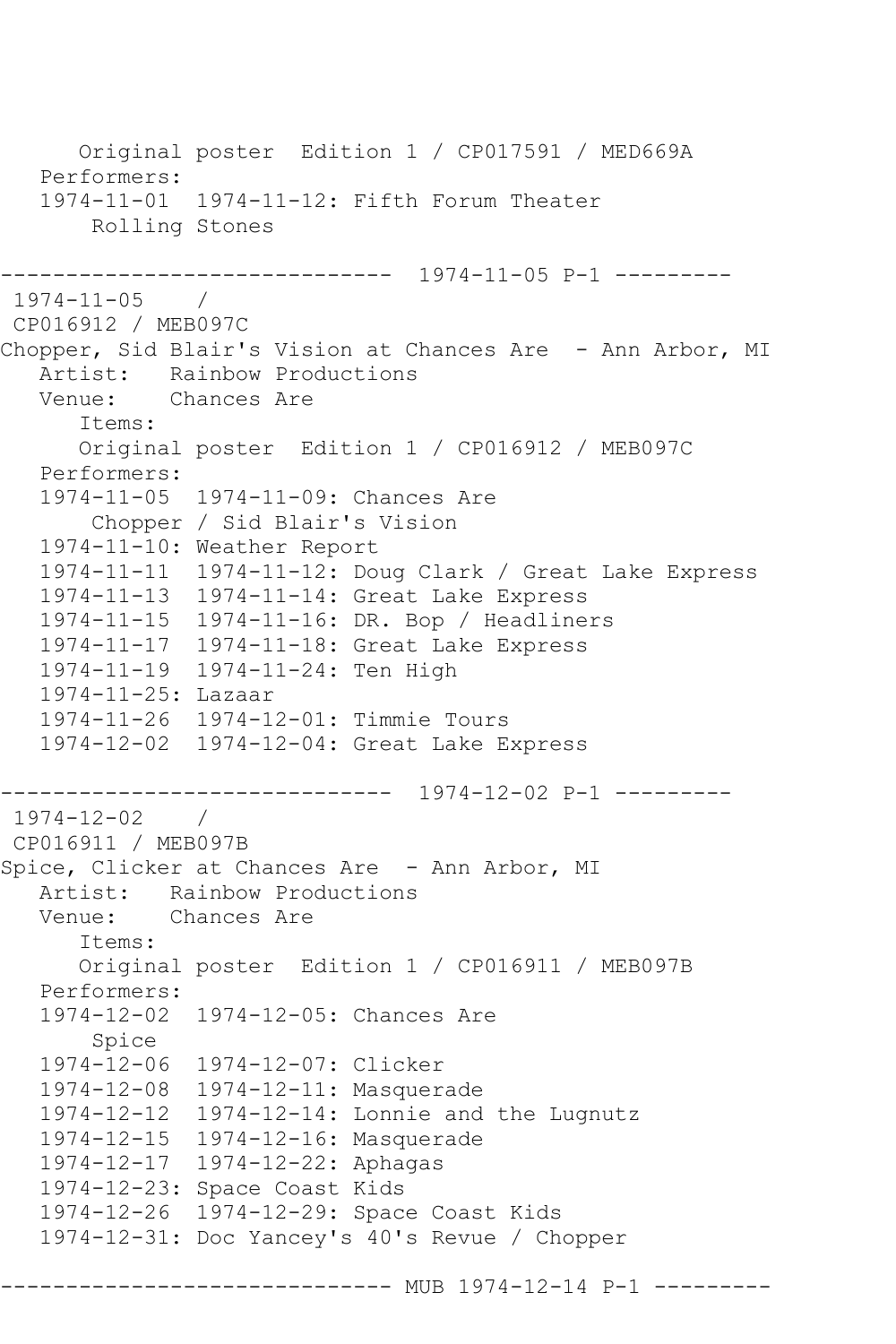```
1974-12-14 / MUB 
CP017572 / MED660A
Radio King and his Court of Rhythm, Mojo Boogie Band at Michigan 
Union Ballroom (U of M) - Ann Arbor, MI
    Artist: Rainbow Graphics
   Venue: Michigan Union Ballroom (U of M)
       Items:
       Original poster MUB Edition 1 / CP017572 / MED660A
        MUB / CP017809 / MED790B
   Performers:
    1974-12-14: Michigan Union Ballroom (U of M)
        Radio King and his Court of Rhythm / Mojo Boogie Band
------------------------------ 1974-12-16 P-1 ---------
1974-12-16 / 
CP016910 / MEB097A
Jr. Walker and the All Stars, All-Stars at Chances Are - Ann Arbor, 
MI
   Notes: Gary Grimshaw: I didn't do the layout, but that's my Jr. 
Walker lettering. I did a poster for Daystar that had Jr. Walker as 
one of the acts. Whoever did that looked at my lettering.<br>Artist: Rainbow Productions
            Rainbow Productions
   Venue: Chances Are
       Items:
       Original poster Edition 1 / CP016910 / MEB097A
         / CP016914 / MEB098B
   Performers:
    1974-12-16: Chances Are
        Jr. Walker and the All Stars / All-Stars
                     ------------------------------ BLP 1975-02-21 P-1 ---------
1975-02-21 / BLP 
CP017565 / MED656C
Rabbits at Blind Pig - Ann Arbor, MI
  Artist: Rainbow Graphics<br>Venue: Blind Piq
            Blind Pig
       Items:
       Original poster BLP Edition 1 / CP017565 / MED656C
   Performers:
    1975-02-21 1975-02-23: Blind Pig
        Rabbits
                ------------------------------ HIL 1975-02-22 P-1 ---------
1975-02-22 / HIL 
CP017310 / MEB441
Herbie Hancock, Lyman Woodard at Hill Auditorium - Ann Arbor, MI
   Venue: Hill Auditorium
```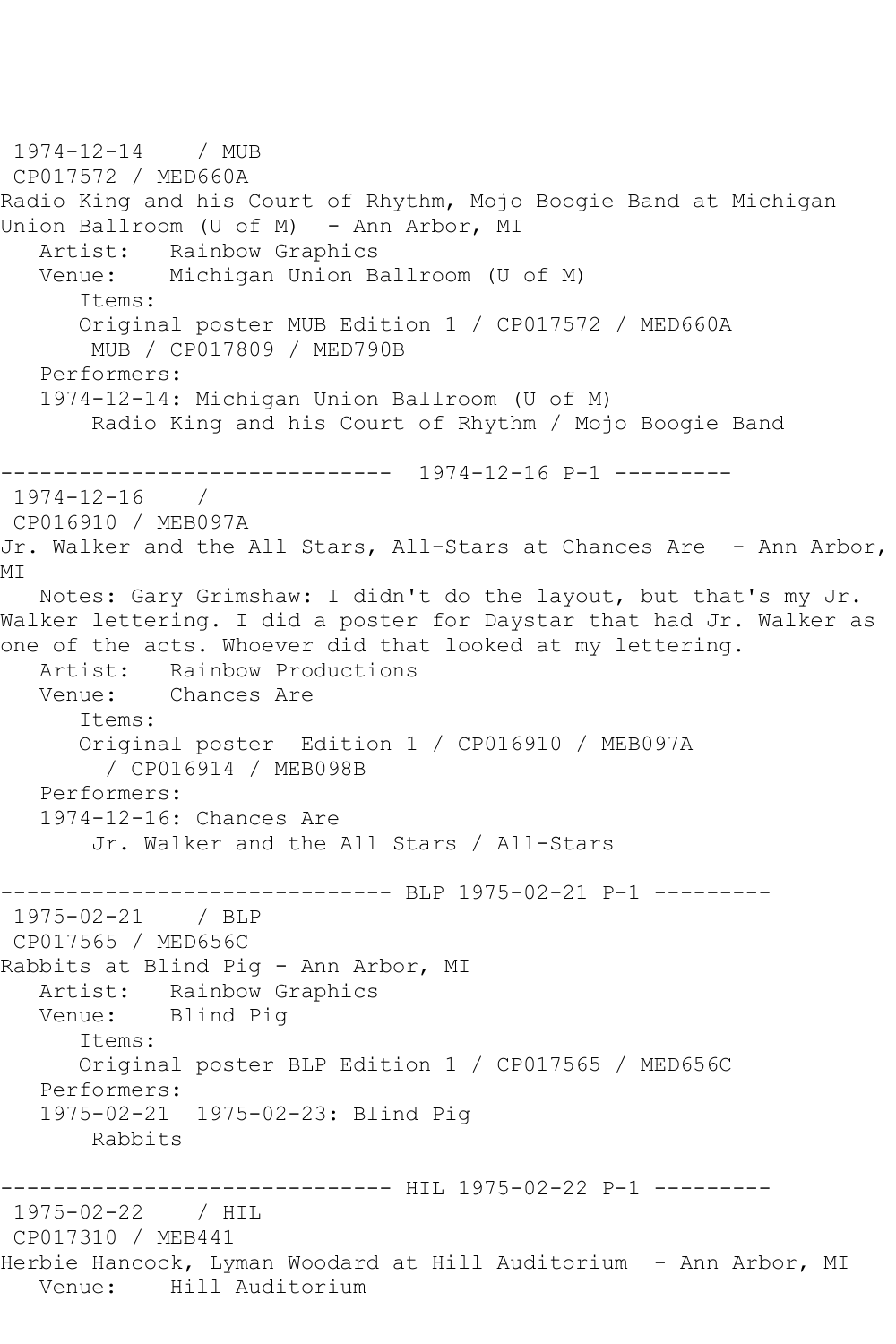Promoter: UAC/Daystar Items: Original poster HIL Edition 1 / CP017310 / MEB441 Performers: 1975-02-22: Hill Auditorium Herbie Hancock / Lyman Woodard ------------------------------ MUB 1975-04-07 P-1 --------- 1975-04-07 / MUB CP017358 / MEB490 Gil Scott-Heron, Midnight Band at Michigan Union Ballroom (U of M) - Ann Arbor, MI<br>Venue: Mi Michigan Union Ballroom (U of M) Items: Original poster MUB Edition 1 / CP017358 / MEB490 Performers: 1975-04-07: Michigan Union Ballroom (U of M) Gil Scott-Heron / Midnight Band ---------------- MIC 1975-11-07 P-1 ----------<br>/ MIC  $1975 - 11 - 07$ CP006169 / CP01418 Mojo Boogie Band, Jimmy Cliff at Michigan Theater - Ann Arbor, MI Notes: Gary Grimshaw: No. This is Amy Horowitz. Private Notes: Michigan \*@ Artist: Amy Horowitz Venue: Michigan Theater Items: Original poster MIC Edition 1 / CP006169 / CP01418 Price: 200.00 MIC / CP017331 / MEB463 MIC / CP018529 / THJME0024 Performers: 1975-11-07: Michigan Theater Mojo Boogie Band / Jimmy Cliff 1975-11-22: Bobby Blue Bland / Luther Allison ------------------------------ MICT 1975-12-05 P-1 --------- 1975-12-05 / MICT CP006258 / CP01508 Gil Scott-Heron, Midnight Band at Michigan Theater - Ann Arbor, MI Notes: Gary Grimshaw: I drew that picture of Gill Scott-Heron. It was like a tracing of a photograph. I did the cross hatching and all of that. That was done after I moved to Detroit, because I was still doing poster for Rainbow, even though I was living in Private Notes: Grimshaw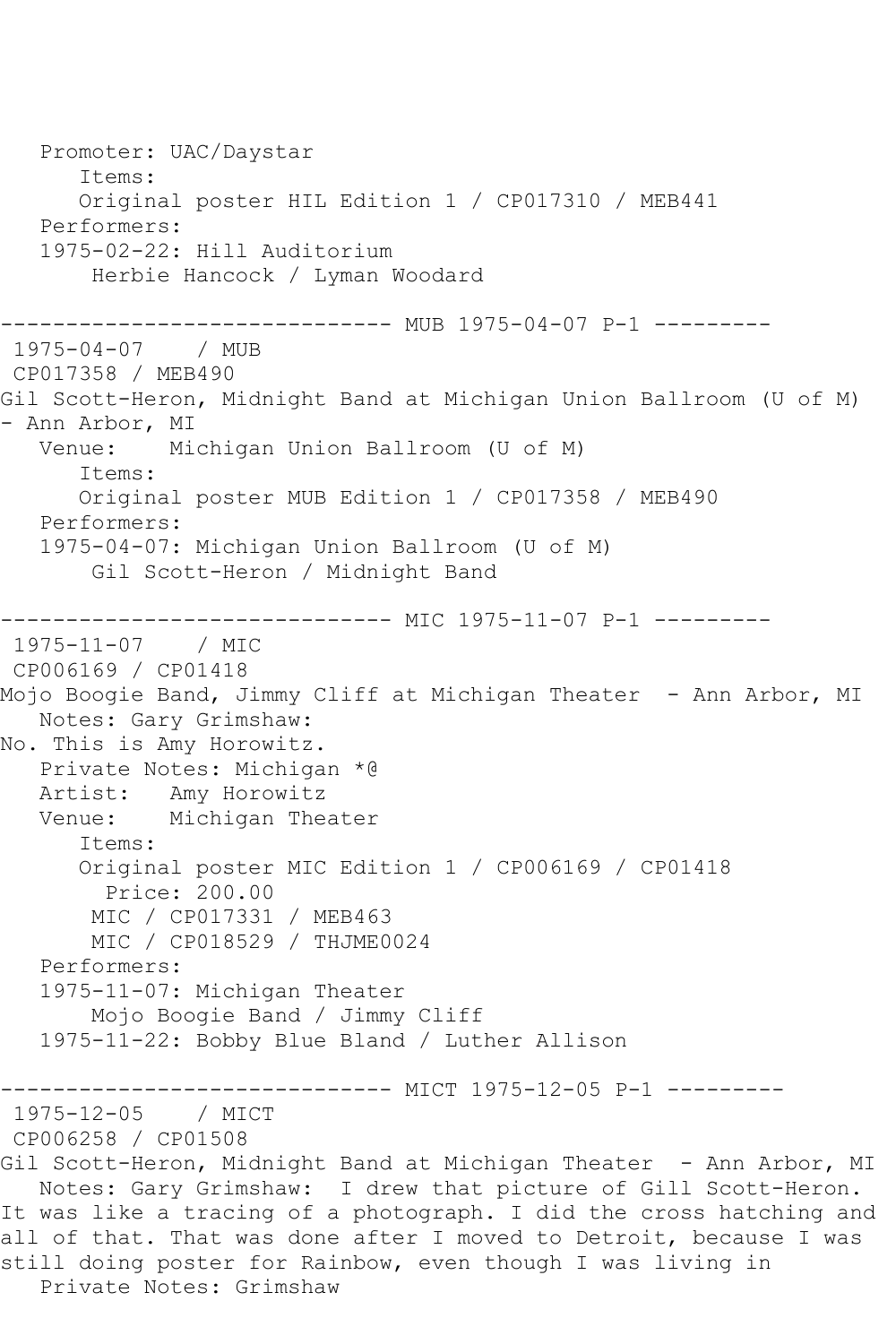Artist: Gary Grimshaw Venue: Michigan Theater Items: Original poster MICT Edition 1 / CP006258 / CP01508 Price: 50.00 Performers: 1975-12-05: Michigan Theater Gil Scott-Heron / Midnight Band ------------------------------ SC 1976-08-03 P-1 --------- 1976-08-03 / SC CP017359 / MEB491 Sonic Rendezvous Band at Second Chance [Ann Arbor, MI] Artist: Freddie Brooks Venue: Second Chance Promoter: Michigan Music Items: Original poster SC Edition 1 / CP017359 / MEB491 Performers: 1976-08-03: Second Chance Sonic Rendezvous Band --------------- SC 1976-08-24 P-1 ----------1976-08-24 / SC CP017352 / MEB484 Sonic Rendezvous Band at Second Chance [Ann Arbor, MI] Artist: Freddie Brooks Venue: Second Chance Items: Original poster SC Edition 1 / CP017352 / MEB484 Performers: 1976-08-24: Second Chance Sonic Rendezvous Band ------------------------------ AAS 1976-09 P-1 --------- 1976-09 / AAS CP017109 / MEB239 Ann Arbor Sun at Ann Arbor Sun Venue: Ann Arbor Sun Items: Original poster AAS Edition 1 / CP017109 / MEB239 Performers: 1976-09: Ann Arbor Sun Ann Arbor Sun ------------------------------ BLF 1977-02-06 P-1 --------- 1977-02-06 / BLF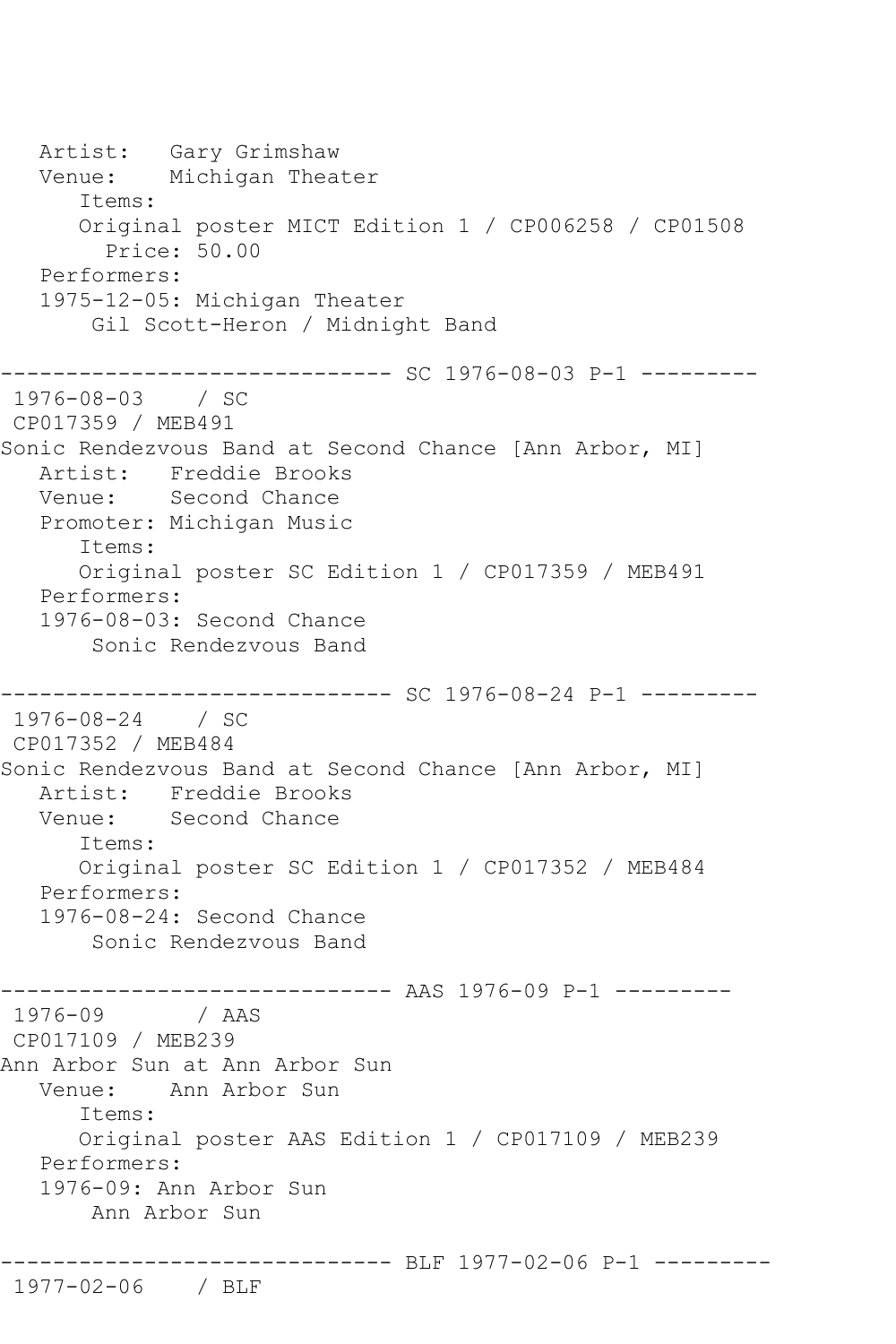CP016783 / MEB037 Lyman Woodard, Ron English at Blue Frogge - Ann Arbor, MI Notes: Gary Grimshaw: That looks like Amy Horowitz's work Artist: Rainbow Productions<br>Venue: Blue Frogge Blue Frogge Items: Original poster BLF Edition 1 / CP016783 / MEB037 Performers: 1977-02-06 1977-02-09: Blue Frogge Lyman Woodard / Ron English ------------------------------ BLF 1977-02-13 P-1 --------- 1977-02-13 / BLF CP017273 / MEB404 Lyman Woodard, Fito! Salsa Rock at Blue Frogge - Ann Arbor, MI Venue: Blue Frogge Items: Original poster BLF Edition 1 / CP017273 / MEB404 Performers: 1977-02-13 1977-02-16: Blue Frogge Lyman Woodard 1977-02-20 1977-02-23: Fito! Salsa Rock 1977-02-27 1977-03-02: Tribe / Visions / Sam Sanders / Carolyn Crawford / Artistic Truth / Roy Brooks ------------------------------ CRI 1977-02-27 P-1 --------- 1977-02-27 / CRI CP006162 / CP01411 Jeff Beck, Jan Hammer at Crisler Arena - Ann Arbor, MI Notes: Gary Grimshaw: Another one done, after I moved to Detroit. Private Notes: Grimshaw Artist: Gary Grimshaw Venue: Crisler Arena Items: Original poster CRI Edition 1 / CP006162 / CP01411 CRI / CP014895 / ME0043 CRI / CP017207 / MEB339 Performers: 1977-02-27: Crisler Arena Jeff Beck / Jan Hammer / Journey ------------------------------ BLF 1977-03-06 P-1 --------- 1977-03-06 / BLF CP017283 / MEB414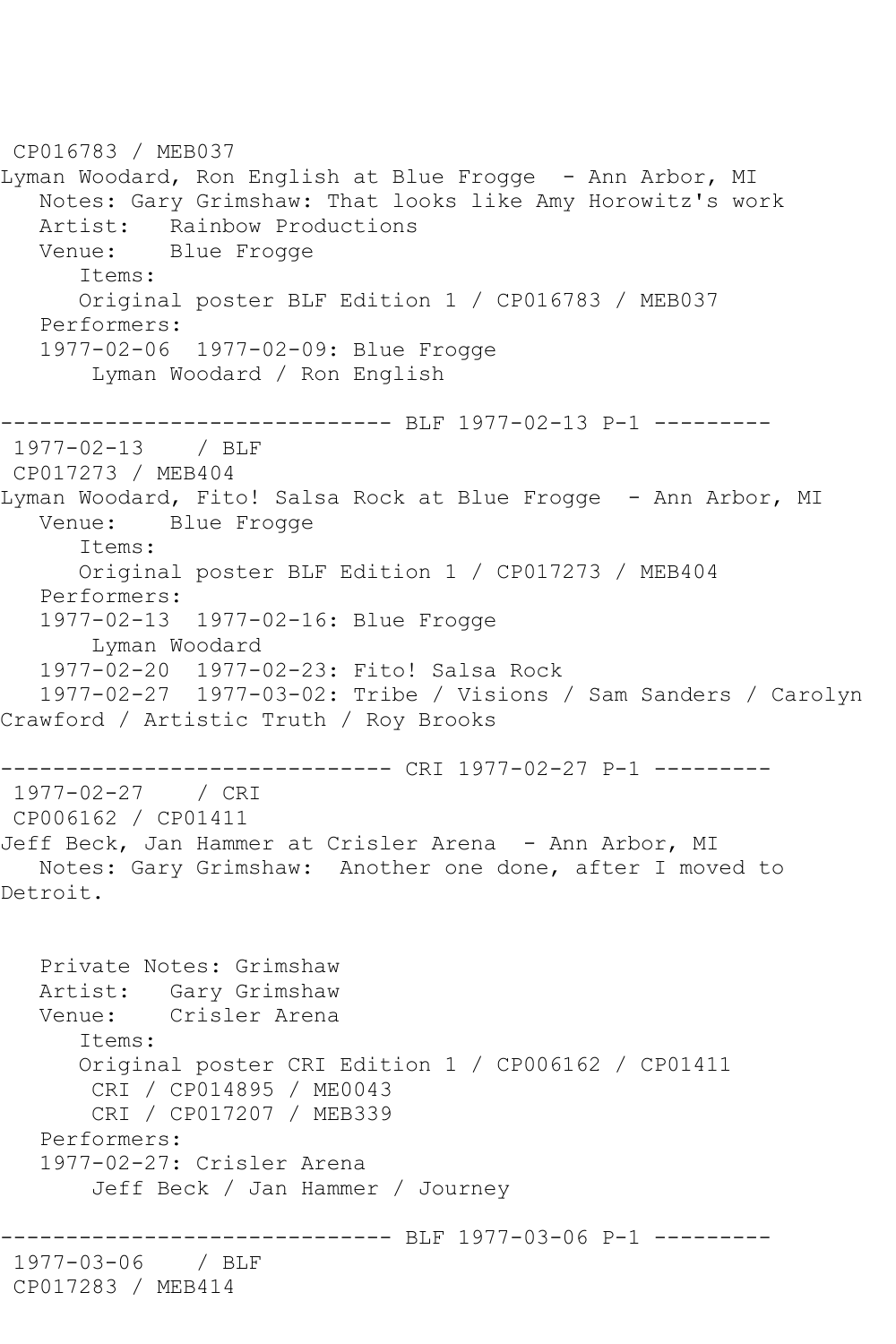Roy Brooks, Artistic Truth at Blue Frogge - Ann Arbor, MI<br>Venue: Blue Frogge Blue Frogge Items: Original poster BLF Edition 1 / CP017283 / MEB414 Performers: 1977-03-06: Blue Frogge Roy Brooks / Artistic Truth 1977-03-06 1977-03-09: 1977-03-13: Amagamated Funk Company 1977-03-20: Marcus Belgrave / New Detroit Jazz Ensemble 1977-03-21 1977-03-23: Leon Thomas / Full Circle 1977-03-27 1977-03-30: San Sanders and Visions 1977-03-14 1977-03-16: Brainstorm ------------------------------ BLF 1977-03-06 P-1 --------- 1977-03-06 / BLF CP016782 / MEB036 Roy Brooks, Artistic Truth at Blue Frogge - Ann Arbor, MI Notes: Gary Grimshaw: That looks like Amy Horowitz's work Artist: Rainbow Productions<br>Venue: Blue Frogge Blue Frogge Items: Original poster BLF Edition 1 / CP016782 / MEB036 Performers: 1977-03-06 1977-03-09: Blue Frogge Roy Brooks / Artistic Truth / Cass Harris / Claude Black / Vincent Bowens / Larry Smith / Ali Muhammed / Clifford Sykes ------------------------------ BLF 1977-03-13 P-1 --------- 1977-03-13 / BLF CP016784 / MEB038 Brain Storm, Starfire at Blue Frogge - Ann Arbor, MI Notes: Gary Grimshaw: That looks like Amy Horowitz's work Artist: Rainbow Productions Venue: Blue Frogge Items: Original poster BLF Edition 1 / CP016784 / MEB038 Performers: 1977-03-14 1977-03-16: Blue Frogge Brain Storm / Starfire / Disco 1977-03-13: Almalgamated Funk Company ------------------------------ BLF 1977-03-20 P-1 --------- 1977-03-20 / BLF CP016781 / MEB035 Leon Thomas, Full Circle at Blue Frogge - Ann Arbor, MI Notes: Gary Grimshaw: That looks like Amy Horowitz's work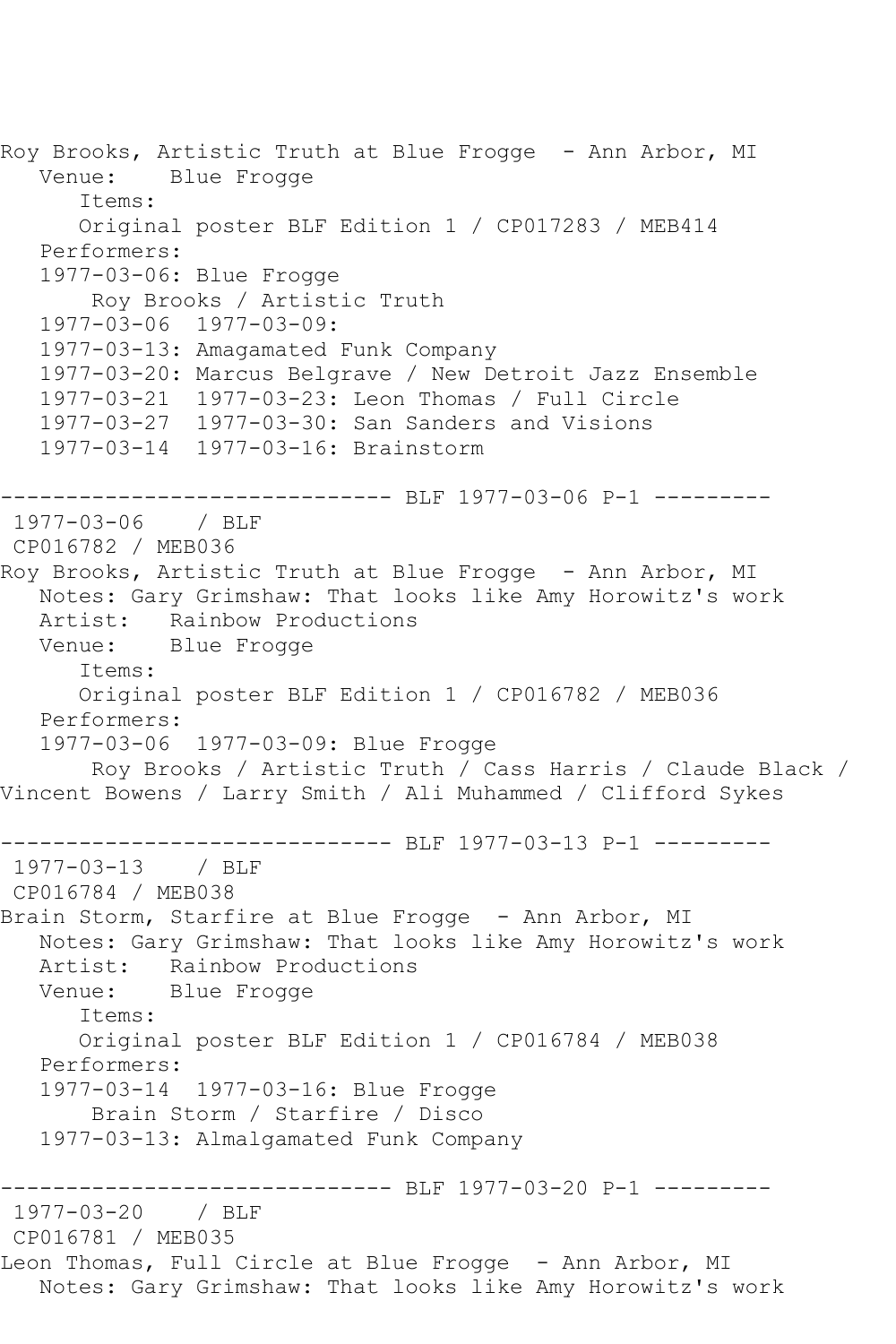Artist: Rainbow Productions Venue: Blue Frogge Items: Original poster BLF Edition 1 / CP016781 / MEB035 Performers: 1977-03-21 1977-03-23: Blue Frogge Leon Thomas / Full Circle 1977-03-20: Marcus Belgrave / New Detroit Jazz Ensemble ------------------------------ CRI 1977-03-27 P-1 --------- 1977-03-27 / CRI CP017206 / MEB338 Rufus, Chaka Khan at Crisler Arena - Ann Arbor, MI Notes: Gary Grimshaw: This was after I moved to Detroit, when I was still doing work for Rainbow. And so I would just like mail it in. Artist: Gary Grimshaw Venue: Crisler Arena Items: Original poster CRI Edition 1 / CP017206 / MEB338 Performers: 1977-03-27: Crisler Arena Rufus / Chaka Khan / Donald Byrd / Blackbyrds ------------------------------ BLF 1977-04-03 P-1 --------- 1977-04-03 / BLF CP016780 / MEB034 Eddie Jefferson at Blue Frogge - Ann Arbor, MI Notes: Gary Grimshaw: That looks like Amy Horowitz's work Artist: Rainbow Productions Venue: Blue Frogge Items: Original poster BLF Edition 1 / CP016780 / MEB034 Performers: 1977-04-03 1977-04-05: Blue Frogge Eddie Jefferson ------------------------------ BLF 1977-04-03 P-1 --------- 1977-04-03 / BLF CP017346 / MEB478 Eddie Jefferson, Rockets at Blue Frogge - Ann Arbor, MI Venue: Blue Frogge Items: Original poster BLF Edition 1 / CP017346 / MEB478 Performers: 1977-04-03 1977-04-05: Blue Frogge Eddie Jefferson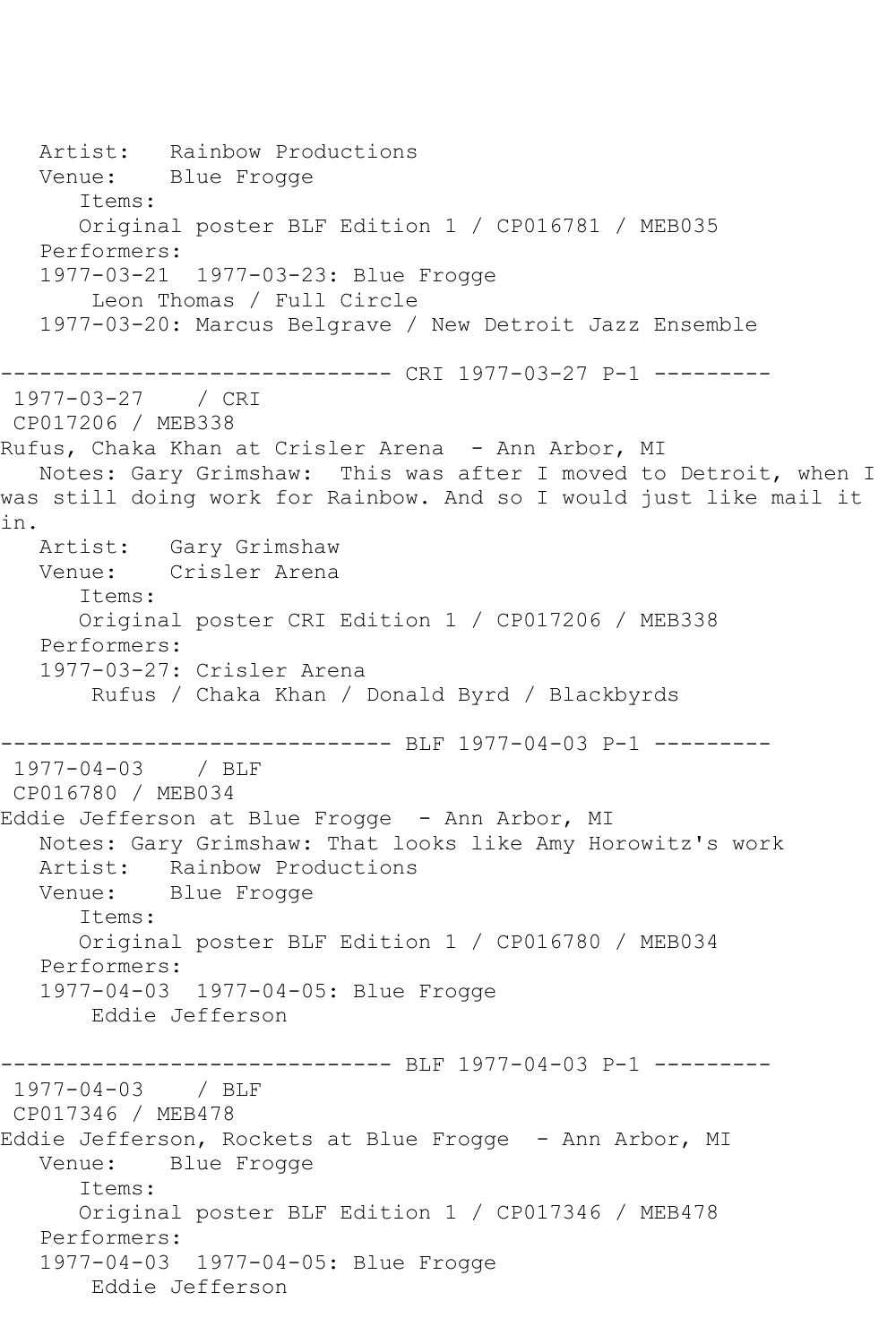1977-04-10 1977-04-13: Rockets 1977-04-17 1977-04-19: Linn County Band 1977-04-24 1977-04-27: Lyman Woodard ------------------------------ BLF 1977-04-11 P-1 --------- 1977-04-11 / BLF CP016785 / MEB039 Rockets, Starfire at Blue Frogge - Ann Arbor, MI Notes: Gary Grimshaw: That looks like Amy Horowitz's work Artist: Rainbow Productions<br>Venue: Blue Frogge Blue Frogge Items: Original poster BLF Edition 1 / CP016785 / MEB039 Performers: 1977-04-11 1977-04-13: Blue Frogge Rockets / Starfire ------------------------------ BLF 1977-04-24 P-1 --------- 1977-04-24 / BLF CP016779 / MEB033 Lyman Woodard at Blue Frogge - Ann Arbor, MI Notes: Gary Grimshaw: That looks like Amy Horowitz's work Artist: Amy Horowitz<br>Venue: Blue Frogge Blue Frogge Items: Original poster BLF Edition 1 / CP016779 / MEB033 Performers: 1977-04-24 1977-04-27: Blue Frogge Lyman Woodard ------------------------------ BLP 1977-06-03 P-1 --------- 1977-06-03 / BLP CP017803 / MED787 We're Moving the Ann Arbor Sun: Steve Mackay, Hawg Tate at Blind Pig Benefit: Ann Arbor Sun Benefit Artist: Gary Grimshaw Venue: Blind Pig Items: Original poster BLP Edition 1 / CP017803 / MED787 Performers: 1977-06-03: Blind Pig Odyssey Steve Mackay / Hawg Tate / Bill Lynn / Arlene Kwasniak / Up ------------------------------ 1977-11-11 P-1 --------- 1977-11-11 / CP017304 / MEB435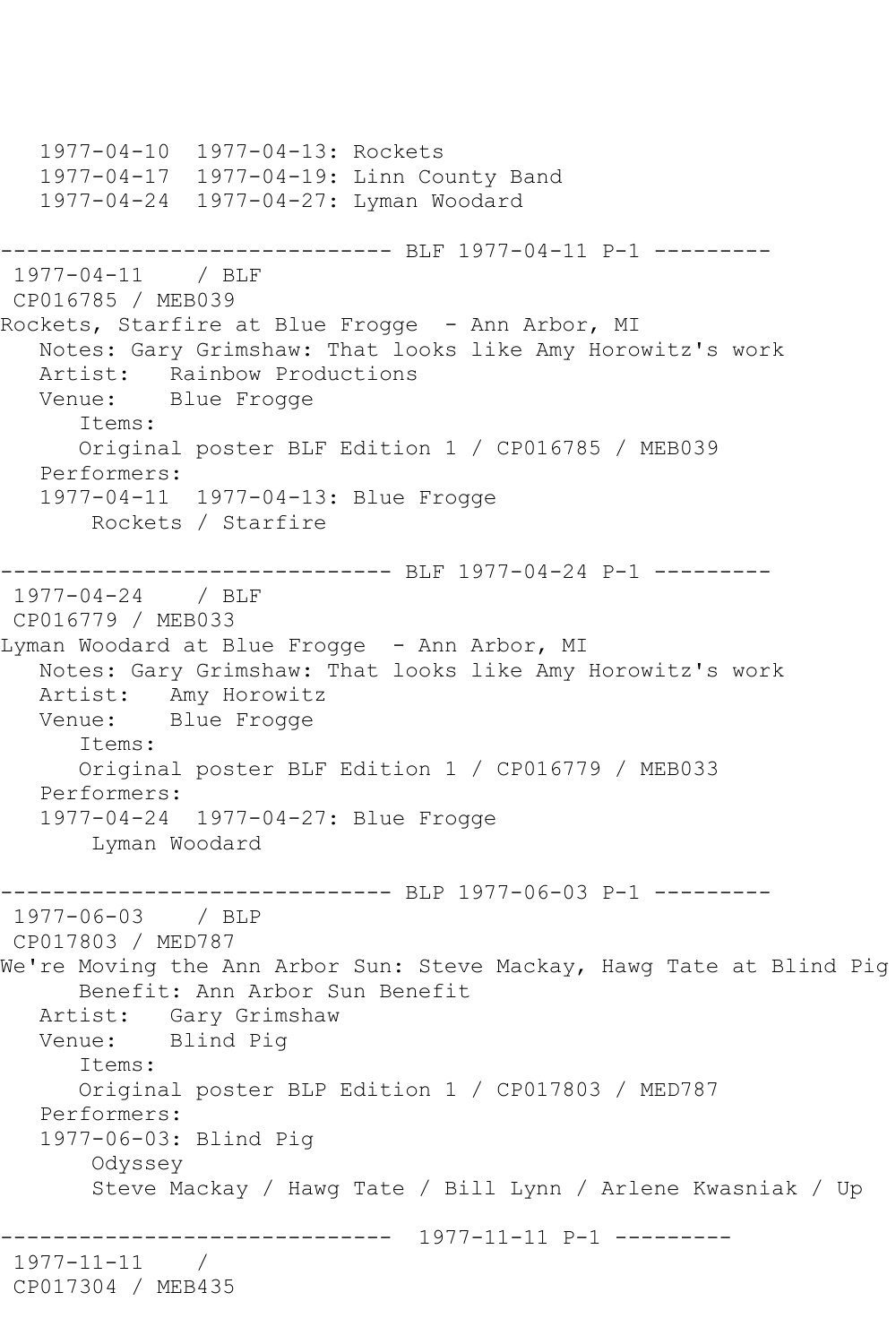Art Ensemble of Chicago at Michigan League Ballroom - Ann Arbor, MI Venue: Michigan League Ballroom Promoter: Eclipse Items: Original poster Edition 1 / CP017304 / MEB435 Performers: 1977-11-11: Michigan League Ballroom Art Ensemble of Chicago ----------------------------- HIL 1978-01-26 P-1 ----------1978-01-26 / HIL CP017223 / MEB354A Chick Corea, Herbie Hancock at Hill Auditorium - Ann Arbor, MI<br>Venue: Hill Auditorium Hill Auditorium Items: Original poster HIL Edition 1 / CP017223 / MEB354A Performers: 1978-01-26: Hill Auditorium Chick Corea / Herbie Hancock 1978-02-10 78-02-11: Sam Rivers / Leroy Jenkins Trio 1978-04-06: Hill Auditorium Ella Fitzgerald 1978-03-17 78-03-18: Rackham Auditorium Archie Shepp 1978-02-24: Hill Auditorium Woody Shaw ------------------------------ HIL 1978-01-26 P-1 --------- 1978-01-26 / HIL CP017305 / MEB436 Chick Corea, Herbie Hancock at Hill Auditorium - Ann Arbor, MI Venue: Hill Auditorium Promoter: Eclipse Items: Original poster HIL Edition 1 / CP017305 / MEB436 Performers: 1978-01-26: Hill Auditorium Chick Corea / Herbie Hancock ------------------------------ POW 1978-02-10 P-1 --------- 1978-02-10 / POW CP017311 / MEB442 Sam Rivers, David Holland at Power Center - Ann Arbor, MI Venue: Powers Center Promoter: Eclipse Items: Original poster POW Edition 1 / CP017311 / MEB442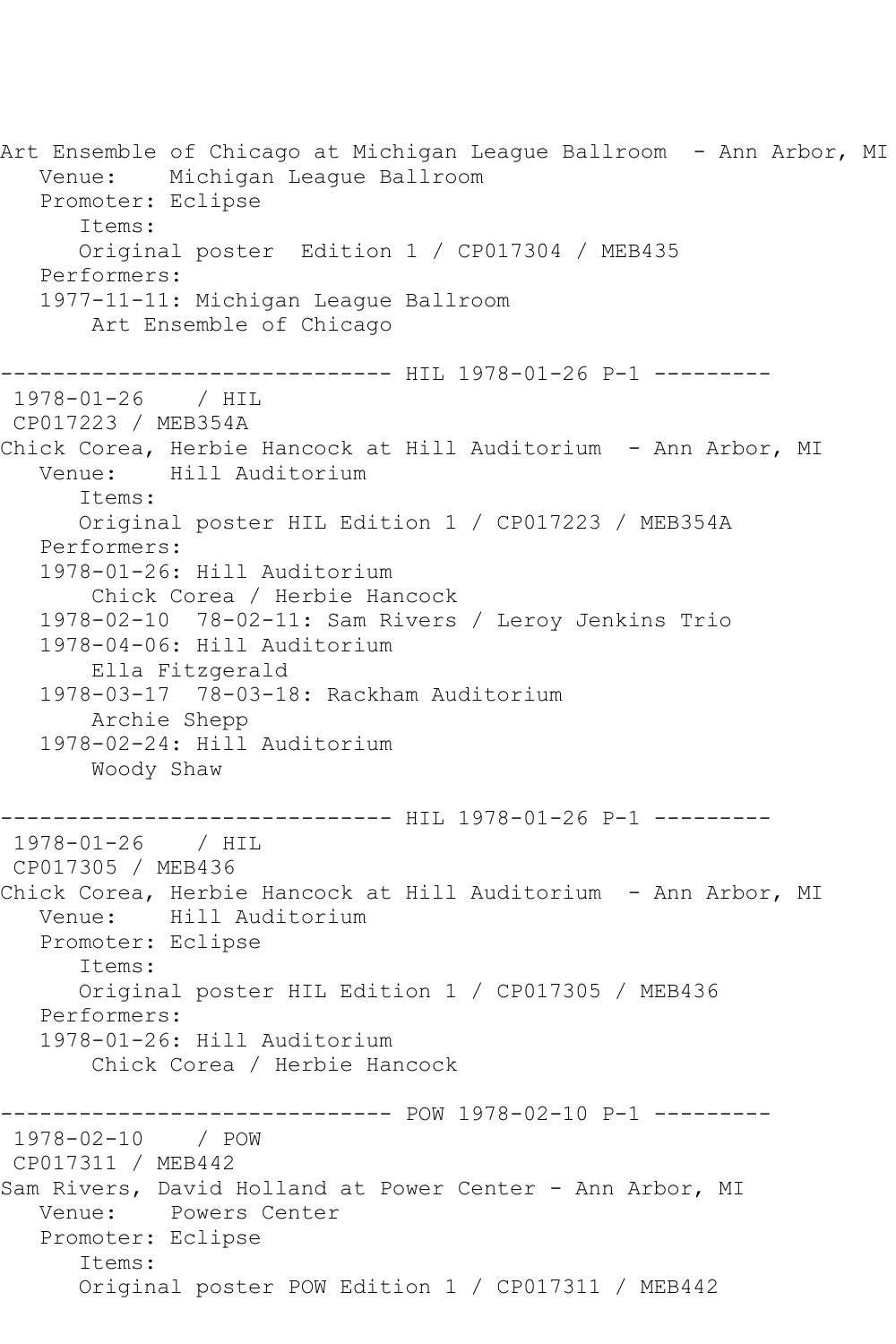Performers: 1978-02-10 1978-02-11: Powers Center Sam Rivers / David Holland / Barry Altschul / Leroy Jenkins Trio / Muhal Richard Abrams / Andrew Cyrille ----------------------- MUB 1978-04-07 ® ---------1978-04-07 / MUB Kilpatrick, Von Hoffman at Union Ballroom - Ann Arbor, MI Artist: Danny Garrett Venue: Michigan Union Ballroom (U of M) Items: MUB / Performers: 1978-04-07: Michigan Union Ballroom (U of M) Kilpatrick / Von Hoffman ------------------------------ 1978-04-12 P --------- 1978-04-12 / CP060627 / CP060627 Stranglers, Tuff Darts at Second Chance [Ann Arbor, MI] Artist: Dennis Loren Venue: Second Chance Items: Original poster / CP060627 / CP060627 (11 x 17) Performers: 1978-04-12: Second Chance Stranglers / Tuff Darts / Destroy All Monsters ------------------------------ 1978-04-14 P-1 --------- 1978-04-14 / CP017298 / MEB429 Joseph Jarman, Leo Smith at East Quad - Ann Arbor, MI Venue: East Quad Promoter: Eclipse Items: Original poster Edition 1 / CP017298 / MEB429 Performers: 1978-04-14: East Quad Joseph Jarman / Leo Smith ------------------------------ HIL 1978-07-21 P-1 --------- 1978-07-21 / HIL CP017299 / MEB430 Ron Carter, Betty Carter at Hill Auditorium - Ann Arbor, MI Venue: Hill Auditorium Promoter: Eclipse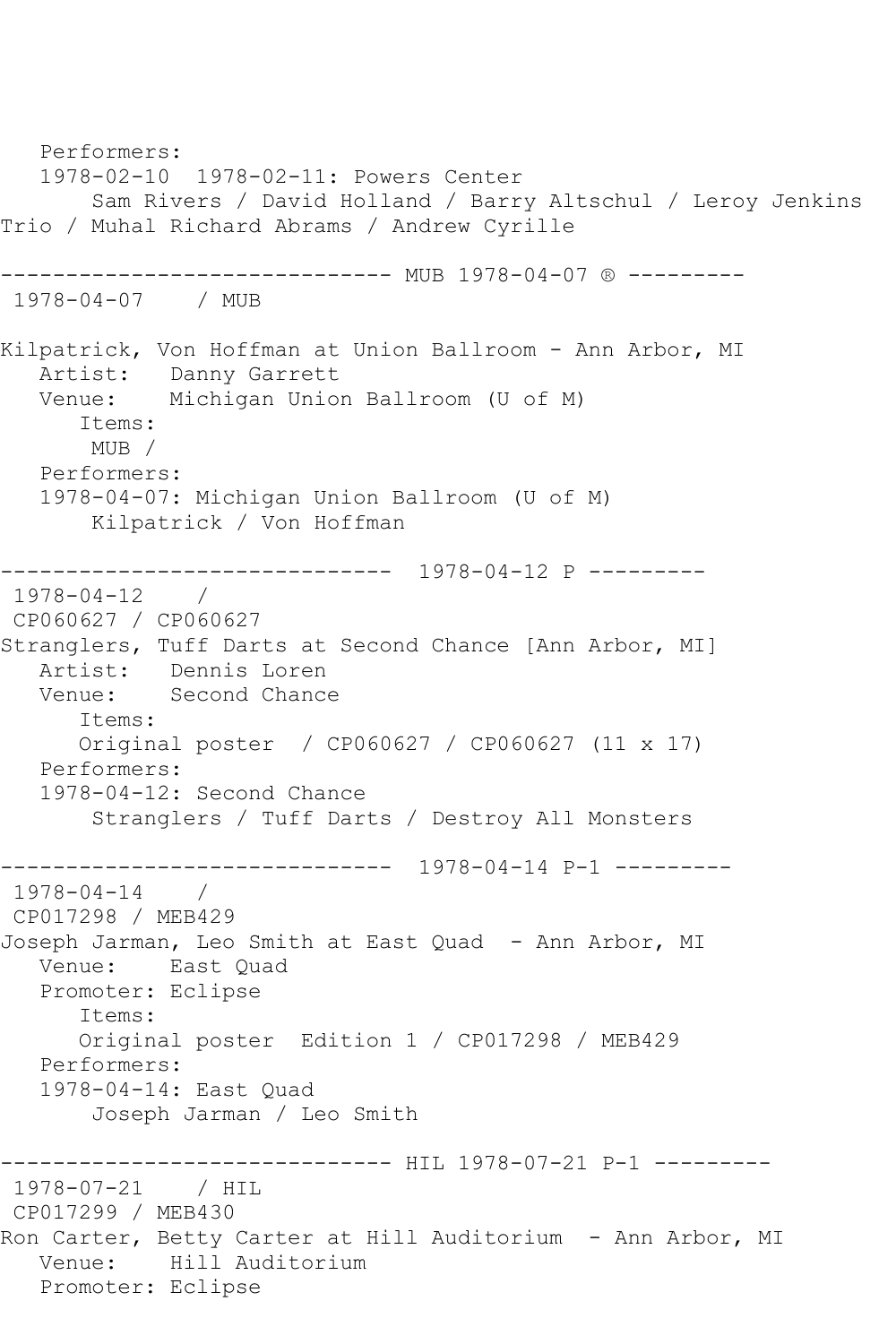Items: Original poster HIL Edition 1 / CP017299 / MEB430 Performers: 1978-07-21: Hill Auditorium Ron Carter / Betty Carter ------------------------------ GLP 1978-09-21 P-1 --------- 1978-09-21 / GLP CP017402 / MEB535 Marylou Williams, Stan Getz at Gallup Park – Ann Arbor, MI Venue: Gallup Park Promoter: Eclipse Items: Original poster GLP Edition 1 / CP017402 / MEB535 Performers: 1978-09-21: Gallup Park Marylou Williams / Stan Getz / Max Roach / Archie Shepp 1978-09-22: Johnny Griffin / Freddie Hubbard / Dexter Gordon 1978-09-23: Larry Coryell / Kenny Burrell / Sun Ra and his Arkestra 1978-09-24: Ii-V-I Orchestra / Davis Swain / Chico Freeman / Hubert Laws 1978-09-24: Art Blakey / Mose Allison / Mercer Ellington / Duke Ellington ------------------------------ 1978-10-09 P-1 --------- 1978-10-09 / CP017309 / MEB440 Milestone Jazz Stars, Ron Carter at Ann Arbor - Ann Arbor, MI Venue: Ann Arbor Promoter: Eclipse Items: Original poster Edition 1 / CP017309 / MEB440 Performers: 1978-10-09: Ann Arbor Milestone Jazz Stars / Ron Carter / Sonny Rollins / Mccoy Tyner 1978-10-10: Cecil Taylor 1978-12-05: Count Basie / Joe Williams ---------- AAHB 1979-04-01 H ---------1979-04-01 / AAHB CP044746 9thj Annual Ann Arbor Hash Bash - Ann Arbor, MI Venue: Ann Arbor Hash Bash Items: Handbill AAHB / CP044746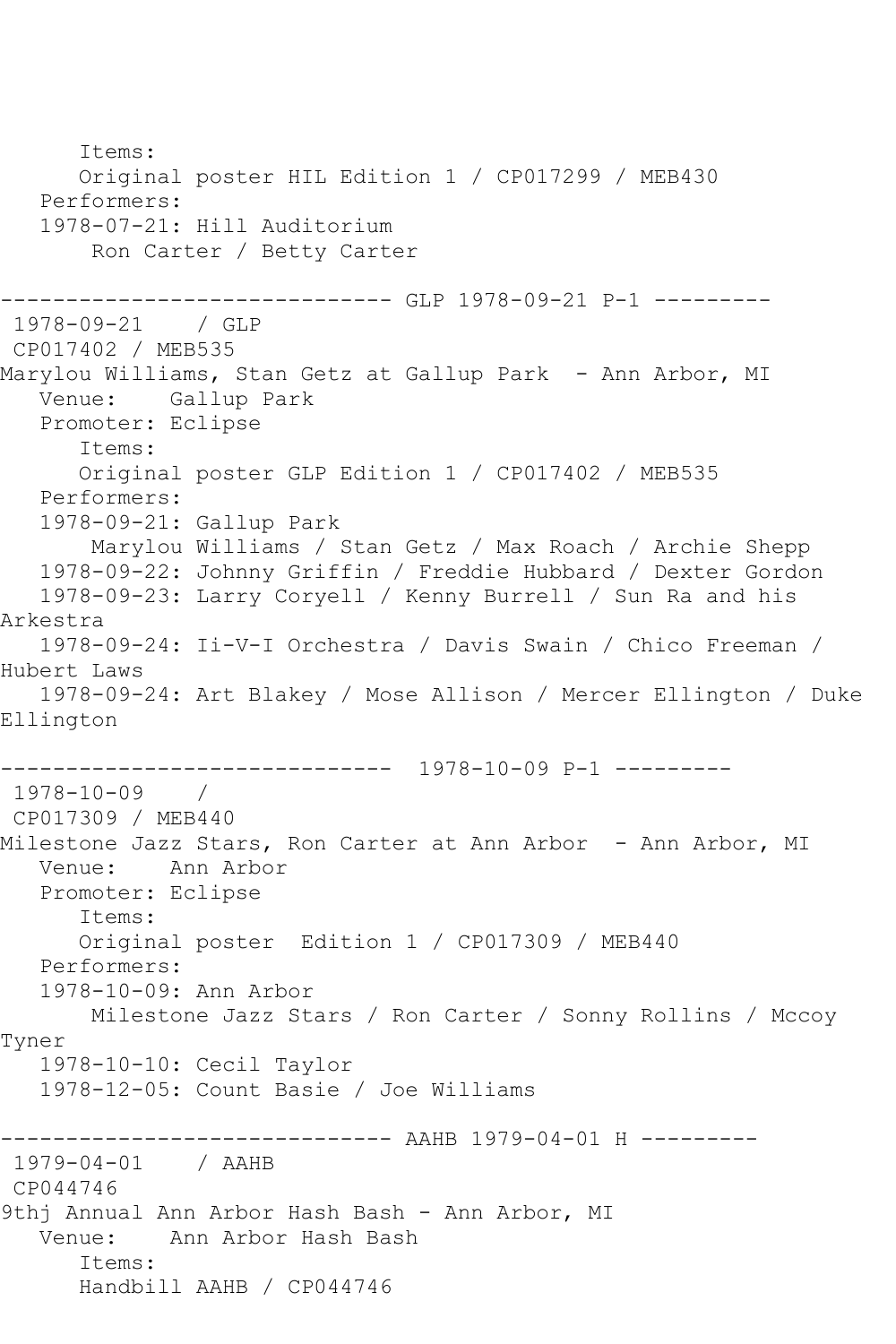Performers: 1979-04-01: Ann Arbor Hash Bash ------------------------------ SC 1979-04-12 P-1 --------- 1979-04-12 / SC CP012814 / DL19790412 Stranglers at Second Chance [Ann Arbor, MI] Artist: Dennis Loren Venue: Second Chance Items: Original poster SC Edition 1 / CP012814 / DL19790412 SC / NONE / DL1979041 Performers: 1979-04-12: Second Chance Stranglers ------------------------------ MICT 1979-11-12 P-1 --------- 1979-11-12 / MICT CP006163 / CP01412 Mose Allison, Prismatic at Michigan Theater - Ann Arbor, MI Private Notes: Grimshaw Artist: Gary Grimshaw Venue: Michigan Theater Items: Original poster MICT Edition 1 / CP006163 / CP01412 Postcard MICT Edition 1 / CP006164 / CP01413 Performers: 1979-11-12: Michigan Theater Mose Allison / Prismatic / Randy Dollar / Stanley the Mad Hatter M.C. ------------------------------ 1979-11-17 P --------- 1979-11-17 / CP030040 / NB10070 Rock and Roll Revue, Sonics at Ann Arbor Armory - Ann Arbor, MI Artist: Gary Grimshaw Venue: Ann Arbor Armory Items: Original poster / CP030040 / NB10070 Performers: 1979-11-17: Ann Arbor Armory Rock and Roll Revue / Sonics / Rendezvous band / At Random / Steve Newhouse / Nuke-A-Billies ------------------------------ 1979-11-17 P --------- 1979-11-17 /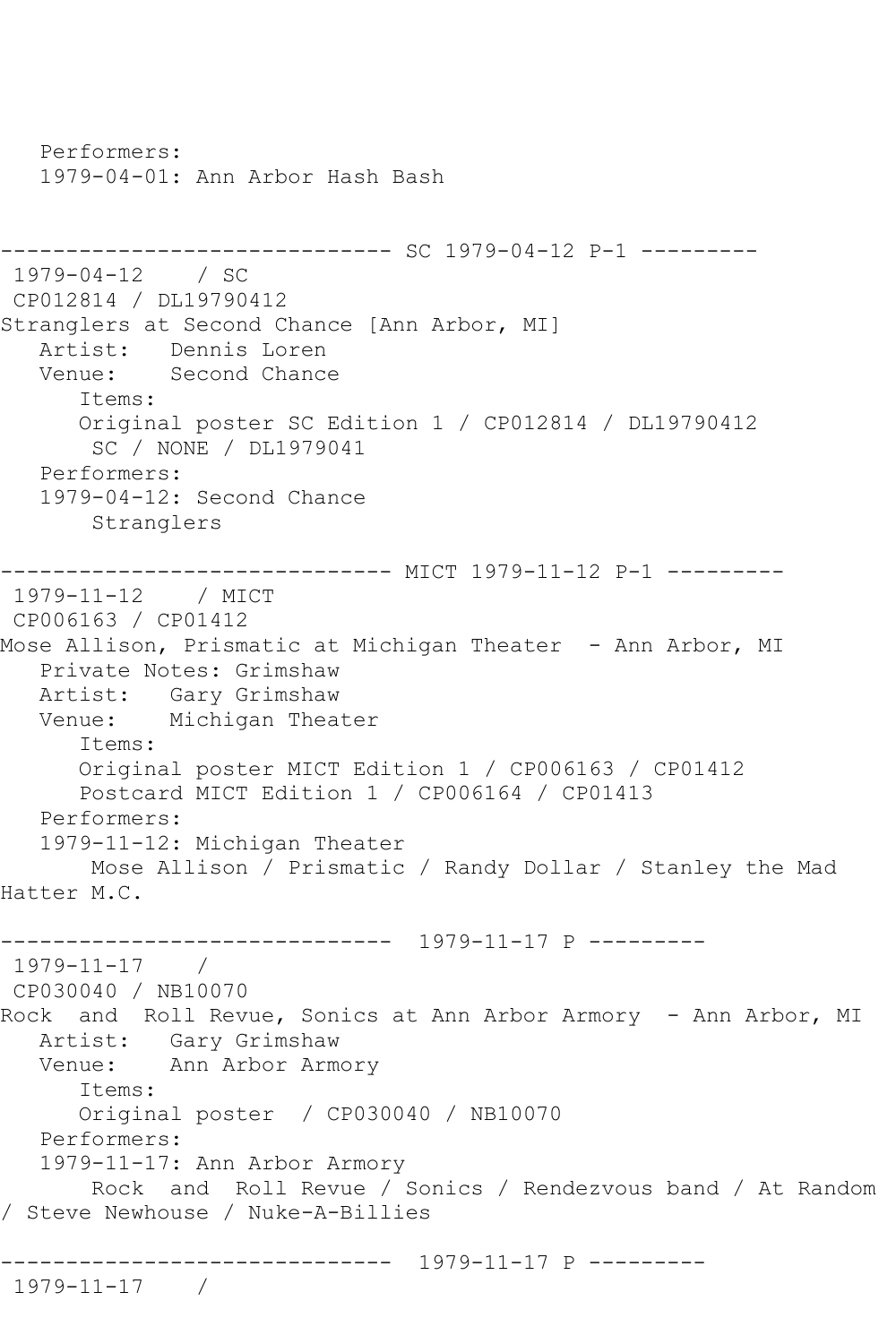CP053219 / CP053219 1st Annual Ann Arbor Rock and Roll Revue Artist: Gary Grimshaw Venue: Ann Arbor Armory Items: Original poster / CP053219 / CP053219 Performers: 1979-11-17: Ann Arbor Armory Sonic's Rendezvous Band / At Random / Steve Newhouse and the Nuke a Billies ------------------------------ 197? P-1 --------- 197? / CP044942 Sundays: Circle Books Metaphysics, Ann Arbor, MI Artist: Michael Erlewine Venue: Circle Books Items: Original poster Edition 1 / CP044942 Performers: 197?: Circle Books ------------------------------ 197? P-1 --------- 197? / CP044948 Sundays: Circle Books Metaphysics, Ann Arbor, MI Artist: Michael Erlewine Venue: Circle Books Items: Original poster Edition 1 / CP044948 Performers: 197?: Circle Books ------------------------------ 197? P-1 --------- 197? CP017282 / MEB413 Rainbow Productions at Ann Arbor - Ann Arbor, MI Notes: Gary Grimshaw: This is my design, but it was modified by someone else, who did the colorizing. This happened about the time I moved to Detroit. Michael Erlewine: Would you have minded someone modifying your art or wouldn't you have cared?

Gary Grimshaw: I wouldn't have cared.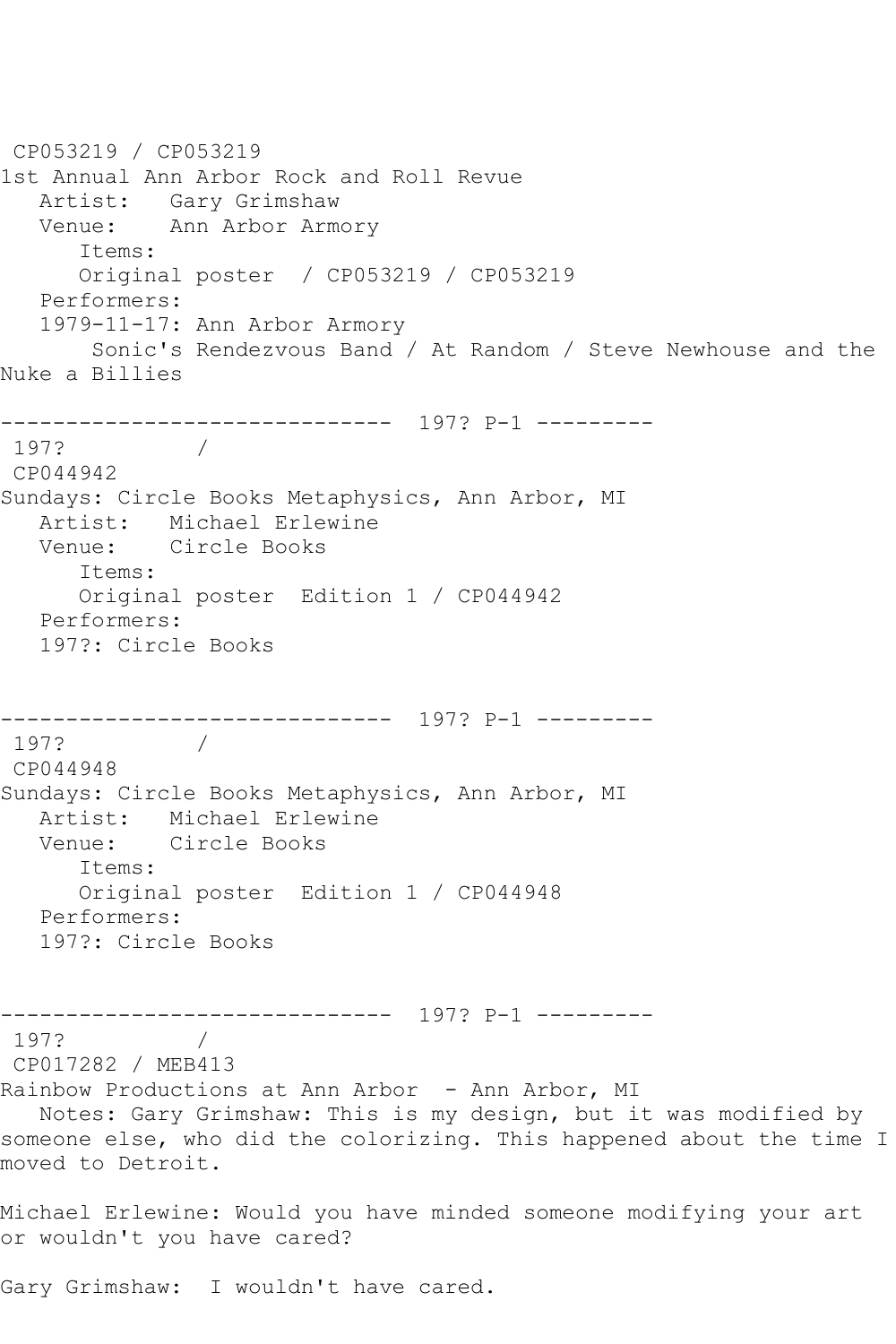43b,43c Gary Grimshaw: If was also used by WRIF, as window stickers. Artist: Gary Grimshaw Venue: Ann Arbor Items: Original poster Edition 1 / CP017282 / MEB413 Performers: 197?: Ann Arbor Rainbow Productions ------------------------------ POW 197?-04-15 P-1 --------- 197?-04-15 / POW CP017322 / MEB453 Cecil Taylor at Power Center - Ann Arbor, MI Venue: Powers Center Promoter: Eclipse Items: Original poster POW Edition 1 / CP017322 / MEB453 Performers: 197?-04-15: Powers Center Cecil Taylor ------------ SC 1980-05-22 H ---------1980-05-22 / SC CP044586 Cub Koda at Second Chance [Ann Arbor, MI] Artist: Gary Grimshaw Venue: Second Chance Items: Handbill SC / CP044586 Performers: 1980-05-22: Second Chance Cub Koda ------------------------------ SC 1980-06-09 P --------- 1980-06-09 / SC CP044577 Kingbees, HVN 17 at Second Chance [Ann Arbor, MI] Artist: Gary Grimshaw Venue: Second Chance Items: Original poster SC / CP044577 Performers: 1980-06-09 1980-06-10: Second Chance Kingbees / HVN 17 / Nikki and the Corvettes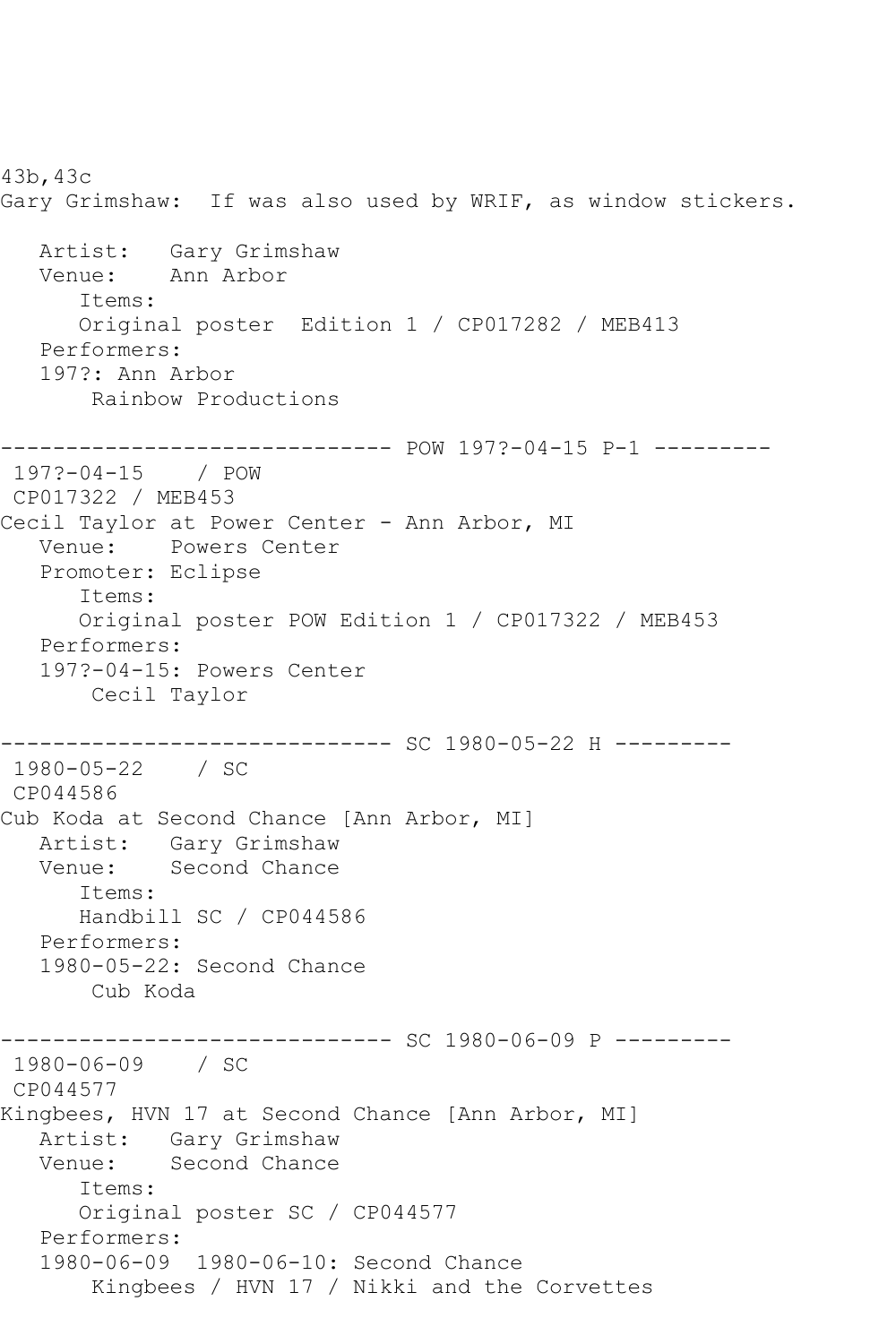------------------------------ POW 1980-10-30 P-1 --------- 1980-10-30 / POW CP019267 / XD001 Roches at Powers Center - Ann Arbor, MI Venue: Powers Center Items: Original poster POW Edition 1 / CP019267 / XD001 Performers: 1980-10-30: Powers Center Roches ------------------------------ HIL 1981-09-18 P-1 --------- 1981-09-18 / HIL CP019313 / XD047 Peter Tosh, I-Tal at Hill Auditorium - Ann Arbor, MI Venue: Hill Auditorium Items: Original poster HIL Edition 1 / CP019313 / XD047 Performers: 1981-09-18: Hill Auditorium Peter Tosh / I-Tal ------------------------------ SC 1981-10-09 P-1 --------- 1981-10-09 / SC CP012816 / DL19811009 Patti Smith at Second Chance [Ann Arbor, MI] Notes: This poster is a fake. The band broke up in 1980. -- Freddie Brooks Artist: Dennis Loren Venue: Second Chance Items: Original poster SC Edition 1 / CP012816 / DL19811009 SC / NONE / DL1981100 Performers: 1981-10-09: Second Chance Patti Smith ------------------------------ SC 1981-10-09 P-1 --------- 1981-10-09-1 / SC CP014581 / MARM389 Sonic Rendezvous Band, Patti Smith at Second Chance [Ann Arbor, MI] Venue: Second Chance Items: Original poster SC Edition 1 / CP014581 / MARM389 Performers: 1981-10-09-10: Second Chance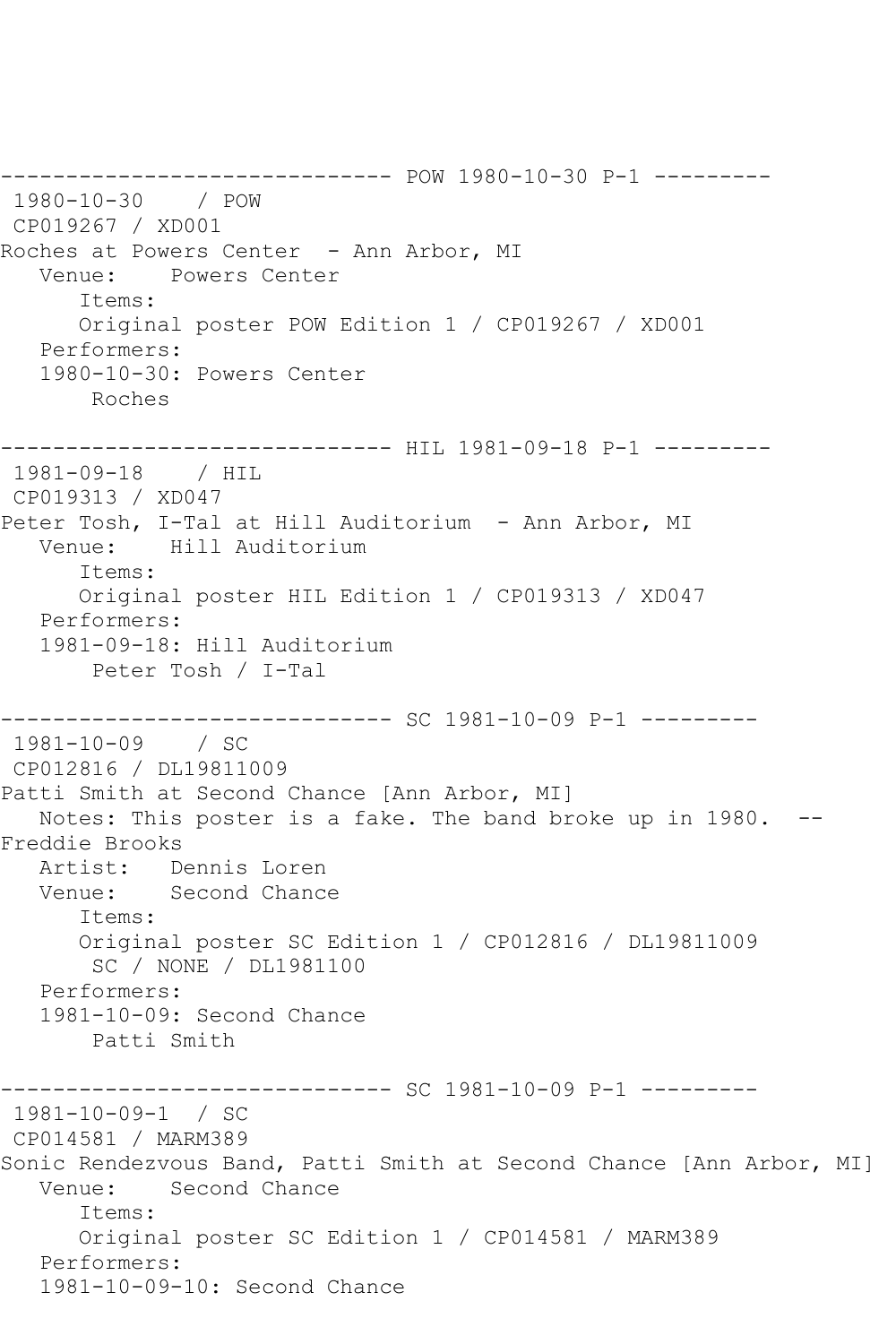Sonic Rendezvous Band / Patti Smith / Black Eagles ------------------------------ CRI-4.200 1981-11-10 P-1 --------- 1981-11-10 / CRI 4.200 CP002192 / 2182 Grateful Dead at Crisler Arena - Ann Arbor, MI Notes: This item appears in the Art of Rock book, plate no. 4.200 Artist: Victor Moscoso Venue: Crisler Arena Promoter: Book: Art of Rock Items: Original poster CRI-4.200 Edition 1 / CP002192 / 2182 (18- 11/16 x 24) AORPlate: 4.200 Performers: 1981-11-10: Crisler Arena Grateful Dead ------------------------------ MICT 1982-01-16 P-1 --------- 1982-01-16 / MICT CP019302 / XD036 5th Annual Ann Arbor Folk Festival 1982 Series: 5th Annual Venue: Michigan Theater Items: Original poster MICT Edition 1 / CP019302 / XD036 Performers: 1982-01-16: Michigan Theater David Bromberg / Tom Paxton / Hot Mud Family / Owen Mcbride / Gemini / Percy Danforth / Joel Mabus / O.J. Anderson ------------------------------ SC 1982-02-22 P-1 --------- 1982-02-22 / SC CP019283 / XD017 King Crimson, Adrian Belew at Second Chance [Ann Arbor, MI] Venue: Second Chance Items: Original poster SC Edition 1 / CP019283 / XD017 Performers: 1982-02-22: Second Chance King Crimson / Adrian Belew / Robert Fripp / Tony Levin / Bill Bruford ------------------------------ 1982-07-22 P --------- 1982-07-22 / CP060632 / CP060632 Gang of Four, Comsat Angels at Michigan Theater - Ann Arbor, MI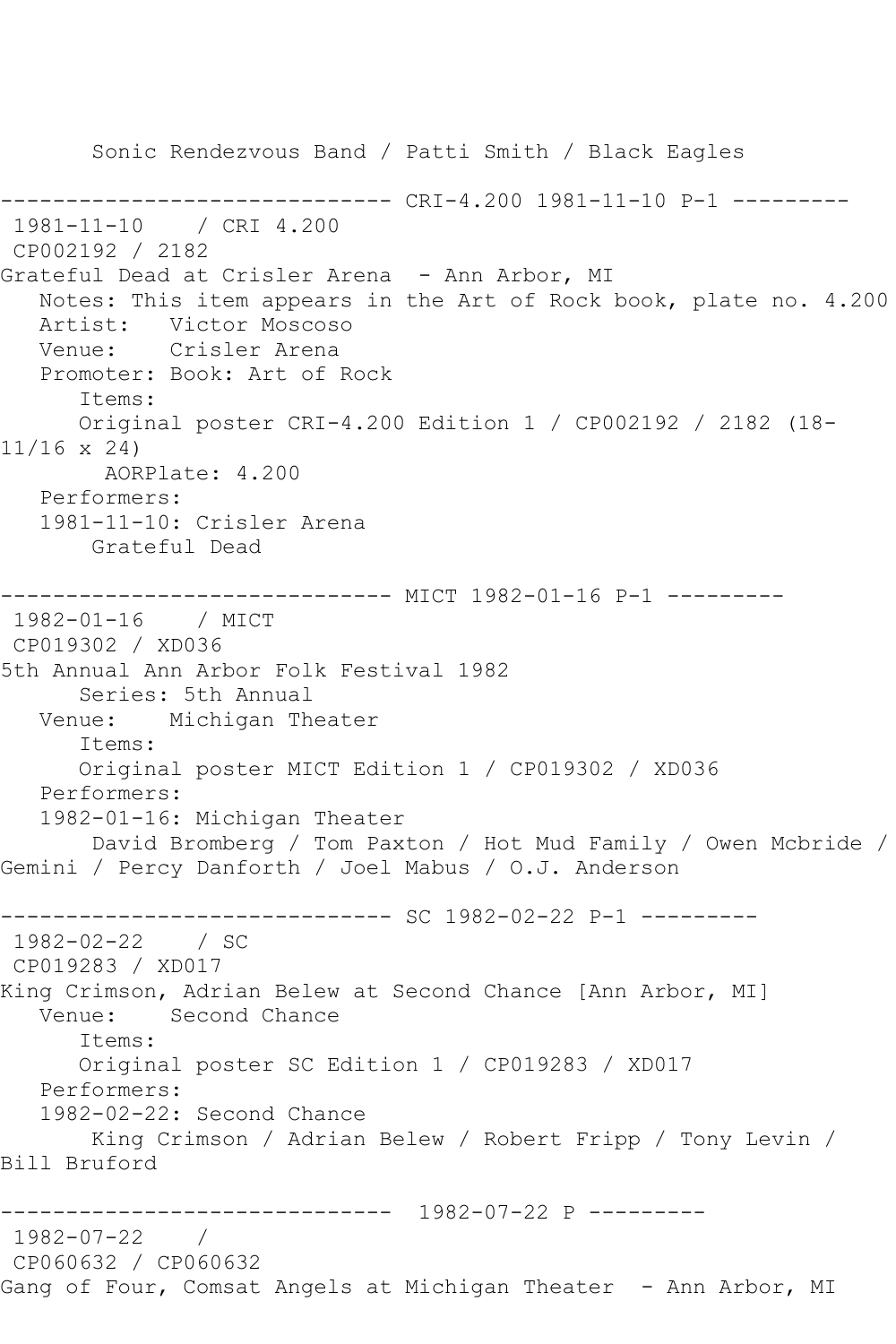Artist: Brainstorm<br>Venue: Michigan T Michigan Theater Promoter: Tom Stachler / WABX / Prism Productions Items: Original poster / CP060632 / CP060632 (11 x 17) Performers: 1982-07-22: Michigan Theater Gang of Four / Comsat Angels ------------------------------ 1982-11-20 P --------- 1982-11-20 / CP060629 / CP060629 Peter Gabriel at Hill Auditorium - Ann Arbor, MI Artist: Brainstorm Venue: Hill Auditorium Promoter: Office of Major Events Items: Original poster / CP060629 / CP060629 (11 x 17) Performers: 1982-11-20: Hill Auditorium Peter Gabriel ------------------------------ POW 1982-12-08 P-1 --------- 1982-12-08 / POW CP019268 / XD002 Roches at Powers Center - Ann Arbor, MI Venue: Powers Center Items: Original poster POW Edition 1 / CP019268 / XD002 Performers: 1982-12-08: Powers Center Roches ------------------------------ MICT 1983-01-15 P-1 --------- 1983-01-15 / MICT CP019303 / XD037 6th Annual Ann Arbor Folk Festival 1983 Series: 6th Annual Venue: Michigan Theater Items: Original poster MICT Edition 1 / CP019303 / XD037 Performers: 1983-01-15: Michigan Theater David Bromberg / John Hartford / Claudia Schmidt / Jim Post / Ann Doyle / John Roberts / Tony Barrand / Bill Spence / Fennig's All-Star String Band / Dan Crary / Connie Regan / Barbara Freeman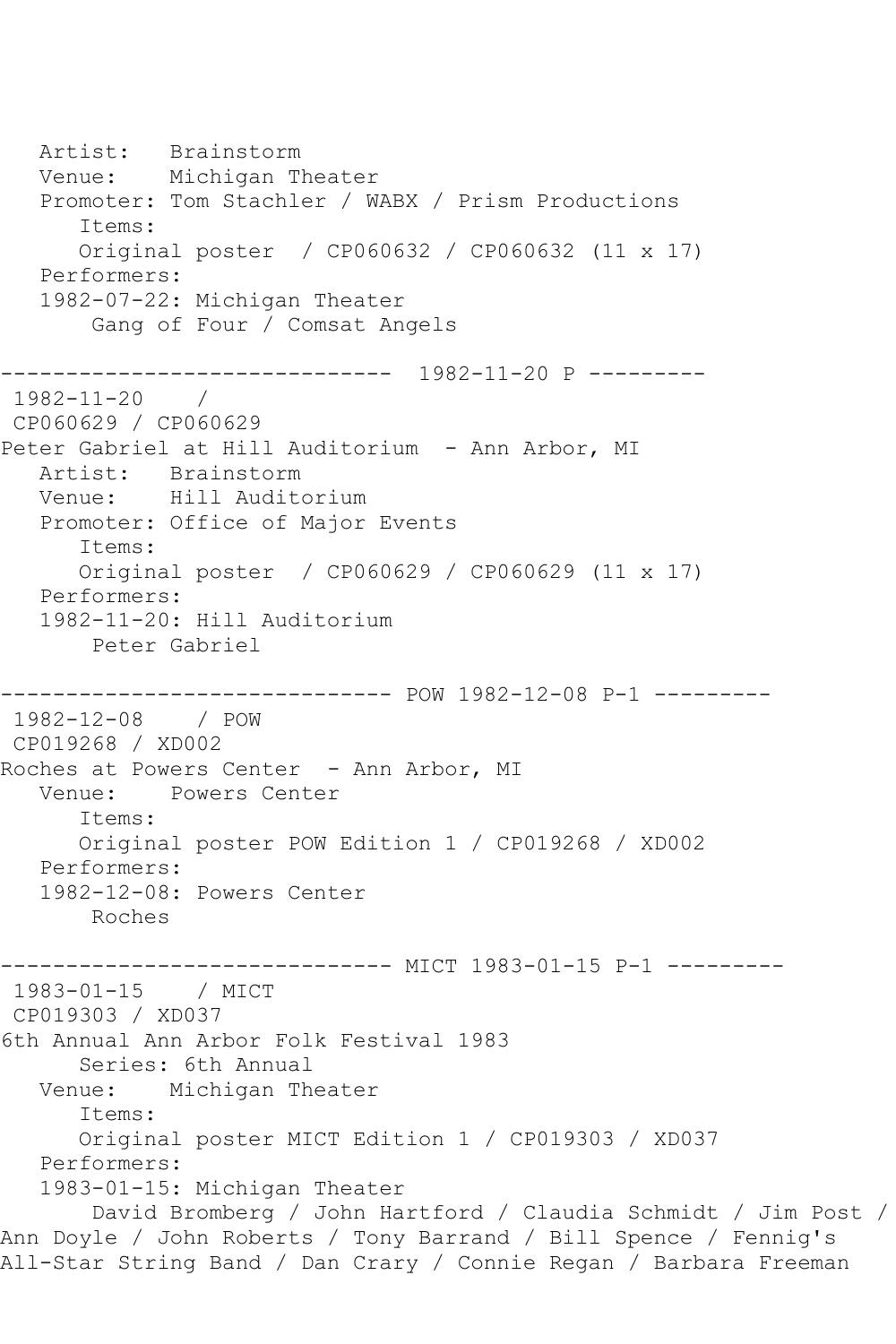------------------------------ SC 1983-06-30 H --------- 1983-06-30 / SC CP044673 Rockats at Second Chance [Ann Arbor, MI] Artist: Gary Grimshaw Venue: Second Chance Promoter: Prism Productions Items: Handbill SC / CP044673 Performers: 1983-06-30: Second Chance Rockats ------------------------------ 1983-10-01 P --------- 1983-10-01 / CP045962 / CP045962 Urbations, Non Fiction at Riverfront Regatta Party - Ann Arbor, MI Venue: Riverfront Regatta Party Promoter: John Sinclair Items: Original poster / CP045962 / CP045962 Performers: 1983-10-01: Riverfront Regatta Party Urbations 1983-10-01: (not found) Urbations 1983-10-02: (not found) Urbations 1983-10-13 1983-10-14: Ricks Urbations 1983-10-07 1983-10-08: Alvin's Twilite Bar Urbations / Non Fiction 1983-10-09: (not found) Urbations 1983-10-15: Hollywood Bowl Detroit Urbations 1983-10-16: (not found) Urbations 1983-10-21: Michigan Union Ballroom (U of M) Urbations 1983-10-22: Joe's Star Lounge Urbations 1983-10-23: (not found) Urbations 1983-10-27: Image Express Urbations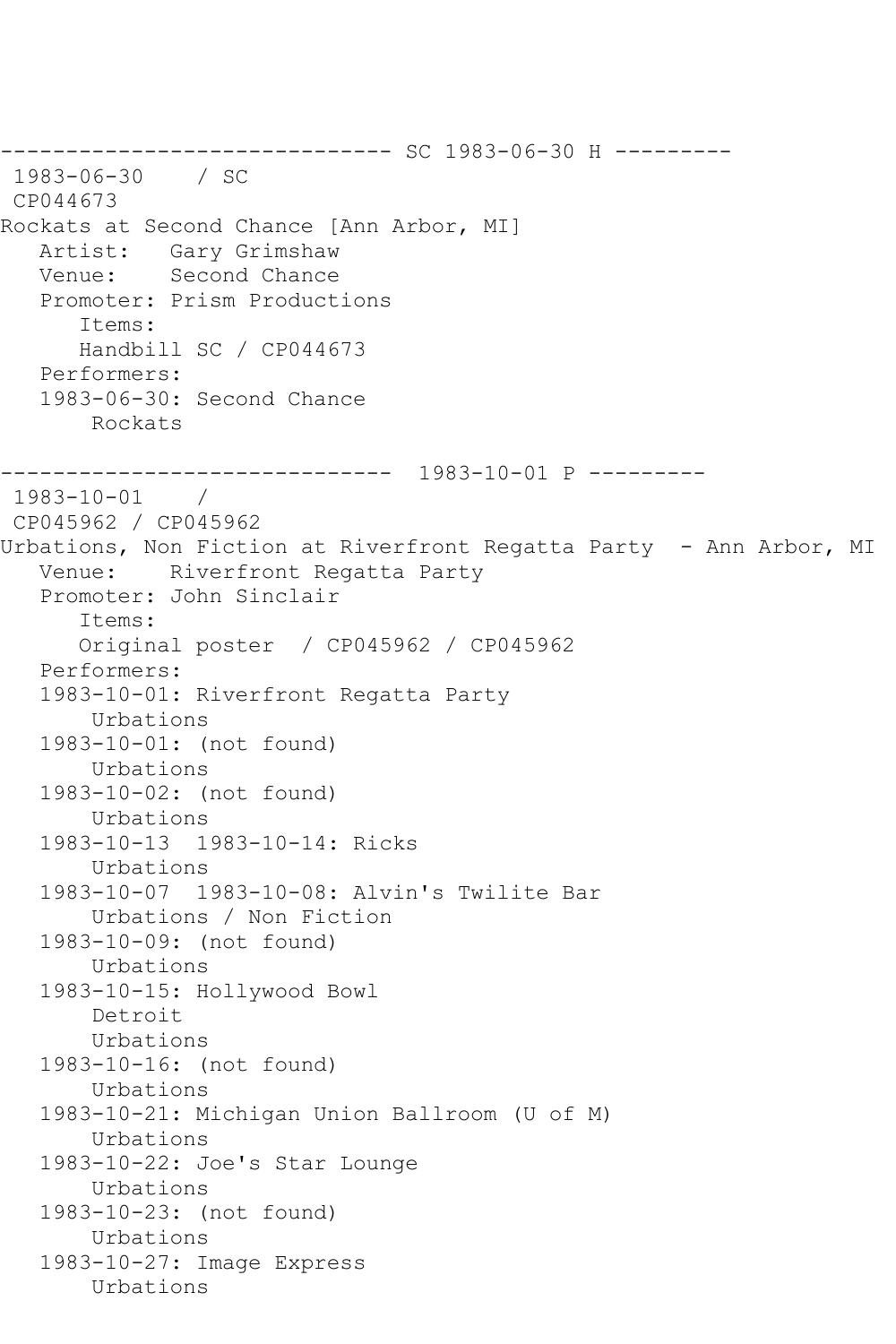1983-10-28: Ranch Urbations 1983-10-29: Madison Square Garden Detroit Urbations 1983-10-31: Eastern Michigan University Urbations ---------- HIL 1983-10-22 P-1 ----------1983-10-22 / HIL CP019316 / XD050 Tubes at Hill Auditorium - Ann Arbor, MI Venue: Hill Auditorium Items: Original poster HIL Edition 1 / CP019316 / XD050 Performers: 1983-10-22: Hill Auditorium Tubes ------------------------------ MICT 1984-01-26 P-1 --------- 1984-01-26 / MICT CP019304 / XD038 7th Annual Ann Arbor Folk Festival 1984 Series: 7th Annual Venue: Michigan Theater Items: Original poster MICT Edition 1 / CP019304 / XD038 Performers: 1984-01-26: Michigan Theater David Bromberg / Steve Goodman / Richard Thompson / Ferron / Rare Air / Eclectricity / Lou and Peter Berryman / Madcat Ruth / Footloose / O.J. Anderson ----------------------------- HIL 1984-03-23 P-1 ---------1984-03-23 / HIL CP019322 / XD056 Temptations, Four Tops at Hill Auditorium [Ann Arbor, MI] Artist: Diane Carr Venue: Hill Auditorium Items: Original poster HIL Edition 1 / CP019322 / XD056 Performers: 1984-03-23: Hill Auditorium Temptations / Four Tops ------------------------------ MUB 1984-11-01 P-1 --------- 1984-11-01 / MUB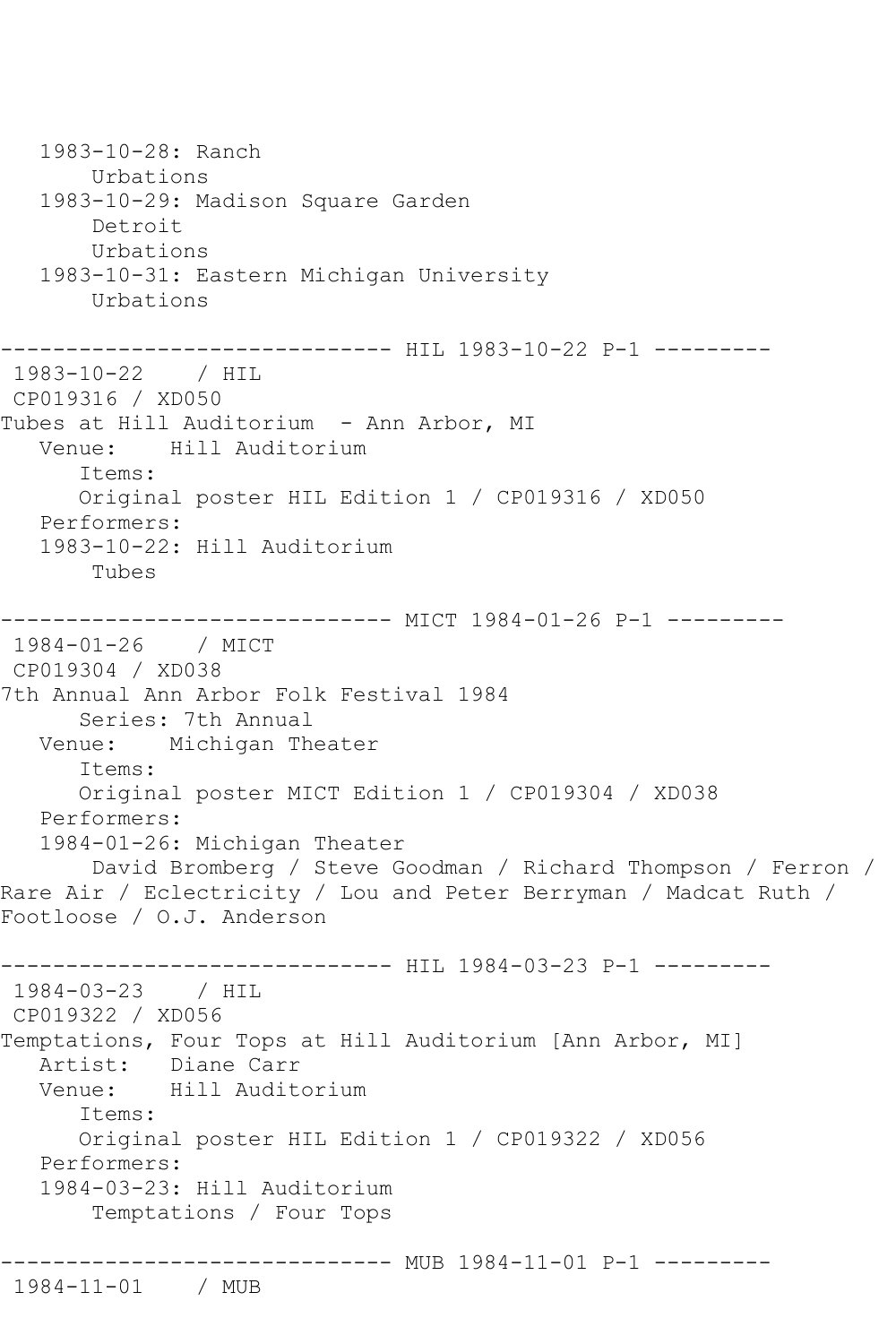CP019281 / XD015 Patrick Moraz, Bill Bruford at Michigan Union Ballroom (U of M) - Ann Arbor, MI Venue: Michigan Union Ballroom (U of M) Items: Original poster MUB Edition 1 / CP019281 / XD015 Performers: 1984-11-01: Michigan Union Ballroom (U of M) Patrick Moraz / Bill Bruford / King Crimson ----------------------------- HIL 1984-11-16 P-1 ---------1984-11-16 / HIL CP019293 / XD027 Lou Reed at Hill Auditorium - Ann Arbor, MI Venue: Hill Auditorium Items: Original poster HIL Edition 1 / CP019293 / XD027 Handbill HIL Edition 1 / CP019292 / XD026 Performers: 1984-11-16: Hill Auditorium Lou Reed ------------------------------ HIL 1985-01-25 P-1 --------- 1985-01-25 / HIL CP019305 / XD039 8th Annual Ann Arbor Folk Festival 1985 Series: 8th Annual Venue: Hill Auditorium Items: Original poster HIL Edition 1 / CP019305 / XD039 Performers: 1985-01-25: Hill Auditorium Bonnie Raitt / David Bromberg / Tommy Makem / Ramblin' Jack Elliott / Lost World Stringband / Jim Post / Tom Rush / Bim / Ken Whitely and the Paradise Revue ------------------------------ HIL 1985-03-13 P-1 --------- 1985-03-13 / HIL CP019315 / XD049 Chieftains at Hill Auditorium - Ann Arbor, MI Venue: Hill Auditorium Items: Original poster HIL Edition 1 / CP019315 / XD049 Performers: 1985-03-13: Hill Auditorium Chieftains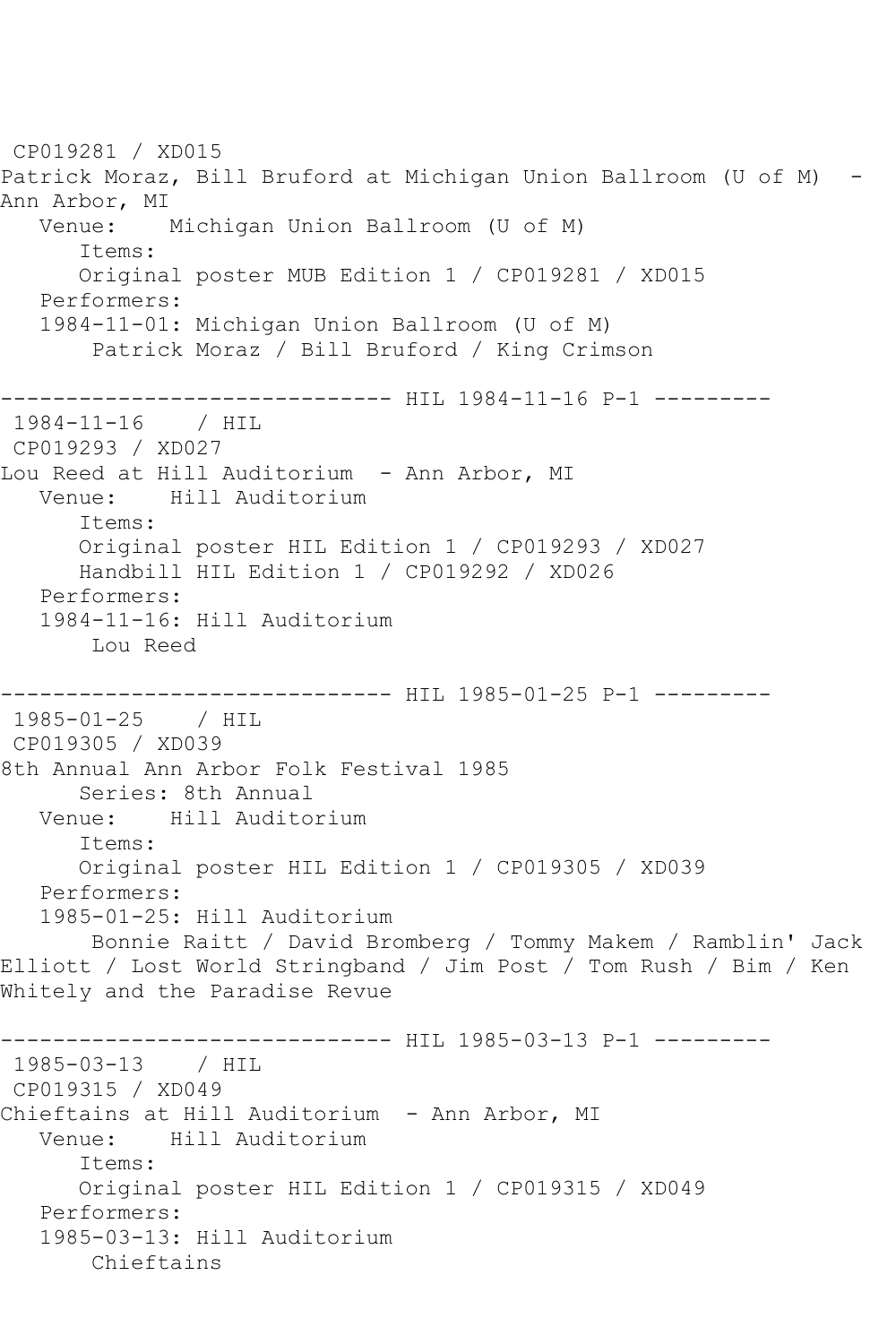------------------------------ MICT 1985-04-18 P-1 --------- 1985-04-18 / MICT CP019279 / XD013 Roger Mcguinn, Dave Alvin at Michigan Theater [Ann Arbor, MI]<br>Venue: Michigan Theater Michigan Theater Items: Original poster MICT Edition 1 / CP019279 / XD013 Performers: 1985-04-18: Michigan Theater Roger Mcguinn / Dave Alvin ------------------------------ HIL 1985-09-27 P-1 --------- 1985-09-27 / HIL CP019294 / XD028 Stevie Ray Vaughan, Double Trouble at Hill Auditorium - Ann Arbor, MI Venue: Hill Auditorium Items: Original poster HIL Edition 1 / CP019294 / XD028 Performers: 1985-09-27: Hill Auditorium Stevie Ray Vaughan / Double Trouble ------------------------------ 1985-10-16 P --------- 1985-10-16 / CP061359 10000 Maniacs at Rick's American Cafe [Ann Arbor, MI] Venue: Rick's American Cafe Items: Original poster / CP061359 / CP061359 (8-1/2 x 14) Performers: 1985-10-16: Rick's American Cafe 10000 Maniacs ------------------------------ 1985-10-16 P --------- 1985-10-16 / CP061467 10000 Maniacs at Rick's American Cafe [Ann Arbor, MI] Benefit: Wishing Chair<br>Venue: Rick's American Rick's American Cafe Items: Original poster / CP061467 / CP061467 (8-1/2 x 14) Performers: 1985-10-16: Rick's American Cafe 10000 Maniacs ------------------------------ 1985-10/05 P-1 ---------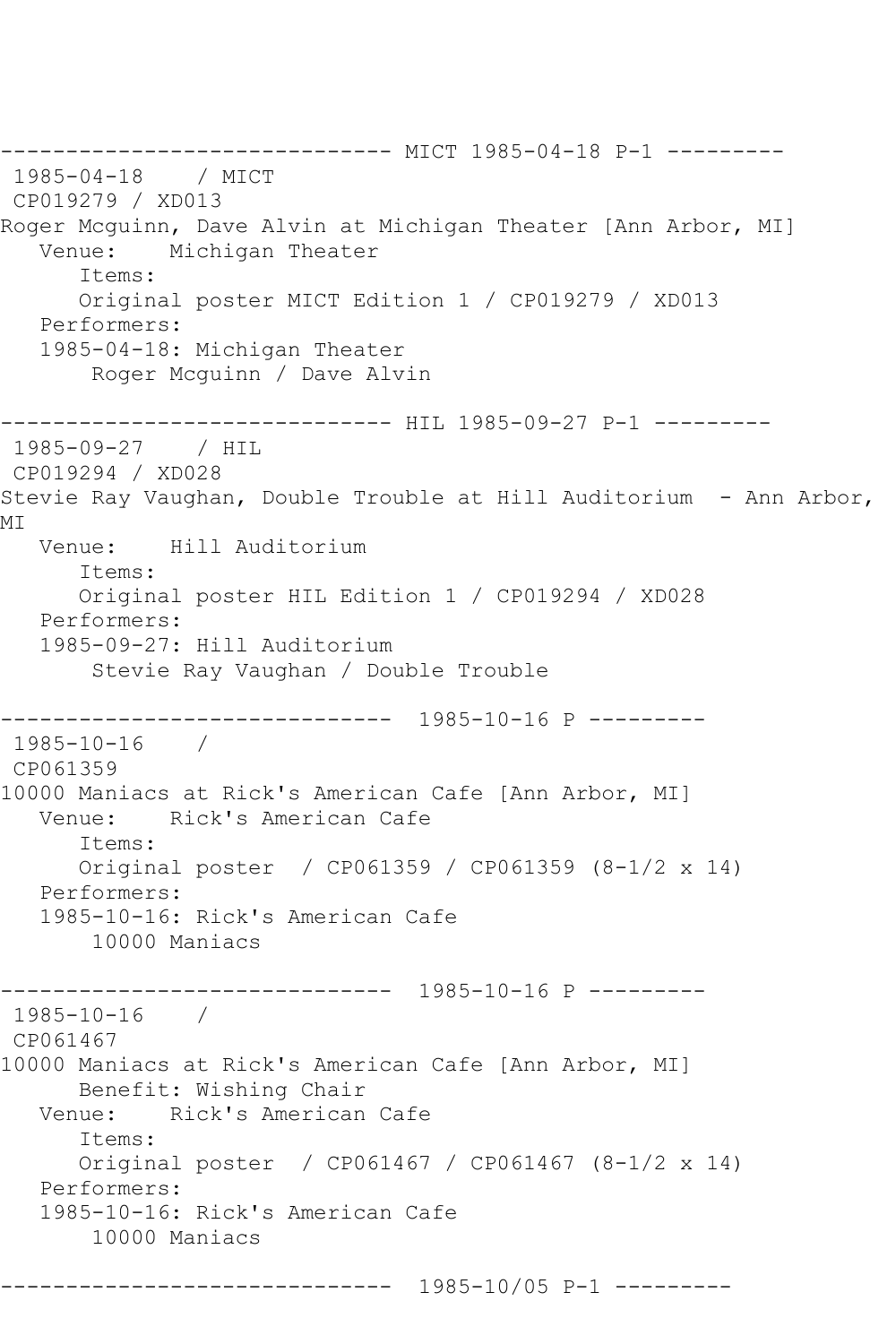1985-10/05 / CP006189 / CP01438 Urbations, Domino at Detroit - Ann Arbor, MI Private Notes: Grimshaw Artist: Gary Grimshaw Venue: Detroit Items: Original poster Edition 1 / CP006189 / CP01438 Postcard Edition 1 / CP010208 / CS05302 / CP018587 / THJME0085 Performers: 1985-10/05 1985-10-26: Detroit 1985-10-15: Urbations / Domino 1985-10-09: Game Theory / Cuppa Joe 1985-10-12: Rhythm Corps / Anton James / Broken Yoyo / Maynard Ferguson 1985-10-19: Bootsey X / Lovemasters / Watusies / Microtones 1985-10-22: Tupelo Chain Sex / Snakeout 1985-10-26: Black Market / King David Band / Dubwise ------------------------------ MICT 1985-11-15 P-1 --------- 1985-11-15 / MICT CP019270 / XD004 Roches at Michigan Theater - Ann Arbor, MI Venue: Michigan Theater Items: Original poster MICT Edition 1 / CP019270 / XD004 Performers: 1985-11-15: Michigan Theater Roches ------------------------------ POW 1986-09-18 P-1 --------- 1986-09-18 / POW CP019288 / XD022 Jimmy Cliff at Powers Center - Ann Arbor, MI Venue: Powers Center Items: Original poster POW Edition 1 / CP019288 / XD022 Performers: 1986-09-18: Powers Center Jimmy Cliff ------------------------------ MICT 1987-04-10 P-1 --------- 1987-04-10 / MICT CP019295 / XD029 B.B. King at Michigan Theater - Ann Arbor, MI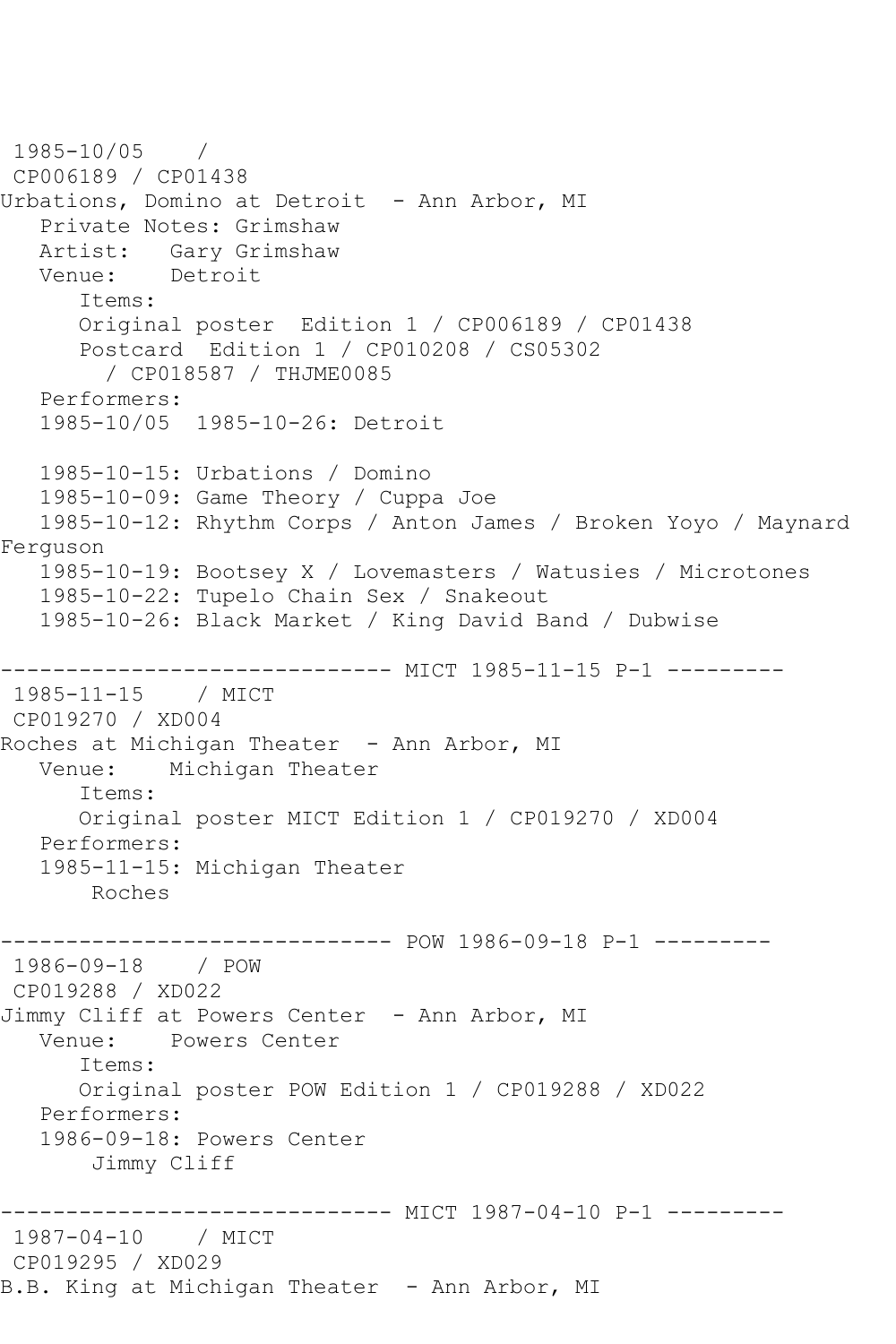Venue: Michigan Theater Items: Original poster MICT Edition 1 / CP019295 / XD029 Performers: 1987-04-10: Michigan Theater B.B. King ------------------------------ POW 1987-05-05 P-1 --------- 1987-05-05 / POW CP019269 / XD003 Roches at Power Center - Ann Arbor, MI Venue: Powers Center Items: Original poster POW Edition 1 / CP019269 / XD003 Performers: 1987-05-05: Powers Center Roches ------------------------------ 1987-10-29 P --------- 1987-10-29 / CP061501 R. E. M. at Crisler Arena [Ann Arbor, MI] Artist: Kathleen Hiraga Venue: Crisler Arena Promoter: Office of Major Events / WIQB Items: Original poster / CP061501 / CP061501 (11-1/8 x 17-1/8) Performers: 1987-10-29: Crisler Arena R. E. M. ------------------------------ POW 1987-10-30 P-1 --------- 1987-10-30 / POW CP019273 / XD007 Chenille Sisters at Powers Center - Ann Arbor, MI Venue: Powers Center Items: Original poster POW Edition 1 / CP019273 / XD007 Performers: 1987-10-30: Powers Center Chenille Sisters ------------------------------ POW 1990-02-21 P-1 --------- 1990-02-21 / POW CP019271 / XD005 Roches at Power Center - Ann Arbor, MI Venue: Powers Center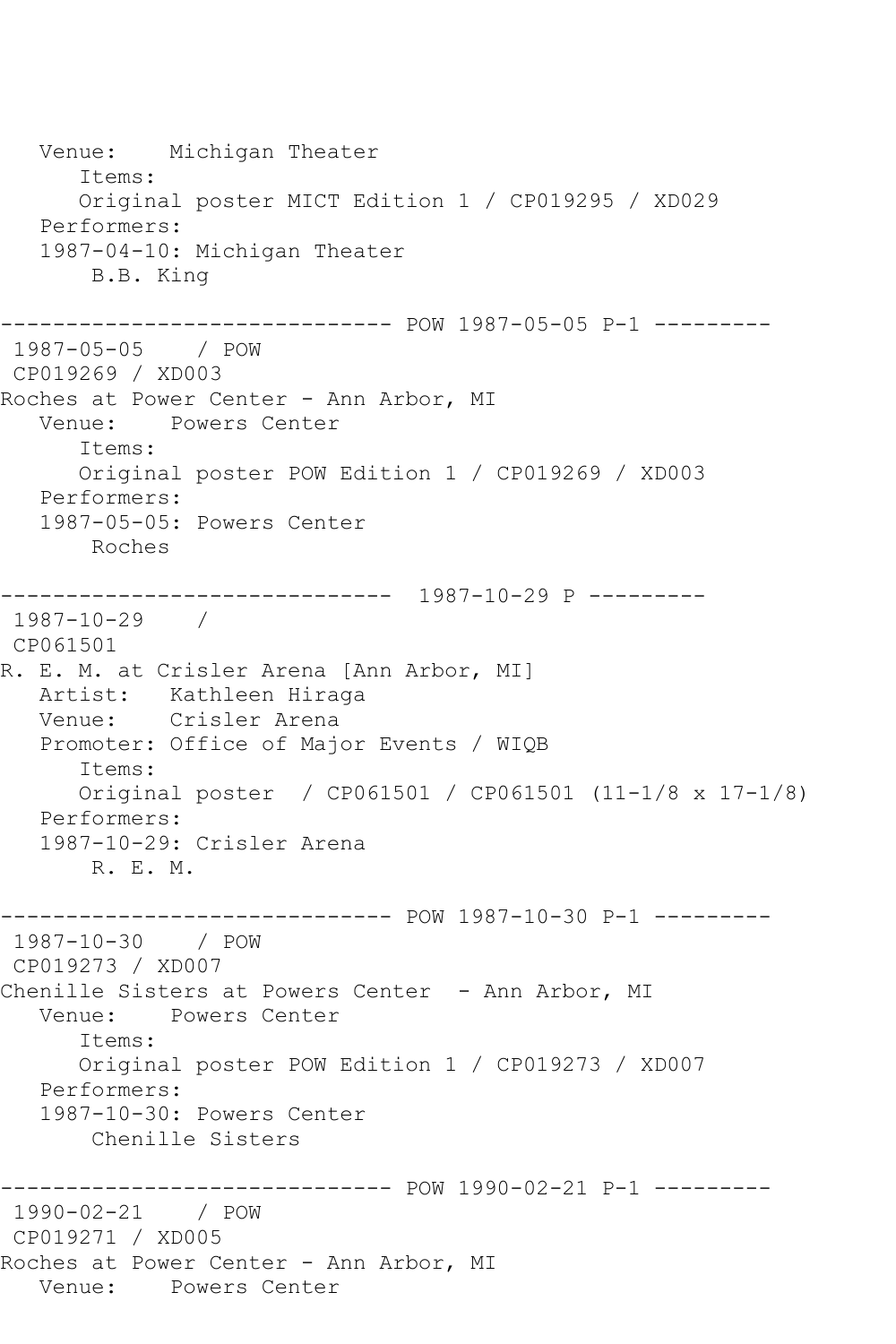Items: Original poster POW Edition 1 / CP019271 / XD005 Performers: 1990-02-21: Powers Center Roches ------------------------------ DIAG 1992 P-1 --------- / DIAG CP043220 21st Annual Hash Bash in Ann Arbor Private Notes: Arminski Artist: Mark Arminski Venue: U. of M. Diag, Ann Arbor Items: Original poster DIAG Edition 1 / CP043220 Price: 100.00 Handbill DIAG Edition 1 / CP070141 Performers: 1992: U. of M. Diag, Ann Arbor ---------- HIL 1992-02-01 P-1 ---------1992-02-01 / HIL CP019296 / XD030 Prince, Time at Hill Auditorium [Ann Arbor, MI] Venue: Hill Auditorium Items: Original poster HIL Edition 1 / CP019296 / XD030 Performers: 1992-02-01: Hill Auditorium Prince / Time ------------------------------ GLP 1992-09-11 P-1 --------- 1992-09-11 / GLP CP006195 / CP01444 Ann Arbor Blues and Jazz Festival at Ann Arbor, MI Private Notes: \* A/A- 9 copies CHECK Artist: Gary Grimshaw Venue: Crisler Arena Items: Original poster GLP Edition 1 / CP006195 / CP01444 (17 x 20.5) Price: 50.00 Performers: 1992-09-11: Crisler Arena Bonnie Raitt / Katie Webster / Chesel Brothers / Thornetta Davis 1992-09-12: Gallup Park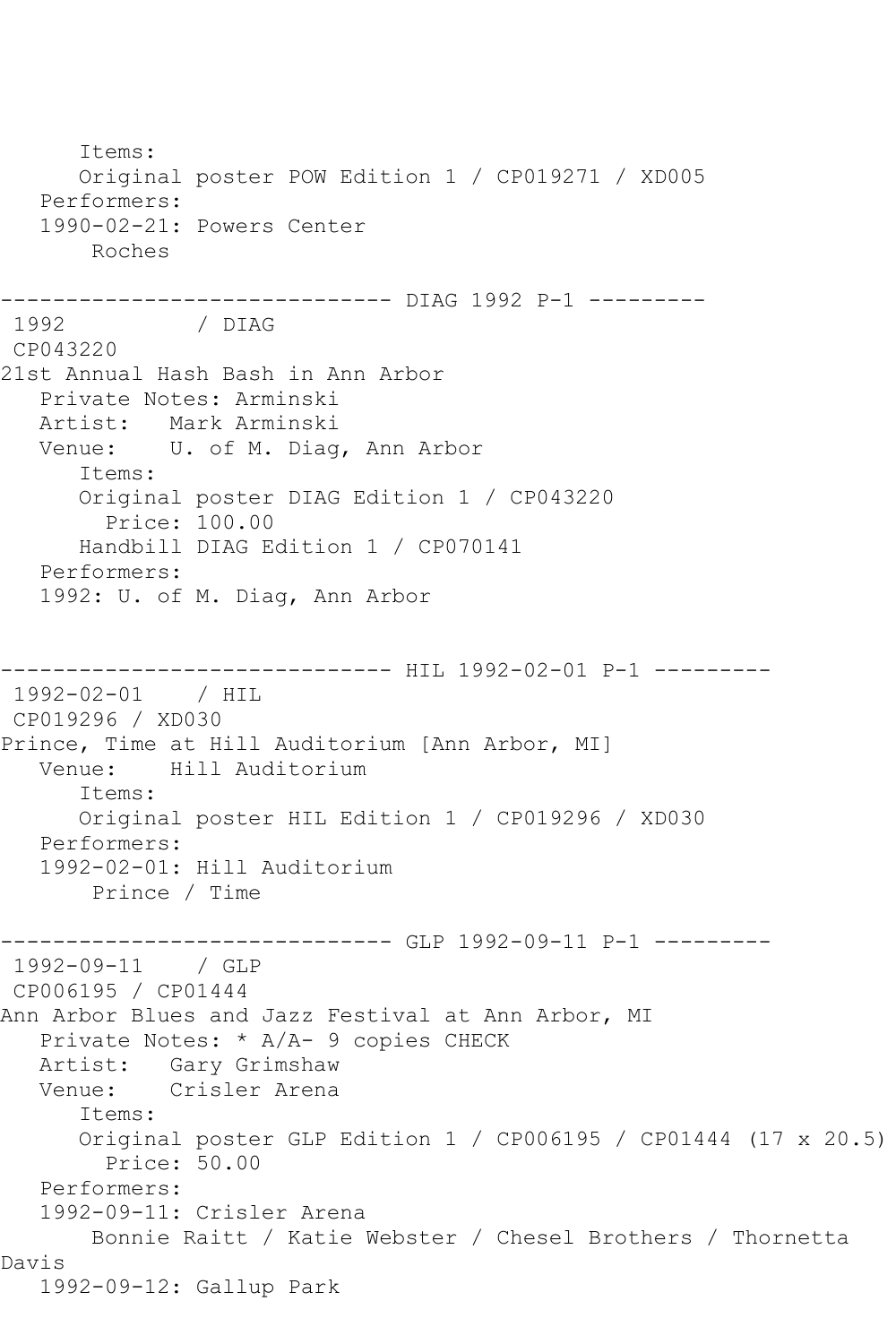George Bedard / Ann Arbor All Stars / Snooky Pryor / John Nicholas / Son Seals / Maria Muldaur / James Cotton Blues Band 1992-09-13: Gallup Park Al Green / Charles Brown / Straight Ahead / Robert Jr. Lockwood / Blues Factory All Stars 1992-09-11: Michigan Theater David Murray / Don Pullen / Archie Shepp 1992-09-12: Michigan Theater Sonny Rollins ------------------------------ 1992-11-18 P --------- 1992-11-18 / CP061438 Stray Cats, Pompadour Punkabilly at Second Chance [Ann Arbor, MI] Venue: Second Chance Promoter: Tidal Wave / Prism / Dave Edmunds Items: Original poster / CP061438 / CP061438 (11 x 16-3/4) Performers: 1992-11-18: Second Chance Stray Cats / Pompadour Punkabilly ------------------------------ 1993 P-1 --------- 1993 CP014493 / MARM299 MC5, Zenta at Detroit - Ann Arbor, MI Event: 1968-1993, Zenta, Happy New Years, 25 Years MC5, Detroit Venue: Detroit Items: Original poster Edition 1 / CP014493 / MARM299 Performers: 1993: Detroit MC5 / Zenta ------------------------------ BLP 1993-04-03 P --------- 1993-04-03 / BLP CP023426 / CP023426 Slot Craw at Blind Pig, Ann Arbor - Ann Arbor, Venue: Blind Pig Items: Original poster BLP / CP023426 / CP023426 (8-1/2 x 11) Performers: 1993-04-03: Blind Pig Slot Craw ------------------------------ GLP 1993-09-17 P-1 ---------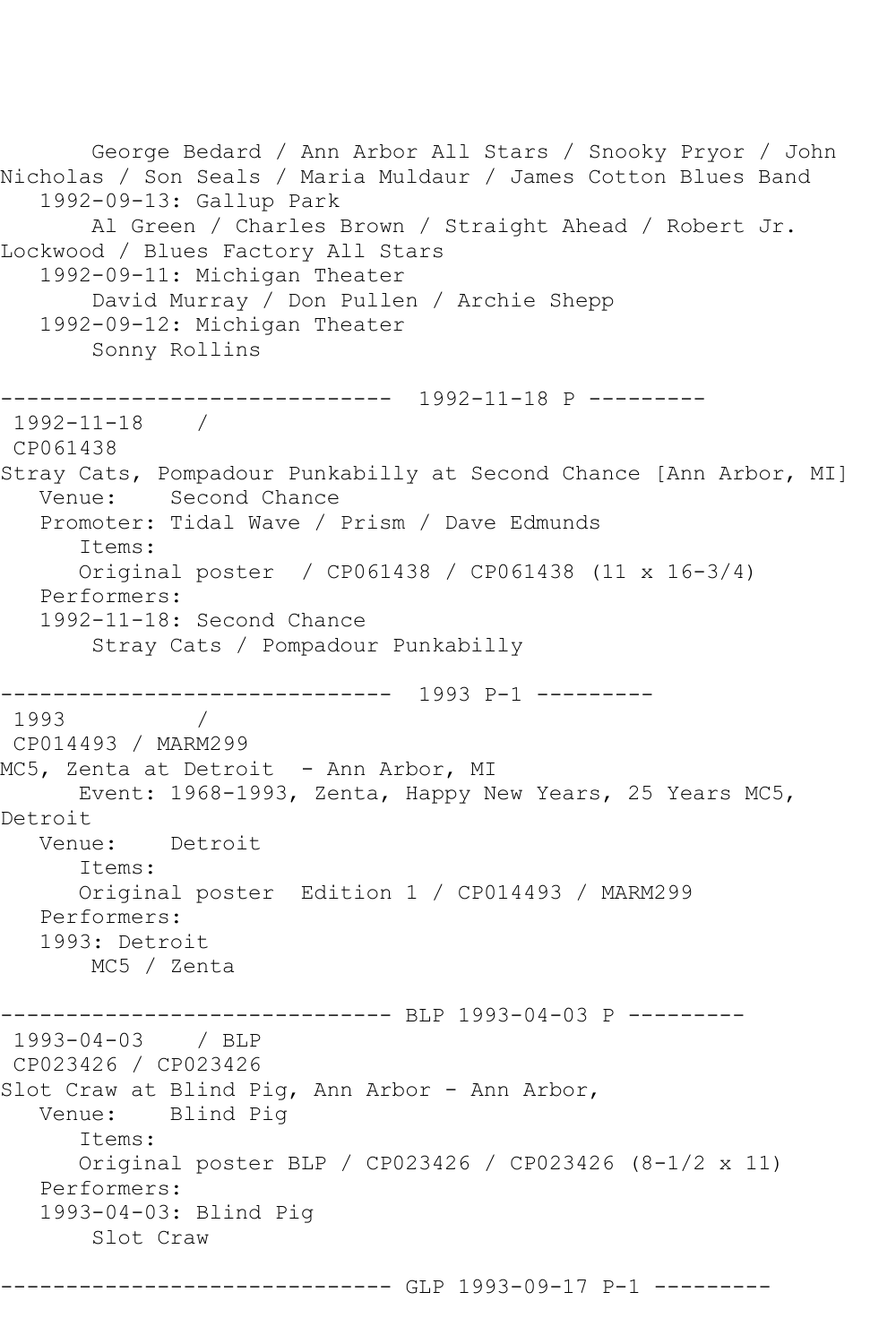1993-09-17 / GLP CP005759 / CP01008 Ann Arbor Blues and Jazz Festival 1993 at Gallup Park - Ann Arbor, MI Private Notes: \* AABJ Venue: Michigan Theater Items: Original poster GLP Edition 1 / CP005759 / CP01008 Performers: 1993-09-17 1993-09-19: Michigan Theater Joe Henderson / Harvey Thompson 1993-09-18: Gallup Park Guru's Jazzmatazz / Donald Byrd / Gumbo / A.J. Croce / Steve Ferguson / Midwest Creole Ensemble / Sonny Sharrock / Madcat and Kane / Big Dave and the Ultrasonics / Etta James / Blues Disciples 1993-09-19: John Mayall / Bluesbreakers / Terrance Simien / Mallet Playboys / Holmes Brothers / Michael Ray / Cosmic Krewe / George Bedard / Kingpins / Ii-V-I Orchestra -------------------------------- BLP 1993-12-04 P ---------<br>1993-12-04 / BLP  $1993 - 12 - 04$ CP022994 / CP022994 Restroom Poets, Whiptail at Blind Pig, Ann Arbor - Ann Arbor,<br>Venue: Blind Pig Blind Pig Items: Original poster BLP / CP022994 / CP022994 (11 x 17) Performers: 1993-12-04: Blind Pig Restroom Poets / Whiptail ------------------------------ DIAG 1994-04-02 P --------- 1994-04-02 / DIAG CP043205 23rd Annual Hash Bash in Ann Arbor Private Notes: Arminski Artist: Mark Arminski Venue: U. of M. Diag, Ann Arbor Items: Original poster DIAG / CP043205 Price: 25.00 Performers: 1994-04-02: U. of M. Diag, Ann Arbor --------- BLP 1994-04-15 P-1 ---------1994-04-15 / BLP CP014720 / MARM535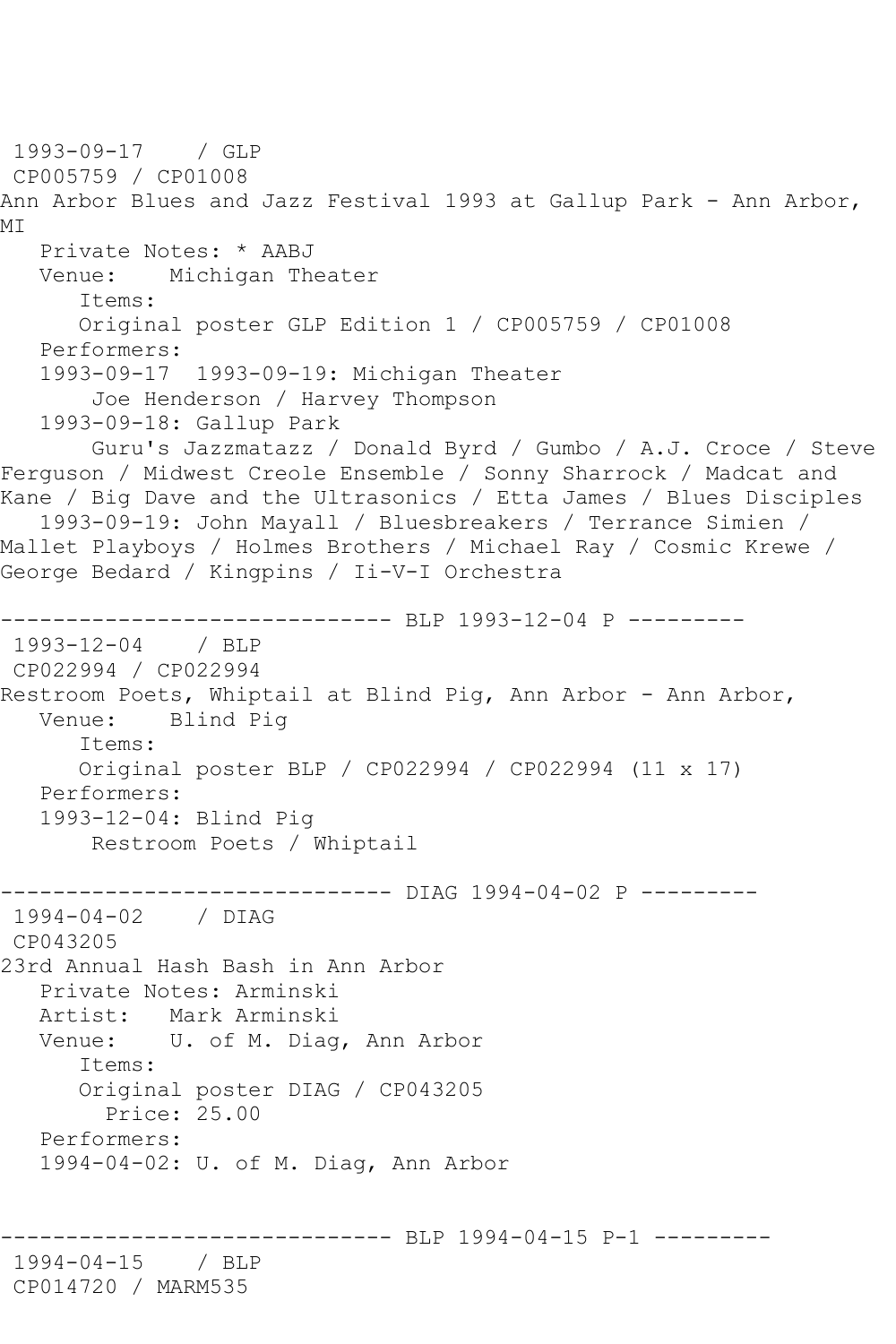Wig, Modern Piano Chaos at Blind Pig - Ann Arbor, MI Blind Pig Items: Original poster BLP Edition 1 / CP014720 / MARM535 Performers: 1994-04-15: Blind Pig Wig / Modern Piano Chaos / Cathouse ----------- HIL-MA-008 1994-09-16 P-1 ---------1994-09-16 / HIL MA-008 CP007463 / CP02707 Crash Test Dummies, Milla at Hill Auditorium - Ann Arbor, MI Private Notes: Arminski Artist: Mark Arminski Venue: Hill Auditorium Items: Original poster HIL-MA-008 Edition 1 / CP007463 / CP02707 Price: 150.00 Handbill HIL-MA-008 Edition 1 / CP008652 / CP03897 Price: 20.00 HIL-MA-008 / NONE / ARM008 Performers: 1994-09-16: Hill Auditorium Crash Test Dummies / Milla ------------------------------ GLP 1994-09-16 P-1 --------- 1994-09-16 / GLP CP005770 / CP01019 Ann Arbor Blues and Jazz Festival 1994 at Gallup Park - Ann Arbor, MI Private Notes: \* AABJ Event: Ann Arbor Blues and Jazz Festival 1994 at Gallup Park Venue: Gallup Park Promoter: Ann Arbor Blues and Jazz Festival Items: Original poster GLP Edition 1 / CP005770 / CP01019 Original poster GLP Edition 1 / CP020644 / XL1994 GLP / CP014417 / MARM221 Performers: 1994-09-16 1994-09-18: Gallup Park Gil Scott-Heron / Charles Brown / Ben Harper 1994-09-16: Gallup Park War / Winston Walls / Norma Jean Bell / Larry Mccray / Sir Mack Rice / Sun Messengers / Washtenaw Community College Jazz Band 1994-09-17: Michigan Theater Roy Hargrove / Toshiko Akioshi / Lew Tebackin 1994-09-18: Gallup Park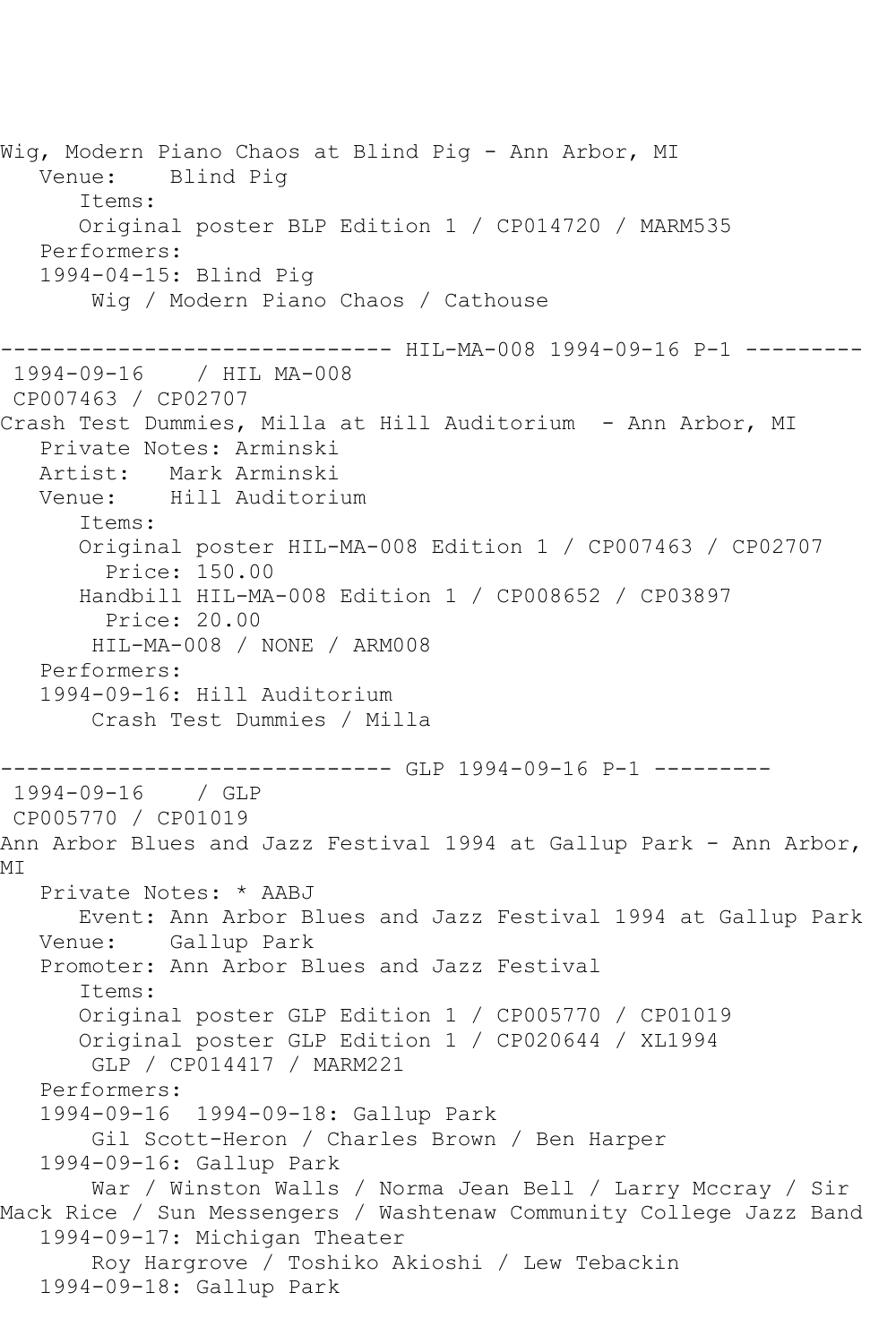Taj Mahal / Beau Jocque / Zydeco Rollers / Gene Harris / Steve Nardella / James Harmon Band / Highest Praise ------------------------------ HIL-MA-009-A 1994-10-15 P-1 --------- 1994-10-15 / HIL MA-009-A CP007464 / CP02708 Tori Amos at Hill Auditorium - Ann Arbor, MI Notes: This item appears in the book 'The Art of Modern Rock' as AMR # 081.8 Private Notes: Arminski N/A Other: Art Show<br>Artist: Mark Arm Artist: Mark Arminski<br>Venue: Hill Auditori Hill Auditorium Items: Original poster HIL-MA-009-A Edition 1 / CP007464 / CP02708 Handbill HIL-MA-009-A Edition 1 / CP008652 / CP03897 HIL-MA-009-A / CP003450 / ARM009A Performers: 1994-10-15 1994-10-16: Hill Auditorium Hill Auditorium 1994-10-15: Hill Auditorium 1994-10-15: Hill Auditorium Tori Amos / Tori Amos 1994-10-16: Wharton Center, Michigan State University 1994-10-16: Wharton Center, Michigan State University Tori Amos / Tori Amos ------------------------------ -MA-009-B 1994-10-16 P-1 --------- 1994-10-16 / MA-009-B CP007465 / CP02709 Tori Amos at Wharton Center, Michigan State University - Ann Arbor, M Private Notes: Arminski N/A<br>Artist: Mark Arminski Mark Arminski Venue: Wharton Center, Michigan State University Items: Original poster -MA-009-B Edition 1 / CP007465 / CP02709 Handbill -MA-009-B Edition 1 / CP008652 / CP03897 -MA-009-B / CP003451 / ARM009B Performers: 1994-10-16: Wharton Center, Michigan State University Wharton Center, Michigan State University 1994-10-15: Hill Auditorium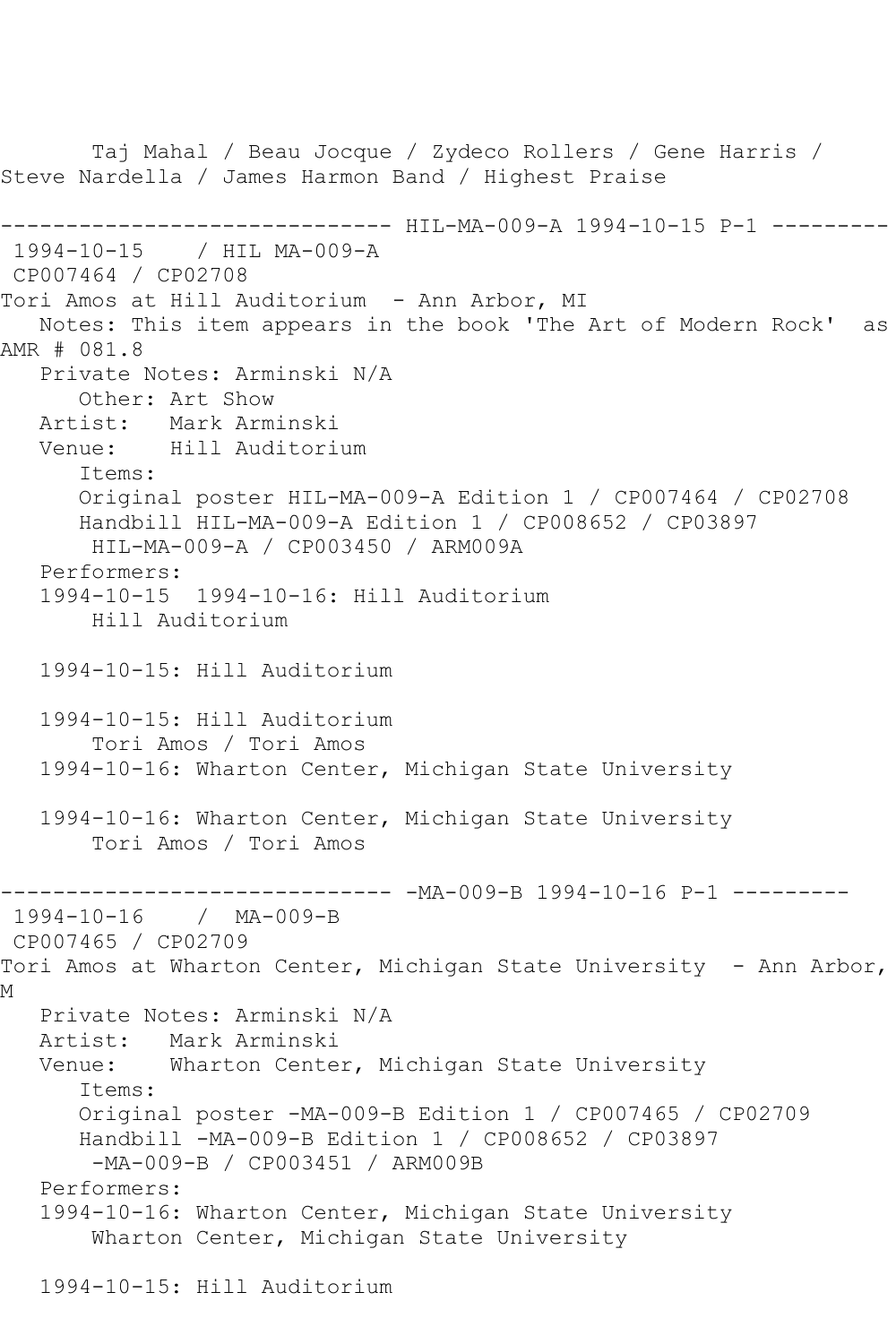1994-10-15: Hill Auditorium Tori Amos / Tori Amos 1994-10-16: Wharton Center, Michigan State University 1994-10-16: Wharton Center, Michigan State University Tori Amos / Tori Amos ------------------------------ HIL 1994-11-16 P-1 --------- 1994-11-16 / HIL CP007468 / CP02712 Phish at Hill Auditorium - Ann Arbor, MI Private Notes: Arminski Artist: Mark Arminski Venue: Hill Auditorium Items: Original poster HIL Edition 1 / CP007468 / CP02712 Postcard HIL Edition 1 / CP008652 / CP03897 HIL / NONE / ARM012 Performers: 1994-11-16: 1994-11-18: Hill Auditorium Hill Auditorium 1994-11-16: Hill Auditorium 1994-11-16: Hill Auditorium Phish / Phish 1994-11-18: MSU Auditorium, East Lansing 1994-11-18: MSU Auditorium, East Lansing Phish / Phish ------------------------------ MICT-MA-023 1995-02-16 P-1 --------- 1995-02-16 / MICT MA-023 CP007479 / CP02723 Bobby Mcferrin, Bang Zoom at Michigan Theater - Ann Arbor, MI Private Notes: Arminski Artist: Mark Arminski<br>Venue: Michigan Thea Michigan Theater Items: Original poster MICT-MA-023 Edition 1 / CP007479 / CP02723 Price: 75.00 Handbill MICT-MA-023 Edition 1 / CP008671 / CP03916 MICT-MA-023 / NONE / ARM023 Performers: 1995-02-16: Michigan Theater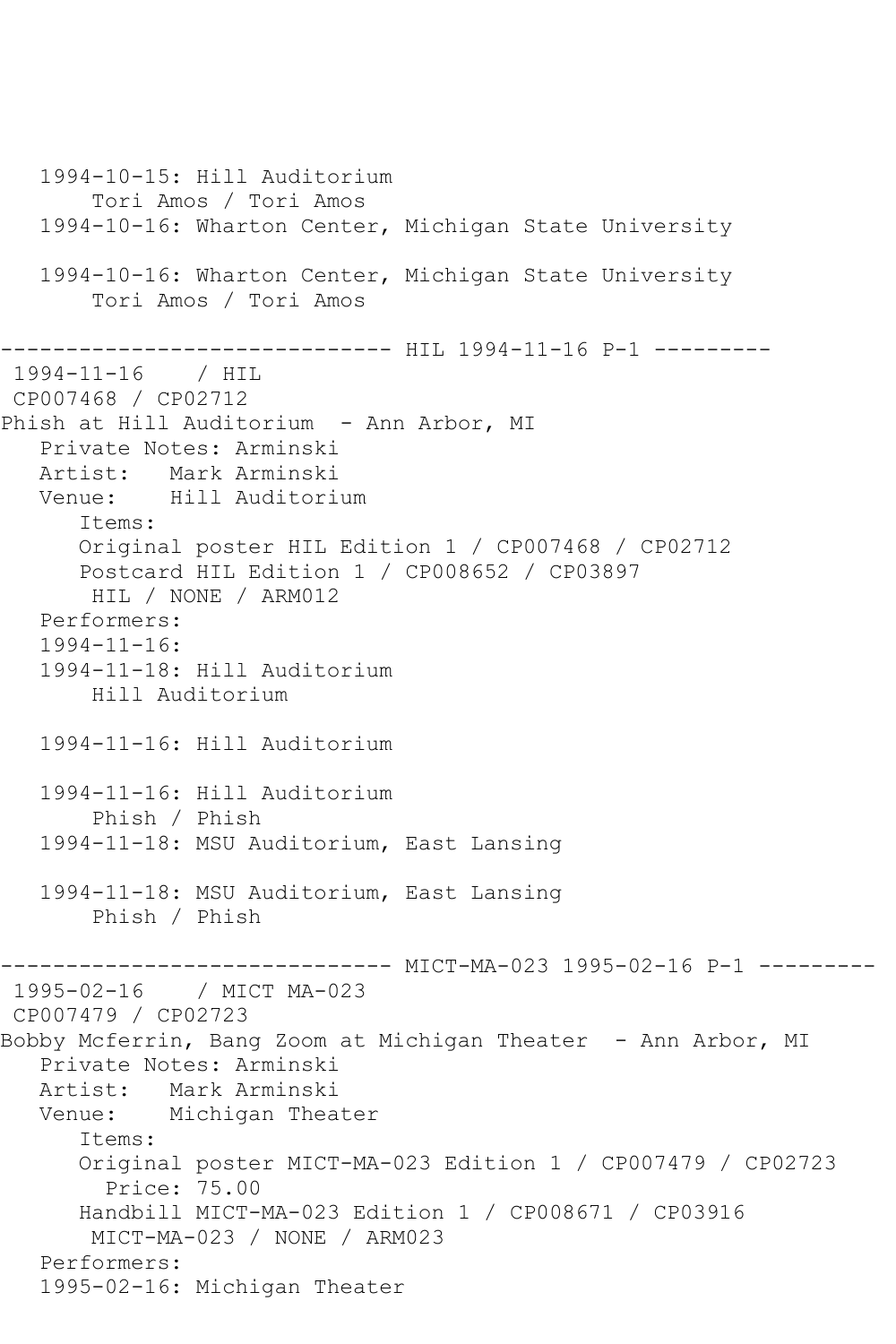Bobby Mcferrin / Bang Zoom

--------- MICT-MA-024 1995-03-11 P-1 ---------1995-03-11 / MICT MA-024 CP007480 / CP02724 Buddy Guy, Chris Duarte at Michigan Theater - Ann Arbor, MI Private Notes: Arminski Artist: Mark Arminski Venue: Michigan Theater Items: Original poster MICT-MA-024 Edition 1 / CP007480 / CP02724 Price: 250.00 Handbill MICT-MA-024 Edition 1 / CP008672 / CP03917 Price: 30.00 MICT-MA-024 / NONE / ARM024 Performers: 1995-03-11: Michigan Theater Buddy Guy / Chris Duarte ------------------------------ HIL-MA-029 1995-04-02 P-1 --------- 1995-04-02 / HIL MA-029 CP007485 / CP02729 Blues Traveler, God Street Wine at Hill Auditorium - Ann Arbor, MI Private Notes: Arminski N/A<br>Artist: Mark Arminski Artist: Mark Arminski<br>Venue: Hill Auditori Hill Auditorium Items: Original poster HIL-MA-029 Edition 1 / CP007485 / CP02729 Handbill HIL-MA-029 Edition 1 / CP008677 / CP03922 HIL-MA-029 / NONE / ARM029 Performers: 1995-04-02: Hill Auditorium Blues Traveler / God Street Wine / Super Chromatica --------- ARKA-MA-030 1995-04-08 P-1 ---------1995-04-08 / ARKA MA-030 CP007486 / CP02730 Patti Smith, Lenny Kaye at Ark - Ann Arbor - Ann Arbor, MI Private Notes: Arminski N/A Artist: Mark Arminski<br>Venue: Ark - Ann Arb Ark - Ann Arbor Items: Original poster ARKA-MA-030 Edition 1 / CP007486 / CP02730 Handbill ARKA-MA-030 Edition 1 / CP008678 / CP03923 ARKA-MA-030 / NONE / ARM030 Performers: 1995-04-08: Ark - Ann Arbor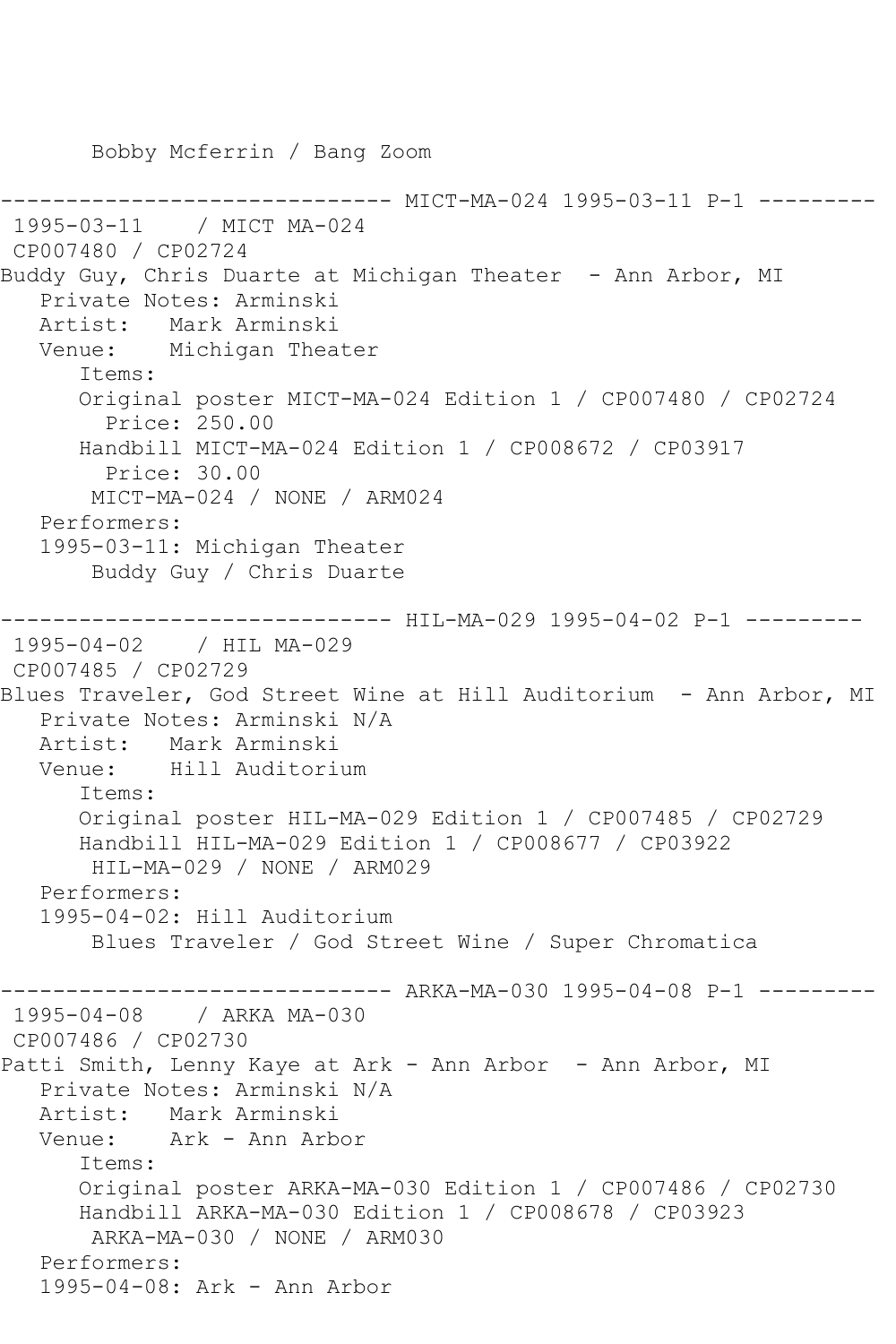Patti Smith / Lenny Kaye / Kimberly Smith -------------- MICT-MA-037 1995-06-10 P-1 ---------1995-06-10 / MICT MA-037 CP007493 / CP02737 King Crimson, Robert Fripp at Michigan Theater - Ann Arbor, MI Private Notes: Arminski N/A Artist: Mark Arminski Venue: Michigan Theater Items: Original poster MICT-MA-037 Edition 1 / CP007493 / CP02737 Handbill MICT-MA-037 Edition 1 / CP008685 / CP03930 MICT-MA-037 / NONE / ARM037 Performers: 1995-06-10: Michigan Theater King Crimson / Robert Fripp / Adrian Belew / Trey Gunn / Tony Levin / Pat Mastelloto / Bill Bruford ------------ GLP 1995-09-15 P-1 ---------1995-09-15 / GLP CP005771 / CP01020 Ann Arbor Blues and Jazz Festival 1995 at Gallup Park - Ann Arbor, MT Private Notes: \* AABJ Venue: Michigan Theater Items: Original poster GLP Edition 1 / CP005771 / CP01020 GLP / CP020645 / XL1995 Performers: 1995-09-15 1995-09-17: Michigan Theater DR. John the Night Tripper / John Mooney 1995-09-16: Gallup Park Booker T and the MG's / Poncho Sanchez / Lonnie Mack / Tinsley Ellis / Little Sonny / Shawn Thunder Wallace / Mimi Harris / Snakes / Cassandra Wilson / Kathy Kosins 1995-09-17: Gallup Park Fontella Bass / Caribbean Jazz Project / Paquito D'rivera / Dave Samuals / Andy Narell / Scott Hamilton / Fat Possom Mississippi Juke Joint / R.L. Burnside / Junior Kimbrough / Dave Thompson / Chisel Brothers / Thornetta Davis / Howard and the White Boys ------------------------------ MICT-MA-053 1995-10-17 P-1 --------- 1995-10-17 / MICT MA-053 CP007509 / CP02753 Belly, Catherine Wheel at Michigan Theater - Ann Arbor, MI Private Notes: Arminski Artist: Mark Arminski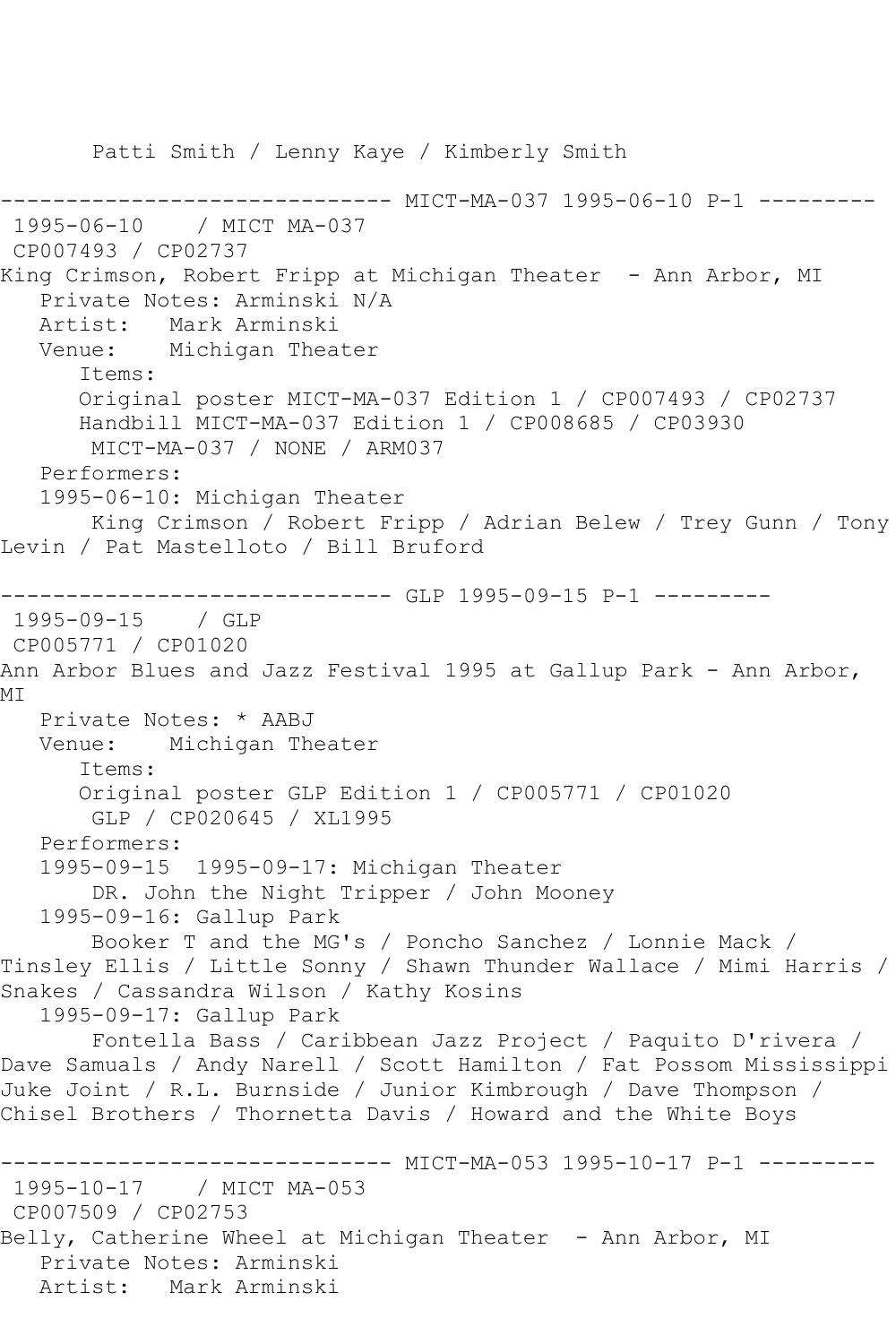Venue: Michigan Theater Items: Original poster MICT-MA-053 Edition 1 / CP007509 / CP02753 Price: 40.00 Handbill MICT-MA-053 Edition 1 / CP008702 / CP03947 Price: 5.00 MICT-MA-053 / NONE / ARM053 Performers: 1995-10-17: Michigan Theater Belly / Catherine Wheel / Jewel ------------ HIL-MA-050 1995-10-26 P-1 ---------1995-10-26 / HIL MA-050 CP007506 / CP02750 Blues Traveler at Hill Auditorium - Ann Arbor, MI Private Notes: Arminski Artist: Mark Arminski<br>Venue: Hill Auditori Hill Auditorium Items: Original poster HIL-MA-050 Edition 1 / CP007506 / CP02750 Price: 150.00 Handbill HIL-MA-050 Edition 1 / CP008699 / CP03944 HIL-MA-050 / NONE / ARM050 Performers: 1995-10-26 1995-10-27: Hill Auditorium Blues Traveler ------------------------------ 1995-11-14 P --------- 1995-11-14 / CP700429 / CP700429 Supersuckers, Rocket from the Crypt at Blind Pig [Ann Arbor, MI] Notes: This item appears in the book 'The Art of Modern Rock' as AMR # 077.3 Artist: Jay Ryan / The Bird Machine Venue: Blind Pig Items: Original poster / CP700429 / CP700429 (12-1/2 x 24) Performers: 1995-11-14: Blind Pig Supersuckers / Rocket from the Crypt / Wesley Willis Fiasco ------------------------------ -MA-9601 1996-02-08 P-1 --------- 1996-02-08 / MA-9601 CP007520 / CP02764 Dave Matthews band, Tim Reynolds at Wharton Center, Michigan State University - Ann Arbor, M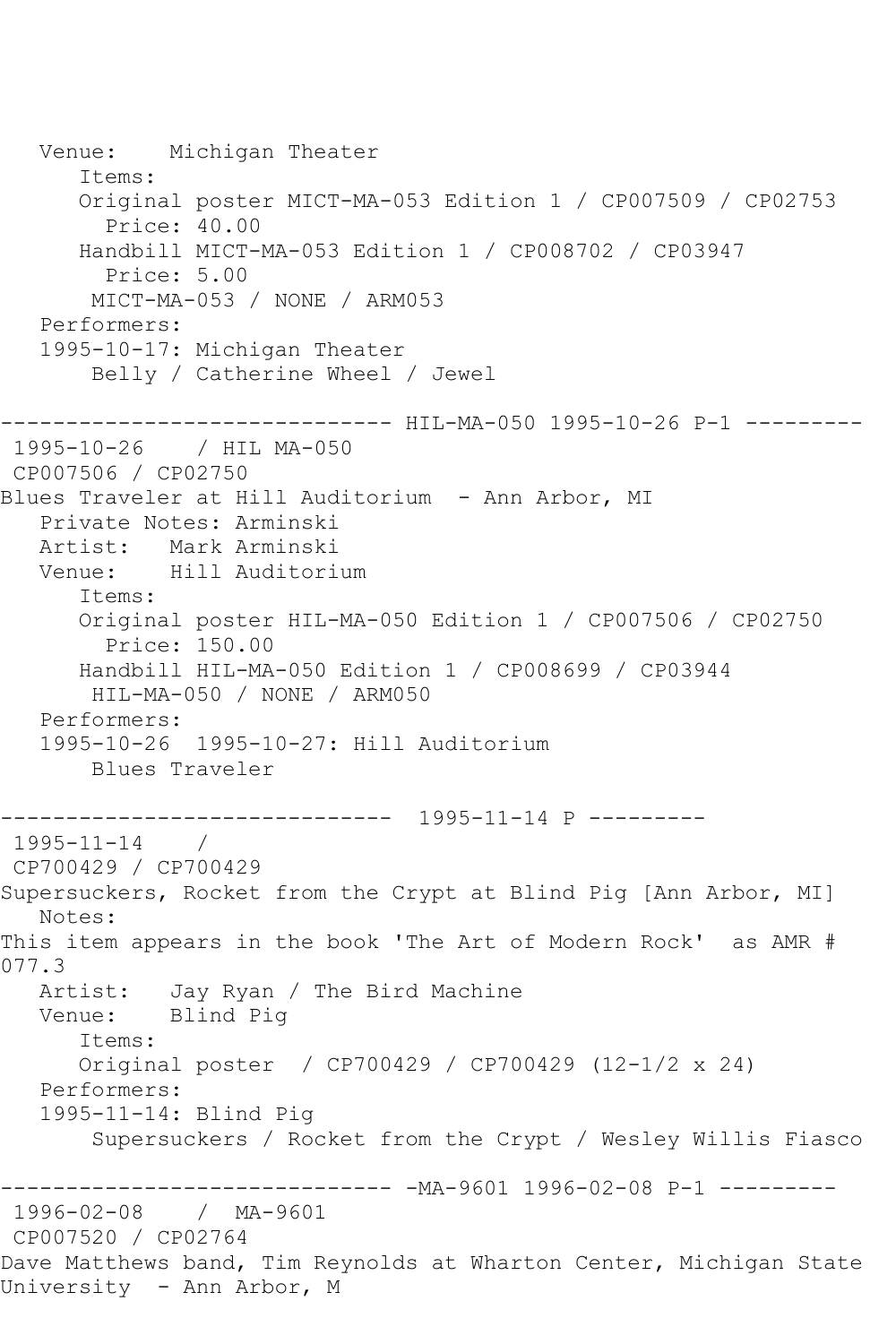Private Notes: Arminski Artist: Mark Arminski Venue: Wharton Center, Michigan State University Items: Original poster -MA-9601 Edition 1 / CP007520 / CP02764 Handbill -MA-9601 Edition 1 / CP008714 / CP03959 Performers: 1996-02-08: Wharton Center, Michigan State University Dave Matthews band / Tim Reynolds ------------------------------ HIL-MA-9610 1996-04-05 P-1 --------- 1996-04-05 / HIL MA-9610 CP007529 / CP02773 Patti Smith, Allen Ginsberg at Hill Auditorium - Ann Arbor, MI Private Notes: Arminski Benefit: Jewel Heart Artist: Mark Arminski<br>Venue: Hill Auditori Hill Auditorium Items: Original poster HIL-MA-9610 Edition 1 / CP007529 / CP02773 Price: 250.00 Handbill HIL-MA-9610 Edition 1 / CP008723 / CP03968 HIL-MA-9610 / CP003548 / ARM9610 Performers: 1996-04-05: Hill Auditorium Patti Smith / Allen Ginsberg ------------------------------ WPBS-MA-9621 1996-06-13 P-1 --------- 1996-06-13 / WPBS MA-9621 CP007540 / CP02784 Commstock XII, Lucky Haskins at West Park Bandshell - Ann Arbor, MI Private Notes: Arminski Event: An Afternoon of Music and Fun Artist: Mark Arminski Venue: West Park Bandshell Items: Original poster WPBS-MA-9621 Edition 1 / CP007540 / CP02784 Price: 100.00 Handbill WPBS-MA-9621 Edition 1 / CP008736 / CP03981 Price: 10.00 WPBS-MA-9621 / CP003561 / ARM9621 Performers: 1996-06-13: West Park Bandshell Commstock XII / Lucky Haskins / Red Herring / Strictly Game / Adam and the Nitros / Muzzle / Corruption Committee / Los Diablos / Digg It / Eye Guy / Blue Onion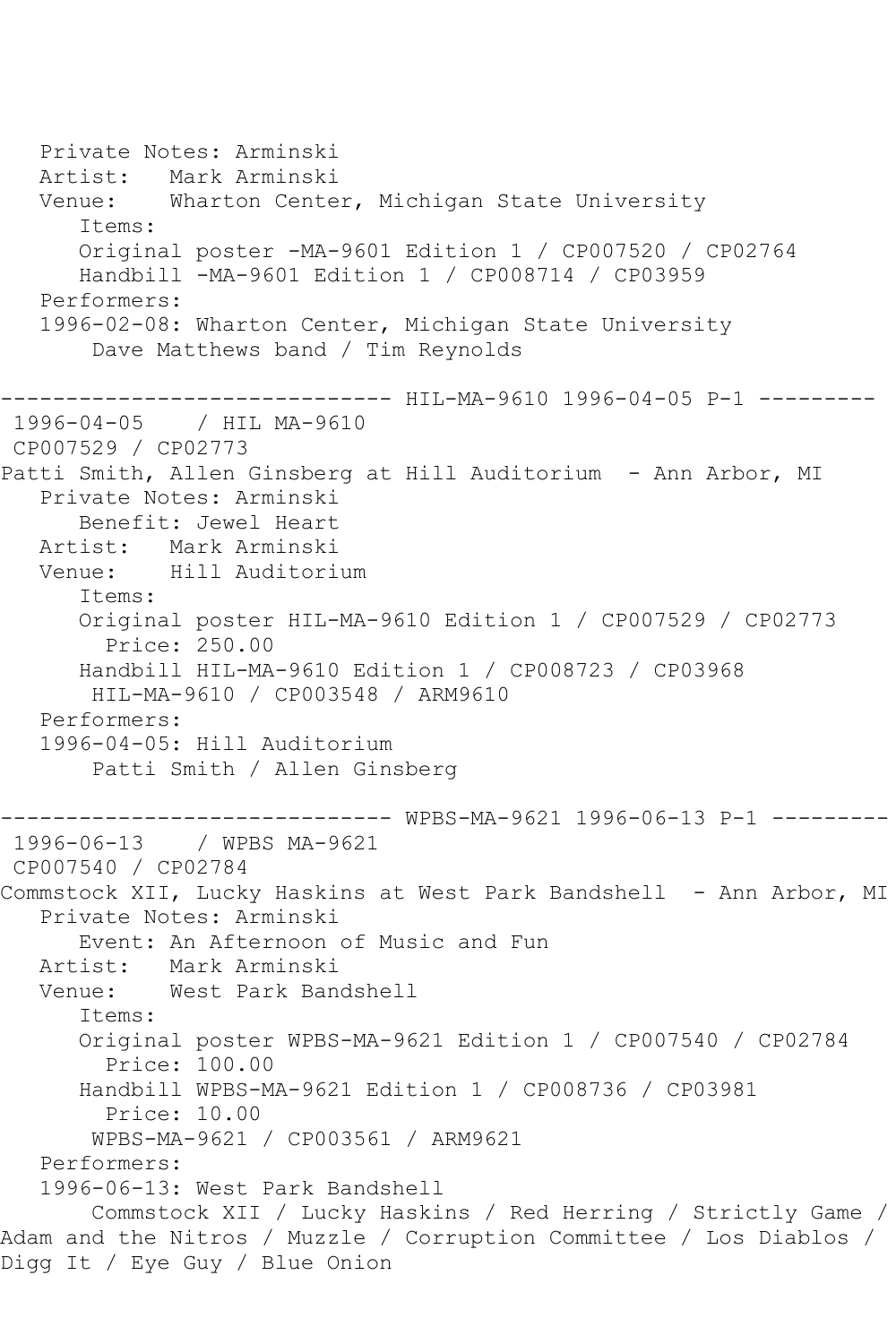------------------------------ GLP 1996-09-12 P-1 --------- 1996-09-12 CP005760 / CP01009 Ann Arbor Blues and Jazz Festival 1996 at Gallup Park - Ann Arbor, MI Private Notes: \* AABJ CHECK Venue: Michigan Theater Items: Original poster GLP Edition 1 / CP005760 / CP01009 Performers: 1996-09-12: Michigan Theater 1996-09-13: Michigan Theater Taj Mahal / Alvin Youngblood Hart 1996-09-13: Bird of Paradise Wallace Roney Quintet 1996-09-14: Gallup Park Al Hill and the Love Butlers / John Sinclair / Ed Moss / Marcus Belgrave / Louis Smith / Sue Foley / Terrance Simien / Mallet Playboys / Pharoah Sanders 1996-09-14: Michigan Theater Blues Brothers 1996-09-14: Gallup Park Laquint Weaver / Hallelujah Singers / Trumpet Summit / Big Dave and the Ultrasonics / Dave Douglas String Group / Corey Harris / Luther Allison / Maceo Parker ------------ MICT-MA-9632 1996-10-17 P-1 ---------1996-10-17 / MICT MA-9632 CP007551 / CP02795 Los Lobos at Michigan Theater - Ann Arbor, MI Private Notes: Arminski Artist: Mark Arminski<br>Venue: Michigan Thea Michigan Theater Items: Original poster MICT-MA-9632 Edition 1 / CP007551 / CP02795 Price: 100.00 Handbill MICT-MA-9632 Edition 1 / CP008747 / CP03992 MICT-MA-9632 / CP003572 / ARM9632 Performers: 1996-10-17: Michigan Theater Los Lobos ---------- HIL-MA-9633 1996-10-18 P-1 ---------1996-10-18 / HIL MA-9633 CP007552 / CP02796 George Clinton, P-Funk Allstars at Hill Auditorium [Ann Arbor, MI]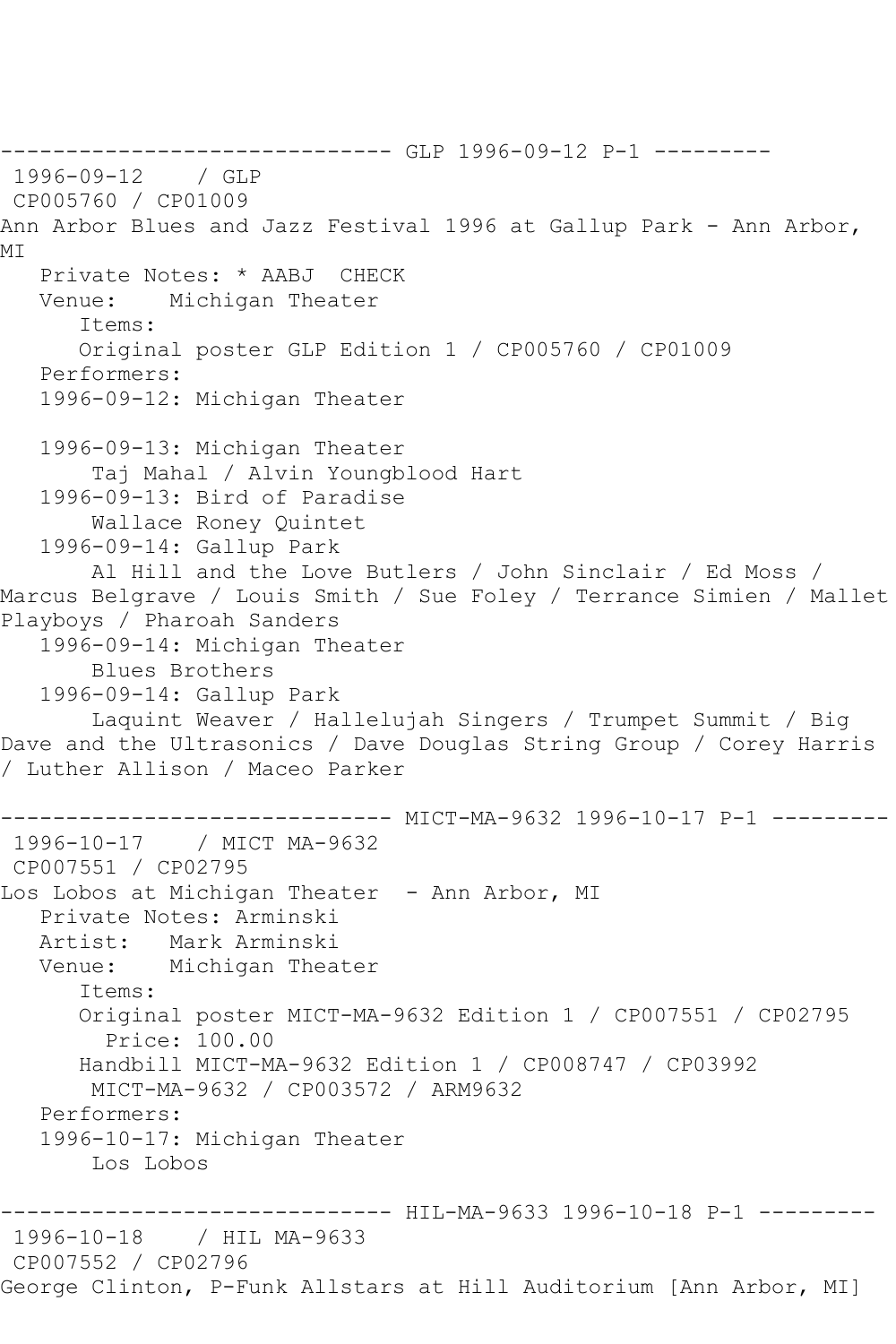```
 Private Notes: Arminski
   Artist: Mark Arminski
   Venue: Hill Auditorium
       Items:
      Original poster HIL-MA-9633 Edition 1 / CP007552 / CP02796
         Price: 150.00
      Handbill HIL-MA-9633 Edition 1 / CP008748 / CP03993
        HIL-MA-9633 / CP003573 / ARM9633
   Performers:
   1996-10-18: Hill Auditorium
        George Clinton / P-Funk Allstars
------------------------------ MICT-MA-9634 1996-11-10 P-1 ---------
1996-11-10 / MICT MA-9634
CP007553 / CP02797
Ani Difranco at Michigan Theater [Ann Arbor, MI]
   Private Notes: Arminski
   Artist: Mark Arminski
   Venue: Michigan Theater
       Items:
       Original poster MICT-MA-9634 Edition 1 / CP007553 / CP02797
         Price: 250.00
      Handbill MICT-MA-9634 Edition 1 / CP008749 / CP03994
         Price: 30.00
       Handbill MICT-MA-9634 Edition 1 / CP008750 / CP03995 Var. V
        Description: Handbill variant with no type
        Price: 30.00
        MICT-MA-9634 / CP003574 / ARM9634
        MICT-MA-9634 / CP003575 / ARM9634B
   Performers:
   1996-11-10: Michigan Theater
        Ani Difranco
------------------------------ HIL-MA-9635 1996-11-15 P-1 ---------
1996-11-15 / HIL MA-9635
CP007554 / CP02798
B.B. King, Corey Harris at Hill Auditorium - Ann Arbor, MI
   Notes: 
This item appears in the book 'The Art of Modern Rock' as AMR # 
082.4
   Private Notes: Arminski
   Artist: Mark Arminski
   Venue: Hill Auditorium
       Items:
       Original poster HIL-MA-9635 Edition 1 / CP007554 / CP02798
         Price: 100.00
       Handbill HIL-MA-9635 Edition 1 / CP008751 / CP03996
```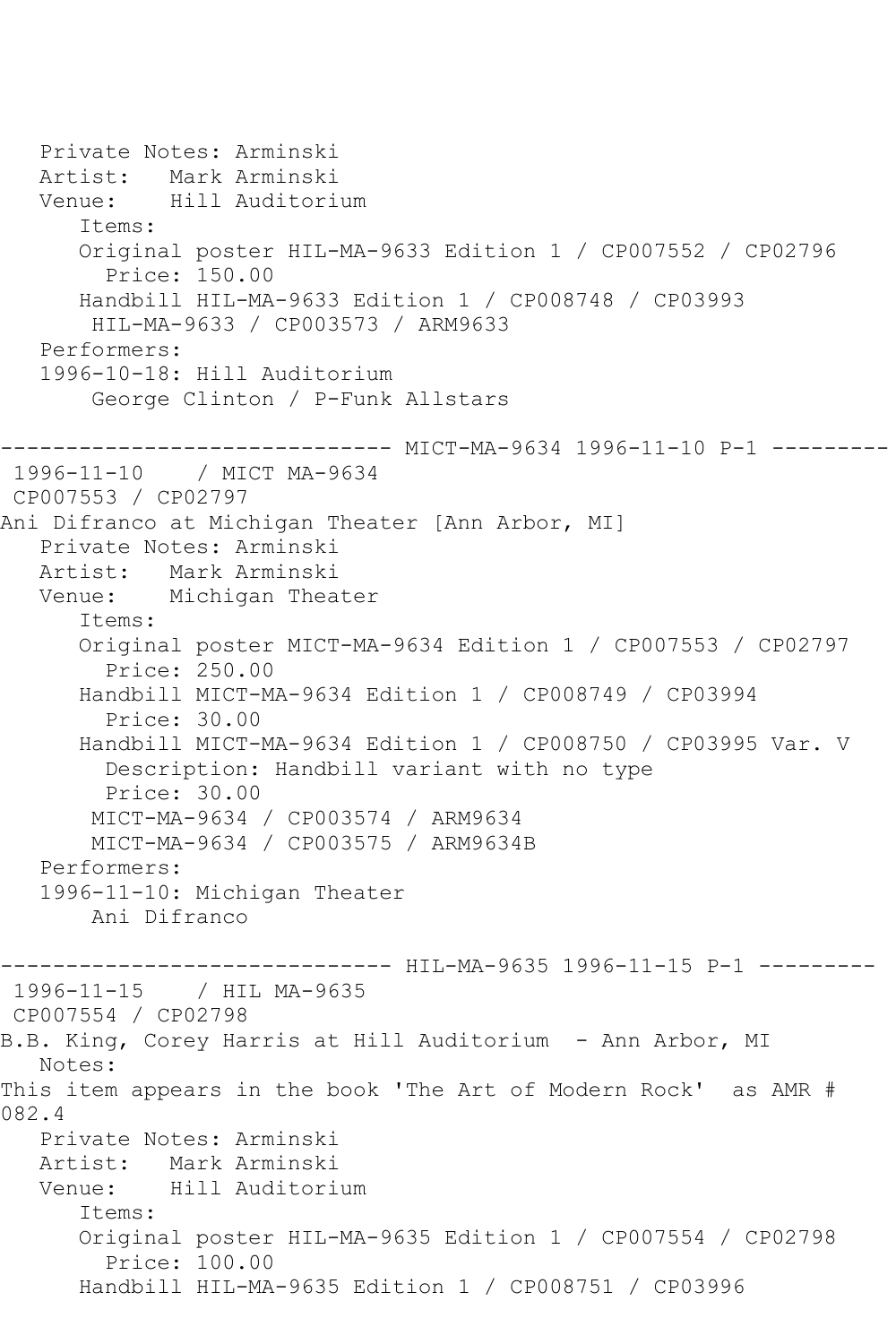Price: 30.00 HIL-MA-9635 / CP003576 / ARM9635 Performers: 1996-11-15: Hill Auditorium B.B. King / Corey Harris ------------------------------ HIL 1996-11-21 P-1 --------- 1996-11-21 / HIL CP019277 / XD011 Bob Dylan, Kenny Wayne Shepherd at Hill Auditorium - Ann Arbor, MI<br>Venue: Hill Auditorium Hill Auditorium Items: Original poster HIL Edition 1 / CP019277 / XD011 Performers: 1996-11-21: Hill Auditorium Bob Dylan / Kenny Wayne Shepherd ------------------------------ MICT-MA-9702 1997-02-06 P-1 --------- 1997-02-06 / MICT MA-9702 CP007561 / CP02805 Laurie Anderson at Michigan Theater - Ann Arbor, MI Private Notes: Arminski Event: Performing the Speed of Darkness Artist: Mark Arminski Venue: Michigan Theater Items: Original poster MICT-MA-9702 Edition 1 / CP007561 / CP02805 Price: 30.00 Handbill MICT-MA-9702 Edition 1 / CP008760 / CP04005 MICT-MA-9702 / CP003582 / ARM9702 Performers: 1997-02-06: Michigan Theater Laurie Anderson ------ MICT-MA-9708 1997-03-24 P-1 ---------1997-03-24 / MICT MA-9708 CP007567 / CP02811 Indigo Girls at Michigan Theater - Ann Arbor, MI Private Notes: Arminski Artist: Mark Arminski Venue: Michigan Theater Items: Original poster MICT-MA-9708 Edition 1 / CP007567 / CP02811 Price: 200.00 Handbill MICT-MA-9708 Edition 1 / CP008767 / CP04012 MICT-MA-9708 / CP003589 / ARM9708 Performers: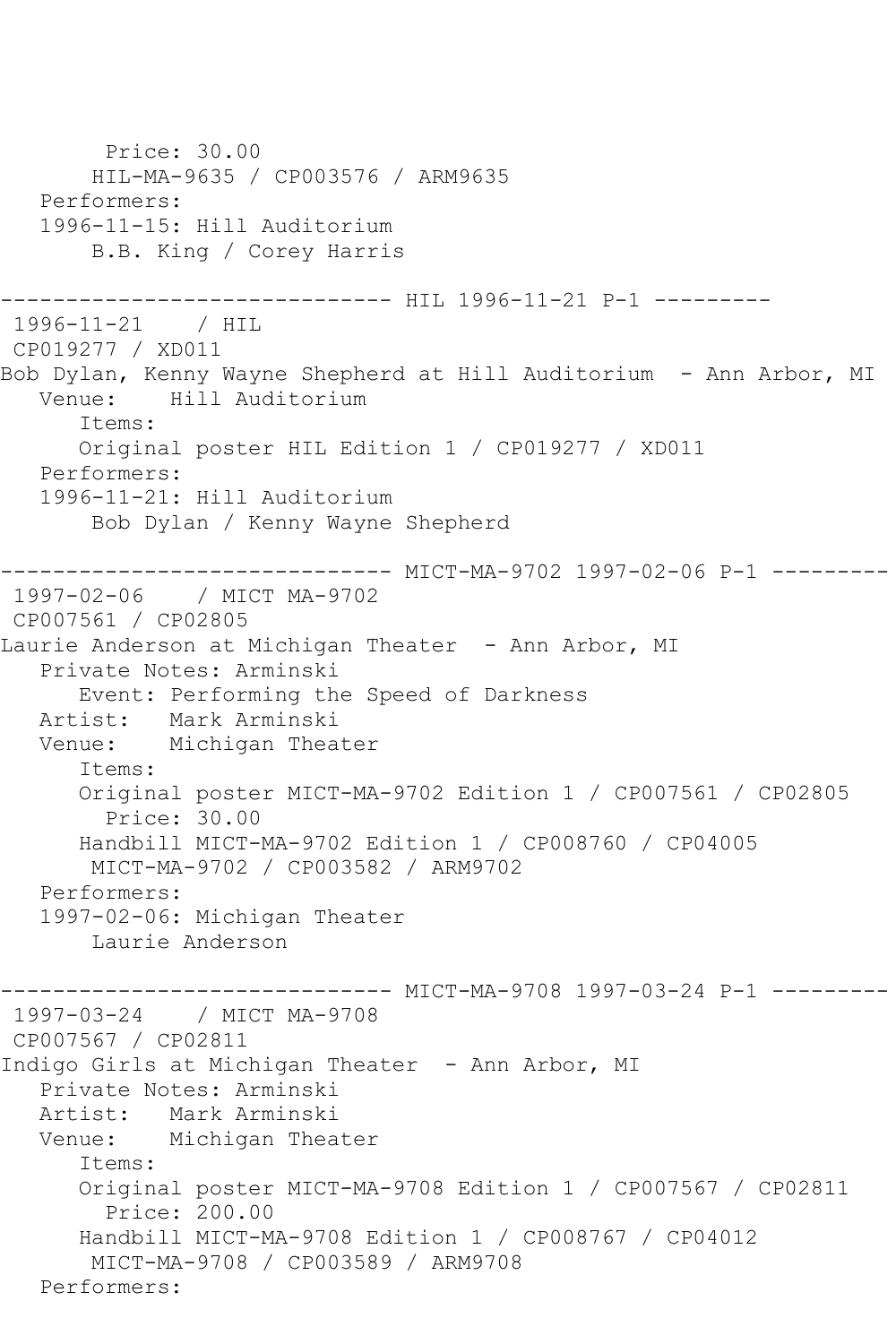1997-03-24: Michigan Theater Indigo Girls ------------------------------ HIL-MA-9716 1997-05-24 P-1 --------- 1997-05-24 / HIL MA-9716 CP007575 / CP02819 Allen Ginsberg, Patti Smith at Hill Auditorium - Ann Arbor, MI Private Notes: Arminski Artist: Mark Arminski<br>Venue: Hill Auditori Hill Auditorium Items: Original poster HIL-MA-9716 Edition 1 / CP007575 / CP02819 Price: 30.00 Handbill HIL-MA-9716 Edition 1 / CP008776 / CP04021 HIL-MA-9716 / CP003598 / ARM9716 Performers: 1997-05-24: Hill Auditorium Allen Ginsberg / Patti Smith / Natalie Merchant / Anne Waldman / Lenny Kaye / Gyuto Mongs ------------------------------ -MA-9720 1997-07-26 P-1 --------- 1997-07-26 / MA-9720 CP007579 / CP02823 Screamin' Cheetah, Wheelies at Brainstormer - Ann Arbor, MI Private Notes: Arminski Event: Second Annual Summer Shindig Series: 2nd Annual Artist: Mark Arminski<br>Venue: Brainstormer Brainstormer Items: Original poster -MA-9720 Edition 1 / CP007579 / CP02823 Price: 30.00 Handbill -MA-9720 Edition 1 / CP008780 / CP04025 Price: 20.00 Handbill -MA-9720 Edition 1 / CP008781 / CP04026 Var. V Price: 5.00 -MA-9720 / CP003602 / ARM9720 Description: Variant: ink change -MA-9720 / CP003603 / ARM9720B Performers: 1997-07-26: Brainstormer Screamin' Cheetah / Wheelies / Francis Dunnery / God Street Wine / Solid Frog / Fools Progress / 19 Wheels / Poole / Incurables ------------------------------ BOP 1997-09-04 P-1 --------- 1997-09-04 / BOP CP020646 / XL1997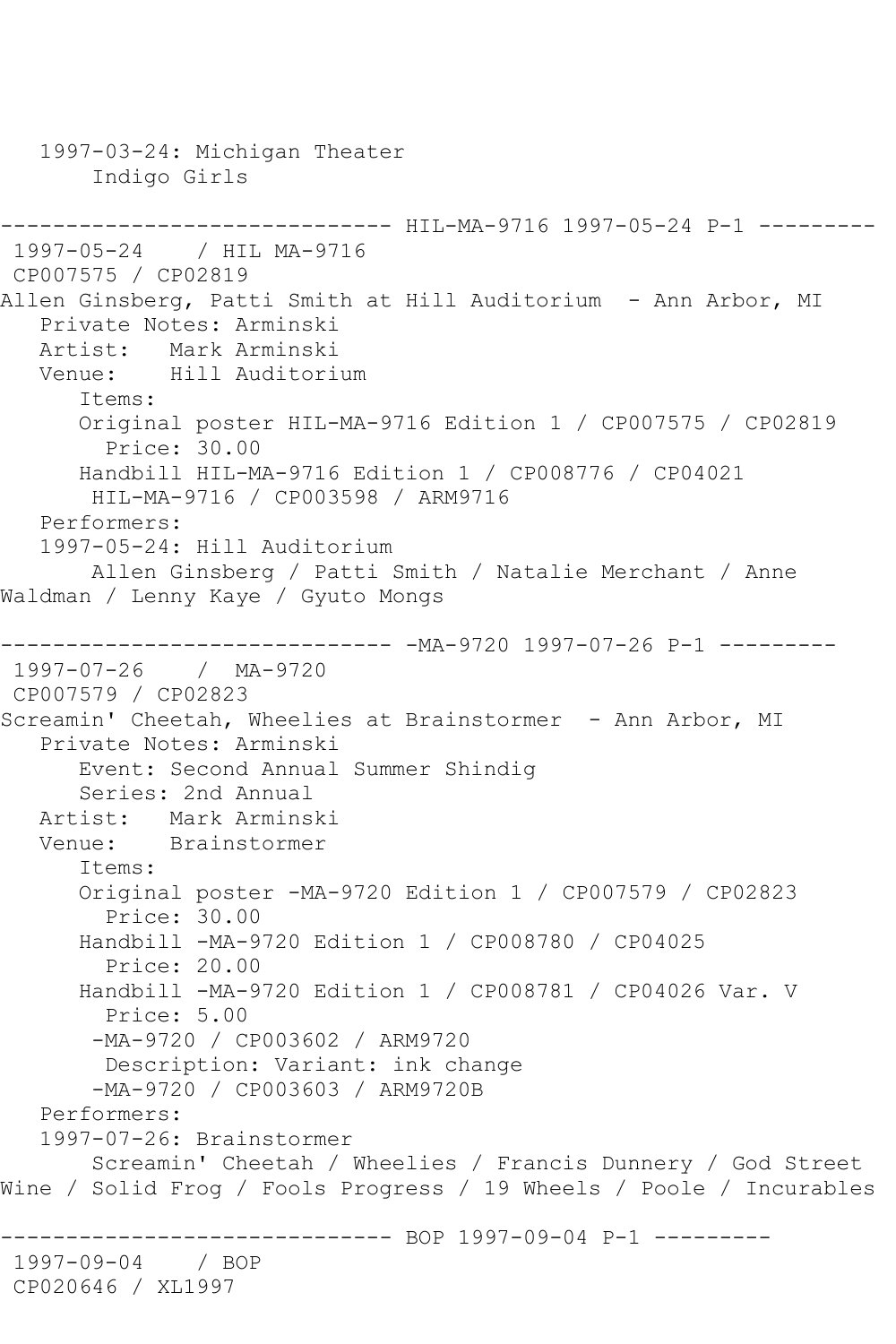Ann Arbor Blues and Jazz Festival 1997 at Gallup Park, Ann Arbor, MI Venue: Bird of Paradise Promoter: Ann Arbor Blues and Jazz Festival Items: Original poster BOP Edition 1 / CP020646 / XL1997 Performers: 1997-09-04: 1997-09-05: Bird of Paradise Kurt Elling / Laurence Hobgood Trio 1997-09-05: Michigan Theater Johnnie Bassett / Blues Insurgents / Buddy Guy 1997-09-06: Gallup Park Lady Sunshine and the X Band / Mudpuppy / Lavelle White / Big Jack Hohnson and the Oilers / Don Byron Quartet / Medeski Martin and Wood 1997-09-06: Bird of Paradise Bird of Paradise Orchestra 1997-09-07: Transmission / Paul Keller / Paul Keller / Honneyboy Edwards / Marcia Ball ------------------------------ ARKA-MA-9806 1998-04-16 P-1 --------- 1998-04-16 / ARKA MA-9806 CP007591 / CP02835 DR. John the Night Tripper at Ark - Ann Arbor - Ann Arbor, MI Notes: This item appears in the book 'The Art of Modern Rock' as AMR # 082.3 Private Notes: Arminski Artist: Mark Arminski Venue: Ark - Ann Arbor Items: Original poster ARKA-MA-9806 Edition 1 / CP007591 / CP02835 Price: 75.00 Handbill ARKA-MA-9806 Edition 1 / CP008794 / CP04039 ARKA-MA-9806 / CP003616 / ARM9806 Performers: 1998-04-16: Ark - Ann Arbor DR. John the Night Tripper ------------------------------ MICT-MA-9805 1998-04-17 P-1 --------- 1998-04-17 / MICT MA-9805 CP007603 / CP02847 Ekoostik Hookah, Guster at Michigan Theater - Ann Arbor, MI Private Notes: Arminski Artist: Mark Arminski Venue: Michigan Theater Items: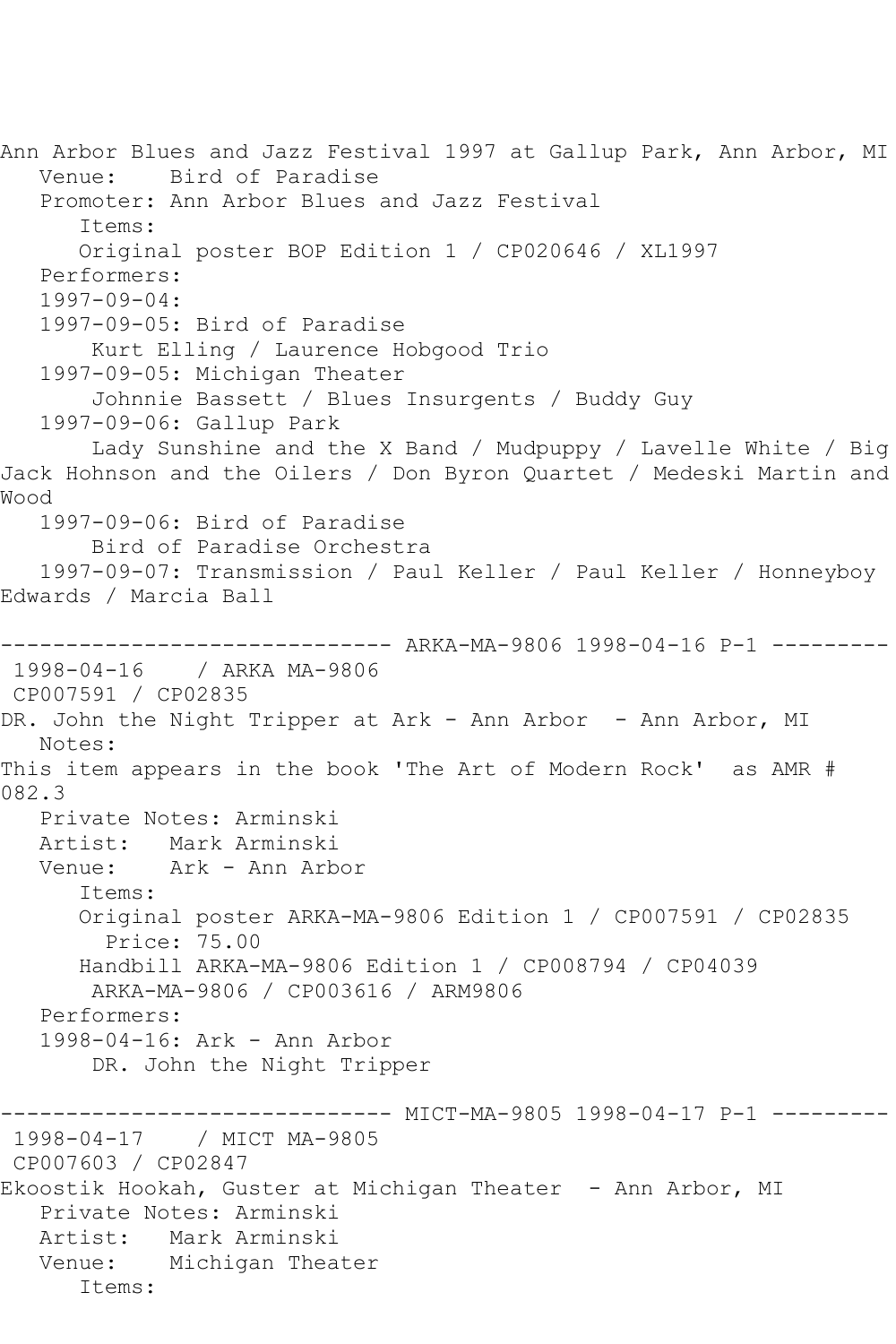```
 Original poster MICT-MA-9805 Edition 1 / CP007603 / CP02847
         Price: 40.00
       Handbill MICT-MA-9805 Edition 1 / CP008793 / CP04038
         Price: 10.00
        MICT-MA-9805 / CP003615 / ARM9805
    Performers:
    1998-04-17: Michigan Theater
        Ekoostik Hookah / Guster
------------------------------ BOP 1998-09-11 P-1 ---------
1998-09-11 / BOP 
CP005897 / CP01146
Ann Arbor Blues and Jazz Festival 1998 at Gallup Park - Ann Arbor,
M<sub>T</sub>
    Private Notes: * AABJ CHECK
   Venue: Bird of Paradise
       Items:
       Original poster BOP Edition 1 / CP005897 / CP01146
    Performers:
    1998-09-11: Bird of Paradise
        Lou Donaldson
    1998-09-11: Michigan Theater
        Maceo Parker
    1998-09-12: Gallup Park
        Rick Roe Quartet / Poignant Plecostomus / Michael Ray and the 
Cosmic Krewe / Olu Dara / Atomic Fireballs / Groove Collective / 
Gallup Park
        Robert Jones / Root Doctors / Rosie Ledet / Paul Delay / New 
Orleans Klezmer All Stars / Bo Diddley
------------------------------ AAHB-MA-9907 1999 P-1 ---------
              1999 / AAHB MA-9907
CP003640 / ARM9907
28th Annual Hash Bash in Ann Arbor
    Private Notes: Arminski
       Series: 28th Annual
    Artist: Mark Arminski
   Venue: Ann Arbor Hash Bash
       Items:
       Original poster AAHB-MA-9907 Edition 1 / CP003640 / ARM9907
         Price: 30.00
       Handbill AAHB-MA-9907 / CP007609 / CP02853
         Price: 5.00
    Performers:
    1999: Ann Arbor Hash Bash
```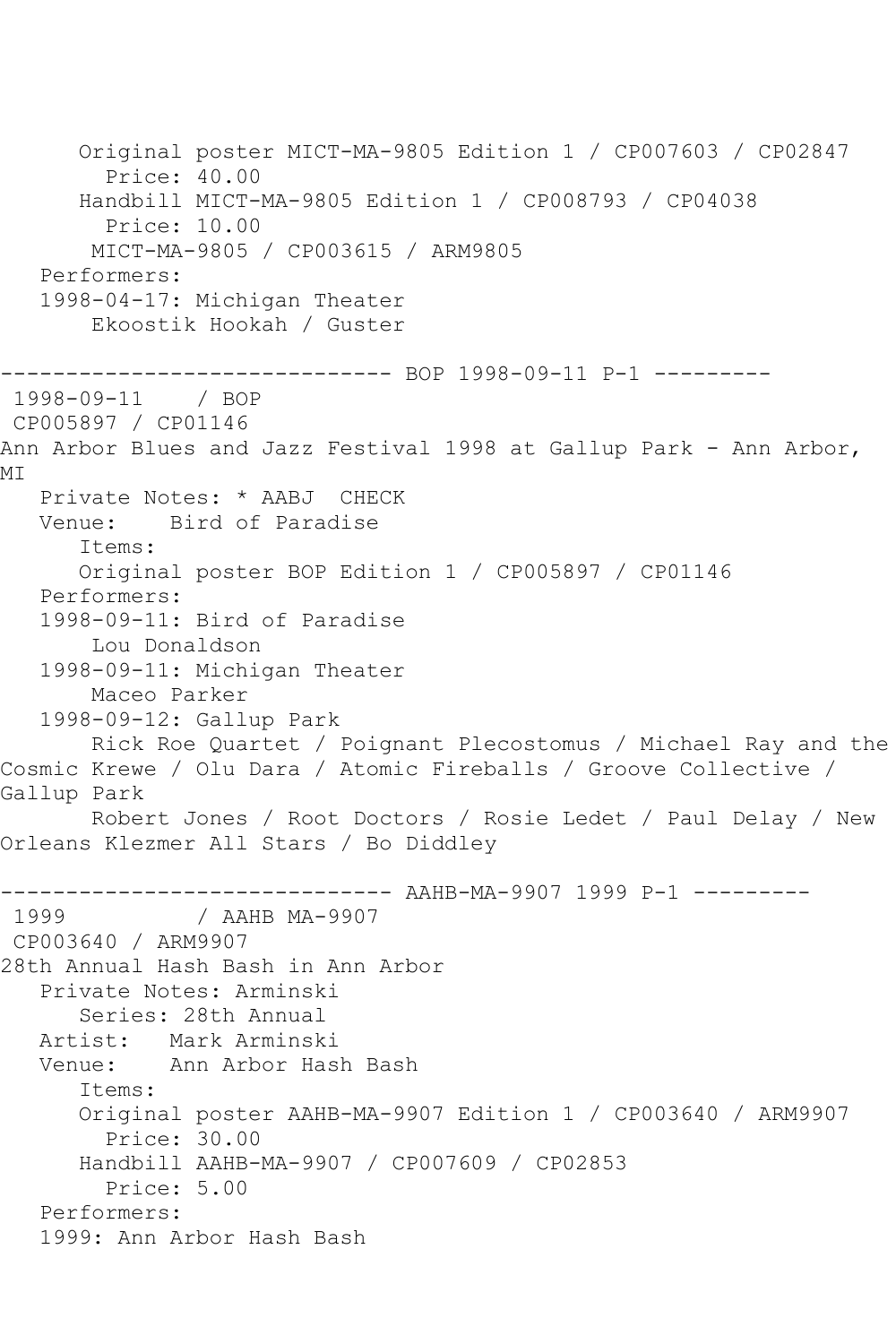------------------------------ HIL 1999-01-30 P-1 --------- 1999-01-30 / HIL CP019306 / XD040 22nd Annual Ann Arbor Folk Festival Series: 22nd Annual Venue: Hill Auditorium Items: Original poster HIL Edition 1 / CP019306 / XD040 Performers: 1999-01-30: Hill Auditorium Emmylou Harris / Altan / Paperboys / Karen Savoca / Raisen Pickers / Moxy Fruvious / Andy Breckman / Carrie Newcomer / Buddy and Julie Miller ------------------------------ -MA-9902 1999-02-11 P-1 --------- 1999-02-11 / MA-9902 CP007604 / CP02848 AMG, Ron Brooks Trio at AMG -- All-Music Guide - Ann Arbor, MI Private Notes: Arminski Mark Arminski Venue: AMG -- All-Music Guide Items: Original poster -MA-9902 Edition 1 / CP007604 / CP02848 Price: 40.00 -MA-9902 Edition 1 / CP008811 / CP04056 Price: 5.00 Performers: 1999-02-11: AMG -- All-Music Guide AMG / Ron Brooks Trio ------------------------------ MICT-MA-9903 1999-03-09 P-1 --------- 1999-03-09 / MICT MA-9903 CP007605 / CP02849 Brian Wilson at Michigan Theater - Ann Arbor, MI Private Notes: Arminski N/A<br>Artist: Mark Arminski Artist: Mark Arminski Michigan Theater Items: Original poster MICT-MA-9903 Edition 1 / CP007605 / CP02849 Original poster MICT-MA-9903 Edition 1 / CP008812 / CP04057 Handbill MICT-MA-9903 Edition 1 / CP014108 / MAH234 MICT-MA-9903 / CP003635 / ARM9903 Performers: 1999-03-09: Michigan Theater Brian Wilson

------------------------------ HIL-MA-9910 1999-04-21 P-1 ---------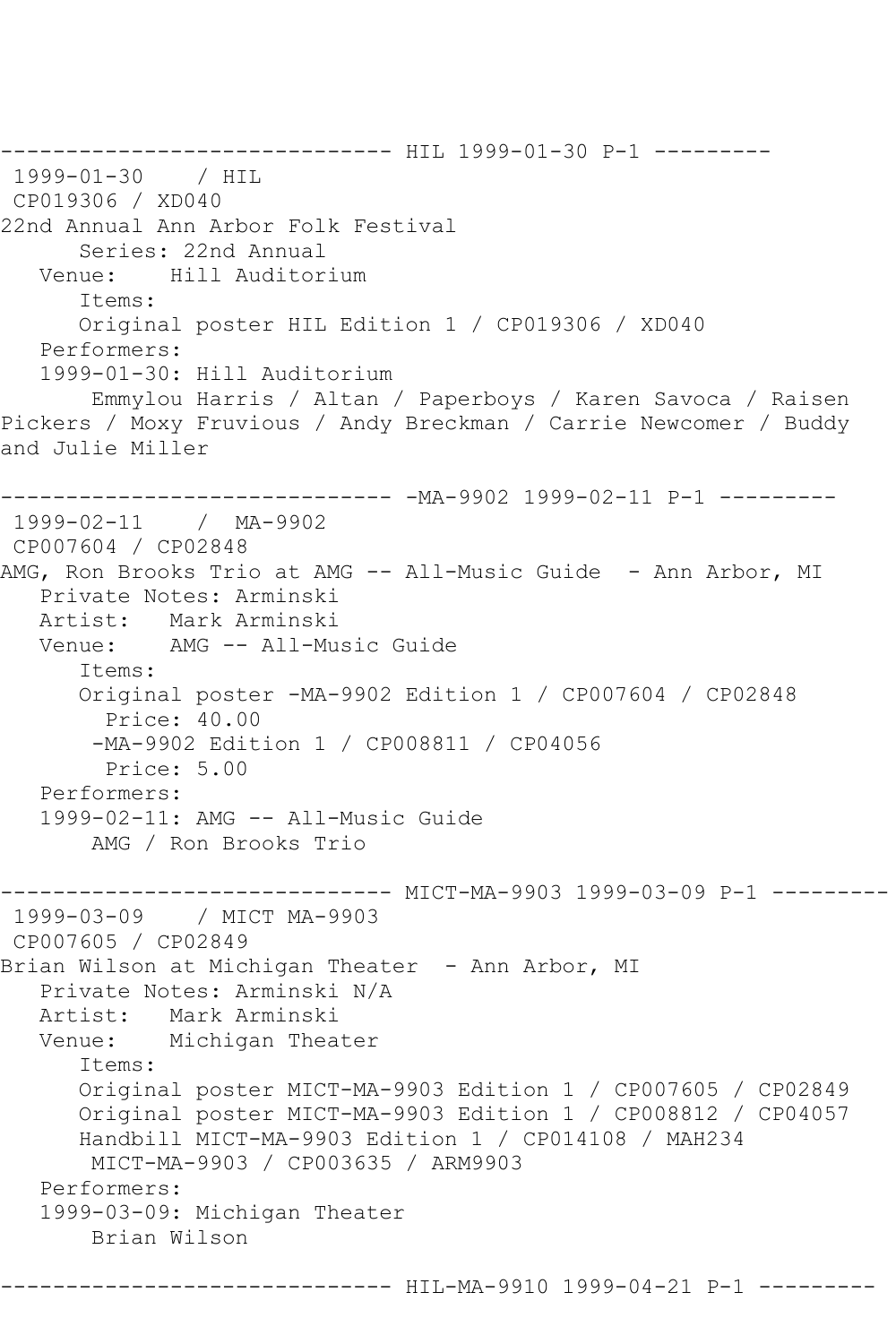```
1999-04-21 / HIL MA-9910
CP007612 / CP02856
Violent Femmes at Hill Auditorium - Ann Arbor, MI
   Private Notes: Arminski
   Artist: Mark Arminski
   Venue: Hill Auditorium
      Items:
       Original poster HIL-MA-9910 Edition 1 / CP007612 / CP02856
         Price: 30.00
      Handbill HIL-MA-9910 Edition 1 / CP008820 / CP04065
         Price: 5.00
   Performers:
   1999-04-21: Hill Auditorium
       Violent Femmes
    ------------------------------ 1999-07-17 P-1 ---------
1999-07-17 / 
CP005899 / CP01148
Lady Sunshine and the X Band at KOC Picnic area, 3991 Dexter Road -
Dexter, MI
   Private Notes: * A/A- CHECK
      Benefit: Benefit for the Ann Arbor Blues and Jazz Festival
   Artist: Tom Erlewine
   Venue: KOC Picnic area, 3991 Dexter Road
   Promoter: Ann Arbor Blues and Jazz Festival
       Items:
       Original poster Edition 1 / CP005899 / CP01148
   Performers:
   1999-07-17: KOC Picnic area, 3991 Dexter Road
        Lady Sunshine and the X Band
------------------------------ GLP-AABJ 1999-09-17 P-1 ---------
1999-09-17 / GLP AABJ
CP005898 / CP01147
Keb' Mo', Pharoah Sanders at Gallup Park - Ann Arbor, MI
   Private Notes: AABJ
   Venue: Gallup Park
       Items:
      Original poster GLP-AABJ Edition 1 / CP005898 / CP01147
   Performers:
   1999-09-17 1999-09-19: Gallup Park
       Keb' Mo' / Pharoah Sanders / Buddy Guy
                   ------------------------------ BOP 1999-09-17 P-1 ---------
1999-09-17 / BOP 
CP005754 / CP01003
```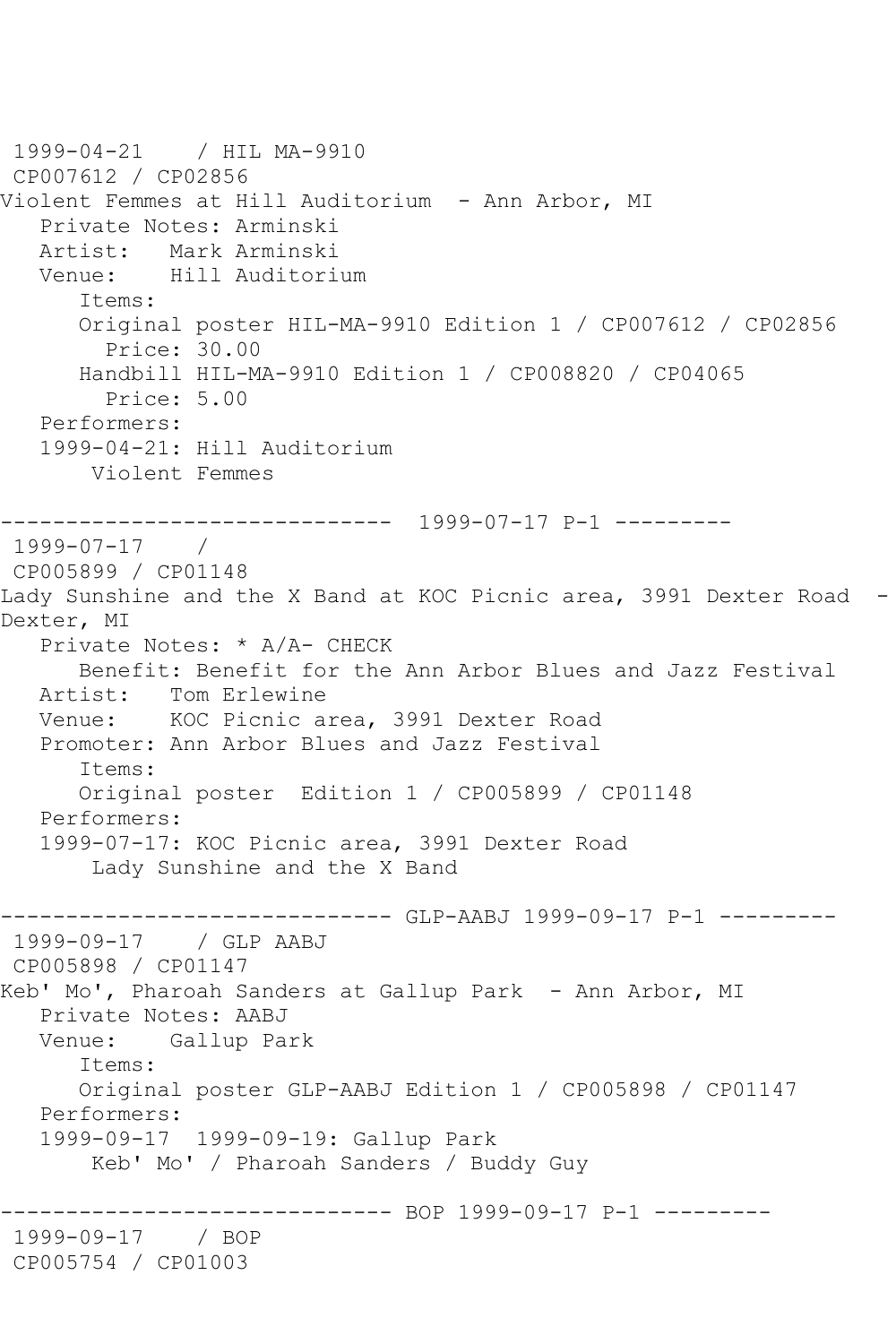Ann Arbor Blues and Jazz Festival 1999 at Gallup Park - Ann Arbor, MI Private Notes: \* AABJ CHECK Venue: Bird of Paradise Items: Original poster BOP Edition 1 / CP005754 / CP01003 Original poster BOP Edition 1 / CP020441 / XL022 BOP / CP005769 / CP01018 Performers: 1999-09-17: Bird of Paradise Charles Earland / Etta James 1999-09-17: Michigan Theater Koko Taylor / Buddy Guy 1999-09-18: Gallup Park Uncle Jessie White / Thornetta Davis / Jimmy Dillon / Steve Turre / C.J. Chenier / Red Hot Louisiana Band / Pharoah Sanders 1999-09-19: Madcat and Kane / Amigo Latin All-Stars / Bird of Paradise Orchestra / Steve Lucky / Rhumba Bums / Big Bill Morganfield / Bob Margolin / Roots Band / Keb' Mo' ----------------------------- GLP 1999-09-18 H-1 ---------1999-09-18 / GLP CP006424 / CP01674 Ann Arbor Blues and Jazz Festival 1999 Private Notes: \* A/A- CHECK Venue: Gallup Park Promoter: Ann Arbor Blues and Jazz Festival Items: Handbill GLP Edition 1 / CP006424 / CP01674 Performers: 1999-09-18: Gallup Park ----------------------------- HIL 1999-10-17 P-1 ---------1999-10-17 / HIL CP005756 / CP01005 Philip Glass, Patti Smith at Hill Auditorium - Ann Arbor, MI Private Notes: \* A/A- 100 CHECK Benefit: Allen Ginsberg Memorial Concert Venue: Hill Auditorium Items: Original poster HIL Edition 1 / CP005756 / CP01005 Price: 100.00 HIL / CP019219 / XC009 Performers: 1999-10-17: Hill Auditorium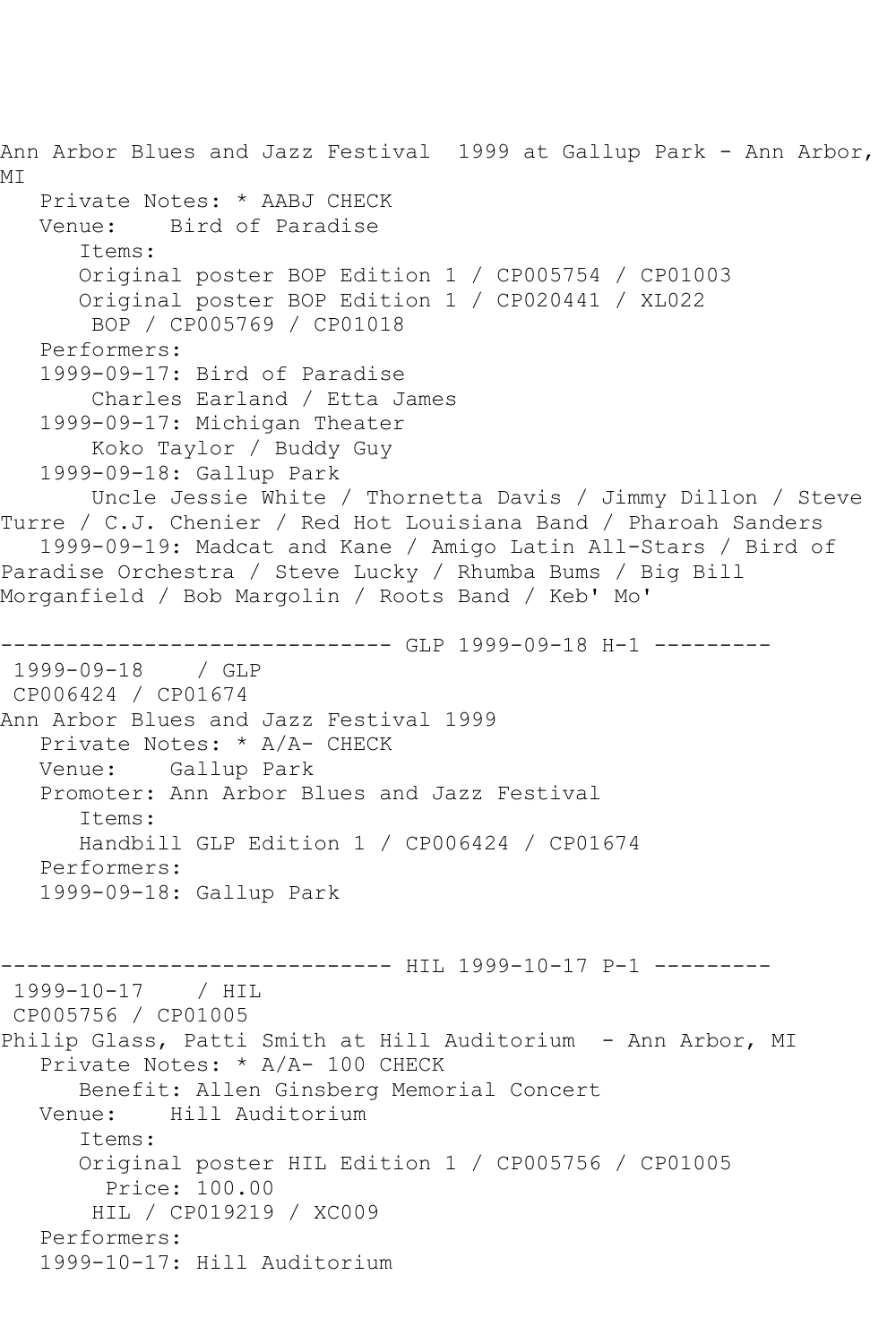Philip Glass / Patti Smith / Ziggy Marley / Ashley Macisaac / Foday / Musa Suso / Paula Cole ------------------------------ 1999-10-31 H --------- 1999-10-31 / CP044747 1999 Ozone Parade, Ann Arbor Artist: Larry Behnke Items: Handbill / CP044747 Performers: 1999-10-31: ------------------------------ 19zz-00-00 P-1 --------- 19zz-00-00 / CP006174 / CP01423 Salvation, The Peoples Store in Ann Arbor Private Notes: Grimshaw Artist: Gary Grimshaw Venue: Salvation Items: Original poster Edition 1 / CP006174 / CP01423 Performers: 19zz-00-00: Salvation ------------------------------ ARKA 19zz-01-11 P-1 --------- 19zz-01-11 / ARKA CP016833 / MEB060D Golden Ring, Ed and Penny Trickett at Ark - Ann Arbor - Ann Arbor, MI Venue: Ark - Ann Arbor Items: Original poster ARKA Edition 1 / CP016833 / MEB060D Performers: 19zz-01-11 19zz-01-12: Ark - Ann Arbor Golden Ring / Ed and Penny Trickett / George and Gerry Armstrong / Ruth Meyer 19zz-01-18: Patrick Sky 19zz-01-25: Norman Kennedy ------------------------------ SC 19zz-01-12 P-1 --------- 19zz-01-12 / SC CP019318 / XD052 Chuck Berry at Second Chance [Ann Arbor, MI] Venue: Second Chance Items: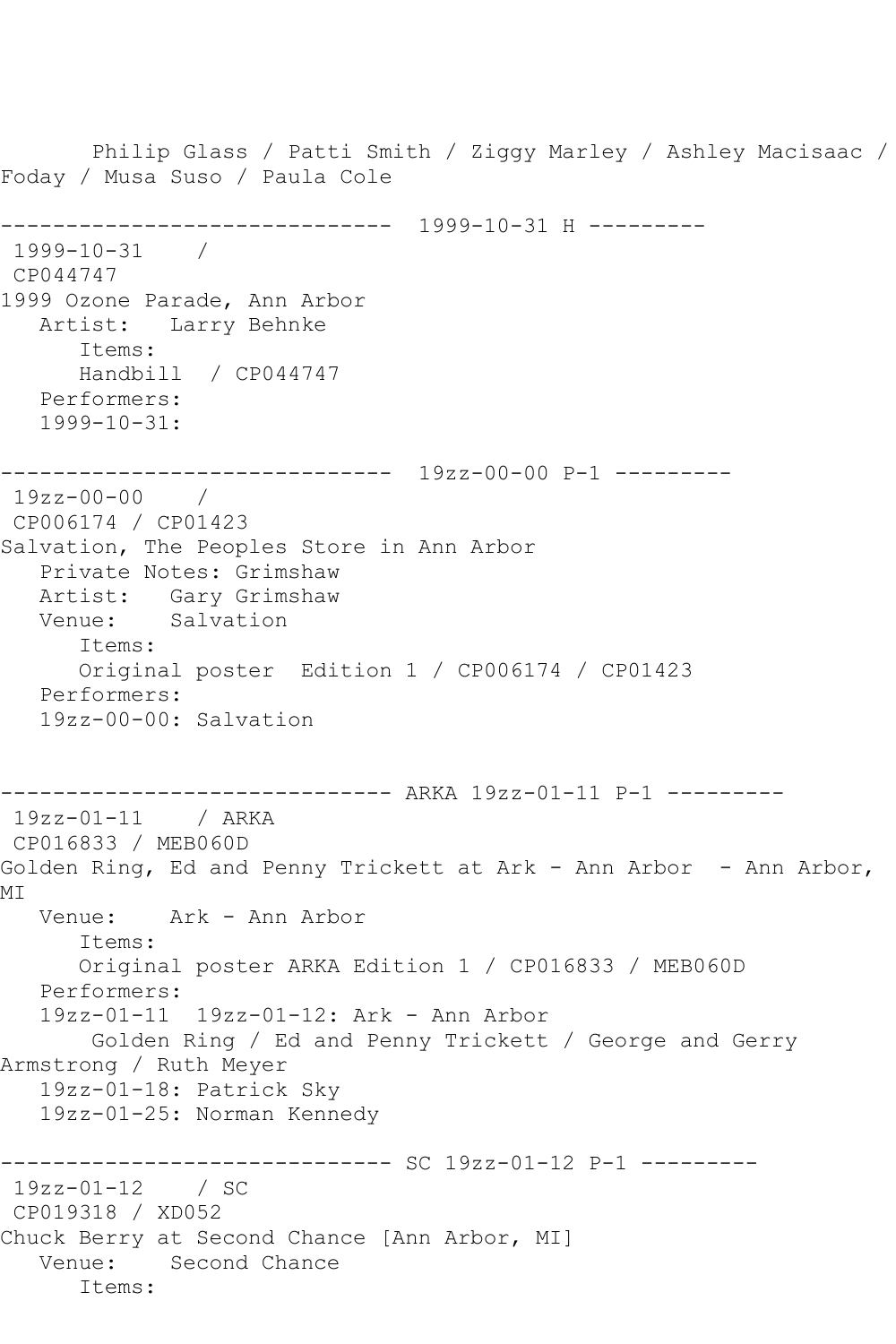Original poster SC Edition 1 / CP019318 / XD052 Performers: 19zz-01-12: Second Chance Chuck Berry ------------ SC 19zz-02-02 P-1 ---------19zz-02-02 / SC CP019317 / XD051 Jerry Lee Lewis, Steve Nardella at Second Chance [Ann Arbor, MI] Venue: Second Chance Items: Original poster SC Edition 1 / CP019317 / XD051 Performers: 19zz-02-02: Second Chance Jerry Lee Lewis / Steve Nardella ------------------------------ MUB 19zz-02-04 P-1 --------- 19zz-02-04 / MUB CP017312 / MEB443 Mingus at Michigan Union Ballroom (U of M) - Ann Arbor, MI Venue: Michigan Union Ballroom (U of M) Promoter: Eclipse Items: Original poster MUB Edition 1 / CP017312 / MEB443 Performers: 19zz-02-04 19zz-02-05: Michigan Union Ballroom (U of M) Mingus ------------------------------ 19zz-02-06 P-1 --------- 19zz-02-06 / CP014025 / MAH149 Barbed Wire Playpen, Social Outcast at Oakland and Monroe - Ann Arbor, MI<br>.Venue Oakland and Monroe Streets Items: Original poster Edition 1 / CP014025 / MAH149 Performers: 19zz-02-06: Oakland and Monroe Streets Barbed Wire Playpen / Social Outcast / Civil Disobedience ------------------------------ ARKA 19zz-02-07 P-1 --------- 19zz-02-07 / ARKA CP016832 / MEB060C Paul Siebel, Ceilidth at Ark - Ann Arbor - Ann Arbor, MI Venue: Ark - Ann Arbor Items: Original poster ARKA Edition 1 / CP016832 / MEB060C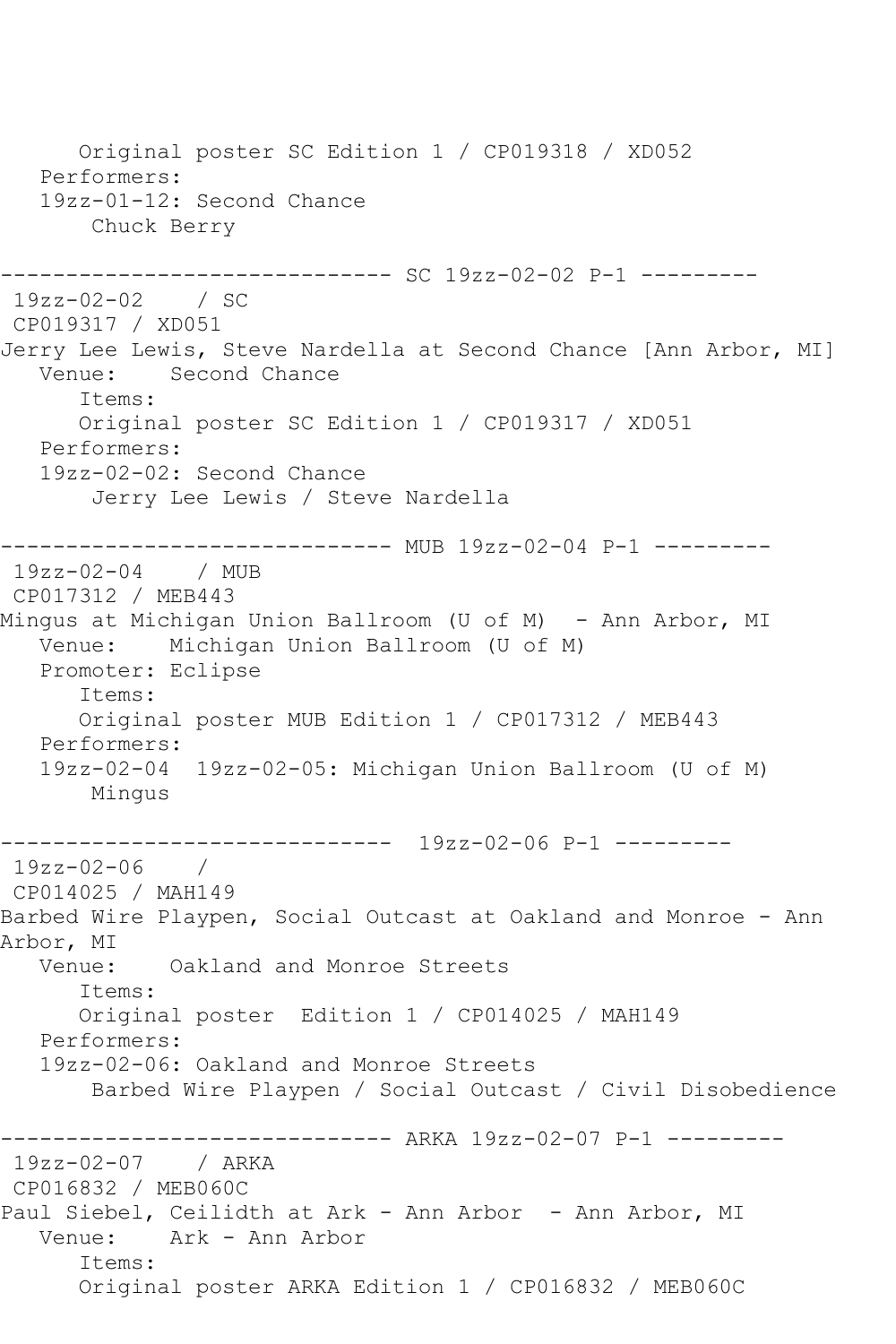Performers: 19zz-02-07 19zz-02-09: Ark - Ann Arbor Paul Siebel 19zz-02-14: Ceilidth / Michael Cooney / Joe Hickerson / Sam Hinton / Barry O'Neill 19zz-02-21: Jean Redpath ------------------------------ NECB 19zz-02-09 P-1 --------- 19zz-02-09 / NECB CP018605 / THJME0103 Mitch Ryder at Nectarine Ballroom - Ann Arbor, MI Artist: Gary Grimshaw<br>Venue: Nectarine Ball Nectarine Ballroom Items: Original poster NECB Edition 1 / CP018605 / THJME0103 Performers: 19zz-02-09: Nectarine Ballroom Mitch Ryder ------------------------------ MICT 19zz-02-21 P-1 --------- 19zz-02-21 / MICT CP019923 / XJ056 Residents at Michigan Theater - Ann Arbor, MI<br>Venue: Michigan Theater Michigan Theater Items: Original poster MICT Edition 1 / CP019923 / XJ056 MICT / CP018730 / THJME0233 Performers: 19zz-02-21: Michigan Theater Residents ------------------------------ 19zz-02-26 H --------- 19zz-02-26 / CP044770 Ann Arbor Voter Registration Week Venue: Ann Arbor Items: Handbill / CP044770 Performers: 19zz-02-26 19zz-03-03: Ann Arbor ------------------------------ BLP 19zz-03-04 H-1 --------- 19zz-03-04 / BLP CP016864 / MEB073B Ann Arbor ART: Gary Grimshaw, Linda Carlson at Blind Pig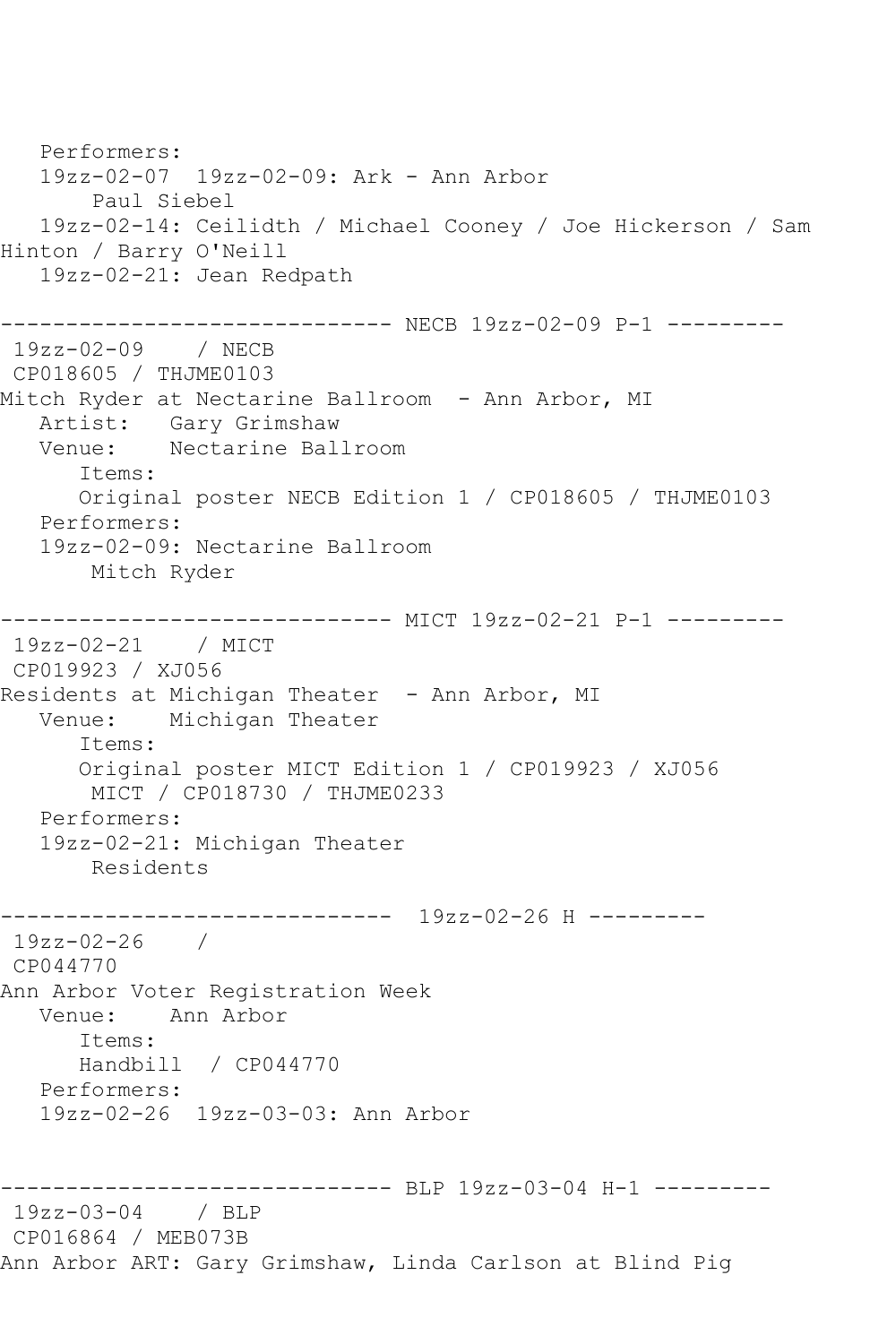Notes: Gary Grimshaw: Gary Grimshaw: I did the layout on this and the logo that says ART, but the illustration is from Ken Piekny. I was the curator of this show. I got all the pieces and hung them on the wall. Artist: Piekny Venue: Blind Pig Items: Handbill BLP / CP044668 Handbill BLP Edition 1 / CP016864 / MEB073B Handbill BLP Edition 1 / CP016863 / MEB073A Performers: 19zz-03-04 19zz-03-15: Blind Pig Gary Grimshaw / Linda Carlson / Richard Creamcheese / Ron Komperda / Ken Plekny / Greg Sobran / Rebecca Sutton ------------------------------ ARKA 19zz-03-08 P-1 --------- 19zz-03-08 / ARKA CP016831 / MEB060B Sonia Maline, Allen Soares at Ark - Ann Arbor - Ann Arbor, MI Venue: Ark - Ann Arbor Items: Original poster ARKA Edition 1 / CP016831 / MEB060B Performers: 19zz-03-31: Ark - Ann Arbor Sonia Maline 19zz-04-04: Allen Soares / Gen. Wilcox 19zz-04-05 19zz-04-06: Bruce Phillips 19zz-04-07: Mike Smith / Jay Stielstra 19zz-04-12: A. Bain / Boys of the Lough 19zz-04-19: Jean Ritchie 19zz-04-21: Chris Deloach 19zz-03-08 19zz-03-09: Biff Rose ------------------------------ MUB 19zz-03-08 H --------- 19zz-03-08 / MUB CP044291 Come to the First Tribal Caucus at the Michigan Union, Ann Arbor Venue: Michigan Union Ballroom (U of M) Promoter: Ann Arbor Tribal Council Items: Handbill MUB / CP044291 Performers: 19zz-03-08: Michigan Union Ballroom (U of M) ------------------------------ ARKA 19zz-03-10 P-1 ---------

## 19zz-03-10 / ARKA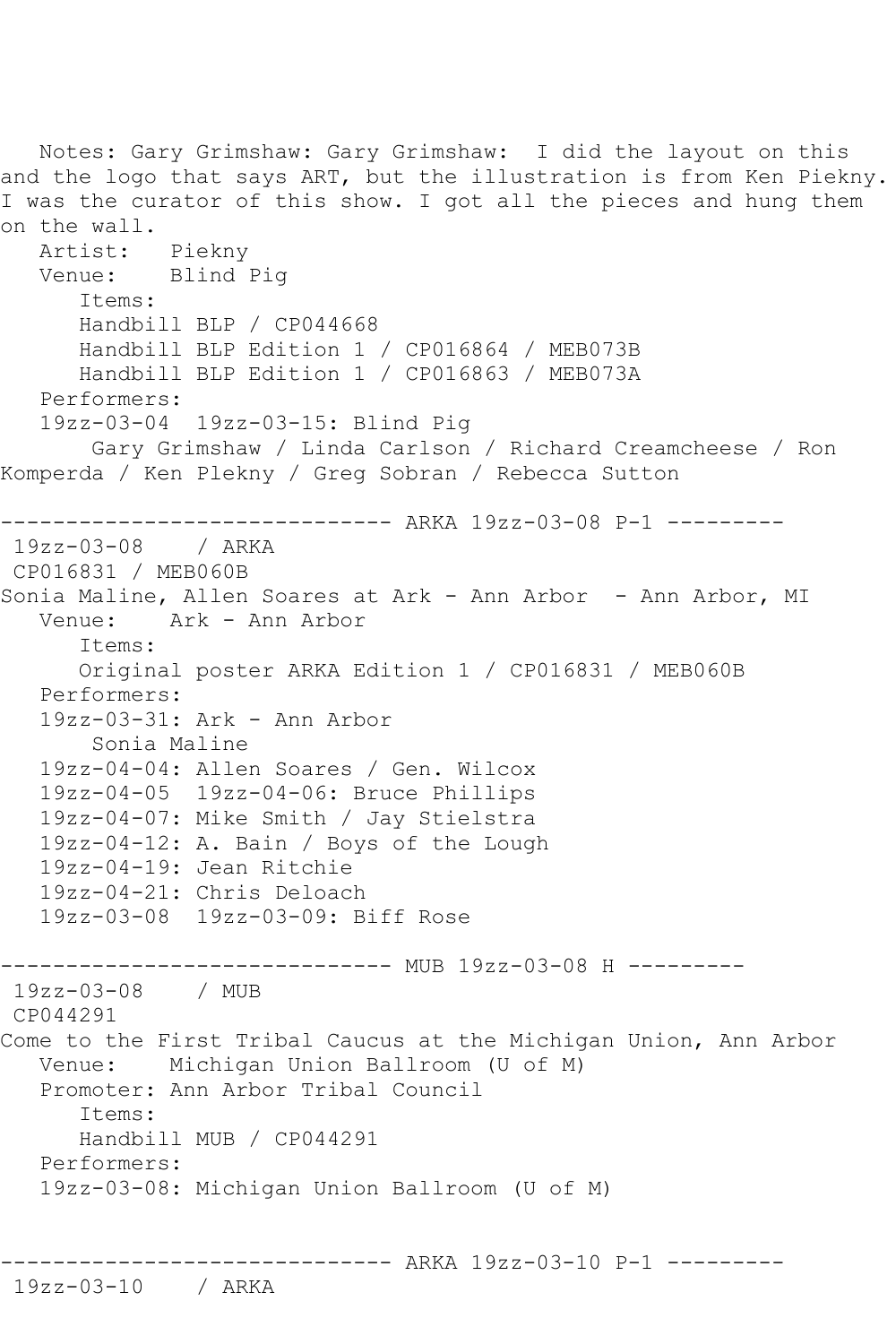```
CP016830 / MEB060A
John Prine, Owen Mcbride at Ark - Ann Arbor - Ann Arbor, MI
   Venue: Ark - Ann Arbor
      Items:
      Original poster ARKA Edition 1 / CP016830 / MEB060A
   Performers:
   19zz-03-10: Ark - Ann Arbor
       John Prine
   19zz-03-15: Owen Mcbride
   19zz-03-22: Joe Henderson
   19zz-03-29: Bessie Jones / Georgia Sea / Island Singers
------------------------------ ARKA 19zz-03-14 P-1 ---------
19zz-03-14 / ARKA 
CP016838 / MEB062A
Glenn Orlin, Bill Steele at Ark - Ann Arbor - Ann Arbor, MI
   Venue: Ark - Ann Arbor
      Items:
      Original poster ARKA Edition 1 / CP016838 / MEB062A
   Performers:
   19zz-03-14 19zz-03-15: Ark - Ann Arbor
       Glenn Orlin
   19zz-03-16: Bill Steele
   19zz-03-21 19zz-03-22: National Recovery Act / David Prine / 
Tyler Wilson
   19zz-03-28 19zz-03-29: Highwoods String Band
   19zz-04-04 19zz-04-05: Michael Cooney
------------------------------ 19zz-03-17 P-1 ---------
19zz-03-17 / 
CP014378 / MARM182
Archie Shepp, Barry Harris Trio at Rackahm Auditorium - Ann Arbor, 
MI
   Venue: Rackham Auditorium
   Promoter: Eclipse
      Items:
      Original poster Edition 1 / CP014378 / MARM182
         / CP017306 / MEB437
   Performers:
   19zz-03-17 19zz-03-18: Rackham Auditorium
       Archie Shepp / Barry Harris Trio
------------------------------ SC 19zz-03-26 P-1 ---------
19zz-03-26 / SC 
CP019301 / XD035
John Kay, Steppenwolf at Second Chance [Ann Arbor, MI]
          Second Chance
```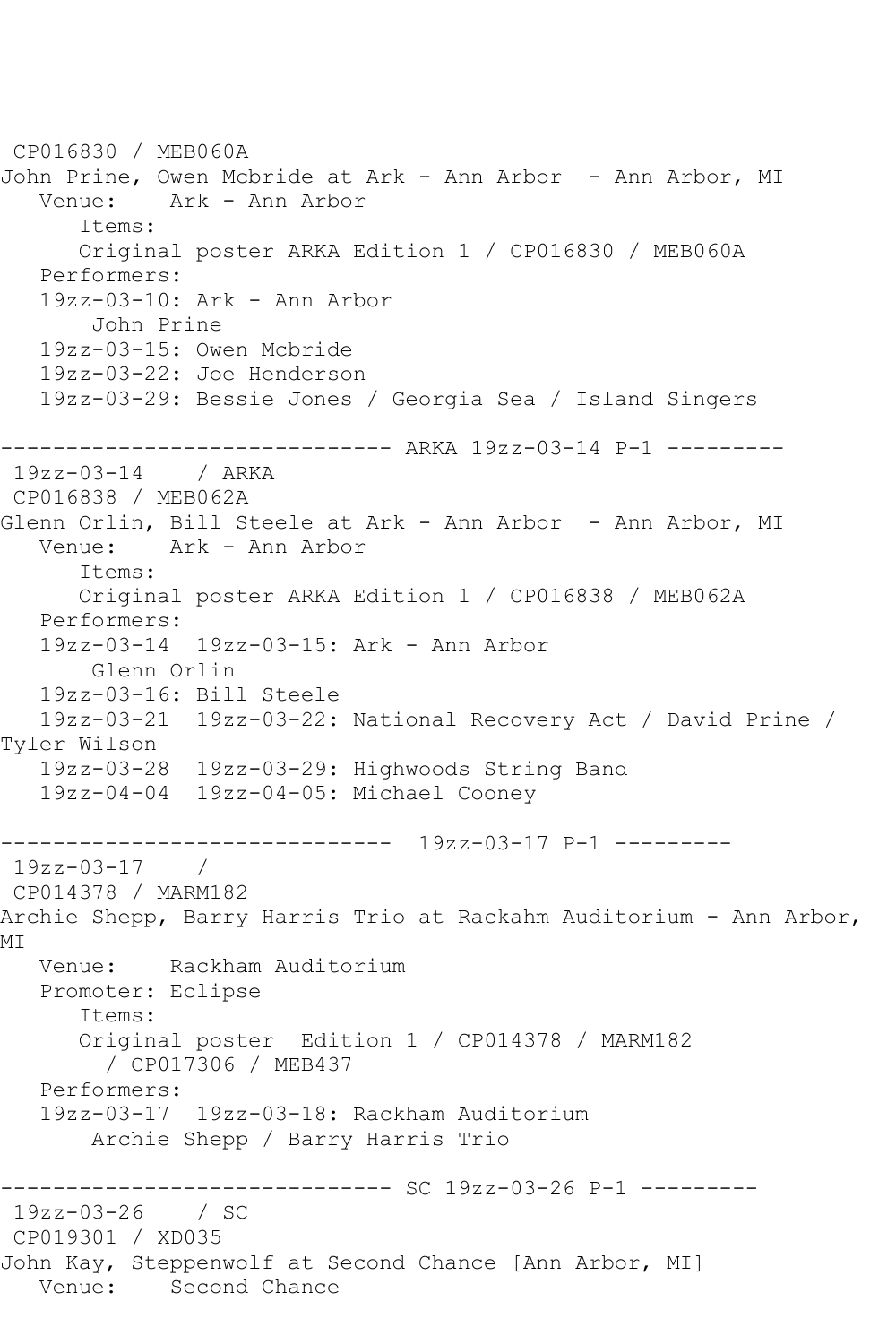Items: Original poster SC Edition 1 / CP019301 / XD035 Performers: 19zz-03-26: Second Chance John Kay / Steppenwolf ------------------------------ HIL 19zz-03-30 P-1 --------- 19zz-03-30 / HIL CP019289 / XD023 Queen Ida, John Hartford at Ark - Ann Arbor - Ann Arbor, MI<br>Venue: Ark - Ann Arbor Ark - Ann Arbor Items: Original poster HIL Edition 1 / CP019289 / XD023 Performers: 19zz-03-30: Ark - Ann Arbor Queen Ida 19zz-03-31 19zz-04-01: John Hartford 19zz-04-02: Joe and Antoinete Mckenna 19zz-04-03: Mike Cross ----------------------------- HIL 19zz-03-31 P-1 ---------19zz-03-31 / HIL CP017337 / MEB469 Bette Midler, Barry Manilow at Hill Auditorium - Ann Arbor, MI Artist: Amsel<br>Venue: Hill Hill Auditorium Promoter: UAC/Daystar Items: Original poster HIL Edition 1 / CP017337 / MEB469 Performers: 19zz-03-31: Hill Auditorium Bette Midler / Barry Manilow ------------------------------ SC 19zz-04-09 P-1 --------- 19zz-04-09 / SC CP019297 / XD031 Commander Cody and his Lost Planet Airmen, Dick Siegel at Second Chance [Ann Arbor, MI] Venue: Second Chance Items: Original poster SC Edition 1 / CP019297 / XD031 Performers: 19zz-04-09: Second Chance Commander Cody and his Lost Planet Airmen / Dick Siegel ------------------------------ SC 19zz-04-10 P-1 --------- 19zz-04-10 / SC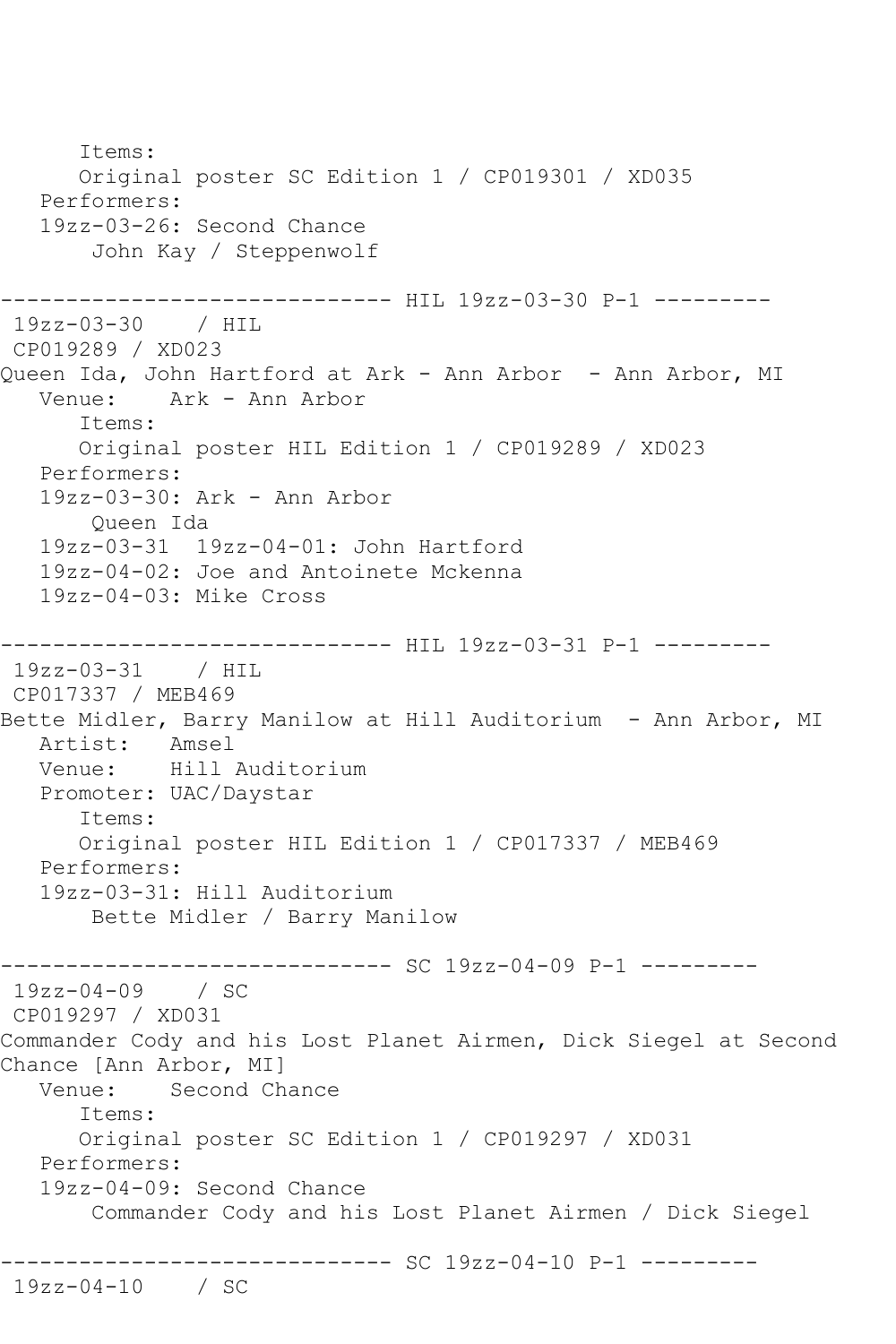CP019278 / XD012 Band, Care Brothers at Second Chance [Ann Arbor, MI] Venue: Second Chance Items: Original poster SC Edition 1 / CP019278 / XD012 Performers: 19zz-04-10: Second Chance Band / Care Brothers ------------------------------ SC 19zz-04-12 P-1 --------- 19zz-04-12 / SC CP014691 / MARM506 Stranglers, Tuff Darts at Second Chance [Ann Arbor, MI]<br>Venue: Second Chance Second Chance Items: Original poster SC Edition 1 / CP014691 / MARM506 Performers: 19zz-04-12: Second Chance Stranglers / Tuff Darts / Destroy All Monsters ----------------------------- HIL 19zz-04-18 P-1 ----------19zz-04-18 / HIL CP004206 / CD04615 B.B. King, Bobby Blue Bland at Hill Auditorium - Ann Arbor, MI Venue: Hill Auditorium Items: Original poster HIL Edition 1 / CP004206 / CD04615 Performers: 19zz-04-18: Hill Auditorium B.B. King / Bobby Blue Bland ------------------------------ 19zz-04-18 P-1 --------- 19zz-04-18 / CP021990 / XP073 Atheists at 248 South Main Street - Ann Arbor, MI Venue: 248 South Main Street Items: Original poster Edition 1 / CP021990 / XP073 Performers: 19zz-04-18 19zz-04-19: 248 South Main Street Atheists ------------------------------ 19zz-04-22 P-1 --------- 19zz-04-22 / CP014807 / MARM762 Luther Allison at American Cafe - Ann Arbor, MI Venue: American Cafe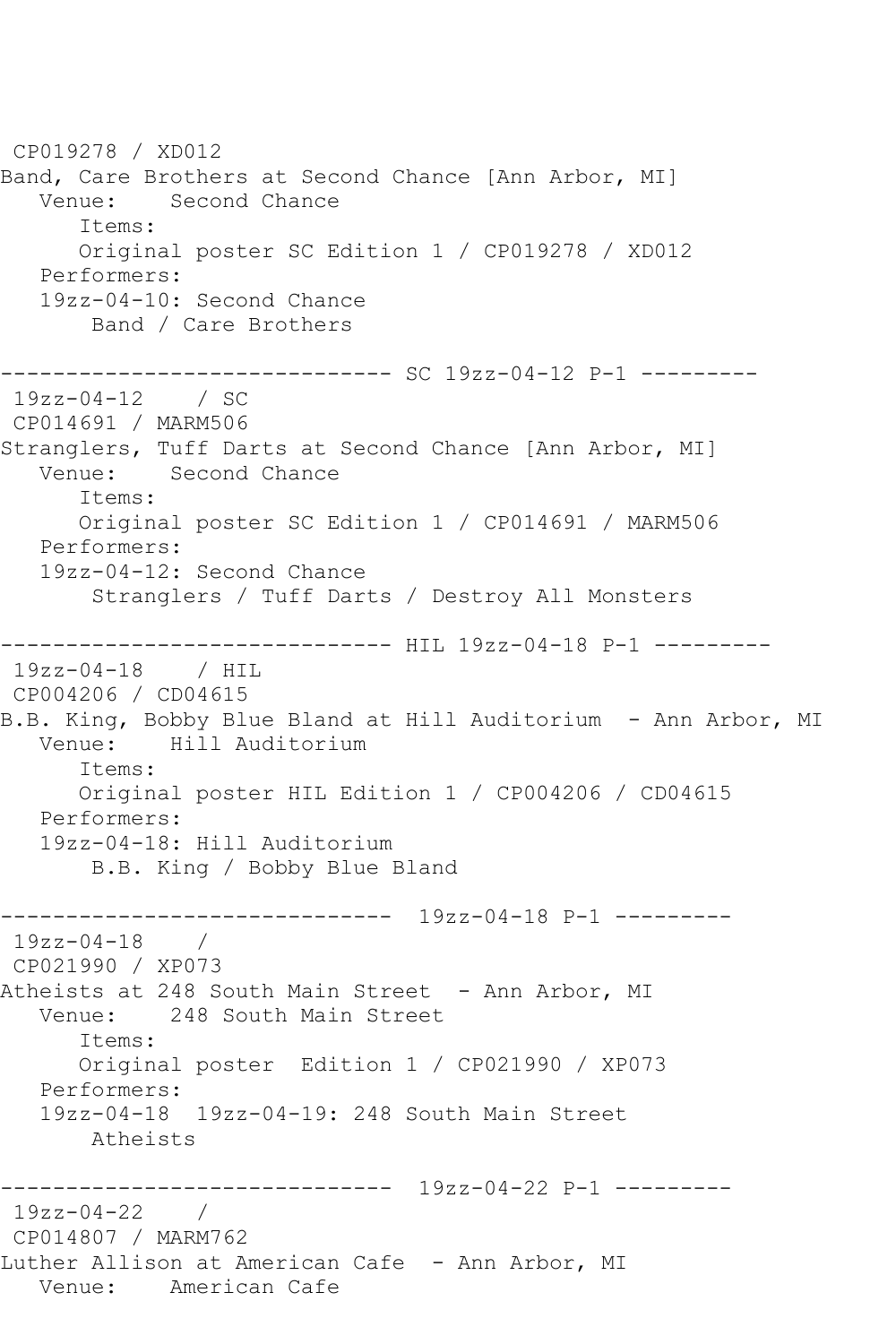Items: Original poster Edition 1 / CP014807 / MARM762 Performers: 19zz-04-22: American Cafe Rick's American Cafe Luther Allison ------------------------------ 19zz-04-28 P-1 --------- 19zz-04-28 / CP014344 / MARM148 Seventh Seal, Detroit Chicago Energy Ensemble at Detroit - Ann Arbor, MI Event: 3 Day Love-In Free Festival, Detroit Venue: Detroit Items: Original poster Edition 1 / CP014344 / MARM148 Performers: 19zz-04-28 19zz-04-30: Detroit Seventh Seal / Detroit Chicago Energy Ensemble ------------------------------ MICT 19zz-04-29 P-1 --------- 19zz-04-29 / MICT CP014019 / MAH143 Jackopierce at Michigan Theater - Ann Arbor, MI Venue: Michigan Theater Promoter: Prism Productions Items: Original poster MICT Edition 1 / CP014019 / MAH143 Performers: 19zz-04-29: Michigan Theater Jackopierce ------------------------------ SC 19zz-05-11 P-1 --------- 19zz-05-11 / SC CP019300 / XD034 John Cale, Shirts at Second Chance [Ann Arbor, MI] Second Chance Items: Original poster SC Edition 1 / CP019300 / XD034 Performers: 19zz-05-11: Second Chance John Cale / Shirts ------------------------------ MICT 19zz-05-25 P-1 --------- 19zz-05-25 / MICT CP019298 / XD032 Jam at Michigan Theater - Ann Arbor, MI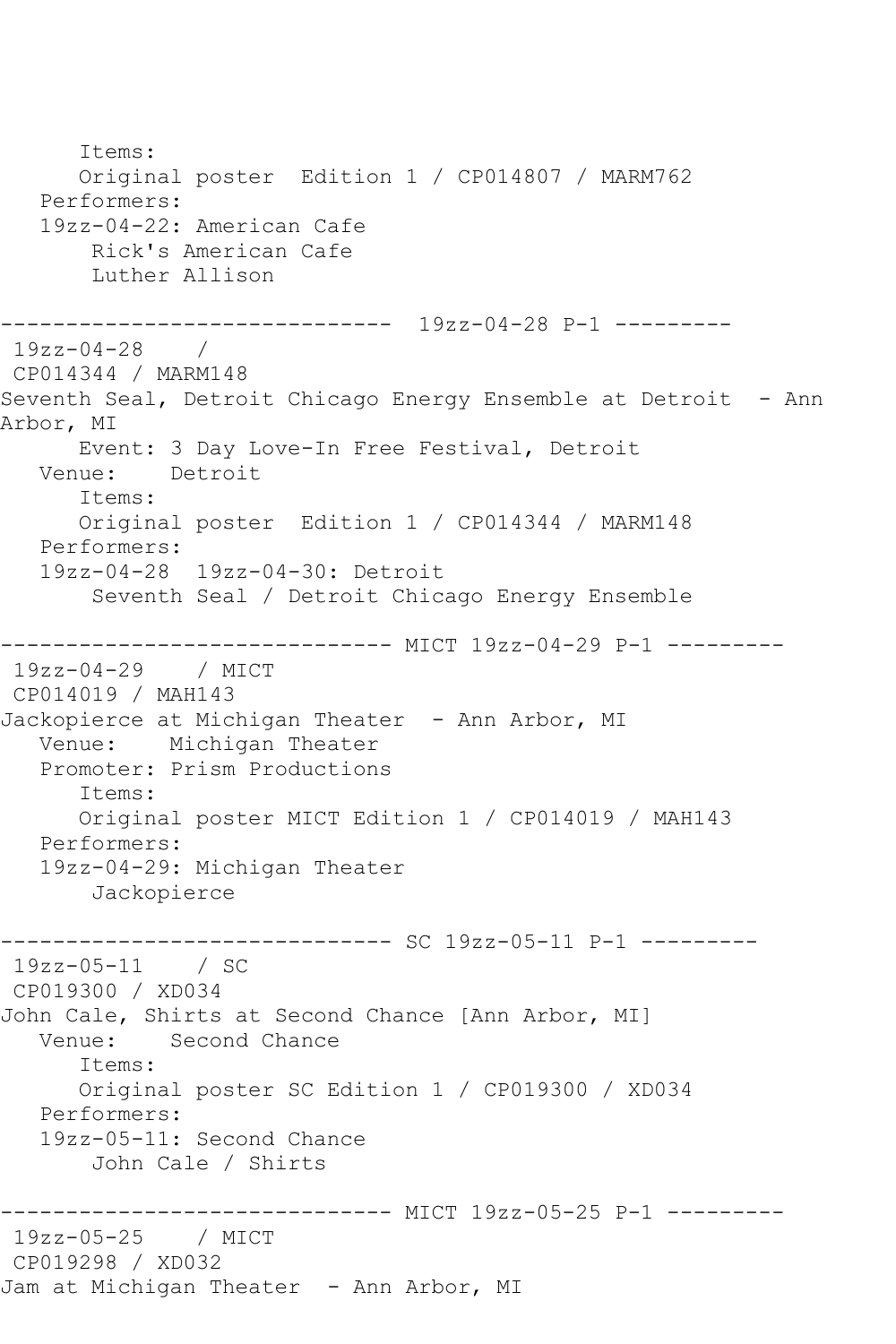Venue: Michigan Theater Items: Original poster MICT Edition 1 / CP019298 / XD032 Performers: 19zz-05-25: Michigan Theater Jam ------------------------------ GLP 19zz-06-08 P-1 --------- 19zz-06-08 / GLP CP017708 / MED717B Up, Kraack at Gallup Park - Ann Arbor, MI Venue: Gallup Park Items: Original poster GLP Edition 1 / CP017708 / MED717B Performers: 19zz-06-08: Gallup Park Up / Kraack ------------------------------ DOM 19zz-06-14 H --------- 19zz-06-14 / DOM CP044759 Free Music Sundays Ann Arbor Artist: Gary Grimshaw Venue: Diana Oughton Memorial Park Items: Handbill DOM / CP044759 Performers: 19zz-06-14: Diana Oughton Memorial Park Up / Catfish / SRC - Scot Richard Case ------------ SC 19zz-06-21 H ---------19zz-06-21 / SC CP044695 Urbations, What If Thinking at Second Chance [Ann Arbor, MI] Venue: Second Chance Items: Handbill SC / CP044695 Performers: 19zz-06-21: Second Chance Urbations / What If Thinking ------------------------------ WPBS 19zz-06-29 P-1 --------- 19zz-06-29 / WPBS CP016842 / MEB064A Floating Circus, Tate Blues Band at West Park Bandshell - Ann Arbor, MI Artist: Darlene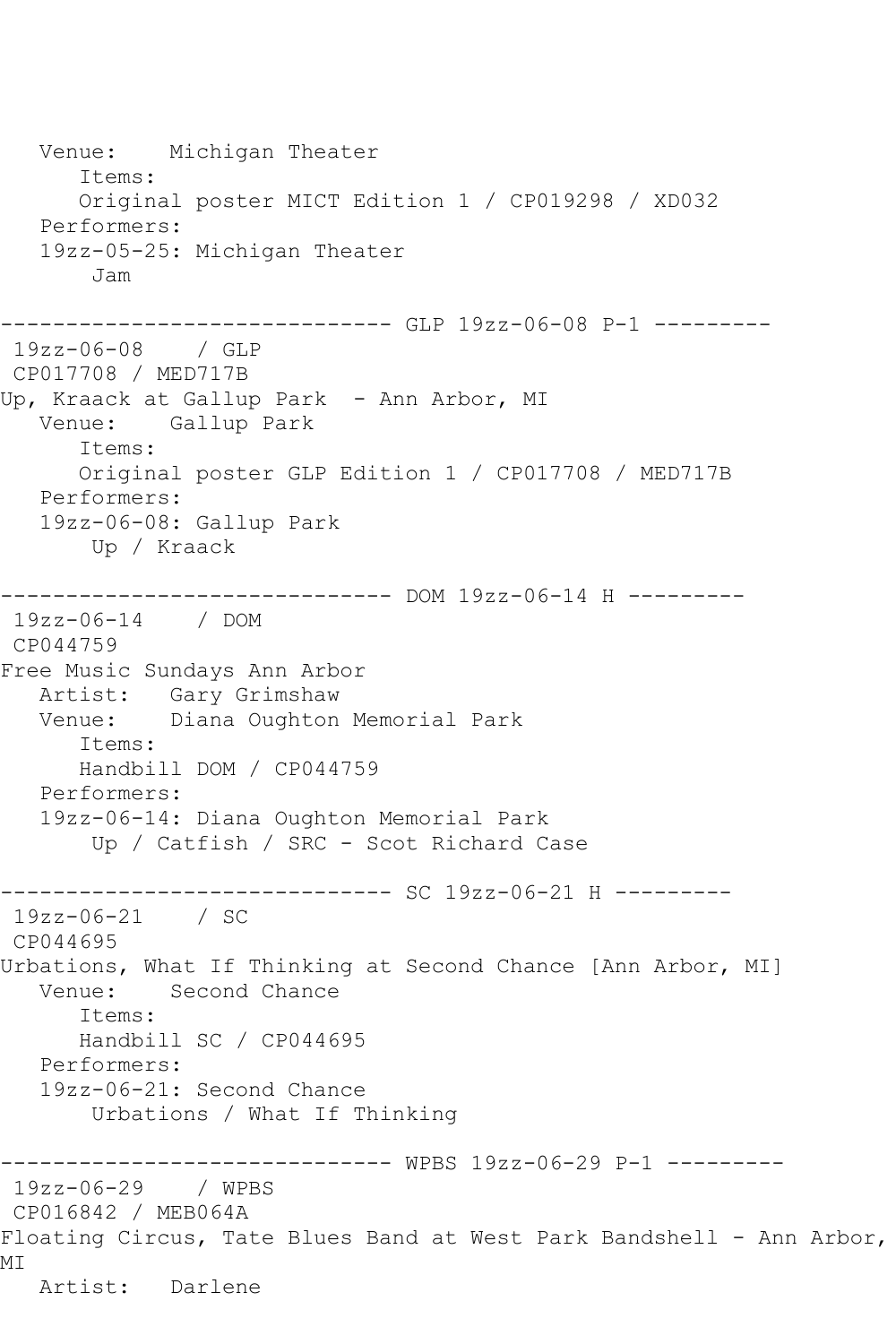Venue: West Park Bandshell Items: Original poster WPBS Edition 1 / CP016842 / MEB064A Performers: 19zz-06-29: West Park Bandshell Floating Circus / Terry Tate Blues Band / 3rd Power ------------------------------ SC 19zz-06-30 P-1 --------- 19zz-06-30 / SC CP019299 / XD033 Gang of Four, Pylon at Second Chance [Ann Arbor, MI] Venue: Second Chance Items: Original poster SC Edition 1 / CP019299 / XD033 Performers: 19zz-06-30: Second Chance Gang of Four / Pylon ------------------------------ SC 19zz-09-04 P-1 --------- 19zz-09-04 / SC CP019286 / XD020 Black Uhuru, I-Tal at Second Chance [Ann Arbor, MI] Venue: Second Chance Promoter: Tom Stachler Items: Original poster SC Edition 1 / CP019286 / XD020 Performers: 19zz-09-04: Second Chance Black Uhuru / I-Tal ------------------------------ ARKA 19zz-09-06 P-1 --------- 19zz-09-06 / ARKA CP016835 / MEB061B Norman Blake, David Amram at Ark - Ann Arbor - Ann Arbor, MI Venue: Ark - Ann Arbor Items: Original poster ARKA Edition 1 / CP016835 / MEB061B Performers: 19zz-09-06 19zz-09-08: Ark - Ann Arbor Norman Blake 19zz-09-13 19zz-09-14: David Amram 19zz-09-20 19zz-09-21: Elizabeth Cotton 19zz-09-27 19zz-09-28: John Roberts / Tony Barrand 19zz-09-30 19zz-10-01: Geoff Muldaur / Amos Garrett 19zz-09-22: Tracy Schwartz ----------------------------- HIL 19zz-09-21 P-1 ---------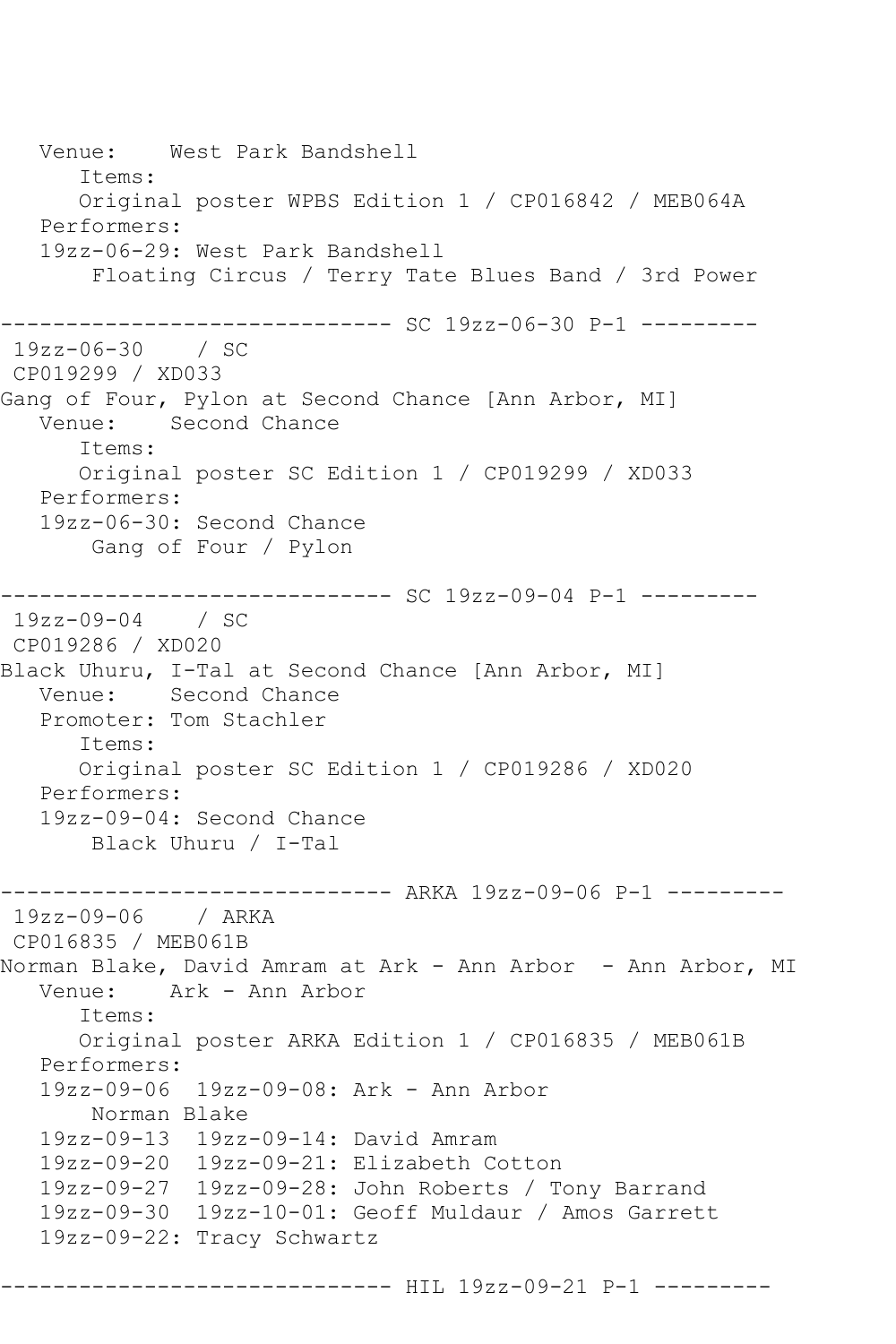19zz-09-21 / HIL CP014320 / MARM124 Jesus Jones, Ned's Atomic Dustbin at Hill Auditorium - Ann Arbor, MI Venue: Hill Auditorium Promoter: University of Michigan Office of Major Events Items: Original poster HIL Edition 1 / CP014320 / MARM124 Performers: 19zz-09-21: Hill Auditorium Jesus Jones / Ned's Atomic Dustbin ------------------------------ SC 19zz-09-27 P-1 --------- 19zz-09-27 / SC CP014719 / MARM534 Destroy All Monsters, Cult Heroes at Second Chance [Ann Arbor, MI] Venue: Second Chance Items: Original poster SC Edition 1 / CP014719 / MARM534 Performers: 19zz-09-27: Second Chance Destroy All Monsters / Cult Heroes / Ragna Kuaran ------------------------------ 19zz-10-06 P-1 --------- 19zz-10-06 / CP019272 / XD006 Suzzy Roche, Maggie Roche at Green Wood Coffee House - Ann Arbor, MI Venue: Green Wood Coffee House Items: Original poster Edition 1 / CP019272 / XD006 Performers: 19zz-10-06: Green Wood Coffee House Suzzy Roche / Maggie Roche ------------------------------ HIL 19zz-10-15 P-1 --------- 19zz-10-15 / HIL CP017179 / MEB309 Allen Ginsberg at Hill Auditorium - Ann Arbor, MI Artist: Stoddard Venue: Hill Auditorium Items: Original poster HIL Edition 1 / CP017179 / MEB309 Performers: 19zz-10-15: Hill Auditorium Allen Ginsberg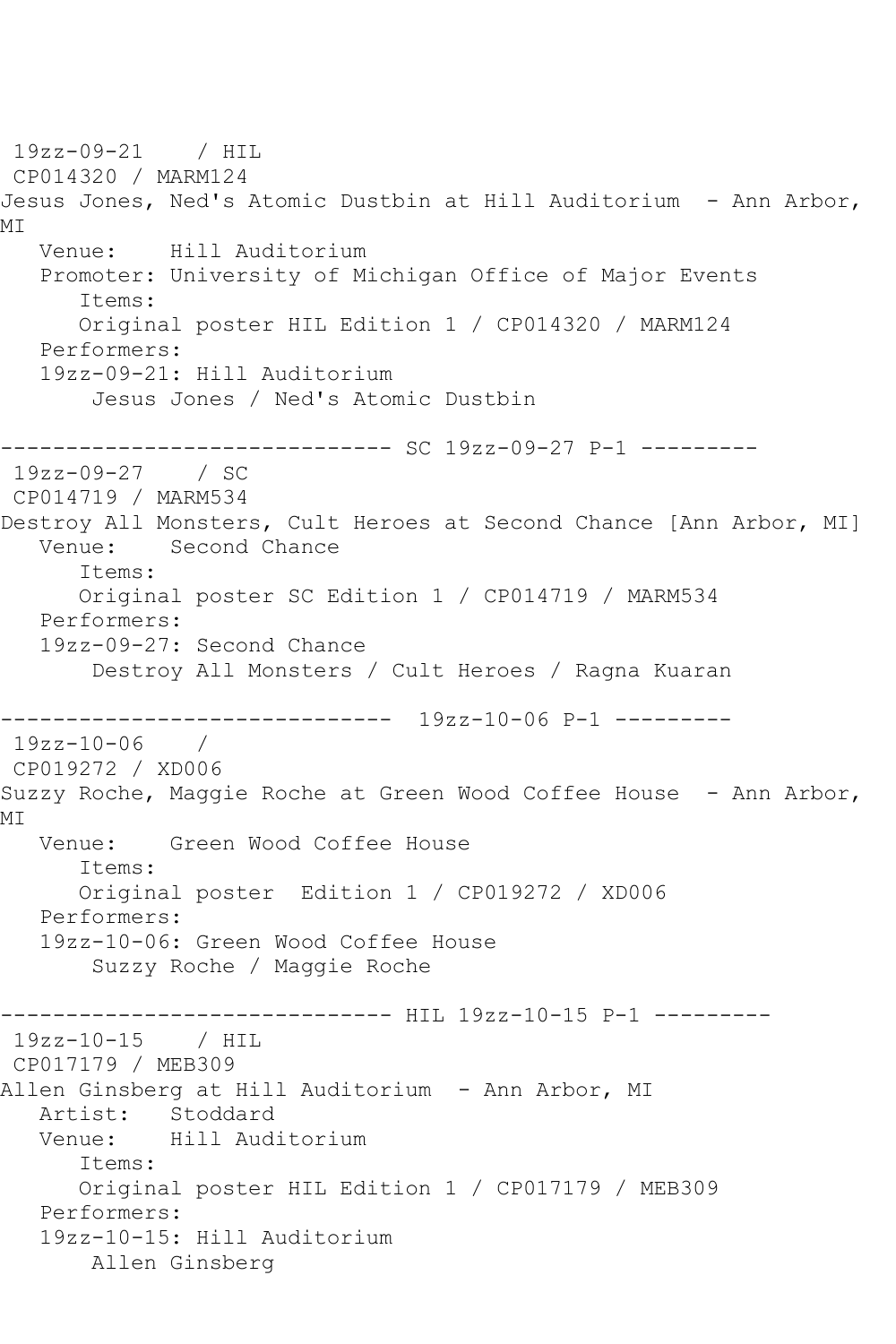------------------------------ ARKA 19zz-11-01 P-1 --------- 19zz-11-01 / ARKA CP016834 / MEB061A Boys of the Lough, Michael Cooney at Ark - Ann Arbor - Ann Arbor, MI Venue: Ark - Ann Arbor Items: Original poster ARKA Edition 1 / CP016834 / MEB061A Performers: 19zz-11-01 19zz-11-03: Ark - Ann Arbor Boys of the Lough 19zz-11-08 19zz-11-10: Michael Cooney 19zz-11-15 19zz-11-17: Andy Cohen / Spider John Koerner 19zz-11-20 19zz-11-21: Mike Seeger ------------------------------ 19zz-11-06 P-1 --------- 19zz-11-06- / CP013985 / MAH109 3-D Invisibles, Monarchs at Lab, Ann Arbor - Ann Arbor, MI Venue: Lab, Ann Arbor Items: Original poster Edition 1 / CP013985 / MAH109 Performers: 19zz-11-06-: Lab, Ann Arbor 3-D Invisibles / Monarchs / Patron Saints ------------------------------ HIL 19zz-11-07 P-1 --------- 19zz-11-07 / HIL CP019319 / XD053 Bob Dylan at Hill Auditorium - Ann Arbor, MI Venue: Hill Auditorium Items: Original poster HIL Edition 1 / CP019319 / XD053 Performers: 19zz-11-07: Hill Auditorium Bob Dylan --------- MICT 19zz-11-15 P-1 ---------19zz-11-15 / MICT CP013918 / MAH044 Southern Comfort, Buddy Guy at Michigan Theater - Ann Arbor, MI Event: House of Blues Venue: Michigan Theater Items: Original poster MICT Edition 1 / CP013918 / MAH044 Performers: 19zz-11-15: Michigan Theater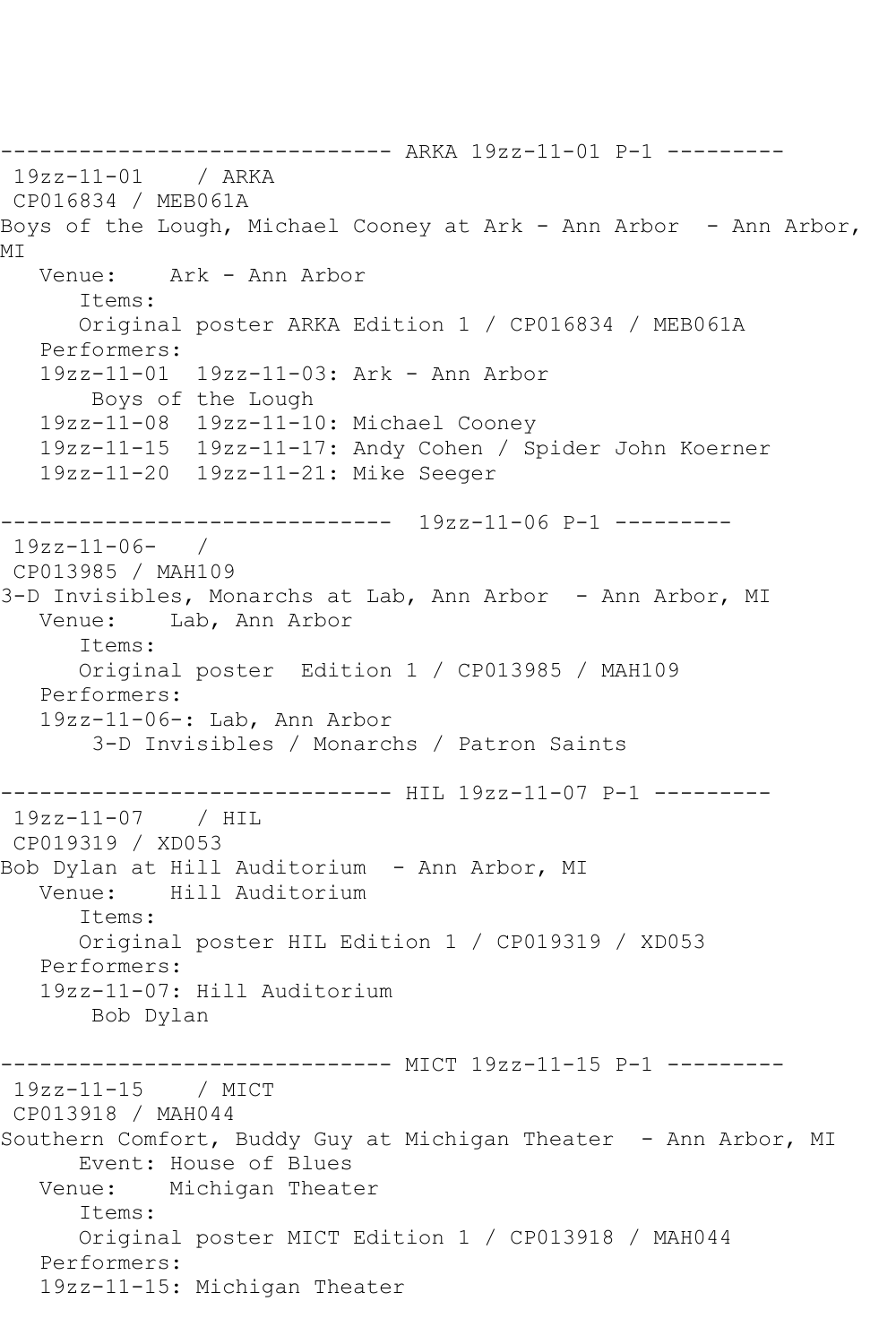Southern Comfort / Buddy Guy / Blind Boys of Alabama / Clarence Fountain / Billy Boy Arnold ------------------------------ TRUE 19zz-11-21 P-1 --------- 19zz-11-21 / TRUE CP017376 / MEB508 Contemporary Jazz Quintet at Trueblood Auditorium - Ann Arbor, MI<br>Venue: Trueblood Auditorium Trueblood Auditorium Items: Original poster TRUE Edition 1 / CP017376 / MEB508 Performers: 19zz-11-21: Trueblood Auditorium Contemporary Jazz Quintet ------------------------------ 19zz-11030 P-1 --------- 19zz-11030 / CP010026 / CS05122 Up, Stooges at Forsythe Jr. High - Ann Arbor, MI Venue: Forsythe Jr. High Promoter: Foundation of Every State Items: Original poster Edition 1 / CP010026 / CS05122 Original poster Edition 1 / CP014363 / MARM167 Performers: 19zz-11030: Forsythe Jr. High Up / Stooges ------------------------------ HIL 19zz-12-05 P-1 --------- 19zz-12-05 / HIL CP017302 / MEB433 Count Basie, Joe Williams at Hill Auditorium - Ann Arbor, MI Venue: Hill Auditorium Promoter: Eclipse Items: Original poster HIL Edition 1 / CP017302 / MEB433 Performers: 19zz-12-05: Hill Auditorium Count Basie / Joe Williams ------------------------------ ARKA 19zz-12-06 P-1 --------- 19zz-12-06 / ARKA CP016837 / MEB061D Leon Redbone, Saul Brodie at Ark - Ann Arbor - Ann Arbor, MI Venue: Ark - Ann Arbor Items: Original poster ARKA Edition 1 / CP016837 / MEB061D Performers: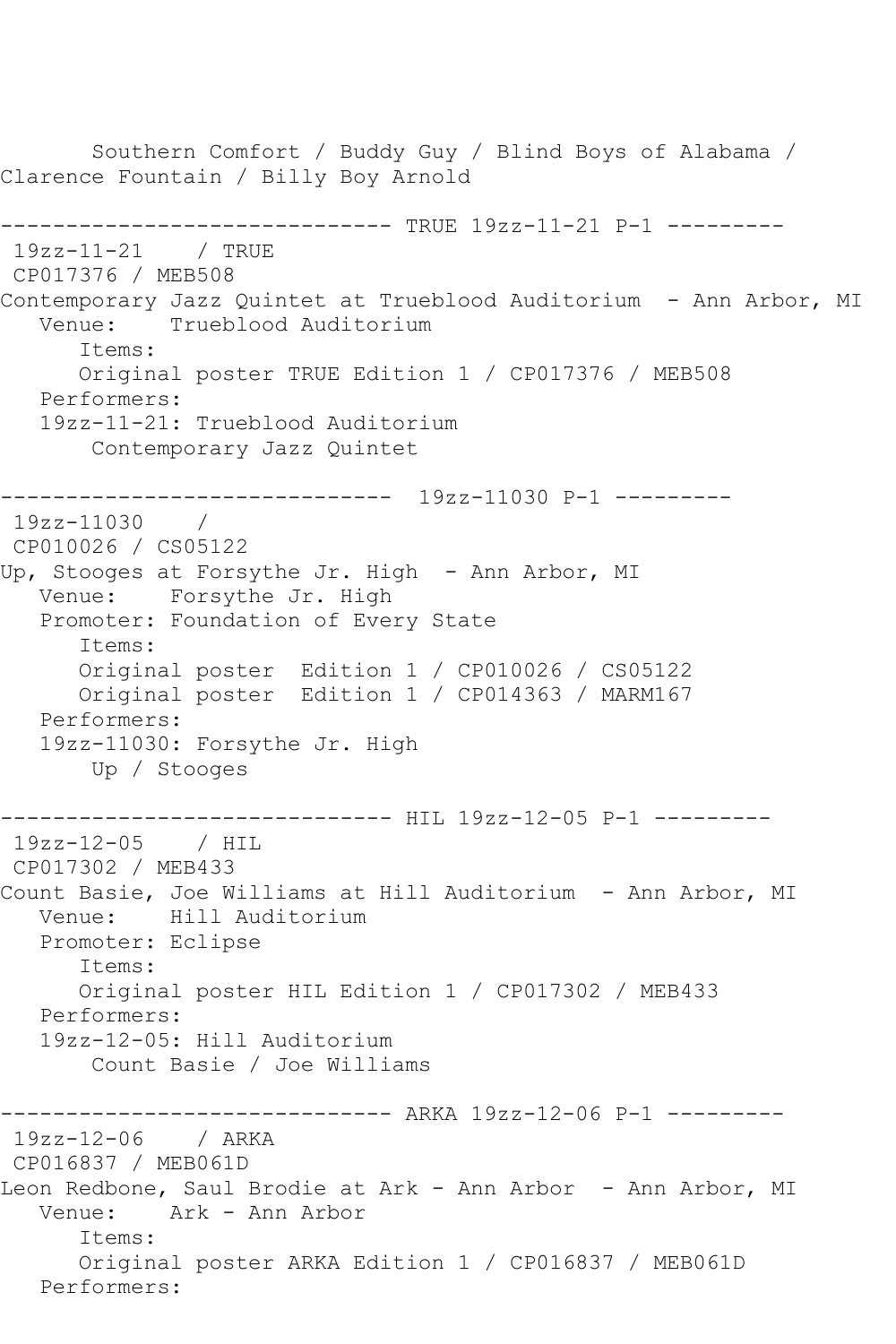19zz-12-06 19zz-12-07: Ark - Ann Arbor Leon Redbone 19zz-12-08: Saul Brodie 19zz-12-13 19zz-12-14: Owen Mcbride ------------------------------ 19zz-12-06 P-1 --------- 19zz-12-06 / CP017052 / MEB182 John Sinclair and his Blues Scholars at Old Heidelberg - Ann Arbor, MI Venue: Old Heidelberg Items: Original poster Edition 1 / CP017052 / MEB182 Performers: 19zz-12-06: Old Heidelberg John Sinclair and his Blues Scholars ------------------------------ 19zz-12-07 P-1 --------- 19zz-12-07 / CP017154 / MEB284 Fashion Show and Dance with Rare Quality at the Ann Arbor Inn Notes: NONE Venue: Ann Arbor Inn Items: Original poster Edition 1 / CP017154 / MEB284 Performers: 19zz-12-07: Ann Arbor Inn ------------------------------ MUB 19zz-12-09 H --------- 19zz-12-09 / MUB CP044465 John Froines, Ken Cockerel at Union Ballroom - Ann Arbor, MI Event: Benefit Beret Legal Defense Fund Venue: Michigan Union Ballroom (U of M) Items: Handbill MUB / CP044465 Performers: 19zz-12-09: Michigan Union Ballroom (U of M) John Froines / Ken Cockerel ------------------------------ 19zz-12-31 P-1 --------- 19zz-12-31 / CP017554 / MED652A Mojo Boogie Band, Rockets at Regency Room, Campus Inn - Ann Arbor, MI Venue: Regency Room, Campus Inn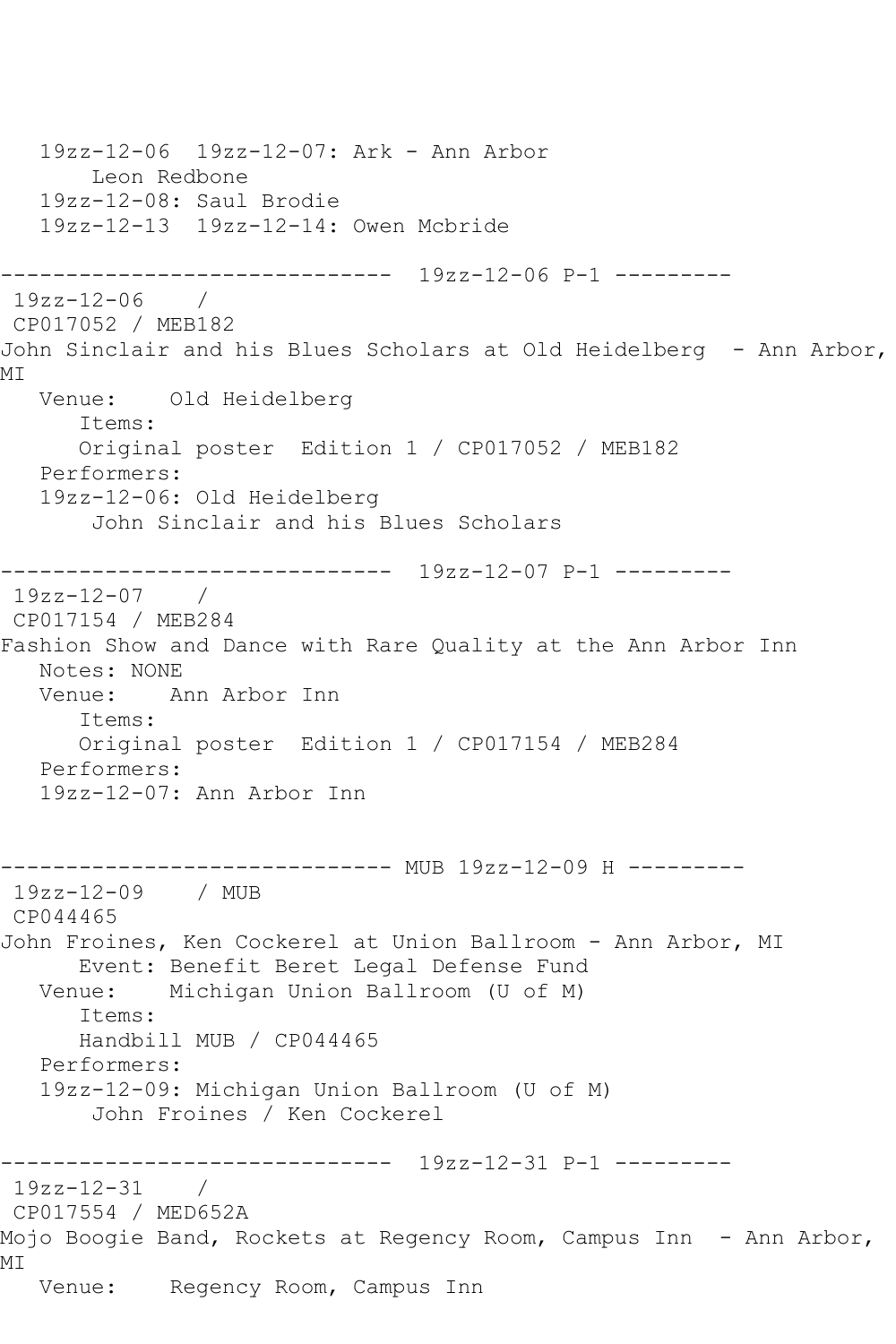```
 Items:
       Original poster Edition 1 / CP017554 / MED652A
    Performers:
    19zz-12-31: Regency Room, Campus Inn
        Mojo Boogie Band / Rockets
------------------------------ ARKA 2000-01-11 P-1 ---------
2000-01-11 / ARKA 
CP019057 / XB005
Reunion: Commander Cody and his Lost Planet Airmen at Ark, Ann Arbor<br>Venue: Ark - Ann Arbor
            Ark - Ann Arbor
       Items:
       Original poster ARKA Edition 1 / CP019057 / XB005
   Performers:
    2000-01-11 2000-01-12: Ark - Ann Arbor
        Commander Cody and his Lost Planet Airmen
                    ------------------------------ HIL 2000-01-29 P-1 ---------
2000-01-29 / HIL 
CP019307 / XD041
23rd Annual Ann Arbor Folk Festival
       Series: 23rd Annual
   Venue: Hill Auditorium
       Items:
       Original poster HIL Edition 1 / CP019307 / XD041
    Performers:
    2000-01-29: Hill Auditorium
        Shawn Colvin / Arlo Guthrie / Great Big Sea / Beth Neilsen 
Chapman / Hot Club of Cowtown / Ann Hills / Fred Eaglesmith / David 
Barrett / Matt Watroba / Robert Jones
       ------------------------------ MICT-MA-2001 2000-02-02 P-1 ---------
2000-02-02 / MICT MA-2001
CP007627 / CP02871
Cowboy Junkies at Michigan Theater - Ann Arbor, MI
    Private Notes: Arminski
   Artist: Mark Arminski
   Venue: Michigan Theater
       Items:
       Original poster MICT-MA-2001 Edition 1 / CP007627 / CP02871
         Price: 50.00
       Handbill MICT-MA-2001 Edition 1 / CP008844 / CP04089
         Price: 2.00
       Handbill MICT-MA-2001 Edition 1 / CP008845 / CP04090
         Price: 5.00
    Performers:
    2000-02-02: Michigan Theater
```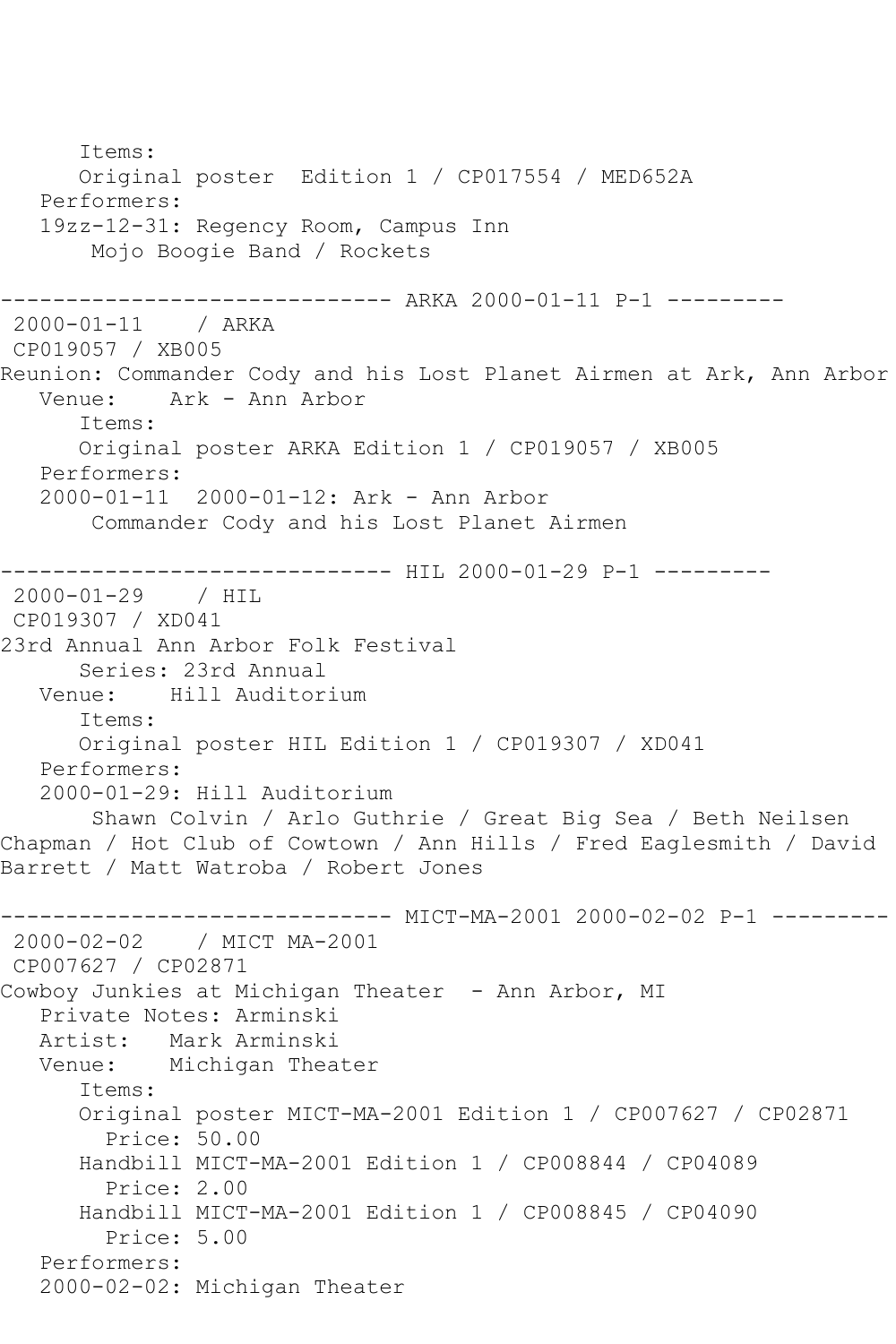Cowboy Junkies

```
------------ HIL 2000-02-06 P-1 ---------
2000-02-06 / HIL 
CP019282 / XD016
Moody Blues at Hill Auditorium - Ann Arbor, MI
   Venue: Hill Auditorium
       Items:
      Original poster HIL Edition 1 / CP019282 / XD016
   Performers:
   2000-02-06: Hill Auditorium
       Moody Blues
------------------------------ MICT-MA-2003 2000-02-15 P-1 ---------
2000-02-15 / MICT MA-2003
CP007628 / CP02872
Moxy Fruvious at Michigan Theater - Ann Arbor, MI
   Private Notes: Arminski
   Artist: Mark Arminski
   Venue: Michigan Theater
       Items:
       Original poster MICT-MA-2003 Edition 1 / CP007628 / CP02872
        Price: 30.00
       Handbill MICT-MA-2003 Edition 1 / CP008846 / CP04091
         Price: 2.00
   Performers:
   2000-02-15: Michigan Theater
       Moxy Fruvious
------------------------------ ARKA-MA-2003 2000-02-27 P ---------
2000-02-27 / ARKA MA-2003
CP007629 / CP02873
Andre Williams, Lovemasters at Ark - Ann Arbor - Ann Arbor, MI
   Private Notes: Arminski
   Artist: Mark Arminski
   Venue: Ark - Ann Arbor
       Items:
       Original poster ARKA-MA-2003 / CP007629 / CP02873
        Price: 20.00
       Handbill ARKA-MA-2003 / CP008847 / CP04092
         Price: 2.00
   Performers:
   2000-02-27: Ark - Ann Arbor
       Andre Williams / Lovemasters / Bootsey X / Freddie Fortune / 
Four-Gone Conclusions
          ------------------------------ -MA-2004 2000-02-27 P ---------
```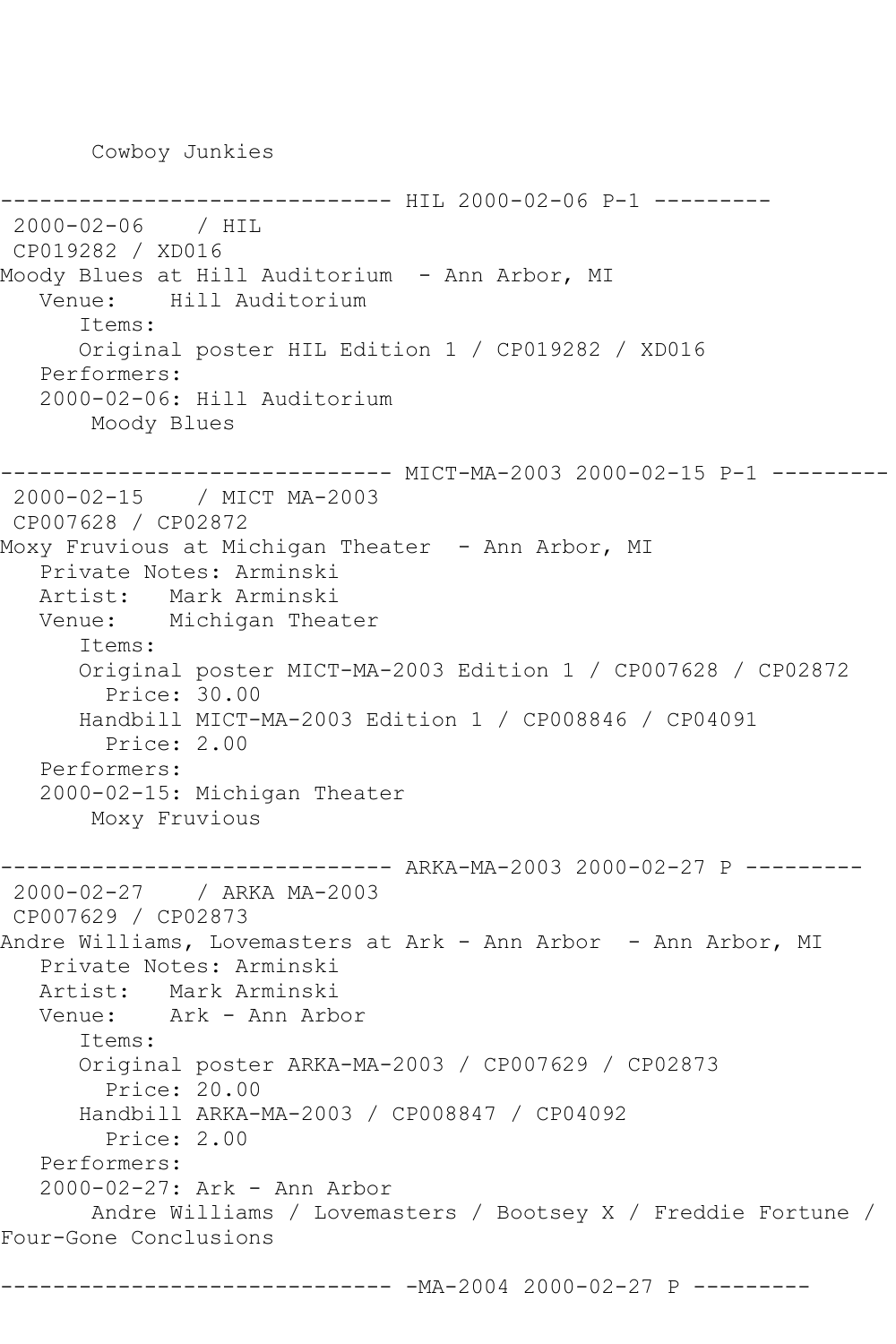```
2000-02-27 / MA-2004
CP007630 / CP02874
John Prine, Maura O'Connell at Ark - Ann Arbor [Ann Arbor, MI]
   Private Notes: Arminski
   Artist: Mark Arminski
   Venue: Ark - Ann Arbor
      Items:
       Original poster -MA-2004 / CP007630 / CP02874
         Price: 30.00
      Handbill -MA-2004 / CP008848 / CP04093
         Price: 2.00
   Performers:
   2000-02-27: Ark - Ann Arbor
        John Prine / Maura O'Connell
------------------------------ HIL-MA-2006 2000-04-18 P-1 ---------
2000-04-18 / HIL MA-2006
CP007632 / CP02876
B.B. King, Bobby Blue Bland at Hill Auditorium - Ann Arbor, MI
   Private Notes: Arminski
   Artist: Mark Arminski
   Venue: Hill Auditorium
      Items:
       Original poster HIL-MA-2006 Edition 1 / CP007632 / CP02876
      Handbill (Reprint) HIL-MA-2006 Edition 1 / CP008835 / CP04080
   Performers:
   2000-04-18: Hill Auditorium
        B.B. King / Bobby Blue Bland
------------------------------ MICT 2000-04-27 P-1 ---------
2000-04-27 / MICT 
CP008853 / CP04098
John Lee Hooker, John Hammond Jr. at Michigan Theater - Ann Arbor, 
MI
   Private Notes: Arminski
   Venue: Michigan Theater
       Items:
      Original poster MICT Edition 1 / CP008853 / CP04098
   Performers:
   2000-04-27: Michigan Theater
        John Lee Hooker / John Hammond Jr. / Larry Mccray
                ------------------------------ 2000-04-27 P ---------
2000-04-27 / 
CP700456 / CP700456
John Lee Hooker, John Hammond at Michigan Theater [Ann Arbor, MI]
   Notes:
```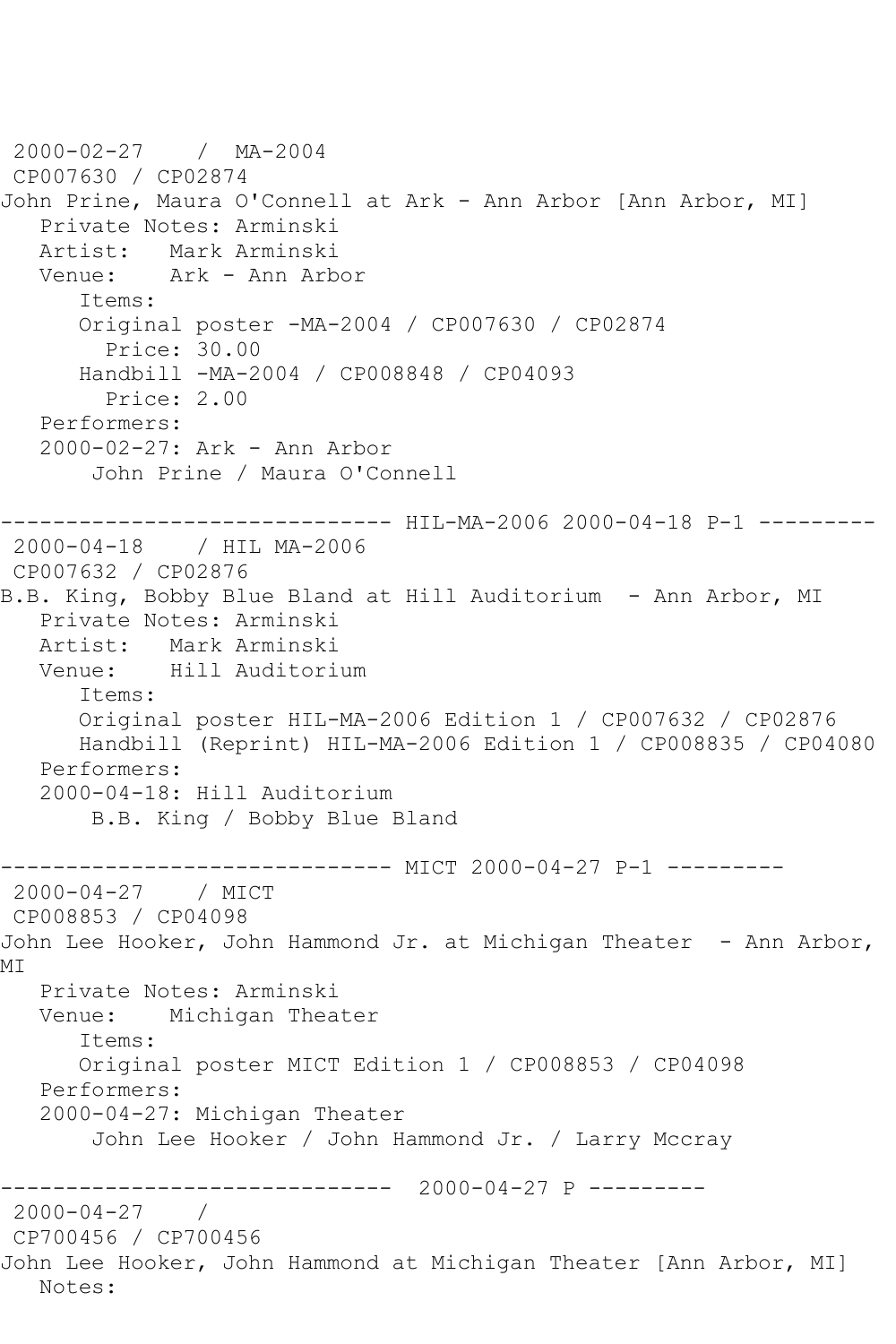This item appears in the book 'The Art of Modern Rock' as AMR # 082.5<br>: Artist Mark Arminski Venue: Michigan Theater Promoter: WDET / Prism Items: Original poster / CP700456 / CP700456 (10-1/2 x 22) Performers: 2000-04-27: Michigan Theater John Lee Hooker / John Hammond / Larry McCray Band ------------------------------ GLP 2000-09-15 P-1 --------- 2000-09-15 / GLP CP005713 / CP00962 Ann Arbor Blues and Jazz Festival 2000 at Gallup Park, Ann Arbor Notes: 4-color ofsett Private Notes: \* A/A- 3-copies CHECK Artist: Gary Grimshaw Venue: Gallup Park Items: Original poster GLP Edition 1 / CP005713 / CP00962 (16 x 24) GLP / CP019031 / XAA2BJ2000 GLP / NONE / XAA2BJ200 Performers: 2000-09-15 2000-09-17: Gallup Park Mavis Staples / Irma Thomas / Jimmy Scott / Stanley Turrentine / Little Milton / Jimmy Bosch / Deborah Coleman / Butler Twins / Funktelligence / Robert Cray Band / Rosie Ledet / Kermit Ruffins / Hubert Sumlin / U of M Jazz Faculty Sextet ------------------------------ MICT-MA-2021 2000-10-14 P-1 --------- 2000-10-14 / MICT MA-2021 CP007647 / CP02891 Great Big Sea at Michigan Theater - Ann Arbor, MI Private Notes: Arminski Artist: Mark Arminski Venue: Michigan Theater Items: Original poster MICT-MA-2021 Edition 1 / CP007647 / CP02891 Price: 30.00 Handbill MICT-MA-2021 Edition 1 / CP008872 / CP04116 Price: 2.00 Performers: 2000-10-14: Michigan Theater Great Big Sea

----------------- HIL 2001-01-27 P-1 ---------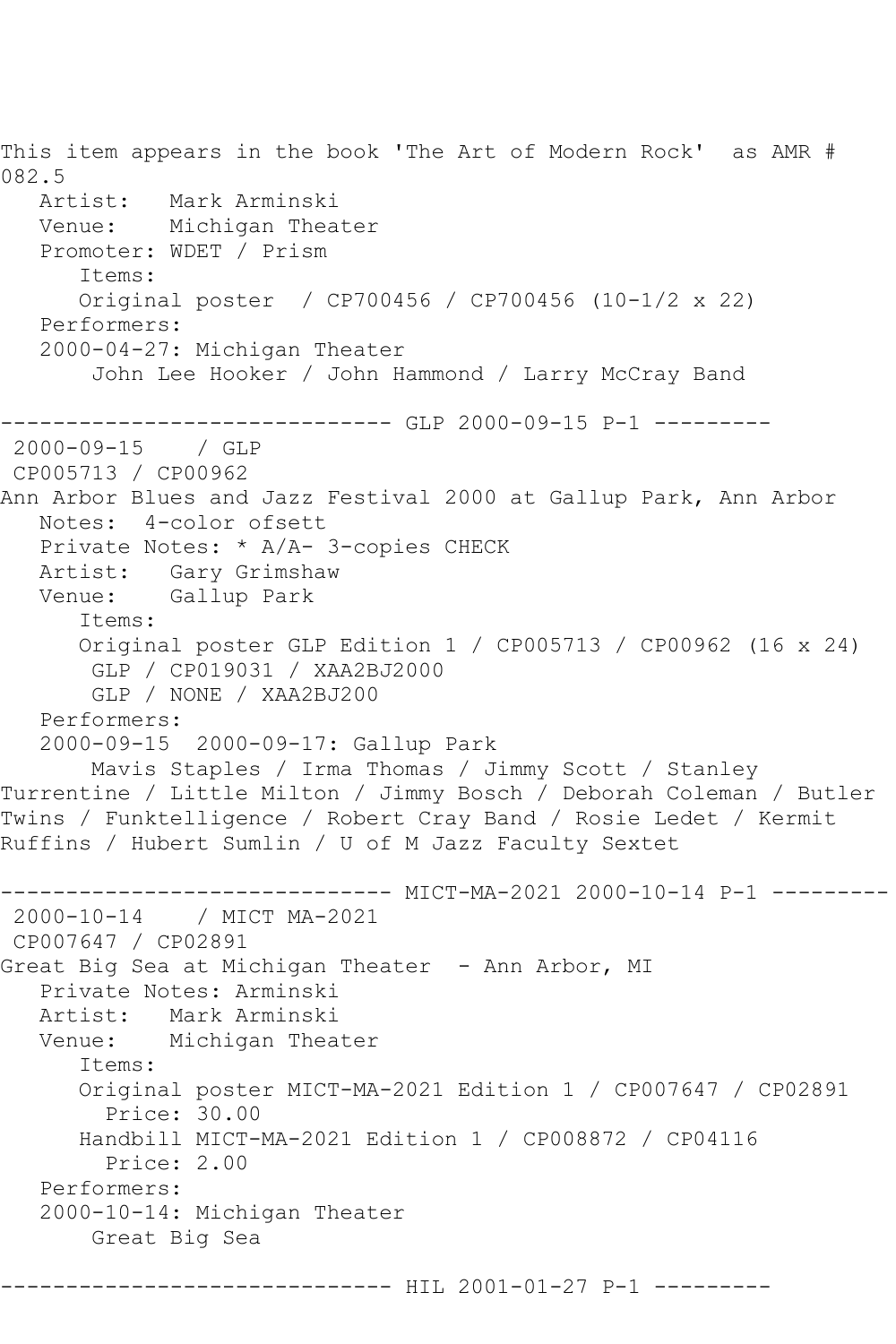2001-01-27 / HIL CP019308 / XD042 24th Annual Ann Arbor Folk Festival Series: 24th Annual<br>Venue: Hill Auditor Venue: Hill Auditorium Items: Original poster HIL Edition 1 / CP019308 / XD042 Performers: 2001-01-27: Hill Auditorium Richard Thompson / Joan Baez / David Wilcox / Eddie From Ohio / Todd Snider / Dave Carter / Tracy Grammer / Weavermania / Weavermania / Chris Buhalis / Matt Watroba ------------------------------ HMB 2001-02-09 P --------- 2001-02-09 / HMB CP046523 / CP046523 RPM - Rock Posters of Michigan at the Henry Moore Bates House, Ann Arbor, MI Notes: This is a very rare Grimshaw poster. In 2001, Michael Erlewine, archivist and founder of ClassicPosters.com, held a preliminary meeting of local poster collectors in the Ann Arbor, Michigan area to inaugurate RPM (Rock Posters of Michigan), a group dedicated to documenting and collecting Michigan posters. It was attended by about 25 poster collectors and artists and held at the Henry Moore Bates House in Ann Arbor. Some of the most active collectors and artists in the Midwest attended and each received one copy of this poster, designed by Gary Grimshaw for the event. No others were distributed. Soon afterward, Erlewine relocated to upstate Michigan and was too far away to continue the meetings. This poster is printed on heavy stock and there are no reprints. Private Notes: Grimshaw Artist: Gary Grimshaw Venue: Henry Moore Bates House Items: Original poster HMB / CP046523 / CP046523 (14 x 18) Performers: 2001-02-09: Henry Moore Bates House ------------------------------ -MA-2104 2001-04-20 P-1 --------- 2001-04-20 / MA-2104 CP007654 / CP02898 Mark Arminski at Gallery 212 - Ann Arbor, MI Private Notes: Arminski Artist: Mark Arminski Venue: Gallery 212 Items: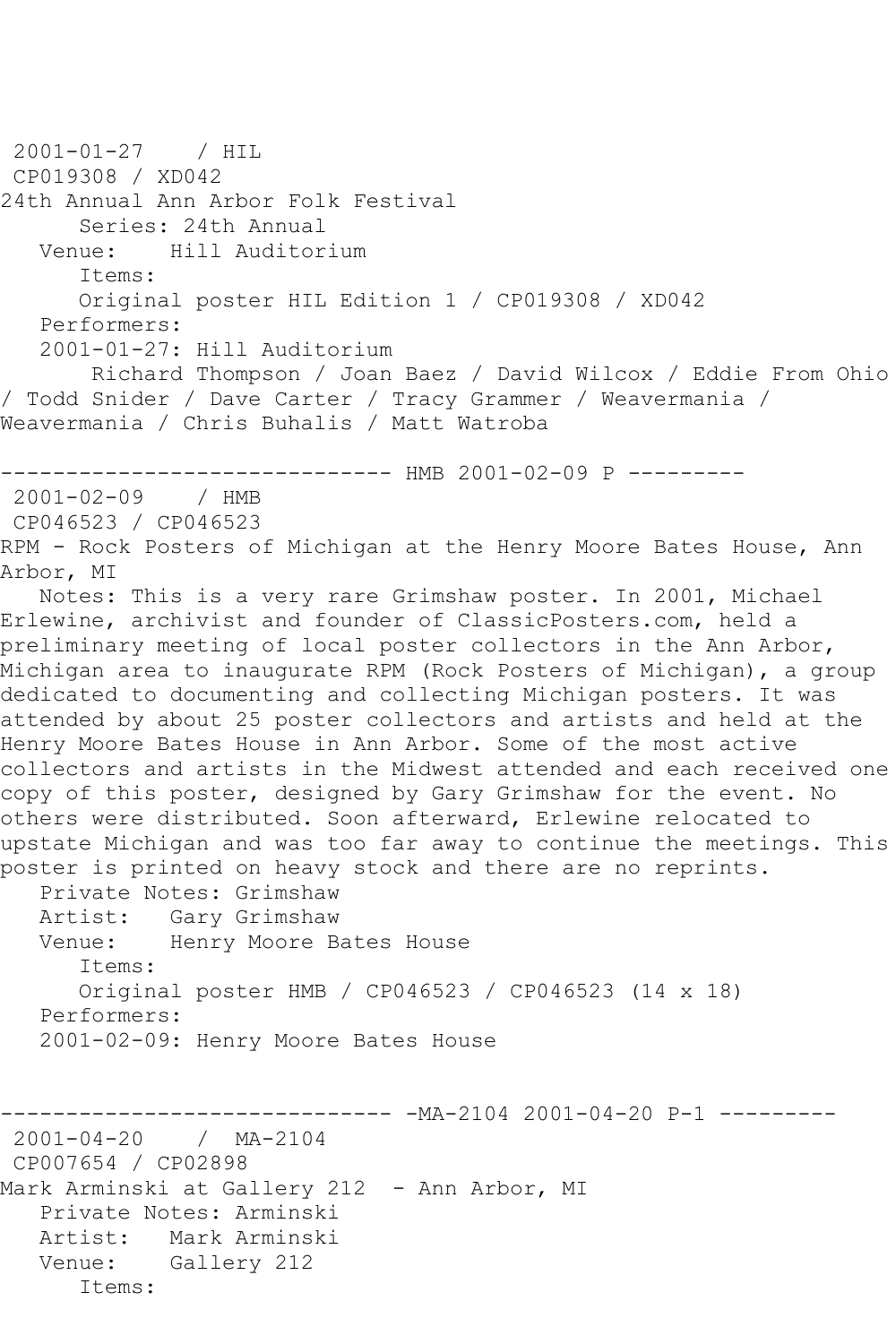Original poster -MA-2104 Edition 1 / CP007654 / CP02898 Price: 20.00 Handbill -MA-2104 Edition 1 / CP008880 / CP04124 Price: 2.00 Performers: 2001-04-20: Gallery 212 Mark Arminski ------------------------------ GLP 2001-09-06 P --------- 2001-09-06 / GLP CP030026 / NB10052 Ann Arbor Blues and Jazz Festival 2001 Venue: Gallup Park Promoter: Ann Arbor Blues and Jazz Festival Items: Original poster GLP / CP030026 / NB10052 Performers: 2001-09-06 2001-09-09: Gallup Park Ike Turner / Maceo Parker / Shemekia Copeland / Sopeland / Abbey Lincoln / Houston Person / Etta Jones --------------------- HIL 2002-01-26 P ---------2002-01-26 / HIL CP009329 / CP06497 24th Annual Ann Arbor Folk Festival at Hill Auditorium - Ann Arbor, MI Private Notes: Arminski Artist: Mark Arminski Venue: Hill Auditorium Items: Original poster HIL / CP009329 / CP06497 Price: 30.00 Handbill HIL / CP009347 / CP06515 Price: 2.00 HIL / CP043030 Performers: 2002-01-26: Hill Auditorium ------------------------------ 2002-01-26 P --------- 2002-01-26 / CP045518 / CP045518 Nanci Griffith, Doc Watson at Hill Auditorium - Ann Arbor, MI Private Notes: Arminski Benefit: 25th Annual Ann Arbor Folk Festival Artist: Mark Arminski<br>Venue: Hill Auditori Hill Auditorium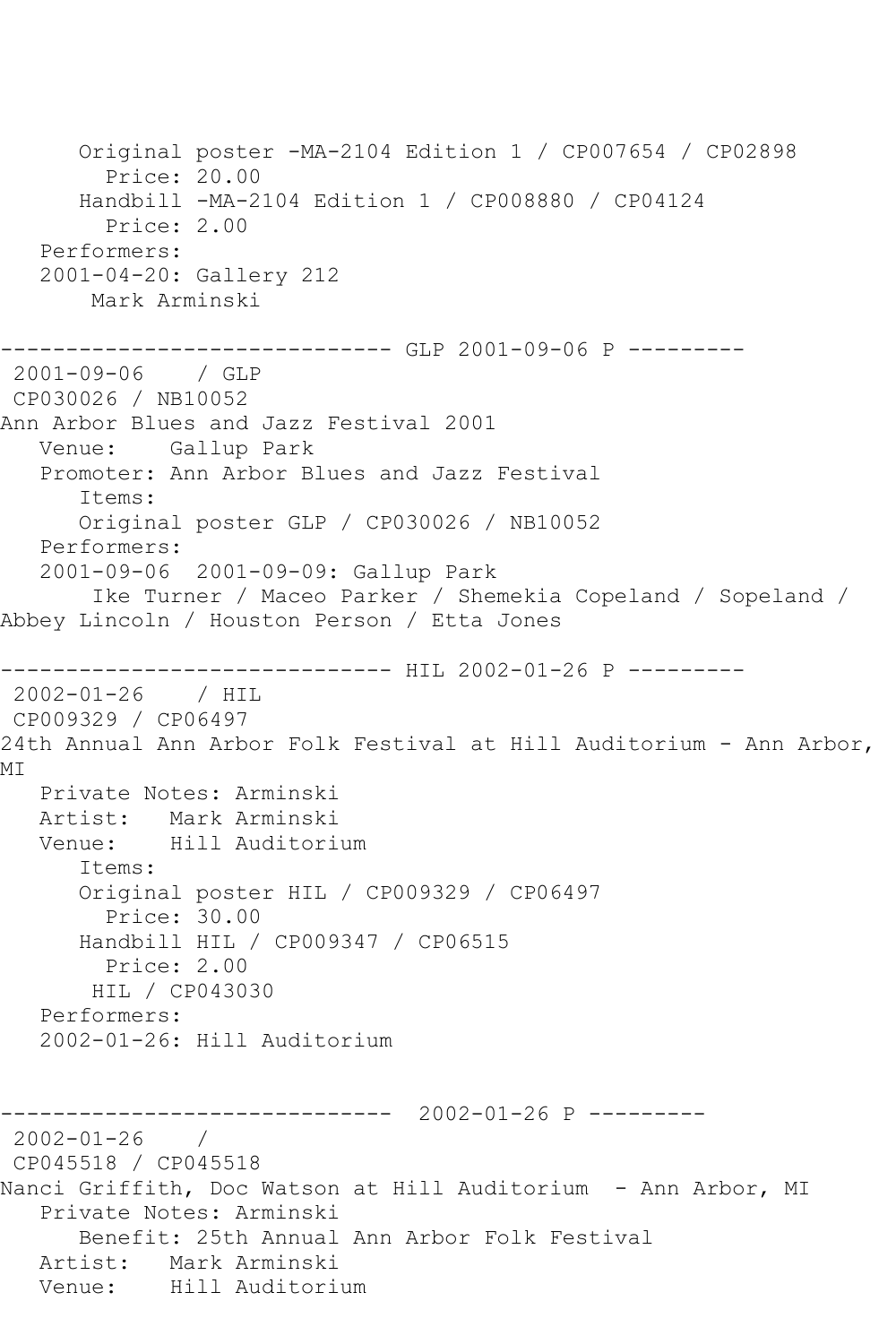Items: Original poster / CP045518 / CP045518 Price: 30.00 Performers: 2002-01-26: Hill Auditorium Nanci Griffith / Doc Watson / David Grisman / Greg Brown / Melissa Ferrick / Austin Lounge Lizards ------------------------------ HIL-MA-2203 2002-03-16 P --------- 2002-03-16 / HIL MA-2203 CP043045 Ani Difranco at Hill Auditorium - Ann Arbor, MI Private Notes: Arminski Artist: Mark Arminski Venue: Hill Auditorium Items: Original poster HIL-MA-2203 / CP043045 Price: 30.00 Handbill HIL-MA-2203 / CP009333 / CP06501 Price: 2.00 HIL-MA-2203 / CP009319 / CP06487 Performers: 2002-03-16: Hill Auditorium Ani Difranco ------------------------------ -MA-2303 2003-04-03 P --------- 2003-04-03 / MA-2303 CP046504 / CP046504 Joan Baez, Tracy Grammer at Michigan Theater - Ann Arbor, MI Private Notes: Arminski Artist: Mark Arminski Venue: Ark Promoter: WDET Items: Original poster -MA-2303 / CP046504 / CP046504 Price: 25.00 Handbill -MA-2303 / CP046017 Price: 2.00 Performers: 2003-04-03: Ark Joan Baez ------------------------------ -MA-2309 2003-07-27 P --------- 2003-07-27 / MA-2309 CP060208 / CP060208 Nanci Griffith, Billy Joe Shaver at Ark – Ann Arbor, MI Benefit: Ark benefit concert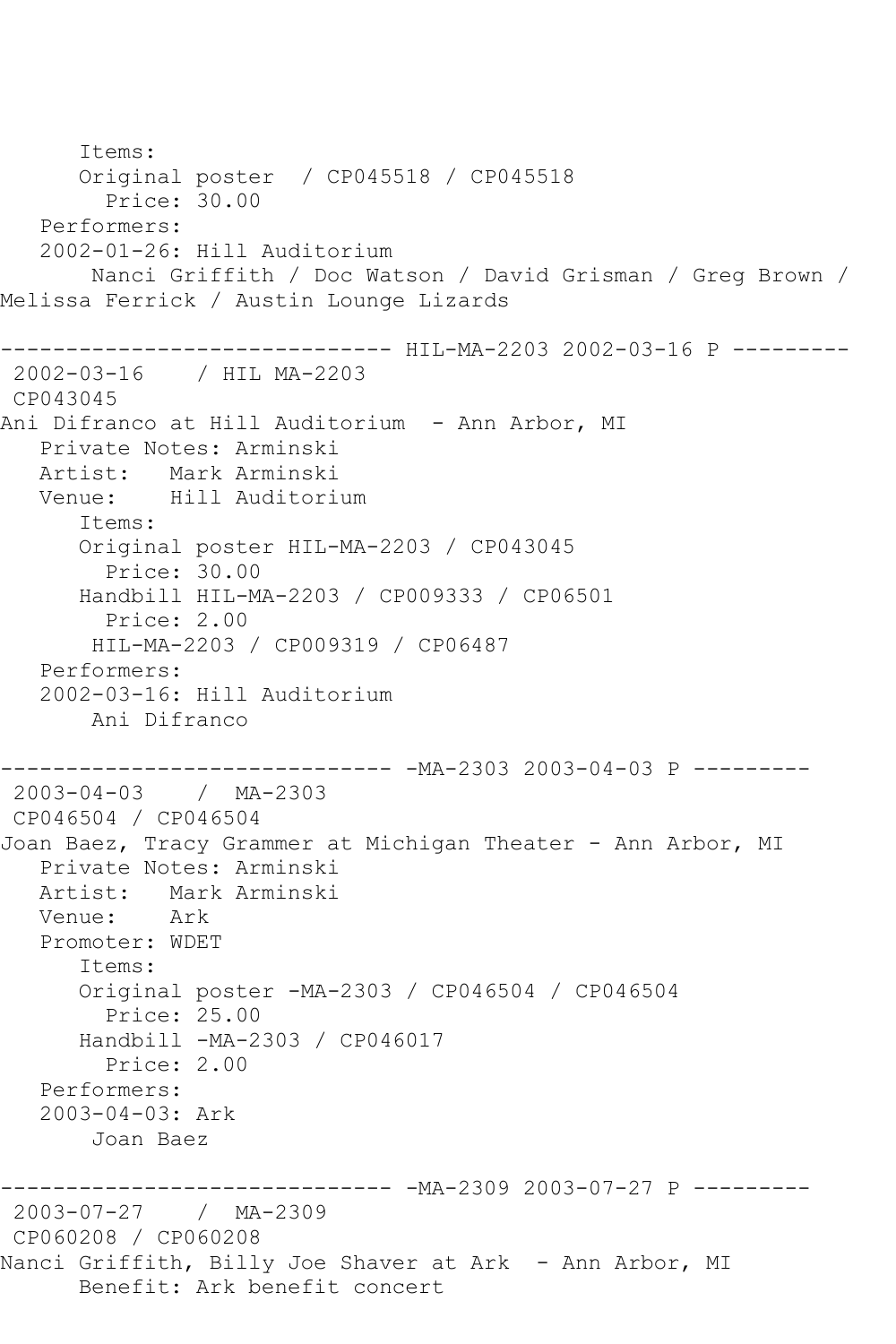Artist: Mark Arminski<br>Venue: Ark Venue: Items: Original poster -MA-2309 / CP060208 / CP060208 (10-1/2 x 22- 1/4) Price: 20.00 Handbill -MA-2309 / CP052145 Price: 2.00 Performers: 2003-07-27: Ark Nanci Griffith / Billy Joe Shaver / Cash Brothers ------------------------------ 2003-09 P --------- 2003-09 / CP053140 Ann Arbor Blues and Jazz Festival 2003 Items: Original poster / CP053140 Performers: 2003-09: ------------------------------ NONE P-1 --------- NONE / CP017023 / MEB153 Ann Arbor Rainbow Town at Ann Arbor Notes: Gary Grimshaw: I have never seen that. Venue: Ann Arbor Items: Original poster Edition 1 / CP017023 / MEB153 Performers: NONE: Ann Arbor Ann Arbor Rainbow Town ------------------------------ NONE P-1 --------- NONE / CP017816 / MED795A Ann Arbor Sun stationary Artist: Rainbow Graphics Items: Original poster Edition 1 / CP017816 / MED795A Performers: NONE: Ann Arbor Sun ------------------------------ NONE P-1 --------- NONE / CP017817 / MED795B Ann Arbor Sun stationary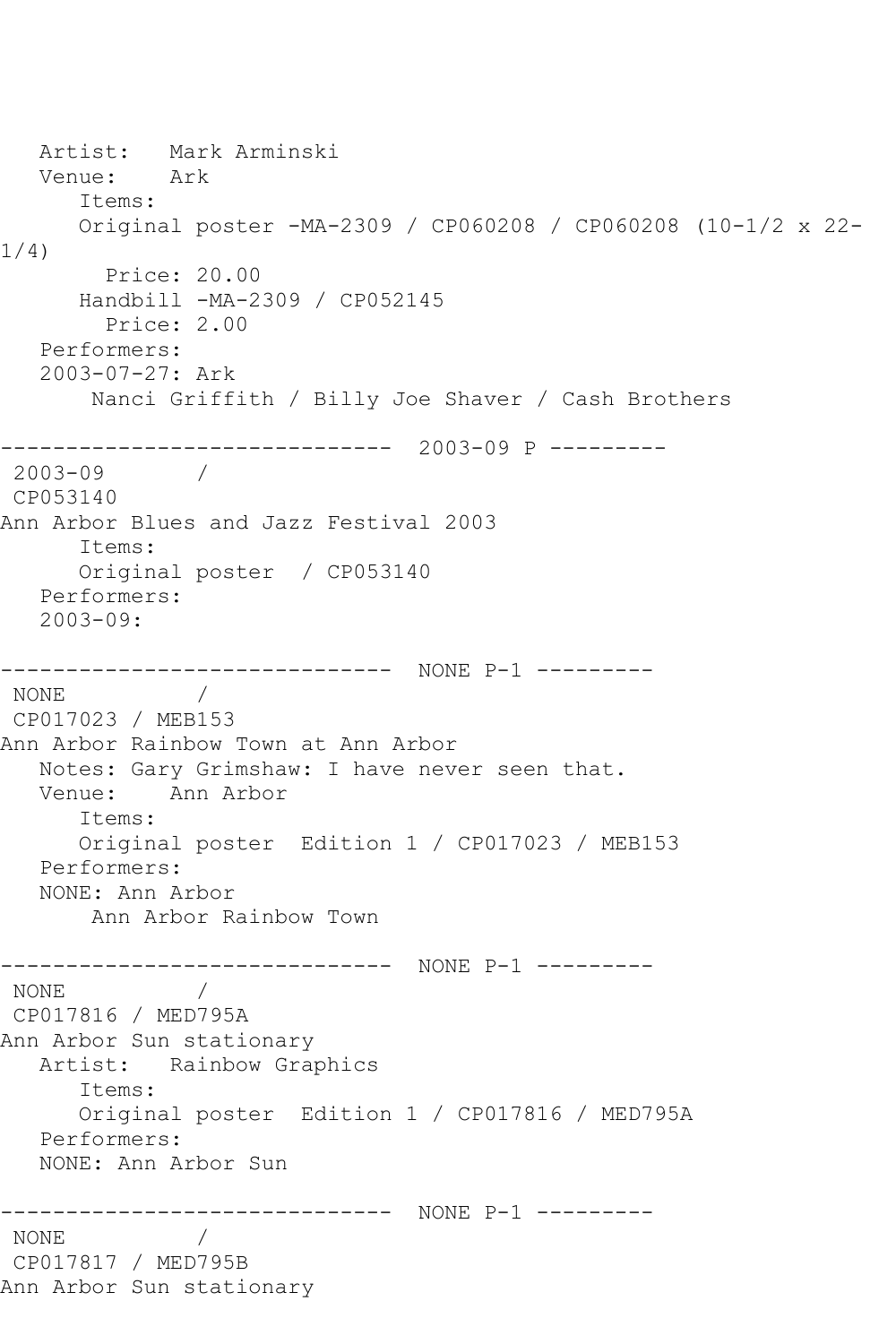Artist: Rainbow Graphics Items: Original poster Edition 1 / CP017817 / MED795B Performers: NONE: Ann Arbor Sun ------------------------------ NONE P-1 --------- NONE / CP017818 / MED796 Ann Arbor Argus Artist: Rainbow Graphics Items: Original poster Edition 1 / CP017818 / MED796 Performers: NONE: Argus ------------------------------ BLP NONE P-1 --------- NONE / BLP CP016870 / MEB076B Asleep at the Wheel at Blind Pig - Ann Arbor, MI Venue: Blind Pig Items: Original poster BLP Edition 1 / CP016870 / MEB076B Performers: NONE: Blind Pig Asleep at the Wheel ------------------------------ NONE P-1 --------- NONE / CP010179 / CS05273 First Zenta Church of Ann Arbor (stationary) Artist: Robin Sommers Items: Original poster Edition 1 / CP010179 / CS05273 Performers: NONE: ------------------------------ NONE P-1 --------- NONE / CP005699 / CP00948 Johnny Reeferseed, Plant Your Seeds, Lemar Detroit, Ann Arbor Sun Private Notes: Grimshaw Artist: Gary Grimshaw Items: Original poster Edition 1 / CP005699 / CP00948 Performers: NONE: Johnny Reeferseed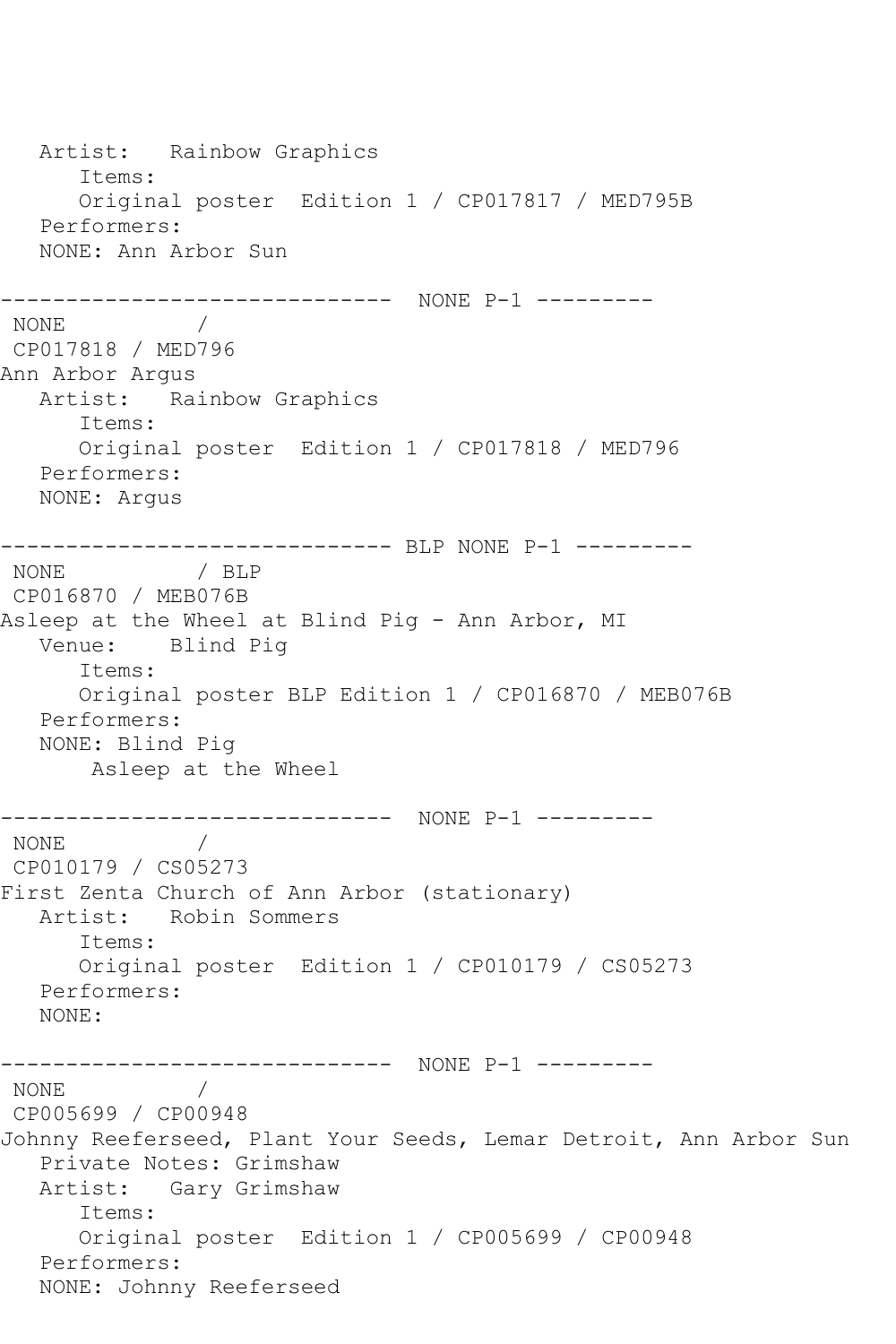------------------------------ NONE P-1 --------- NONE / CP005698 / CP00947 Love In Detroit, Ann Arbor Sun Private Notes: Grimshaw Artist: Gary Grimshaw Items: Original poster Edition 1 / CP005698 / CP00947 Performers: NONE: ------------------------------ NONE P-1 --------- NONE / CP017151 / MEB281 Marketplace, 215 S. State Street, Ann Arbor, MI Notes: NONE Venue: Marketplace Items: Original poster Edition 1 / CP017151 / MEB281 Performers: NONE: Marketplace ------------------------------ NONE P-1 --------- NONE / CP017769 / MED769A Mixed Bag at Golden Falcon - Ann Arbor, MI Venue: Golden Falcon Items: Original poster Edition 1 / CP017769 / MED769A Performers: NONE: Golden Falcon Mixed Bag ------------------------------ NONE P-1 --------- NONE / CP016793 / MEB043B Rainbow Productions at Ann Arbor - Ann Arbor, MI Notes: Gary Grimshaw: This is my design, but it was modified by someone else. This happened about the time I moved to Detroit. Michael Erlewine: Would you have minded someone modifying your art or wouldn't you have cared? Gary Grimshaw: I wouldn't have cared.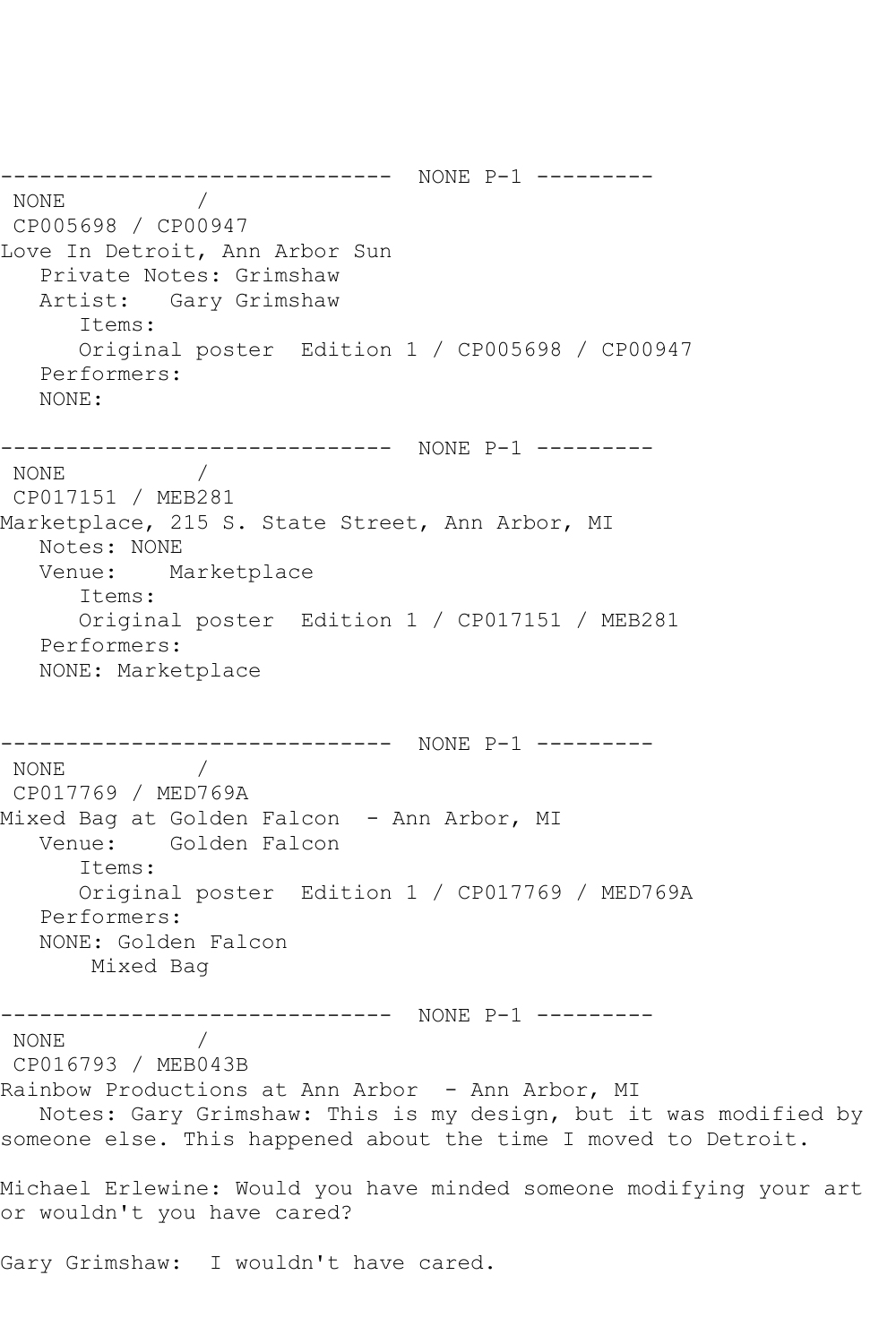43b,43c Gary Grimshaw: If was also used by WRIF, as window stickers. Artist: Gary Grimshaw<br>Venue: Ann Arbor Ann Arbor Items: Original poster Edition 1 / CP016793 / MEB043B Performers: NONE: Ann Arbor Rainbow Productions ------------------------------ NONE P-1 --------- NONE / CP017044 / MEB174 Marijuana at Ann Arbor Notes: Gary Grimshaw: This was by Greg Sobran. There were three of us that did different versions of it, with the same theme . Event: Re-Legalize Maijuana, Michigan Marijuana Initiative, Ann Arbor Artist: Greg Sobran Venue: Ann Arbor Items: Original poster Edition 1 / CP017044 / MEB174 Original poster Edition 1 / CP021969 / XP052 / CP014267 / marm071 Performers: NONE: Ann Arbor Marijuana ------------------------------ MICT NONE P-1 --------- / MICT CP005609 / CP00858 Steve Earle, Del Mccoury Band at Michigan Theater - Ann Arbor, MI Private Notes: Misc \* CHECK Venue: Michigan Theater Items: Original poster MICT Edition 1 / CP005609 / CP00858 Performers: NONE: Michigan Theater Steve Earle / Del Mccoury Band ------------------------------ NONE P-1 --------- NONE / CP017148 / MEB278 WCBN 88.3 FM Ann Arbor Items: Original poster Edition 1 / CP017148 / MEB278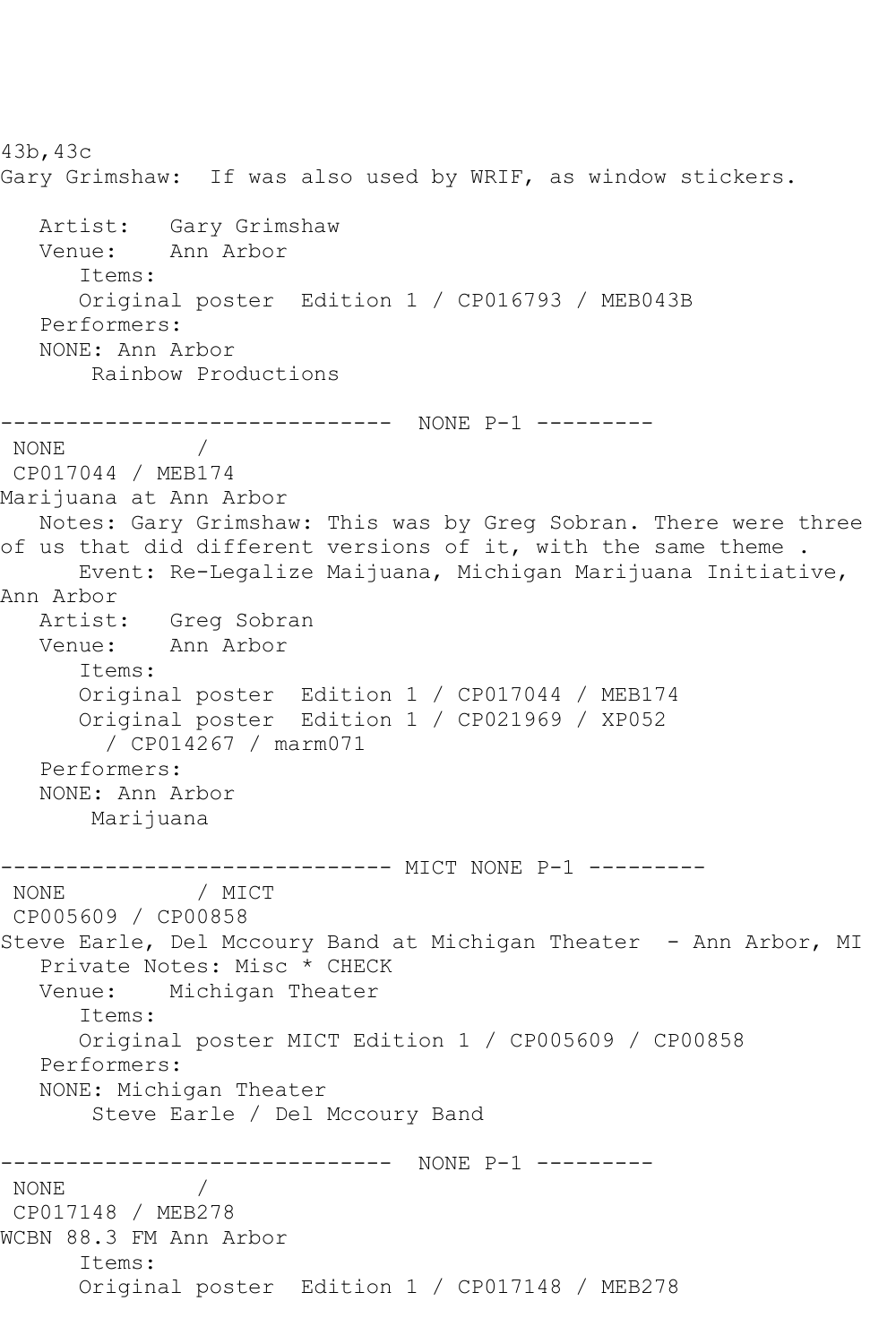Performers: NONE: Wcbn ------------------------------ NONE P-1 --------- NONE / CP006179 / CP01428 WNRZ at Ann Arbor - Ann Arbor, MI Notes: Gary Grimshaw: I really liked WNRZ. I used to go on there and talk all the time. Private Notes: Grimshaw Artist: Gary Grimshaw Venue: Ann Arbor Items: Original poster Edition 1 / CP006179 / CP01428 Postcard Edition 1 / CP010133 / CS05227 Performers: NONE: Ann Arbor WNRZ ----------------------------- BLP No Date P-1 ---------No Date / BLP CP016884 / MEB083B Blind Pig, Ann Arbor at Blind Pig, Ann Arbor - Ann Arbor, MI Notes: Gary Grimshaw: I did that. That's my art. At that time, I lived upstairs from the Blind Pig. I really liked that place. Artist: Gary Grimshaw Venue: Blind Pig Items: Original poster BLP Edition 1 / CP016884 / MEB083B Performers: No Date: Blind Pig Blind Pig ------------------------------ MUB Non Date P-1 ---------<br>Non Date / MUB / MUB CP017460 / MEB593 MC5, House of Joseph at Union Ballroom - Ann Arbor, MI Benefit: Dance Benefit Series: SPU-Resistance Venue: Michigan Union Ballroom (U of M) Items: Original poster MUB Edition 1 / CP017460 / MEB593 Performers: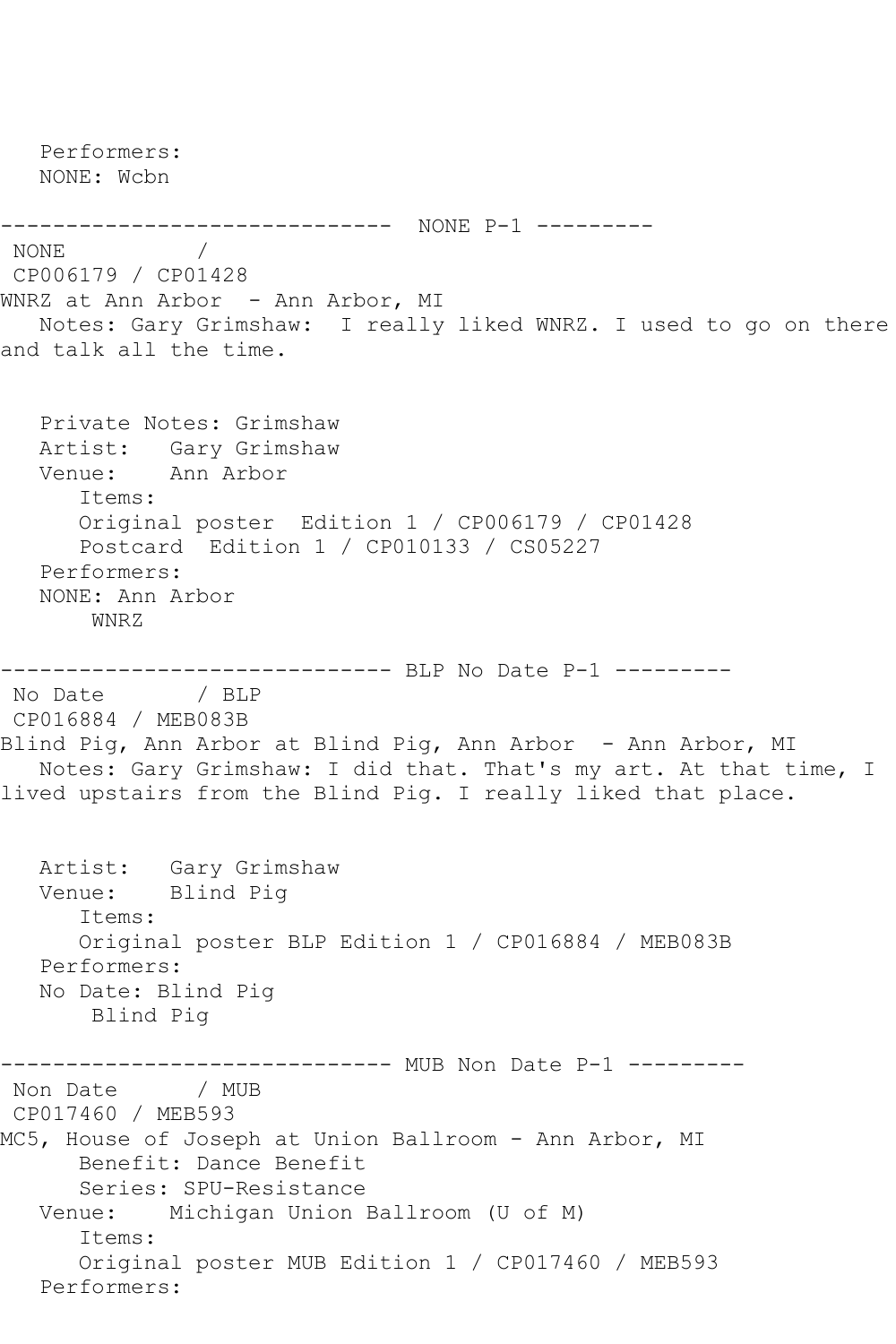Non Date: Michigan Union Ballroom (U of M) MC5 / House of Joseph ------------------------------ zzz-05-17 P -------- zzz-05-17 sa / CP047534 / CP047534 Rapture, Locust at Scene - Ann Arbor, MI Artist: Tara McPherson<br>Venue: Scene Venue: Items: Original poster / CP047534 / CP047534 Performers: zzz-05-17 sat: Scene Rapture / Locust / Blood Brothers / Casiotone for the Painfully Alone / Akimen / DJ Marcus Lowskin ------------------------------ zzzz-01-26 P --------  $zzzz-01-26$  / CP060534 / CP060534 Santana Blues Band, Womb at Ark - Ann Arbor, MI Artist: COR Venue: Ark Items: Original poster / CP060534 / CP060534 (14-5/8 x 20) Performers: zzzz-01-26 zzzz-01-27: Ark Santana Blues Band / Womb ------------------------------ zzzz-01-29 P -------- zzzz-01-29 t / CP060496 / CP060496 Destroy All Monsters, Twisters at Second Chance [Ann Arbor, MI] Venue: Second Chance Items: Original poster / CP060496 / CP060496 (11 x 16-1/8) Performers: zzzz-01-29 tue: Second Chance Destroy All Monsters / Twisters / Objects ------------------------------ zzzz-02-12 P --------  $zzzz-02-12$  / CP045509 / CP045509 Chogyam Trungpa at Rackham Lecture Hall - Ann Arbor, Benefit: Chogyam Trungpa Speaking on Meditation and Intellect Artist: Michael Erlewine Venue: Rackham Lecture Hall Items: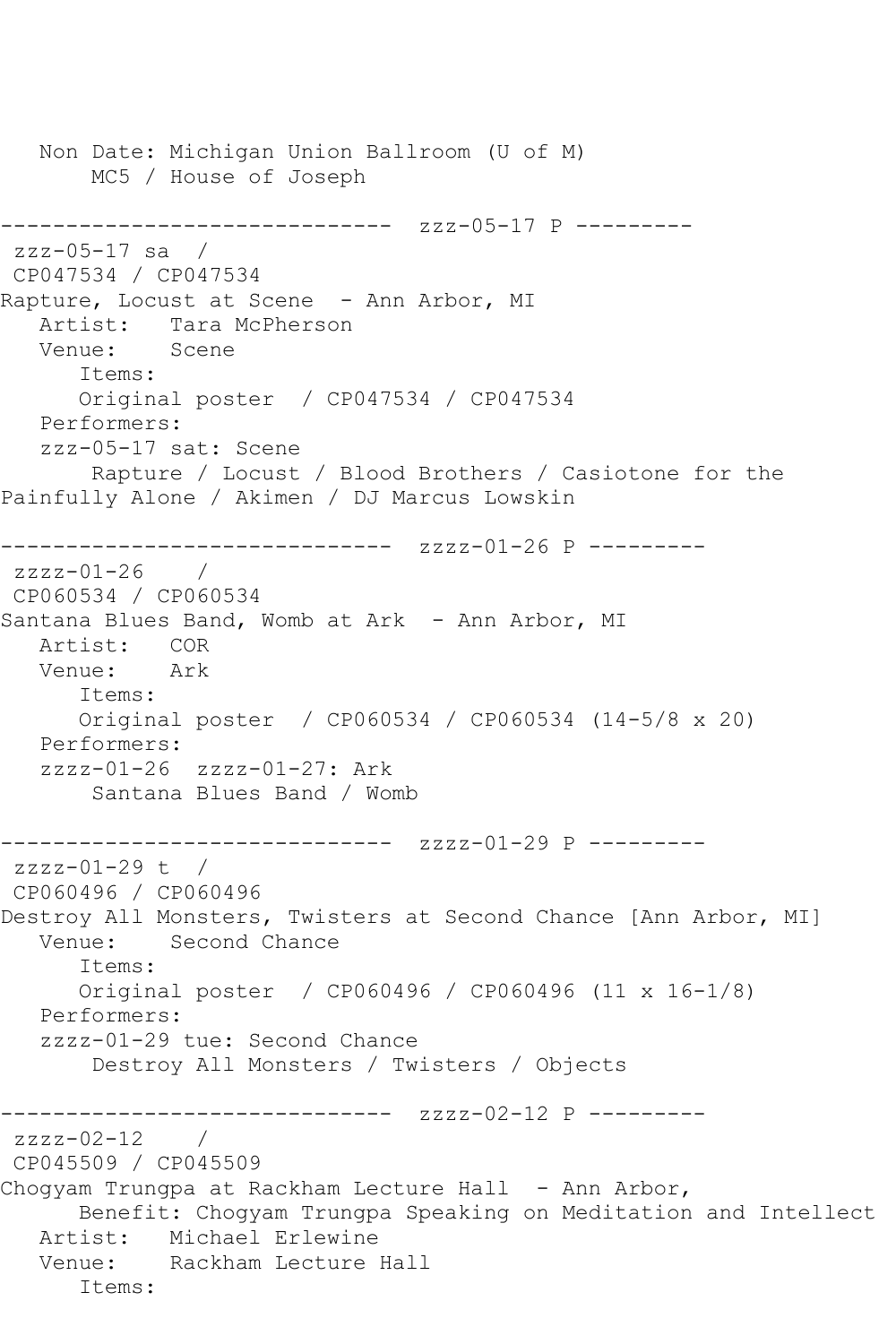Original poster / CP045509 / CP045509 Performers: zzzz-02-12: Rackham Lecture Hall Chogyam Trungpa ------------------------------ zzzz-02-16 P -------- zzzz-02-16 f / CP045979 / CP045979 Rockets at Couzens Hall - Ann Arbor, MI Artist: Gary Grimshaw Venue: Couzens Hall Promoter: Students for Human Rights Items: Original poster / CP045979 / CP045979 Performers: zzzz-02-16 fri: Couzens Hall Rockets ------------------------------ zzzz-02-17 P -------- zzzz-02-17 / CP060541 / CP060541 Moby Grape, Freudian Slips at Ark - Ann Arbor, MI Venue: Ark Items: Original poster / CP060541 / CP060541 (14-1/4 x 20) Performers: zzzz-02-17: Ark Moby Grape / Freudian Slips zzzz-02-18: Ark Moby Grape / California Girls zzzz-02-19: Ark Moby Grape / Old Gray Zipper ------------------------------ zzzz-04-03 P -------- zzzz-04-03 s / CP060088 / CP060088 Eddie Jefferson and his band, Good Energy at Blue Frogge - Ann Arbor, MI Venue: Blue Frogge Items: Original poster / CP060088 / CP060088 (16-3/8 x 21-5/8) Performers: zzzz-04-03 sun zzzz-04-05 tue: Blue Frogge Eddie Jefferson zzzz-04-06 wed: Blue Frogge Good Energy zzzz-04-10 sun zzzz-04-13 wed: Blue Frogge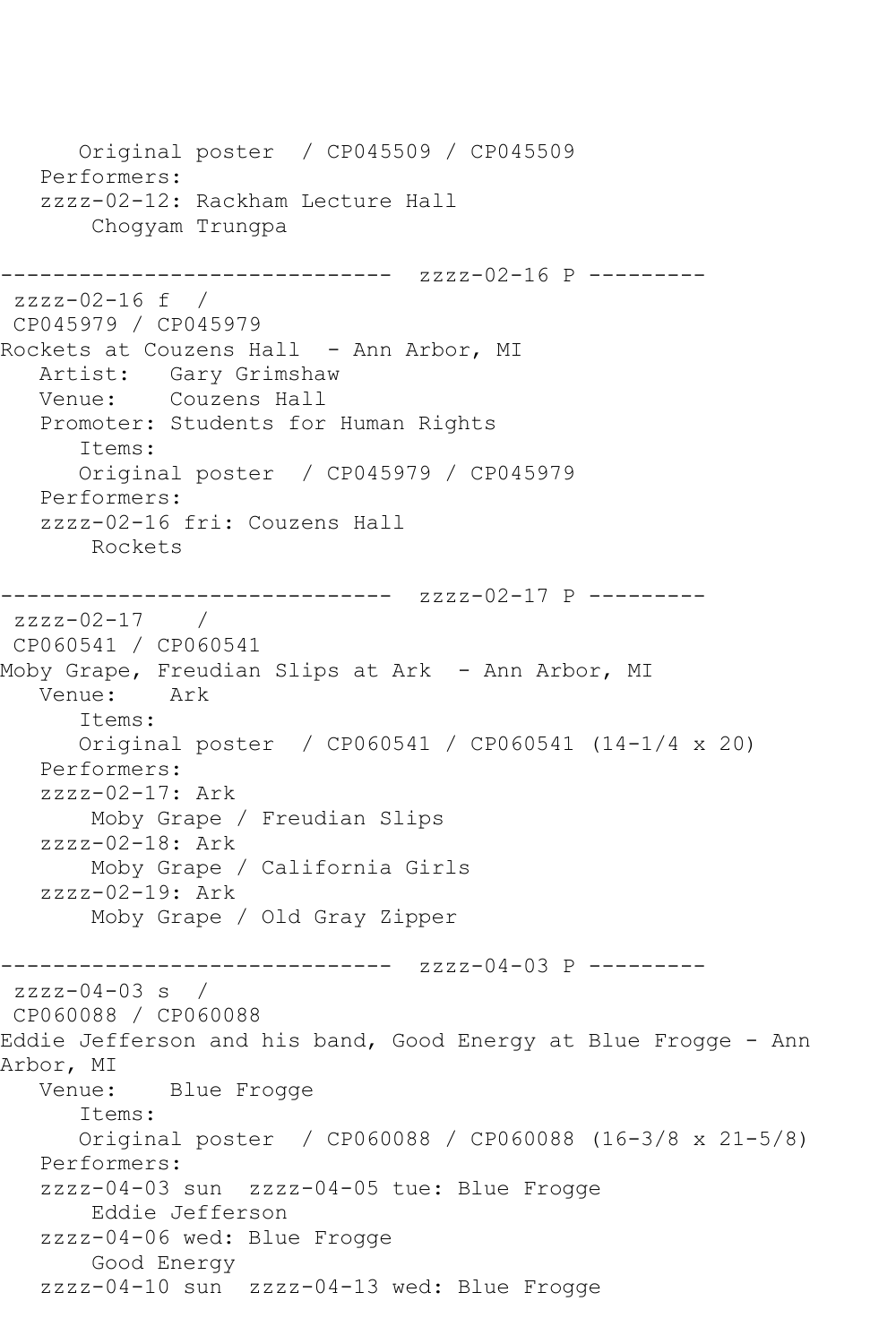Rockets zzzz-04-17 sun zzzz-04-20 wed: Blue Frogge Linn County / Gary Churchill zzzz-04-24 sun zzzz-04-27 wed: Blue Frogge Lyman Woodard ------------------------------ zzzz-04-05 P -------- zzzz-04-05 s / CP060600 / CP060600 Replacements at Michigan Theater - Ann Arbor, MI Venue: Michigan Theater Promoter: 99 DTX / Prism Productions Items: Original poster / CP060600 / CP060600 (11-1/8 x 17-1/8) Performers: zzzz-04-05 sat: Michigan Theater Replacements ------------------------------ MICT zzzz-04-07 P -------- zzzz-04-07 / MICT CP023278 / CP023278 Black Uhuru, Louie Rankin at Michigan Theater - Ann Arbor, MI Venue: Michigan Theater Items: Original poster MICT / CP023278 / CP023278 (8-1/2 x 11) Performers: zzzz-04-07: Michigan Theater Black Uhuru / Louie Rankin / Andrew Tosh ------------------------------ zzzz-05-14 P -------- zzzz-05-14 t / CP061530 Kake McKesson, Sultans at Nectarine Ballroom [Ann Arbor, MI] Benefit: 3rd Annual Benefit for WEMU / Cotton Club Starring Cab Calloway Venue: Nectarine Ballroom Promoter: Peter Andrews / Marilyn Richards Items: Original poster / CP061530 / CP061530 (8-1/2 x 14) Performers: zzzz-05-14 thu: Nectarine Ballroom Kake McKesson / Sultans / Kalamazoo Big Band ------------------------------ zzzz-05-16 P -------- zzzz-05-16 w / CP060625 / CP060625 Laurie Anderson at Michigan Theater - Ann Arbor, MI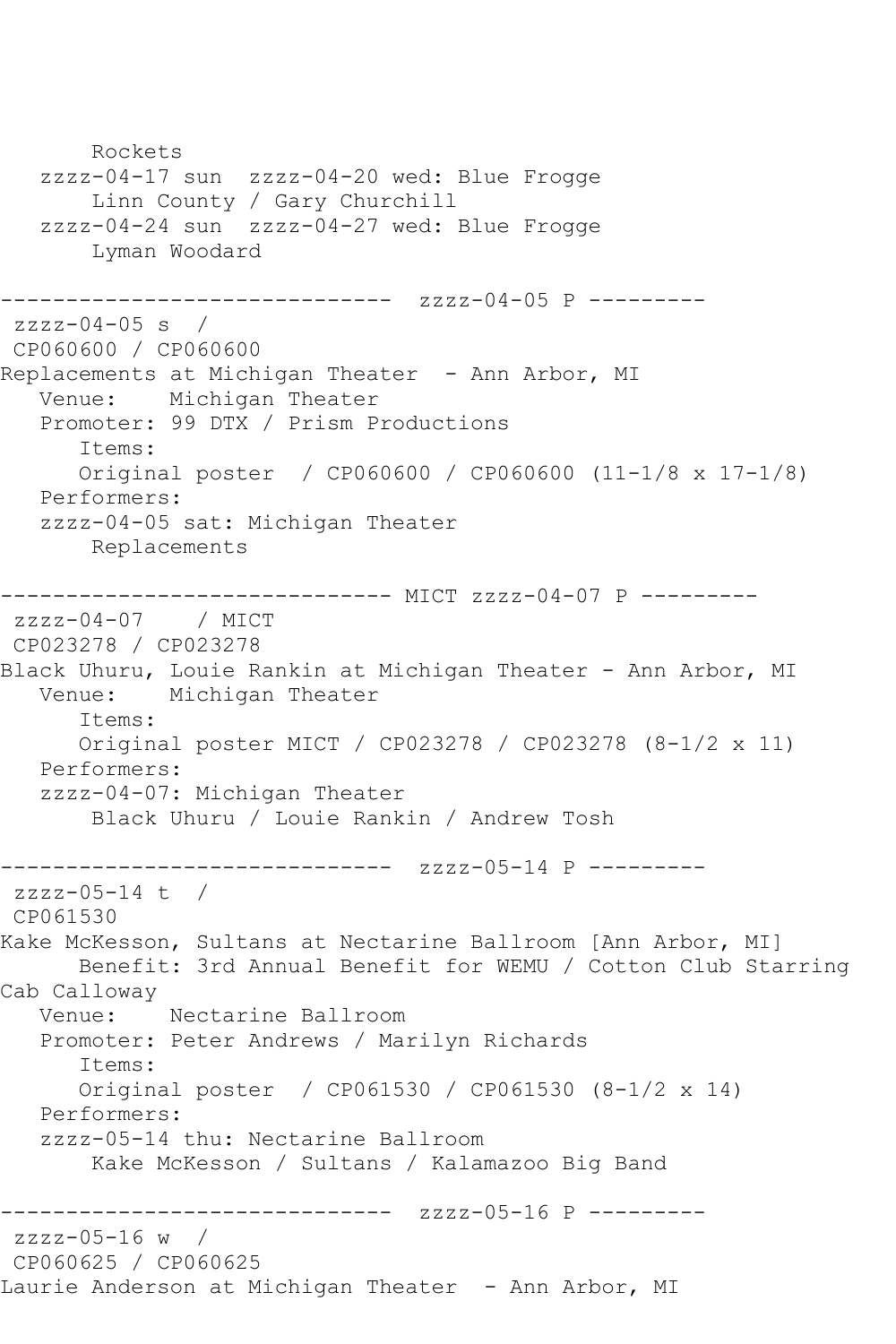Benefit: Special Multi Media Presentation Venue: Michigan Theater Promoter: Prism Productions / Miller High Life Items: Original poster / CP060625 / CP060625 (11 x 17) Performers: zzzz-05-16 wed: Michigan Theater Laurie Anderson ------------------------------ zzzz-05-17 P --------  $zzzz-05-17$  f / CP060569 / CP060569 Clover, Womb at Ark - Ann Arbor, MI Artist: Funky Features Venue: Ark Items: Original poster / CP060569 / CP060569 (11 x 17) Performers: zzzz-05-17 fri: Ark Clover / Womb / Truman Coyote zzzz-05-18 sat: Ark Clover / Womb / Circus / Truman Coyote ------------------------------ zzzz-05-22 P -------- zzzz-05-22 / CP047527 / CP047527 Built To Spill, Draw at Scene - Ann Arbor, MI Artist: Tara McPherson Venue: Scene Items: Original poster / CP047527 / CP047527 Performers: zzzz-05-22: Scene Built To Spill / Draw / Solace Brothers ------------------------------ zzzz-06-14 P -------- zzzz-06-14 s / CP060040 / CP060040 Up at Diana Oughton Memorial Park - Ann Arbor, MI Benefit: Free John / Just like an aboriginee Artist: Gary Grimshaw Venue: Diana Oughton Memorial Park Promoter: Ministry of Information White Panther Party Items: Original poster / CP060040 / CP060040 (8-1/2 x 14) Performers: zzzz-06-14 sun: Diana Oughton Memorial Park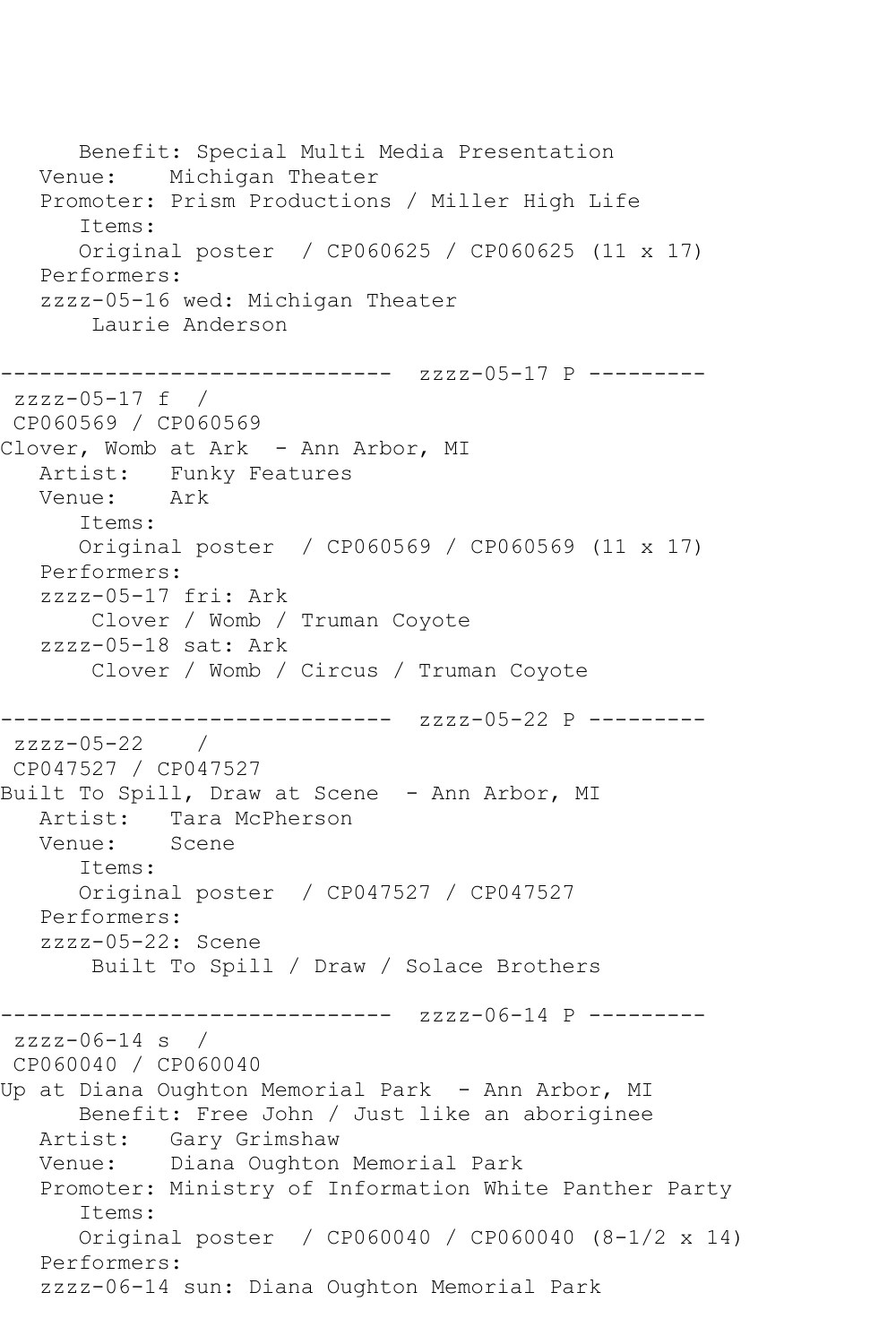Up

------------------------------ zzzz-07-02 P -------- zzzz-07-02 s / CP045964 / CP045964 Shirley Simpson, Cory Sea at Earle - Ann Arbor, MI<br>Venue: Earle Earle Items: Original poster / CP045964 / CP045964 Performers: zzzz-07-02 sun: Earle Shirley Simpson / Cory Sea zzzz-07-09 sun: Earle Andy Drelles zzzz-07-16 sun: Earle Larry Manderville zzzz-07-27 thu: Earle Richard Brown zzzz-07-03 mon: Earle Jim Dapogny zzzz-07-10 mon: Earle Ii-V-I Orchestra zzzz-07-zz wed: Earle Cory Sea zzzz-07-zz thu: Earle Kevin O'Connell zzzz-07-zz fri: Earle Howard White ------------------------------ zzzz-07-05 P -------- zzzz-07-05 w / CP045953 / CP045953 Monty Alexander Trio, Ramsey Lewis at Earle – Ann Arbor, MI<br>Venue: Earle Earle Items: Original poster / CP045953 / CP045953 Performers: zzzz-07-05 wed zzzz-07-06 thu: Earle Monty Alexander Trio zzzz-07-08 sat: Earle Ramsey Lewis zzzz-07-17 mon: Earle Thad Jones zzzz-07-24 mon: Earle Gary Burton zzzz-07-26 wed zzzz-07-27 thu: Earle Luther Allison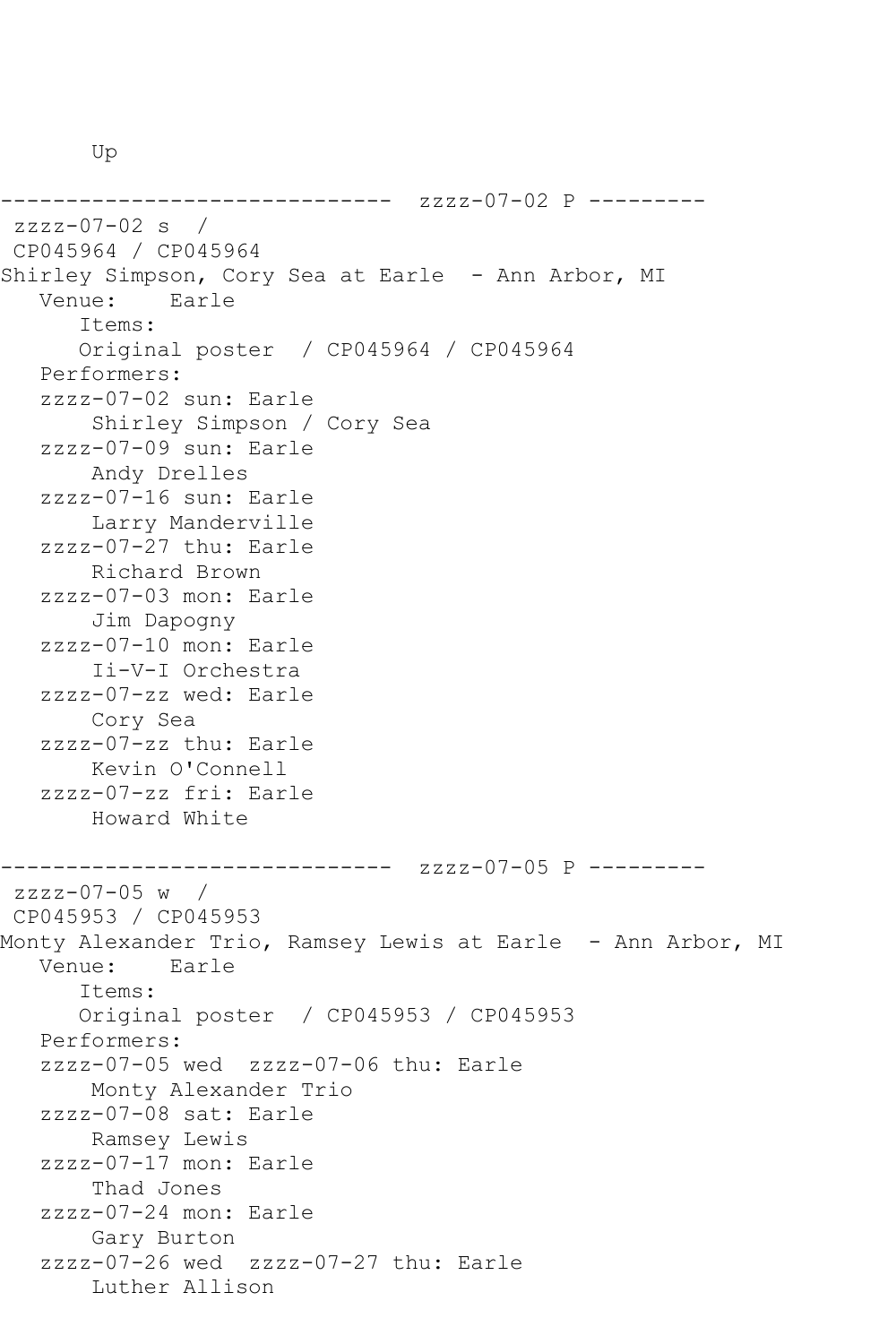zzzz-07-30 sun: Earle William Albright zzzz-07-12 tue zzzz-07-13 wed: Earle Marcus Belgrave zzzz-07-18 tue zzzz-07-19 tue: Earle Andy Drelles zzzz-07-25 tue: Earle George Benson zzzz-07-07 fri: Earle Ii-V-I Orchestra zzzz-07-13 thu zzzz-07-15 sat: Earle Melodioso zzzz-07-20 thu zzzz-07-22 sat: Earle Wendell Harrison zzzz-07-28 fri zzzz-07-29 sat: Earle Prismatic Band ------------------------------ PRI zzzz-07-10 P -------- zzzz-07-10 t / PRI CP045983 / CP045983 Detroit at Primo Showbar - Ann Arbor, MI Artist: Rainbow Press Venue: Primo Showbar Items: Original poster PRI / CP045983 / CP045983 Performers: zzzz-07-10 tue: Primo Showbar Detroit ------------------------------ PRI zzzz-07-11 P -------- zzzz-07-11 w / PRI CP045981 / CP045981 Rockets at Primo Showbar - Ann Arbor, MI Artist: Rainbow Press Venue: Primo Showbar Items: Original poster PRI / CP045981 / CP045981 Performers: zzzz-07-11 wed zzzz-07-14 sat: Primo Showbar Rockets ------------------------------ PRI zzzz-07-15 P -------- zzzz-07-15 s / PRI CP046012 / CP046012 Tate Blues Band, Vipers at Primo Showbar - Ann Arbor, MI Artist: Rainbow Press<br>Venue: Primo Showbar Primo Showbar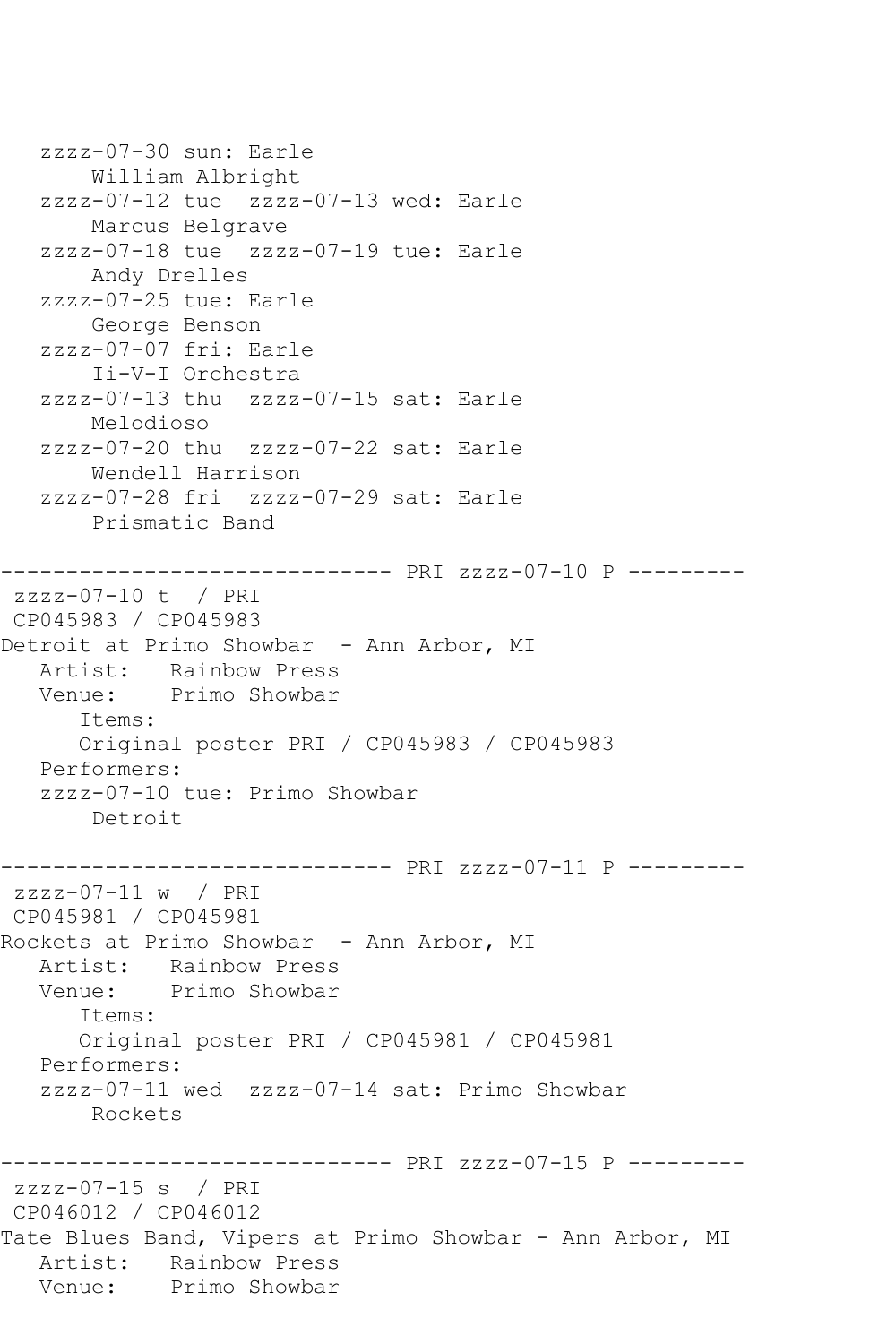Items: Original poster PRI / CP046012 / CP046012 Performers: zzzz-07-15 sun: Primo Showbar Terry Tate Blues Band / Vipers zzzz-07-16 mon: Primo Showbar Mojo Boogie Band / TNT zzzz-07-17 tue: Primo Showbar Detroit zzzz-07-18 wed zzzz-07-21 sat: Primo Showbar Radio King and his Court of Rhythm zzzz-07-25 wed zzzz-07-28 sat: Primo Showbar Lightnin' ------------------------------ zzzz-07-21 P -------- zzzz-07-21 f / CP060167 / CP060167 Ann Arbor Art Fair<br>Venue: Hill *i* Hill Auditorium Promoter: Eclipse Jazz Items: Original poster / CP060167 / CP060167 (11-1/4 x 17) Performers: zzzz-07-21 fri: Hill Auditorium Ron Carter / Betty Carter ------------------------------ ALY zzzz-07-21 P -------- zzzz-07-21 w / ALY CP044130 / CP044130 Contemporary Jazz Quintet, Up at Alley - Ann Arbor, MI Artist: Gary Grimshaw<br>Venue: Alley Venue: Items: Original poster ALY / CP044130 / CP044130 Performers: zzzz-07-21 wed zzzz-07-22 thu: Alley Contemporary Jazz Quintet zzzz-07-23 fri zzzz-07-24 sat: Alley Up / Carnal Kitchen ------------------------------ PRI zzzz-07-29 P -------- zzzz-07-29 s / PRI CP046011 / CP046011 Mojo Boogie Band, Muskadine Blues Band at Primo Showbar - Ann Arbor, MI Artist: Rainbow Press Venue: Primo Showbar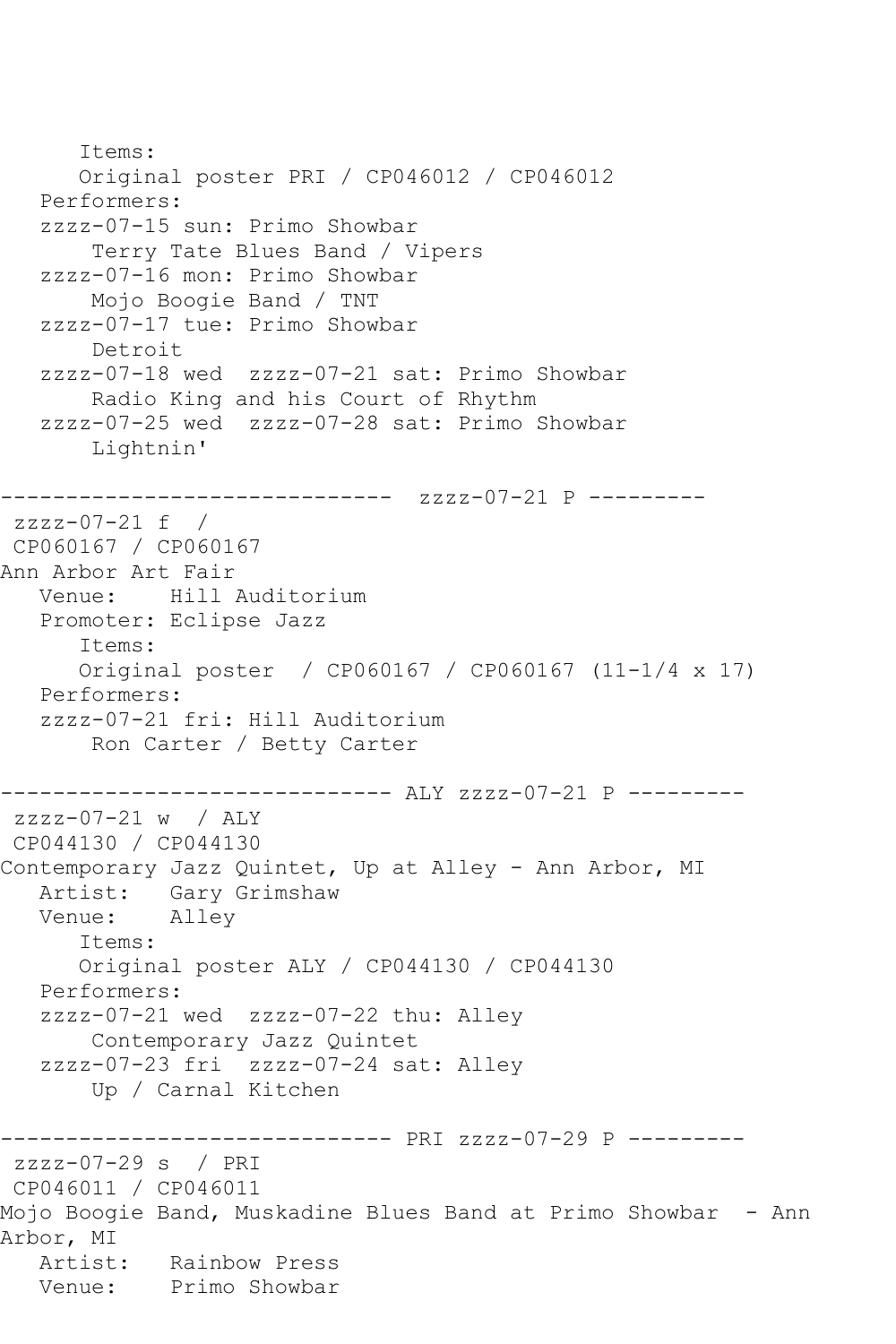Items: Original poster PRI / CP046011 / CP046011 Performers: zzzz-07-29 sun: Primo Showbar Mojo Boogie Band / Muskadine Blues Band zzzz-07-30 mon: Primo Showbar Locomobile / Walrus zzzz-07-31 tue: Primo Showbar Detroit zzzz-08-01 wed zzzz-08-02 thu: Primo Showbar Whiz Kidz zzzz-08-03 fri zzzz-08-04 sat: Primo Showbar Uprising zzzz-08-05 sun: Primo Showbar Radio King and his Court of Rhythm ------------------------------ zzzz-08-12 P --------  $zzzz-08-12$  t / CP060593 / CP060593 Gregory Isaacs, Silver Platinum at Second Chance [Ann Arbor, MI] Artist: Brainstorm Venue: Second Chance Promoter: Tom Stachler / Prism Production Items: Original poster / CP060593 / CP060593 (10-3/4 x 17) Performers: zzzz-08-12 thu: Second Chance Gregory Isaacs / Silver Platinum ------------------------------ PRI zzzz-08-19 P -------- zzzz-08-19 s / PRI CP046009 / CP046009 RadioKing and his Court of Rhythm, Detroit at Primo Showbar - Ann Arbor, MI Artist: Rainbow Press Venue: Primo Showbar Items: Original poster PRI / CP046009 / CP046009 Performers: zzzz-08-19 sun: Primo Showbar RadioKing and his Court of Rhythm zzzz-08-20 mon: Primo Showbar zzzz-08-21 tue: Primo Showbar Detroit zzzz-08-22 wed: Primo Showbar Law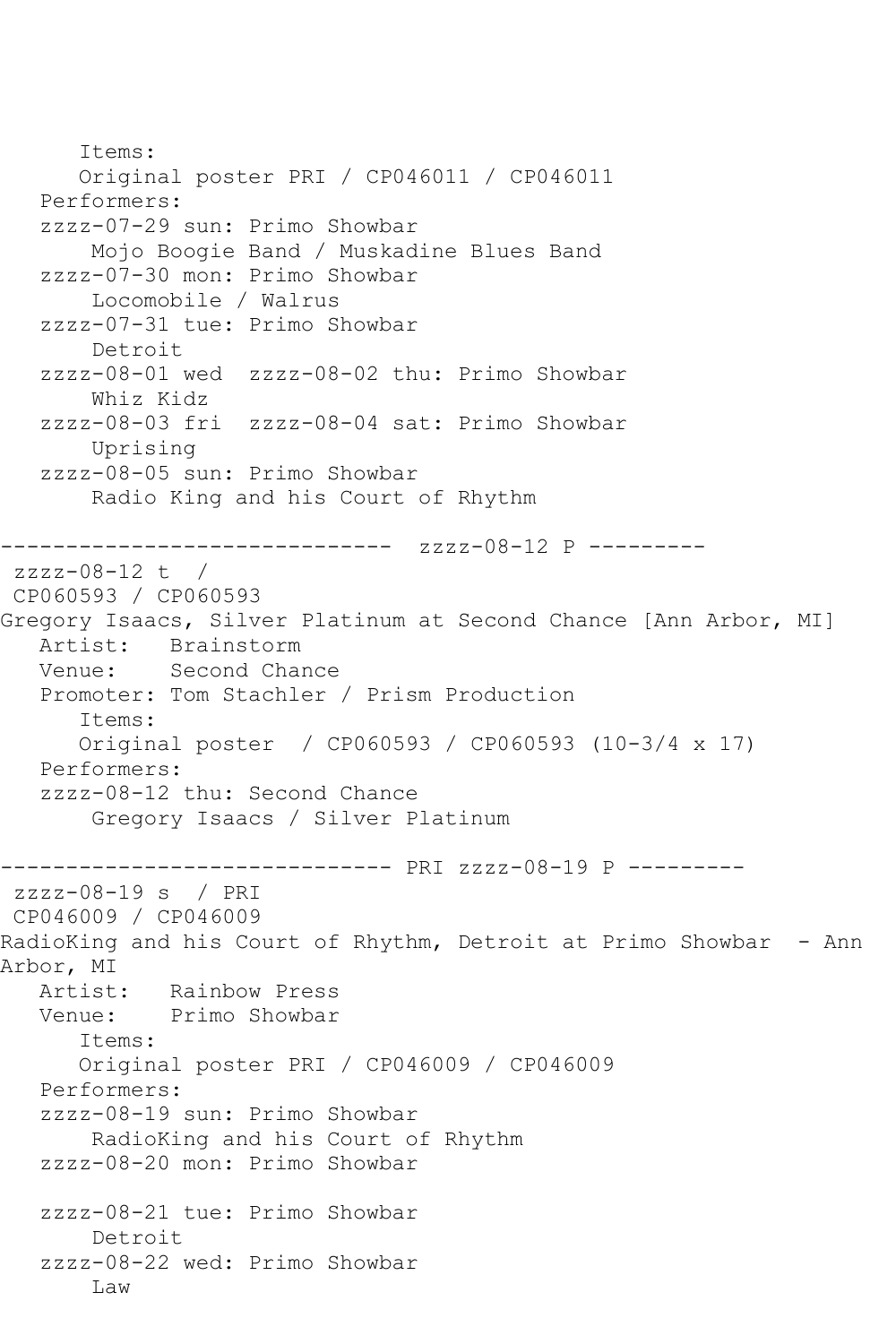zzzz-08-23 thu: Primo Showbar Terraplane<br>zzzz-08-24 fri zzzz-08-25 sat: Primo Showbar Locomobile zzzz-08-29 wed zzzz-08-30 thu: Primo Showbar Lightnin' zzzz-08-31 fri zzzz-09-01 sat: Primo Showbar Uprising ------------------------------ PRI zzzz-08-27 P -------- zzzz-08-27 m / PRI CP045971 / CP045971 Lightning, RadioKing and his Court of Rhythm at Primo Showbar - Ann Arbor, MI<br>Artist: Rainbow Press Venue: Primo Showbar Items: Original poster PRI / CP045971 / CP045971 Performers: zzzz-08-27 mon: Primo Showbar Lightnin' zzzz-08-26 sun: Primo Showbar RadioKing and his Court of Rhythm zzzz-08-28 tue: Primo Showbar Detroit zzzz-08-29 wed zzzz-08-30 thu: Primo Showbar Lightnin' zzzz-08-31 fri zzzz-09-01 sat: Primo Showbar Uprising zzzz-08-11 tue zzzz-08-13 thu: Primo Showbar Luther Allison ------------------------------ PRI zzzz-09-06 P -------- zzzz-09-06 t / PRI CP046005 / CP046005 Roomful of Blues, Mojo Boogie Band at Primo Showbar - Ann Arbor, MI<br>Venue: Primo Showbar Primo Showbar Items: Original poster PRI / CP046005 / CP046005 Performers: zzzz-09-06 thu: Primo Showbar Roomful of Blues zzzz-09-07 fri zzzz-09-08 sat: Primo Showbar Roomful of Blues / Mojo Boogie Band zzzz-09-09 sun: Primo Showbar Roomful of Blues zzzz-09-10 mon: Primo Showbar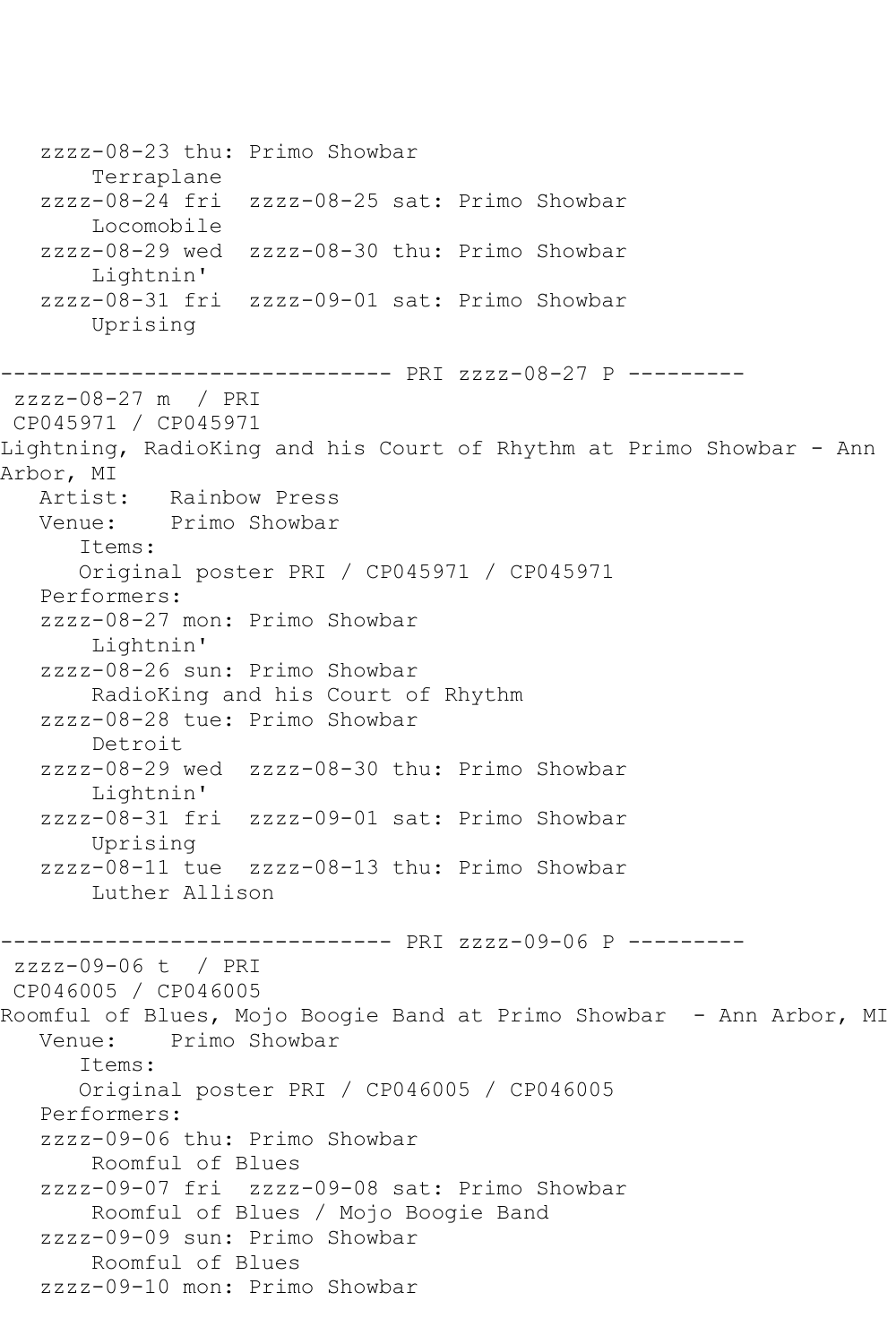Infinite Sound / Okra zzzz-09-11 tue zzzz-09-13 thu: Primo Showbar Luther Allison zzzz-09-14 fri zzzz-09-15 sat: Primo Showbar Rockets zzzz-09-17 mon: Primo Showbar CJQ --------------- zzzz-09-10 P --------zzzz-09-10 f / CP060437 / CP060437 Luther Allison, Bob Goldenthal at Alley - Ann Arbor, MI Benefit: Formerly Canterbury House Artist: Gary Grimshaw<br>Venue: Alley Venue: Items: Original poster / CP060437 / CP060437 (14-3/4 x 20-3/8) Performers: zzzz-09-10 fri zzzz-09-12 sun: Alley Luther Allison / Bob Goldenthal zzzz-09-17 fri zzzz-09-19 sun: Alley Commander Cody and his Lost Planet Airmen zzzz-09-24 fri zzzz-09-26 sun: Alley Mississippi Fred Mcdowell / Terry Tate Blues Band ------------------------------ zzzz-09-23 P -------- zzzz-09-23 / CP060818 / CP060818 Radio King and his Court of Rhythm, Uprising Nation at Primo Showbar - Ann Arbor, MI Benefit: Visit the Blind Pig Artist: Rainbow Graphics Venue: Primo Showbar Items: Original poster / CP060818 / CP060818 (5 x 7-1/4) Performers: zzzz-09-23: Primo Showbar Radio King and his Court of Rhythm zzzz-09-24: Uprising Nation zzzz-09-25: Detroit zzzz-09-26 zzzz-09-27: Lightnin zzzz-09-28 zzzz-09-29: Deliverance ------------------------------ zzzz-11-01 P -------- zzzz-11-01 / CP046000 / CP046000 Rolling Stones at Fifth Forum Theater - Ann Arbor, MI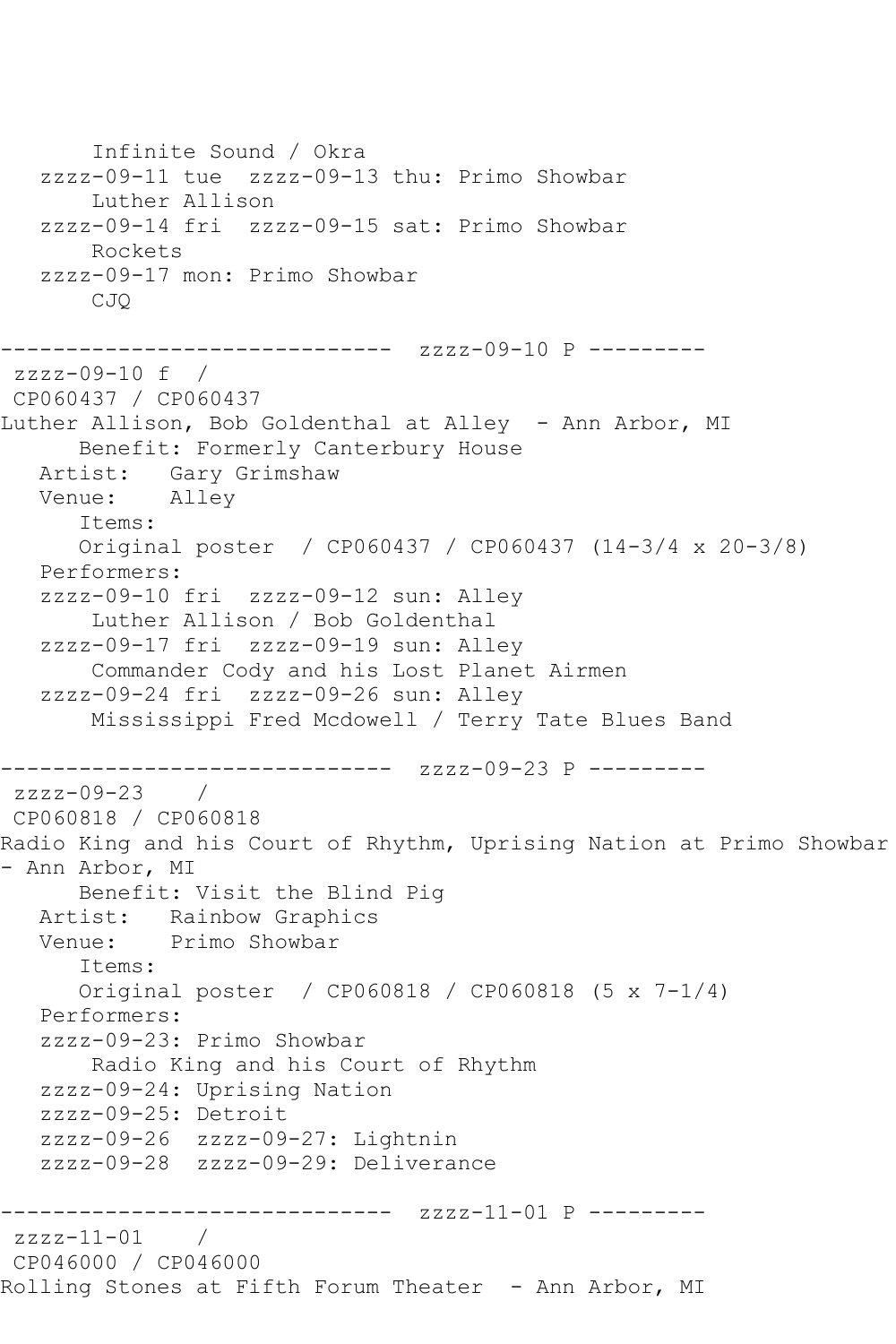Venue: Fifth Forum Theater Items: Original poster / CP046000 / CP046000 Notes: Photo by David Fenton Performers: zzzz-11-01 zzzz-11-12: Fifth Forum Theater Rolling Stones --------------------- zzzz-11-20 P -------- $zzzz-11-20$  s / CP052264 / CP052264 Peter Gabriel at Hill Auditorium - Ann Arbor, MI Venue: Hill Auditorium Items: Original poster / CP052264 / CP052264 Performers: zzzz-11-20 sun: Hill Auditorium Peter Gabriel ------------------------------ zzzz-11-23 P -------- zzzz-11-23.t / CP060754 / CP060754 Rationals, Thyme at Fifth Dimension - Ann Arbor, MI Benefit: Thanksgiving Night Venue: Fifth Dimension Items: Original poster / CP060754 / CP060754 (9-1/2 x 12) Performers: zzzz-11-23.thu: Fifth Dimension Rationals / Thyme / Apostles zzzz-11-25 sat: SRC ------------------------------ zzzz-12-02 P --------  $zzzz-12-02$  s / CP061089 / CP061089 Mothers of Invention, Amboy Dukes at Fifth Dimension [Ann Arbor, MI]<br>Venue: Fifth Dimension Fifth Dimension Items: Original poster / CP061089 / CP061089 (9-1/2 x 12-1/2) Performers: zzzz-12-02 sat zzzz-12-03 sun: Fifth Dimension Mothers of Invention / Amboy Dukes ------------------------------ zzzz-12-08 P -------- zzzz-12-08 f / CP060845 / CP060845 Thyme, MC 5 at Fifth Dimension - Ann Arbor, MI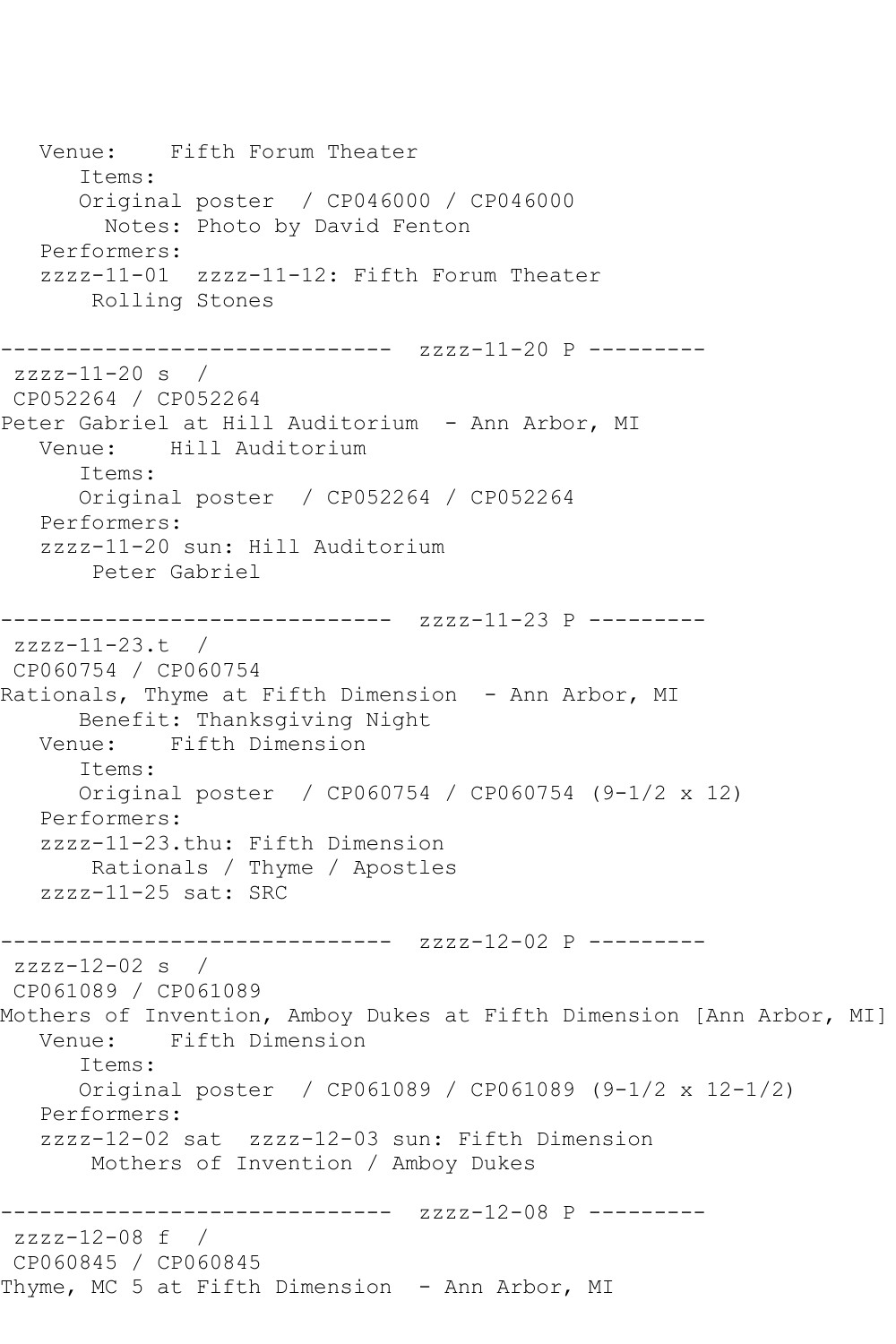```
 Venue: Fifth Dimension
      Items:
      Original poster / CP060845 / CP060845 (9 x 12)
   Performers:
   zzzz-12-08 fri: Fifth Dimension
       Thyme / MC 5
   zzzz-12-09 sat: Amboy Dukes / Lost Generation
   zzzz-12-15 fri: Mussies / Corner Store
   zzzz-12-16 sat: Union Gap and the Gang / Woman Woman
   zzzz-12-22 fri: Southbound Freeway / Leaves of Grass
   zzzz-12-23 sat: Lost Generation
   zzzz-12-27 wed: SRC
------------------------------ zzzz-zz-zz P-1 ---------
zzzz-zz-zz / 
CP014792 / MARM746
Pearl Jam, Cheap Trick at Detroit - Ann Arbor, MI
   Venue: Detroit
      Items:
      Original poster Edition 1 / CP014792 / MARM746
   Performers:
   zzzz-zz-zz: Detroit
       Pearl Jam / Cheap Trick
------------------------------ zzzz-zz-zz P ---------
zzzz-zz-zz /
CP004729 / CD06032
Ann Arbor Sun
   Artist: Gary Grimshaw
      Items:
      Original poster / CP004729 / CD06032
   Performers:
  ZZZZ-ZZ-ZZ:
------------------------------ BLP zzzz-zz-zz P ---------
zzzz-zz-zz / BLP 
CP009094 / CP06249
Boogie Woogie Red at Blind Pig - Ann Arbor, MI
   Venue: Blind Pig
      Items:
      Original poster BLP / CP009094 / CP06249
   Performers:
   zzzz-zz-zz: Blind Pig
------------------------------ zzzz-zz-zz P ---------
```
zzzz-zz-zz /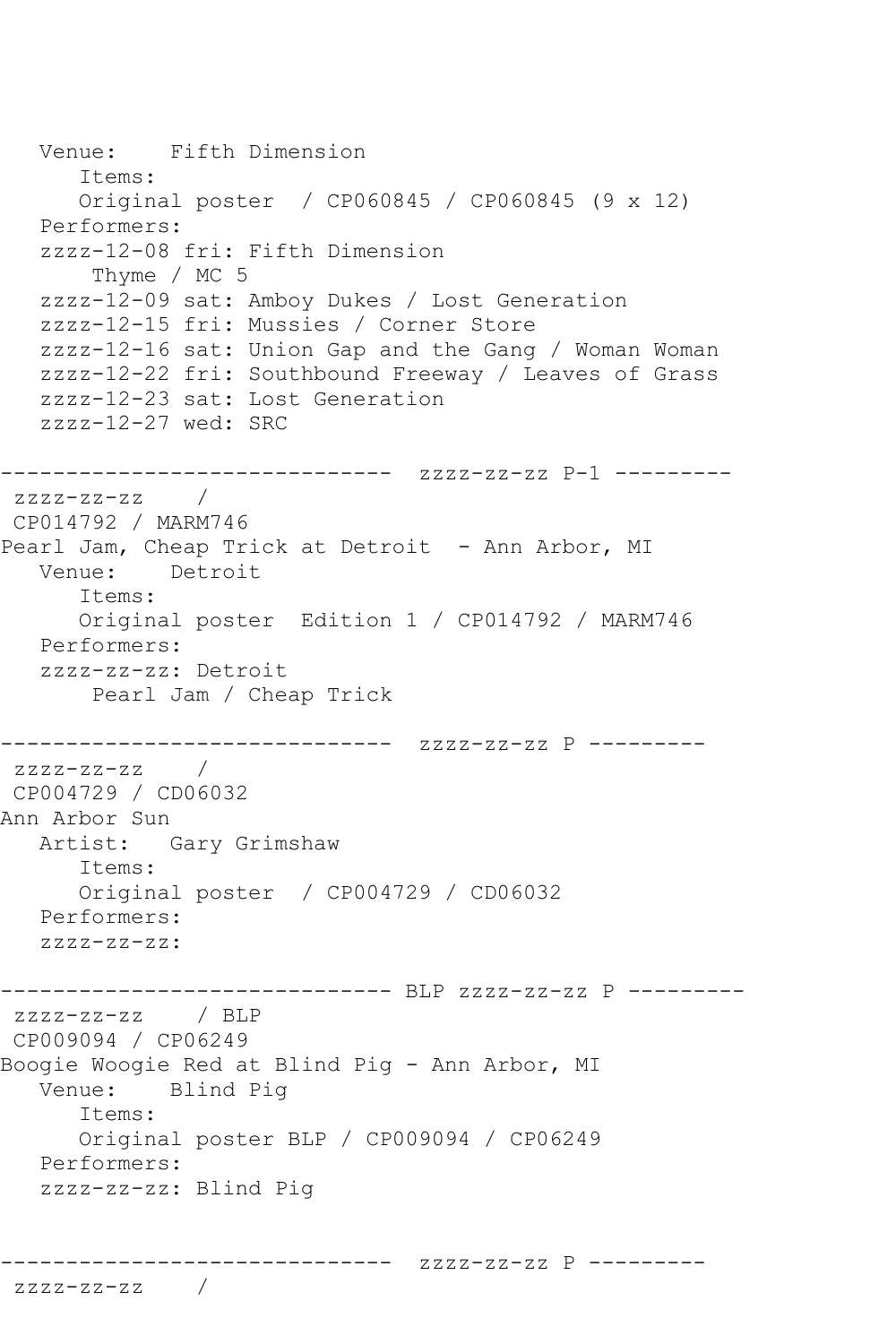CP030050 / NB10096 Rainbow Multi Media Ann Arbor Business card Artist: Frank Bach Items: Original poster / CP030050 / NB10096 Performers: zzzz-zz-zz: Rainbow Multi Media Ann Arbor Business card ------------------------------ zzzz-zz-zz P --------  $zzzz-zz-zz$  / CP030051 / NB10110 Magicveil Light Show Business Card, Ann Arbor Artist: Jerry Younkins Venue: Ann Arbor Items: Original poster / CP030051 / NB10110 Performers: zzzz-zz-zz: Ann Arbor Butch Runkis ------------------------------ zzzz-zz-zz H -------- zzzz-zz-zz / CP044289 Tired of It? City Council Is To Blame! Ann Arbor Event: Demonstrate for a Public Hearing on the Ann Arbor Police Department Venue: Ann Arbor Items: Handbill / CP044289 Handbill / CP044305 Handbill / CP044757 Performers: zzzz-zz-zz: Ann Arbor ------------------------------ zzzz-zz-zz H -------- zzzz-zz-zz / CP044322 Community Billboards, Ann Arbor and Ypsilanti Artist: Frank Bach Venue: Ann Arbor Items: Handbill / CP044322 Performers: zzzz-zz-zz: Ann Arbor